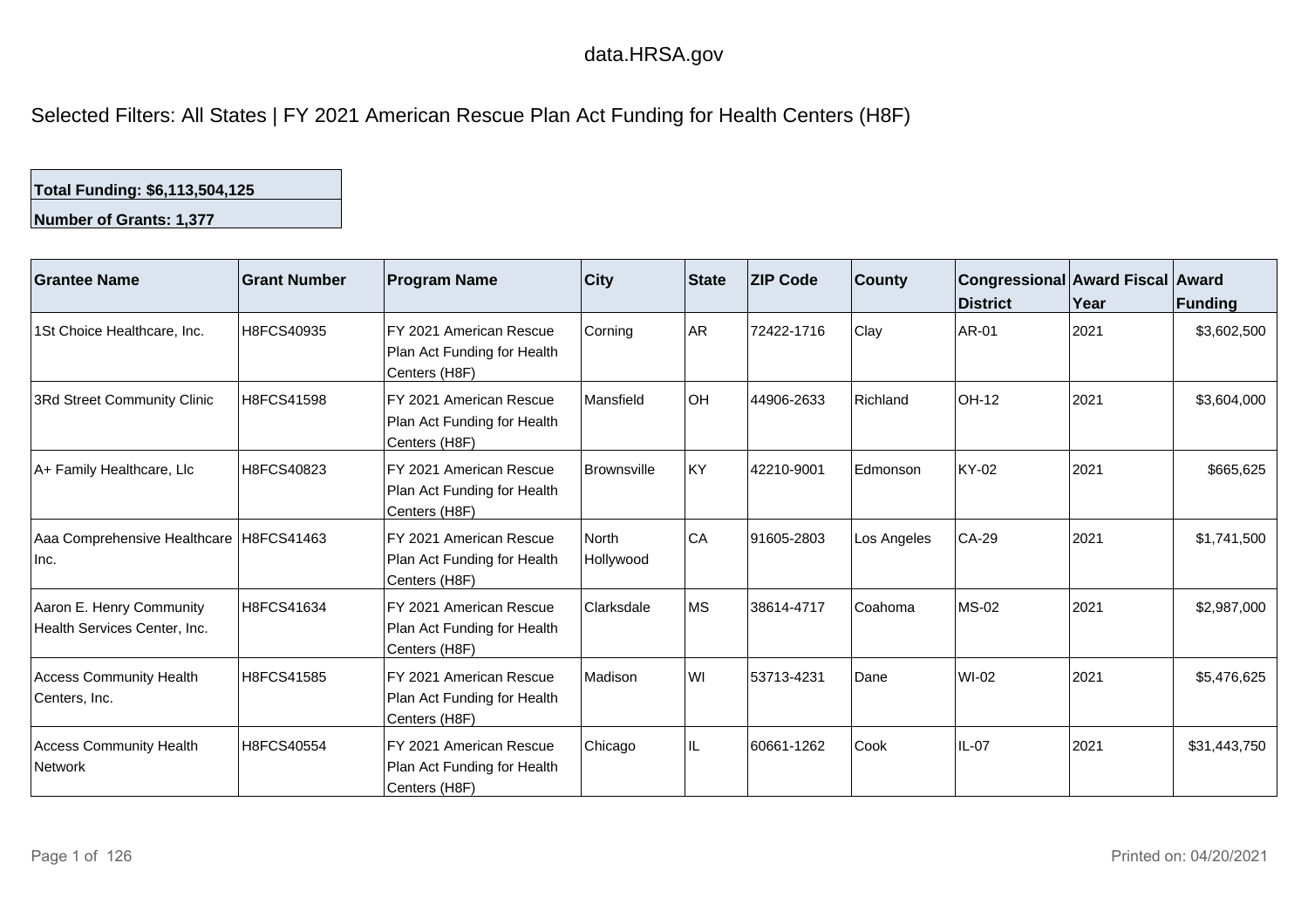| <b>Grantee Name</b>                        | <b>Grant Number</b> | <b>Program Name</b>                                                                  | <b>City</b>        | State     | <b>ZIP Code</b> | <b>County</b>  | Congressional Award Fiscal Award<br><b>District</b> | Year | Funding      |
|--------------------------------------------|---------------------|--------------------------------------------------------------------------------------|--------------------|-----------|-----------------|----------------|-----------------------------------------------------|------|--------------|
| Access Family Health Services,<br>Inc.     | H8FCS41514          | FY 2021 American Rescue<br>Plan Act Funding for Health<br>Centers (H8F)              | Smithville         | <b>MS</b> | 38870-9745      | Monroe         | <b>MS-01</b>                                        | 2021 | \$2,128,500  |
| Access Health Louisiana                    | H8FCS41527          | FY 2021 American Rescue<br>Plan Act Funding for Health<br>Centers (H8F)              | Kenner             | LA        | 70065-4605      | Jefferson      | LA-01                                               | 2021 | \$8,969,750  |
| Achievable Foundation The                  | H8FCS40941          | FY 2021 American Rescue<br>Plan Act Funding for Health<br>Centers (H <sub>8F</sub> ) | <b>Culver City</b> | CA        | 90230-6971      | Los Angeles    | CA-37                                               | 2021 | \$759,125    |
| Adams County Health Center<br>Inc          | H8FCS40776          | FY 2021 American Rescue<br>Plan Act Funding for Health<br>Centers (H8F)              | Council            | ID        | 83612-5015      | Adams          | $ID-01$                                             | 2021 | \$910,750    |
| Adapt                                      | H8FCS41002          | FY 2021 American Rescue<br>Plan Act Funding for Health<br>Centers (H8F)              | Roseburg           | OR        | 97470-3090      | Douglas        | OR-04                                               | 2021 | \$1,166,000  |
| Adelante Healthcare, Inc.                  | H8FCS40983          | FY 2021 American Rescue<br>Plan Act Funding for Health<br>Centers (H8F)              | Phoenix            | <b>AZ</b> | 85012-2808      | Maricopa       | AZ-09                                               | 2021 | \$13,036,500 |
| Advance Community Health,<br>Inc.          | H8FCS40577          | FY 2021 American Rescue<br>Plan Act Funding for Health<br>Centers (H8F)              | Raleigh            | NC        | 27610-3825      | Wake           | <b>NC-04</b>                                        | 2021 | \$4,466,875  |
| Advocates For A Healthy<br>Community, Inc. | H8FCS41683          | FY 2021 American Rescue<br>Plan Act Funding for Health<br>Centers (H8F)              | Springfield        | MO        | 65806-1105      | Greene         | <b>MO-07</b>                                        | 2021 | \$12,564,750 |
| Affinia Healthcare                         | H8FCS41504          | FY 2021 American Rescue<br>Plan Act Funding for Health<br>Centers (H8F)              | Saint Louis        | MO        | 63106-3454      | St. Louis City | MO-01                                               | 2021 | \$10,897,250 |
| Affinity Health Center                     | H8FCS40721          | FY 2021 American Rescue<br>Plan Act Funding for Health<br>Centers (H8F)              | Rock Hill          | <b>SC</b> | 29730-4205      | York           | <b>SC-05</b>                                        | 2021 | \$2,380,125  |
| Agape Community Health<br>Center, Inc.     | H8FCS40812          | FY 2021 American Rescue<br>Plan Act Funding for Health<br>Centers (H8F)              | Jacksonville       | FL.       | 32208-3021      | Duval          | <b>FL-05</b>                                        | 2021 | \$2,456,125  |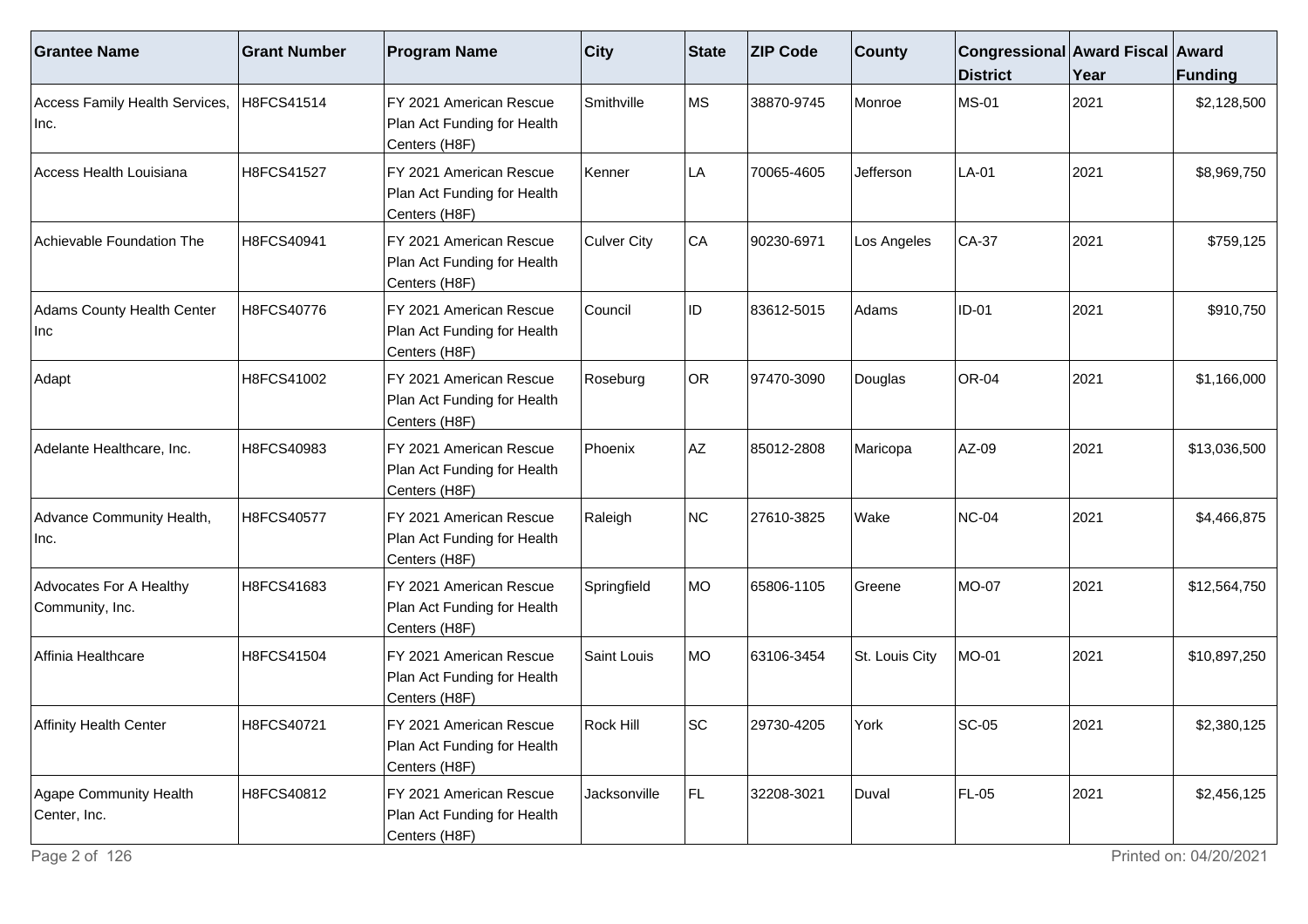| <b>Grantee Name</b>                               | <b>Grant Number</b> | <b>Program Name</b>                                                     | $ $ City       | <b>State</b> | <b>ZIP Code</b> | <b>County</b> | Congressional Award Fiscal Award<br><b>District</b> | Year | Funding     |
|---------------------------------------------------|---------------------|-------------------------------------------------------------------------|----------------|--------------|-----------------|---------------|-----------------------------------------------------|------|-------------|
| Aids Action Coalition Of<br>Huntsville            | H8FCS40534          | FY 2021 American Rescue<br>Plan Act Funding for Health<br>Centers (H8F) | Huntsville     | ALL.         | 35801-5057      | Madison       | AL-05                                               | 2021 | \$1,295,125 |
| Ajo Community Health Center                       | H8FCS40914          | FY 2021 American Rescue<br>Plan Act Funding for Health<br>Centers (H8F) | Ajo            | AZ           | 85321-2201      | Pima          | AZ-03                                               | 2021 | \$912,000   |
| Alabama Regional Medical<br>Services              | H8FCS40300          | FY 2021 American Rescue<br>Plan Act Funding for Health<br>Centers (H8F) | Birmingham     | AL.          | 35203-2400      | Jefferson     | <b>AL-07</b>                                        | 2021 | \$3,023,750 |
| Alameda, County Of                                | H8FCS40960          | FY 2021 American Rescue<br>Plan Act Funding for Health<br>Centers (H8F) | Oakland        | CA           | 94612-3208      | Alameda       | CA-13                                               | 2021 | \$2,742,375 |
| Albany Area Primary Health<br>Care, Inc           | H8FCS40517          | FY 2021 American Rescue<br>Plan Act Funding for Health<br>Centers (H8F) | Albany         | GA           | 31707-2983      | Dougherty     | GA-02                                               | 2021 | \$8,840,125 |
| Albuquerque Health Care For<br>The Homeless, Inc. | H8FCS40795          | FY 2021 American Rescue<br>Plan Act Funding for Health<br>Centers (H8F) | Albuquerque    | NM           | 87102-1529      | Bernalillo    | NM-01                                               | 2021 | \$1,257,750 |
| Alcona Citizens For Health, Inc.                  | H8FCS41365          | FY 2021 American Rescue<br>Plan Act Funding for Health<br>Centers (H8F) | Alpena         | MI           | 49707-2929      | Alpena        | MI-01                                               | 2021 | \$4,887,375 |
| Aletheia House, Inc.                              | H8FCS40576          | FY 2021 American Rescue<br>Plan Act Funding for Health<br>Centers (H8F) | Birmingham     | ALL.         | 35204-1047      | Jefferson     | AL-07                                               | 2021 | \$1,002,875 |
| Aleutian Pribilof Islands<br>Association, Inc.    | H8FCS40855          | FY 2021 American Rescue<br>Plan Act Funding for Health<br>Centers (H8F) | Anchorage      | AK           | 99518-1408      | Anchorage     | AK-00                                               | 2021 | \$530,625   |
| Alivio Medical Center, Inc                        | H8FCS40858          | FY 2021 American Rescue<br>Plan Act Funding for Health<br>Centers (H8F) | Chicago        |              | 60608-4511      | Cook          | $IL-04$                                             | 2021 | \$5,281,875 |
| All Care Health Center                            | H8FCS41129          | FY 2021 American Rescue<br>Plan Act Funding for Health<br>Centers (H8F) | Council Bluffs | IA           | 51501-6441      | Pottawattamie | IA-03                                               | 2021 | \$1,612,125 |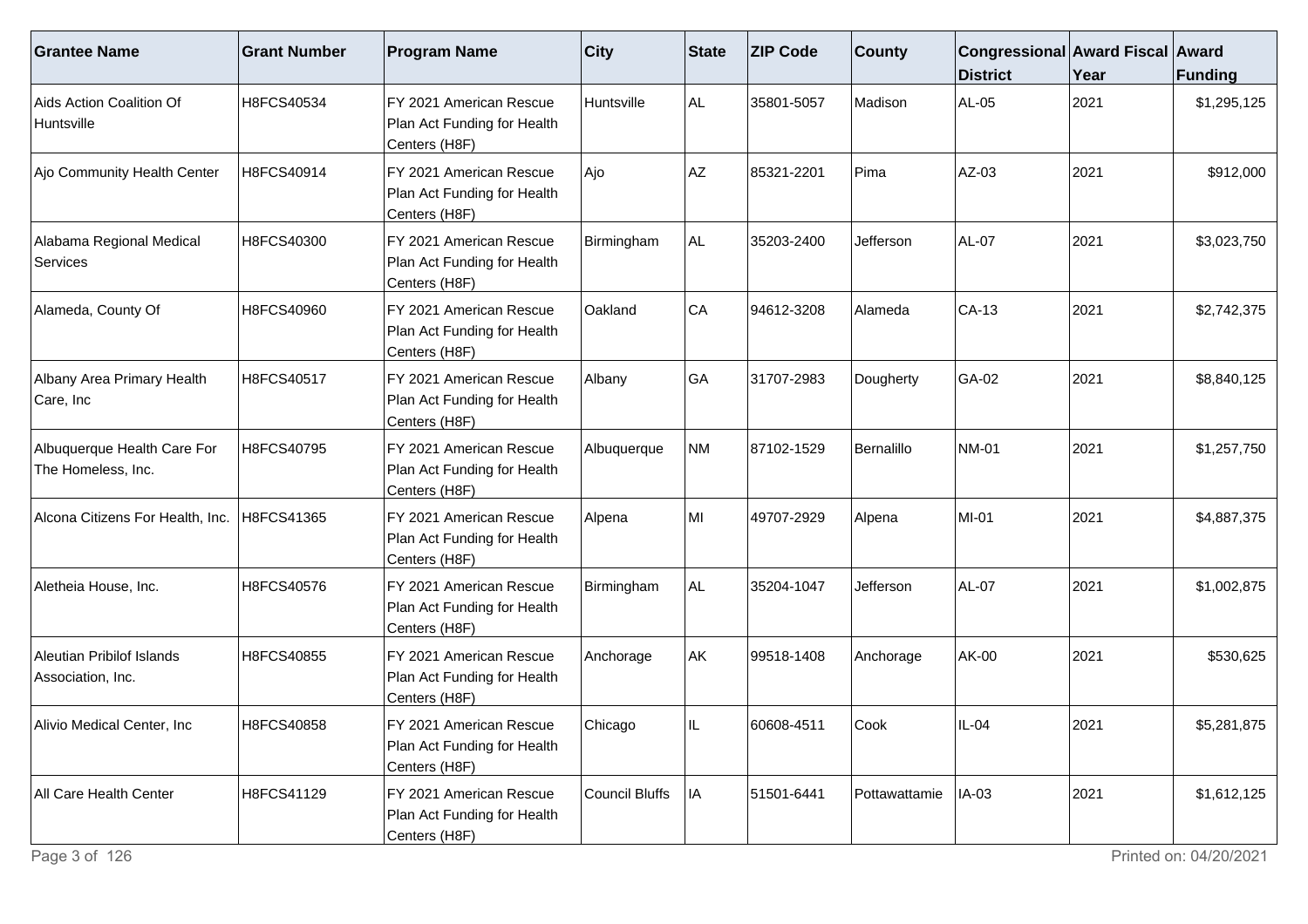| <b>Grantee Name</b>                                | <b>Grant Number</b> | <b>Program Name</b>                                                     | $ $ City       | State                     | <b>ZIP Code</b> | <b>County</b> | Congressional Award Fiscal Award<br><b>District</b> | Year | Funding      |
|----------------------------------------------------|---------------------|-------------------------------------------------------------------------|----------------|---------------------------|-----------------|---------------|-----------------------------------------------------|------|--------------|
| All For Health Health For All                      | H8FCS41077          | FY 2021 American Rescue<br>Plan Act Funding for Health<br>Centers (H8F) | Glendale       | CA                        | 91205-1110      | Los Angeles   | <b>CA-28</b>                                        | 2021 | \$3,919,125  |
| All-Inclusive Community Health<br>Center           | H8FCS40773          | FY 2021 American Rescue<br>Plan Act Funding for Health<br>Centers (H8F) | Burbank        | CA                        | 91504-4236      | Los Angeles   | $CA-28$                                             | 2021 | \$2,253,250  |
| Alliance Medical Center, Inc.                      | H8FCS40435          | FY 2021 American Rescue<br>Plan Act Funding for Health<br>Centers (H8F) | Healdsburg     | CA                        | 95448-3314      | Sonoma        | CA-02                                               | 2021 | \$2,698,875  |
| <b>Altamed Health Services</b><br>Corporation      | H8FCS40599          | FY 2021 American Rescue<br>Plan Act Funding for Health<br>Centers (H8F) | Commerce       | CA                        | 90040-1502      | Los Angeles   | <b>CA-40</b>                                        | 2021 | \$36,263,250 |
| Altapointe Health Systems, Inc.                    | H8FCS41502          | FY 2021 American Rescue<br>Plan Act Funding for Health<br>Centers (H8F) | Mobile         | AL.                       | 36693-3316      | Mobile        | <b>AL-01</b>                                        | 2021 | \$725,250    |
| Altura Centers For Health                          | H8FCS41171          | FY 2021 American Rescue<br>Plan Act Funding for Health<br>Centers (H8F) | Tulare         | CA                        | 93274-2233      | Tulare        | <b>CA-22</b>                                        | 2021 | \$4,810,875  |
| American Indian Health &<br>Services               | H8FCS40469          | FY 2021 American Rescue<br>Plan Act Funding for Health<br>Centers (H8F) | Santa Barbara  | CA                        | 93110-1850      | Santa Barbara | $CA-24$                                             | 2021 | \$1,517,875  |
| Amistad Community Health<br>Center.                | H8FCS41660          | FY 2021 American Rescue<br>Plan Act Funding for Health<br>Centers (H8F) | Corpus Christi | $ \textsf{T} \textsf{X} $ | 78410-2238      | Nueces        | <b>TX-27</b>                                        | 2021 | \$2,894,125  |
| Amite County Medical Services, H8FCS41022<br> Inc. |                     | FY 2021 American Rescue<br>Plan Act Funding for Health<br>Centers (H8F) | Liberty        | ∣MS                       | 39645-7295      | Amite         | <b>MS-03</b>                                        | 2021 | \$1,223,000  |
| Ammonoosuc Community<br><b>Health Services Inc</b> | H8FCS41255          | FY 2021 American Rescue<br>Plan Act Funding for Health<br>Centers (H8F) | Littleton      | NH                        | 03561-3712      | Grafton       | NH-02                                               | 2021 | \$2,092,375  |
| Amoskeag Health                                    | H8FCS41334          | FY 2021 American Rescue<br>Plan Act Funding for Health<br>Centers (H8F) | Manchester     | NH                        | 03101-1235      | Hillsborough  | NH-01                                               | 2021 | \$3,218,500  |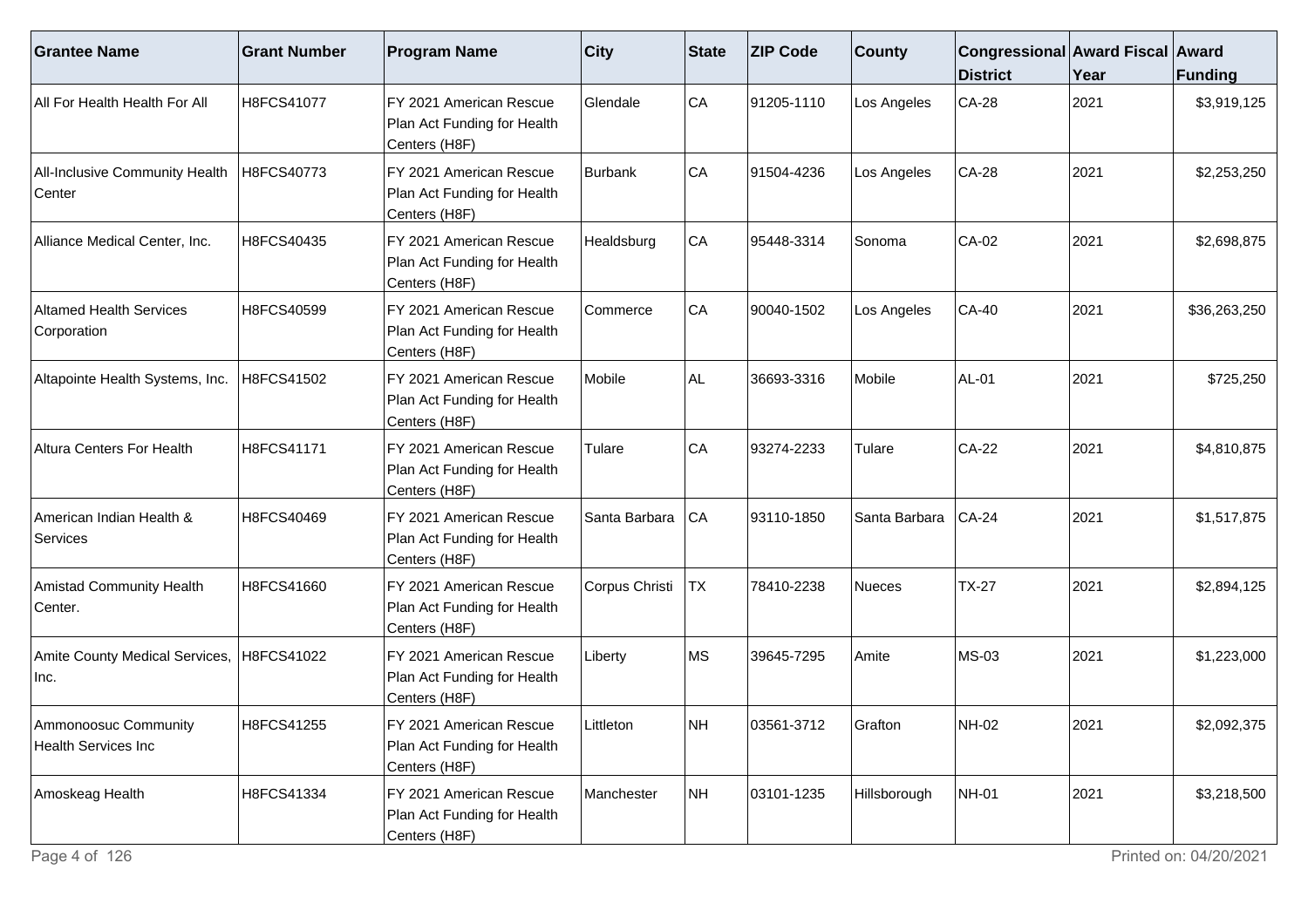| <b>Grantee Name</b>                               | <b>Grant Number</b> | <b>Program Name</b>                                                      | $ $ City                | <b>State</b> | <b>ZIP Code</b> | <b>County</b> | Congressional Award Fiscal Award<br><b>District</b> | Year | <b>Funding</b> |
|---------------------------------------------------|---------------------|--------------------------------------------------------------------------|-------------------------|--------------|-----------------|---------------|-----------------------------------------------------|------|----------------|
| Ampla Health                                      | H8FCS41244          | FY 2021 American Rescue<br>Plan Act Funding for Health<br>Centers (H8F)  | Yuba City               | CA           | 95991-4217      | Sutter        | CA-03                                               | 2021 | \$13,569,125   |
| Anchorage Neighborhood<br>Health Center, Inc.     | H8FCS40550          | FY 2021 American Rescue<br>Plan Act Funding for Health<br>Centers (H8F)  | Anchorage               | AK           | 99503-7174      | Anchorage     | AK-00                                               | 2021 | \$2,516,750    |
| Anderson Valley Health Center                     | H8FCS40781          | FY 2021 American Rescue<br>Plan Act Funding for Health<br>Centers (H8F)  | Boonville               | CA           | 95415-9133      | Mendocino     | CA-02                                               | 2021 | \$940,125      |
| Anson Regional Medical<br>Services, Inc.          | H8FCS40360          | FY 2021 American Rescue<br>Plan Act Funding for Health<br>Centers (H8F)  | <i><b>Nadesboro</b></i> | NC           | 28170-2155      | Anson         | <b>NC-09</b>                                        | 2021 | \$1,004,250    |
| Anthony L. Jordan Health<br>Corporation           | H8FCS40459          | FY 2021 American Rescue<br>Plan Act Funding for Health<br>Centers (H8F)  | Rochester               | NY)          | 14605-2131      | Monroe        | NY-25                                               | 2021 | \$4,363,250    |
| Apicha Community Health<br>Center                 | H8FCS40951          | IFY 2021 American Rescue<br>Plan Act Funding for Health<br>Centers (H8F) | New York                | NY)          | 10013-3698      | New York      | NY-10                                               | 2021 | \$1,490,375    |
| Apla Health & Wellness                            | H8FCS40448          | FY 2021 American Rescue<br>Plan Act Funding for Health<br>Centers (H8F)  | Los Angeles             | CA           | 90005-2319      | Los Angeles   | <b>CA-34</b>                                        | 2021 | \$2,378,000    |
| Appalachian District Health<br>Department         | H8FCS41380          | FY 2021 American Rescue<br>Plan Act Funding for Health<br>Centers (H8F)  | Sparta                  | NC           | 28675-3000      | Alleghany     | NC-05                                               | 2021 | \$1,543,250    |
| Appalachian Mountain<br>Community Health Centers  | H8FCS40853          | FY 2021 American Rescue<br>Plan Act Funding for Health<br>Centers (H8F)  | Asheville               | NC           | 28801-4136      | Buncombe      | NC-10                                               | 2021 | \$2,458,000    |
| Arcare                                            | H8FCS40588          | FY 2021 American Rescue<br>Plan Act Funding for Health<br>Centers (H8F)  | Augusta                 | AR           | 72006-2309      | Woodruff      | AR-01                                               | 2021 | \$11,338,250   |
| Arkansas Verdigris Valley<br>Health Centers, Inc. | H8FCS40543          | FY 2021 American Rescue<br>Plan Act Funding for Health<br>Centers (H8F)  | Porter                  | OK           | 74454-1015      | Wagoner       | <b>OK-01</b>                                        | 2021 | \$1,605,250    |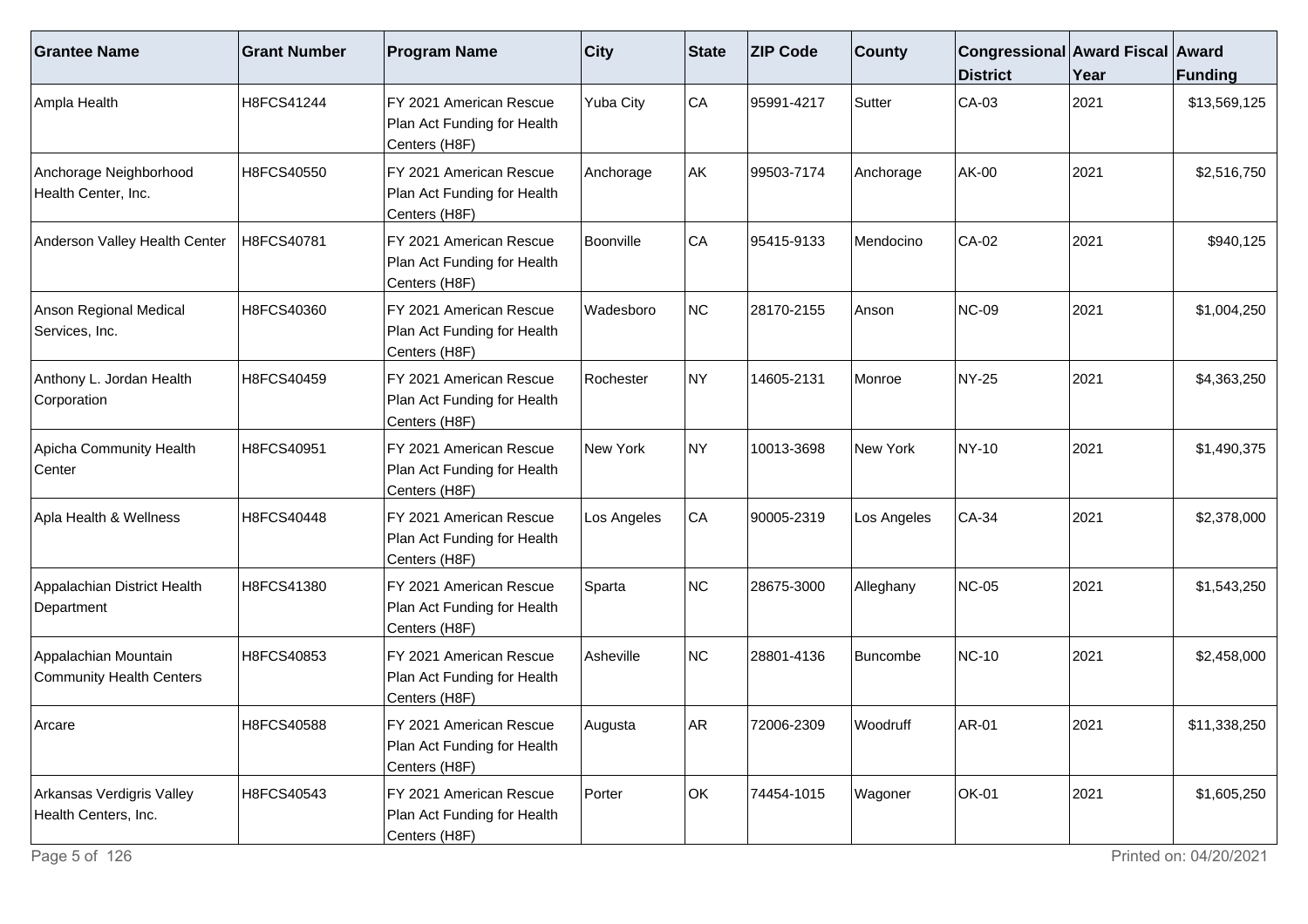| <b>Grantee Name</b>                                                                | <b>Grant Number</b> | <b>Program Name</b>                                                      | <b>City</b>    | State     | <b>ZIP Code</b> | <b>County</b> | Congressional Award Fiscal Award<br><b>District</b> | Year | Funding     |
|------------------------------------------------------------------------------------|---------------------|--------------------------------------------------------------------------|----------------|-----------|-----------------|---------------|-----------------------------------------------------|------|-------------|
| Arroyo Vista Family Health<br>Foundation                                           | H8FCS40596          | FY 2021 American Rescue<br>Plan Act Funding for Health<br>Centers (H8F)  | Los Angeles    | CA        | 90042-4232      | Los Angeles   | $CA-34$                                             | 2021 | \$4,585,250 |
| Asher Community Health Center H8FCS40746                                           |                     | FY 2021 American Rescue<br>Plan Act Funding for Health<br>Centers (H8F)  | Fossil         | <b>OR</b> | 97830-8371      | Wheeler       | OR-02                                               | 2021 | \$671,375   |
| Asian American Health Coalition H8FCS41583<br>Of The Greater Houston Area,<br>Inc. |                     | FY 2021 American Rescue<br>Plan Act Funding for Health<br>Centers (H8F)  | Houston        | <b>TX</b> | 77036-5110      | Harris        | <b>TX-09</b>                                        | 2021 | \$4,839,750 |
| Asian Americans For<br>Community Involvement Of<br>Santa Clara, Inc, The           | H8FCS40709          | FY 2021 American Rescue<br>Plan Act Funding for Health<br>Centers (H8F)  | San Jose       | CA        | 95128-2680      | Santa Clara   | $CA-18$                                             | 2021 | \$823,375   |
| Asian And Pacific Islander<br>Wellness Center, Inc.                                | H8FCS41409          | FY 2021 American Rescue<br>Plan Act Funding for Health<br>Centers (H8F)  | San Francisco  | CA        | 94109-7813      | San Francisco | $CA-12$                                             | 2021 | \$1,055,125 |
| <b>Asian Health Services</b>                                                       | H8FCS41550          | FY 2021 American Rescue<br>Plan Act Funding for Health<br>Centers (H8F)  | <b>Oakland</b> | CA        | 94607-4707      | Alameda       | $CA-13$                                             | 2021 | \$4,476,000 |
| Asian Human Services Family<br>Health Center                                       | H8FCS41362          | FY 2021 American Rescue<br>Plan Act Funding for Health<br>Centers (H8F)  | Chicago        | IL        | 60659-4128      | Cook          | $IL-09$                                             | 2021 | \$3,821,250 |
| Asian Pacific Health Care<br>Venture, Inc.                                         | H8FCS40671          | FY 2021 American Rescue<br>Plan Act Funding for Health<br>Centers (H8F)  | Los Angeles    | CA        | 90029-2256      | Los Angeles   | CA-28                                               | 2021 | \$3,770,125 |
| Asian Services In Action, Inc.                                                     | H8FCS41633          | IFY 2021 American Rescue<br>Plan Act Funding for Health<br>Centers (H8F) | Akron          | OH        | 44304-1526      | Summit        | <b>OH-13</b>                                        | 2021 | \$905,625   |
| Atascosa Health Center, Inc.                                                       | H8FCS40426          | FY 2021 American Rescue<br>Plan Act Funding for Health<br>Centers (H8F)  | Pleasanton     | ltx       | 78064-4033      | Atascosa      | <b>TX-28</b>                                        | 2021 | \$4,099,500 |
| Atchison Community Health<br>Clinic                                                | H8FCS41395          | FY 2021 American Rescue<br>Plan Act Funding for Health<br>Centers (H8F)  | Atchison       | KS        | 66002-1203      | Atchison      | <b>KS-02</b>                                        | 2021 | \$972,125   |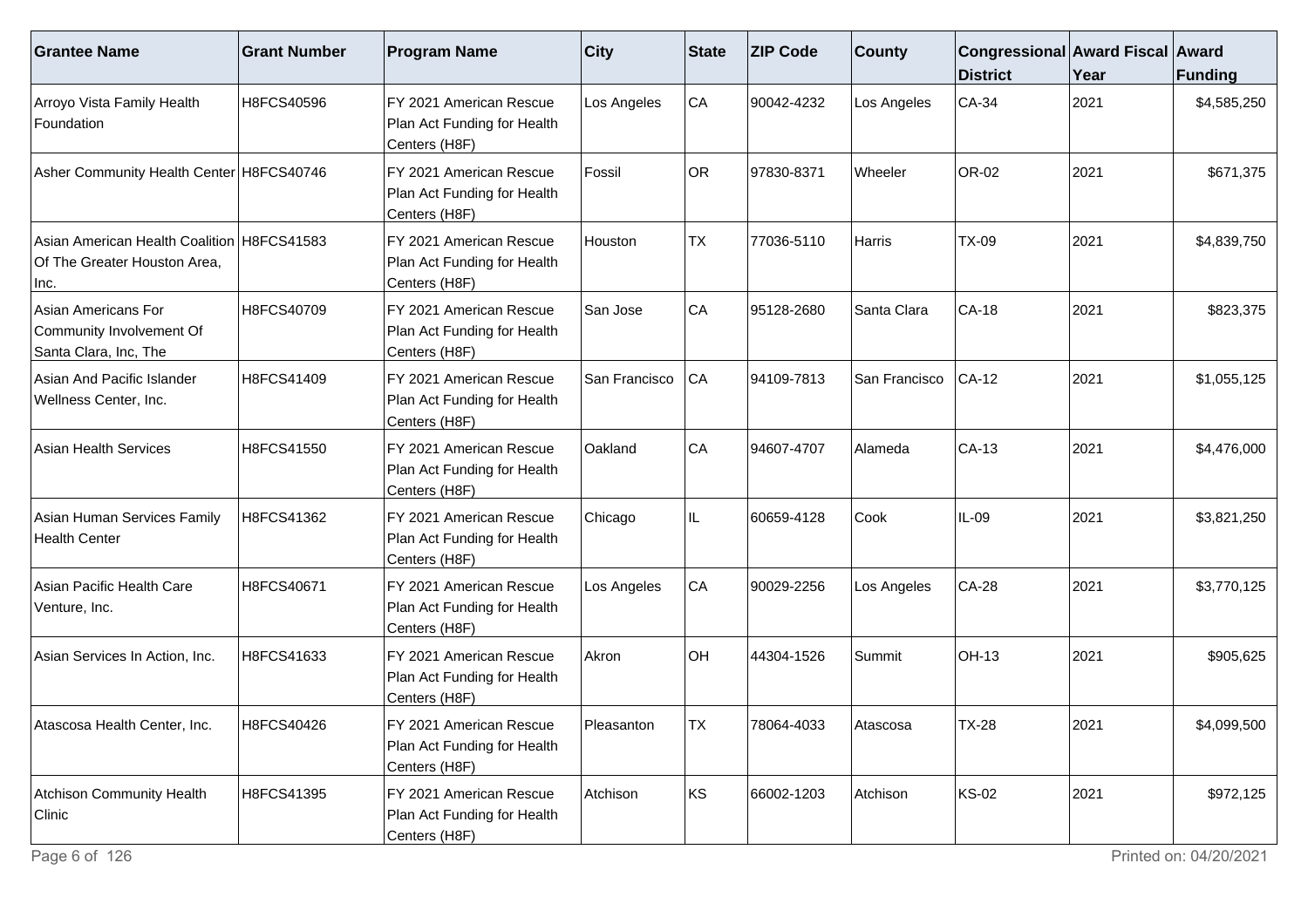| <b>Grantee Name</b>                                          | <b>Grant Number</b> | <b>Program Name</b>                                                                  | $ $ City               | State | <b>ZIP Code</b> | <b>County</b>         | Congressional Award Fiscal Award<br><b>District</b> | Year | Funding      |
|--------------------------------------------------------------|---------------------|--------------------------------------------------------------------------------------|------------------------|-------|-----------------|-----------------------|-----------------------------------------------------|------|--------------|
| Athens Model Neighborhood<br>Health Center, Inc.             | H8FCS40834          | FY 2021 American Rescue<br>Plan Act Funding for Health<br>Centers (H8F)              | Athens                 | GA    | 30601-2635      | Clarke                | GA-10                                               | 2021 | \$1,787,875  |
| Atlanticare Health Services Inc                              | H8FCS40668          | FY 2021 American Rescue<br>Plan Act Funding for Health<br>Centers (H8F)              | Egg Harbor<br>Township | NJ    | 08234-5549      | Atlantic              | NJ-02                                               | 2021 | \$2,101,250  |
| Audubon Area Community Care   H8FCS40749<br>Clinic, Inc.     |                     | FY 2021 American Rescue<br>Plan Act Funding for Health<br>Centers (H8F)              | Owensboro              | KY    | 42301-1952      | Daviess               | KY-02                                               | 2021 | \$625,000    |
| Aunt Martha'S Health And<br>Wellness, Inc.                   | H8FCS40631          | FY 2021 American Rescue<br>Plan Act Funding for Health<br>Centers (H8F)              | Olympia Fields IL      |       | 60461-1021      | Cook                  | IL-02                                               | 2021 | \$12,188,375 |
| <b>Avenal Community Health</b><br>Center                     | H8FCS40715          | FY 2021 American Rescue<br>Plan Act Funding for Health<br>Centers (H8F)              | Lemoore                | CA    | 93245-2617      | Kings                 | CA-21                                               | 2021 | \$5,170,500  |
| Axesspointe Community Health<br>Center, Inc.                 | H8FCS41279          | FY 2021 American Rescue<br>Plan Act Funding for Health<br>Centers (H8F)              | Akron                  | OH    | 44306-3771      | Summit                | <b>OH-11</b>                                        | 2021 | \$4,077,875  |
| Axis Community Health, Inc.                                  | H8FCS41685          | FY 2021 American Rescue<br>Plan Act Funding for Health<br>Centers (H8F)              | Pleasanton             | CA    | 94566-6611      | Alameda               | <b>CA-15</b>                                        | 2021 | \$2,699,125  |
| B-K Health Center, Inc.                                      | H8FCS40643          | FY 2021 American Rescue<br>Plan Act Funding for Health<br>Centers (H8F)              | Montrose               | PA    | 18801-1317      | Susquehanna           | PA-12                                               | 2021 | \$1,204,750  |
| <b>Bakersville Community Medical</b><br>Clinic, Incorporated | H8FCS41731          | FY 2021 American Rescue<br>Plan Act Funding for Health<br>Centers (H8F)              | Bakersville            | NC    | 28705-6502      | Mitchell              | <b>NC-11</b>                                        | 2021 | \$1,771,125  |
| Baldwin Family Health Care                                   | H8FCS41102          | FY 2021 American Rescue<br>Plan Act Funding for Health<br>Centers (H <sub>8F</sub> ) | <b>Baldwin</b>         | lMI   | 49304-7984      | Lake                  | $MI-02$                                             | 2021 | \$4,244,125  |
| Baltimore Medical System, Inc.                               | H8FCS41036          | FY 2021 American Rescue<br>Plan Act Funding for Health<br>Centers (H8F)              | Baltimore              | MD    | 21213-2029      | <b>Baltimore City</b> | MD-03                                               | 2021 | \$10,106,750 |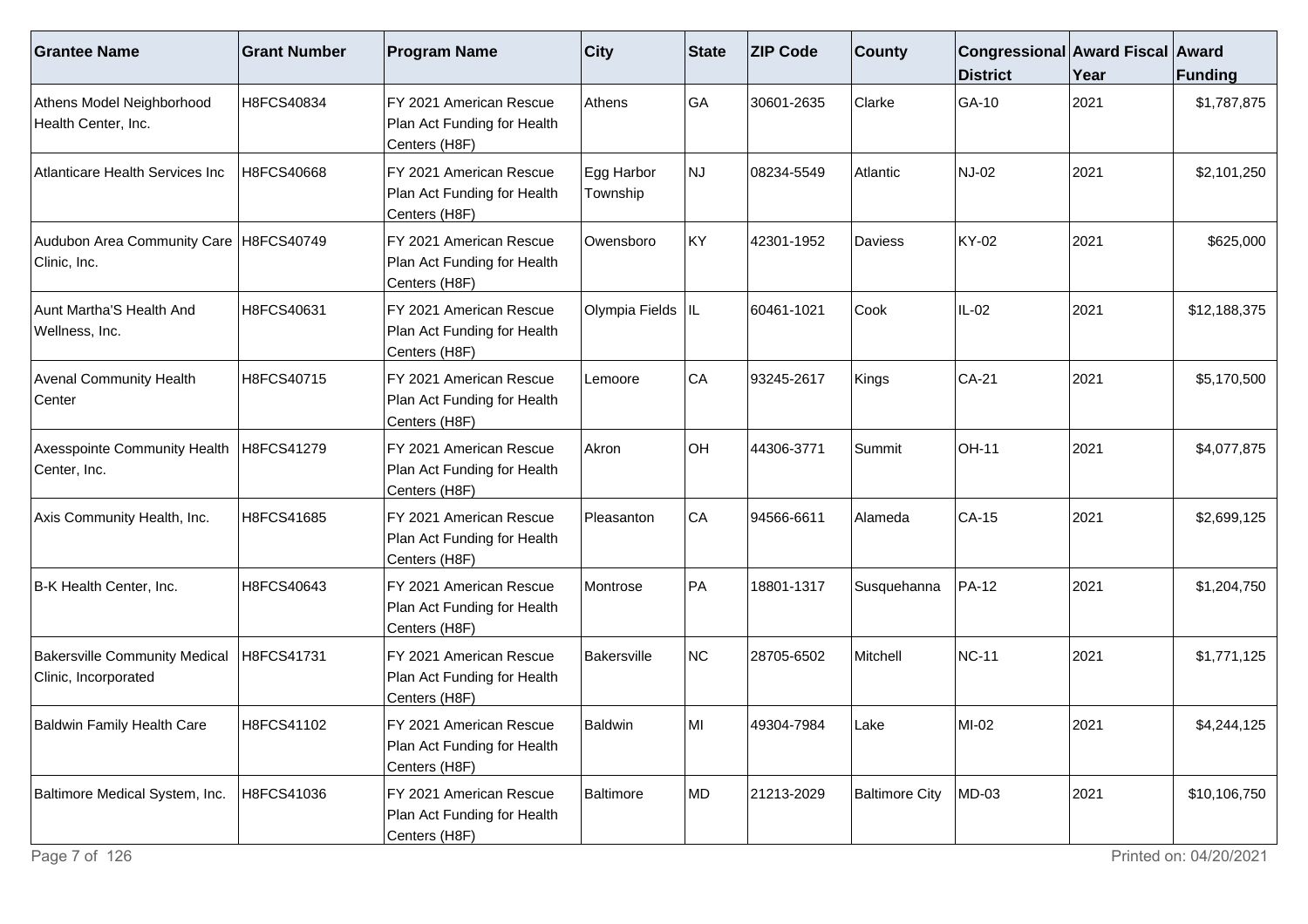| <b>Grantee Name</b>                                     | <b>Grant Number</b> | <b>Program Name</b>                                                     | <b>City</b>        | State     | <b>ZIP Code</b> | <b>County</b>       | Congressional Award Fiscal Award<br><b>District</b> | Year | Funding      |
|---------------------------------------------------------|---------------------|-------------------------------------------------------------------------|--------------------|-----------|-----------------|---------------------|-----------------------------------------------------|------|--------------|
| <b>Bandon Community Health</b><br>Center                | H8FCS40619          | FY 2021 American Rescue<br>Plan Act Funding for Health<br>Centers (H8F) | Bandon             | <b>OR</b> | 97411-9301      | Coos                | <b>OR-04</b>                                        | 2021 | \$874,250    |
| <b>Banyan Community Health</b><br>Center, Inc.          | H8FCS40467          | FY 2021 American Rescue<br>Plan Act Funding for Health<br>Centers (H8F) | Miami              | FL        | 33126-2080      | Miami-Dade          | <b>FL-25</b>                                        | 2021 | \$3,486,250  |
| <b>Baptist Community Health</b><br>Services, Inc.       | H8FCS41640          | FY 2021 American Rescue<br>Plan Act Funding for Health<br>Centers (H8F) | New Orleans        | LA        | 70117-4258      | Orleans             | LA-02                                               | 2021 | \$1,111,750  |
| Barrio Comprehensive Family<br>Health Care Center, Inc. | H8FCS40818          | FY 2021 American Rescue<br>Plan Act Funding for Health<br>Centers (H8F) | San Antonio        | <b>TX</b> | 78220-1013      | Bexar               | <b>TX-35</b>                                        | 2021 | \$13,950,625 |
| Bartz-Altadonna Community<br>Health Center              | H8FCS40364          | FY 2021 American Rescue<br>Plan Act Funding for Health<br>Centers (H8F) | Lancaster          | CA        | 93535-4569      | Los Angeles         | CA-25                                               | 2021 | \$1,839,000  |
| Baton Rouge Primary Care<br>Collaborative, Inc.         | H8FCS40725          | FY 2021 American Rescue<br>Plan Act Funding for Health<br>Centers (H8F) | <b>Baton Rouge</b> | LA        | 70802-3808      | East Baton<br>Rouge | LA-02                                               | 2021 | \$918,375    |
| Battenkill Valley Health Center,<br>Inc.                | H8FCS40838          | FY 2021 American Rescue<br>Plan Act Funding for Health<br>Centers (H8F) | Arlington          | VT        | 05250-4457      | Bennington          | $VT-00$                                             | 2021 | \$946,125    |
| <b>Bay Area Community Health</b>                        | H8FCS41410          | FY 2021 American Rescue<br>Plan Act Funding for Health<br>Centers (H8F) | Fremont            | CA        | 94538-2211      | Alameda             | $CA-17$                                             | 2021 | \$18,970,250 |
| Bay Clinic, Inc.                                        | H8FCS41638          | FY 2021 American Rescue<br>Plan Act Funding for Health<br>Centers (H8F) | Hilo               | HI        | 96720-3089      | Hawaii              | HI-02                                               | 2021 | \$3,635,250  |
| <b>Bay Mills Indian Community</b>                       | H8FCS40502          | FY 2021 American Rescue<br>Plan Act Funding for Health<br>Centers (H8F) | <b>Brimley</b>     | MI        | 49715-9319      | Chippewa            | $MI-01$                                             | 2021 | \$1,044,500  |
| Bayou La Batre Area Health<br>Development Board, Inc    | H8FCS41113          | FY 2021 American Rescue<br>Plan Act Funding for Health<br>Centers (H8F) | Irvington          | AL.       | 36544-4011      | Mobile              | <b>AL-01</b>                                        | 2021 | \$3,587,625  |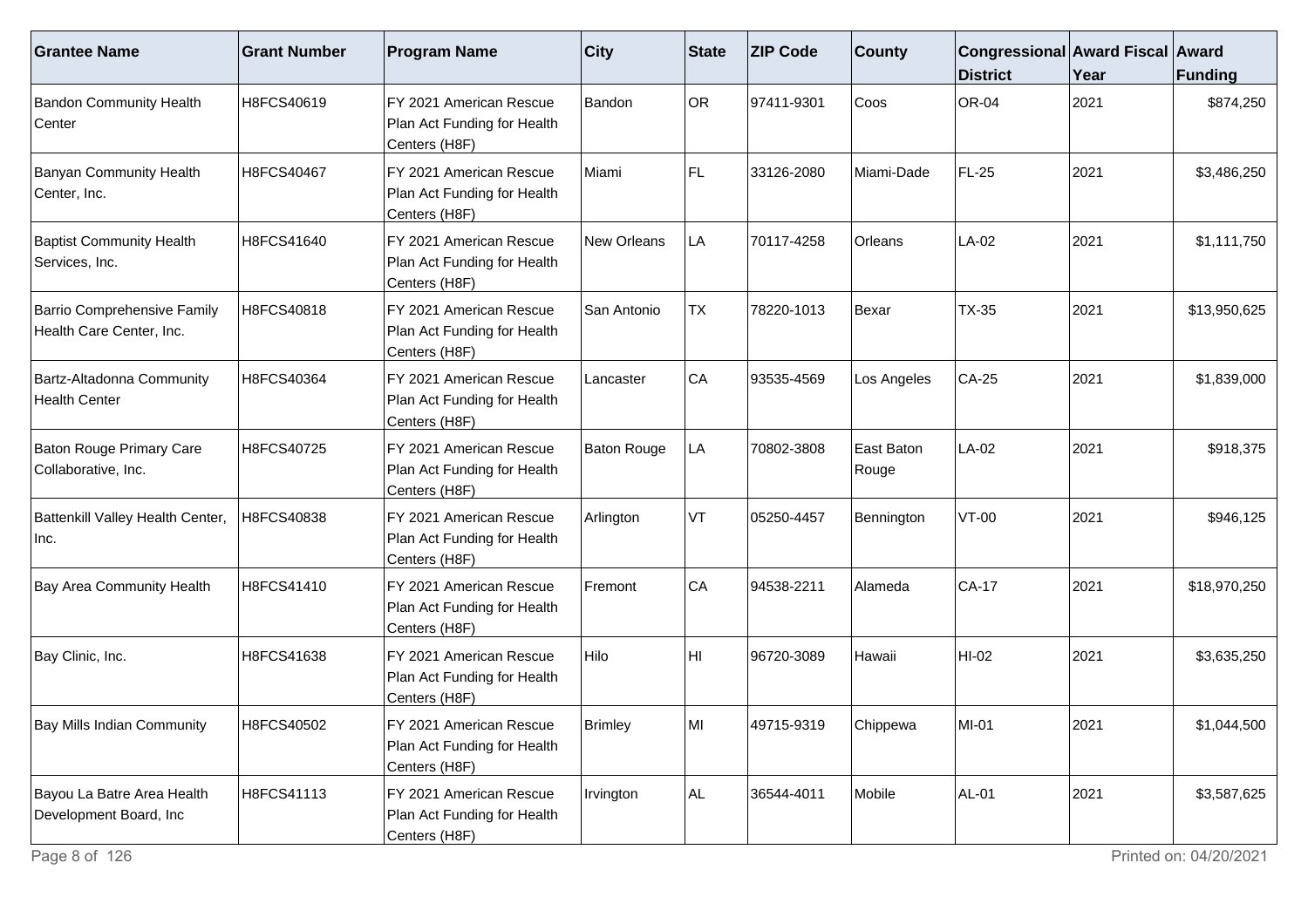| <b>Grantee Name</b>                                                       | <b>Grant Number</b> | <b>Program Name</b>                                                     | $ $ City           | <b>State</b> | <b>ZIP Code</b> | <b>County</b> | Congressional Award Fiscal Award<br><b>District</b> | Year | <b>Funding</b> |
|---------------------------------------------------------------------------|---------------------|-------------------------------------------------------------------------|--------------------|--------------|-----------------|---------------|-----------------------------------------------------|------|----------------|
| Beacon Christian Community<br><b>Health Center</b>                        | H8FCS40884          | FY 2021 American Rescue<br>Plan Act Funding for Health<br>Centers (H8F) | Staten Island      | NY.          | 10303-1865      | Richmond      | NY-11                                               | 2021 | \$1,118,625    |
| Bear Lake Community Health<br>Center, Inc.                                | H8FCS41453          | FY 2021 American Rescue<br>Plan Act Funding for Health<br>Centers (H8F) | <b>Garden City</b> | UT           | 84028           | Rich          | <b>UT-01</b>                                        | 2021 | \$3,925,500    |
| Beaufort-Jasper-Hampton<br>Comprehensive Health<br>Services, Incorporated | H8FCS41576          | FY 2021 American Rescue<br>Plan Act Funding for Health<br>Centers (H8F) | Okatie             | SC           | 29909-3963      | Jasper        | <b>SC-01</b>                                        | 2021 | \$4,257,000    |
| <b>Bedford Stuyvesant Family</b><br>Health Center, Inc., The              | H8FCS41096          | FY 2021 American Rescue<br>Plan Act Funding for Health<br>Centers (H8F) | Brooklyn           | NY)          | 11216-2505      | Kings         | NY-08                                               | 2021 | \$2,675,250    |
| Bee Busy Wellness Center                                                  | H8FCS41612          | FY 2021 American Rescue<br>Plan Act Funding for Health<br>Centers (H8F) | Houston            | <b>TX</b>    | 77031-2403      | Harris        | <b>TX-09</b>                                        | 2021 | \$2,843,375    |
| Behavioral Health Services Inc                                            | H8FCS41148          | FY 2021 American Rescue<br>Plan Act Funding for Health<br>Centers (H8F) | Gardena            | CA           | 90249-4525      | Los Angeles   | CA-43                                               | 2021 | \$1,450,750    |
| <b>Belington Community Medical</b><br><b>Services Association</b>         | H8FCS40646          | FY 2021 American Rescue<br>Plan Act Funding for Health<br>Centers (H8F) | Belington          | WV           | 26250-7403      | Barbour       | <b>WV-01</b>                                        | 2021 | \$2,050,500    |
| <b>Beloved Community Family</b><br><b>Wellness Center</b>                 | H8FCS41138          | FY 2021 American Rescue<br>Plan Act Funding for Health<br>Centers (H8F) | Chicago            | IL.          | 60621-1833      | Cook          | $IL-01$                                             | 2021 | \$1,817,125    |
| Ben Archer Health Center, Inc.                                            | H8FCS41170          | FY 2021 American Rescue<br>Plan Act Funding for Health<br>Centers (H8F) | Hatch              | NM           | 87937           | Dona Ana      | <b>NM-02</b>                                        | 2021 | \$11,364,000   |
| Benevolence Industries<br>Incorporated                                    | H8FCS41195          | FY 2021 American Rescue<br>Plan Act Funding for Health<br>Centers (H8F) | Los Angeles        | CA           | 90019-4534      | Los Angeles   | $CA-37$                                             | 2021 | \$2,655,875    |
| Benewah Medical Center                                                    | H8FCS41415          | FY 2021 American Rescue<br>Plan Act Funding for Health<br>Centers (H8F) | Plummer            | ID           | 83851-4000      | Benewah       | $ID-01$                                             | 2021 | \$1,884,500    |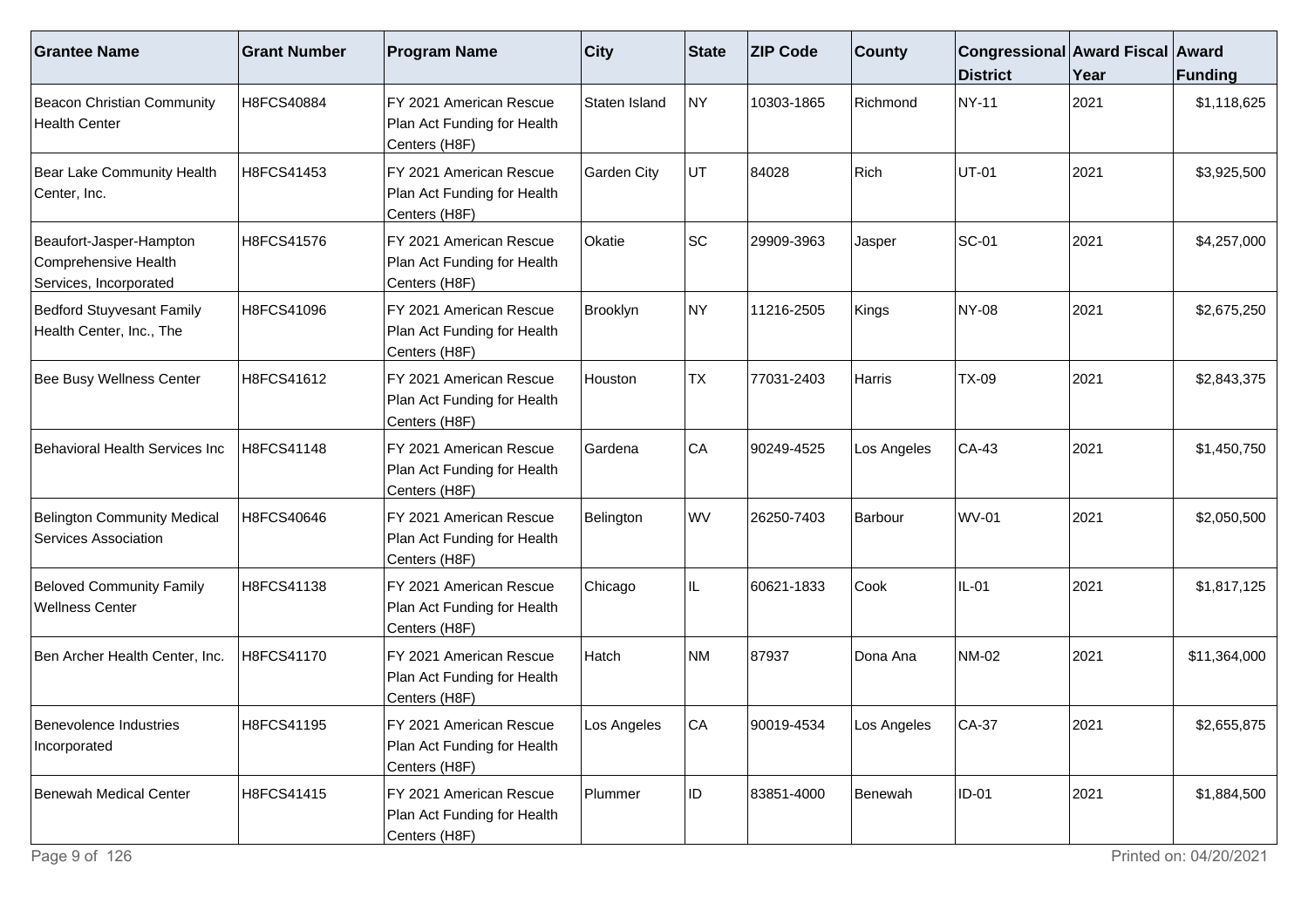| <b>Grantee Name</b>                                     | <b>Grant Number</b> | <b>Program Name</b>                                                     | $ $ City     | State     | <b>ZIP Code</b> | <b>County</b>  | Congressional Award Fiscal Award<br><b>District</b> | Year | <b>Funding</b> |
|---------------------------------------------------------|---------------------|-------------------------------------------------------------------------|--------------|-----------|-----------------|----------------|-----------------------------------------------------|------|----------------|
| Benton County                                           | H8FCS40751          | FY 2021 American Rescue<br>Plan Act Funding for Health<br>Centers (H8F) | Corvallis    | <b>OR</b> | 97330-5223      | Benton         | <b>OR-04</b>                                        | 2021 | \$2,347,500    |
| Berks Community Health Center   H8FCS41597              |                     | FY 2021 American Rescue<br>Plan Act Funding for Health<br>Centers (H8F) | Reading      | PA        | 19602-1108      | Berks          | <b>PA-06</b>                                        | 2021 | \$2,736,375    |
| Bertie County Rural Health<br>Association               | H8FCS41184          | FY 2021 American Rescue<br>Plan Act Funding for Health<br>Centers (H8F) | Windsor      | NC        | 27983-9656      | Bertie         | <b>NC-01</b>                                        | 2021 | \$1,003,875    |
| Betances Health Center                                  | H8FCS40756          | FY 2021 American Rescue<br>Plan Act Funding for Health<br>Centers (H8F) | New York     | NY)       | 10002-4816      | New York       | <b>NY-07</b>                                        | 2021 | \$1,398,125    |
| <b>Bethel Family Clinic</b>                             | H8FCS40644          | FY 2021 American Rescue<br>Plan Act Funding for Health<br>Centers (H8F) | Bethel       | AK        | 99559           | Bethel         | AK-00                                               | 2021 | \$1,138,625    |
| Betty Jean Kerr - People'S<br><b>Health Centers</b>     | H8FCS41313          | FY 2021 American Rescue<br>Plan Act Funding for Health<br>Centers (H8F) | Saint Louis  | <b>MO</b> | 63112-2617      | St. Louis City | MO-01                                               | 2021 | \$6,681,000    |
| Big Sandy Health Care, Inc.                             | H8FCS41588          | FY 2021 American Rescue<br>Plan Act Funding for Health<br>Centers (H8F) | Prestonsburg | KY        | 41653-9097      | Floyd          | <b>KY-05</b>                                        | 2021 | \$4,992,125    |
| Big Springs Medical<br>Association, Inc                 | H8FCS40544          | FY 2021 American Rescue<br>Plan Act Funding for Health<br>Centers (H8F) | Ellington    | MO        | 63638-9400      | Reynolds       | <b>MO-08</b>                                        | 2021 | \$3,734,125    |
| Bighorn Valley Health Center,<br>Inc                    | H8FCS41012          | FY 2021 American Rescue<br>Plan Act Funding for Health<br>Centers (H8F) | Hardin       | MT        | 59034-1804      | Big Horn       | <b>MT-00</b>                                        | 2021 | \$2,057,000    |
| <b>Blackstone Valley Community</b><br>Health Care, Inc. | H8FCS40595          | FY 2021 American Rescue<br>Plan Act Funding for Health<br>Centers (H8F) | Pawtucket    | RII.      | 02860-4003      | Providence     | <b>RI-01</b>                                        | 2021 | \$4,091,875    |
| Bland County Medical Clinic Inc   H8FCS40999            |                     | FY 2021 American Rescue<br>Plan Act Funding for Health<br>Centers (H8F) | Bastian      | VA        | 24314-4547      | Bland          | <b>VA-09</b>                                        | 2021 | \$1,595,375    |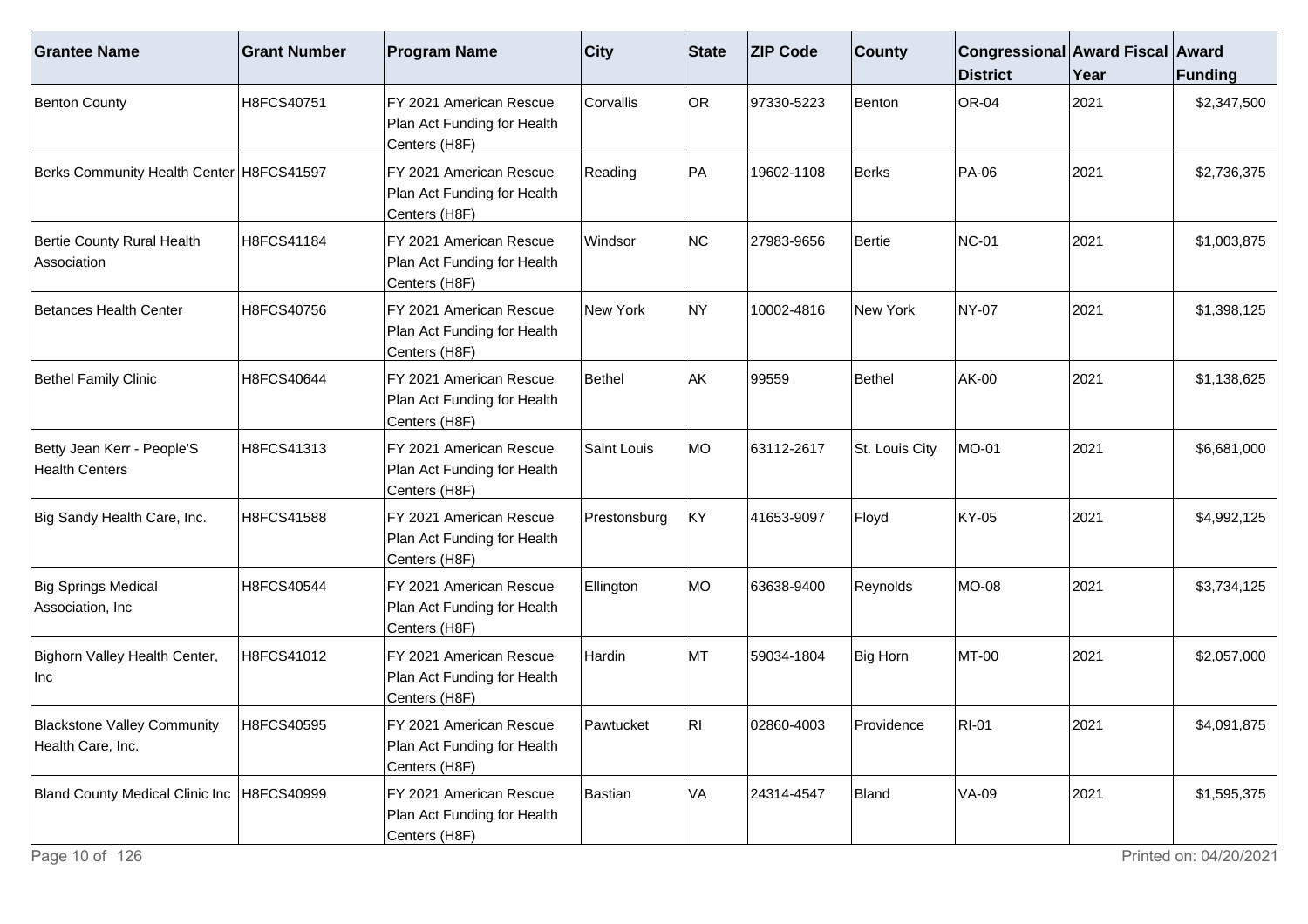| <b>Grantee Name</b>                                       | <b>Grant Number</b> | <b>Program Name</b>                                                     | $ $ City           | State     | <b>ZIP Code</b> | <b>County</b>      | Congressional Award Fiscal Award<br><b>District</b> | Year | <b>Funding</b> |
|-----------------------------------------------------------|---------------------|-------------------------------------------------------------------------|--------------------|-----------|-----------------|--------------------|-----------------------------------------------------|------|----------------|
| <b>Blue Ridge Community Health</b><br>Services, Inc.      | H8FCS40551          | FY 2021 American Rescue<br>Plan Act Funding for Health<br>Centers (H8F) | Hendersonville NC  |           | 28792-9181      | Henderson          | <b>NC-11</b>                                        | 2021 | \$10,473,250   |
| Blue Ridge Medical Center Inc                             | H8FCS41131          | FY 2021 American Rescue<br>Plan Act Funding for Health<br>Centers (H8F) | Arrington          | VA        | 22922-2302      | Nelson             | $VA-05$                                             | 2021 | \$1,861,750    |
| Bluegrass Primary Health Care<br>Center, Inc.             | H8FCS41535          | FY 2021 American Rescue<br>Plan Act Funding for Health<br>Centers (H8F) | Lexington          | KY        | 40504-1795      | Fayette            | <b>KY-06</b>                                        | 2021 | \$2,297,624    |
| <b>Bluestem Health</b>                                    | H8FCS41270          | FY 2021 American Rescue<br>Plan Act Funding for Health<br>Centers (H8F) | Lincoln            | <b>NE</b> | 68503-1803      | Lancaster          | <b>NE-01</b>                                        | 2021 | \$4,777,250    |
| Bluestone Health Association,<br>Inc.                     | H8FCS40720          | FY 2021 American Rescue<br>Plan Act Funding for Health<br>Centers (H8F) | Princeton          | <b>WV</b> | 24740-7660      | Mercer             | <b>WV-03</b>                                        | 2021 | \$2,843,250    |
| Bond Community Health Center, H8FCS40723<br>Inc.          |                     | FY 2021 American Rescue<br>Plan Act Funding for Health<br>Centers (H8F) | Tallahassee        | FL.       | 32301-5506      | Leon               | <b>FL-05</b>                                        | 2021 | \$2,672,000    |
| Borinquen Health Care Center,<br>Inc.                     | H8FCS40685          | FY 2021 American Rescue<br>Plan Act Funding for Health<br>Centers (H8F) | Miami              | FL.       | 33137-3795      | Miami-Dade         | <b>FL-24</b>                                        | 2021 | \$12,262,125   |
| Borough Of Bristol Bay                                    | H8FCS40994          | FY 2021 American Rescue<br>Plan Act Funding for Health<br>Centers (H8F) | Naknek             | AK        | 99633           | <b>Bristol Bay</b> | <b>AK-00</b>                                        | 2021 | \$709,375      |
| Borrego Community Health<br>Foundation                    | H8FCS40338          | FY 2021 American Rescue<br>Plan Act Funding for Health<br>Centers (H8F) | Borrego<br>Springs | CA        | 92004           | San Diego          | $CA-50$                                             | 2021 | \$36,837,875   |
| Boston Health Care For The<br>Homeless Program, Inc., The | H8FCS40601          | FY 2021 American Rescue<br>Plan Act Funding for Health<br>Centers (H8F) | Boston             | MA        | 02118-2755      | Suffolk            | <b>MA-07</b>                                        | 2021 | \$2,367,000    |
| Boston Mountain Rural Health<br>Center, Inc.              | H8FCS40513          | FY 2021 American Rescue<br>Plan Act Funding for Health<br>Centers (H8F) | Marshall           | AR        | 72650-9477      | Searcy             | <b>AR-01</b>                                        | 2021 | \$3,404,500    |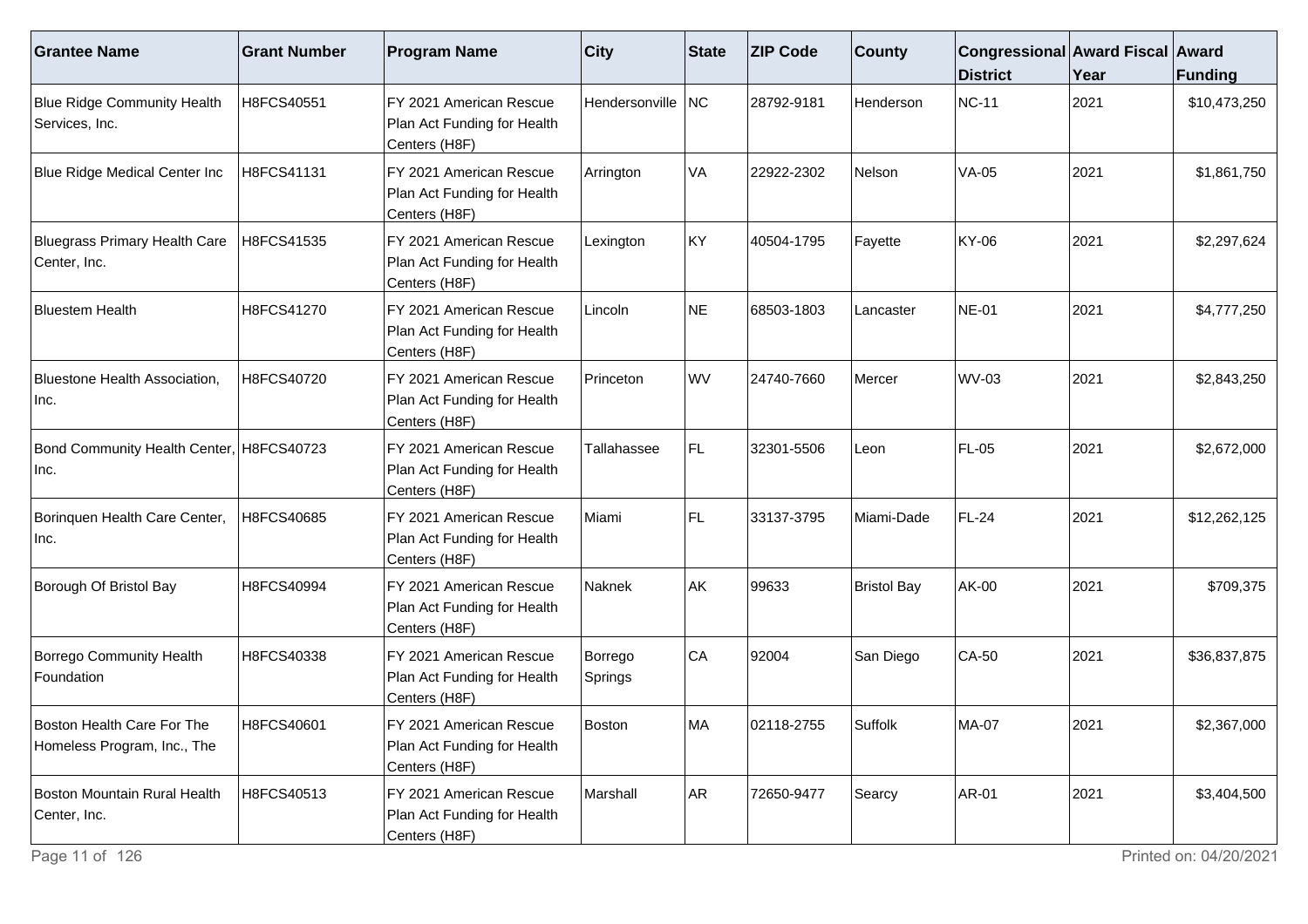| <b>Grantee Name</b>                                             | <b>Grant Number</b> | <b>Program Name</b>                                                     | $ $ City               | State    | <b>ZIP Code</b> | <b>County</b>           | Congressional Award Fiscal Award<br><b>District</b> | Year | Funding      |
|-----------------------------------------------------------------|---------------------|-------------------------------------------------------------------------|------------------------|----------|-----------------|-------------------------|-----------------------------------------------------|------|--------------|
| <b>Boundary Regional Community</b><br>Health Center, Inc.       | H8FCS41176          | FY 2021 American Rescue<br>Plan Act Funding for Health<br>Centers (H8F) | <b>Bonners Ferry</b>   | $\sf ID$ | 83805-7523      | Boundary                | $ID-01$                                             | 2021 | \$2,857,875  |
| <b>Bowling Green-Warren County</b><br>Primary Care Center, Inc. | H8FCS41325          | FY 2021 American Rescue<br>Plan Act Funding for Health<br>Centers (H8F) | Bowling Green   KY     |          | 42103-7995      | Warren                  | KY-02                                               | 2021 | \$2,537,125  |
| <b>Brazos Valley Community</b><br>Action Agency, Inc.           | H8FCS41238          | FY 2021 American Rescue<br>Plan Act Funding for Health<br>Centers (H8F) | <b>College Station</b> | TX       | 77840-2600      | <b>Brazos</b>           | $TX-17$                                             | 2021 | \$9,284,375  |
| Bread For The City, Inc.                                        | H8FCS40607          | FY 2021 American Rescue<br>Plan Act Funding for Health<br>Centers (H8F) | Washington             | DC       | 20001-3201      | District of<br>Columbia | DC-98                                               | 2021 | \$1,028,250  |
| Brevard Health Alliance, Inc.,<br>The                           | H8FCS41284          | FY 2021 American Rescue<br>Plan Act Funding for Health<br>Centers (H8F) | Palm Bay               | FL.      | 32905-4616      | Brevard                 | <b>FL-08</b>                                        | 2021 | \$11,032,250 |
| Bristol Bay Area Health<br>Corporation                          | H8FCS41399          | FY 2021 American Rescue<br>Plan Act Funding for Health<br>Centers (H8F) | Dillingham             | AK       | 99576           | Dillingham              | AK-00                                               | 2021 | \$1,791,500  |
| Broad Top Area Medical Center, H8FCS40686<br>Inc., The          |                     | FY 2021 American Rescue<br>Plan Act Funding for Health<br>Centers (H8F) | Broad Top              | PA       | 16621-9001      | Huntingdon              | <b>PA-13</b>                                        | 2021 | \$2,594,625  |
| Brockton Neighborhood Health<br>Center, Inc.                    | H8FCS41412          | FY 2021 American Rescue<br>Plan Act Funding for Health<br>Centers (H8F) | Brockton               | MA       | 02301-4042      | Plymouth                | <b>MA-08</b>                                        | 2021 | \$7,404,000  |
| <b>Bronx Community Health</b><br>Network, Inc                   | H8FCS40832          | FY 2021 American Rescue<br>Plan Act Funding for Health<br>Centers (H8F) | Bronx                  | NY)      | 10458-5871      | Bronx                   | NY-15                                               | 2021 | \$16,116,750 |
| Bronxcare Health Integrated<br>Services System, Inc.            | H8FCS41156          | FY 2021 American Rescue<br>Plan Act Funding for Health<br>Centers (H8F) | <b>Bronx</b>           | NY)      | 10457-7663      | Bronx                   | NY-15                                               | 2021 | \$15,077,000 |
| Brooklyn Plaza Medical Center                                   | H8FCS40425          | FY 2021 American Rescue<br>Plan Act Funding for Health<br>Centers (H8F) | Brooklyn               | NY)      | 11217-1517      | Kings                   | NY-08                                               | 2021 | \$1,479,500  |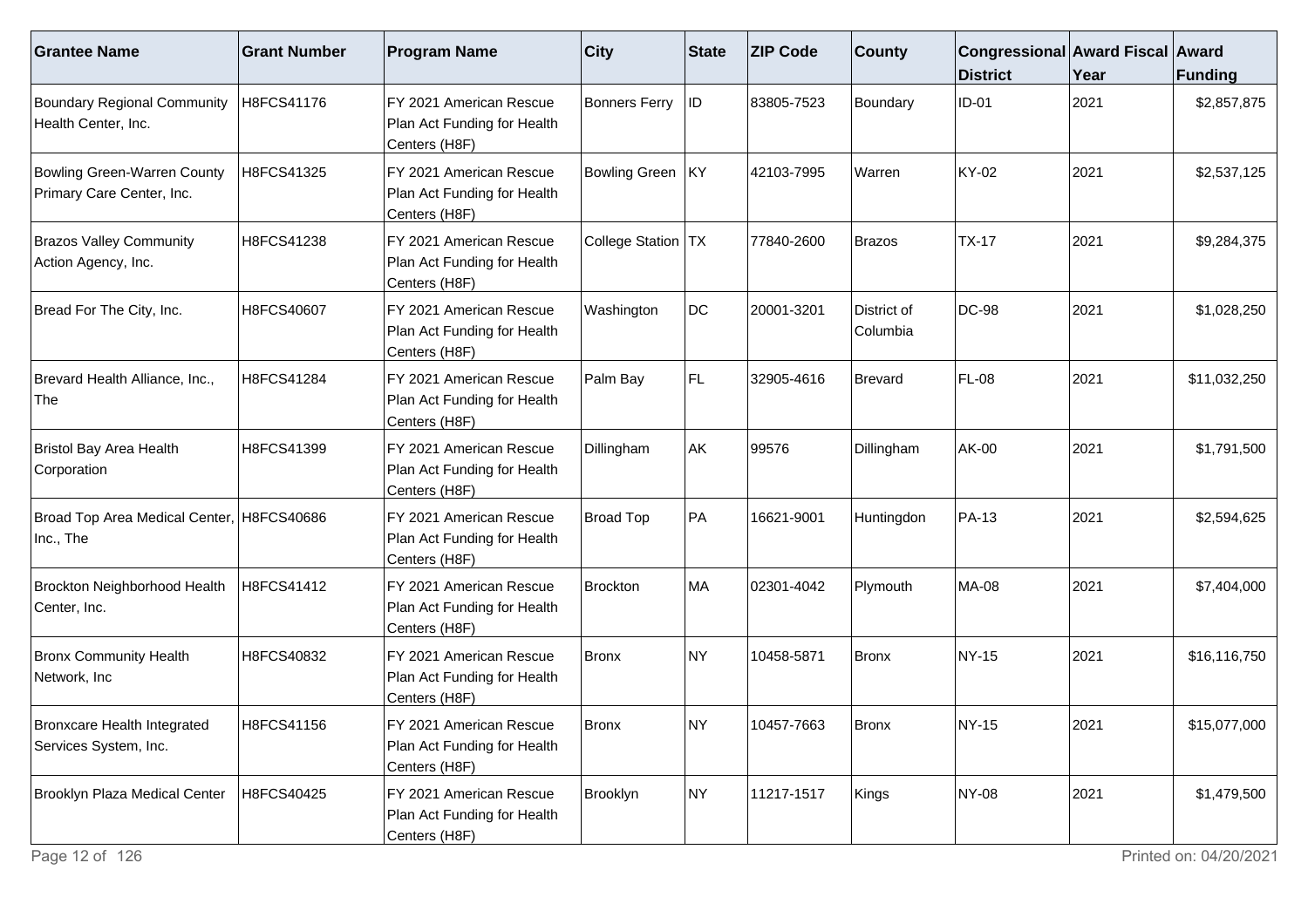| <b>Grantee Name</b>                                               | <b>Grant Number</b> | <b>Program Name</b>                                                      | $ $ City     | <b>State</b> | <b>ZIP Code</b> | <b>County</b> | Congressional Award Fiscal Award<br><b>District</b> | Year | Funding     |
|-------------------------------------------------------------------|---------------------|--------------------------------------------------------------------------|--------------|--------------|-----------------|---------------|-----------------------------------------------------|------|-------------|
| Broward Community And Family H8FCS41466<br>Health Centers, Inc.   |                     | FY 2021 American Rescue<br>Plan Act Funding for Health<br>Centers (H8F)  | Hollywood    | FL.          | 33021-6557      | Broward       | FL-24                                               | 2021 | \$3,321,375 |
| <b>Brownsville Community</b><br><b>Development Corporation</b>    | H8FCS41546          | FY 2021 American Rescue<br>Plan Act Funding for Health<br>Centers (H8F)  | Brooklyn     | NY)          | 11212-5539      | Kings         | <b>NY-09</b>                                        | 2021 | \$3,827,500 |
| <b>Brownsville Community Health</b><br><b>Clinic Corporation</b>  | H8FCS41125          | FY 2021 American Rescue<br>Plan Act Funding for Health<br>Centers (H8F)  | Brownsville  | <b>TX</b>    | 78521-3527      | Cameron       | <b>TX-34</b>                                        | 2021 | \$5,900,375 |
| <b>Bucksport Regional Health</b><br><b>Center</b>                 | H8FCS40562          | IFY 2021 American Rescue<br>Plan Act Funding for Health<br>Centers (H8F) | Bucksport    | ME           | 04416-4612      | Hancock       | <b>ME-02</b>                                        | 2021 | \$1,500,250 |
| <b>Bullhook Community Health</b><br>Center, Inc.                  | H8FCS41337          | FY 2021 American Rescue<br>Plan Act Funding for Health<br>Centers (H8F)  | Havre        | MT           | 59501-3649      | Hill          | MT-00                                               | 2021 | \$1,190,875 |
| <b>Butler County Community</b><br>Health Consortium, Inc.         | H8FCS40901          | FY 2021 American Rescue<br>Plan Act Funding for Health<br>Centers (H8F)  | Hamilton     | OH           | 45011-6078      | Butler        | <b>OH-08</b>                                        | 2021 | \$6,249,125 |
| Butte-Silver Bow Primary Health   H8FCS41228<br>Care Clinic, Inc. |                     | FY 2021 American Rescue<br>Plan Act Funding for Health<br>Centers (H8F)  | <b>Butte</b> | MT           | 59701-2870      | Silver Bow    | <b>MT-00</b>                                        | 2021 | \$2,685,625 |
| C A S S E Dental Health<br>Institute                              | H8FCS41004          | FY 2021 American Rescue<br>Plan Act Funding for Health<br>Centers (H8F)  | Shreveport   | LA           | 71118-3351      | Caddo         | $LA-04$                                             | 2021 | \$1,577,625 |
| C W Williams Community<br>Health Center Inc, The                  | H8FCS40752          | FY 2021 American Rescue<br>Plan Act Funding for Health<br>Centers (H8F)  | Charlotte    | NC           | 28208-5631      | Mecklenburg   | <b>NC-12</b>                                        | 2021 | \$4,387,375 |
| Cabarrus Community Health<br>Centers, Inc.                        | H8FCS40955          | FY 2021 American Rescue<br>Plan Act Funding for Health<br>Centers (H8F)  | Concord      | NC           | 28025-4615      | Cabarrus      | <b>NC-08</b>                                        | 2021 | \$3,086,500 |
| Cabin Creek Health Systems,<br>Inc.                               | H8FCS41625          | FY 2021 American Rescue<br>Plan Act Funding for Health<br>Centers (H8F)  | Dawes        | WV           | 25054-7700      | Kanawha       | <b>WV-02</b>                                        | 2021 | \$3,480,750 |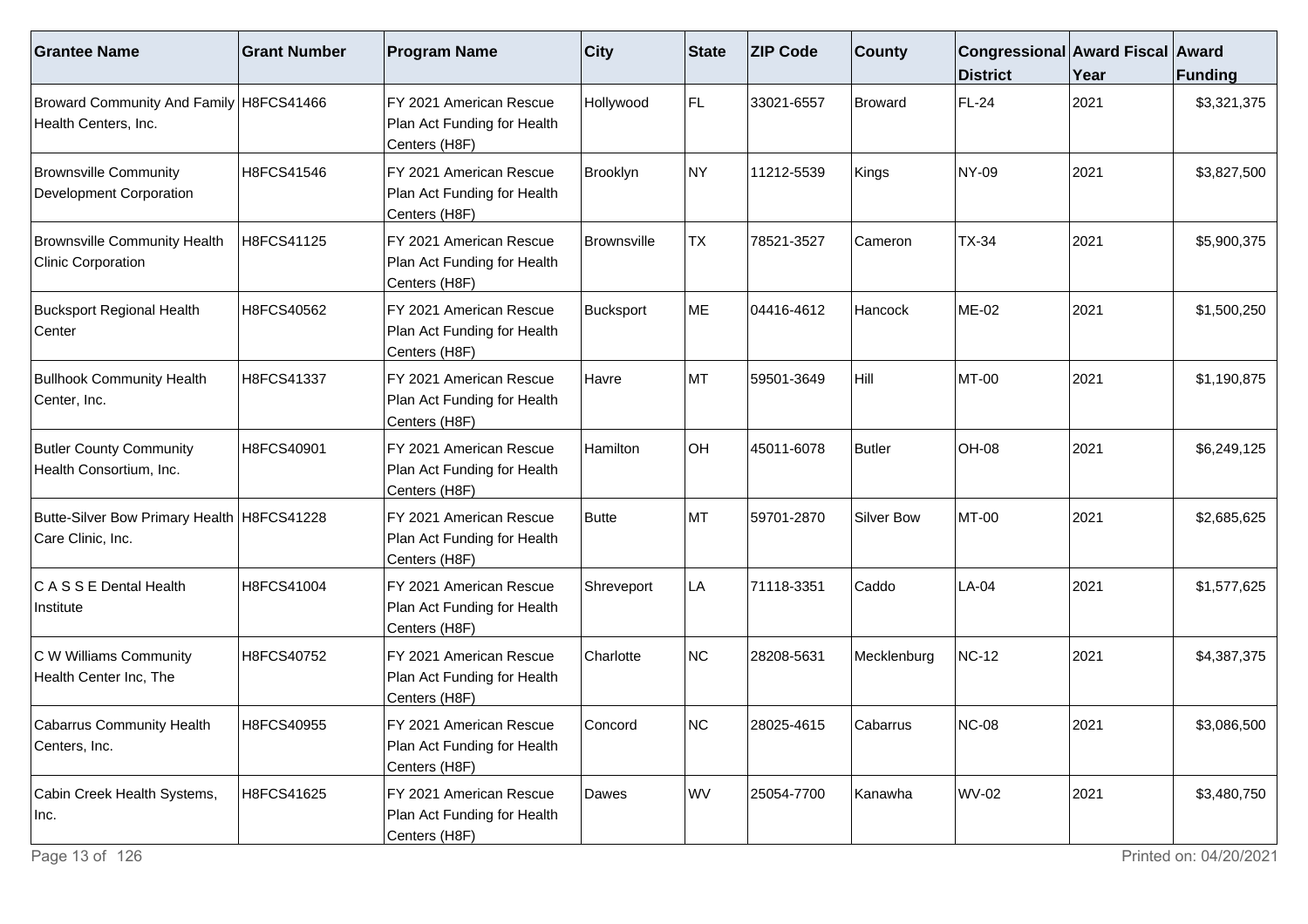| <b>Grantee Name</b>                               | <b>Grant Number</b> | <b>Program Name</b>                                                     | <b>City</b>            | State     | <b>ZIP Code</b> | <b>County</b>       | Congressional Award Fiscal Award<br><b>District</b> | Year | Funding     |
|---------------------------------------------------|---------------------|-------------------------------------------------------------------------|------------------------|-----------|-----------------|---------------------|-----------------------------------------------------|------|-------------|
| Cabun Rural Health Services,<br>Inc.              | H8FCS40802          | FY 2021 American Rescue<br>Plan Act Funding for Health<br>Centers (H8F) | Hampton                | <b>AR</b> | 71744-8615      | Calhoun             | AR-04                                               | 2021 | \$2,056,250 |
| Cactus Health Services, Inc.                      | H8FCS40889          | FY 2021 American Rescue<br>Plan Act Funding for Health<br>Centers (H8F) | Fort Stockton          | <b>TX</b> | 79735-5626      | Pecos               | $TX-23$                                             | 2021 | \$918,250   |
| Cahaba Medical Care<br>Foundation                 | H8FCS41416          | FY 2021 American Rescue<br>Plan Act Funding for Health<br>Centers (H8F) | Centreville            | AL.       | 35042-2935      | <b>Bibb</b>         | AL-06                                               | 2021 | \$4,901,000 |
| Camarena Health                                   | H8FCS40396          | FY 2021 American Rescue<br>Plan Act Funding for Health<br>Centers (H8F) | Madera                 | CA        | 93638-3631      | Madera              | CA-16                                               | 2021 | \$7,952,250 |
| Camcare Health Corporation                        | H8FCS40520          | FY 2021 American Rescue<br>Plan Act Funding for Health<br>Centers (H8F) | Camden                 | NJ.       | 08103-1539      | Camden              | <b>NJ-01</b>                                        | 2021 | \$7,750,875 |
| Camden-On-Gauley Medical<br>Center, Inc.          | H8FCS40572          | FY 2021 American Rescue<br>Plan Act Funding for Health<br>Centers (H8F) | Camden On<br>Gauley    | <b>WV</b> | 26208-7713      | Webster             | <b>WV-03</b>                                        | 2021 | \$2,181,375 |
| Camillus Health Concern Inc                       | H8FCS40854          | FY 2021 American Rescue<br>Plan Act Funding for Health<br>Centers (H8F) | Miami                  | FL.       | 33128-1616      | Miami-Dade          | <b>FL-24</b>                                        | 2021 | \$2,319,000 |
| Camino Health Center                              | H8FCS40851          | FY 2021 American Rescue<br>Plan Act Funding for Health<br>Centers (H8F) | San Juan<br>Capistrano | CA        | 92675-1304      | Orange              | CA-49                                               | 2021 | \$3,903,000 |
| Camuy Health Services Inc                         | H8FCS40558          | FY 2021 American Rescue<br>Plan Act Funding for Health<br>Centers (H8F) | Camuy                  | PR        | 00627-2630      | Camuy               | <b>PR-98</b>                                        | 2021 | \$2,890,500 |
| Canyonlands Community Health   H8FCS40872<br>Care |                     | FY 2021 American Rescue<br>Plan Act Funding for Health<br>Centers (H8F) | Page                   | <b>AZ</b> | 86040-7501      | Coconino            | AZ-01                                               | 2021 | \$3,981,625 |
| Capitol City Family Health<br>Center Inc          | H8FCS41521          | FY 2021 American Rescue<br>Plan Act Funding for Health<br>Centers (H8F) | Baton Rouge            | LA        | 70806-3757      | East Baton<br>Rouge | LA-06                                               | 2021 | \$3,478,500 |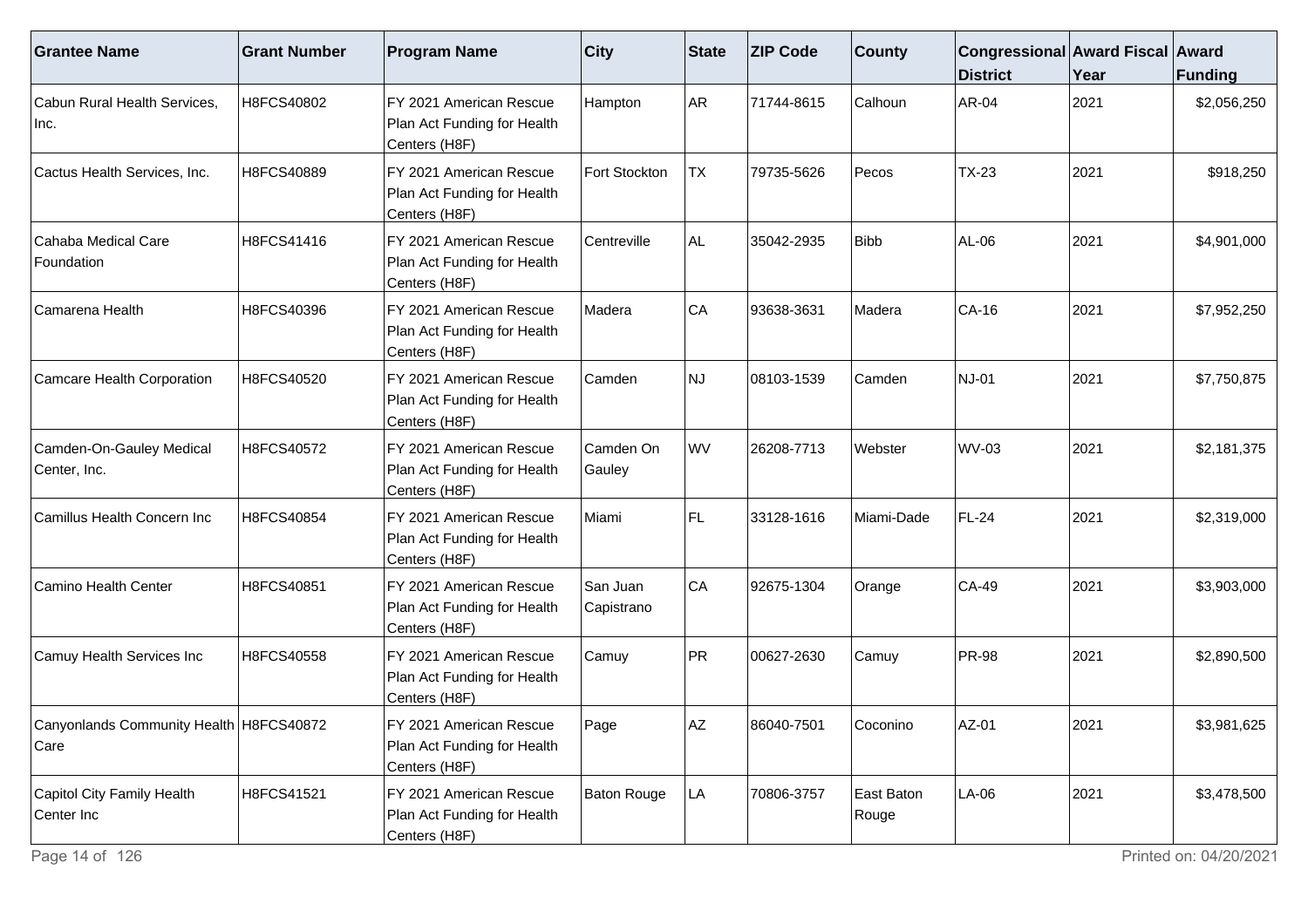| <b>Grantee Name</b>                                    | <b>Grant Number</b> | <b>Program Name</b>                                                     | <b>City</b>      | State | <b>ZIP Code</b> | <b>County</b>  | Congressional Award Fiscal Award<br><b>District</b> | Year | Funding      |
|--------------------------------------------------------|---------------------|-------------------------------------------------------------------------|------------------|-------|-----------------|----------------|-----------------------------------------------------|------|--------------|
| Capstone Rural Health Center,<br>The                   | H8FCS40532          | FY 2021 American Rescue<br>Plan Act Funding for Health<br>Centers (H8F) | Parrish          | AL.   | 35580-3847      | Walker         | AL-04                                               | 2021 | \$1,908,375  |
| Carbon Medical Service<br>Association Incorporated     | H8FCS41212          | FY 2021 American Rescue<br>Plan Act Funding for Health<br>Centers (H8F) | Sunnyside        | UT    | 84539-7702      | Carbon         | <b>UT-03</b>                                        | 2021 | \$1,314,875  |
| Care Alliance                                          | H8FCS40805          | FY 2021 American Rescue<br>Plan Act Funding for Health<br>Centers (H8F) | <b>Cleveland</b> | OH    | 44114-2004      | Cuyahoga       | <b>OH-11</b>                                        | 2021 | \$4,408,875  |
| Care For The Homeless                                  | H8FCS40523          | FY 2021 American Rescue<br>Plan Act Funding for Health<br>Centers (H8F) | New York         | NY)   | 10016-5337      | New York       | <b>NY-12</b>                                        | 2021 | \$2,283,125  |
| Care Net Of Lancaster                                  | H8FCS40489          | FY 2021 American Rescue<br>Plan Act Funding for Health<br>Centers (H8F) | Lancaster        | SC    | 29720-6261      | Lancaster      | <b>SC-05</b>                                        | 2021 | \$1,343,500  |
| Care Resource Community<br>Health Centers Incorporated | H8FCS40487          | FY 2021 American Rescue<br>Plan Act Funding for Health<br>Centers (H8F) | Miami            | FL    | 33137-3851      | Miami-Dade     | FL-24                                               | 2021 | \$7,264,250  |
| Care South Carolina Inc                                | H8FCS40417          | FY 2021 American Rescue<br>Plan Act Funding for Health<br>Centers (H8F) | Hartsville       | SC    | 29550-4211      | Darlington     | <b>SC-07</b>                                        | 2021 | \$7,752,125  |
| Careconnect Health, Inc.                               | H8FCS41169          | FY 2021 American Rescue<br>Plan Act Funding for Health<br>Centers (H8F) | Richland         | GA    | 31825-6012      | <b>Stewart</b> | GA-02                                               | 2021 | \$15,651,000 |
| <b>Cares Community Health</b>                          | H8FCS40988          | FY 2021 American Rescue<br>Plan Act Funding for Health<br>Centers (H8F) | Sacramento       | CA    | 95811-5216      | Sacramento     | $CA-06$                                             | 2021 | \$2,412,000  |
| Carestl Health                                         | H8FCS40343          | FY 2021 American Rescue<br>Plan Act Funding for Health<br>Centers (H8F) | Saint Louis      | IMO.  | 63112-4265      | St. Louis City | MO-01                                               | 2021 | \$4,133,000  |
| Caring Hands Healthcare<br>Centers Inc                 | H8FCS41299          | FY 2021 American Rescue<br>Plan Act Funding for Health<br>Centers (H8F) | Mcalester        | OK    | 74501-7606      | Pittsburg      | <b>OK-02</b>                                        | 2021 | \$1,551,000  |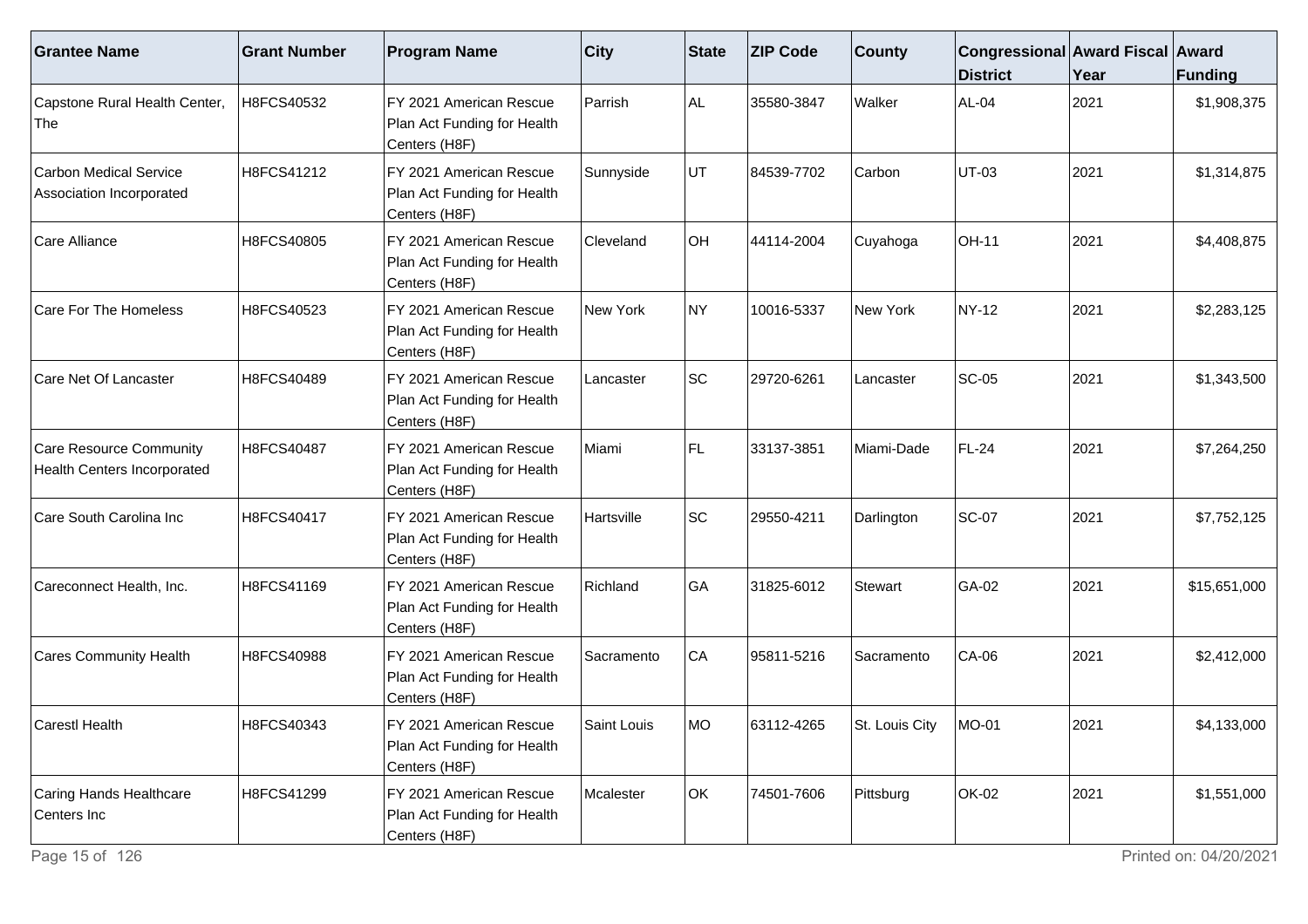| <b>Grantee Name</b>                                  | <b>Grant Number</b> | <b>Program Name</b>                                                      | <b>City</b>         | <b>State</b> | <b>ZIP Code</b> | <b>County</b> | Congressional Award Fiscal Award<br><b>District</b> | Year | <b>Funding</b> |
|------------------------------------------------------|---------------------|--------------------------------------------------------------------------|---------------------|--------------|-----------------|---------------|-----------------------------------------------------|------|----------------|
| Caring Health Center, Inc.                           | H8FCS41283          | FY 2021 American Rescue<br>Plan Act Funding for Health<br>Centers (H8F)  | Springfield         | MA           | 01103-2114      | Hampden       | <b>MA-01</b>                                        | 2021 | \$3,248,500    |
| Carolina Family Health Centers<br>Inc                | H8FCS41272          | FY 2021 American Rescue<br>Plan Act Funding for Health<br>Centers (H8F)  | Wilson              | NC           | 27893-4105      | Wilson        | <b>NC-01</b>                                        | 2021 | \$5,802,375    |
| Carolina Health Centers, Inc.                        | H8FCS41512          | FY 2021 American Rescue<br>Plan Act Funding for Health<br>Centers (H8F)  | Greenwood           | SC           | 29646-2757      | Greenwood     | <b>SC-03</b>                                        | 2021 | \$5,322,500    |
| Cass, County Of                                      | H8FCS41414          | IFY 2021 American Rescue<br>Plan Act Funding for Health<br>Centers (H8F) | Virginia            | IL.          | 62691-1571      | Cass          | $IL-18$                                             | 2021 | \$1,206,375    |
| <b>Caswell Family Medical Center</b><br>Inc., The    | H8FCS40404          | FY 2021 American Rescue<br>Plan Act Funding for Health<br>Centers (H8F)  | Yanceyville         | NC           | 27379-8304      | Caswell       | <b>NC-06</b>                                        | 2021 | \$1,154,250    |
| Catahoula Parish Hospital<br>District # 2            | H8FCS40876          | FY 2021 American Rescue<br>Plan Act Funding for Health<br>Centers (H8F)  | Sicily Island       | LA           | 71368-4807      | Catahoula     | LA-05                                               | 2021 | \$2,381,875    |
| Catherine'S Health Center                            | H8FCS40664          | FY 2021 American Rescue<br>Plan Act Funding for Health<br>Centers (H8F)  | <b>Grand Rapids</b> | MI           | 49505-5092      | Kent          | $MI-03$                                             | 2021 | \$3,574,625    |
| Cedar-Riverside Peoples Center H8FCS41087            |                     | FY 2021 American Rescue<br>Plan Act Funding for Health<br>Centers (H8F)  | Minneapolis         | MN           | 55454-4400      | Hennepin      | <b>MN-05</b>                                        | 2021 | \$1,704,625    |
| Center For Family And Child<br>Enrichment, Inc., The | H8FCS41318          | FY 2021 American Rescue<br>Plan Act Funding for Health<br>Centers (H8F)  | Miami Gardens   FL  |              | 33056-4838      | Miami-Dade    | FL-24                                               | 2021 | \$1,339,375    |
| Center For Family Health &<br>Education, Inc.        | H8FCS41300          | FY 2021 American Rescue<br>Plan Act Funding for Health<br>Centers (H8F)  | Panorama City CA    |              | 91402-2401      | Los Angeles   | $CA-29$                                             | 2021 | \$2,731,000    |
| Center For Family Health, Inc.                       | H8FCS41010          | FY 2021 American Rescue<br>Plan Act Funding for Health<br>Centers (H8F)  | Jackson             | MI           | 49201-1266      | Jackson       | MI-07                                               | 2021 | \$5,167,250    |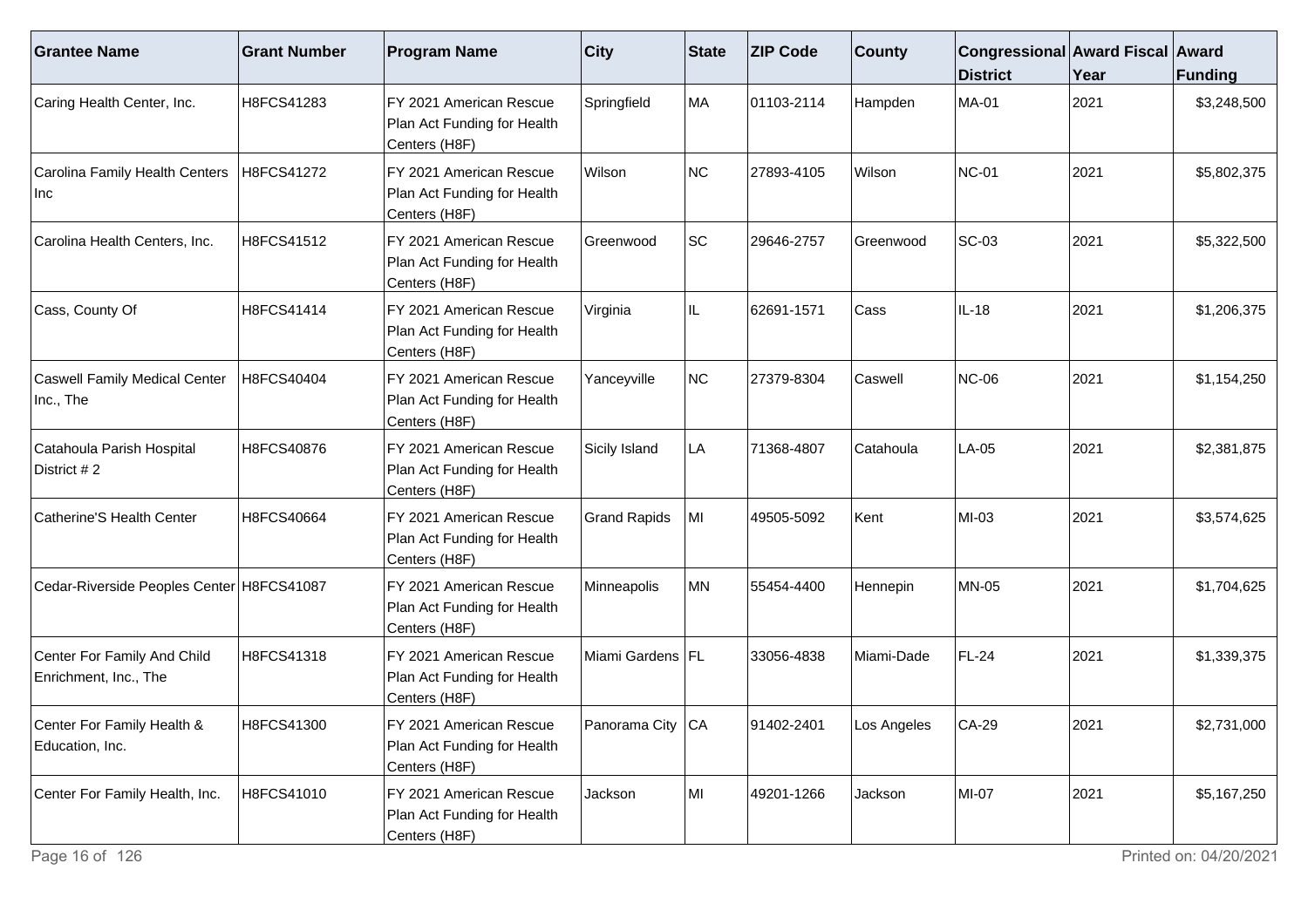| <b>Grantee Name</b>                                        | <b>Grant Number</b> | <b>Program Name</b>                                                     | $ $ City            | State     | <b>ZIP Code</b> | <b>County</b> | Congressional Award Fiscal Award<br><b>District</b> | Year | <b>Funding</b> |
|------------------------------------------------------------|---------------------|-------------------------------------------------------------------------|---------------------|-----------|-----------------|---------------|-----------------------------------------------------|------|----------------|
| Center For Pan Asian<br>Community Services, Inc.           | H8FCS40533          | FY 2021 American Rescue<br>Plan Act Funding for Health<br>Centers (H8F) | Atlanta             | GA        | 30341-2909      | DeKalb        | GA-06                                               | 2021 | \$2,174,500    |
| Center Street Community Clinic, H8FCS41354<br>Inc.         |                     | FY 2021 American Rescue<br>Plan Act Funding for Health<br>Centers (H8F) | Marion              | OH        | 43302-3704      | Marion        | OH-04                                               | 2021 | \$1,561,125    |
| Centerplace Health, Inc.                                   | H8FCS41562          | FY 2021 American Rescue<br>Plan Act Funding for Health<br>Centers (H8F) | Sarasota            | FL.       | 34237-6102      | Sarasota      | <b>FL-16</b>                                        | 2021 | \$3,660,625    |
| Centerville Clinics, Incorporated   H8FCS41616             |                     | FY 2021 American Rescue<br>Plan Act Funding for Health<br>Centers (H8F) | Fredericktown       | PA        | 15333-2114      | Washington    | <b>PA-14</b>                                        | 2021 | \$6,501,500    |
| Central City Community Health<br>Center, Inc.              | H8FCS40719          | FY 2021 American Rescue<br>Plan Act Funding for Health<br>Centers (H8F) | Rosemead            | CA        | 91770-4394      | Los Angeles   | <b>CA-27</b>                                        | 2021 | \$6,669,000    |
| Central City Concern                                       | H8FCS40608          | FY 2021 American Rescue<br>Plan Act Funding for Health<br>Centers (H8F) | Portland            | <b>OR</b> | 97209-3609      | Multnomah     | OR-03                                               | 2021 | \$1,873,500    |
| <b>Central Counties Health</b><br>Centers, Inc.            | H8FCS41449          | FY 2021 American Rescue<br>Plan Act Funding for Health<br>Centers (H8F) | Springfield         | IL.       | 62703-1944      | Sangamon      | IL-13                                               | 2021 | \$3,414,750    |
| Central Florida Family Health<br>Center, Inc.              | H8FCS40735          | FY 2021 American Rescue<br>Plan Act Funding for Health<br>Centers (H8F) | Sanford             | FL.       | 32771-5003      | Seminole      | <b>FL-07</b>                                        | 2021 | \$11,380,625   |
| Central Florida Health Care, Inc.   H8FCS41551             |                     | FY 2021 American Rescue<br>Plan Act Funding for Health<br>Centers (H8F) | <b>Winter Haven</b> | FL.       | 33881-4672      | Polk          | <b>FL-09</b>                                        | 2021 | \$10,612,750   |
| Central Mississippi Civic<br>Improvement Association, Inc. | H8FCS40787          | FY 2021 American Rescue<br>Plan Act Funding for Health<br>Centers (H8F) | Jackson             | <b>MS</b> | 39213-4454      | Hinds         | <b>MS-02</b>                                        | 2021 | \$11,535,375   |
| Central Mississippi Health<br>Services, Inc.               | H8FCS41385          | FY 2021 American Rescue<br>Plan Act Funding for Health<br>Centers (H8F) | Jackson             | ∣MS       | 39204-2899      | Hinds         | <b>MS-02</b>                                        | 2021 | \$1,569,125    |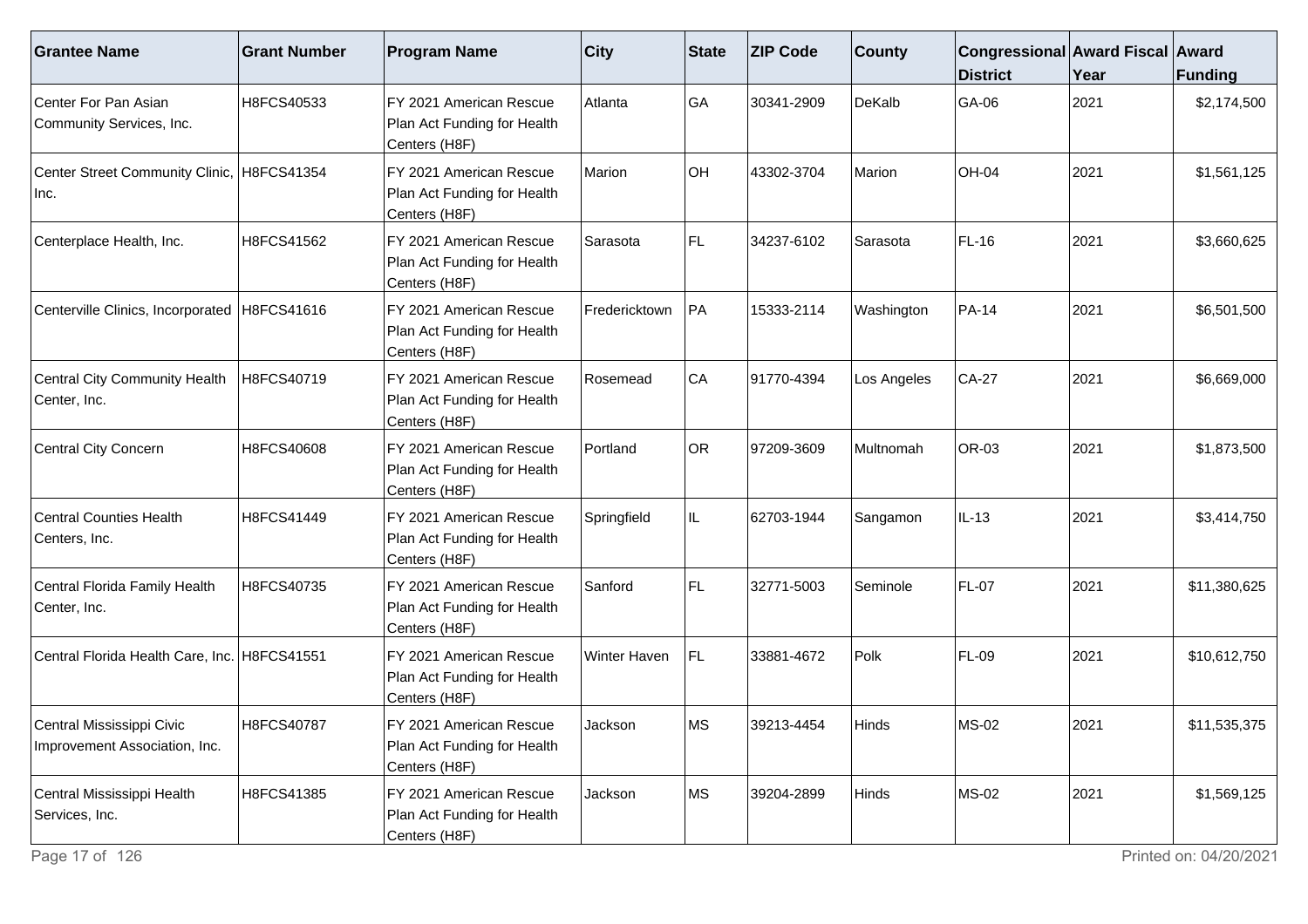| <b>Grantee Name</b>                                        | <b>Grant Number</b> | <b>Program Name</b>                                                      | <b>City</b> | State     | <b>ZIP Code</b> | <b>County</b> | Congressional Award Fiscal Award<br><b>District</b> | Year | Funding      |
|------------------------------------------------------------|---------------------|--------------------------------------------------------------------------|-------------|-----------|-----------------|---------------|-----------------------------------------------------|------|--------------|
| Central Neighborhood Health<br>Foundation                  | H8FCS40301          | FY 2021 American Rescue<br>Plan Act Funding for Health<br>Centers (H8F)  | Los Angeles | CA        | 90015-1440      | Los Angeles   | $CA-34$                                             | 2021 | \$2,601,875  |
| Central North Alabama Health<br>Services, Inc.             | H8FCS40831          | FY 2021 American Rescue<br>Plan Act Funding for Health<br>Centers (H8F)  | Huntsville  | AL        | 35801-4739      | Madison       | AL-05                                               | 2021 | \$5,022,750  |
| Central Oklahoma Family<br>Medical Center, Inc.            | H8FCS41359          | FY 2021 American Rescue<br>Plan Act Funding for Health<br>Centers (H8F)  | Konawa      | OK        | 74849-1415      | Seminole      | OK-05                                               | 2021 | \$2,423,875  |
| Central Virginia Health Services, H8FCS40841<br>Inc.       |                     | FY 2021 American Rescue<br>Plan Act Funding for Health<br>Centers (H8F)  | New Canton  | VA        | 23123-2234      | Buckingham    | <b>VA-05</b>                                        | 2021 | \$8,864,625  |
| Centro De Salud De La<br>Comunidad De San Ysidro, Inc.     | H8FCS40553          | FY 2021 American Rescue<br>Plan Act Funding for Health<br>Centers (H8F)  | San Diego   | CA        | 92173-1345      | San Diego     | CA-51                                               | 2021 | \$19,389,750 |
| Centro De Salud De Lares, Inc.                             | H8FCS41477          | FY 2021 American Rescue<br>Plan Act Funding for Health<br>Centers (H8F)  | Lares       | PR)       | 00669           | Lares         | <b>PR-98</b>                                        | 2021 | \$3,207,625  |
| Centro De Salud Familiar Dr.<br>Julio Palmieri Ferri, Inc. | H8FCS41520          | FY 2021 American Rescue<br>Plan Act Funding for Health<br>Centers (H8F)  | Arroyo      | PR        | 00714           | Arroyo        | <b>PR-98</b>                                        | 2021 | \$2,825,125  |
| Centro De Salud Familiar La Fe, H8FCS40690<br>Inc          |                     | FY 2021 American Rescue<br>Plan Act Funding for Health<br>Centers (H8F)  | El Paso     | <b>TX</b> | 79902-5529      | El Paso       | $TX-16$                                             | 2021 | \$3,858,125  |
| Centro De Servicios Primarios<br>De Salud De Patillas Inc  | H8FCS40653          | IFY 2021 American Rescue<br>Plan Act Funding for Health<br>Centers (H8F) | Patillas    | PR)       | 00723           | Patillas      | <b>PR-98</b>                                        | 2021 | \$3,676,000  |
| Centro De Servicios Primarios<br>De Salud Inc              | H8FCS41209          | FY 2021 American Rescue<br>Plan Act Funding for Health<br>Centers (H8F)  | Florida     | PR        | 00650-1912      | Florida       | <b>PR-98</b>                                        | 2021 | \$2,129,750  |
| Centro San Vicente                                         | H8FCS40667          | FY 2021 American Rescue<br>Plan Act Funding for Health<br>Centers (H8F)  | El Paso     | <b>TX</b> | 79915-4705      | El Paso       | <b>TX-16</b>                                        | 2021 | \$4,979,750  |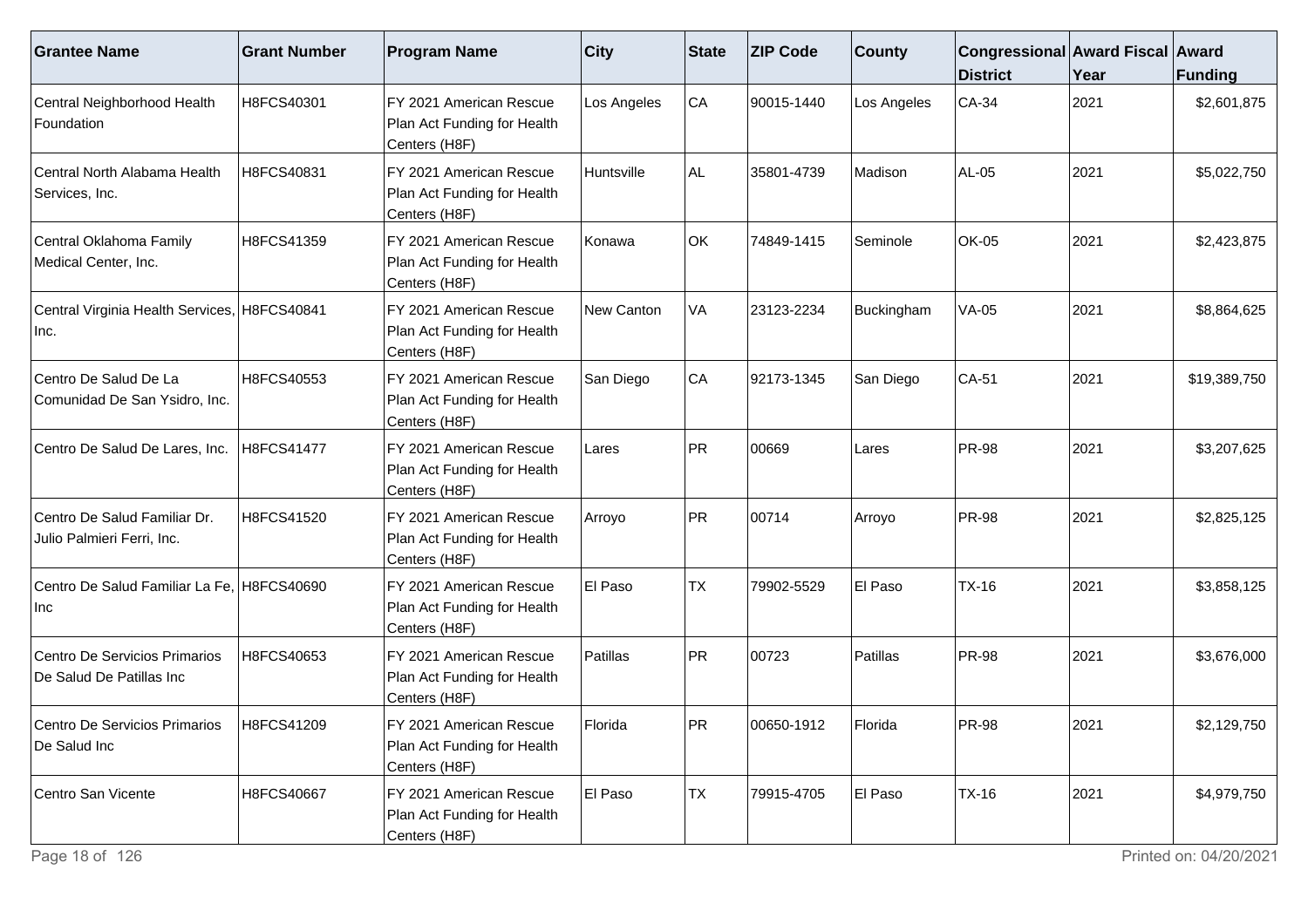| <b>Grantee Name</b>                                      | <b>Grant Number</b> | <b>Program Name</b>                                                      | $ $ City    | <b>State</b>    | <b>ZIP Code</b> | <b>County</b>         | Congressional Award Fiscal Award<br><b>District</b> | Year | <b>Funding</b> |
|----------------------------------------------------------|---------------------|--------------------------------------------------------------------------|-------------|-----------------|-----------------|-----------------------|-----------------------------------------------------|------|----------------|
| <b>Chambers County Public</b><br>Hospital District #1    | H8FCS41360          | FY 2021 American Rescue<br>Plan Act Funding for Health<br>Centers (H8F)  | l Anahuac   | <b>TX</b>       | 77514           | Chambers              | <b>TX-36</b>                                        | 2021 | \$2,630,125    |
| Change, Incorporated                                     | H8FCS40575          | FY 2021 American Rescue<br>Plan Act Funding for Health<br>Centers (H8F)  | Weirton     | WV              | 26062-4637      | Hancock               | <b>WV-01</b>                                        | 2021 | \$2,902,000    |
| Charles B. Wang Community<br>Health Center, Inc.         | H8FCS41000          | FY 2021 American Rescue<br>Plan Act Funding for Health<br>Centers (H8F)  | New York    | NY)             | 10013-3599      | New York              | NY-10                                               | 2021 | \$10,387,625   |
| Charles Drew Health Center,<br>Inc.                      | H8FCS40427          | FY 2021 American Rescue<br>Plan Act Funding for Health<br>Centers (H8F)  | Omaha       | NE              | 68111-3863      | Douglas               | NE-02                                               | 2021 | \$4,284,875    |
| <b>Charles River Community</b><br>Health, Inc.           | H8FCS40981          | FY 2021 American Rescue<br>Plan Act Funding for Health<br>Centers (H8F)  | Boston      | MA              | 02135-1007      | Suffolk               | MA-07                                               | 2021 | \$3,763,375    |
| <b>Charlotte Community Health</b><br>Clinic, Inc         | H8FCS41315          | IFY 2021 American Rescue<br>Plan Act Funding for Health<br>Centers (H8F) | Charlotte   | NC              | 28262-8702      | Mecklenburg           | NC-12                                               | 2021 | \$2,486,500    |
| Charter Oak Health Center, Inc                           | H8FCS40629          | FY 2021 American Rescue<br>Plan Act Funding for Health<br>Centers (H8F)  | Hartford    | CT              | 06106-1541      | Hartford              | CT-01                                               | 2021 | \$3,995,625    |
| Chase Brexton Health Services, H8FCS41564<br>Inc         |                     | FY 2021 American Rescue<br>Plan Act Funding for Health<br>Centers (H8F)  | Baltimore   | MD              | 21201-5505      | <b>Baltimore City</b> | <b>MD-07</b>                                        | 2021 | \$8,898,500    |
| Chattanooga Hamilton County<br><b>Hospital Authority</b> | H8FCS41319          | FY 2021 American Rescue<br>Plan Act Funding for Health<br>Centers (H8F)  | Chattanooga | TN              | 37410-1401      | Hamilton              | <b>TN-03</b>                                        | 2021 | \$3,444,750    |
| Chautauqua Center, The                                   | H8FCS41615          | FY 2021 American Rescue<br>Plan Act Funding for Health<br>Centers (H8F)  | Dunkirk     | NY)             | 14048-2137      | Chautauqua            | <b>NY-23</b>                                        | 2021 | \$1,893,750    |
| Cherokee Health Systems                                  | H8FCS40757          | FY 2021 American Rescue<br>Plan Act Funding for Health<br>Centers (H8F)  | Knoxville   | $ \textsf{TN} $ | 37921-5718      | Knox                  | <b>TN-02</b>                                        | 2021 | \$13,179,750   |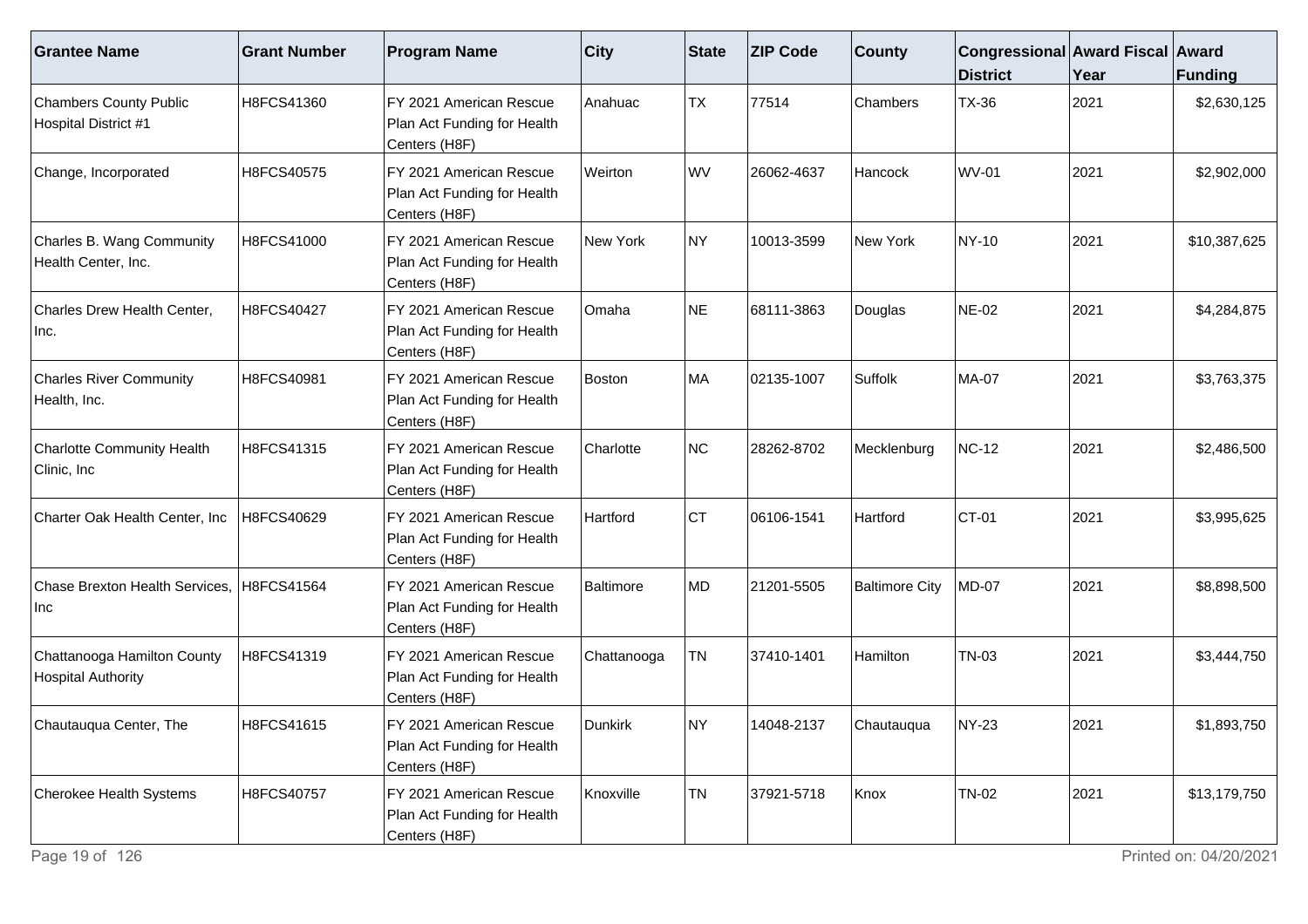| <b>Grantee Name</b>                                               | <b>Grant Number</b> | <b>Program Name</b>                                                     | <b>City</b>         | <b>State</b> | <b>ZIP Code</b> | <b>County</b> | Congressional Award Fiscal Award<br><b>District</b> | Year | Funding      |
|-------------------------------------------------------------------|---------------------|-------------------------------------------------------------------------|---------------------|--------------|-----------------|---------------|-----------------------------------------------------|------|--------------|
| Cherry Street Services, Inc.                                      | H8FCS40718          | FY 2021 American Rescue<br>Plan Act Funding for Health<br>Centers (H8F) | <b>Grand Rapids</b> | MI           | 49503-4526      | Kent          | MI-03                                               | 2021 | \$12,357,875 |
| Chespenn Health Services, Inc.                                    | H8FCS40893          | FY 2021 American Rescue<br>Plan Act Funding for Health<br>Centers (H8F) | Eddystone           | PA           | 19022-1377      | Delaware      | <b>PA-05</b>                                        | 2021 | \$3,475,500  |
| Chestnut Health Systems, Inc.                                     | H8FCS41637          | FY 2021 American Rescue<br>Plan Act Funding for Health<br>Centers (H8F) | Bloomington         | IL.          | 61701-1429      | McLean        | $IL-13$                                             | 2021 | \$1,080,625  |
| Cheyenne Health And Wellness   H8FCS41642<br>Center               |                     | FY 2021 American Rescue<br>Plan Act Funding for Health<br>Centers (H8F) | Cheyenne            | WY           | 82007-2559      | Laramie       | <b>WY-00</b>                                        | 2021 | \$1,094,125  |
| Chicago Family Health Center,<br>Inc.                             | H8FCS41639          | FY 2021 American Rescue<br>Plan Act Funding for Health<br>Centers (H8F) | Chicago             | IL           | 60617-4225      | Cook          | $IL-02$                                             | 2021 | \$6,253,375  |
| Children'S Clinic 'Serving<br>Children And Their Families'<br>The | H8FCS40689          | FY 2021 American Rescue<br>Plan Act Funding for Health<br>Centers (H8F) | Long Beach          | CA           | 90806-2784      | Los Angeles   | <b>CA-47</b>                                        | 2021 | \$7,213,125  |
| Children'S Hospital & Research<br>Center At Oakland               | H8FCS40565          | FY 2021 American Rescue<br>Plan Act Funding for Health<br>Centers (H8F) | Oakland             | CA           | 94609-1809      | Alameda       | CA-13                                               | 2021 | \$884,250    |
| Chinatown Service Center                                          | H8FCS40978          | FY 2021 American Rescue<br>Plan Act Funding for Health<br>Centers (H8F) | Los Angeles         | CA           | 90012-2343      | Los Angeles   | CA-34                                               | 2021 | \$2,084,375  |
| Chiricahua Community Health<br>Centers, Inc.                      | H8FCS41134          | FY 2021 American Rescue<br>Plan Act Funding for Health<br>Centers (H8F) | Elfrida             | AZ           | 85610-9021      | Cochise       | AZ-02                                               | 2021 | \$5,284,875  |
| Choptank Community Health<br>System, Inc.                         | H8FCS41681          | FY 2021 American Rescue<br>Plan Act Funding for Health<br>Centers (H8F) | Denton              | lMD.         | 21629-1243      | Caroline      | <b>MD-01</b>                                        | 2021 | \$5,483,375  |
| Chota Community Health<br>Services                                | H8FCS40879          | FY 2021 American Rescue<br>Plan Act Funding for Health<br>Centers (H8F) | Vonore              | <b>TN</b>    | 37885-2457      | Monroe        | <b>TN-03</b>                                        | 2021 | \$2,316,500  |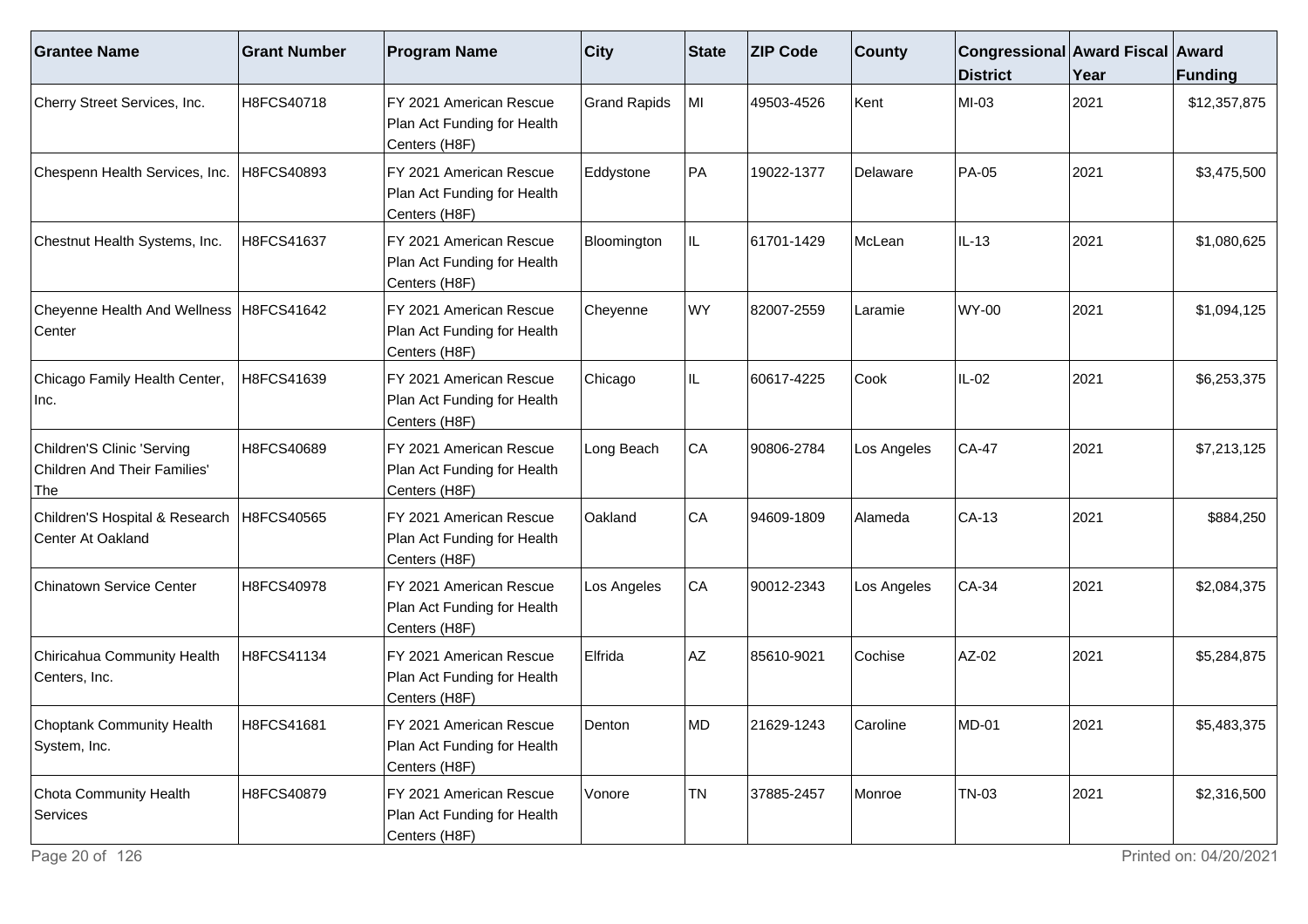| <b>Grantee Name</b>                                      | <b>Grant Number</b> | <b>Program Name</b>                                                     | $ $ City    | State | <b>ZIP Code</b> | <b>County</b>     | <b>Congressional Award Fiscal Award</b><br><b>District</b> | Year | Funding      |
|----------------------------------------------------------|---------------------|-------------------------------------------------------------------------|-------------|-------|-----------------|-------------------|------------------------------------------------------------|------|--------------|
| <b>Christ Community Health</b><br>Services Augusta, Inc. | H8FCS41084          | FY 2021 American Rescue<br>Plan Act Funding for Health<br>Centers (H8F) | Augusta     | GA    | 30901-2788      | Richmond          | GA-12                                                      | 2021 | \$2,261,750  |
| <b>Christ Community Health</b><br>Services, Inc.         | H8FCS41120          | FY 2021 American Rescue<br>Plan Act Funding for Health<br>Centers (H8F) | Memphis     | TN    | 38104-5905      | Shelby            | <b>TN-09</b>                                               | 2021 | \$13,137,500 |
| Christ Health Center, Inc.                               | H8FCS40932          | FY 2021 American Rescue<br>Plan Act Funding for Health<br>Centers (H8F) | Birmingham  | AL.   | 35212-2522      | Jefferson         | <b>AL-07</b>                                               | 2021 | \$5,151,250  |
| Christian Community Health<br>Center                     | H8FCS40676          | FY 2021 American Rescue<br>Plan Act Funding for Health<br>Centers (H8F) | Chicago     | IL.   | 60628-1007      | Cook              | $IL-01$                                                    | 2021 | \$3,141,625  |
| Christian Community Health<br>Services                   | H8FCS40814          | FY 2021 American Rescue<br>Plan Act Funding for Health<br>Centers (H8F) | Cincinnati  | OH    | 45202-8202      | Hamilton          | OH-01                                                      | 2021 | \$1,958,625  |
| Christopher Rural Health<br>Planning Corp                | H8FCS40422          | FY 2021 American Rescue<br>Plan Act Funding for Health<br>Centers (H8F) | Christopher | IL.   | 62822-1037      | Franklin          | $IL-12$                                                    | 2021 | \$6,279,500  |
| Chuuk State Department Of<br><b>Health Services</b>      | H8FCS41600          | FY 2021 American Rescue<br>Plan Act Funding for Health<br>Centers (H8F) | Chuuk       | FM    | 96942           | Not<br>Determined | <b>FM-99</b>                                               | 2021 | \$1,768,125  |
| Cincinnati Health Network Inc,<br>The                    | H8FCS41221          | FY 2021 American Rescue<br>Plan Act Funding for Health<br>Centers (H8F) | Cincinnati  | OH    | 45219-2426      | Hamilton          | OH-01                                                      | 2021 | \$2,712,000  |
| Cincinnati, City Of                                      | H8FCS40634          | FY 2021 American Rescue<br>Plan Act Funding for Health<br>Centers (H8F) | Cincinnati  | OH    | 45229-3014      | Hamilton          | OH-01                                                      | 2021 | \$9,975,375  |
| <b>Circle Health Services</b>                            | H8FCS40785          | FY 2021 American Rescue<br>Plan Act Funding for Health<br>Centers (H8F) | Cleveland   | OH    | 44106-4310      | Cuyahoga          | <b>OH-11</b>                                               | 2021 | \$2,255,875  |
| Circle The City                                          | H8FCS41025          | FY 2021 American Rescue<br>Plan Act Funding for Health<br>Centers (H8F) | Phoenix     | AZ    | 85013-3422      | Maricopa          | AZ-07                                                      | 2021 | \$1,598,750  |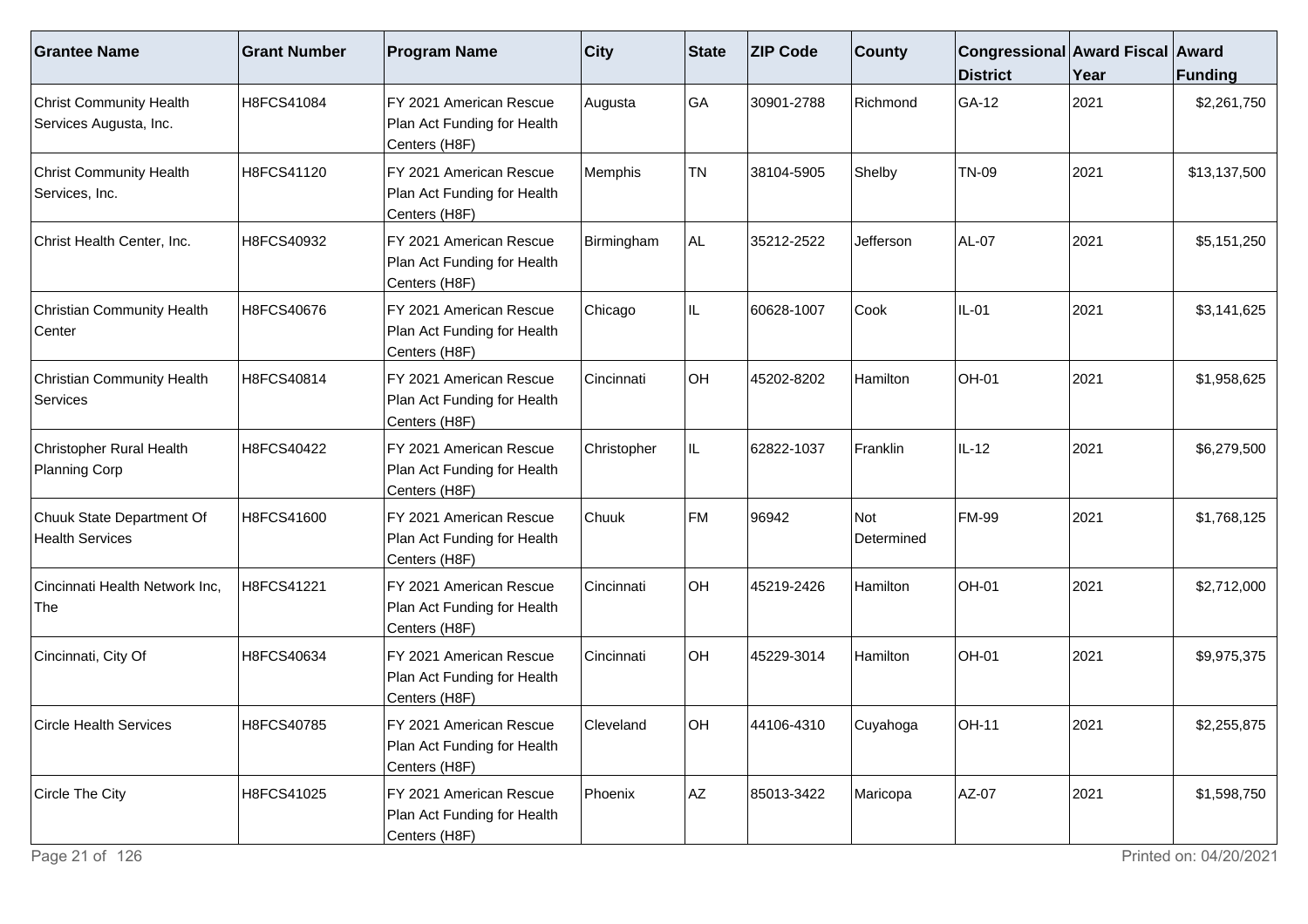| <b>Grantee Name</b>                                   | <b>Grant Number</b> | <b>Program Name</b>                                                     | <b>City</b> | <b>State</b> | <b>ZIP Code</b> | <b>County</b> | Congressional Award Fiscal Award<br><b>District</b> | Year | <b>Funding</b> |
|-------------------------------------------------------|---------------------|-------------------------------------------------------------------------|-------------|--------------|-----------------|---------------|-----------------------------------------------------|------|----------------|
| Citrus Health Network, Inc.                           | H8FCS41267          | FY 2021 American Rescue<br>Plan Act Funding for Health<br>Centers (H8F) | Hialeah     | FL.          | 33012-5874      | Miami-Dade    | FL-25                                               | 2021 | \$5,558,000    |
| City Of Newark, New Jersey                            | H8FCS40871          | FY 2021 American Rescue<br>Plan Act Funding for Health<br>Centers (H8F) | Newark      | <b>NJ</b>    | 07102-1304      | Essex         | NJ-10                                               | 2021 | \$3,338,125    |
| Clackamas, County Of                                  | H8FCS41371          | FY 2021 American Rescue<br>Plan Act Funding for Health<br>Centers (H8F) | Oregon City | OR           | 97045-4035      | Clackamas     | <b>OR-05</b>                                        | 2021 | \$3,563,000    |
| Claiborne County Family Health   H8FCS40990<br>Center |                     | FY 2021 American Rescue<br>Plan Act Funding for Health<br>Centers (H8F) | Port Gibson | <b>MS</b>    | 39150-4262      | Claiborne     | <b>MS-02</b>                                        | 2021 | \$1,173,500    |
| Clay-Battelle Health Services<br>Association          | H8FCS40864          | FY 2021 American Rescue<br>Plan Act Funding for Health<br>Centers (H8F) | Blacksville | <b>WV</b>    | 26521-8300      | Monongalia    | <b>WV-01</b>                                        | 2021 | \$1,190,250    |
| Clinch River Health Services Inc H8FCS41073           |                     | FY 2021 American Rescue<br>Plan Act Funding for Health<br>Centers (H8F) | Dungannon   | VA           | 24245-3929      | Scott         | <b>VA-09</b>                                        | 2021 | \$950,375      |
| Clinic Inc, The                                       | H8FCS41561          | FY 2021 American Rescue<br>Plan Act Funding for Health<br>Centers (H8F) | Los Angeles | CA           | 90062-1104      | Los Angeles   | <b>CA-37</b>                                        | 2021 | \$3,262,375    |
| Clinica Campesina Family<br><b>Health Services</b>    | H8FCS41316          | FY 2021 American Rescue<br>Plan Act Funding for Health<br>Centers (H8F) | Lafayette   | CO           | 80026-7093      | Boulder       | CO-02                                               | 2021 | \$13,294,750   |
| Clinica De Familia Inc, La                            | H8FCS41302          | FY 2021 American Rescue<br>Plan Act Funding for Health<br>Centers (H8F) | Las Cruces  | <b>NM</b>    | 88005-3423      | Dona Ana      | <b>NM-02</b>                                        | 2021 | \$5,695,000    |
| Clinica De Salud Del Valle De<br>Salinas              | H8FCS41701          | FY 2021 American Rescue<br>Plan Act Funding for Health<br>Centers (H8F) | Salinas     | CA           | 93905-3302      | Monterey      | CA-20                                               | 2021 | \$7,992,750    |
| Clinica Msr. Oscar A Romero                           | H8FCS41117          | FY 2021 American Rescue<br>Plan Act Funding for Health<br>Centers (H8F) | Los Angeles | CA           | 90057-2201      | Los Angeles   | $CA-34$                                             | 2021 | \$2,946,250    |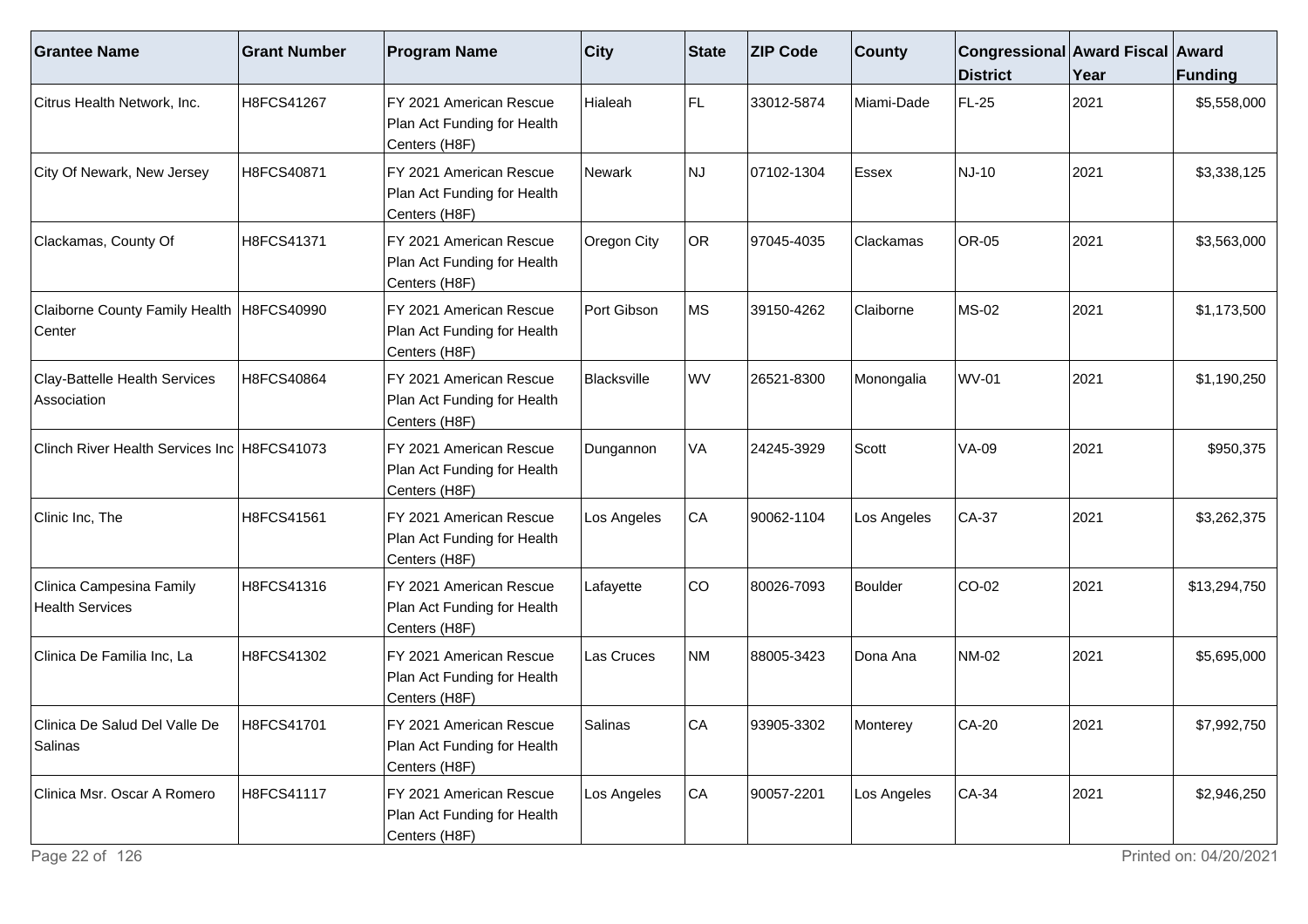| <b>Grantee Name</b>                                | <b>Grant Number</b> | <b>Program Name</b>                                                     | <b>City</b>       | <b>State</b> | <b>ZIP Code</b> | <b>County</b> | Congressional Award Fiscal Award<br><b>District</b> | Year | Funding      |
|----------------------------------------------------|---------------------|-------------------------------------------------------------------------|-------------------|--------------|-----------------|---------------|-----------------------------------------------------|------|--------------|
| Clinica Sierra Vista                               | H8FCS41201          | FY 2021 American Rescue<br>Plan Act Funding for Health<br>Centers (H8F) | Bakersfield       | CA           | 93301-5220      | Kern          | CA-23                                               | 2021 | \$23,931,875 |
| Clinicas De Salud Del Pueblo,<br>Inc.              | H8FCS40711          | FY 2021 American Rescue<br>Plan Act Funding for Health<br>Centers (H8F) | El Centro         | CA           | 92243-8517      | Imperial      | $CA-51$                                             | 2021 | \$10,142,375 |
| Clinicas Del Camino Real, Inc.                     | H8FCS40589          | FY 2021 American Rescue<br>Plan Act Funding for Health<br>Centers (H8F) | Ventura           | CA           | 93004-1377      | Ventura       | CA-26                                               | 2021 | \$13,399,375 |
| Coal Country Community Health H8FCS40654<br>Center |                     | FY 2021 American Rescue<br>Plan Act Funding for Health<br>Centers (H8F) | Beulah            | ND)          | 58523-6038      | Mercer        | <b>ND-00</b>                                        | 2021 | \$1,981,375  |
| <b>Coastal Bend Wellness</b><br>Foundation, Inc.   | H8FCS40995          | FY 2021 American Rescue<br>Plan Act Funding for Health<br>Centers (H8F) | Corpus Christi    | TX           | 78415-4106      | <b>Nueces</b> | <b>TX-27</b>                                        | 2021 | \$1,157,750  |
| Coastal Community Health<br>Services, Inc.         | H8FCS41147          | FY 2021 American Rescue<br>Plan Act Funding for Health<br>Centers (H8F) | <b>Brunswick</b>  | GA           | 31525-0511      | Glynn         | GA-01                                               | 2021 | \$2,114,875  |
| Coastal Family Health Center,<br>Inc.              | H8FCS40782          | FY 2021 American Rescue<br>Plan Act Funding for Health<br>Centers (H8F) | Biloxi            | ∣MS          | 39530-2935      | Harrison      | <b>MS-04</b>                                        | 2021 | \$9,489,000  |
| Coastal Health & Wellness                          | H8FCS40352          | FY 2021 American Rescue<br>Plan Act Funding for Health<br>Centers (H8F) | <b>Texas City</b> | <b>TX</b>    | 77591-2000      | Galveston     | $TX-14$                                             | 2021 | \$4,396,875  |
| Codman Square Health Center,<br>Inc                | H8FCS41085          | FY 2021 American Rescue<br>Plan Act Funding for Health<br>Centers (H8F) | Boston            | MA           | 02124-3510      | Suffolk       | <b>MA-07</b>                                        | 2021 | \$4,053,875  |
| Collier Health Services, Inc.                      | H8FCS40347          | FY 2021 American Rescue<br>Plan Act Funding for Health<br>Centers (H8F) | Immokalee         | l Fl         | 34142-2200      | Collier       | FL-25                                               | 2021 | \$9,662,625  |
| Colorado Coalition For The<br>Homeless, The        | H8FCS40618          | FY 2021 American Rescue<br>Plan Act Funding for Health<br>Centers (H8F) | Denver            | ∣co          | 80205-2529      | Denver        | $CO-01$                                             | 2021 | \$3,189,000  |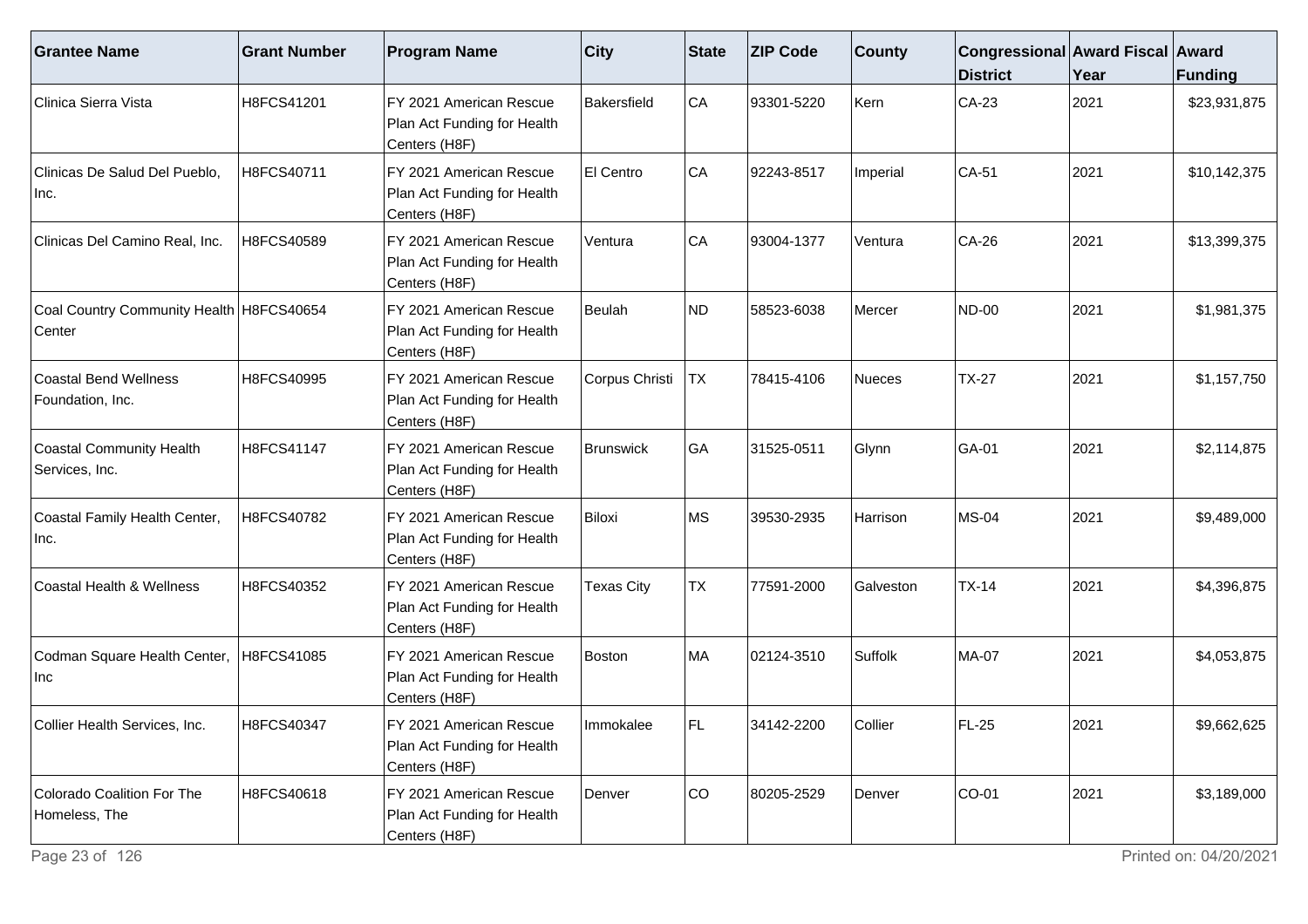| <b>Grantee Name</b>                                         | <b>Grant Number</b> | <b>Program Name</b>                                                      | $ $ City  | State | <b>ZIP Code</b> | <b>County</b> | Congressional Award Fiscal Award<br><b>District</b> | Year | Funding      |
|-------------------------------------------------------------|---------------------|--------------------------------------------------------------------------|-----------|-------|-----------------|---------------|-----------------------------------------------------|------|--------------|
| Columbia Basin Health<br>Association                        | H8FCS40476          | FY 2021 American Rescue<br>Plan Act Funding for Health<br>Centers (H8F)  | Othello   | WA    | 99344-1846      | Adams         | <b>WA-04</b>                                        | 2021 | \$7,420,375  |
| <b>Columbia River Community</b><br><b>Health Services</b>   | H8FCS41620          | FY 2021 American Rescue<br>Plan Act Funding for Health<br>Centers (H8F)  | Boardman  | OR    | 97818-8076      | Morrow        | OR-02                                               | 2021 | \$1,269,000  |
| Columbia Valley Community<br>Health                         | H8FCS40606          | FY 2021 American Rescue<br>Plan Act Funding for Health<br>Centers (H8F)  | Wenatchee | WA    | 98801-2800      | Chelan        | <b>WA-08</b>                                        | 2021 | \$6,808,375  |
| Columbus Neighborhood Health H8FCS40952<br>Center, Inc.     |                     | FY 2021 American Rescue<br>Plan Act Funding for Health<br>Centers (H8F)  | Columbus  | OH    | 43219-2289      | Franklin      | OH-03                                               | 2021 | \$11,098,000 |
| Comanche County Hospital<br>Authority                       | H8FCS41233          | FY 2021 American Rescue<br>Plan Act Funding for Health<br>Centers (H8F)  | Lawton    | OK    | 73505-6332      | Comanche      | <b>OK-04</b>                                        | 2021 | \$4,395,375  |
| Common Ground Health Clinic                                 | H8FCS41686          | IFY 2021 American Rescue<br>Plan Act Funding for Health<br>Centers (H8F) | l Gretna  | LA    | 70056-7723      | Jefferson     | $LA-02$                                             | 2021 | \$817,375    |
| Communicare Health Centers                                  | H8FCS40342          | FY 2021 American Rescue<br>Plan Act Funding for Health<br>Centers (H8F)  | Davis     | CA    | 95616-9701      | Yolo          | CA-03                                               | 2021 | \$5,499,875  |
| Community Action Agency Of<br>Columbiana County, Inc.       | H8FCS40494          | FY 2021 American Rescue<br>Plan Act Funding for Health<br>Centers (H8F)  | Lisbon    | OH    | 44432-8322      | Columbiana    | OH-06                                               | 2021 | \$2,385,375  |
| Community Action Committee<br>Of Pike County, The           | H8FCS41095          | IFY 2021 American Rescue<br>Plan Act Funding for Health<br>Centers (H8F) | Piketon   | OH    | 45661-9757      | Pike          | <b>OH-02</b>                                        | 2021 | \$2,663,750  |
| Community Action Corporation   H8FCS41404<br>Of South Texas |                     | FY 2021 American Rescue<br>Plan Act Funding for Health<br>Centers (H8F)  | Alice     | TX    | 78332-4822      | Jim Wells     | <b>TX-34</b>                                        | 2021 | \$3,548,125  |
| Community Action Of Laramie<br>County Inc                   | H8FCS40471          | FY 2021 American Rescue<br>Plan Act Funding for Health<br>Centers (H8F)  | Cheyenne  | WY    | 82001-4433      | Laramie       | <b>WY-00</b>                                        | 2021 | \$787,500    |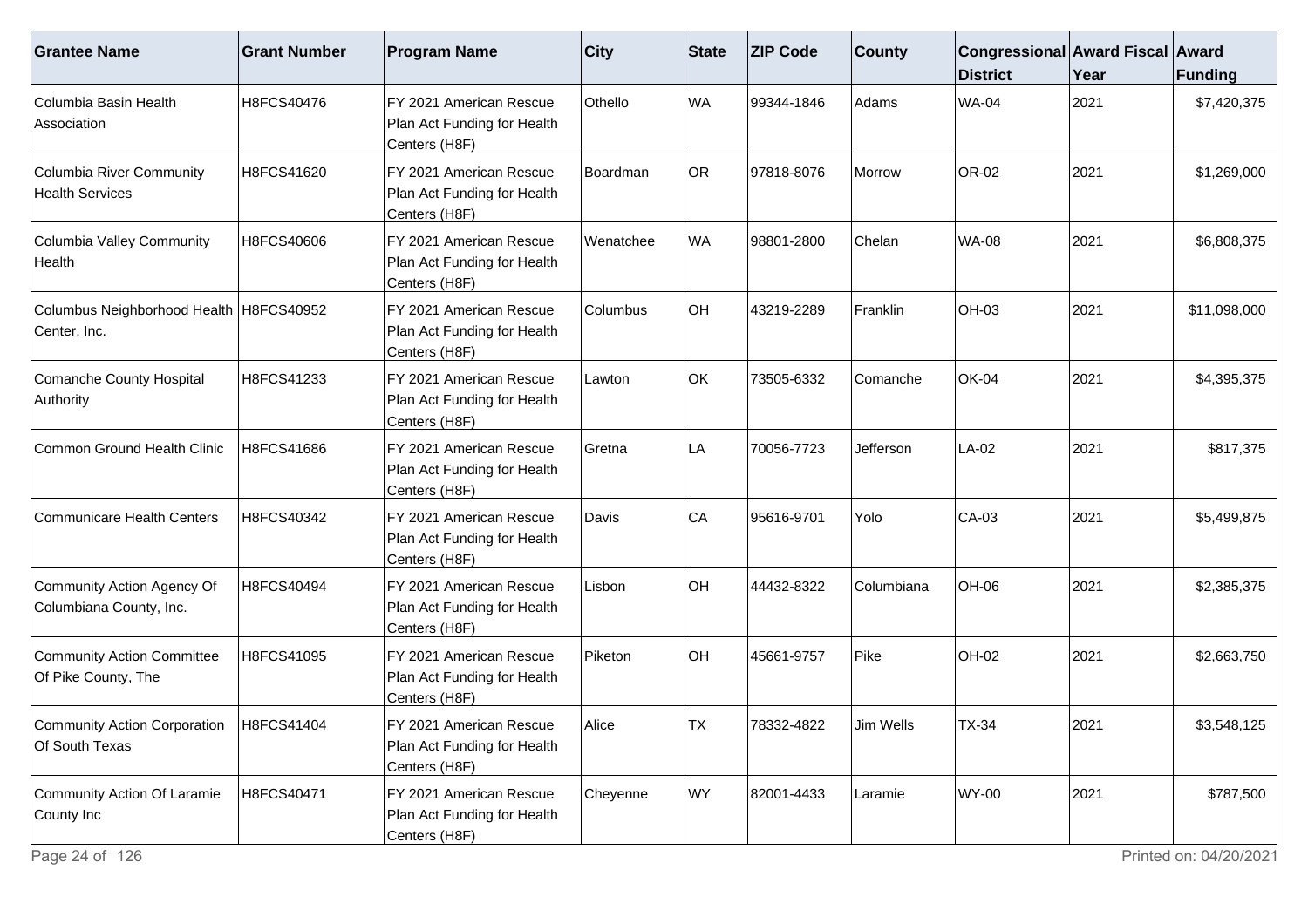| <b>Grantee Name</b>                                     | <b>Grant Number</b> | <b>Program Name</b>                                                      | <b>City</b>          | State     | <b>ZIP Code</b> | <b>County</b> | Congressional Award Fiscal Award<br><b>District</b> | Year | <b>Funding</b> |
|---------------------------------------------------------|---------------------|--------------------------------------------------------------------------|----------------------|-----------|-----------------|---------------|-----------------------------------------------------|------|----------------|
| Community Action Partnership<br>Of Western Nebraska     | H8FCS40556          | FY 2021 American Rescue<br>Plan Act Funding for Health<br>Centers (H8F)  | Gering               | NE        | 69341-1724      | Scotts Bluff  | NE-03                                               | 2021 | \$2,253,500    |
| Community And Rural Health<br>Services                  | H8FCS41725          | FY 2021 American Rescue<br>Plan Act Funding for Health<br>Centers (H8F)  | Fremont              | <b>OH</b> | 43420-2632      | Sandusky      | <b>OH-04</b>                                        | 2021 | \$2,745,125    |
| Community Care Of West<br>Virginia, Inc.                | H8FCS41548          | FY 2021 American Rescue<br>Plan Act Funding for Health<br>Centers (H8F)  | <b>Rock Cave</b>     | WV        | 26234-5890      | Upshur        | WV-02                                               | 2021 | \$6,762,500    |
| Community Clinic Of Maui, Inc.                          | H8FCS41411          | FY 2021 American Rescue<br>Plan Act Funding for Health<br>Centers (H8F)  | Wailuku              | HI        | 96793-1811      | Maui          | HI-02                                               | 2021 | \$2,629,875    |
| Community Clinic, Inc., The                             | H8FCS41035          | FY 2021 American Rescue<br>Plan Act Funding for Health<br>Centers (H8F)  | <b>Silver Spring</b> | MD        | 20910-3808      | Montgomery    | <b>MD-08</b>                                        | 2021 | \$7,832,625    |
| Community Council Of Idaho,<br>Inc.                     | H8FCS40707          | IFY 2021 American Rescue<br>Plan Act Funding for Health<br>Centers (H8F) | Caldwell             | ID        | 83607-1529      | Canyon        | <b>ID-01</b>                                        | 2021 | \$1,253,500    |
| Community Health &<br>Emergency Services, Inc           | H8FCS40306          | FY 2021 American Rescue<br>Plan Act Funding for Health<br>Centers (H8F)  | Carbondale           | IL        | 62901-5334      | Jackson       | IL-12                                               | 2021 | \$3,443,625    |
| Community Health & Wellness<br>Partners Of Logan County | H8FCS40691          | FY 2021 American Rescue<br>Plan Act Funding for Health<br>Centers (H8F)  | Bellefontaine        | <b>OH</b> | 43311-2033      | Logan         | <b>OH-04</b>                                        | 2021 | \$1,672,000    |
| <b>Community Health Alliance</b>                        | H8FCS40559          | IFY 2021 American Rescue<br>Plan Act Funding for Health<br>Centers (H8F) | Reno                 | NV        | 89502-4113      | Washoe        | <b>NV-02</b>                                        | 2021 | \$5,053,500    |
| Community Health Alliance Of<br>Pasadena                | H8FCS40902          | FY 2021 American Rescue<br>Plan Act Funding for Health<br>Centers (H8F)  | Pasadena             | lCA       | 91103-1620      | _os Angeles   | $CA-27$                                             | 2021 | \$3,347,000    |
| Community Health And Dental<br>Care, Inc.               | H8FCS41728          | FY 2021 American Rescue<br>Plan Act Funding for Health<br>Centers (H8F)  | Pottstown            | PA        | 19465-7438      | Chester       | <b>PA-06</b>                                        | 2021 | \$2,055,375    |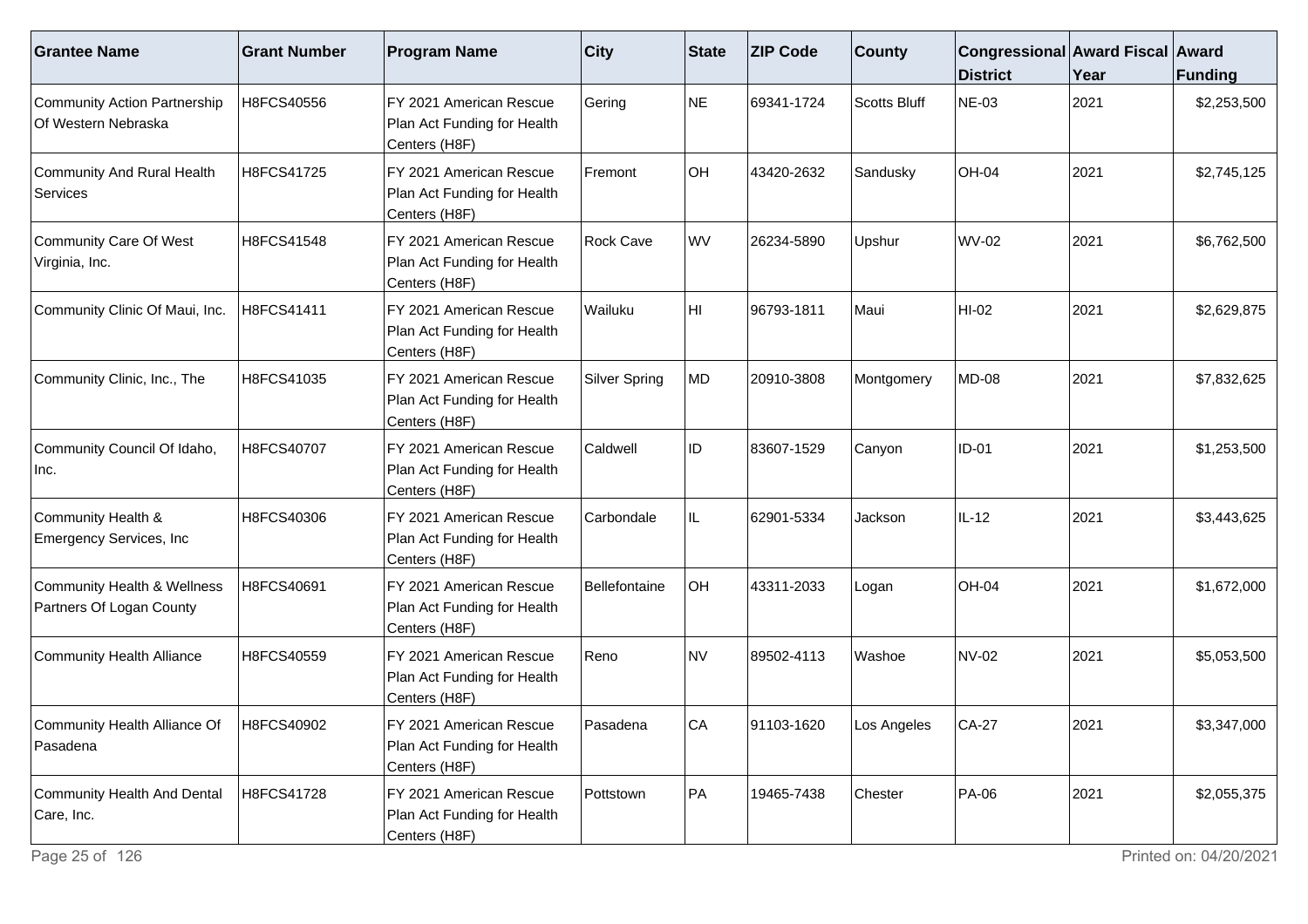| <b>Grantee Name</b>                                                                   | <b>Grant Number</b> | <b>Program Name</b>                                                      | $ $ City           | State | <b>ZIP Code</b> | <b>County</b> | Congressional Award Fiscal Award<br><b>District</b> | Year | Funding      |
|---------------------------------------------------------------------------------------|---------------------|--------------------------------------------------------------------------|--------------------|-------|-----------------|---------------|-----------------------------------------------------|------|--------------|
| Community Health And Social<br>Services Center, Inc.                                  | H8FCS40777          | FY 2021 American Rescue<br>Plan Act Funding for Health<br>Centers (H8F)  | Detroit            | MI    | 48209-3154      | Wayne         | MI-14                                               | 2021 | \$3,366,250  |
| <b>Community Health And</b><br>Wellness Center Of Greater<br>Torrington, Incorporated | H8FCS41051          | FY 2021 American Rescue<br>Plan Act Funding for Health<br>Centers (H8F)  | Torrington         | ∣c⊤   | 06790-4643      | Litchfield    | $CT-05$                                             | 2021 | \$1,357,125  |
| Community Health Association<br>Of Spokane                                            | H8FCS41182          | IFY 2021 American Rescue<br>Plan Act Funding for Health<br>Centers (H8F) | Spokane            | WA    | 99202-4932      | Spokane       | <b>WA-05</b>                                        | 2021 | \$16,041,875 |
| <b>Community Health Care</b>                                                          | H8FCS41361          | FY 2021 American Rescue<br>Plan Act Funding for Health<br>Centers (H8F)  | Tacoma             | WA    | 98402-3518      | Pierce        | <b>WA-06</b>                                        | 2021 | \$7,901,000  |
| Community Health Care Center,<br>Incorporated                                         | H8FCS40312          | FY 2021 American Rescue<br>Plan Act Funding for Health<br>Centers (H8F)  | <b>Great Falls</b> | MT    | 59401-2510      | Cascade       | <b>MT-00</b>                                        | 2021 | \$1,775,375  |
| Community Health Care<br>Systems Inc                                                  | H8FCS41500          | IFY 2021 American Rescue<br>Plan Act Funding for Health<br>Centers (H8F) | Wrightsville       | GA    | 31096-2017      | Johnson       | GA-10                                               | 2021 | \$5,064,375  |
| Community Health Care, Inc.                                                           | H8FCS40923          | FY 2021 American Rescue<br>Plan Act Funding for Health<br>Centers (H8F)  | Bridgeton          | NJ    | 08302-1946      | Cumberland    | <b>NJ-02</b>                                        | 2021 | \$12,219,625 |
| Community Health Care, Inc.                                                           | H8FCS40470          | FY 2021 American Rescue<br>Plan Act Funding for Health<br>Centers (H8F)  | Davenport          | IA    | 52801-1014      | Scott         | IA-02                                               | 2021 | \$6,805,750  |
| Community Health Center In<br>Cowley County, Inc.                                     | H8FCS41505          | FY 2021 American Rescue<br>Plan Act Funding for Health<br>Centers (H8F)  | Winfield           | ∣ĸs   | 67156-2718      | Cowley        | <b>KS-04</b>                                        | 2021 | \$1,103,875  |
| Community Health Center Of<br>Buffalo, Inc.                                           | H8FCS41326          | FY 2021 American Rescue<br>Plan Act Funding for Health<br>Centers (H8F)  | <b>Buffalo</b>     | INY.  | 14214-1761      | Erie          | <b>NY-26</b>                                        | 2021 | \$3,639,500  |
| Community Health Center Of<br>Cape Cod, Inc.                                          | H8FCS41140          | FY 2021 American Rescue<br>Plan Act Funding for Health<br>Centers (H8F)  | Mashpee            | MA    | 02649-6507      | Barnstable    | MA-09                                               | 2021 | \$2,461,500  |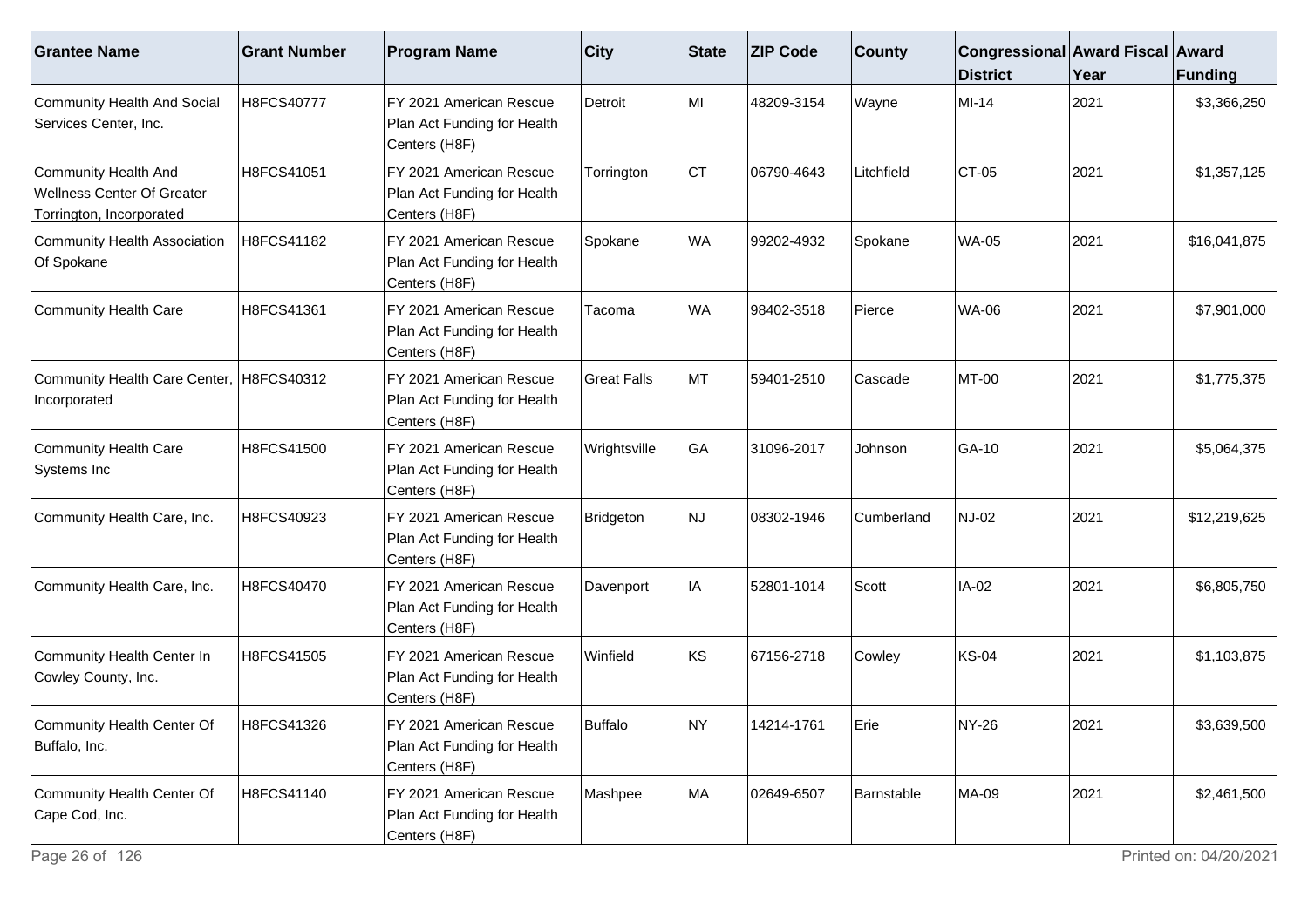| <b>Grantee Name</b>                                         | <b>Grant Number</b> | <b>Program Name</b>                                                      | $ $ City          | State     | <b>ZIP Code</b> | <b>County</b> | Congressional Award Fiscal Award<br><b>District</b> | Year | Funding      |
|-------------------------------------------------------------|---------------------|--------------------------------------------------------------------------|-------------------|-----------|-----------------|---------------|-----------------------------------------------------|------|--------------|
| Community Health Center Of<br>Central Missouri              | H8FCS40632          | FY 2021 American Rescue<br>Plan Act Funding for Health<br>Centers (H8F)  | Linn              | MO        | 65051-9782      | Osage         | MO-03                                               | 2021 | \$3,683,375  |
| Community Health Center Of<br>Central Wyoming, Inc.         | H8FCS41257          | FY 2021 American Rescue<br>Plan Act Funding for Health<br>Centers (H8F)  | Casper            | WY        | 82609-3345      | Natrona       | <b>WY-00</b>                                        | 2021 | \$3,434,375  |
| Community Health Center Of<br>Fort Dodge, Inc               | H8FCS40437          | IFY 2021 American Rescue<br>Plan Act Funding for Health<br>Centers (H8F) | Fort Dodge        | IA        | 50501-3915      | Webster       | IA-04                                               | 2021 | \$2,616,375  |
| Community Health Center Of<br>Franklin County, Incorporated | H8FCS41210          | FY 2021 American Rescue<br>Plan Act Funding for Health<br>Centers (H8F)  | Greenfield        | MA        | 01301-3275      | Franklin      | MA-02                                               | 2021 | \$1,654,250  |
| Community Health Center Of<br>Lubbock, Inc., The            | H8FCS40774          | FY 2021 American Rescue<br>Plan Act Funding for Health<br>Centers (H8F)  | Lubbock           | <b>TX</b> | 79401-2622      | Lubbock       | <b>TX-19</b>                                        | 2021 | \$6,919,000  |
| Community Health Center Of<br>Northeast Oklahoma, Inc.      | H8FCS41259          | FY 2021 American Rescue<br>Plan Act Funding for Health<br>Centers (H8F)  | Afton             | OK        | 74331           | Delaware      | <b>OK-02</b>                                        | 2021 | \$714,750    |
| Community Health Center Of<br>Richmond, Inc.                | H8FCS40452          | FY 2021 American Rescue<br>Plan Act Funding for Health<br>Centers (H8F)  | Staten Island     | NY)       | 10302-1701      | Richmond      | NY-11                                               | 2021 | \$2,622,250  |
| Community Health Center Of<br>Snohomish County              | H8FCS41173          | FY 2021 American Rescue<br>Plan Act Funding for Health<br>Centers (H8F)  | Everett           | WA        | 98208-2619      | Snohomish     | <b>WA-02</b>                                        | 2021 | \$12,684,750 |
| Community Health Center Of<br>Southeast Kansas, Inc.        | H8FCS41491          | FY 2021 American Rescue<br>Plan Act Funding for Health<br>Centers (H8F)  | Pittsburg         | ∣ĸs       | 66762-2546      | Crawford      | <b>KS-02</b>                                        | 2021 | \$11,320,750 |
| Community Health Center Of<br>The Black Hills, Inc.         | H8FCS41252          | FY 2021 American Rescue<br>Plan Act Funding for Health<br>Centers (H8F)  | <b>Rapid City</b> | ISD.      | 57701-1669      | Pennington    | <b>SD-00</b>                                        | 2021 | \$2,783,250  |
| Community Health Center,<br>Incorporated                    | H8FCS40769          | FY 2021 American Rescue<br>Plan Act Funding for Health<br>Centers (H8F)  | Middletown        | CT        | 06457           | Middlesex     | $CT-03$                                             | 2021 | \$16,249,875 |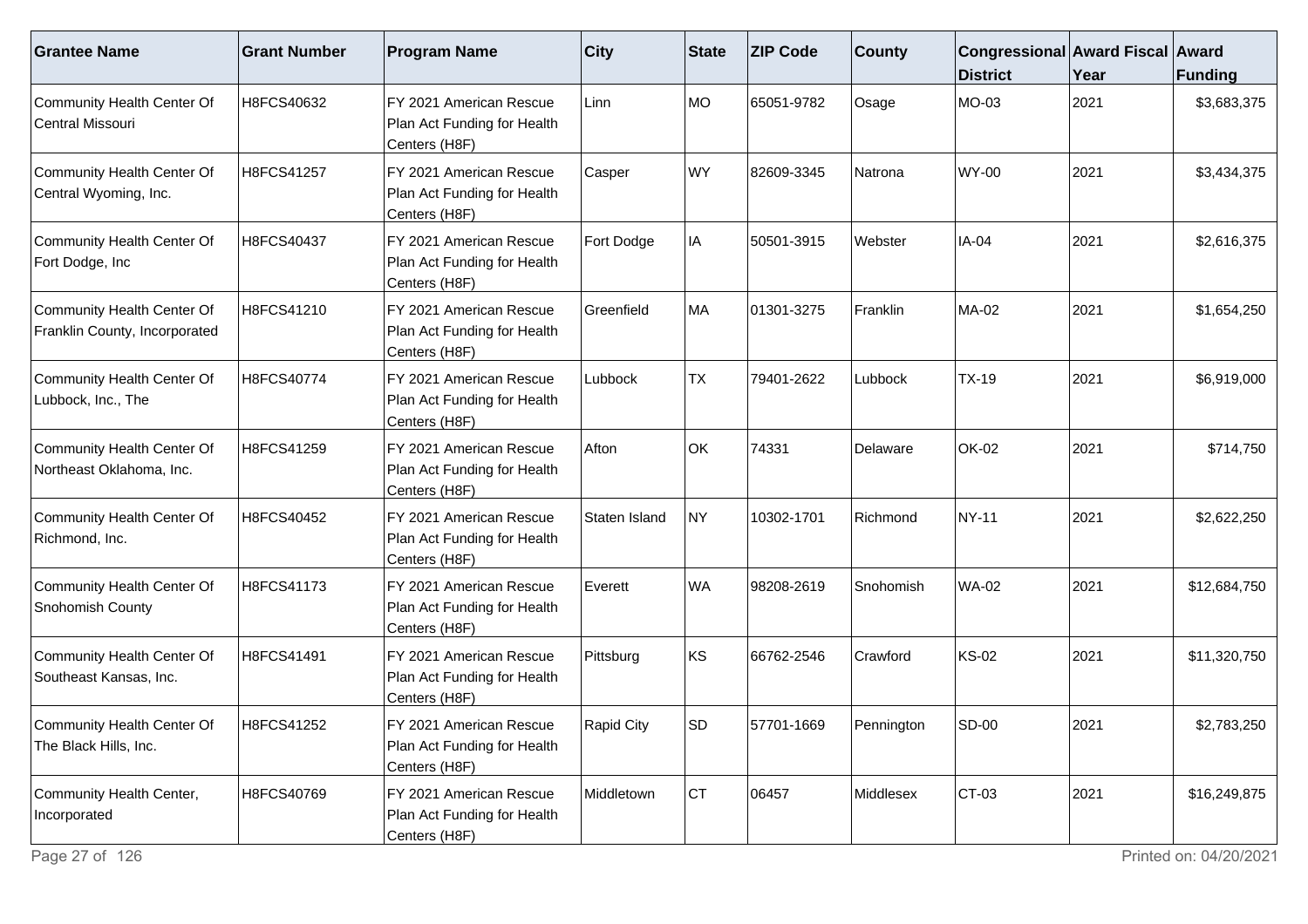| <b>Grantee Name</b>                                      | <b>Grant Number</b> | <b>Program Name</b>                                                     | $ $ City            | <b>State</b> | <b>ZIP Code</b> | <b>County</b>      | Congressional Award Fiscal Award<br><b>District</b> | Year | <b>Funding</b> |
|----------------------------------------------------------|---------------------|-------------------------------------------------------------------------|---------------------|--------------|-----------------|--------------------|-----------------------------------------------------|------|----------------|
| Community Health Centers Inc.                            | H8FCS40529          | FY 2021 American Rescue<br>Plan Act Funding for Health<br>Centers (H8F) | Spencer             | OK           | 73084-9167      | Oklahoma           | <b>OK-05</b>                                        | 2021 | \$4,108,500    |
| Community Health Centers Of<br>Burlington, Inc.          | H8FCS40568          | FY 2021 American Rescue<br>Plan Act Funding for Health<br>Centers (H8F) | Burlington          | VT           | 05401-1601      | Chittenden         | $VT-00$                                             | 2021 | \$5,026,875    |
| Community Health Centers Of<br><b>Greater Dayton</b>     | H8FCS41438          | FY 2021 American Rescue<br>Plan Act Funding for Health<br>Centers (H8F) | Dayton              | OH           | 45402-6714      | Montgomery         | OH-10                                               | 2021 | \$3,228,000    |
| Community Health Centers Of<br>Pinellas, Inc.            | H8FCS40918          | FY 2021 American Rescue<br>Plan Act Funding for Health<br>Centers (H8F) | Saint<br>Petersburg | FL.          | 33712-2744      | Pinellas           | FL-13                                               | 2021 | \$11,624,375   |
| Community Health Centers Of<br>South Central Texas, Inc. | H8FCS41005          | FY 2021 American Rescue<br>Plan Act Funding for Health<br>Centers (H8F) | Gonzales            | TX           | 78629-3910      | Gonzales           | <b>TX-27</b>                                        | 2021 | \$5,696,250    |
| Community Health Centers Of<br>Southeastern lowa, Inc    | H8FCS40724          | FY 2021 American Rescue<br>Plan Act Funding for Health<br>Centers (H8F) | West<br>Burlington  | IA           | 52655-1667      | Des Moines         | IA-02                                               | 2021 | \$3,018,875    |
| Community Health Centers Of<br>Southern Iowa, Inc.       | H8FCS40931          | FY 2021 American Rescue<br>Plan Act Funding for Health<br>Centers (H8F) | Leon                | IA           | 50144-1206      | Decatur            | IA-02                                               | 2021 | \$2,218,250    |
| Community Health Centers Of<br>The Central Coast, Inc.   | H8FCS41599          | FY 2021 American Rescue<br>Plan Act Funding for Health<br>Centers (H8F) | Nipomo              | CA           | 93444-9123      | San Luis<br>Obispo | $CA-24$                                             | 2021 | \$18,671,625   |
| Community Health Centers Of<br>The Rutland Region        | H8FCS40525          | FY 2021 American Rescue<br>Plan Act Funding for Health<br>Centers (H8F) | Bomoseen            | VT           | 05732-9647      | Rutland            | $VT-00$                                             | 2021 | \$6,609,250    |
| Community Health Centers Of<br>Western Kentucky, Inc.    | H8FCS41041          | FY 2021 American Rescue<br>Plan Act Funding for Health<br>Centers (H8F) | Greenville          | <b>KY</b>    | 42345-1124      | Muhlenberg         | <b>KY-01</b>                                        | 2021 | \$2,378,625    |
| Community Health Centers, Inc.   H8FCS40813              |                     | FY 2021 American Rescue<br>Plan Act Funding for Health<br>Centers (H8F) | Winter Garden   FL  |              | 34787-3546      | Orange             | FL-10                                               | 2021 | \$14,148,500   |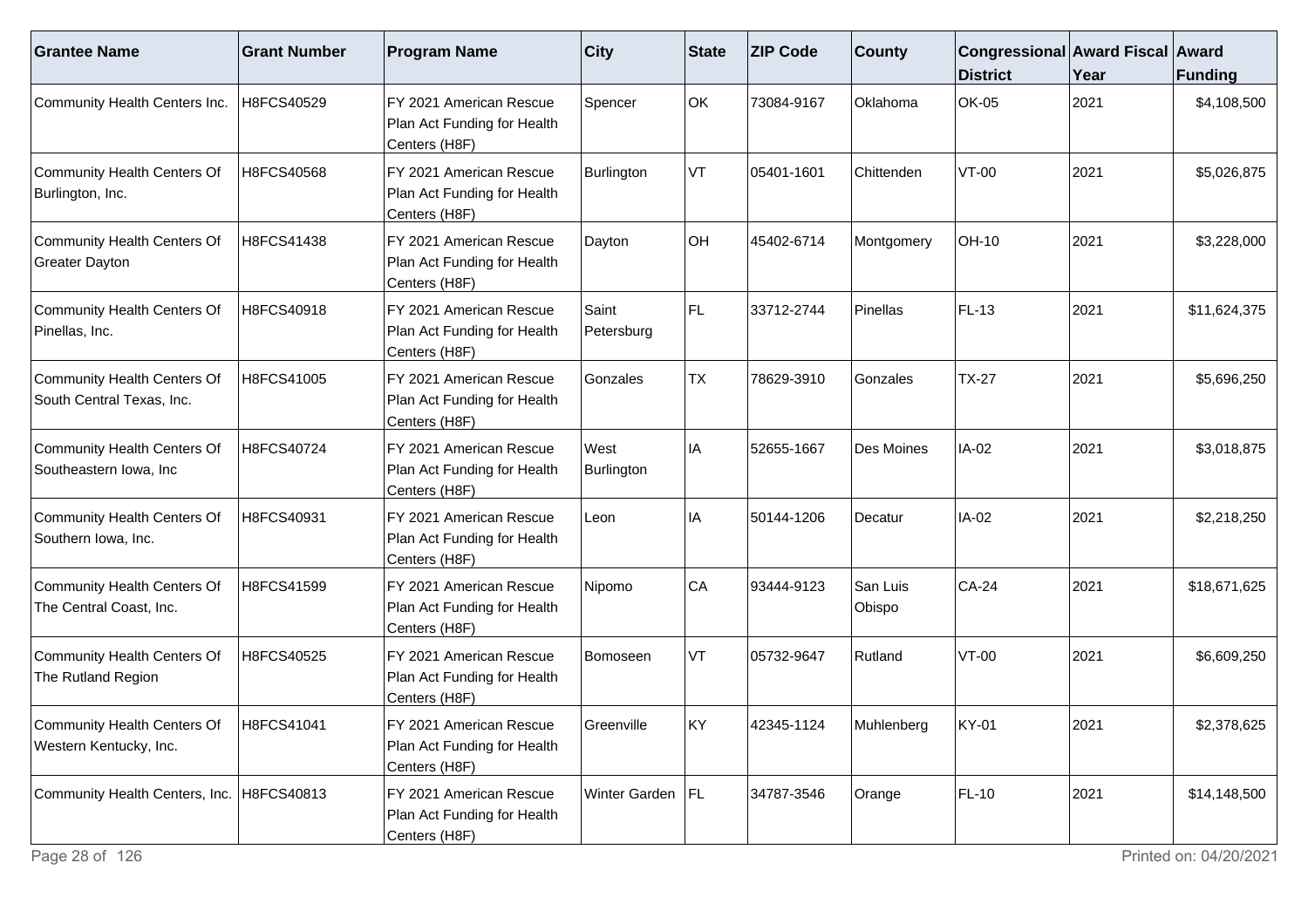| <b>Grantee Name</b>                                | <b>Grant Number</b> | <b>Program Name</b>                                                     | <b>City</b>                | <b>State</b> | <b>ZIP Code</b> | <b>County</b> | Congressional Award Fiscal Award<br><b>District</b> | Year | Funding      |
|----------------------------------------------------|---------------------|-------------------------------------------------------------------------|----------------------------|--------------|-----------------|---------------|-----------------------------------------------------|------|--------------|
| Community Health Centers, Inc. H8FCS40455          |                     | FY 2021 American Rescue<br>Plan Act Funding for Health<br>Centers (H8F) | <b>West Valley</b><br>City | UT           | 84119-1119      | Salt Lake     | <b>UT-04</b>                                        | 2021 | \$12,985,125 |
| Community Health Clinic, Inc.                      | H8FCS40458          | FY 2021 American Rescue<br>Plan Act Funding for Health<br>Centers (H8F) | New<br>Kensington          | PA           | 15068-6409      | Westmoreland  | <b>PA-14</b>                                        | 2021 | \$1,134,500  |
| Community Health Clinics, Inc.                     | H8FCS40896          | FY 2021 American Rescue<br>Plan Act Funding for Health<br>Centers (H8F) | Nampa                      | ID           | 83687-4058      | Canyon        | $ID-01$                                             | 2021 | \$10,492,750 |
| Community Health Connection,<br>Inc.               | H8FCS41726          | FY 2021 American Rescue<br>Plan Act Funding for Health<br>Centers (H8F) | Tulsa                      | OK           | 74104-1831      | Tulsa         | OK-01                                               | 2021 | \$4,404,875  |
| Community Health Connections, H8FCS40924<br> Inc.  |                     | FY 2021 American Rescue<br>Plan Act Funding for Health<br>Centers (H8F) | Fitchburg                  | MA           | 01420-1914      | Worcester     | MA-03                                               | 2021 | \$4,745,500  |
| Community Health Development   H8FCS40982<br>Inc   |                     | FY 2021 American Rescue<br>Plan Act Funding for Health<br>Centers (H8F) | Uvalde                     | <b>TX</b>    | 78801-6051      | Uvalde        | <b>TX-23</b>                                        | 2021 | \$3,101,750  |
| Community Health Foundation<br>Of Puerto Rico Inc. | H8FCS41658          | FY 2021 American Rescue<br>Plan Act Funding for Health<br>Centers (H8F) | Bayamón                    | PR           | 00961           | Bayamo'n      | <b>PR-98</b>                                        | 2021 | \$1,779,250  |
| Community Health Improvement H8FCS40750<br>Center  |                     | FY 2021 American Rescue<br>Plan Act Funding for Health<br>Centers (H8F) | Decatur                    | IL           | 62521-4665      | Macon         | $IL-13$                                             | 2021 | \$3,282,875  |
| Community Health Initiatives<br> Inc.              | H8FCS41353          | FY 2021 American Rescue<br>Plan Act Funding for Health<br>Centers (H8F) | Brooklyn                   | NY)          | 11224-2770      | Kings         | <b>NY-08</b>                                        | 2021 | \$968,750    |
| Community Health Net                               | H8FCS40510          | FY 2021 American Rescue<br>Plan Act Funding for Health<br>Centers (H8F) | Erie                       | PA           | 16501-1914      | <b>E</b> rie  | PA-16                                               | 2021 | \$2,601,625  |
| Community Health Of Central<br>Washington          | H8FCS41664          | FY 2021 American Rescue<br>Plan Act Funding for Health<br>Centers (H8F) | Yakima                     | WA           | 98902-3550      | Yakima        | <b>WA-04</b>                                        | 2021 | \$4,446,625  |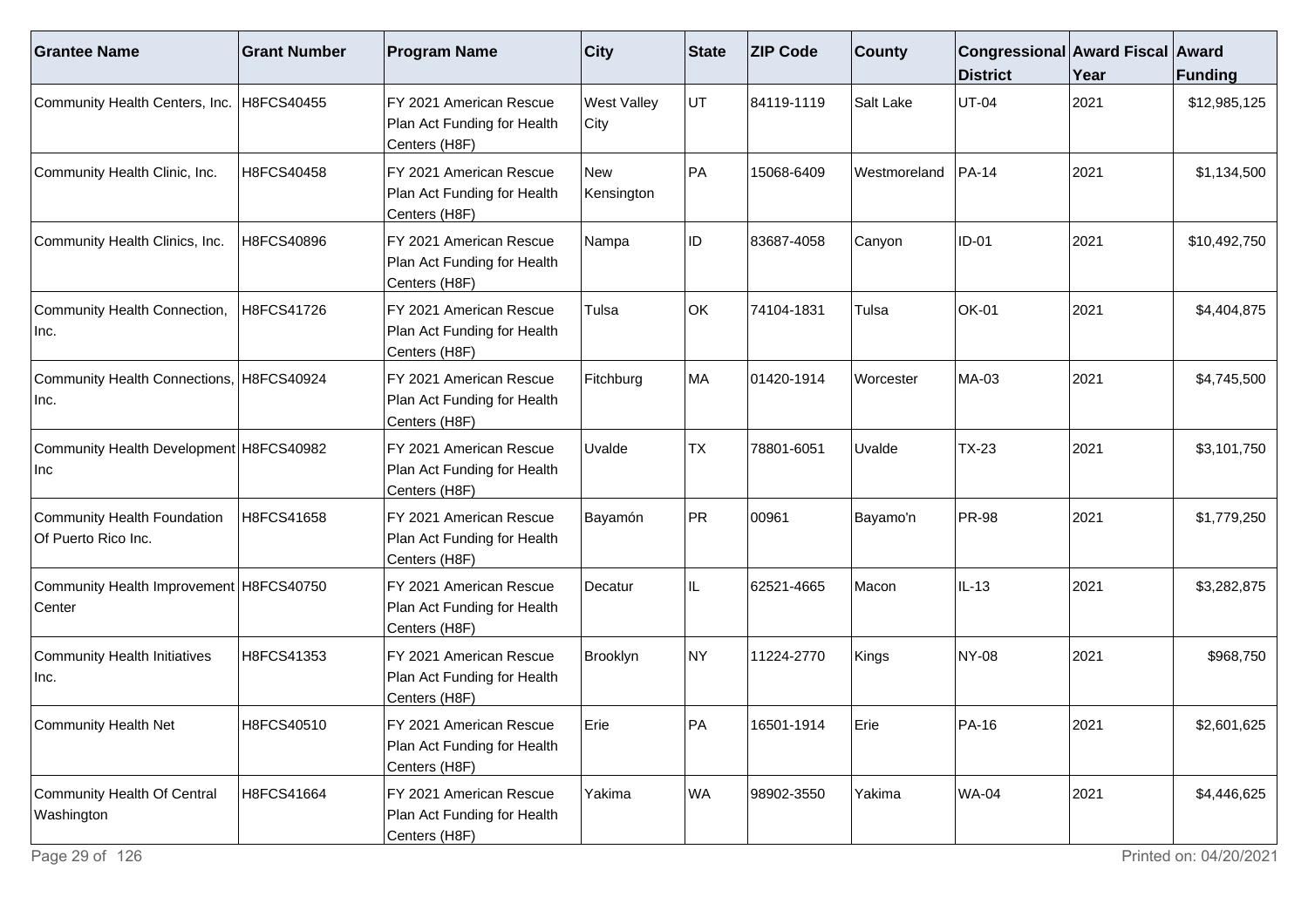| <b>Grantee Name</b>                                             | <b>Grant Number</b> | <b>Program Name</b>                                                     | <b>City</b>         | <b>State</b> | <b>ZIP Code</b> | <b>County</b> | Congressional Award Fiscal Award<br><b>District</b> | Year | <b>Funding</b> |
|-----------------------------------------------------------------|---------------------|-------------------------------------------------------------------------|---------------------|--------------|-----------------|---------------|-----------------------------------------------------|------|----------------|
| Community Health Of East<br>Tennessee, Inc.                     | H8FCS41519          | FY 2021 American Rescue<br>Plan Act Funding for Health<br>Centers (H8F) | La Follette         | <b>TN</b>    | 37766-3073      | Campbell      | <b>TN-03</b>                                        | 2021 | \$1,426,250    |
| Community Health Partners,<br>Inc.                              | H8FCS41081          | FY 2021 American Rescue<br>Plan Act Funding for Health<br>Centers (H8F) | Livingston          | MT           | 59047-3011      | Park          | MT-00                                               | 2021 | \$2,725,750    |
| Community Health Partnership<br>Of Illinois                     | H8FCS41542          | FY 2021 American Rescue<br>Plan Act Funding for Health<br>Centers (H8F) | Chicago             | IL           | 60606-1814      | Cook          | IL-07                                               | 2021 | \$3,728,375    |
| Community Health Programs,<br>Incorporated                      | H8FCS40762          | FY 2021 American Rescue<br>Plan Act Funding for Health<br>Centers (H8F) | Great<br>Barrington | MA           | 01230-1295      | Berkshire     | <b>MA-01</b>                                        | 2021 | \$4,835,625    |
| Community Health Project, Inc.                                  | H8FCS40758          | FY 2021 American Rescue<br>Plan Act Funding for Health<br>Centers (H8F) | New York            | NY)          | 10011-4401      | New York      | <b>NY-10</b>                                        | 2021 | \$926,000      |
| Community Health Service<br>Agency, Inc. Of Hunt County,<br>The | H8FCS40557          | FY 2021 American Rescue<br>Plan Act Funding for Health<br>Centers (H8F) | l Greenville        | <b>TX</b>    | 75401-5644      | Hunt          | <b>TX-04</b>                                        | 2021 | \$6,787,750    |
| Community Health Service Inc.                                   | H8FCS40311          | FY 2021 American Rescue<br>Plan Act Funding for Health<br>Centers (H8F) | Moorhead            | MN           | 56560-2800      | Clay          | <b>MN-07</b>                                        | 2021 | \$1,693,875    |
| Community Health Services,<br>Incorporated                      | H8FCS41202          | FY 2021 American Rescue<br>Plan Act Funding for Health<br>Centers (H8F) | Hartford            | <b>CT</b>    | 06120-2508      | Hartford      | CT-01                                               | 2021 | \$3,748,000    |
| Community Health South<br>Florida, Inc.                         | H8FCS41659          | FY 2021 American Rescue<br>Plan Act Funding for Health<br>Centers (H8F) | Cutler Bay          | FL.          | 33190-1003      | Miami-Dade    | <b>FL-26</b>                                        | 2021 | \$21,382,875   |
| Community Health Systems Inc   H8FCS41654                       |                     | FY 2021 American Rescue<br>Plan Act Funding for Health<br>Centers (H8F) | <b>Beloit</b>       | WI           | 53511-3550      | Rock          | WI-02                                               | 2021 | \$2,437,750    |
| Community Health Systems,<br>Inc.                               | H8FCS41053          | FY 2021 American Rescue<br>Plan Act Funding for Health<br>Centers (H8F) | Beckley             | <b>WV</b>    | 25801-3503      | Raleigh       | <b>WV-03</b>                                        | 2021 | \$6,477,250    |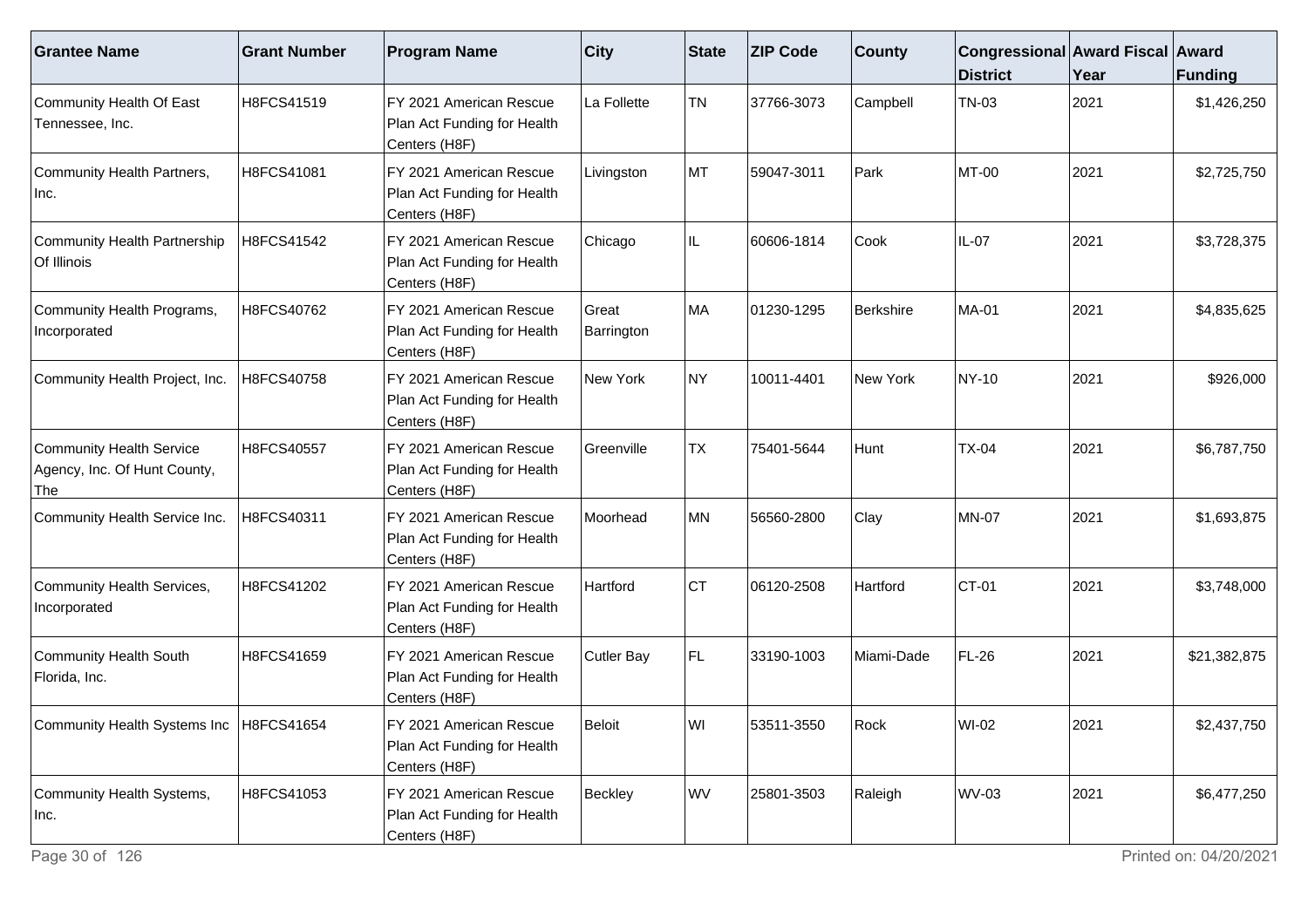| <b>Grantee Name</b>                               | <b>Grant Number</b> | <b>Program Name</b>                                                     | <b>City</b>   | State | <b>ZIP Code</b> | <b>County</b>           | Congressional Award Fiscal Award<br><b>District</b> | Year | Funding      |
|---------------------------------------------------|---------------------|-------------------------------------------------------------------------|---------------|-------|-----------------|-------------------------|-----------------------------------------------------|------|--------------|
| Community Health Systems,<br>Inc.                 | H8FCS40462          | FY 2021 American Rescue<br>Plan Act Funding for Health<br>Centers (H8F) | Moreno Valley | CA    | 92553-8551      | Riverside               | $CA-41$                                             | 2021 | \$5,365,375  |
| Community Health, Georgia<br>Dept Of              | H8FCS41541          | FY 2021 American Rescue<br>Plan Act Funding for Health<br>Centers (H8F) | Cordele       | GA    | 31015-1443      | Crisp                   | GA-02                                               | 2021 | \$5,875,250  |
| Community Healthcare Network, H8FCS41346<br>∣Inc. |                     | FY 2021 American Rescue<br>Plan Act Funding for Health<br>Centers (H8F) | New York      | NY)   | 10010-1600      | New York                | NY-12                                               | 2021 | \$9,158,875  |
| Community Healthnet, Inc                          | H8FCS40622          | FY 2021 American Rescue<br>Plan Act Funding for Health<br>Centers (H8F) | Gary          | IN    | 46402-1703      | Lake                    | <b>IN-01</b>                                        | 2021 | \$4,439,750  |
| Community Medical Centers,<br>Inc.                | H8FCS41384          | FY 2021 American Rescue<br>Plan Act Funding for Health<br>Centers (H8F) | Stockton      | CA    | 95210-3339      | San Joaquin             | <b>CA-09</b>                                        | 2021 | \$17,872,000 |
| Community Medical Wellness<br>Centers, Usa        | H8FCS40726          | FY 2021 American Rescue<br>Plan Act Funding for Health<br>Centers (H8F) | Long Beach    | CA    | 90813-5515      | Los Angeles             | $CA-47$                                             | 2021 | \$1,109,875  |
| Community Medicine<br>Foundation, Inc.            | H8FCS41696          | FY 2021 American Rescue<br>Plan Act Funding for Health<br>Centers (H8F) | Rock Hill     | SC    | 29730-5776      | York                    | <b>SC-05</b>                                        | 2021 | \$2,472,750  |
| Community Mental Healthcare<br>Inc                | H8FCS41486          | FY 2021 American Rescue<br>Plan Act Funding for Health<br>Centers (H8F) | Dover         | OH    | 44622-2058      | Tuscarawas              | <b>OH-07</b>                                        | 2021 | \$791,500    |
| Community Of Hope, Inc.                           | H8FCS40626          | FY 2021 American Rescue<br>Plan Act Funding for Health<br>Centers (H8F) | Washington    | DC    | 20032-2350      | District of<br>Columbia | DC-98                                               | 2021 | \$2,552,750  |
| Community Treatment<br>Incorporated               | H8FCS41013          | FY 2021 American Rescue<br>Plan Act Funding for Health<br>Centers (H8F) | Festus        | IMO.  | 63028-1952      | Jefferson               | MO-03                                               | 2021 | \$3,187,500  |
| Compass Community Health                          | H8FCS41045          | FY 2021 American Rescue<br>Plan Act Funding for Health<br>Centers (H8F) | Portsmouth    | OH    | 45662-4526      | Scioto                  | OH-02                                               | 2021 | \$893,750    |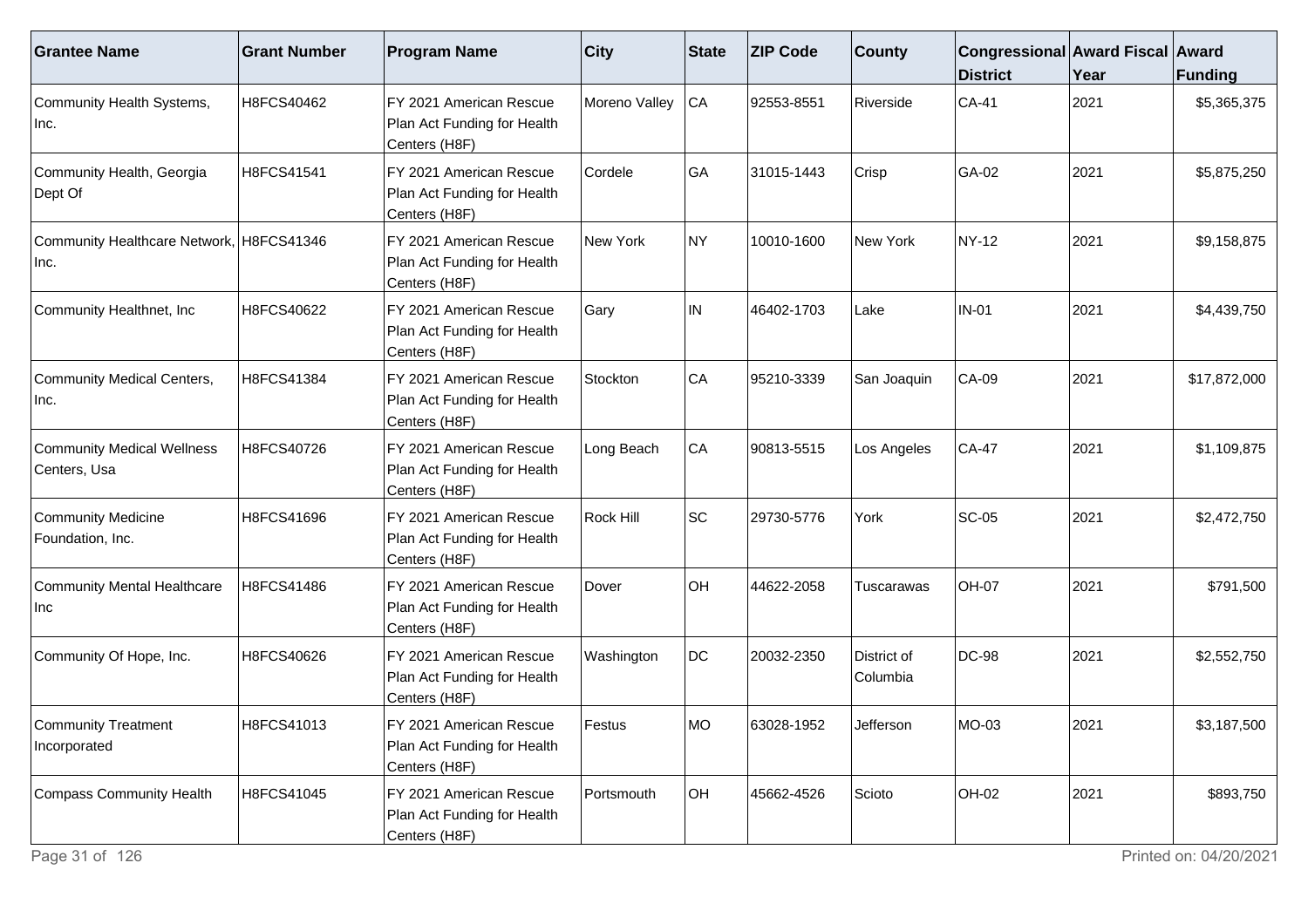| <b>Grantee Name</b>                                     | <b>Grant Number</b> | <b>Program Name</b>                                                      | $ $ City    | State | <b>ZIP Code</b> | <b>County</b> | Congressional Award Fiscal Award<br><b>District</b> | Year | Funding      |
|---------------------------------------------------------|---------------------|--------------------------------------------------------------------------|-------------|-------|-----------------|---------------|-----------------------------------------------------|------|--------------|
| Compass Health, Inc.                                    | H8FCS40604          | FY 2021 American Rescue<br>Plan Act Funding for Health<br>Centers (H8F)  | Clinton     | MO    | 64735-8804      | Henry         | <b>MO-04</b>                                        | 2021 | \$12,503,625 |
| <b>Complete Care Community</b><br>Health Center, Inc.   | H8FCS41026          | FY 2021 American Rescue<br>Plan Act Funding for Health<br>Centers (H8F)  | Los Angeles | CA    | 90033-3110      | Los Angeles   | $CA-34$                                             | 2021 | \$2,918,125  |
| Comprehensive Community<br>Action, Inc.                 | H8FCS41608          | IFY 2021 American Rescue<br>Plan Act Funding for Health<br>Centers (H8F) | Cranston    | RII   | 02910-2903      | Providence    | <b>RI-02</b>                                        | 2021 | \$2,973,250  |
| Comprehensive Community<br>Health Centers, Inc.         | H8FCS40827          | FY 2021 American Rescue<br>Plan Act Funding for Health<br>Centers (H8F)  | Glendale    | CA    | 91205-4433      | Los Angeles   | <b>CA-28</b>                                        | 2021 | \$7,215,750  |
| Concilio De Salud Integral De<br>Loiza, Inc.            | H8FCS40439          | FY 2021 American Rescue<br>Plan Act Funding for Health<br>Centers (H8F)  | Canóvanas   | PR    | 00729           | Canovanas     | <b>PR-98</b>                                        | 2021 | \$2,656,125  |
| Confederated Tribes Of The<br>Colville Reservation, The | H8FCS40401          | IFY 2021 American Rescue<br>Plan Act Funding for Health<br>Centers (H8F) | Coulee Dam  | WA    | 99116           | Okanogan      | <b>WA-04</b>                                        | 2021 | \$946,250    |
| Connecticut Institute For<br>Communities, Inc.          | H8FCS40369          | FY 2021 American Rescue<br>Plan Act Funding for Health<br>Centers (H8F)  | Danbury     | CT    | 06810-7834      | Fairfield     | CT-05                                               | 2021 | \$3,047,125  |
| Contra Costa, County Of                                 | H8FCS41183          | FY 2021 American Rescue<br>Plan Act Funding for Health<br>Centers (H8F)  | Martinez    | CA    | 94553-3156      | Contra Costa  | CA-05                                               | 2021 | \$3,355,250  |
| Cook Area Health Services, Inc.                         | H8FCS40679          | FY 2021 American Rescue<br>Plan Act Funding for Health<br>Centers (H8F)  | Cook        | lMN.  | 55723-9702      | St. Louis     | <b>MN-08</b>                                        | 2021 | \$2,647,500  |
| Coos County Family Health<br>Services, Inc.             | H8FCS40475          | FY 2021 American Rescue<br>Plan Act Funding for Health<br>Centers (H8F)  | Berlin      | NH    | 03570-2006      | <b>Coos</b>   | <b>NH-02</b>                                        | 2021 | \$2,372,500  |
| Copley Professional Services<br>Group, Inc.             | H8FCS41727          | FY 2021 American Rescue<br>Plan Act Funding for Health<br>Centers (H8F)  | Morrisville | VT)   | 05661-8652      | Lamoille      | $VT-00$                                             | 2021 | \$2,841,500  |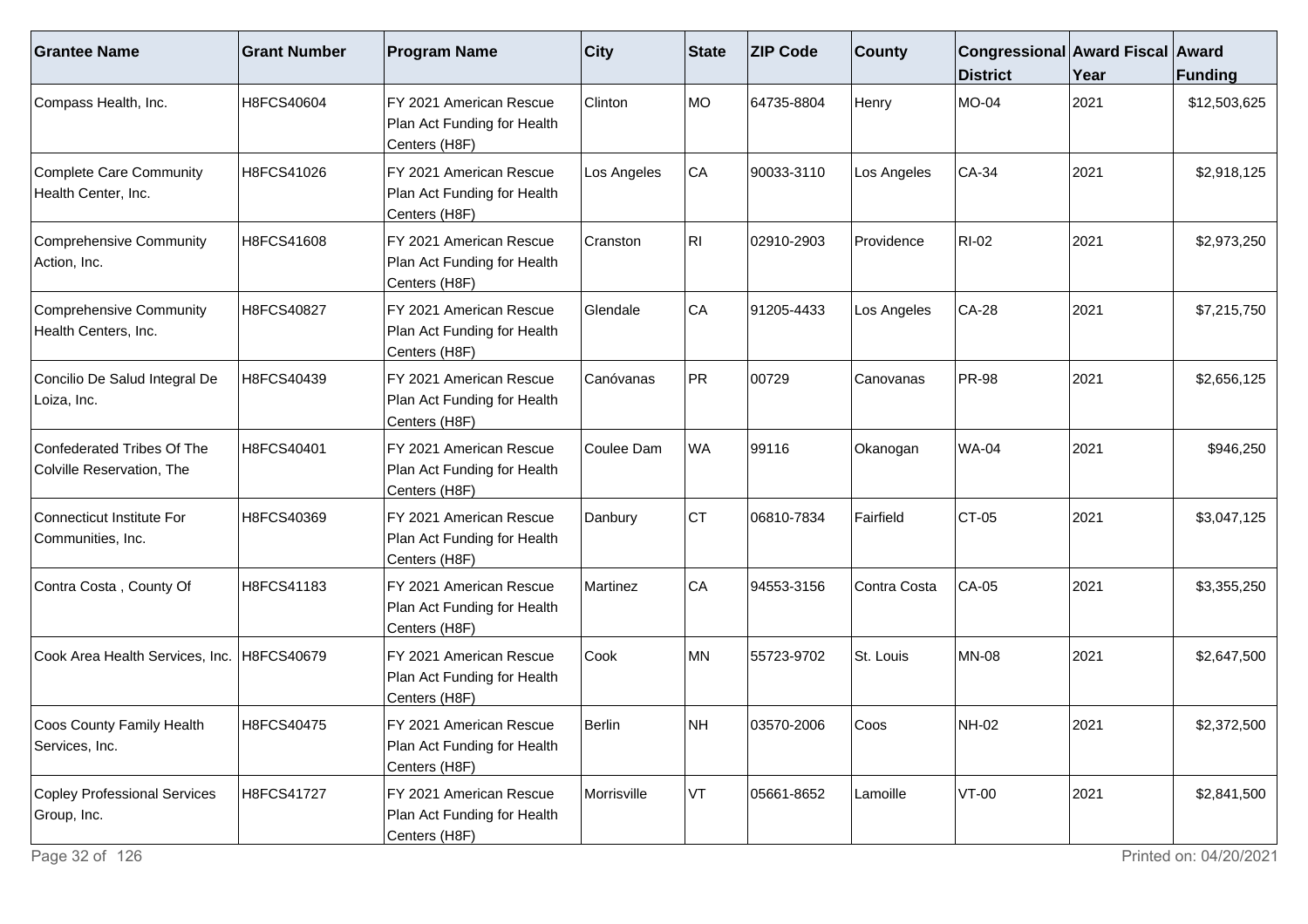| <b>Grantee Name</b>                                                                          | <b>Grant Number</b> | <b>Program Name</b>                                                     | <b>City</b> | State | <b>ZIP Code</b> | <b>County</b>     | Congressional Award Fiscal Award<br><b>District</b> | Year | <b>Funding</b> |
|----------------------------------------------------------------------------------------------|---------------------|-------------------------------------------------------------------------|-------------|-------|-----------------|-------------------|-----------------------------------------------------|------|----------------|
| Coppertower Family Medical<br>Center Inc                                                     | H8FCS41368          | FY 2021 American Rescue<br>Plan Act Funding for Health<br>Centers (H8F) | Cloverdale  | CA    | 95425-3204      | Sonoma            | $CA-02$                                             | 2021 | \$1,231,625    |
| Cornell Scott-Hill Health<br>Corporation                                                     | H8FCS40973          | FY 2021 American Rescue<br>Plan Act Funding for Health<br>Centers (H8F) | New Haven   | Iст   | 06519-1233      | New Haven         | $ CT-03 $                                           | 2021 | \$5,822,875    |
| Cornerstone Care, Inc.                                                                       | H8FCS41186          | FY 2021 American Rescue<br>Plan Act Funding for Health<br>Centers (H8F) | Greensboro  | PA    | 15338-9507      | Greene            | <b>PA-14</b>                                        | 2021 | \$3,255,500    |
| Cornerstone Family Healthcare                                                                | H8FCS40870          | FY 2021 American Rescue<br>Plan Act Funding for Health<br>Centers (H8F) | Cornwall    | NY)   | 12518-1370      | Orange            | NY-18                                               | 2021 | \$7,247,375    |
| Corporacion De Salud<br>Asegurada Por Nuestra<br>Organizacin Solidaria, Inc.<br>(S.A.N.O.S.) | H8FCS41492          | FY 2021 American Rescue<br>Plan Act Funding for Health<br>Centers (H8F) | Caguas      | PR)   | 00725           | Caguas            | <b>PR-98</b>                                        | 2021 | \$1,665,875    |
| Corporacion De Servicios De<br>Salud Y Medicina Avanzada                                     | H8FCS41436          | FY 2021 American Rescue<br>Plan Act Funding for Health<br>Centers (H8F) | Cidra       | PR    | 00739           | Cidra             | <b>PR-98</b>                                        | 2021 | \$5,276,625    |
| Corporacion De Servicios<br>Medico Primario Y Prevencion<br>De Hatillo                       | H8FCS40376          | FY 2021 American Rescue<br>Plan Act Funding for Health<br>Centers (H8F) | Hatillo     | PR    | 00659-1847      | Hatillo           | <b>PR-98</b>                                        | 2021 | \$3,957,625    |
| Costa Salud Community Health<br>Centers Inc.                                                 | H8FCS41480          | FY 2021 American Rescue<br>Plan Act Funding for Health<br>Centers (H8F) | Rincon      | PR)   | 00677-2127      | Rincon            | <b>PR-98</b>                                        | 2021 | \$2,639,125    |
| Council Of Athabascan Tribal<br>Governments                                                  | H8FCS40419          | FY 2021 American Rescue<br>Plan Act Funding for Health<br>Centers (H8F) | Fort Yukon  | AK    | 99740           | Yukon-<br>Koyukuk | AK-00                                               | 2021 | \$700,875      |
| Country Doctor Community<br>Clinic                                                           | H8FCS41567          | FY 2021 American Rescue<br>Plan Act Funding for Health<br>Centers (H8F) | Seattle     | WA    | 98112-4007      | King              | <b>WA-07</b>                                        | 2021 | \$3,809,125    |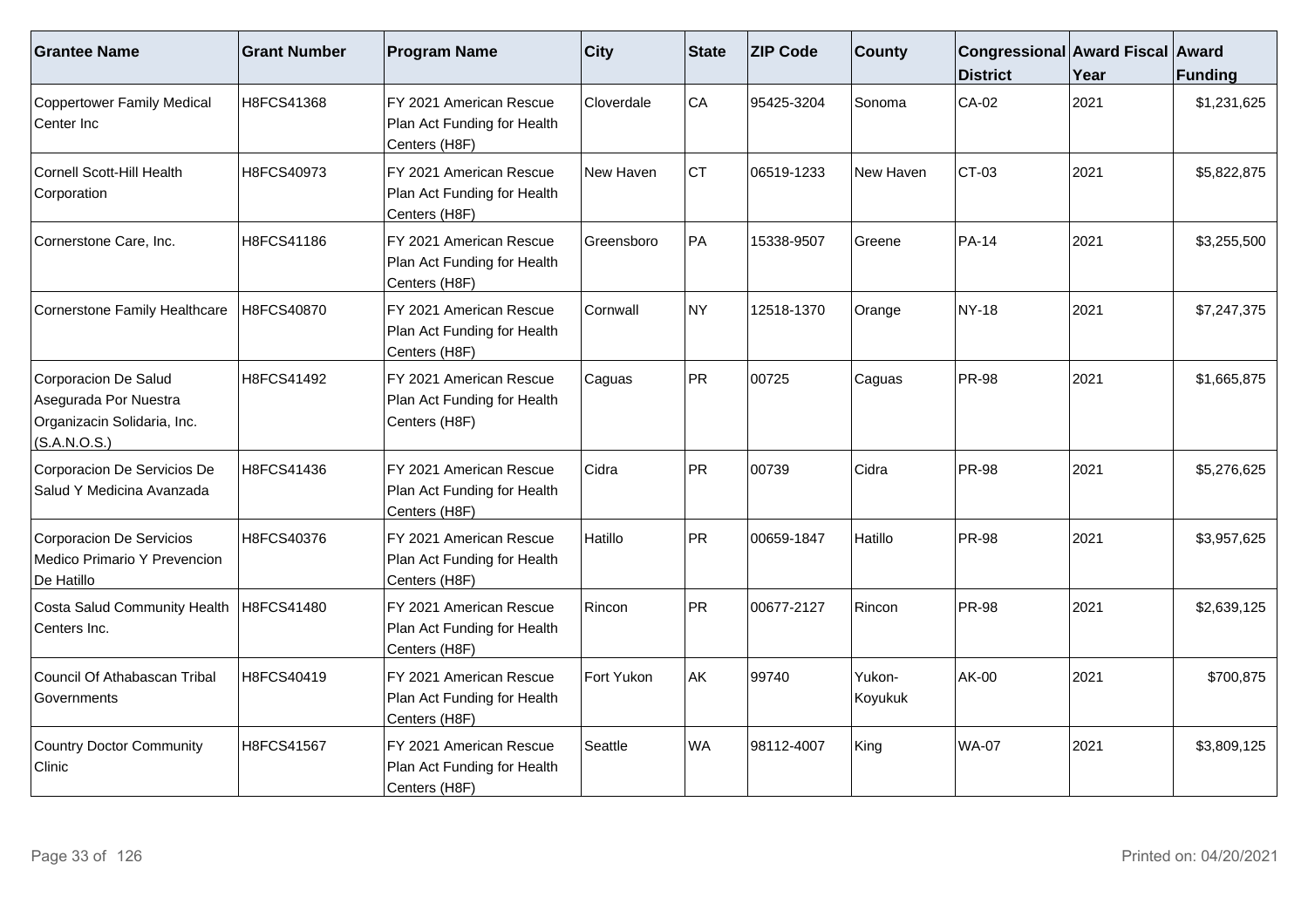| <b>Grantee Name</b>                                     | <b>Grant Number</b> | <b>Program Name</b>                                                                  | <b>City</b>   | State     | <b>ZIP Code</b> | <b>County</b>      | Congressional Award Fiscal Award<br><b>District</b> | Year | <b>Funding</b> |
|---------------------------------------------------------|---------------------|--------------------------------------------------------------------------------------|---------------|-----------|-----------------|--------------------|-----------------------------------------------------|------|----------------|
| County Of Lane                                          | H8FCS40473          | FY 2021 American Rescue<br>Plan Act Funding for Health<br>Centers (H8F)              | Eugene        | <b>OR</b> | 97401-2926      | Lane               | <b>OR-04</b>                                        | 2021 | \$5,372,000    |
| County Of Ventura                                       | H8FCS41339          | FY 2021 American Rescue<br>Plan Act Funding for Health<br>Centers (H8F)              | Ventura       | CA        | 93009-0001      | Ventura            | CA-26                                               | 2021 | \$15,674,875   |
| Covenant Community Care, Inc.                           | H8FCS40710          | FY 2021 American Rescue<br>Plan Act Funding for Health<br>Centers (H8F)              | Detroit       | MI        | 48216-2200      | Wayne              | MI-14                                               | 2021 | \$4,382,375    |
| Covenant House Inc                                      | H8FCS41335          | FY 2021 American Rescue<br>Plan Act Funding for Health<br>Centers (H8F)              | Philadelphia  | PA        | 19144-1719      | Philadelphia       | PA-03                                               | 2021 | \$4,221,250    |
| Covered Bridge Healthcare Of<br>St. Joseph County, Inc. | H8FCS41079          | FY 2021 American Rescue<br>Plan Act Funding for Health<br>Centers (H8F)              | Centreville   | MI        | 49032-9627      | St. Joseph         | MI-06                                               | 2021 | \$970,625      |
| Cowlitz Family Health Center                            | H8FCS41105          | FY 2021 American Rescue<br>Plan Act Funding for Health<br>Centers (H8F)              | Longview      | <b>WA</b> | 98632-2509      | Cowlitz            | <b>WA-03</b>                                        | 2021 | \$4,559,625    |
| <b>Craven County Government</b>                         | H8FCS40929          | FY 2021 American Rescue<br>Plan Act Funding for Health<br>Centers (H8F)              | New Bern      | NC        | 28560-4911      | Craven             | <b>NC-03</b>                                        | 2021 | \$1,605,250    |
| <b>Creek Valley Health Clinic</b>                       | H8FCS41641          | FY 2021 American Rescue<br>Plan Act Funding for Health<br>Centers (H8F)              | Colorado City | AZ        | 86021           | Mohave             | AZ-04                                               | 2021 | \$524,625      |
| <b>Crescent Community Health</b><br>Center              | H8FCS41030          | FY 2021 American Rescue<br>Plan Act Funding for Health<br>Centers (H8F)              | Dubuque       | IA        | 52001-3679      | Dubuque            | IA-01                                               | 2021 | \$2,100,875    |
| Cross Road Health Ministries,<br>Inc.                   | H8FCS40936          | FY 2021 American Rescue<br>Plan Act Funding for Health<br>Centers (H <sub>8F</sub> ) | Glennallen    | AK        | 99588-0005      | Valdez-<br>Cordova | AK-00                                               | 2021 | \$998,500      |
| Cross Timbers Health Clinics,<br>Inc.                   | H8FCS40916          | FY 2021 American Rescue<br>Plan Act Funding for Health<br>Centers (H8F)              | De Leon       | <b>TX</b> | 76444-1630      | Comanche           | $TX-11$                                             | 2021 | \$3,331,000    |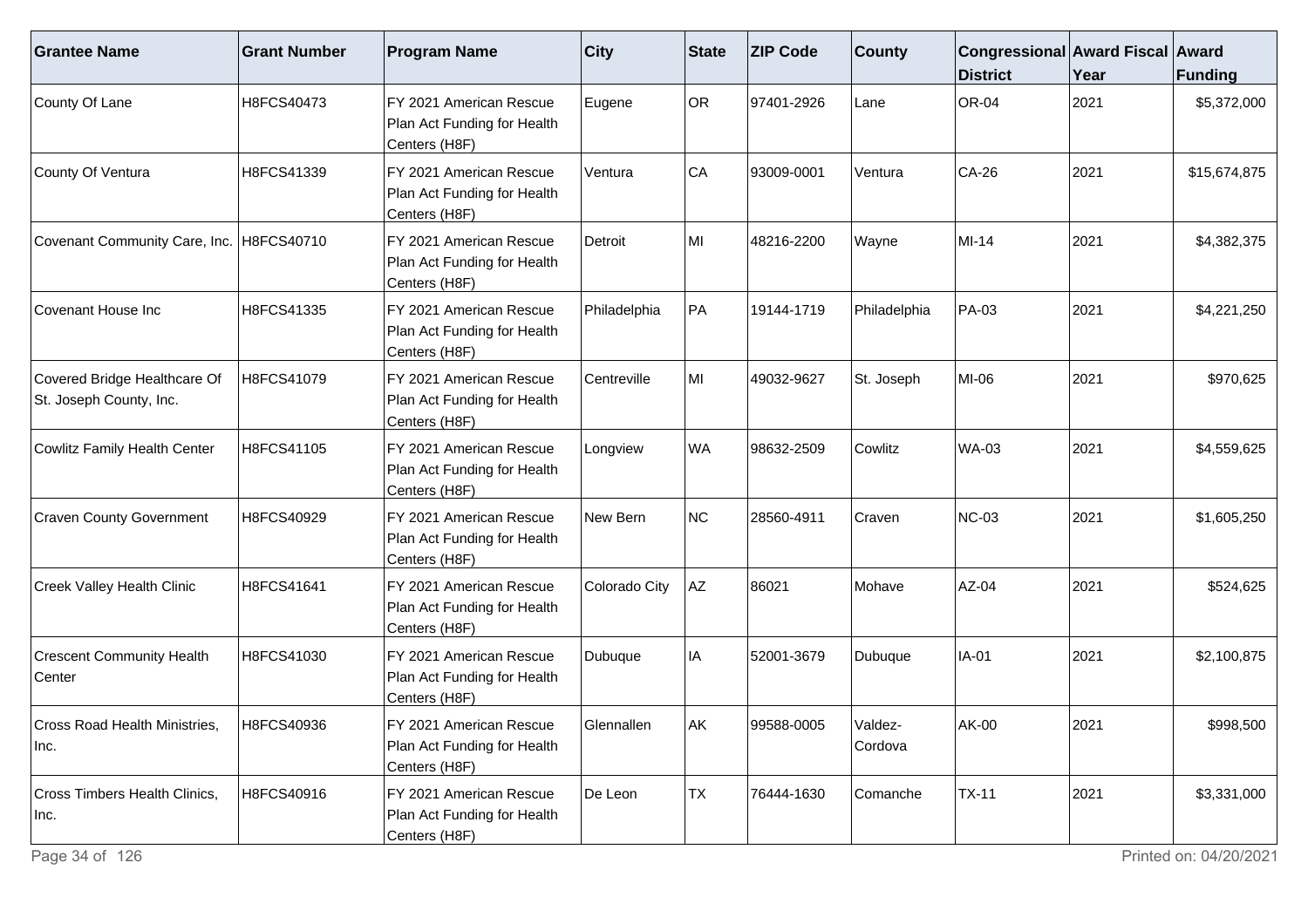| <b>Grantee Name</b>                                | <b>Grant Number</b> | <b>Program Name</b>                                                     | <b>City</b>              | State     | <b>ZIP Code</b> | <b>County</b>        | Congressional Award Fiscal Award<br><b>District</b> | Year | <b>Funding</b> |
|----------------------------------------------------|---------------------|-------------------------------------------------------------------------|--------------------------|-----------|-----------------|----------------------|-----------------------------------------------------|------|----------------|
| Cross Trails Medical Center                        | H8FCS40748          | FY 2021 American Rescue<br>Plan Act Funding for Health<br>Centers (H8F) | Cape<br><b>Girardeau</b> | MO        | 63703-5725      | Cape<br>Girardeau    | <b>MO-08</b>                                        | 2021 | \$2,739,250    |
| <b>Crusaders Central Clinic</b><br>Association     | H8FCS41524          | FY 2021 American Rescue<br>Plan Act Funding for Health<br>Centers (H8F) | Rockford                 | IL.       | 61102-2112      | Winnebago            | IL-17                                               | 2021 | \$9,824,000    |
| <b>Cumberland Family Medical</b><br>Center, Inc.   | H8FCS40822          | FY 2021 American Rescue<br>Plan Act Funding for Health<br>Centers (H8F) | Burkesville              | KY        | 42717-7915      | Cumberland           | <b>KY-01</b>                                        | 2021 | \$15,362,125   |
| Curtis V Cooper Primary Health<br>Care, Inc.       | H8FCS40959          | FY 2021 American Rescue<br>Plan Act Funding for Health<br>Centers (H8F) | Savannah                 | GA        | 31408-3524      | Chatham              | GA-01                                               | 2021 | \$5,989,375    |
| D.F.D. Russell Medical Center,<br>Inc.             | H8FCS41290          | FY 2021 American Rescue<br>Plan Act Funding for Health<br>Centers (H8F) | Leeds                    | ME        | 04263-3418      | Androscoggin         | ME-02                                               | 2021 | \$1,425,750    |
| Daily Planet Inc                                   | H8FCS41280          | FY 2021 American Rescue<br>Plan Act Funding for Health<br>Centers (H8F) | Richmond                 | VA        | 23220-4911      | <b>Richmond City</b> | <b>VA-04</b>                                        | 2021 | \$2,259,375    |
| Dallas County Hospital District                    | H8FCS40594          | FY 2021 American Rescue<br>Plan Act Funding for Health<br>Centers (H8F) | Dallas                   | <b>TX</b> | 75235-7709      | Dallas               | <b>TX-30</b>                                        | 2021 | \$3,205,750    |
| Damian Family Care Centers,<br>.Inc.               | H8FCS40779          | FY 2021 American Rescue<br>Plan Act Funding for Health<br>Centers (H8F) | Jamaica                  | <b>NY</b> | 11432-5072      | Queens               | NY-05                                               | 2021 | \$2,290,750    |
| David Raines Community<br>Health Center, Inc.      | H8FCS41274          | FY 2021 American Rescue<br>Plan Act Funding for Health<br>Centers (H8F) | Shreveport               | LA        | 71107-4705      | Caddo                | LA-04                                               | 2021 | \$2,795,875    |
| Davis Street Community Center   H8FCS40820<br> Inc |                     | FY 2021 American Rescue<br>Plan Act Funding for Health<br>Centers (H8F) | San Leandro              | CA        | 94577-5720      | Alameda              | $CA-13$                                             | 2021 | \$946,750      |
| Dayspring Health, Inc.                             | H8FCS40383          | FY 2021 American Rescue<br>Plan Act Funding for Health<br>Centers (H8F) | Jellico                  | <b>TN</b> | 37762-2154      | Campbell             | <b>TN-02</b>                                        | 2021 | \$1,938,500    |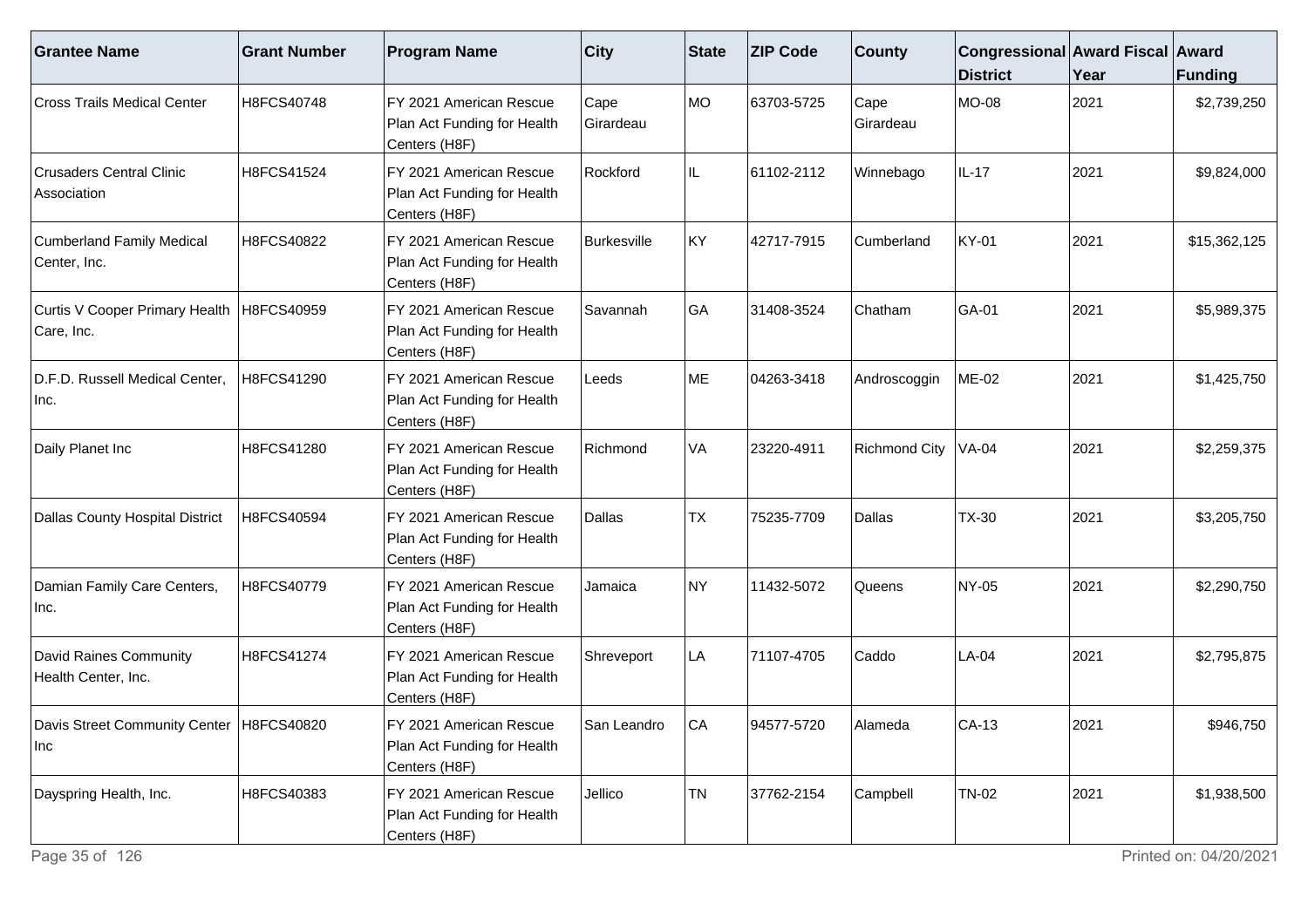| <b>Grantee Name</b>                                                  | <b>Grant Number</b> | <b>Program Name</b>                                                     | <b>City</b>      | <b>State</b> | <b>ZIP Code</b> | <b>County</b>           | Congressional Award Fiscal Award<br><b>District</b> | Year | <b>Funding</b> |
|----------------------------------------------------------------------|---------------------|-------------------------------------------------------------------------|------------------|--------------|-----------------|-------------------------|-----------------------------------------------------|------|----------------|
| Debaca Family Practice Clinic                                        | H8FCS41513          | FY 2021 American Rescue<br>Plan Act Funding for Health<br>Centers (H8F) | Fort Sumner      | NM           | 88119           | De Baca                 | NM-02                                               | 2021 | \$841,375      |
| <b>Delaware Valley Community</b><br>Health, Inc.                     | H8FCS41531          | FY 2021 American Rescue<br>Plan Act Funding for Health<br>Centers (H8F) | Philadelphia     | PA           | 19130-2908      | Philadelphia            | PA-03                                               | 2021 | \$9,589,000    |
| Delta Health Center, Inc.                                            | H8FCS40617          | FY 2021 American Rescue<br>Plan Act Funding for Health<br>Centers (H8F) | Mound Bayou      | MS           | 38762-9314      | Bolivar                 | <b>MS-02</b>                                        | 2021 | \$3,281,000    |
| Dena' Nena' Henash                                                   | H8FCS40868          | FY 2021 American Rescue<br>Plan Act Funding for Health<br>Centers (H8F) | Fairbanks        | AK           | 99701-4871      | Fairbanks<br>North Star | AK-00                                               | 2021 | \$1,323,625    |
| Denver Health And Hospitals<br>Authority                             | H8FCS41602          | FY 2021 American Rescue<br>Plan Act Funding for Health<br>Centers (H8F) | Denver           | CO           | 80204-4507      | Denver                  | CO-01                                               | 2021 | \$30,233,625   |
| Department Of Health                                                 | H8FCS40304          | FY 2021 American Rescue<br>Plan Act Funding for Health<br>Centers (H8F) | <b>PAGO PAGO</b> | AS           | 96799           | Western                 | AS-98                                               | 2021 | \$3,064,625    |
| Desert Aids Project                                                  | H8FCS41610          | FY 2021 American Rescue<br>Plan Act Funding for Health<br>Centers (H8F) | Palm Springs     | CA           | 92262-3701      | Riverside               | CA-36                                               | 2021 | \$2,248,125    |
| <b>Detroit Central City Community</b><br>Mental Health, Incorporated | H8FCS40307          | FY 2021 American Rescue<br>Plan Act Funding for Health<br>Centers (H8F) | Detroit          | MI           | 48201-2722      | Wayne                   | MI-13                                               | 2021 | \$1,098,250    |
| <b>Detroit Community Health</b><br>Connection                        | H8FCS41261          | FY 2021 American Rescue<br>Plan Act Funding for Health<br>Centers (H8F) | Detroit          | lMI          | 48215-2720      | Wayne                   | $MI-14$                                             | 2021 | \$2,355,375    |
| Detroit Health Care For The<br>Homeless                              | H8FCS41678          | FY 2021 American Rescue<br>Plan Act Funding for Health<br>Centers (H8F) | Detroit          | l MI         | 48235-3724      | Wayne                   | $MI-14$                                             | 2021 | \$3,729,500    |
| Dimock Community Health<br>Center, Inc.                              | H8FCS40837          | FY 2021 American Rescue<br>Plan Act Funding for Health<br>Centers (H8F) | Boston           | MA           | 02119-1029      | Suffolk                 | <b>MA-07</b>                                        | 2021 | \$2,465,000    |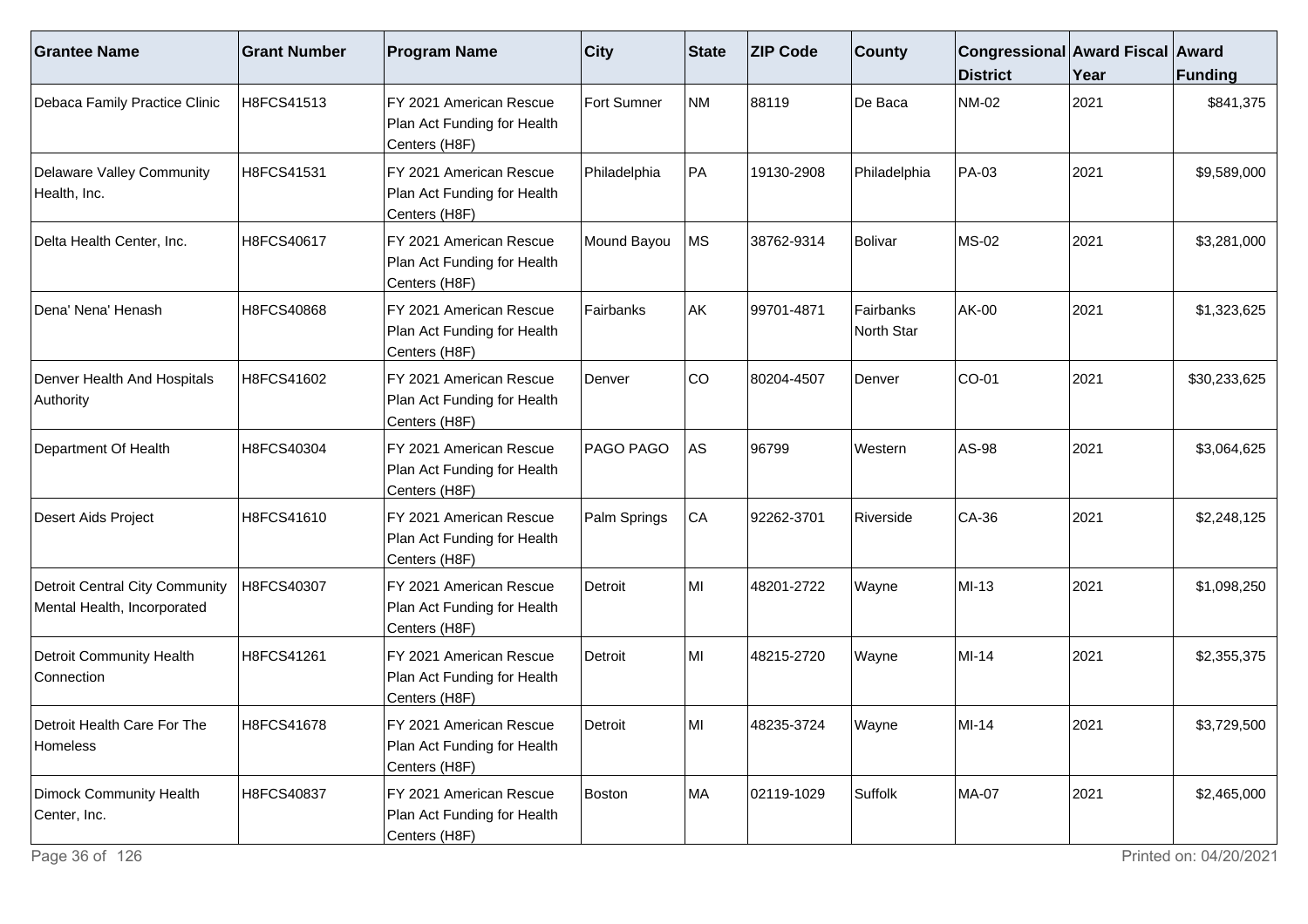| <b>Grantee Name</b>                                          | <b>Grant Number</b> | <b>Program Name</b>                                                     | <b>City</b>       | <b>State</b> | <b>ZIP Code</b> | <b>County</b> | Congressional Award Fiscal Award<br><b>District</b> | Year | Funding      |
|--------------------------------------------------------------|---------------------|-------------------------------------------------------------------------|-------------------|--------------|-----------------|---------------|-----------------------------------------------------|------|--------------|
| Dirne Health Centers, Inc.                                   | H8FCS41159          | FY 2021 American Rescue<br>Plan Act Funding for Health<br>Centers (H8F) | Coeur D Alene     | <b>IID</b>   | 83814           | Kootenai      | <b>ID-01</b>                                        | 2021 | \$4,881,750  |
| Diversity Health Center, Inc.                                | H8FCS40670          | FY 2021 American Rescue<br>Plan Act Funding for Health<br>Centers (H8F) | Hinesville        | GA           | 31313-3749      | Liberty       | GA-01                                               | 2021 | \$2,195,500  |
| Dothouse Health, Inc.                                        | H8FCS40722          | FY 2021 American Rescue<br>Plan Act Funding for Health<br>Centers (H8F) | <b>Boston</b>     | MA           | 02122-2932      | Suffolk       | MA-07                                               | 2021 | \$3,408,250  |
| Douglas County Public Health<br>Services Group, Inc.         | H8FCS40514          | FY 2021 American Rescue<br>Plan Act Funding for Health<br>Centers (H8F) | Ava               | MO           | 65608           | Douglas       | MO-08                                               | 2021 | \$3,054,000  |
| <b>Downriver Community Services</b><br>Inc                   | H8FCS40763          | FY 2021 American Rescue<br>Plan Act Funding for Health<br>Centers (H8F) | Algonac           | MI           | 48001-1802      | St. Clair     | MI-10                                               | 2021 | \$1,876,875  |
| Dr. Arenia C. Mallory<br>Community Health Center, Inc.       | H8FCS41122          | FY 2021 American Rescue<br>Plan Act Funding for Health<br>Centers (H8F) | Lexington         | MS           | 39095-6614      | Holmes        | <b>MS-02</b>                                        | 2021 | \$1,876,750  |
| Duffy Health Center, Inc.                                    | H8FCS40730          | FY 2021 American Rescue<br>Plan Act Funding for Health<br>Centers (H8F) | Hyannis           | MA           | 02601-3146      | Barnstable    | MA-09                                               | 2021 | \$1,004,375  |
| E. A. Hawse Health Center, Inc.                              | H8FCS41689          | FY 2021 American Rescue<br>Plan Act Funding for Health<br>Centers (H8F) | <b>Baker</b>      | WV           | 26801-7000      | Hardy         | <b>WV-02</b>                                        | 2021 | \$2,314,500  |
| East Arkansas Family Health<br>Center, Inc.                  | H8FCS40590          | FY 2021 American Rescue<br>Plan Act Funding for Health<br>Centers (H8F) | West Memphis   AR |              | 72301-2001      | Crittenden    | AR-01                                               | 2021 | \$4,008,500  |
| East Bay Community Action<br>Program                         | H8FCS41248          | FY 2021 American Rescue<br>Plan Act Funding for Health<br>Centers (H8F) | Newport           | ∣RI          | 02840-2937      | Newport       | <b>RI-01</b>                                        | 2021 | \$2,430,750  |
| East Boston Neighborhood<br><b>Health Center Corporation</b> | H8FCS41446          | FY 2021 American Rescue<br>Plan Act Funding for Health<br>Centers (H8F) | Boston            | MA           | 02128-1920      | Suffolk       | <b>MA-07</b>                                        | 2021 | \$16,943,625 |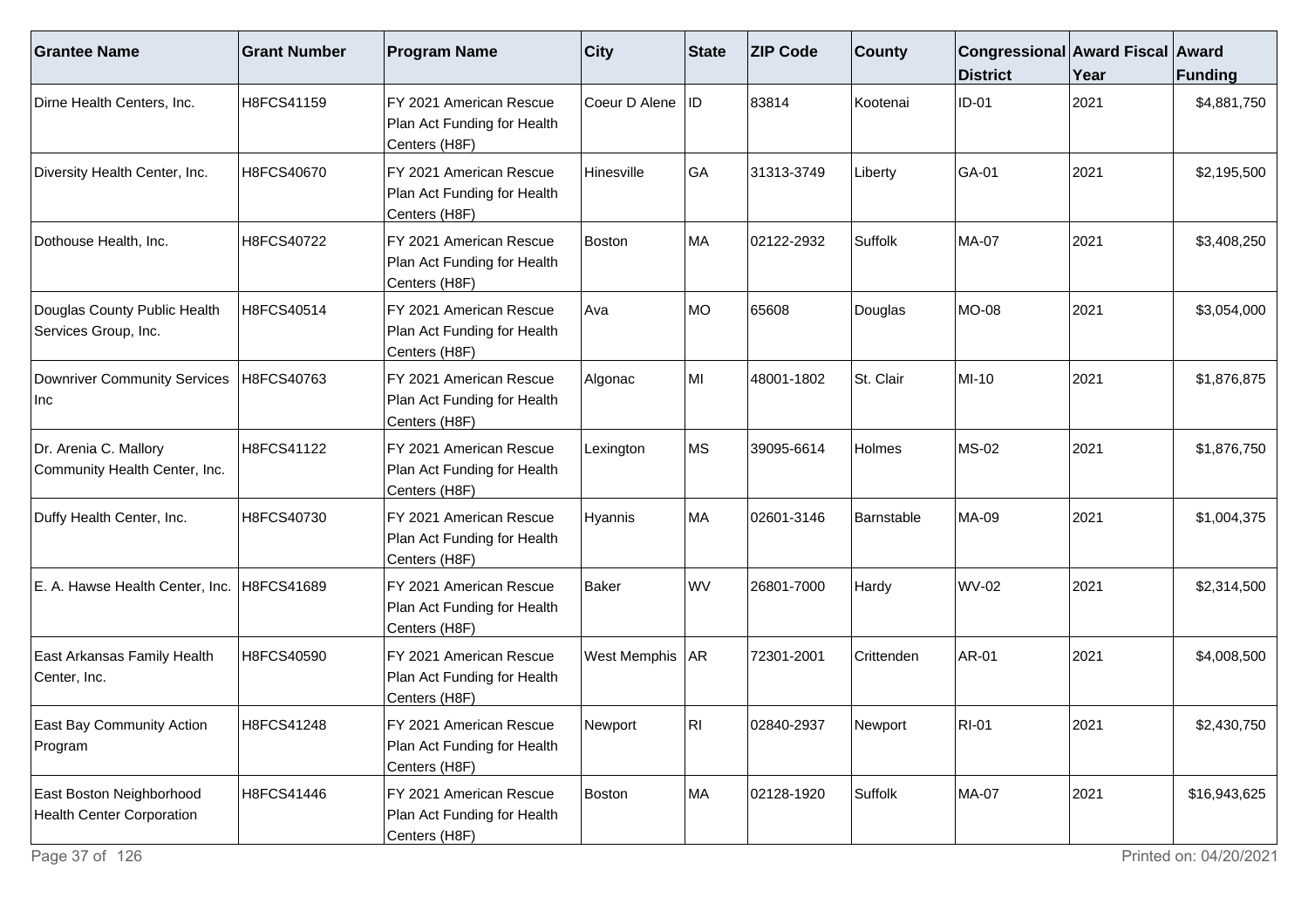| <b>Grantee Name</b>                                          | <b>Grant Number</b> | <b>Program Name</b>                                                     | $ $ City            | <b>State</b> | <b>ZIP Code</b> | <b>County</b> | Congressional Award Fiscal Award<br><b>District</b> | Year | <b>Funding</b> |
|--------------------------------------------------------------|---------------------|-------------------------------------------------------------------------|---------------------|--------------|-----------------|---------------|-----------------------------------------------------|------|----------------|
| East Central District Health Dept H8FCS40933                 |                     | FY 2021 American Rescue<br>Plan Act Funding for Health<br>Centers (H8F) | <b>Columbus</b>     | <b>NE</b>    | 68601-2131      | Platte        | <b>NE-01</b>                                        | 2021 | \$3,201,250    |
| East Central Mississippi Health<br>Care Inc                  | H8FCS40977          | FY 2021 American Rescue<br>Plan Act Funding for Health<br>Centers (H8F) | <b>Walnut Grove</b> | <b>MS</b>    | 39189           | Leake         | <b>MS-02</b>                                        | 2021 | \$2,069,500    |
| East Central Missouri<br>Behavioral Health Services Inc      | H8FCS40602          | FY 2021 American Rescue<br>Plan Act Funding for Health<br>Centers (H8F) | Mexico              | <b>MO</b>    | 65265-3811      | Audrain       | MO-04                                               | 2021 | \$1,503,625    |
| East Central Oklahoma Family<br>Health Center Inc            | H8FCS41522          | FY 2021 American Rescue<br>Plan Act Funding for Health<br>Centers (H8F) | Wetumka             | OK           | 74883-4015      | Hughes        | <b>OK-02</b>                                        | 2021 | \$1,618,000    |
| East Georgia Healthcare<br>Center, Inc.                      | H8FCS41211          | FY 2021 American Rescue<br>Plan Act Funding for Health<br>Centers (H8F) | Swainsboro          | GA           | 30401-3530      | Emanuel       | GA-12                                               | 2021 | \$5,799,750    |
| East Harlem Council For Human H8FCS41693<br>Services, Inc.   |                     | FY 2021 American Rescue<br>Plan Act Funding for Health<br>Centers (H8F) | New York            | NY.          | 10035-2231      | New York      | <b>NY-13</b>                                        | 2021 | \$2,295,750    |
| East Hill Family Medical Inc                                 | H8FCS40741          | FY 2021 American Rescue<br>Plan Act Funding for Health<br>Centers (H8F) | Auburn              | NY)          | 13021-3510      | Cayuga        | <b>NY-24</b>                                        | 2021 | \$1,575,500    |
| East Jordan Family Health<br>Center                          | H8FCS40678          | FY 2021 American Rescue<br>Plan Act Funding for Health<br>Centers (H8F) | East Jordan         | MI           | 49727-9383      | Charlevoix    | MI-01                                               | 2021 | \$1,666,500    |
| East Liberty Family Health Care   H8FCS40764<br>Center, Inc. |                     | FY 2021 American Rescue<br>Plan Act Funding for Health<br>Centers (H8F) | Pittsburgh          | PA           | 15206-3053      | Allegheny     | <b>PA-18</b>                                        | 2021 | \$2,192,125    |
| <b>East Tennessee State</b><br>University                    | H8FCS41606          | FY 2021 American Rescue<br>Plan Act Funding for Health<br>Centers (H8F) | Johnson City        | TN           | 37614-6503      | Washington    | <b>TN-01</b>                                        | 2021 | \$1,968,625    |
| East Texas Border Health Clinic H8FCS40480                   |                     | FY 2021 American Rescue<br>Plan Act Funding for Health<br>Centers (H8F) | Marshall            | <b>TX</b>    | 75670-3005      | Harrison      | <b>TX-01</b>                                        | 2021 | \$7,542,250    |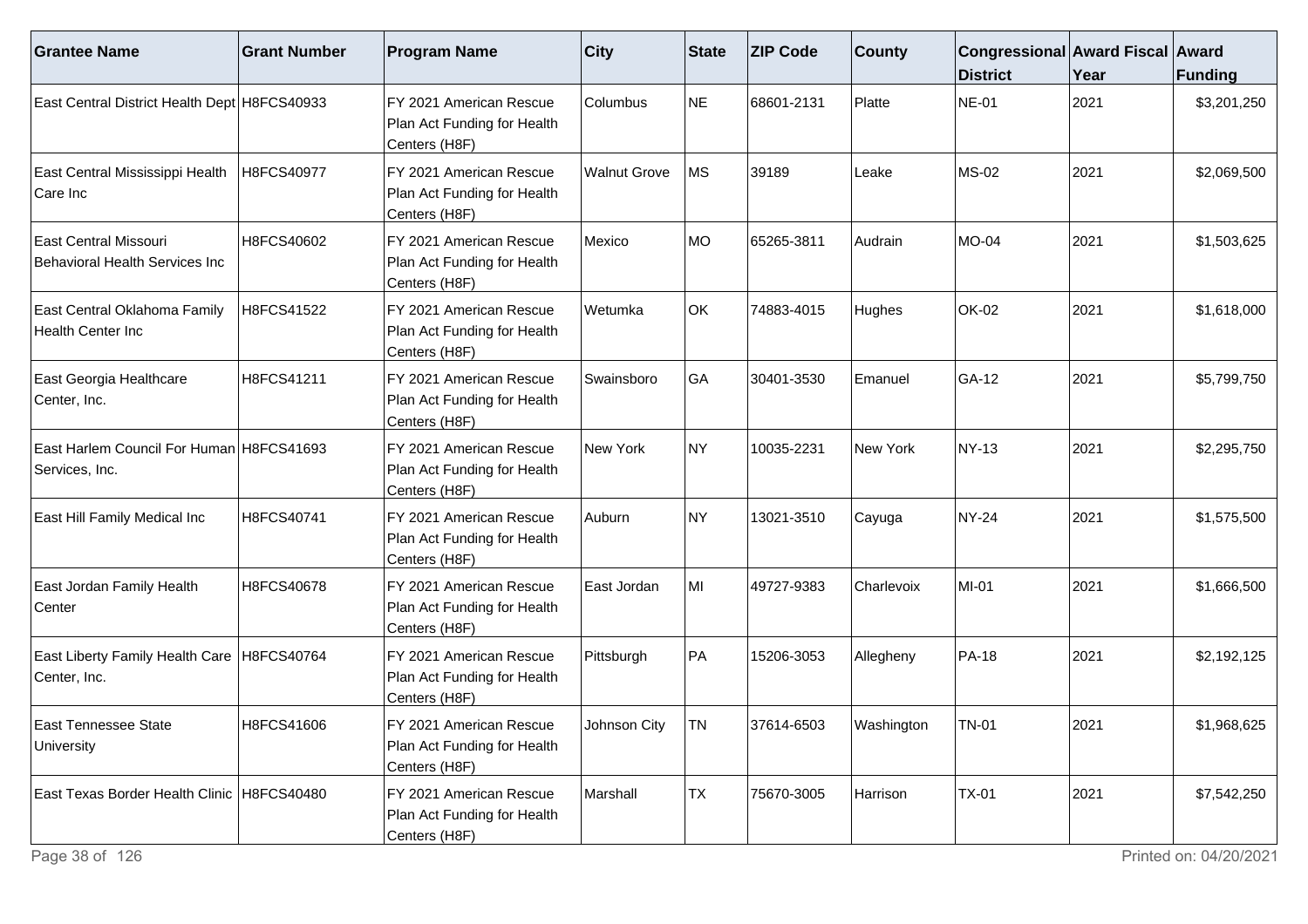| <b>Grantee Name</b>                                             | <b>Grant Number</b> | <b>Program Name</b>                                                     | <b>City</b>        | <b>State</b> | <b>ZIP Code</b> | <b>County</b> | Congressional Award Fiscal Award<br><b>District</b> | Year | <b>Funding</b> |
|-----------------------------------------------------------------|---------------------|-------------------------------------------------------------------------|--------------------|--------------|-----------------|---------------|-----------------------------------------------------|------|----------------|
| <b>East Texas Community Health</b><br>Services, Inc.            | H8FCS41167          | FY 2021 American Rescue<br>Plan Act Funding for Health<br>Centers (H8F) | Nacogdoches        | <b>TX</b>    | 75961-6488      | Nacogdoches   | <b>TX-01</b>                                        | 2021 | \$2,972,750    |
| <b>East Valley Community Health</b><br>Center Inc               | H8FCS41605          | FY 2021 American Rescue<br>Plan Act Funding for Health<br>Centers (H8F) | <b>West Covina</b> | CA           | 91790-3001      | Los Angeles   | $CA-32$                                             | 2021 | \$6,838,750    |
| Eastern Aleutian Tribes, Inc.                                   | H8FCS41135          | FY 2021 American Rescue<br>Plan Act Funding for Health<br>Centers (H8F) | Anchorage          | AK           | 99503-3949      | Anchorage     | <b>AK-00</b>                                        | 2021 | \$1,066,125    |
| Eastern Iowa Health Center                                      | H8FCS40430          | FY 2021 American Rescue<br>Plan Act Funding for Health<br>Centers (H8F) | Cedar Rapids       | IA           | 52403-4009      | Linn          | IA-01                                               | 2021 | \$2,656,125    |
| Eastern Shore Rural Health<br>System, Incorporated              | H8FCS40382          | FY 2021 American Rescue<br>Plan Act Funding for Health<br>Centers (H8F) | Onancock           | VA           | 23417-1331      | Accomack      | <b>VA-02</b>                                        | 2021 | \$5,704,750    |
| Eastport Health Care Inc                                        | H8FCS41124          | FY 2021 American Rescue<br>Plan Act Funding for Health<br>Centers (H8F) | Eastport           | ME           | 04631-1306      | Washington    | ME-02                                               | 2021 | \$1,225,125    |
| Eau Claire Cooperative Health<br>Center                         | H8FCS40839          | FY 2021 American Rescue<br>Plan Act Funding for Health<br>Centers (H8F) | Columbia           | <b>SC</b>    | 29204-1800      | Richland      | <b>SC-06</b>                                        | 2021 | \$11,992,750   |
| Echo Community Health Care,<br>Inc.                             | H8FCS40443          | FY 2021 American Rescue<br>Plan Act Funding for Health<br>Centers (H8F) | Evansville         | IN           | 47713-1252      | Vanderburgh   | <b>IN-08</b>                                        | 2021 | \$3,398,875    |
| Edward M. Kennedy Community   H8FCS41454<br>Health Center, Inc. |                     | FY 2021 American Rescue<br>Plan Act Funding for Health<br>Centers (H8F) | Worcester          | MA           | 01605-2060      | Worcester     | <b>MA-02</b>                                        | 2021 | \$6,287,125    |
| El Centro Del Barrio                                            | H8FCS40385          | FY 2021 American Rescue<br>Plan Act Funding for Health<br>Centers (H8F) | San Antonio        | TX.          | 78221-3117      | Bexar         | <b>TX-23</b>                                        | 2021 | \$21,356,375   |
| El Centro Del Corazon                                           | H8FCS41136          | FY 2021 American Rescue<br>Plan Act Funding for Health<br>Centers (H8F) | Houston            | <b>TX</b>    | 77011-1019      | Harris        | <b>TX-29</b>                                        | 2021 | \$4,047,500    |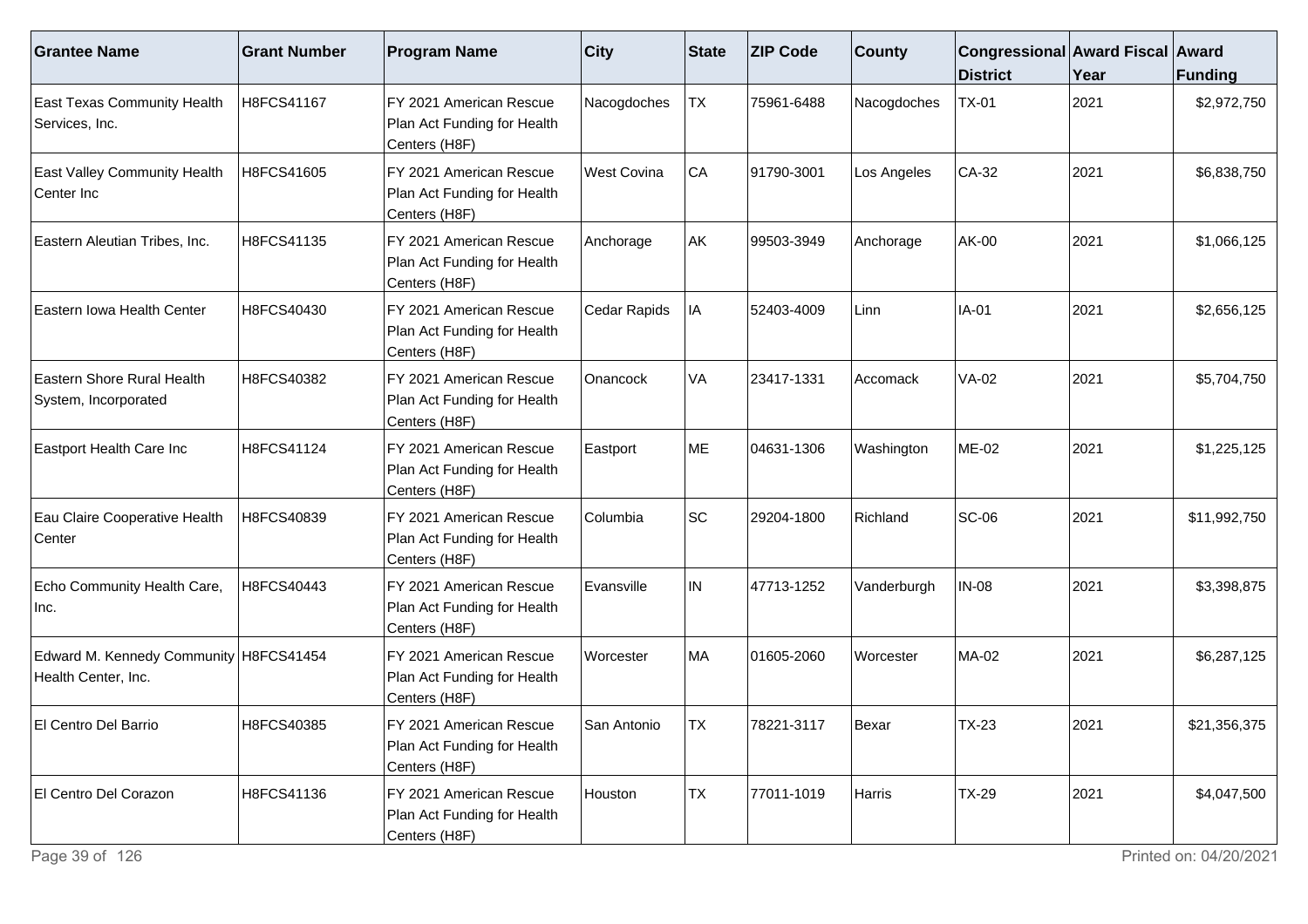| <b>Grantee Name</b>                                       | <b>Grant Number</b> | <b>Program Name</b>                                                      | $ $ City            | <b>State</b> | <b>ZIP Code</b> | <b>County</b>           | Congressional Award Fiscal Award<br><b>District</b> | Year | Funding      |
|-----------------------------------------------------------|---------------------|--------------------------------------------------------------------------|---------------------|--------------|-----------------|-------------------------|-----------------------------------------------------|------|--------------|
| El Centro Family Health                                   | H8FCS41034          | FY 2021 American Rescue<br>Plan Act Funding for Health<br>Centers (H8F)  | Espanola            | NM           | 87532-2618      | Rio Arriba              | <b>NM-03</b>                                        | 2021 | \$3,548,875  |
| El Dorado County Community<br><b>Health Center</b>        | H8FCS41064          | FY 2021 American Rescue<br>Plan Act Funding for Health<br>Centers (H8F)  | Placerville         | CA           | 95667-6287      | El Dorado               | <b>CA-04</b>                                        | 2021 | \$2,196,000  |
| El Proyecto Del Barrio, Inc.                              | H8FCS41285          | FY 2021 American Rescue<br>Plan Act Funding for Health<br>Centers (H8F)  | Arleta              | CA           | 91331-6401      | Los Angeles             | CA-29                                               | 2021 | \$7,312,875  |
| El Rio Santa Cruz<br>Neighborhood Health Center,<br>Inc.  | H8FCS41327          | IFY 2021 American Rescue<br>Plan Act Funding for Health<br>Centers (H8F) | Tucson              | AZ           | 85745-2819      | Pima                    | AZ-03                                               | 2021 | \$18,708,625 |
| Elaine Ellis Center Of Health,<br>Inc.                    | H8FCS40734          | FY 2021 American Rescue<br>Plan Act Funding for Health<br>Centers (H8F)  | Washington          | DC           | 20019-2010      | District of<br>Columbia | <b>DC-98</b>                                        | 2021 | \$1,143,875  |
| <b>Elica Health Centers</b>                               | H8FCS41296          | FY 2021 American Rescue<br>Plan Act Funding for Health<br>Centers (H8F)  | West<br> Sacramento | CA           | 95691-3737      | Yolo                    | <b>CA-06</b>                                        | 2021 | \$5,639,250  |
| Ellis County Coalition For Health   H8FCS40581<br>Options |                     | FY 2021 American Rescue<br>Plan Act Funding for Health<br>Centers (H8F)  | Waxahachie          | <b>TX</b>    | 75165-3660      | Ellis                   | TX-06                                               | 2021 | \$2,768,625  |
| Empower U, Incorporated                                   | H8FCS40792          | FY 2021 American Rescue<br>Plan Act Funding for Health<br>Centers (H8F)  | Miami               | FL.          | 33147-4909      | Miami-Dade              | FL-24                                               | 2021 | \$1,065,875  |
| <b>Enterprise Valley Medical Clinic</b>                   | H8FCS40539          | FY 2021 American Rescue<br>Plan Act Funding for Health<br>Centers (H8F)  | Enterprise          | UT           | 84725           | Washington              | <b>UT-02</b>                                        | 2021 | \$830,250    |
| Erie Family Health Center, Inc.                           | H8FCS40694          | FY 2021 American Rescue<br>Plan Act Funding for Health<br>Centers (H8F)  | Chicago             |              | 60622-5646      | Cook                    | IL-05                                               | 2021 | \$16,242,625 |
| Erie, County Of                                           | H8FCS40969          | FY 2021 American Rescue<br>Plan Act Funding for Health<br>Centers (H8F)  | Sandusky            | OH           | 44870-1849      | Erie                    | OH-09                                               | 2021 | \$1,417,250  |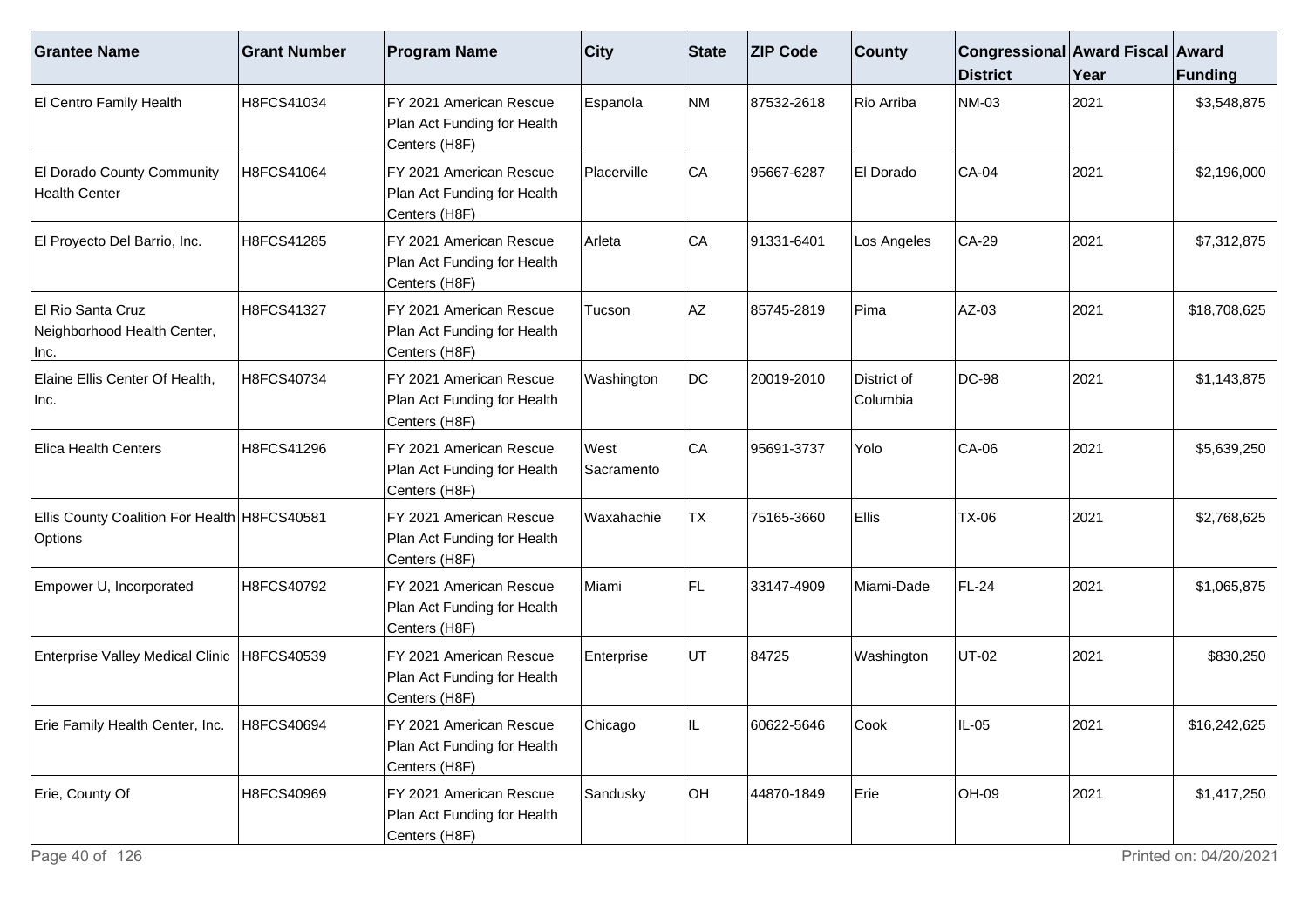| <b>Grantee Name</b>                                       | <b>Grant Number</b> | <b>Program Name</b>                                                      | $ $ City      | <b>State</b> | <b>ZIP Code</b> | <b>County</b>           | Congressional Award Fiscal Award<br><b>District</b> | Year | <b>Funding</b> |
|-----------------------------------------------------------|---------------------|--------------------------------------------------------------------------|---------------|--------------|-----------------|-------------------------|-----------------------------------------------------|------|----------------|
| Escambia Community Clinics,<br>Inc.                       | H8FCS40574          | FY 2021 American Rescue<br>Plan Act Funding for Health<br>Centers (H8F)  | l Pensacola   | FL.          | 32505-7552      | Escambia                | FL-01                                               | 2021 | \$10,017,000   |
| Esperanza Health Center, Inc.                             | H8FCS40731          | FY 2021 American Rescue<br>Plan Act Funding for Health<br>Centers (H8F)  | Philadelphia  | PA           | 19140-2319      | Philadelphia            | PA-02                                               | 2021 | \$2,933,750    |
| <b>Esperanza Health Centers</b>                           | H8FCS40833          | FY 2021 American Rescue<br>Plan Act Funding for Health<br>Centers (H8F)  | Chicago       | IL.          | 60608-2884      | Cook                    | IL-04                                               | 2021 | \$6,121,750    |
| Excelth, Incorporated                                     | H8FCS41418          | FY 2021 American Rescue<br>Plan Act Funding for Health<br>Centers (H8F)  | New Orleans   | LA           | 70112-4520      | Orleans                 | $LA-02$                                             | 2021 | \$2,320,750    |
| <b>Ezra Medical Center</b>                                | H8FCS40675          | FY 2021 American Rescue<br>Plan Act Funding for Health<br>Centers (H8F)  | Brooklyn      | NY)          | 11218-3612      | Kings                   | NY-10                                               | 2021 | \$4,056,625    |
| Ezras Choilim Health Center,<br>Inc.                      | H8FCS41271          | IFY 2021 American Rescue<br>Plan Act Funding for Health<br>Centers (H8F) | <b>Monroe</b> | NY)          | 10950-2923      | Orange                  | NY-18                                               | 2021 | \$3,985,125    |
| Fair Haven Community Health<br>Clinic Inc                 | H8FCS41460          | FY 2021 American Rescue<br>Plan Act Funding for Health<br>Centers (H8F)  | New Haven     | Iст          | 06513-3733      | New Haven               | CT-03                                               | 2021 | \$3,691,625    |
| Fairfax Medical Facilities, Inc.                          | H8FCS40780          | FY 2021 American Rescue<br>Plan Act Funding for Health<br>Centers (H8F)  | Fairfax       | OK           | 74637-3023      | Osage                   | OK-03                                               | 2021 | \$1,544,500    |
| <b>Fairfield Community Health</b><br>Center               | H8FCS41490          | FY 2021 American Rescue<br>Plan Act Funding for Health<br>Centers (H8F)  | Lancaster     | OH           | 43130-4056      | Fairfield               | OH-15                                               | 2021 | \$1,696,500    |
| Family And Medical Counseling   H8FCS41735<br>Service Inc |                     | FY 2021 American Rescue<br>Plan Act Funding for Health<br>Centers (H8F)  | Washington    | DC           | 20020-7036      | District of<br>Columbia | <b>DC-98</b>                                        | 2021 | \$1,224,125    |
| <b>Family Care Health Centers</b>                         | H8FCS41153          | FY 2021 American Rescue<br>Plan Act Funding for Health<br>Centers (H8F)  | Saint Louis   | MO           | 63111-2410      | St. Louis City          | MO-01                                               | 2021 | \$4,574,875    |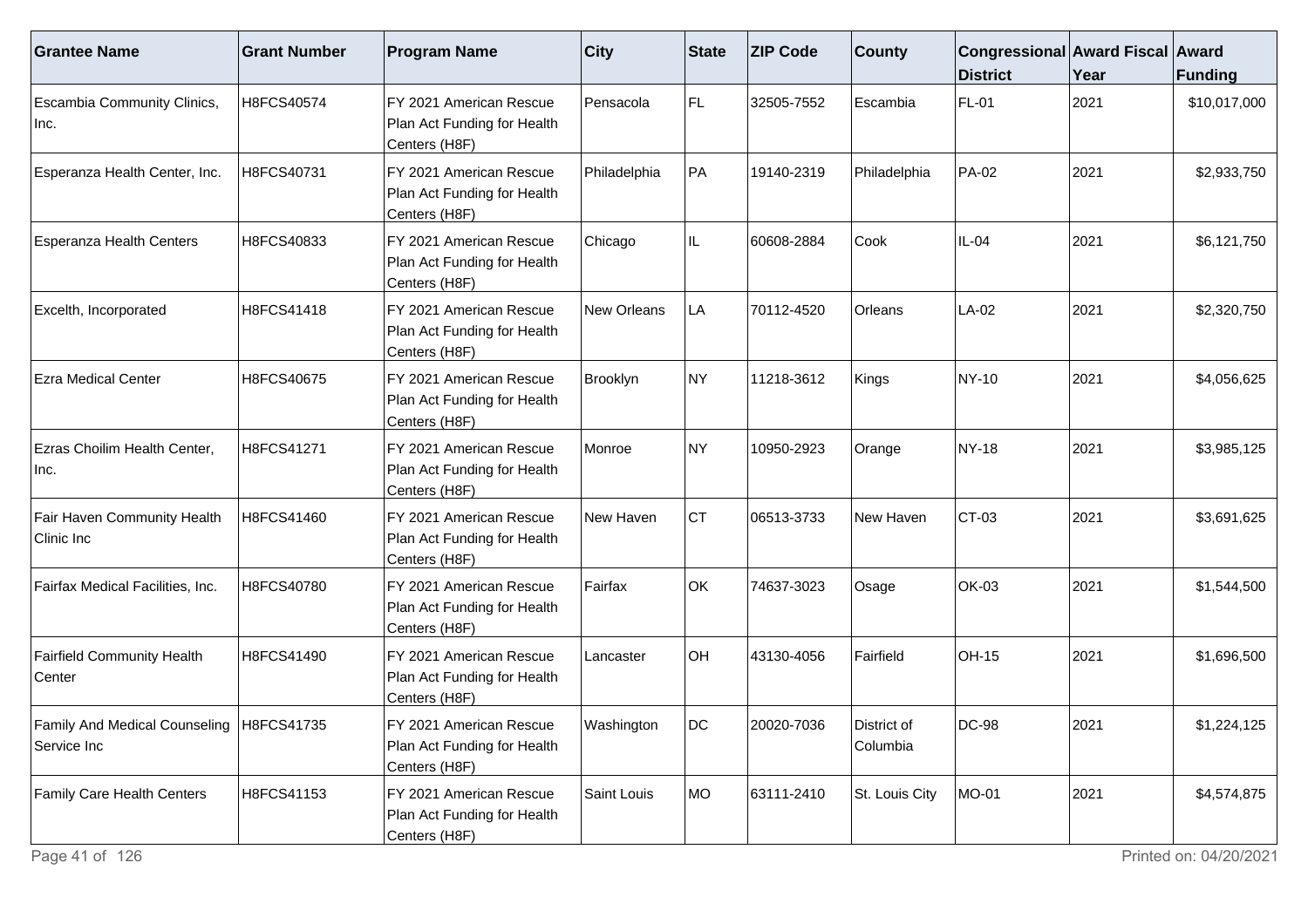| <b>Grantee Name</b>                                        | <b>Grant Number</b> | <b>Program Name</b>                                                      | <b>City</b>    | State     | <b>ZIP Code</b> | <b>County</b> | Congressional Award Fiscal Award<br><b>District</b> | Year | <b>Funding</b> |
|------------------------------------------------------------|---------------------|--------------------------------------------------------------------------|----------------|-----------|-----------------|---------------|-----------------------------------------------------|------|----------------|
| Family Centers Inc.                                        | H8FCS40704          | FY 2021 American Rescue<br>Plan Act Funding for Health<br>Centers (H8F)  | Greenwich      | <b>CT</b> | 06830-6525      | Fairfield     | $CT-04$                                             | 2021 | \$775,000      |
| Family Christian Health Center                             | H8FCS41470          | FY 2021 American Rescue<br>Plan Act Funding for Health<br>Centers (H8F)  | Harvey         | IL        | 60426-3556      | Cook          | IL-02                                               | 2021 | \$3,225,500    |
| Family First Health Corporation                            | H8FCS40794          | FY 2021 American Rescue<br>Plan Act Funding for Health<br>Centers (H8F)  | York           | PA        | 17401-1474      | York          | PA-10                                               | 2021 | \$4,423,625    |
| Family Health Care Centers Of<br>Greater Los Angeles, Inc. | H8FCS41106          | FY 2021 American Rescue<br>Plan Act Funding for Health<br>Centers (H8F)  | Bell           | CA        | 90201-1805      | Los Angeles   | $CA-40$                                             | 2021 | \$4,388,375    |
| Family Health Care Clinic, Inc.                            | H8FCS40518          | FY 2021 American Rescue<br>Plan Act Funding for Health<br>Centers (H8F)  | Pearl          | MS        | 39208-4226      | Rankin        | MS-03                                               | 2021 | \$11,943,500   |
| Family Health Care Of<br>Northwest Ohio, Inc.              | H8FCS41704          | IFY 2021 American Rescue<br>Plan Act Funding for Health<br>Centers (H8F) | Van Wert       | <b>OH</b> | 45891-2464      | Van Wert      | <b>OH-05</b>                                        | 2021 | \$1,083,250    |
| Family Health Center Inc.                                  | H8FCS40974          | FY 2021 American Rescue<br>Plan Act Funding for Health<br>Centers (H8F)  | Kalamazoo      | MI        | 49007-2557      | Kalamazoo     | MI-06                                               | 2021 | \$5,973,000    |
| Family Health Center Of Clark<br>County Inc                | H8FCS41647          | FY 2021 American Rescue<br>Plan Act Funding for Health<br>Centers (H8F)  | Jeffersonville | IN        | 47130-3759      | Clark         | <b>IN-09</b>                                        | 2021 | \$1,298,750    |
| Family Health Center Of<br>Marshfield, Inc.                | H8FCS41485          | IFY 2021 American Rescue<br>Plan Act Funding for Health<br>Centers (H8F) | Marshfield     | WI        | 54449-5703      | Wood          | WI-07                                               | 2021 | \$11,549,000   |
| Family Health Center Of<br>Southern Oklahoma               | H8FCS41137          | FY 2021 American Rescue<br>Plan Act Funding for Health<br>Centers (H8F)  | Tishomingo     | OK        | 73460-3245      | Johnston      | <b>OK-02</b>                                        | 2021 | \$2,091,750    |
| Family Health Center Of<br>Worcester, Inc.                 | H8FCS41008          | FY 2021 American Rescue<br>Plan Act Funding for Health<br>Centers (H8F)  | Worcester      | MA        | 01610-2473      | Worcester     | MA-02                                               | 2021 | \$5,021,125    |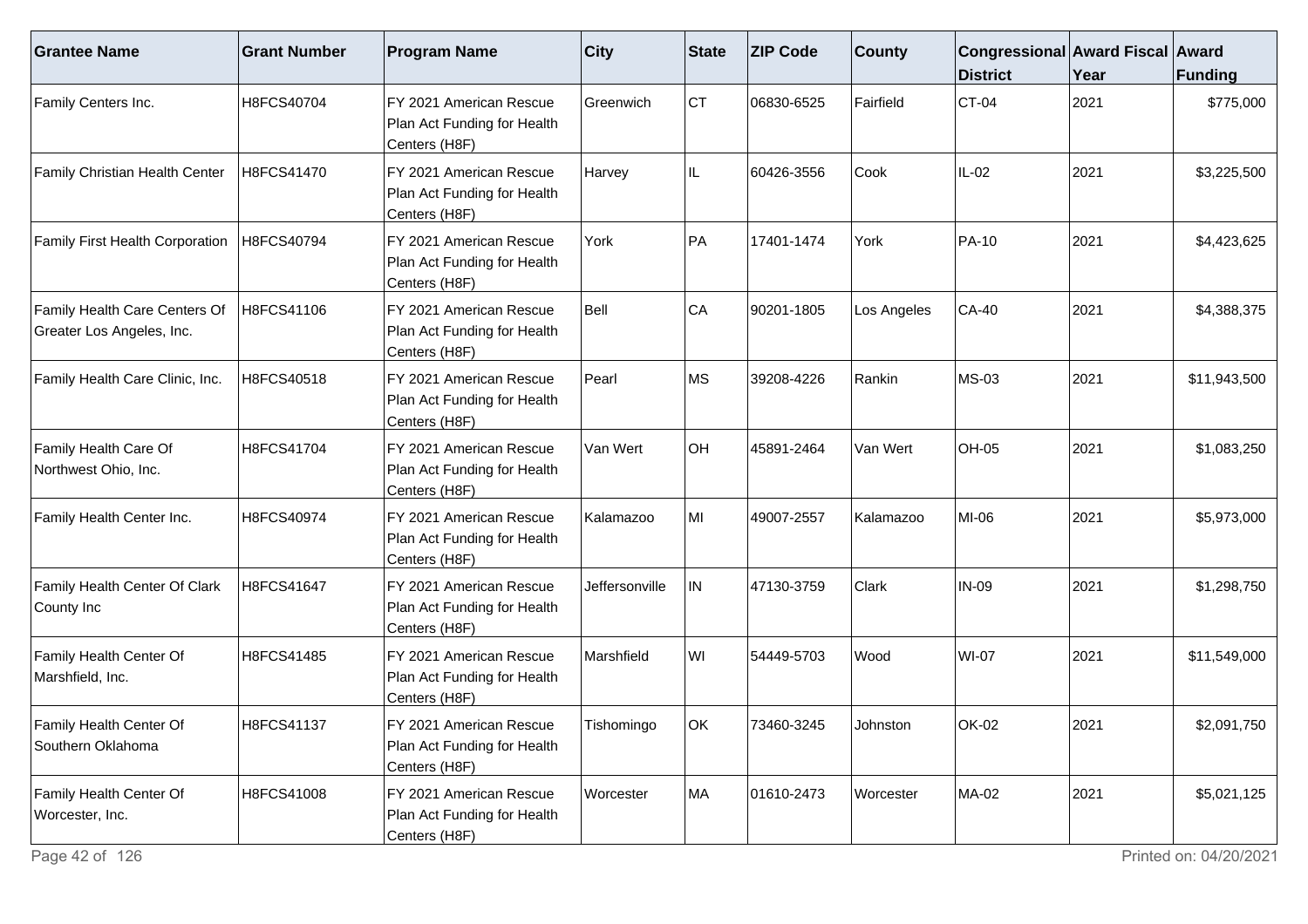| <b>Grantee Name</b>                                 | <b>Grant Number</b> | <b>Program Name</b>                                                     | <b>City</b>       | <b>State</b> | <b>ZIP Code</b> | <b>County</b>         | Congressional Award Fiscal Award<br><b>District</b> | Year | Funding      |
|-----------------------------------------------------|---------------------|-------------------------------------------------------------------------|-------------------|--------------|-----------------|-----------------------|-----------------------------------------------------|------|--------------|
| Family Health Center, Inc.                          | H8FCS41289          | FY 2021 American Rescue<br>Plan Act Funding for Health<br>Centers (H8F) | Laurel            | MS           | 39440-4312      | Jones                 | <b>MS-04</b>                                        | 2021 | \$3,154,500  |
| <b>Family Health Centers</b>                        | H8FCS40501          | FY 2021 American Rescue<br>Plan Act Funding for Health<br>Centers (H8F) | Okanogan          | WA           | 98840-9679      | Okanogan              | <b>WA-04</b>                                        | 2021 | \$3,712,625  |
| Family Health Centers Of<br>Baltimore, Inc.         | H8FCS41044          | FY 2021 American Rescue<br>Plan Act Funding for Health<br>Centers (H8F) | Baltimore         | MD           | 21225-1228      | <b>Baltimore City</b> | <b>MD-02</b>                                        | 2021 | \$1,518,375  |
| Family Health Centers Of<br>Georgia, Inc., The      | H8FCS40963          | FY 2021 American Rescue<br>Plan Act Funding for Health<br>Centers (H8F) | Atlanta           | GA           | 30310-2750      | Fulton                | GA-05                                               | 2021 | \$4,238,875  |
| Family Health Centers Of San<br>Diego, Inc.         | H8FCS41196          | FY 2021 American Rescue<br>Plan Act Funding for Health<br>Centers (H8F) | San Diego         | CA           | 92102-4541      | San Diego             | CA-51                                               | 2021 | \$30,897,000 |
| Family Health Centers Of<br>Southwest Florida, Inc. | H8FCS41475          | FY 2021 American Rescue<br>Plan Act Funding for Health<br>Centers (H8F) | Fort Myers        | FL           | 33901-3744      | Lee                   | <b>FL-19</b>                                        | 2021 | \$14,917,500 |
| Family Health Centers, Inc.                         | H8FCS41060          | FY 2021 American Rescue<br>Plan Act Funding for Health<br>Centers (H8F) | Louisville        | KY           | 40212-1033      | Jefferson             | KY-03                                               | 2021 | \$8,820,500  |
| Family Health Centers, Inc.                         | H8FCS40579          | FY 2021 American Rescue<br>Plan Act Funding for Health<br>Centers (H8F) | Orangeburg        | SC           | 29115-1466      | Orangeburg            | <b>SC-06</b>                                        | 2021 | \$4,262,875  |
| Family Health Network Of<br>Central New York, Inc.  | H8FCS41604          | FY 2021 American Rescue<br>Plan Act Funding for Health<br>Centers (H8F) | Homer             | NY)          | 13077-1542      | Cortland              | NY-22                                               | 2021 | \$2,687,000  |
| <b>Family Health Services</b><br>Corporation        | H8FCS40882          | FY 2021 American Rescue<br>Plan Act Funding for Health<br>Centers (H8F) | <b>Twin Falls</b> | ID           | 83301-6856      | <b>Twin Falls</b>     | $ID-02$                                             | 2021 | \$7,350,750  |
| Family Health Services Of<br>Darke County, Inc.     | H8FCS41123          | FY 2021 American Rescue<br>Plan Act Funding for Health<br>Centers (H8F) | Greenville        | OH           | 45331-1180      | Darke                 | OH-08                                               | 2021 | \$4,515,500  |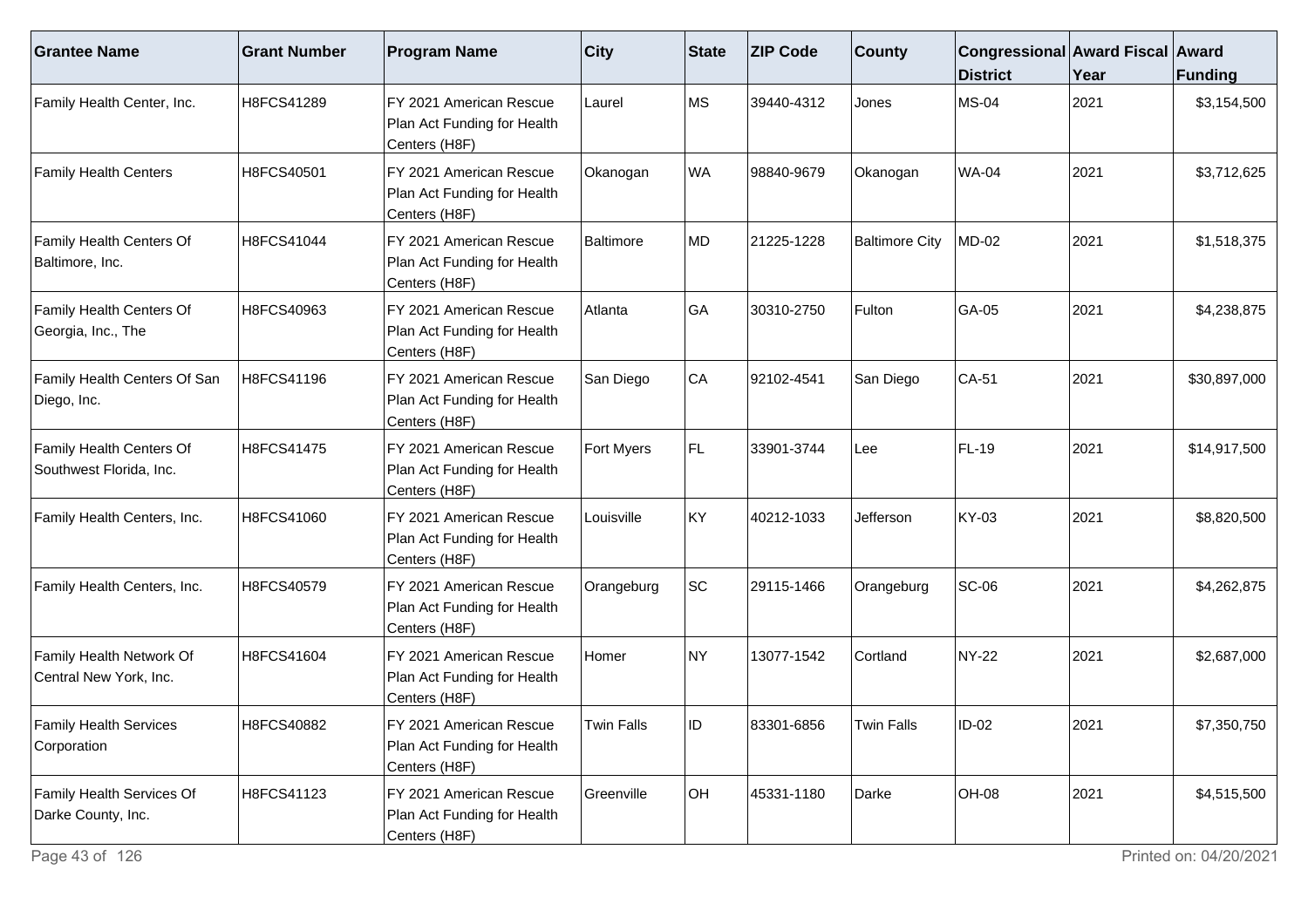| <b>Grantee Name</b>                                   | <b>Grant Number</b> | <b>Program Name</b>                                                     | $ $ City     | <b>State</b> | <b>ZIP Code</b> | <b>County</b> | Congressional Award Fiscal Award<br><b>District</b> | Year | <b>Funding</b> |
|-------------------------------------------------------|---------------------|-------------------------------------------------------------------------|--------------|--------------|-----------------|---------------|-----------------------------------------------------|------|----------------|
| Family Health Services Of Erie<br>County              | H8FCS40966          | FY 2021 American Rescue<br>Plan Act Funding for Health<br>Centers (H8F) | Sandusky     | OH           | 44870-4736      | Erie          | OH-09                                               | 2021 | \$1,287,000    |
| <b>Family Healthcare Center</b>                       | H8FCS40828          | FY 2021 American Rescue<br>Plan Act Funding for Health<br>Centers (H8F) | Fargo        | ND           | 58102-4835      | Cass          | <b>ND-00</b>                                        | 2021 | \$4,708,625    |
| <b>Family Healthcare Network</b>                      | H8FCS40938          | FY 2021 American Rescue<br>Plan Act Funding for Health<br>Centers (H8F) | Visalia      | CA           | 93291-6331      | Tulare        | $CA-22$                                             | 2021 | \$36,076,500   |
| <b>Family Medical Center Of</b><br>Michigan Inc       | H8FCS41143          | FY 2021 American Rescue<br>Plan Act Funding for Health<br>Centers (H8F) | Temperance   | MI           | 48182-9583      | Monroe        | MI-07                                               | 2021 | \$3,261,125    |
| Family Medicine Residency Of<br>Idaho                 | H8FCS41495          | FY 2021 American Rescue<br>Plan Act Funding for Health<br>Centers (H8F) | <b>Boise</b> | ID           | 83704-9251      | Ada           | $ID-02$                                             | 2021 | \$5,455,500    |
| <b>Fenway Community Health</b><br>Center, Inc.        | H8FCS41262          | FY 2021 American Rescue<br>Plan Act Funding for Health<br>Centers (H8F) | Boston       | MA           | 02215-4302      | Suffolk       | <b>MA-07</b>                                        | 2021 | \$5,269,625    |
| Fetter Health Care Network, Inc. H8FCS41338           |                     | FY 2021 American Rescue<br>Plan Act Funding for Health<br>Centers (H8F) | Charleston   | <b>SC</b>    | 29403-5513      | Charleston    | <b>SC-06</b>                                        | 2021 | \$4,256,250    |
| Finger Lakes Migrant Health<br>Care                   | H8FCS40693          | FY 2021 American Rescue<br>Plan Act Funding for Health<br>Centers (H8F) | Penn Yan     | NY)          | 14527-1205      | Yates         | <b>NY-23</b>                                        | 2021 | \$6,332,875    |
| First Care Clinic, Inc.                               | H8FCS40512          | FY 2021 American Rescue<br>Plan Act Funding for Health<br>Centers (H8F) | Hays         | ∣ĸs          | 67601-3613      | <b>Ellis</b>  | <b>KS-01</b>                                        | 2021 | \$1,665,000    |
| First Choice Community Health   H8FCS40423<br>Centers |                     | FY 2021 American Rescue<br>Plan Act Funding for Health<br>Centers (H8F) | Lillington   | INC.         | 27546-5155      | Harnett       | <b>NC-02</b>                                        | 2021 | \$2,457,875    |
| <b>First Choice Community</b><br>Healthcare, Inc.     | H8FCS40603          | FY 2021 American Rescue<br>Plan Act Funding for Health<br>Centers (H8F) | Albuquerque  | NM           | 87105-4592      | Bernalillo    | <b>NM-01</b>                                        | 2021 | \$9,934,125    |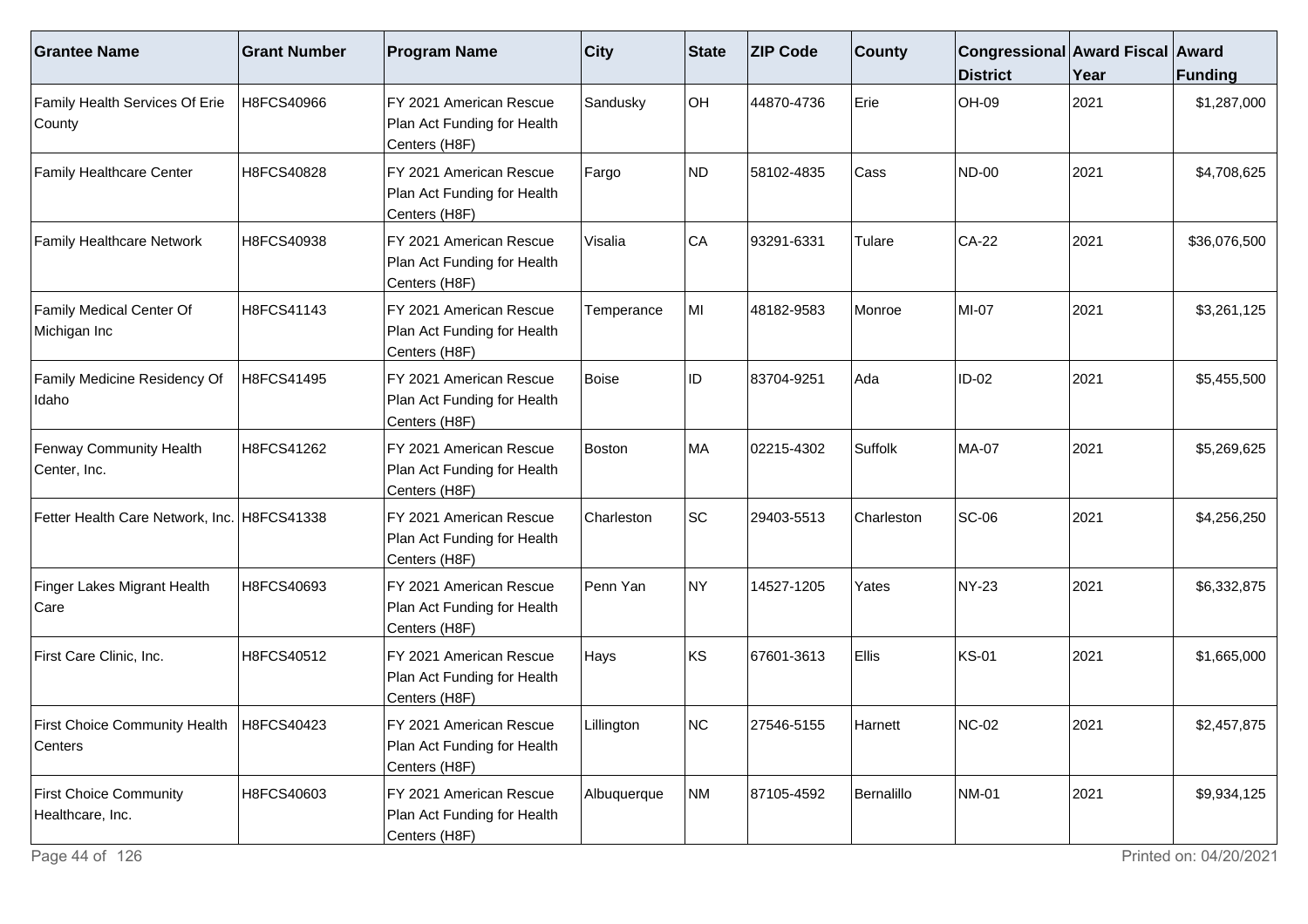| <b>Grantee Name</b>                                       | <b>Grant Number</b> | <b>Program Name</b>                                                     | <b>City</b>    | State     | <b>ZIP Code</b> | <b>County</b> | Congressional Award Fiscal Award<br><b>District</b> | Year | Funding     |
|-----------------------------------------------------------|---------------------|-------------------------------------------------------------------------|----------------|-----------|-----------------|---------------|-----------------------------------------------------|------|-------------|
| First Choice Health Centers,<br>Inc.                      | H8FCS41388          | FY 2021 American Rescue<br>Plan Act Funding for Health<br>Centers (H8F) | East Hartford  | <b>CT</b> | 06108-3013      | Hartford      | CT-01                                               | 2021 | \$3,946,000 |
| First Choice Primary Care, Inc.                           | H8FCS41260          | FY 2021 American Rescue<br>Plan Act Funding for Health<br>Centers (H8F) | Macon          | GA        | 31201-2635      | <b>Bibb</b>   | GA-02                                               | 2021 | \$2,852,750 |
| First Nations Community Health   H8FCS40790<br>Source Inc |                     | FY 2021 American Rescue<br>Plan Act Funding for Health<br>Centers (H8F) | Albuquerque    | <b>NM</b> | 87108-2926      | Bernalillo    | <b>NM-01</b>                                        | 2021 | \$6,921,000 |
| <b>First Person Care Clinic</b>                           | H8FCS41050          | FY 2021 American Rescue<br>Plan Act Funding for Health<br>Centers (H8F) | Las Vegas      | NV)       | 89104-1046      | Clark         | <b>NV-01</b>                                        | 2021 | \$1,477,125 |
| <b>Firstmed Health And Wellness</b><br>Center             | H8FCS40621          | FY 2021 American Rescue<br>Plan Act Funding for Health<br>Centers (H8F) | Las Vegas      | NV        | 89148-1307      | Clark         | <b>NV-03</b>                                        | 2021 | \$1,827,750 |
| Fish River Rural Health                                   | H8FCS40354          | FY 2021 American Rescue<br>Plan Act Funding for Health<br>Centers (H8F) | Eagle Lake     | ME        | 04739-3060      | Aroostook     | <b>ME-02</b>                                        | 2021 | \$1,542,500 |
| <b>Five Rivers Health Centers</b>                         | H8FCS41310          | FY 2021 American Rescue<br>Plan Act Funding for Health<br>Centers (H8F) | Dayton         | OH        | 45406-1814      | Montgomery    | OH-10                                               | 2021 | \$4,423,125 |
| Five-Town Health Alliance, Inc.                           | H8FCS41579          | FY 2021 American Rescue<br>Plan Act Funding for Health<br>Centers (H8F) | <b>Bristol</b> | VT        | 05443-1043      | Addison       | $VT-00$                                             | 2021 | \$1,065,500 |
| <b>Flathead Community Health</b><br>∣Center ,Inc          | H8FCS41753          | FY 2021 American Rescue<br>Plan Act Funding for Health<br>Centers (H8F) | Kalispell      | MT        | 59901-5607      | Flathead      | <b>MT-00</b>                                        | 2021 | \$1,928,896 |
| Flathead, County Of                                       | H8FCS40308          | FY 2021 American Rescue<br>Plan Act Funding for Health<br>Centers (H8F) | Kalispell      | MT        | 59901-5607      | Flathead      | <b>MT-00</b>                                        | 2021 | \$175,354   |
| Flint Hills Community Health<br>Center, Inc.              | H8FCS40860          | FY 2021 American Rescue<br>Plan Act Funding for Health<br>Centers (H8F) | Emporia        | KS        | 66801-5367      | Lyon          | <b>KS-01</b>                                        | 2021 | \$2,210,625 |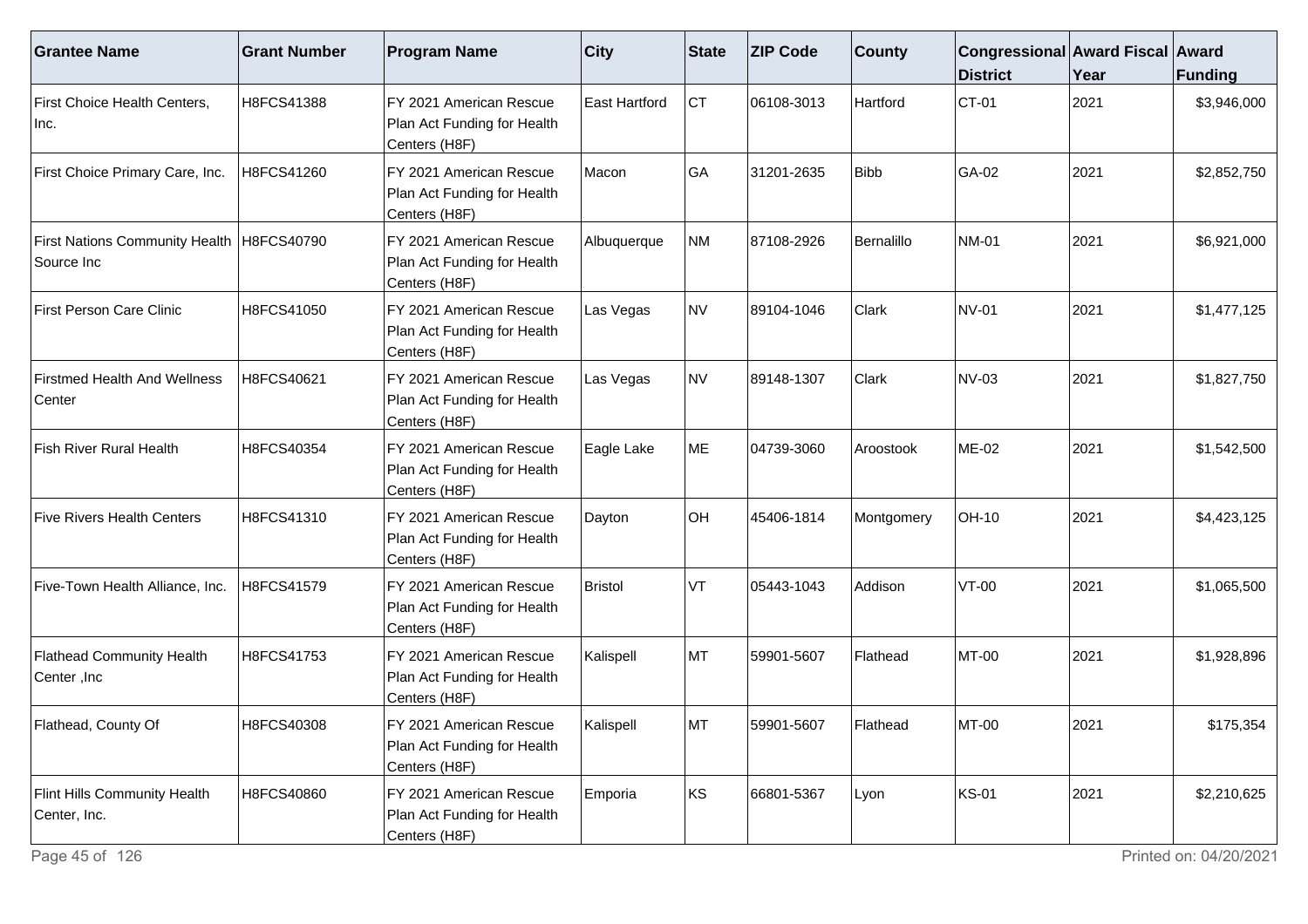| <b>Grantee Name</b>                                | <b>Grant Number</b> | <b>Program Name</b>                                                     | <b>City</b>         | <b>State</b> | <b>ZIP Code</b> | <b>County</b> | Congressional Award Fiscal Award<br><b>District</b> | Year | <b>Funding</b> |
|----------------------------------------------------|---------------------|-------------------------------------------------------------------------|---------------------|--------------|-----------------|---------------|-----------------------------------------------------|------|----------------|
| Floating Hospital Incorporated<br>(The)            | H8FCS41301          | FY 2021 American Rescue<br>Plan Act Funding for Health<br>Centers (H8F) | Long Island<br>City | NY)          | 11101-3825      | Queens        | <b>NY-12</b>                                        | 2021 | \$4,320,500    |
| Florida Community Health<br>Centers, Inc.          | H8FCS40547          | FY 2021 American Rescue<br>Plan Act Funding for Health<br>Centers (H8F) | West Palm<br>Beach  | FL.          | 33407-2000      | Palm Beach    | FL-20                                               | 2021 | \$10,049,875   |
| <b>Foothills Community Health</b><br>Care, Inc.    | H8FCS40754          | FY 2021 American Rescue<br>Plan Act Funding for Health<br>Centers (H8F) | Clemson             | <b>SC</b>    | 29631-3157      | Pickens       | <b>SC-03</b>                                        | 2021 | \$1,012,000    |
| Fordland Clinic, Inc.                              | H8FCS41587          | FY 2021 American Rescue<br>Plan Act Funding for Health<br>Centers (H8F) | Fordland            | MO           | 65652-7350      | Webster       | MO-07                                               | 2021 | \$2,040,750    |
| Fort Bend Family Health Center, H8FCS40684<br>Inc. |                     | FY 2021 American Rescue<br>Plan Act Funding for Health<br>Centers (H8F) | Richmond            | <b>TX</b>    | 77469-4406      | Fort Bend     | <b>TX-22</b>                                        | 2021 | \$5,797,375    |
| Foundcare Inc.                                     | H8FCS40760          | FY 2021 American Rescue<br>Plan Act Funding for Health<br>Centers (H8F) | West Palm<br>Beach  | FL.          | 33406-7608      | Palm Beach    | FL-21                                               | 2021 | \$4,618,625    |
| Four Corners Primary Care<br>Centers, Inc.         | H8FCS40322          | FY 2021 American Rescue<br>Plan Act Funding for Health<br>Centers (H8F) | <b>Norcross</b>     | GA           | 30093-2261      | Gwinnett      | GA-07                                               | 2021 | \$2,247,375    |
| Franklin Primary Health Center,<br>Inc.            | H8FCS40530          | FY 2021 American Rescue<br>Plan Act Funding for Health<br>Centers (H8F) | Mobile              | AL.          | 36603-5341      | Mobile        | AL-01                                               | 2021 | \$12,350,250   |
| Frederick, City Of                                 | H8FCS41132          | FY 2021 American Rescue<br>Plan Act Funding for Health<br>Centers (H8F) | Frederick           | MD           | 21701-5415      | Frederick     | <b>MD-06</b>                                        | 2021 | \$1,576,125    |
| Frederiksted Health Care Inc                       | H8FCS41268          | FY 2021 American Rescue<br>Plan Act Funding for Health<br>Centers (H8F) | Frederiksted        | VI           | 00840-3533      | St. Croix     | <b>VI-98</b>                                        | 2021 | \$2,486,000    |
| Free Clinic Of The New River<br>Valley, Inc.       | H8FCS40807          | FY 2021 American Rescue<br>Plan Act Funding for Health<br>Centers (H8F) | Christiansburg      | VA           | 24073-3025      | Montgomery    | VA-09                                               | 2021 | \$1,492,000    |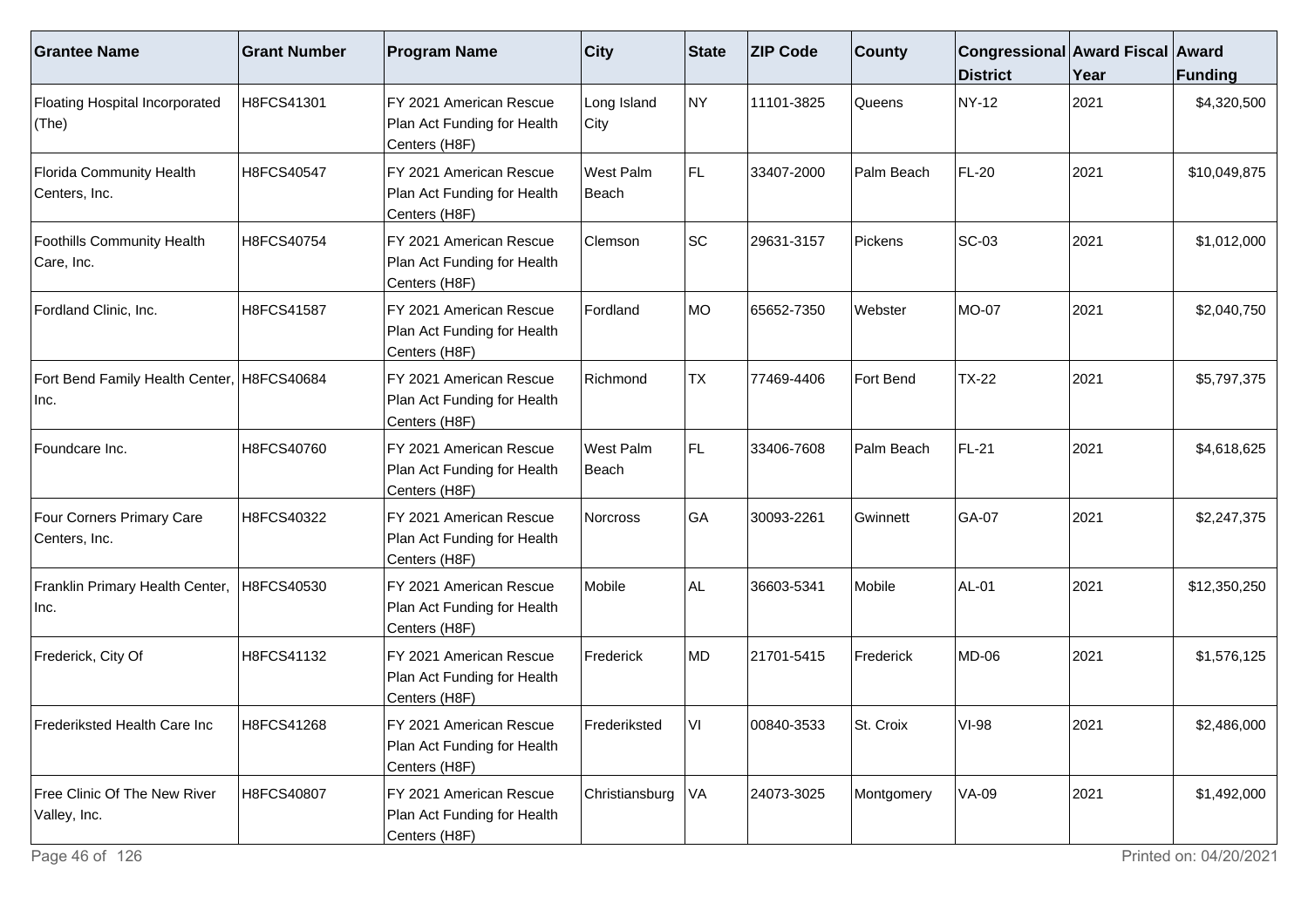| <b>Grantee Name</b>                               | <b>Grant Number</b> | <b>Program Name</b>                                                     | <b>City</b>      | State     | <b>ZIP Code</b> | <b>County</b> | Congressional Award Fiscal Award<br><b>District</b> | Year | Funding      |
|---------------------------------------------------|---------------------|-------------------------------------------------------------------------|------------------|-----------|-----------------|---------------|-----------------------------------------------------|------|--------------|
| Friend Family Health Center,<br>Inc.              | H8FCS40485          | FY 2021 American Rescue<br>Plan Act Funding for Health<br>Centers (H8F) | Chicago          | IL        | 60615-4906      | Cook          | $IL-01$                                             | 2021 | \$6,156,875  |
| Friends Of Family Health Center H8FCS41530        |                     | FY 2021 American Rescue<br>Plan Act Funding for Health<br>Centers (H8F) | La Habra         | <b>CA</b> | 90631-6047      | Orange        | $CA-39$                                             | 2021 | \$3,307,625  |
| Frontera Healthcare Network                       | H8FCS41352          | FY 2021 American Rescue<br>Plan Act Funding for Health<br>Centers (H8F) | Eden             | <b>TX</b> | 76837           | Concho        | $TX-11$                                             | 2021 | \$1,777,500  |
| G.A. Carmichael Family Health<br>Center, Inc.     | H8FCS40314          | FY 2021 American Rescue<br>Plan Act Funding for Health<br>Centers (H8F) | Canton           | MS        | 39046-5332      | Madison       | <b>MS-02</b>                                        | 2021 | \$2,875,000  |
| Gardner Family Health Network, H8FCS41230<br>Inc. |                     | FY 2021 American Rescue<br>Plan Act Funding for Health<br>Centers (H8F) | San Jose         | CA        | 95112-5865      | Santa Clara   | CA-19                                               | 2021 | \$7,890,875  |
| <b>Gaston Family Health Services</b><br>Inc       | H8FCS40897          | FY 2021 American Rescue<br>Plan Act Funding for Health<br>Centers (H8F) | Gastonia         | NC        | 28052-6430      | Gaston        | <b>NC-10</b>                                        | 2021 | \$14,221,500 |
| <b>Gateway Community Health</b><br>Center Inc     | H8FCS41164          | FY 2021 American Rescue<br>Plan Act Funding for Health<br>Centers (H8F) | Laredo           | <b>TX</b> | 78041-1705      | Webb          | <b>TX-28</b>                                        | 2021 | \$7,005,500  |
| <b>Gateway Community Health</b><br>Centers, Inc.  | H8FCS40620          | FY 2021 American Rescue<br>Plan Act Funding for Health<br>Centers (H8F) | Gatesville       | NC        | 27938-9424      | Gates         | <b>NC-01</b>                                        | 2021 | \$985,375    |
| <b>Generations Family Health</b><br>Center, Inc.  | H8FCS41721          | FY 2021 American Rescue<br>Plan Act Funding for Health<br>Centers (H8F) | Willimantic      | Iст       | 06226-2018      | Windham       | $CT-02$                                             | 2021 | \$3,515,125  |
| Genesee Health System                             | H8FCS41059          | FY 2021 American Rescue<br>Plan Act Funding for Health<br>Centers (H8F) | Flint            | lMI       | 48503-2445      | Genesee       | MI-05                                               | 2021 | \$1,120,250  |
| Genesis Community Health, Inc. H8FCS40337         |                     | FY 2021 American Rescue<br>Plan Act Funding for Health<br>Centers (H8F) | Boynton Beach FL |           | 33435-5017      | Palm Beach    | FL-21                                               | 2021 | \$2,075,125  |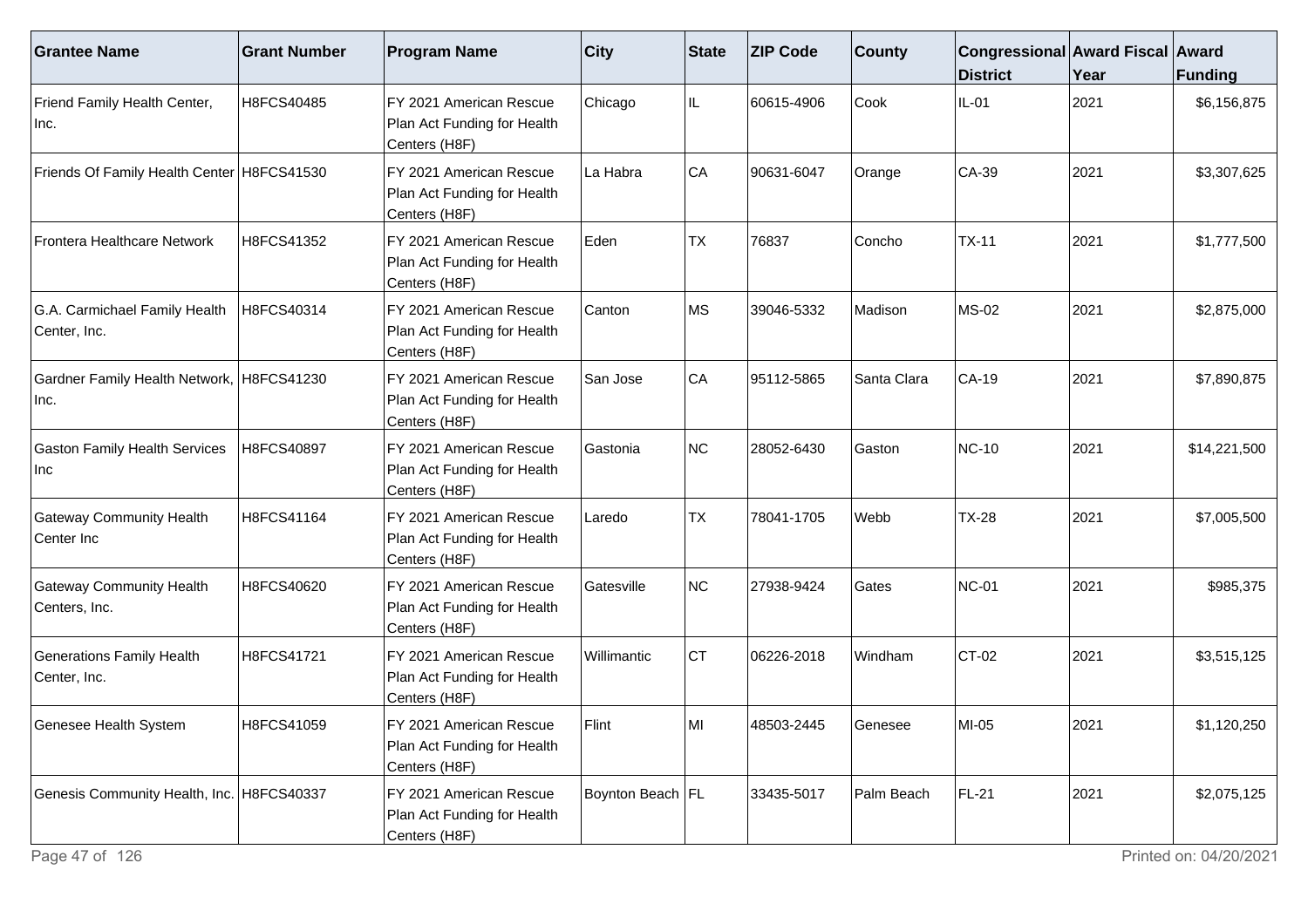| <b>Grantee Name</b>                              | <b>Grant Number</b> | <b>Program Name</b>                                                      | $ $ City            | State | <b>ZIP Code</b> | <b>County</b> | Congressional Award Fiscal Award<br><b>District</b> | Year | Funding      |
|--------------------------------------------------|---------------------|--------------------------------------------------------------------------|---------------------|-------|-----------------|---------------|-----------------------------------------------------|------|--------------|
| Genesis Healthcare, Inc                          | H8FCS41324          | FY 2021 American Rescue<br>Plan Act Funding for Health<br>Centers (H8F)  | Columbia            | SC    | 29203-6901      | Richland      | <b>SC-06</b>                                        | 2021 | \$1,892,500  |
| Georgia Highlands Medical<br>Service Inc         | H8FCS41234          | FY 2021 American Rescue<br>Plan Act Funding for Health<br>Centers (H8F)  | Cumming             | GA    | 30040-2467      | Forsyth       | GA-07                                               | 2021 | \$5,210,625  |
| Georgia Mountains Health<br>Services, Inc.       | H8FCS41187          | IFY 2021 American Rescue<br>Plan Act Funding for Health<br>Centers (H8F) | <b>Blue Ridge</b>   | GA    | 30513-4431      | Fannin        | GA-09                                               | 2021 | \$2,943,625  |
| Gerald L. Ignace Indian Health<br>Center, Inc.   | H8FCS40400          | FY 2021 American Rescue<br>Plan Act Funding for Health<br>Centers (H8F)  | Milwaukee           | WI    | 53204-3533      | Milwaukee     | WI-04                                               | 2021 | \$858,125    |
| Gifford Health Care, Inc.                        | H8FCS41021          | FY 2021 American Rescue<br>Plan Act Funding for Health<br>Centers (H8F)  | Randolph            | VT    | 05060-1381      | Orange        | $VT-00$                                             | 2021 | \$2,526,250  |
| Girdwood Health Clinic Inc.                      | H8FCS40919          | IFY 2021 American Rescue<br>Plan Act Funding for Health<br>Centers (H8F) | l Girdwood          | AK    | 99587           | Anchorage     | AK-00                                               | 2021 | \$652,125    |
| <b>Glacier Community Health</b><br>Center, Inc.  | H8FCS40624          | FY 2021 American Rescue<br>Plan Act Funding for Health<br>Centers (H8F)  | Cut Bank            | MT    | 59427-3015      | Glacier       | MT-00                                               | 2021 | \$938,125    |
| Glendale Area Medical<br>Association, Inc.       | H8FCS41241          | FY 2021 American Rescue<br>Plan Act Funding for Health<br>Centers (H8F)  | Coalport            | PA    | 16627           | Clearfield    | <b>PA-15</b>                                        | 2021 | \$988,625    |
| Glenns Ferry Health Center, Inc.   H8FCS41158    |                     | FY 2021 American Rescue<br>Plan Act Funding for Health<br>Centers (H8F)  | <b>Glenns Ferry</b> | ID    | 83623-2701      | Elmore        | $ID-02$                                             | 2021 | \$2,130,375  |
| Golden Valley Health Centers                     | H8FCS41009          | FY 2021 American Rescue<br>Plan Act Funding for Health<br>Centers (H8F)  | Merced              | lCA   | 95341-6805      | Merced        | CA-16                                               | 2021 | \$24,879,250 |
| Good Samaritan Health &<br>Wellness Center, Inc. | H8FCS41288          | FY 2021 American Rescue<br>Plan Act Funding for Health<br>Centers (H8F)  | Jasper              | GA    | 30143-1964      | Pickens       | GA-09                                               | 2021 | \$1,491,250  |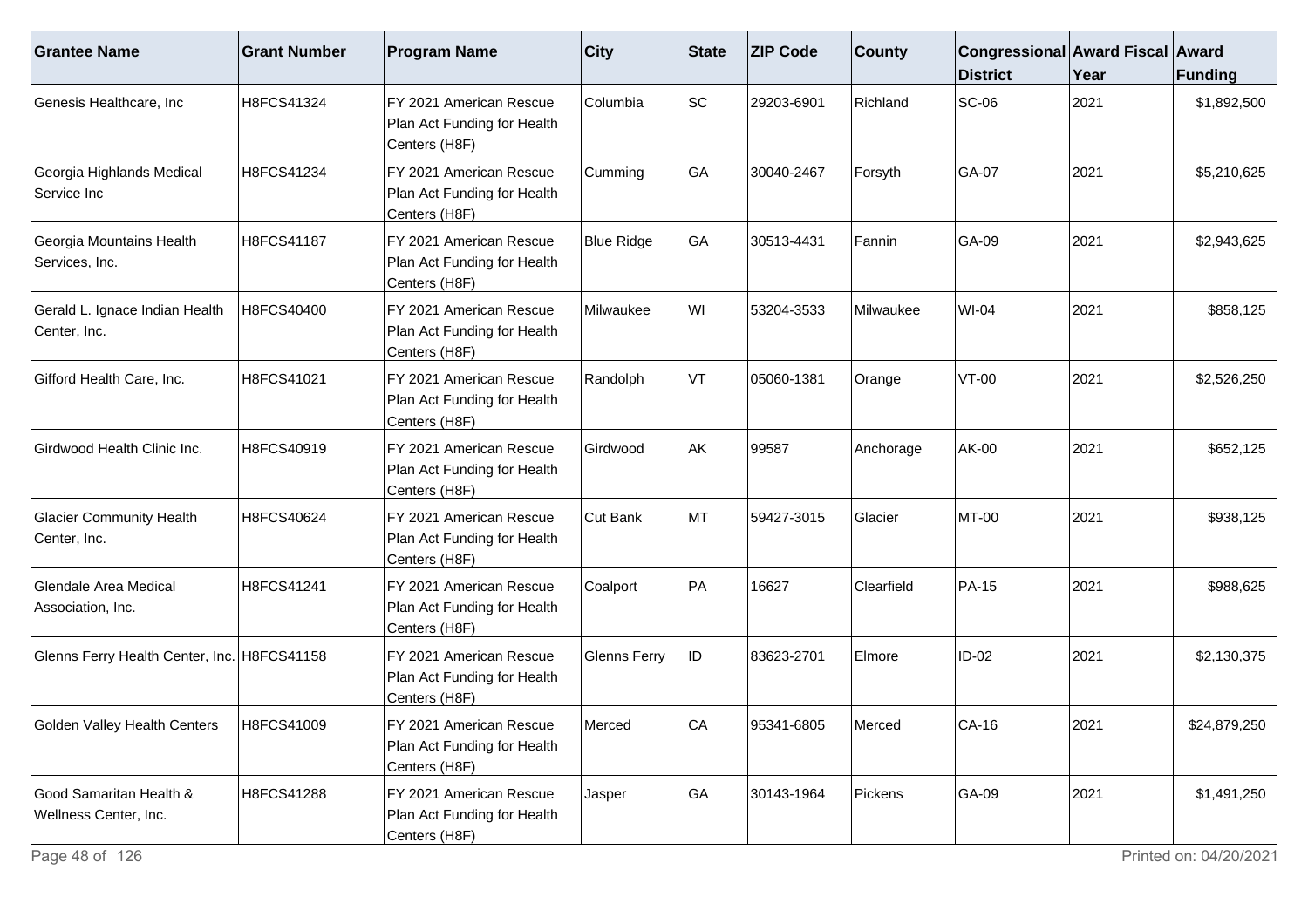| <b>Grantee Name</b>                                 | <b>Grant Number</b> | <b>Program Name</b>                                                                  | $ $ City            | <b>State</b> | <b>ZIP Code</b> | <b>County</b> | Congressional Award Fiscal Award<br><b>District</b> | Year | Funding      |
|-----------------------------------------------------|---------------------|--------------------------------------------------------------------------------------|---------------------|--------------|-----------------|---------------|-----------------------------------------------------|------|--------------|
| Good Samaritan Health Center<br>Of Cobb, Inc.       | H8FCS41378          | FY 2021 American Rescue<br>Plan Act Funding for Health<br>Centers (H8F)              | Marietta            | GA           | 30008-3855      | Cobb          | GA-11                                               | 2021 | \$1,471,750  |
| <b>Good Shepherd Community</b><br>Clinic, Inc.      | H8FCS40705          | FY 2021 American Rescue<br>Plan Act Funding for Health<br>Centers (H8F)              | Ardmore             | OK           | 73401-5722      | Carter        | <b>OK-04</b>                                        | 2021 | \$1,060,125  |
| Goshen Medical Center, Inc.                         | H8FCS41265          | FY 2021 American Rescue<br>Plan Act Funding for Health<br>Centers (H8F)              | Faison              | <b>NC</b>    | 28341-8820      | <b>Duplin</b> | <b>NC-07</b>                                        | 2021 | \$10,175,500 |
| Government Of Guam-<br>Department Of Administration | H8FCS41225          | FY 2021 American Rescue<br>Plan Act Funding for Health<br>Centers (H8F)              | Hagatna             | GU           | 96932           | Guam          | <b>GU-98</b>                                        | 2021 | \$2,365,750  |
| <b>Grace Community Health</b><br>Center, Inc.       | H8FCS40948          | FY 2021 American Rescue<br>Plan Act Funding for Health<br>Centers (H8F)              | Corbin              | KY           | 40701-2793      | Whitley       | KY-05                                               | 2021 | \$5,167,500  |
| Grace Health, Inc.                                  | H8FCS41070          | FY 2021 American Rescue<br>Plan Act Funding for Health<br>Centers (H8F)              | <b>Battle Creek</b> | MI           | 49037-2963      | Calhoun       | MI-03                                               | 2021 | \$5,291,500  |
| Gracemed Health Clinic, Inc.                        | H8FCS41227          | FY 2021 American Rescue<br>Plan Act Funding for Health<br>Centers (H8F)              | Wichita             | KS           | 67214-2805      | Sedgwick      | <b>KS-04</b>                                        | 2021 | \$11,691,125 |
| Grant County Hospital District 5   H8FCS40333       |                     | FY 2021 American Rescue<br>Plan Act Funding for Health<br>Centers (H8F)              | Mattawa             | <b>WA</b>    | 99349           | Grant         | <b>WA-04</b>                                        | 2021 | \$916,500    |
| Great Lakes Bay Health Centers H8FCS41145           |                     | FY 2021 American Rescue<br>Plan Act Funding for Health<br>Centers (H8F)              | Saginaw             | MI           | 48607-1203      | Saginaw       | MI-05                                               | 2021 | \$10,791,250 |
| <b>Great Mines Health Center</b>                    | H8FCS40341          | FY 2021 American Rescue<br>Plan Act Funding for Health<br>Centers (H <sub>8F</sub> ) | Potosi              | IMO.         | 63664-5729      | Washington    | <b>MO-08</b>                                        | 2021 | \$2,335,125  |
| Great Salt Plains Health Center, H8FCS40740<br>Inc. |                     | FY 2021 American Rescue<br>Plan Act Funding for Health<br>Centers (H8F)              | Cherokee            | OK           | 73728-2545      | Alfalfa       | <b>OK-03</b>                                        | 2021 | \$2,518,250  |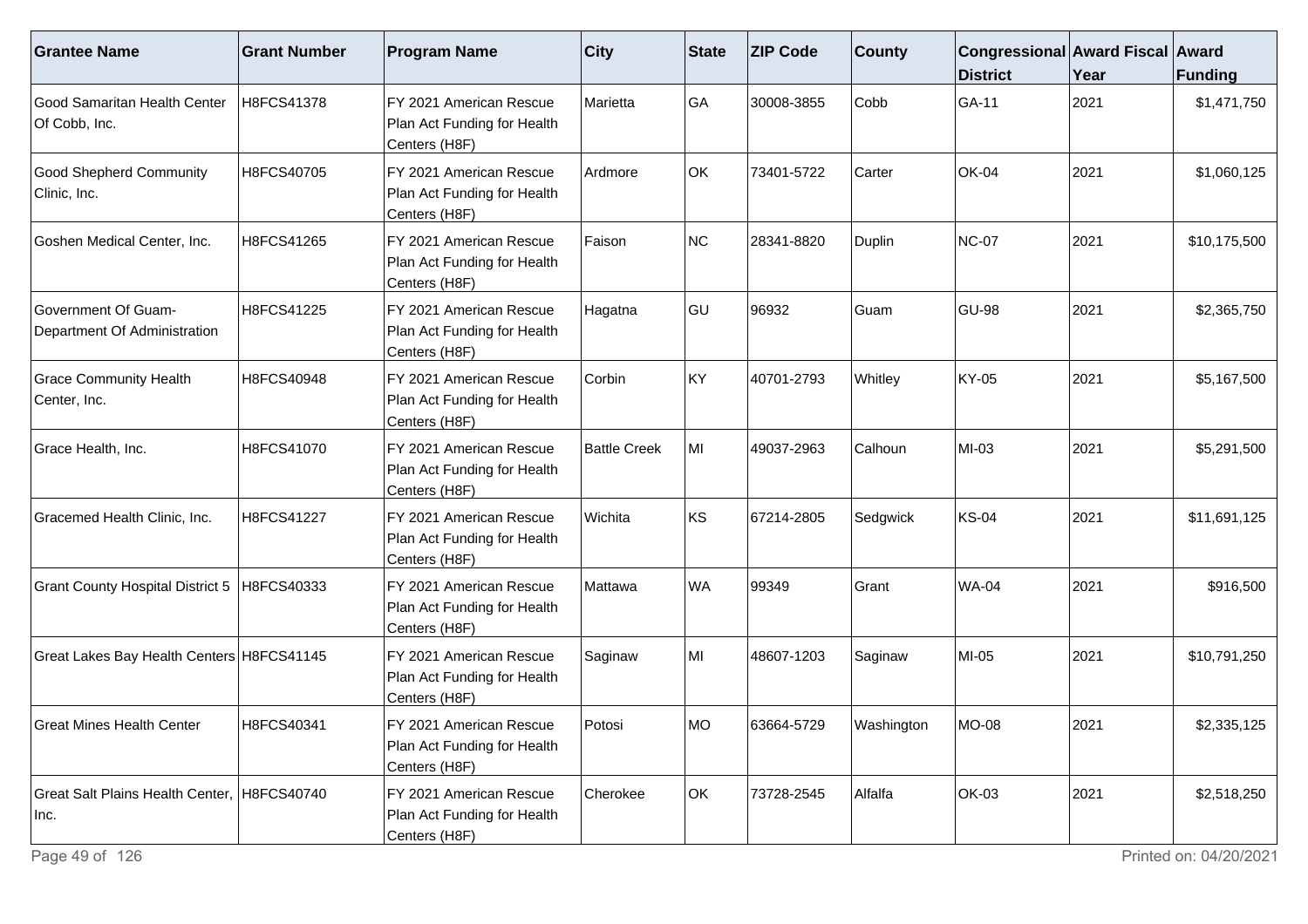| <b>Grantee Name</b>                                          | <b>Grant Number</b> | <b>Program Name</b>                                                     | <b>City</b>  | State     | <b>ZIP Code</b> | <b>County</b>         | Congressional Award Fiscal Award<br><b>District</b> | Year | <b>Funding</b> |
|--------------------------------------------------------------|---------------------|-------------------------------------------------------------------------|--------------|-----------|-----------------|-----------------------|-----------------------------------------------------|------|----------------|
| <b>Greater Baden Medical Service</b><br>Inc                  | H8FCS40840          | FY 2021 American Rescue<br>Plan Act Funding for Health<br>Centers (H8F) | Brandywine   | MD        | 20613-3035      | Prince<br>George's    | <b>MD-05</b>                                        | 2021 | \$4,172,875    |
| <b>Greater Elgin Family Care</b><br>Center                   | H8FCS41075          | FY 2021 American Rescue<br>Plan Act Funding for Health<br>Centers (H8F) | Elgin        | IL        | 60120-3843      | Kane                  | IL-08                                               | 2021 | \$12,260,000   |
| Greater Lawrence Family Health H8FCS41695<br>Center, Inc.    |                     | FY 2021 American Rescue<br>Plan Act Funding for Health<br>Centers (H8F) | Methuen      | MA        | 01844-1865      | Essex                 | MA-03                                               | 2021 | \$8,527,500    |
| Greater Meridian Health Clinic,<br>Inc                       | H8FCS40496          | FY 2021 American Rescue<br>Plan Act Funding for Health<br>Centers (H8F) | Meridian     | <b>MS</b> | 39301-5708      | Lauderdale            | <b>MS-03</b>                                        | 2021 | \$2,544,875    |
| <b>Greater New Bedford</b><br>Community Health Center, Inc.  | H8FCS41278          | FY 2021 American Rescue<br>Plan Act Funding for Health<br>Centers (H8F) | New Bedford  | MA        | 02740-6232      | <b>Bristol</b>        | <b>MA-09</b>                                        | 2021 | \$3,904,000    |
| Greater Philadelphia Health<br>Action, Incorporated          | H8FCS41213          | FY 2021 American Rescue<br>Plan Act Funding for Health<br>Centers (H8F) | Philadelphia | PA        | 19146-3506      | Philadelphia          | PA-03                                               | 2021 | \$13,995,625   |
| Greater Prince William Area<br>Community Health Center, Inc. | H8FCS40997          | FY 2021 American Rescue<br>Plan Act Funding for Health<br>Centers (H8F) | Woodbridge   | VA        | 22192-8323      | <b>Prince William</b> | $VA-11$                                             | 2021 | \$4,647,375    |
| <b>Greater Seacoast Community</b><br>Health                  | H8FCS41569          | FY 2021 American Rescue<br>Plan Act Funding for Health<br>Centers (H8F) | Somersworth  | <b>NH</b> | 03878-1522      | Strafford             | <b>NH-01</b>                                        | 2021 | \$3,116,125    |
| <b>Greater Sioux Community</b><br>Health Center, Inc.        | H8FCS40636          | FY 2021 American Rescue<br>Plan Act Funding for Health<br>Centers (H8F) | Sioux Center | IA        | 51250-1875      | Sioux                 | IA-04                                               | 2021 | \$1,462,500    |
| <b>Green River Medical Center</b>                            | H8FCS41121          | FY 2021 American Rescue<br>Plan Act Funding for Health<br>Centers (H8F) | Green River  | <b>UT</b> | 84525-7784      | Emery                 | UT-03                                               | 2021 | \$807,750      |
| Greene County Health Care,<br>Incorporated                   | H8FCS41581          | FY 2021 American Rescue<br>Plan Act Funding for Health<br>Centers (H8F) | Snow Hill    | NC        | 28580-1332      | Greene                | <b>NC-03</b>                                        | 2021 | \$13,417,375   |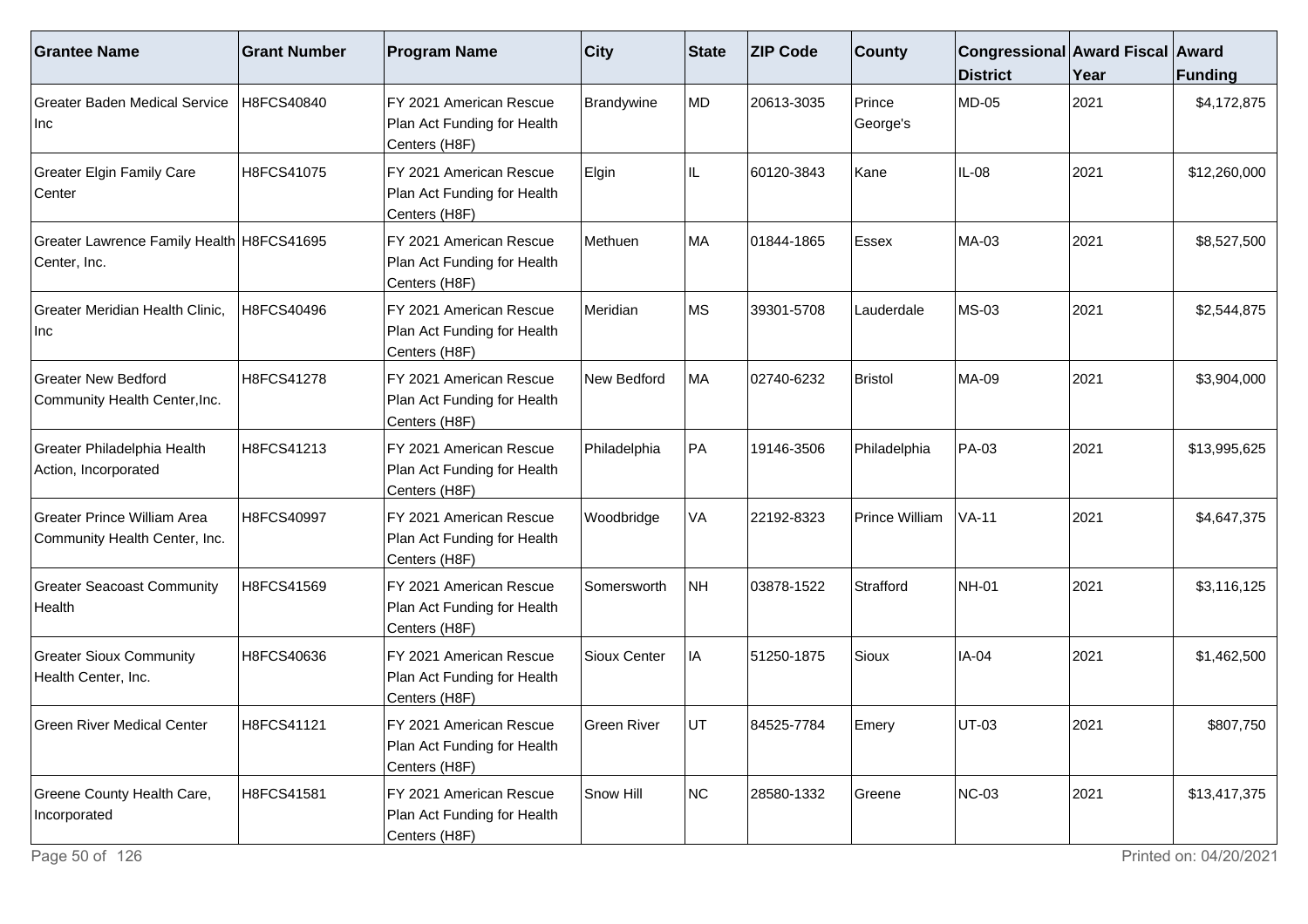| <b>Grantee Name</b>                               | <b>Grant Number</b> | <b>Program Name</b>                                                     | <b>City</b>        | State     | <b>ZIP Code</b> | <b>County</b>       | Congressional Award Fiscal Award<br><b>District</b> | Year | <b>Funding</b> |
|---------------------------------------------------|---------------------|-------------------------------------------------------------------------|--------------------|-----------|-----------------|---------------------|-----------------------------------------------------|------|----------------|
| Greenville Rancheria                              | H8FCS41511          | FY 2021 American Rescue<br>Plan Act Funding for Health<br>Centers (H8F) | Greenville         | <b>CA</b> | 95947-9514      | Plumas              | $CA-01$                                             | 2021 | \$1,552,750    |
| Gulf Coast Health Center, Inc.                    | H8FCS40583          | FY 2021 American Rescue<br>Plan Act Funding for Health<br>Centers (H8F) | Port Arthur        | <b>TX</b> | 77640-2825      | Jefferson           | $TX-14$                                             | 2021 | \$6,436,125    |
| H I V/ A I D S Alliance For<br>Region Two Inc     | H8FCS41090          | FY 2021 American Rescue<br>Plan Act Funding for Health<br>Centers (H8F) | <b>Baton Rouge</b> | LA        | 70806-4013      | East Baton<br>Rouge | $LA-06$                                             | 2021 | \$2,246,125    |
| <b>Hackley Community Care</b><br>Center Inc       | H8FCS41732          | FY 2021 American Rescue<br>Plan Act Funding for Health<br>Centers (H8F) | Muskegon           | MI        | 49444-2157      | Muskegon            | MI-02                                               | 2021 | \$3,323,250    |
| Hamakua Health Center Inc                         | H8FCS41168          | FY 2021 American Rescue<br>Plan Act Funding for Health<br>Centers (H8F) | Honokaa            | HI        | 96727-6902      | Hawaii              | HI-02                                               | 2021 | \$1,297,000    |
| Hamdard Center For Health &<br>Human Services Nfp | H8FCS40903          | FY 2021 American Rescue<br>Plan Act Funding for Health<br>Centers (H8F) | Addison            | IL        | 60101-2872      | DuPage              | IL-08                                               | 2021 | \$1,009,250    |
| Hamilton Community Health<br>Network, Inc.        | H8FCS41506          | FY 2021 American Rescue<br>Plan Act Funding for Health<br>Centers (H8F) | Flint              | MI        | 48502-1641      | Genesee             | MI-05                                               | 2021 | \$4,605,000    |
| Hamilton Health Center, Inc.                      | H8FCS41174          | FY 2021 American Rescue<br>Plan Act Funding for Health<br>Centers (H8F) | Harrisburg         | PA        | 17104-1123      | Dauphin             | PA-10                                               | 2021 | \$5,529,625    |
| Hamilton, County Of                               | H8FCS41181          | FY 2021 American Rescue<br>Plan Act Funding for Health<br>Centers (H8F) | Chattanooga        | <b>TN</b> | 37403-2102      | Hamilton            | TN-03                                               | 2021 | \$1,689,250    |
| Hana Community Health Center   H8FCS40803         |                     | FY 2021 American Rescue<br>Plan Act Funding for Health<br>Centers (H8F) | Hana               | HI        | 96713           | Maui                | HI-02                                               | 2021 | \$812,875      |
| Harbor Community Clinic                           | H8FCS41425          | FY 2021 American Rescue<br>Plan Act Funding for Health<br>Centers (H8F) | San Pedro          | CA        | 90731-2521      | Los Angeles         | <b>CA-44</b>                                        | 2021 | \$1,797,250    |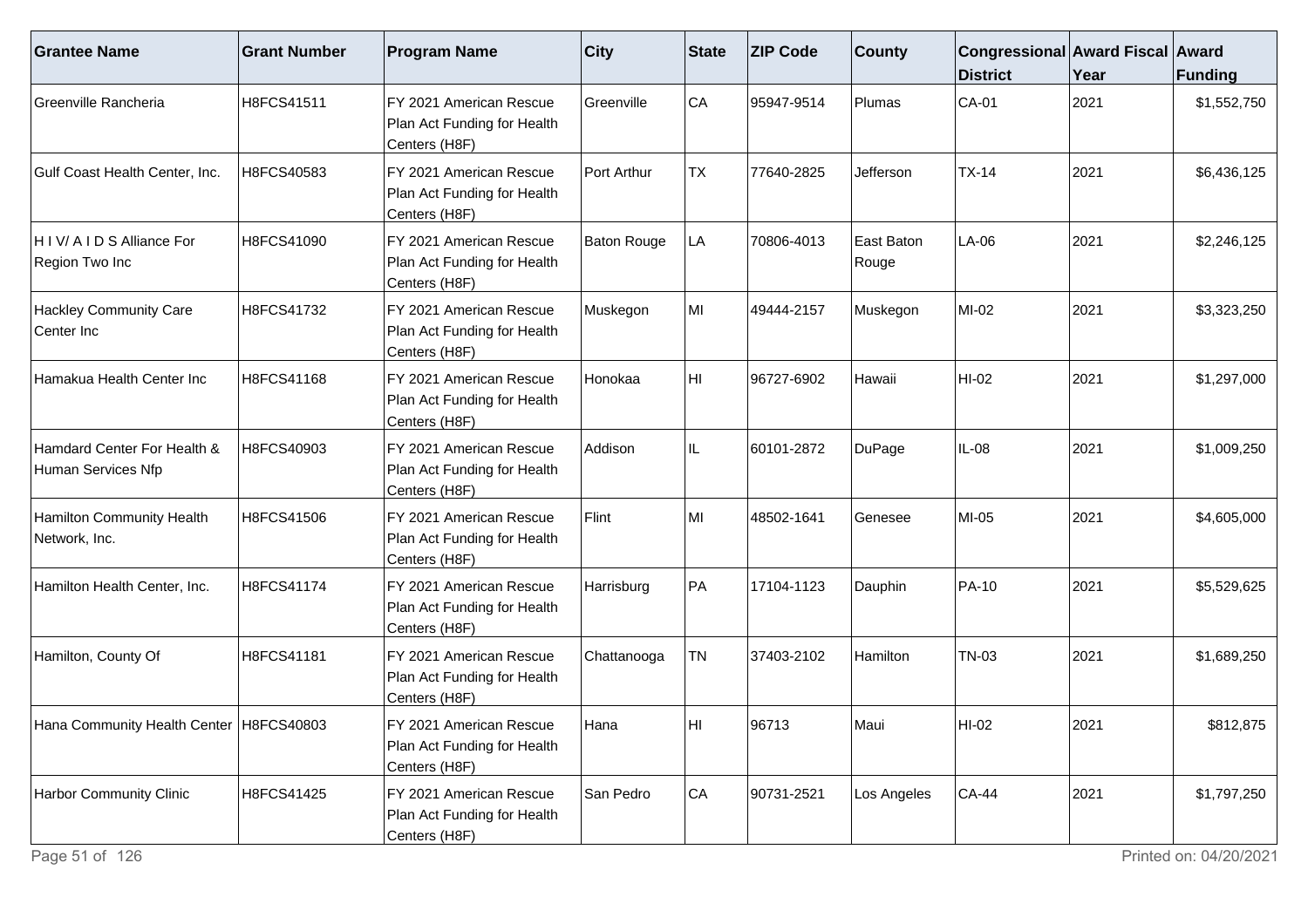| <b>Grantee Name</b>                                         | <b>Grant Number</b> | <b>Program Name</b>                                                      | $ $ City     | <b>State</b> | <b>ZIP Code</b> | <b>County</b>        | Congressional Award Fiscal Award<br><b>District</b> | Year | Funding     |
|-------------------------------------------------------------|---------------------|--------------------------------------------------------------------------|--------------|--------------|-----------------|----------------------|-----------------------------------------------------|------|-------------|
| Harbor Health Services, Inc.                                | H8FCS41406          | FY 2021 American Rescue<br>Plan Act Funding for Health<br>Centers (H8F)  | Mattapan     | MA           | 02126-2834      | Suffolk              | <b>MA-07</b>                                        | 2021 | \$5,831,375 |
| Harbor Homes, Inc.                                          | H8FCS41055          | FY 2021 American Rescue<br>Plan Act Funding for Health<br>Centers (H8F)  | Nashua       | NH           | 03062-3128      | Hillsborough         | <b>NH-02</b>                                        | 2021 | \$1,028,250 |
| Hardeman County Community<br><b>Health Center</b>           | H8FCS41154          | FY 2021 American Rescue<br>Plan Act Funding for Health<br>Centers (H8F)  | Bolivar      | <b>TN</b>    | 38008-1599      | Hardeman             | <b>TN-07</b>                                        | 2021 | \$2,365,000 |
| Hardin County Regional Health<br>Center                     | H8FCS40392          | IFY 2021 American Rescue<br>Plan Act Funding for Health<br>Centers (H8F) | Savannah     | <b>TN</b>    | 38372-5219      | Hardin               | <b>TN-07</b>                                        | 2021 | \$2,434,500 |
| Harmony Health Medical Clinic<br>And Family Resource Center | H8FCS41264          | FY 2021 American Rescue<br>Plan Act Funding for Health<br>Centers (H8F)  | Marysville   | CA           | 95901-6937      | Yuba                 | CA-03                                               | 2021 | \$1,107,250 |
| Harrington Family Health Center   H8FCS41528                |                     | FY 2021 American Rescue<br>Plan Act Funding for Health<br>Centers (H8F)  | Harrington   | ME           | 04643-3043      | Washington           | ME-02                                               | 2021 | \$1,051,625 |
| Harris Health System                                        | H8FCS40542          | FY 2021 American Rescue<br>Plan Act Funding for Health<br>Centers (H8F)  | Houston      | <b>TX</b>    | 77054-4124      | Harris               | <b>TX-09</b>                                        | 2021 | \$3,895,625 |
| Harrisonburg Community Health   H8FCS41118<br>Center, Inc.  |                     | FY 2021 American Rescue<br>Plan Act Funding for Health<br>Centers (H8F)  | Harrisonburg | VA           | 22801-7372      | Harrisonburg<br>City | VA-06                                               | 2021 | \$3,441,625 |
| Harvard Street Neighborhood<br>Health Center Inc            | H8FCS41215          | FY 2021 American Rescue<br>Plan Act Funding for Health<br>Centers (H8F)  | Dorchester   | MA           | 02121-3213      | Suffolk              | <b>MA-07</b>                                        | 2021 | \$1,558,375 |
| Healing Hands Ministries, Inc.                              | H8FCS40378          | FY 2021 American Rescue<br>Plan Act Funding for Health<br>Centers (H8F)  | Dallas       | TX           | 75243-7035      | Dallas               | <b>TX-32</b>                                        | 2021 | \$4,739,250 |
| Health & Human Services,<br>North Carolina Department Of    | H8FCS41601          | FY 2021 American Rescue<br>Plan Act Funding for Health<br>Centers (H8F)  | Raleigh      | NC           | 27699-2000      | Wake                 | $NC-04$                                             | 2021 | \$4,057,875 |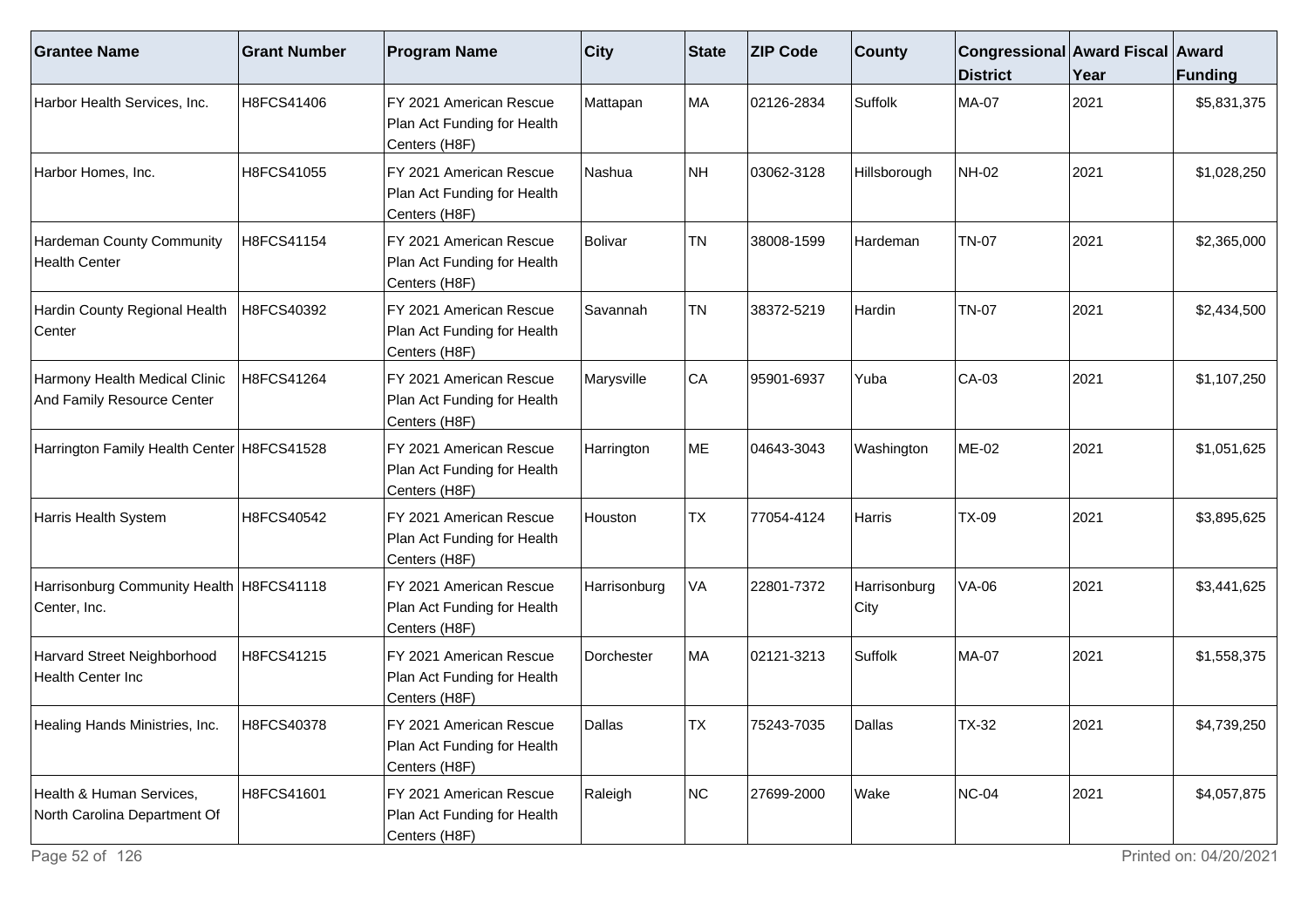| <b>Grantee Name</b>                                  | <b>Grant Number</b> | <b>Program Name</b>                                                     | <b>City</b>        | <b>State</b> | <b>ZIP Code</b> | <b>County</b>         | Congressional Award Fiscal Award<br><b>District</b> | Year | Funding      |
|------------------------------------------------------|---------------------|-------------------------------------------------------------------------|--------------------|--------------|-----------------|-----------------------|-----------------------------------------------------|------|--------------|
| Health Access For All Inc.                           | H8FCS40526          | FY 2021 American Rescue<br>Plan Act Funding for Health<br>Centers (H8F) | Los Angeles        | CA           | 90057-4103      | Los Angeles           | CA-34                                               | 2021 | \$2,009,875  |
| Health Access Network, Inc.                          | H8FCS40985          | FY 2021 American Rescue<br>Plan Act Funding for Health<br>Centers (H8F) | Lincoln            | ME           | 04457-4000      | Penobscot             | ME-02                                               | 2021 | \$2,331,125  |
| Health And Environment,<br>Kansas Department Of      | H8FCS41713          | FY 2021 American Rescue<br>Plan Act Funding for Health<br>Centers (H8F) | Topeka             | KS           | 66612-1300      | Shawnee               | <b>KS-02</b>                                        | 2021 | \$1,550,750  |
| Health Care Center For The<br>Homeless, Inc.         | H8FCS41179          | FY 2021 American Rescue<br>Plan Act Funding for Health<br>Centers (H8F) | Orlando            | FL           | 32805-1612      | Orange                | <b>FL-10</b>                                        | 2021 | \$6,475,500  |
| <b>Health Care Coalition Of</b><br>Lafayette County  | H8FCS41198          | FY 2021 American Rescue<br>Plan Act Funding for Health<br>Centers (H8F) | Lexington          | MO           | 64067-1515      | Lafayette             | MO-05                                               | 2021 | \$1,470,625  |
| Health Care District Of Palm<br><b>Beach County</b>  | H8FCS40806          | FY 2021 American Rescue<br>Plan Act Funding for Health<br>Centers (H8F) | West Palm<br>Beach | FL.          | 33401-3429      | Palm Beach            | FL-21                                               | 2021 | \$13,840,750 |
| Health Care For The Homeless,<br>Inc.                | H8FCS41533          | FY 2021 American Rescue<br>Plan Act Funding for Health<br>Centers (H8F) | <b>Baltimore</b>   | MD           | 21202-4800      | <b>Baltimore City</b> | <b>MD-07</b>                                        | 2021 | \$2,445,250  |
| Health Care For The Homeless-<br>Houston             | H8FCS40524          | FY 2021 American Rescue<br>Plan Act Funding for Health<br>Centers (H8F) | Houston            | <b>TX</b>    | 77002-8210      | Harris                | $TX-18$                                             | 2021 | \$1,876,250  |
| Health Care Partners Of South<br>Carolina, Inc.      | H8FCS41401          | FY 2021 American Rescue<br>Plan Act Funding for Health<br>Centers (H8F) | Conway             | SC           | 29526-3086      | Horry                 | <b>SC-07</b>                                        | 2021 | \$2,546,000  |
| <b>Health Center Of Southeast</b><br>Texas           | H8FCS41382          | FY 2021 American Rescue<br>Plan Act Funding for Health<br>Centers (H8F) | Cleveland          | TX           | 77327-4061      | ∟iberty               | <b>TX-36</b>                                        | 2021 | \$3,598,375  |
| Health Education, Assessment<br>And Leadership, Inc. | H8FCS41669          | FY 2021 American Rescue<br>Plan Act Funding for Health<br>Centers (H8F) | Atlanta            | GA           | 30311-1636      | Fulton                | GA-05                                               | 2021 | \$1,184,125  |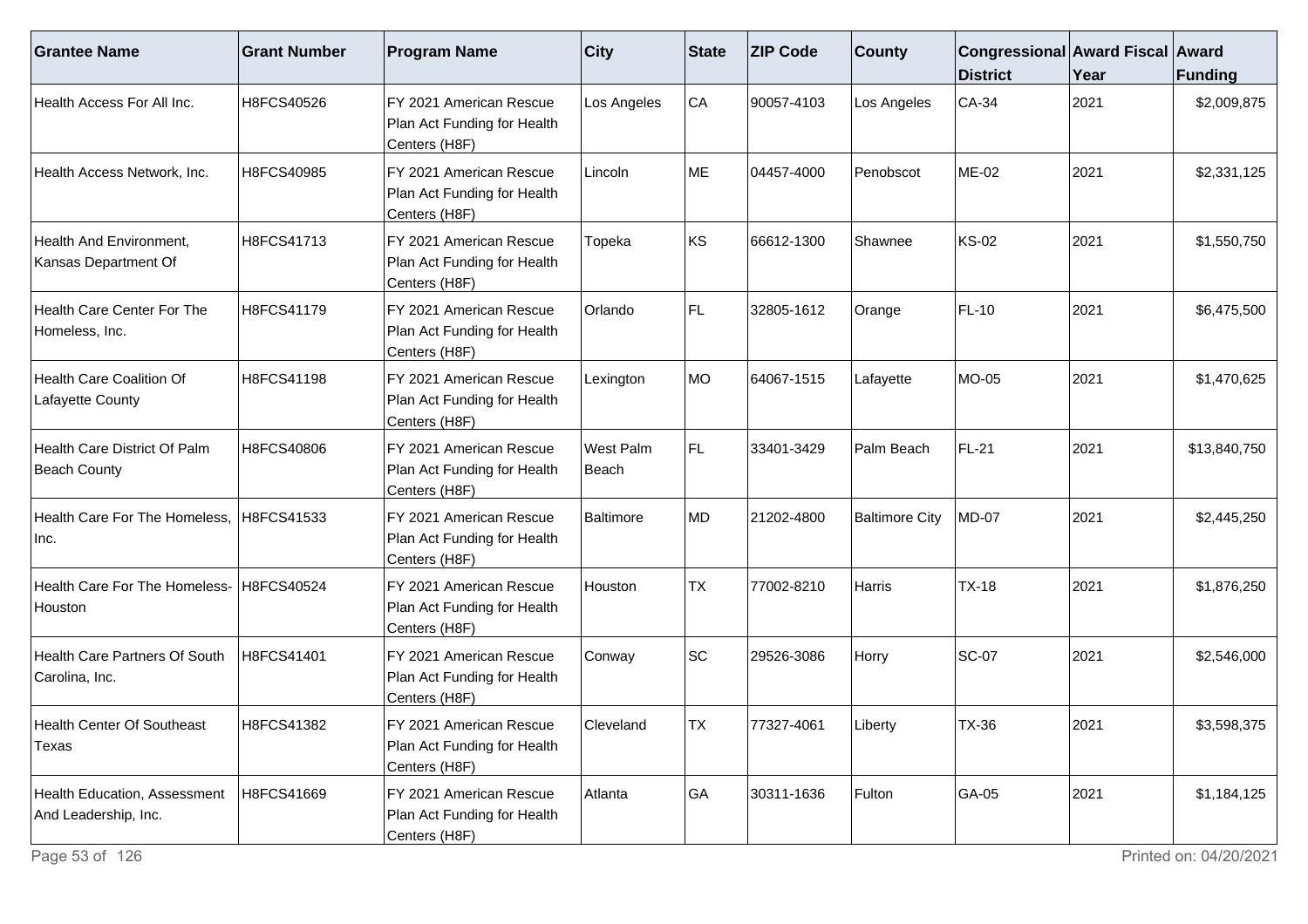| <b>Grantee Name</b>                                      | <b>Grant Number</b> | <b>Program Name</b>                                                      | <b>City</b> | State     | <b>ZIP Code</b> | <b>County</b> | Congressional Award Fiscal Award<br><b>District</b> | Year | <b>Funding</b> |
|----------------------------------------------------------|---------------------|--------------------------------------------------------------------------|-------------|-----------|-----------------|---------------|-----------------------------------------------------|------|----------------|
| Health Help, Incorporated                                | H8FCS41734          | FY 2021 American Rescue<br>Plan Act Funding for Health<br>Centers (H8F)  | Mc Kee      | KY        | 40447-7089      | Jackson       | KY-05                                               | 2021 | \$5,364,000    |
| Health Ministries Clinic, Inc.                           | H8FCS40842          | FY 2021 American Rescue<br>Plan Act Funding for Health<br>Centers (H8F)  | Newton      | KS        | 67114-8778      | Harvey        | KS-04                                               | 2021 | \$2,717,000    |
| Health Opportunities For The<br>People Of East Texas Inc | H8FCS41074          | IFY 2021 American Rescue<br>Plan Act Funding for Health<br>Centers (H8F) | Tenaha      | <b>TX</b> | 75974-5413      | Shelby        | $TX-01$                                             | 2021 | \$2,221,375    |
| <b>Health Partners Of Western</b><br>Ohio                | H8FCS41435          | FY 2021 American Rescue<br>Plan Act Funding for Health<br>Centers (H8F)  | Lima        | <b>OH</b> | 45804-2482      | Allen         | <b>OH-04</b>                                        | 2021 | \$7,764,250    |
| Health Partnership Clinic, Inc.                          | H8FCS40891          | FY 2021 American Rescue<br>Plan Act Funding for Health<br>Centers (H8F)  | Olathe      | KS        | 66062-1744      | Johnson       | KS-03                                               | 2021 | \$3,553,750    |
| <b>Health Services Of North Texas</b><br>Inc.            | H8FCS40947          | IFY 2021 American Rescue<br>Plan Act Funding for Health<br>Centers (H8F) | Denton      | <b>TX</b> | 76207-3318      | Denton        | <b>TX-26</b>                                        | 2021 | \$3,448,000    |
| Health Services, (Inc)                                   | H8FCS40867          | FY 2021 American Rescue<br>Plan Act Funding for Health<br>Centers (H8F)  | Montgomery  | AL.       | 36107-2613      | Montgomery    | AL-02                                               | 2021 | \$7,801,375    |
| <b>Health West Inc</b>                                   | H8FCS41674          | FY 2021 American Rescue<br>Plan Act Funding for Health<br>Centers (H8F)  | Pocatello   | ID        | 83201-4880      | Bannock       | ID-02                                               | 2021 | \$3,653,125    |
| Health, Florida Department Of                            | H8FCS41488          | IFY 2021 American Rescue<br>Plan Act Funding for Health<br>Centers (H8F) | Tallahassee | FL        | 32399-0001      | Leon          | <b>FL-02</b>                                        | 2021 | \$2,031,875    |
| Health, Florida Department Of                            | H8FCS40402          | FY 2021 American Rescue<br>Plan Act Funding for Health<br>Centers (H8F)  | Tallahassee | l FL      | 32399-0001      | eon           | <b>FL-02</b>                                        | 2021 | \$1,642,625    |
| Health, Tennessee Dept Of                                | H8FCS40549          | FY 2021 American Rescue<br>Plan Act Funding for Health<br>Centers (H8F)  | Nashville   | <b>TN</b> | 37243-0001      | Davidson      | <b>TN-05</b>                                        | 2021 | \$6,523,000    |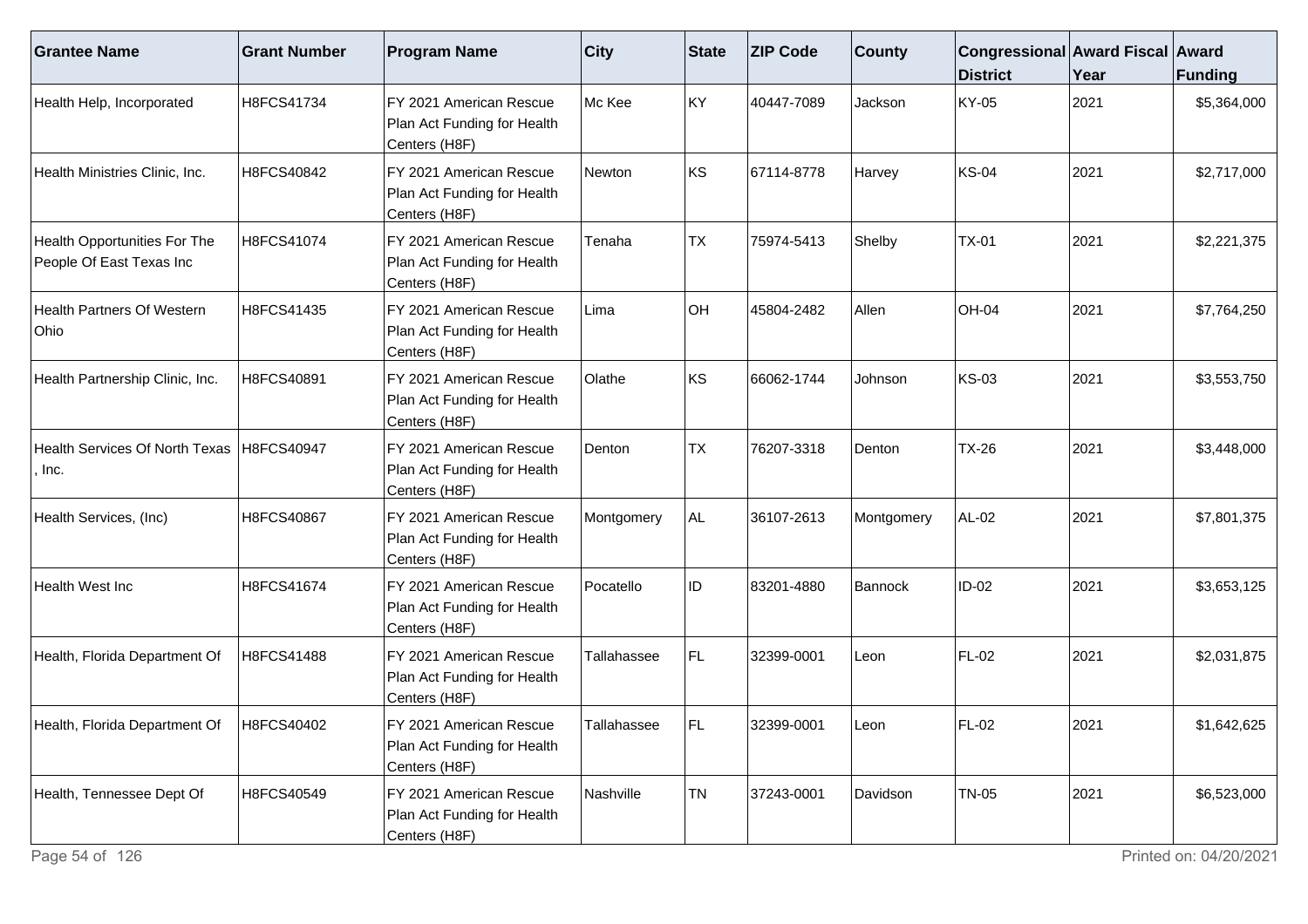| <b>Grantee Name</b>                           | <b>Grant Number</b> | <b>Program Name</b>                                                      | $ $ City     | <b>State</b> | <b>ZIP Code</b> | <b>County</b>    | Congressional Award Fiscal Award<br><b>District</b> | Year | Funding      |
|-----------------------------------------------|---------------------|--------------------------------------------------------------------------|--------------|--------------|-----------------|------------------|-----------------------------------------------------|------|--------------|
| Health, Tennessee Dept Of                     | H8FCS41224          | FY 2021 American Rescue<br>Plan Act Funding for Health<br>Centers (H8F)  | Nashville    | <b>TN</b>    | 37243-0001      | Davidson         | <b>TN-05</b>                                        | 2021 | \$844,250    |
| Health, Tennessee Dept Of                     | H8FCS41661          | FY 2021 American Rescue<br>Plan Act Funding for Health<br>Centers (H8F)  | Nashville    | <b>TN</b>    | 37243-0001      | Davidson         | <b>TN-05</b>                                        | 2021 | \$1,052,500  |
| Healthcare Choices Ny, Inc.                   | H8FCS41363          | FY 2021 American Rescue<br>Plan Act Funding for Health<br>Centers (H8F)  | Brooklyn     | NY)          | 11204-2702      | Kings            | NY-10                                               | 2021 | \$1,099,375  |
| Healthcare Connection, Inc., The   H8FCS40987 |                     | IFY 2021 American Rescue<br>Plan Act Funding for Health<br>Centers (H8F) | Cincinnati   | OH           | 45215-2338      | Hamilton         | OH-01                                               | 2021 | \$3,364,000  |
| <b>Healthcore Clinic Inc</b>                  | H8FCS40633          | FY 2021 American Rescue<br>Plan Act Funding for Health<br>Centers (H8F)  | Wichita      | KS           | 67214-2249      | Sedgwick         | <b>KS-04</b>                                        | 2021 | \$2,581,125  |
| Healthfirst Bluegrass, Inc.                   | H8FCS41332          | FY 2021 American Rescue<br>Plan Act Funding for Health<br>Centers (H8F)  | Lexington    | KY           | 40503-1831      | Fayette          | KY-06                                               | 2021 | \$5,110,125  |
| Healthfirst Family Care Center,<br>Inc.       | H8FCS40844          | FY 2021 American Rescue<br>Plan Act Funding for Health<br>Centers (H8F)  | Franklin     | NH           | 03235-2026      | <b>Merrimack</b> | <b>NH-02</b>                                        | 2021 | \$1,306,625  |
| Healthfirst Family Care Center,<br>Inc.       | H8FCS40926          | FY 2021 American Rescue<br>Plan Act Funding for Health<br>Centers (H8F)  | Fall River   | MA           | 02723-1026      | Bristol          | MA-09                                               | 2021 | \$3,617,000  |
| Healthlinc, Inc.                              | H8FCS40742          | FY 2021 American Rescue<br>Plan Act Funding for Health<br>Centers (H8F)  | Valparaiso   | IN.          | 46383-2520      | Porter           | <b>IN-01</b>                                        | 2021 | \$6,912,000  |
| Healthnet, Inc.                               | H8FCS41027          | FY 2021 American Rescue<br>Plan Act Funding for Health<br>Centers (H8F)  | Indianapolis | ${\sf IN}$   | 46203-4744      | Marion           | $IN-07$                                             | 2021 | \$10,824,875 |
| Healthpoint                                   | H8FCS40445          | FY 2021 American Rescue<br>Plan Act Funding for Health<br>Centers (H8F)  | Renton       | WA           | 98057-2908      | King             | <b>WA-09</b>                                        | 2021 | \$16,289,250 |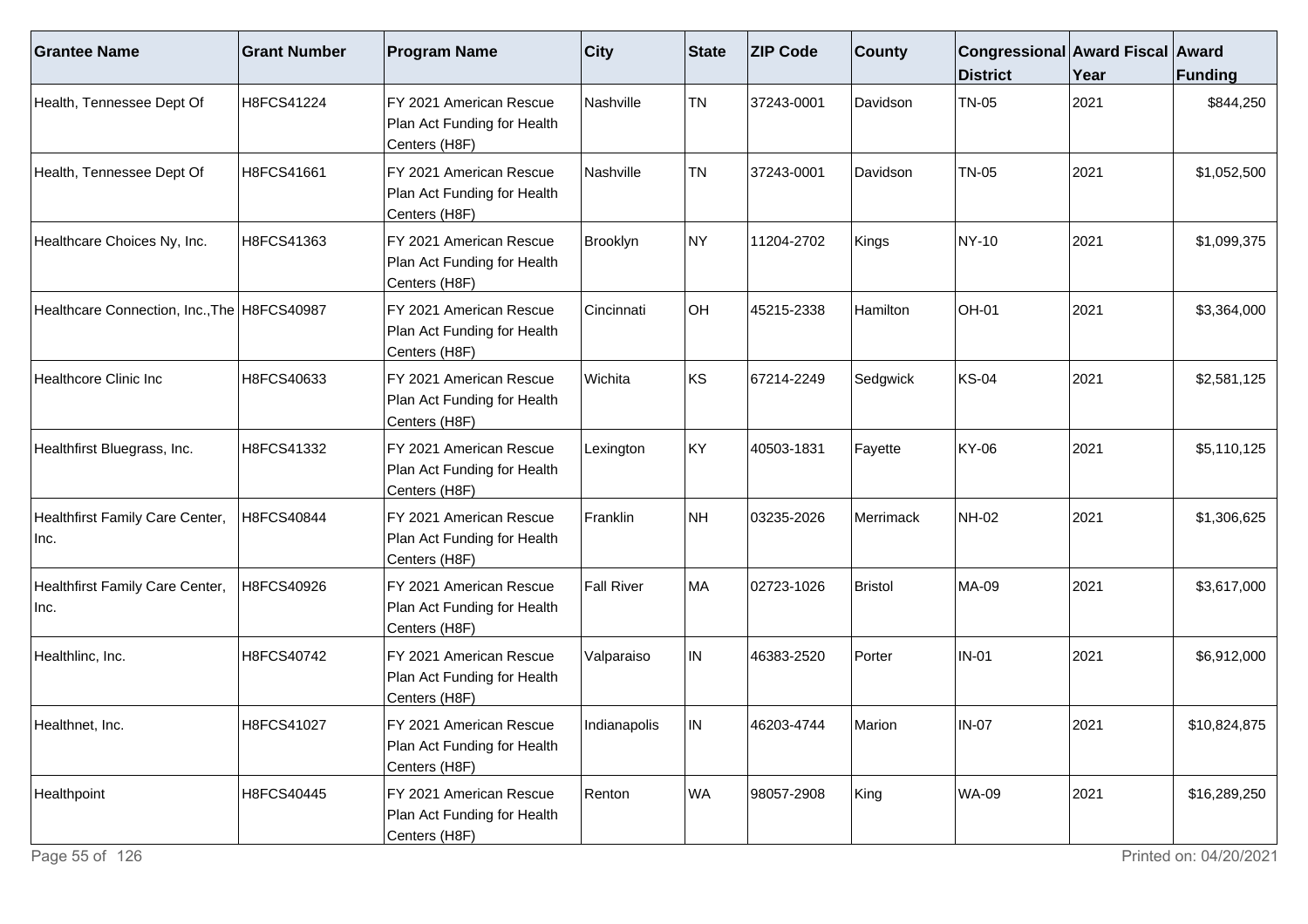| <b>Grantee Name</b>                                    | <b>Grant Number</b> | <b>Program Name</b>                                                      | $ $ City          | <b>State</b> | <b>ZIP Code</b> | <b>County</b> | Congressional Award Fiscal Award<br><b>District</b> | Year | Funding      |
|--------------------------------------------------------|---------------------|--------------------------------------------------------------------------|-------------------|--------------|-----------------|---------------|-----------------------------------------------------|------|--------------|
| Healthpoint Family Care, Inc.                          | H8FCS40504          | FY 2021 American Rescue<br>Plan Act Funding for Health<br>Centers (H8F)  | Newport           | KY           | 41071-2203      | Campbell      | <b>KY-04</b>                                        | 2021 | \$7,258,125  |
| Healthreach Community Health<br>Centers                | H8FCS40415          | FY 2021 American Rescue<br>Plan Act Funding for Health<br>Centers (H8F)  | Waterville        | ME           | 04901-6566      | Kennebec      | <b>ME-01</b>                                        | 2021 | \$4,788,000  |
| Healthsource Of Ohio, Inc.                             | H8FCS40699          | IFY 2021 American Rescue<br>Plan Act Funding for Health<br>Centers (H8F) | Loveland          | OH           | 45140-6966      | Clermont      | OH-02                                               | 2021 | \$9,138,375  |
| <b>Healthy Connections Inc</b>                         | H8FCS40921          | FY 2021 American Rescue<br>Plan Act Funding for Health<br>Centers (H8F)  | Mena              | AR           | 71953-9072      | Polk          | AR-04                                               | 2021 | \$2,679,750  |
| Heart City Health Center, Inc.                         | H8FCS41317          | FY 2021 American Rescue<br>Plan Act Funding for Health<br>Centers (H8F)  | Elkhart           | IN           | 46516-4666      | Elkhart       | $IN-02$                                             | 2021 | \$2,760,500  |
| Heart Of Florida Health Center,<br>Inc.                | H8FCS40658          | IFY 2021 American Rescue<br>Plan Act Funding for Health<br>Centers (H8F) | Ocala             | FL.          | 34471-0900      | Marion        | FL-03                                               | 2021 | \$5,055,125  |
| Heart Of Kansas Family Health<br>Care, Inc.            | H8FCS41440          | FY 2021 American Rescue<br>Plan Act Funding for Health<br>Centers (H8F)  | <b>Great Bend</b> | KS           | 67530-2502      | Barton        | <b>KS-01</b>                                        | 2021 | \$1,367,375  |
| Heart Of Ohio Family Health<br>Centers                 | H8FCS41419          | FY 2021 American Rescue<br>Plan Act Funding for Health<br>Centers (H8F)  | Columbus          | OH           | 43213-3003      | Franklin      | OH-03                                               | 2021 | \$2,178,000  |
| <b>Heart Of Texas Community</b><br>Health Center, Inc. | H8FCS41632          | FY 2021 American Rescue<br>Plan Act Funding for Health<br>Centers (H8F)  | Waco              | <b>TX</b>    | 76707-2261      | McLennan      | <b>TX-17</b>                                        | 2021 | \$12,838,000 |
| <b>Heartland Alliance Health</b>                       | H8FCS40976          | FY 2021 American Rescue<br>Plan Act Funding for Health<br>Centers (H8F)  | Chicago           |              | 60604-1286      | Cook          | $IL-07$                                             | 2021 | \$2,689,875  |
| <b>Heartland Community Health</b><br>Clinic            | H8FCS40647          | FY 2021 American Rescue<br>Plan Act Funding for Health<br>Centers (H8F)  | Peoria            | IL.          | 61604-3221      | Peoria        | $IL-17$                                             | 2021 | \$3,700,750  |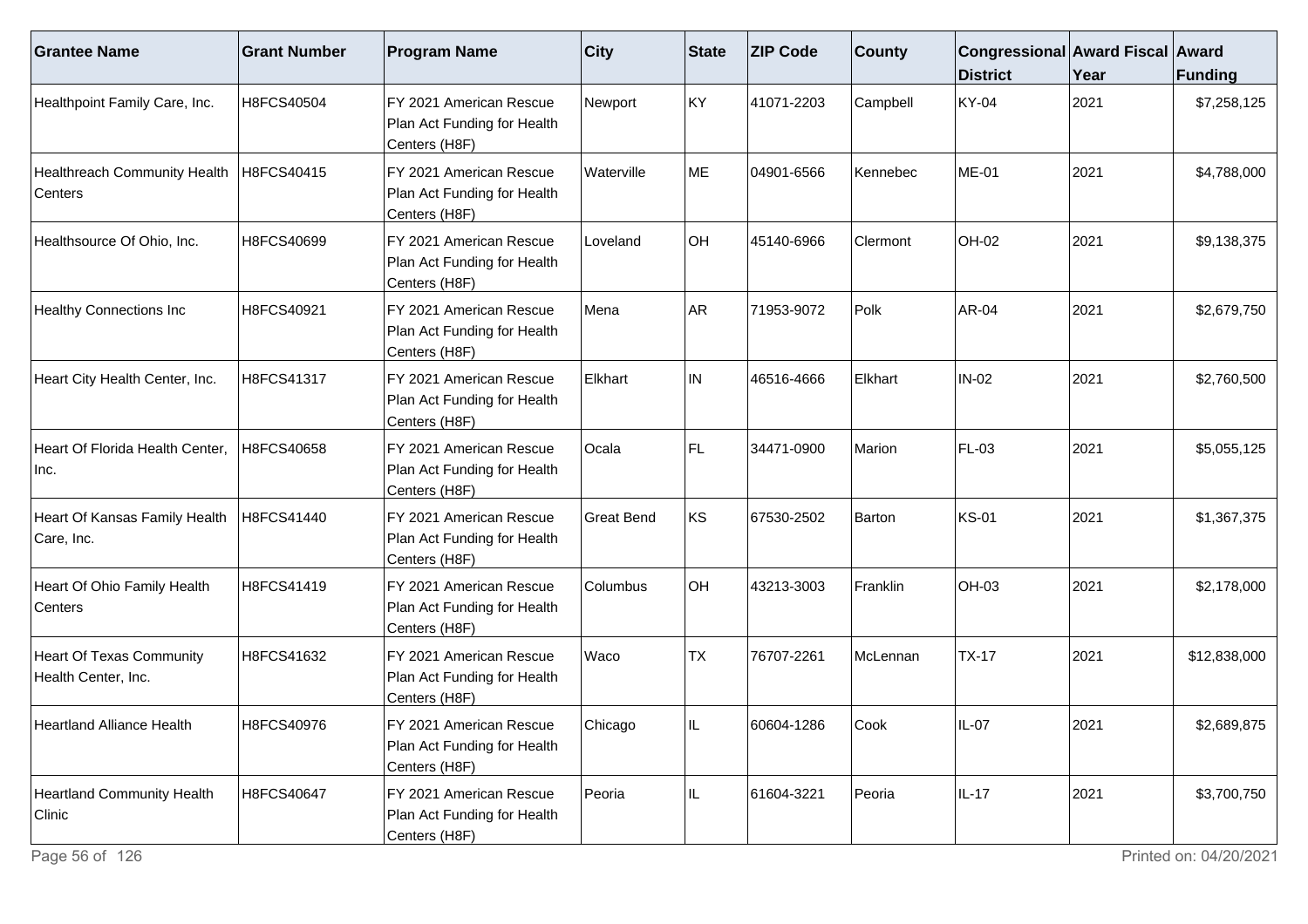| <b>Grantee Name</b>                                        | <b>Grant Number</b> | <b>Program Name</b>                                                     | $ $ City     | State     | <b>ZIP Code</b> | <b>County</b>          | Congressional Award Fiscal Award<br><b>District</b> | Year | <b>Funding</b> |
|------------------------------------------------------------|---------------------|-------------------------------------------------------------------------|--------------|-----------|-----------------|------------------------|-----------------------------------------------------|------|----------------|
| Heartland Health Center, Inc.                              | H8FCS41322          | FY 2021 American Rescue<br>Plan Act Funding for Health<br>Centers (H8F) | Grand Island | <b>NE</b> | 68803-1334      | Hall                   | NE-03                                               | 2021 | \$1,598,000    |
| Heartland International Health<br>Centers                  | H8FCS41387          | FY 2021 American Rescue<br>Plan Act Funding for Health<br>Centers (H8F) | Chicago      | IL.       | 60657-6710      | Cook                   | IL-05                                               | 2021 | \$6,067,375    |
| Heartland Medical Clinic,<br>Incorporated                  | H8FCS40956          | FY 2021 American Rescue<br>Plan Act Funding for Health<br>Centers (H8F) | Lawrence     | KS        | 66044-1393      | Douglas                | <b>KS-02</b>                                        | 2021 | \$2,195,500    |
| Henderson County Rural Health   H8FCS41057<br>Center, Inc. |                     | FY 2021 American Rescue<br>Plan Act Funding for Health<br>Centers (H8F) | Oquawka      | IL        | 61469-3204      | Henderson              | IL-17                                               | 2021 | \$1,107,875    |
| <b>Hennepin County</b>                                     | H8FCS41200          | FY 2021 American Rescue<br>Plan Act Funding for Health<br>Centers (H8F) | Minneapolis  | MN        | 55411-3047      | Hennepin               | <b>MN-05</b>                                        | 2021 | \$6,350,250    |
| Hennepin County                                            | H8FCS41464          | FY 2021 American Rescue<br>Plan Act Funding for Health<br>Centers (H8F) | Minneapolis  | MN        | 55487-0999      | Hennepin               | <b>MN-05</b>                                        | 2021 | \$1,176,375    |
| Henry J. Austin Health Center,<br>Inc.                     | H8FCS40883          | FY 2021 American Rescue<br>Plan Act Funding for Health<br>Centers (H8F) | Trenton      | <b>NJ</b> | 08618-4741      | Mercer                 | <b>NJ-12</b>                                        | 2021 | \$4,252,875    |
| Herald Christian Health Center                             | H8FCS40824          | FY 2021 American Rescue<br>Plan Act Funding for Health<br>Centers (H8F) | Rosemead     | CA        | 91770-3358      | Los Angeles            | $CA-27$                                             | 2021 | \$2,857,750    |
| Heritage Health And Housing,<br>Inc.                       | H8FCS41476          | FY 2021 American Rescue<br>Plan Act Funding for Health<br>Centers (H8F) | New York     | NY)       | 10031-4611      | New York               | <b>NY-13</b>                                        | 2021 | \$1,178,625    |
| Hi-Desert Memorial Health Care   H8FCS40348<br>District    |                     | FY 2021 American Rescue<br>Plan Act Funding for Health<br>Centers (H8F) | Yucca Valley | CA        | 92284-7314      | San Bernardino   CA-08 |                                                     | 2021 | \$1,849,250    |
| Hidalgo Medical Services                                   | H8FCS40965          | FY 2021 American Rescue<br>Plan Act Funding for Health<br>Centers (H8F) | Lordsburg    | NM        | 88045-2618      | Hidalgo                | <b>NM-02</b>                                        | 2021 | \$2,905,000    |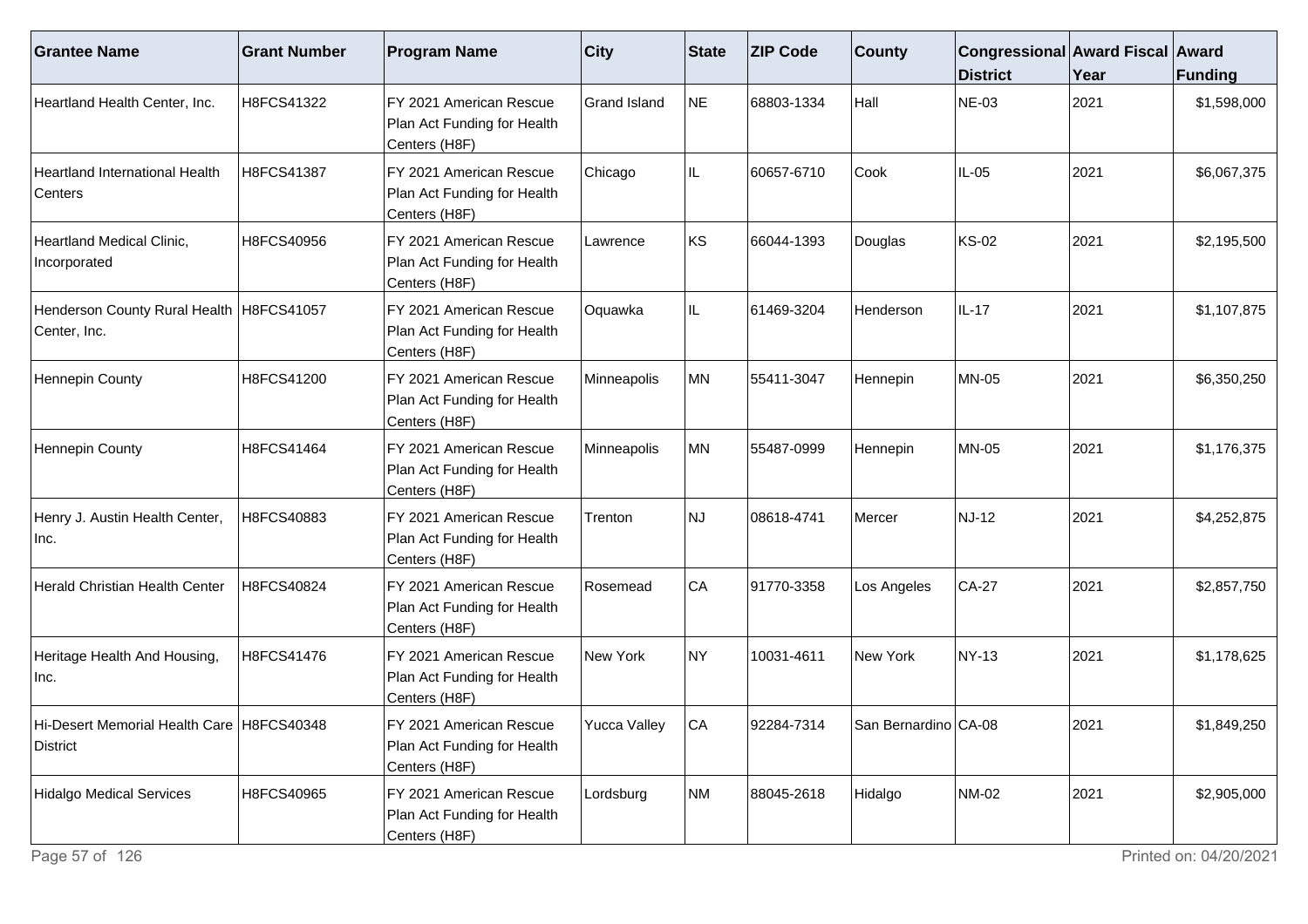| <b>Grantee Name</b>                                  | <b>Grant Number</b> | <b>Program Name</b>                                                     | <b>City</b>        | State | <b>ZIP Code</b> | <b>County</b> | Congressional Award Fiscal Award<br><b>District</b> | Year | Funding     |
|------------------------------------------------------|---------------------|-------------------------------------------------------------------------|--------------------|-------|-----------------|---------------|-----------------------------------------------------|------|-------------|
| High Country Community Health H8FCS40863             |                     | FY 2021 American Rescue<br>Plan Act Funding for Health<br>Centers (H8F) | Boone              | NC    | 28607-5000      | Watauga       | <b>NC-05</b>                                        | 2021 | \$2,894,625 |
| High Plains Community Health<br>Center, Incorporated | H8FCS41426          | FY 2021 American Rescue<br>Plan Act Funding for Health<br>Centers (H8F) | Lamar              | CO    | 81052-3939      | Prowers       | $CO-04$                                             | 2021 | \$2,472,625 |
| <b>Highland Health Providers</b><br>Corporation      | H8FCS41729          | FY 2021 American Rescue<br>Plan Act Funding for Health<br>Centers (H8F) | Hillsboro          | OH    | 45133-8496      | Highland      | <b>OH-02</b>                                        | 2021 | \$2,118,375 |
| Highland Medical Center                              | H8FCS41635          | FY 2021 American Rescue<br>Plan Act Funding for Health<br>Centers (H8F) | Monterey           | VA    | 24465-2416      | Highland      | <b>VA-06</b>                                        | 2021 | \$822,750   |
| Hill Country Community Clinic                        | H8FCS41452          | FY 2021 American Rescue<br>Plan Act Funding for Health<br>Centers (H8F) | Bella Vista        | CA    | 96008           | Shasta        | CA-01                                               | 2021 | \$1,633,250 |
| Hilltown Community Health<br>Centers, Inc.           | H8FCS40389          | FY 2021 American Rescue<br>Plan Act Funding for Health<br>Centers (H8F) | Worthington        | MA    | 01098-9753      | Hampshire     | <b>MA-01</b>                                        | 2021 | \$1,800,250 |
| Ho-Ola Lahui Hawaii Inc                              | H8FCS41072          | FY 2021 American Rescue<br>Plan Act Funding for Health<br>Centers (H8F) | Lihue              | HI    | 96766-1805      | Kauai         | $HI-02$                                             | 2021 | \$1,080,250 |
| Holyoke Health Center, Inc.                          | H8FCS41719          | FY 2021 American Rescue<br>Plan Act Funding for Health<br>Centers (H8F) | Holyoke            | MA    | 01040-5144      | Hampden       | <b>MA-01</b>                                        | 2021 | \$3,628,000 |
| Hope Christian Health Center<br>Corp                 | H8FCS40509          | FY 2021 American Rescue<br>Plan Act Funding for Health<br>Centers (H8F) | North Las<br>Vegas | NV    | 89030-0226      | Clark         | <b>NV-04</b>                                        | 2021 | \$907,625   |
| Hope Family Health Services                          | H8FCS41133          | FY 2021 American Rescue<br>Plan Act Funding for Health<br>Centers (H8F) | Westmoreland   TN  |       | 37186-5032      | Sumner        | TN-06                                               | 2021 | \$1,312,000 |
| Hopehealth, Inc.                                     | H8FCS41621          | FY 2021 American Rescue<br>Plan Act Funding for Health<br>Centers (H8F) | Florence           | SC    | 29501-2808      | Florence      | <b>SC-07</b>                                        | 2021 | \$8,712,750 |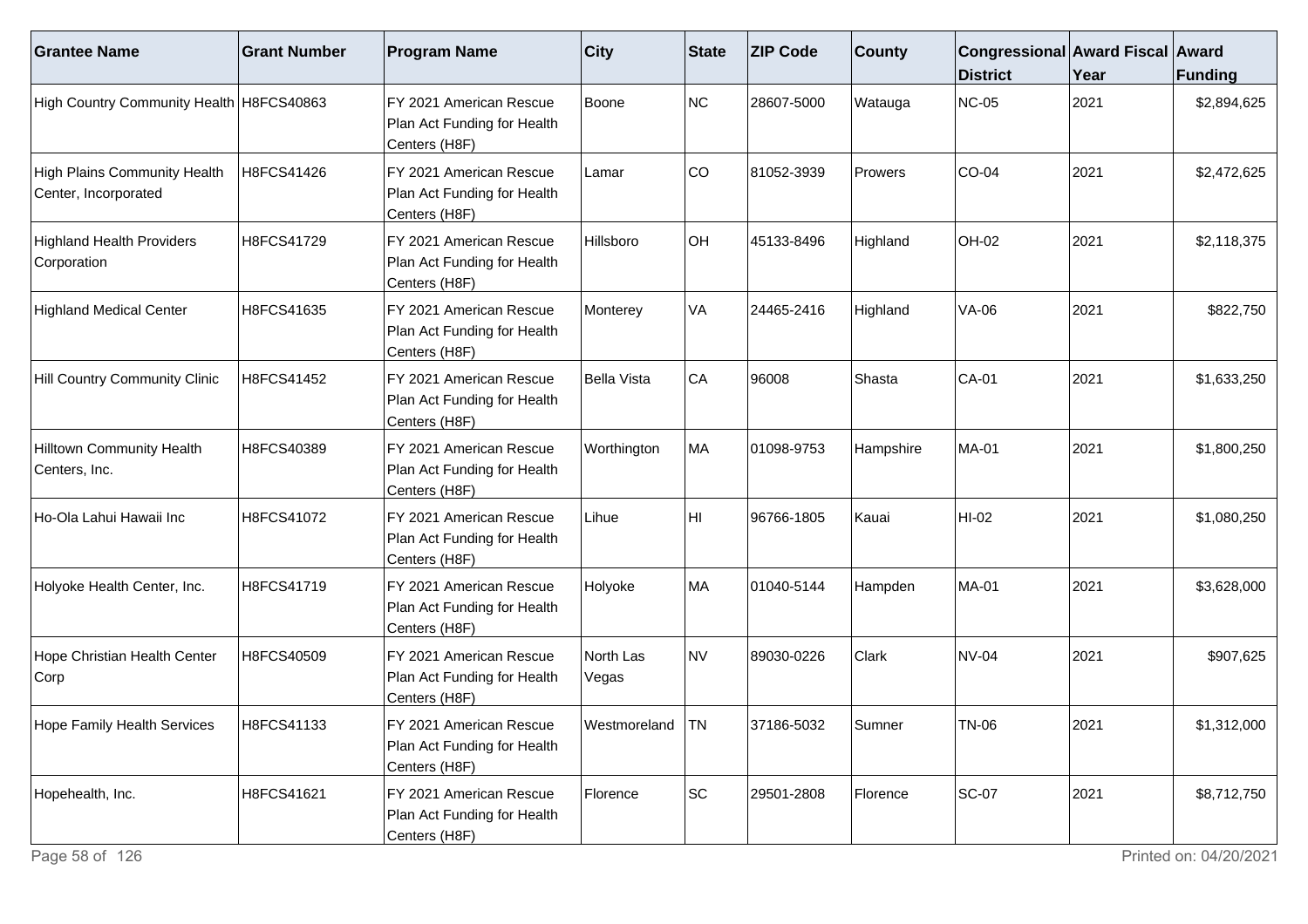| <b>Grantee Name</b>                        | <b>Grant Number</b> | <b>Program Name</b>                                                     | $ $ City           | <b>State</b> | <b>ZIP Code</b> | <b>County</b> | Congressional Award Fiscal Award<br><b>District</b> | Year | <b>Funding</b> |
|--------------------------------------------|---------------------|-------------------------------------------------------------------------|--------------------|--------------|-----------------|---------------|-----------------------------------------------------|------|----------------|
| Hopewell Health Centers, Inc.              | H8FCS40788          | FY 2021 American Rescue<br>Plan Act Funding for Health<br>Centers (H8F) | Chillicothe        | OH           | 45601-1104      | Ross          | OH-02                                               | 2021 | \$6,081,875    |
| Horizon Health And Wellness,<br>Inc.       | H8FCS40535          | FY 2021 American Rescue<br>Plan Act Funding for Health<br>Centers (H8F) | Apache<br>Junction | AZ           | 85120-5502      | Pinal         | AZ-04                                               | 2021 | \$1,641,125    |
| Horizon Health Care Inc                    | H8FCS41469          | FY 2021 American Rescue<br>Plan Act Funding for Health<br>Centers (H8F) | Howard             | SD           | 57349-8813      | Miner         | <b>SD-00</b>                                        | 2021 | \$5,099,875    |
| Horizon Health Center Inc                  | H8FCS40432          | FY 2021 American Rescue<br>Plan Act Funding for Health<br>Centers (H8F) | Jersey City        | NJ           | 07306-3817      | Hudson        | NJ-10                                               | 2021 | \$2,937,125    |
| Horizon Health Services, Inc.              | H8FCS41392          | FY 2021 American Rescue<br>Plan Act Funding for Health<br>Centers (H8F) | Waverly            | VA           | 23890-3235      | Sussex        | $VA-04$                                             | 2021 | \$1,159,250    |
| Hospital General De Castaner,<br> Inc.     | H8FCS41677          | FY 2021 American Rescue<br>Plan Act Funding for Health<br>Centers (H8F) | Bartolo            | PR           | 00631           | Lares         | <b>PR-98</b>                                        | 2021 | \$1,931,875    |
| Housing Works Health Services<br>lii, Inc. | H8FCS40598          | FY 2021 American Rescue<br>Plan Act Funding for Health<br>Centers (H8F) | Brooklyn           | NY)          | 11208-2763      | Kings         | NY-08                                               | 2021 | \$1,881,500    |
| Houston Area Community<br>Services, Inc.   | H8FCS40783          | FY 2021 American Rescue<br>Plan Act Funding for Health<br>Centers (H8F) | Houston            | <b>TX</b>    | 77008-5200      | Harris        | <b>TX-02</b>                                        | 2021 | \$3,846,125    |
| Houston Community Health<br>Centers, Inc.  | H8FCS41442          | FY 2021 American Rescue<br>Plan Act Funding for Health<br>Centers (H8F) | Houston            | <b>TX</b>    | 77020-3022      | Harris        | <b>TX-29</b>                                        | 2021 | \$2,686,375    |
| <b>Howard Brown Health Center</b>          | H8FCS41018          | FY 2021 American Rescue<br>Plan Act Funding for Health<br>Centers (H8F) | Chicago            |              | 60613-2010      | Cook          | IL-09                                               | 2021 | \$6,226,875    |
| Hpm Foundation, Inc                        | H8FCS40944          | FY 2021 American Rescue<br>Plan Act Funding for Health<br>Centers (H8F) | San Juan           | PR           | 00915-3822      | San Juan      | <b>PR-98</b>                                        | 2021 | \$3,911,000    |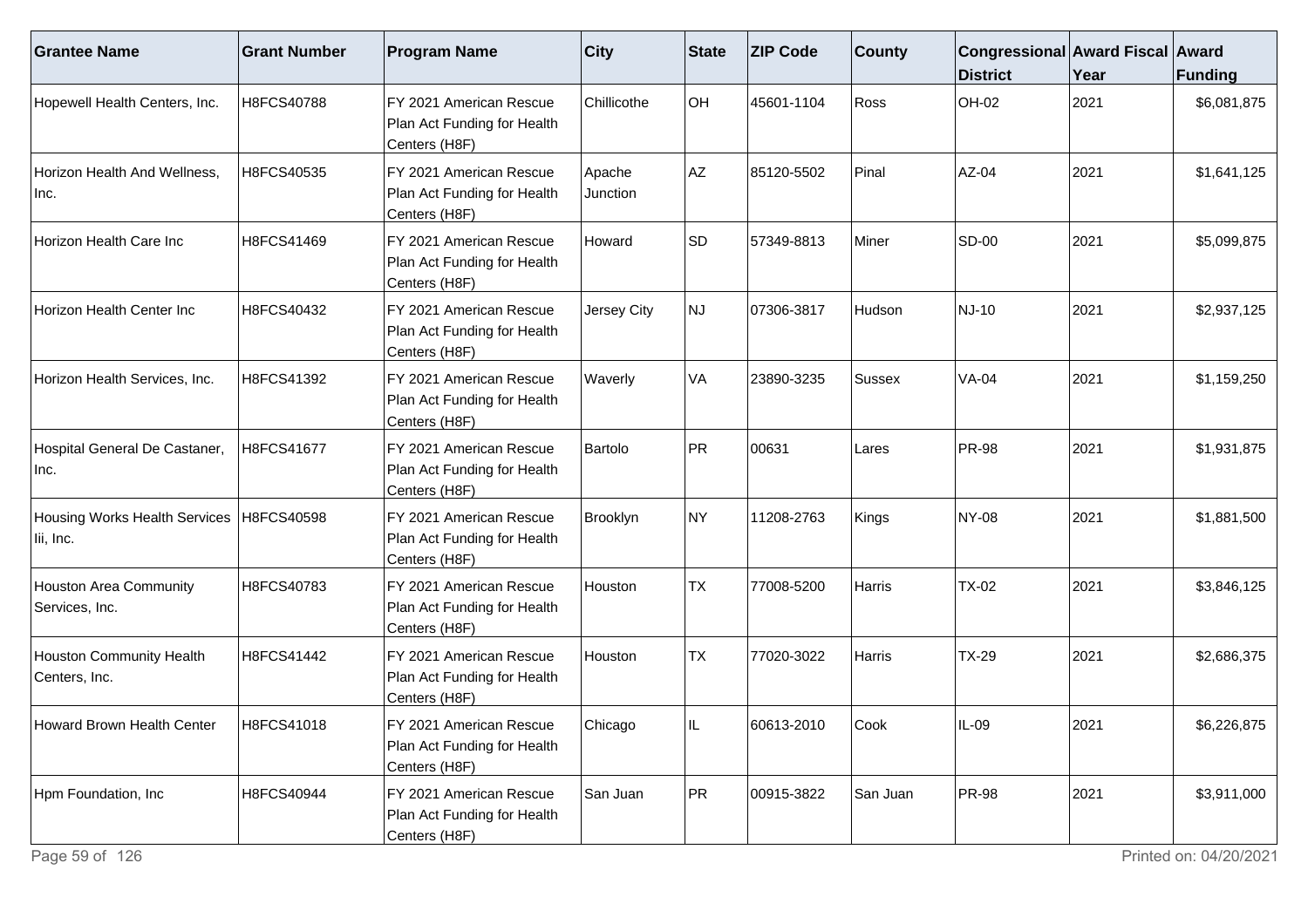| <b>Grantee Name</b>                                      | <b>Grant Number</b> | <b>Program Name</b>                                                      | $ $ City            | State | <b>ZIP Code</b> | <b>County</b>          | Congressional Award Fiscal Award<br><b>District</b> | Year | Funding      |
|----------------------------------------------------------|---------------------|--------------------------------------------------------------------------|---------------------|-------|-----------------|------------------------|-----------------------------------------------------|------|--------------|
| Hudson Headwaters Health<br><b>Network</b>               | H8FCS40567          | FY 2021 American Rescue<br>Plan Act Funding for Health<br>Centers (H8F)  | Queensbury          | NY    | 12804-7880      | Warren                 | <b>NY-21</b>                                        | 2021 | \$12,725,125 |
| Hudson River Healthcare, Inc.                            | H8FCS41390          | FY 2021 American Rescue<br>Plan Act Funding for Health<br>Centers (H8F)  | Peekskill           | NY)   | 10566-2913      | Westchester            | <b>NY-17</b>                                        | 2021 | \$46,878,250 |
| Hunter Health Clinic Inc, The                            | H8FCS40784          | IFY 2021 American Rescue<br>Plan Act Funding for Health<br>Centers (H8F) | Wichita             | KS    | 67214-4436      | Sedgwick               | <b>KS-04</b>                                        | 2021 | \$4,315,875  |
| Hurtt Family Health Clinic, Inc.                         | H8FCS40908          | FY 2021 American Rescue<br>Plan Act Funding for Health<br>Centers (H8F)  | Tustin              | CA    | 92782-0221      | Orange                 | <b>CA-45</b>                                        | 2021 | \$1,661,000  |
| Hyndman Area Health Center,<br>Inc.                      | H8FCS41628          | FY 2021 American Rescue<br>Plan Act Funding for Health<br>Centers (H8F)  | Hyndman             | PA    | 15545-7379      | Bedford                | <b>PA-13</b>                                        | 2021 | \$1,261,750  |
| I.M. Sulzbacher Center For The<br>Homeless, Inc.         | H8FCS41351          | IFY 2021 American Rescue<br>Plan Act Funding for Health<br>Centers (H8F) | Jacksonville        | FL.   | 32202-2847      | Duval                  | FL-05                                               | 2021 | \$2,904,375  |
| Iberia Comprhesive Com Health   H8FCS41483<br>Cntr, Inc. |                     | FY 2021 American Rescue<br>Plan Act Funding for Health<br>Centers (H8F)  | New Iberia          | LA    | 70560-5727      | <b>Iberia</b>          | $LA-03$                                             | 2021 | \$4,604,250  |
| Iliuliuk Family And Health<br>Services, Inc.             | H8FCS41473          | FY 2021 American Rescue<br>Plan Act Funding for Health<br>Centers (H8F)  | Unalaska            | AK    | 99685           | Aleutians West   AK-00 |                                                     | 2021 | \$1,016,750  |
| <b>Imperial Beach Community</b><br>Clinic                | H8FCS41220          | FY 2021 American Rescue<br>Plan Act Funding for Health<br>Centers (H8F)  | Imperial Beach   CA |       | 91932-1503      | San Diego              | $CA-51$                                             | 2021 | \$1,943,750  |
| Indian Health Board Of<br>Minneapolis Inc                | H8FCS41577          | FY 2021 American Rescue<br>Plan Act Funding for Health<br>Centers (H8F)  | Minneapolis         | MN    | 55404-3975      | Hennepin               | <b>MN-05</b>                                        | 2021 | \$1,515,250  |
| Indian Health Center Of Santa<br>Clara Valley            | H8FCS41559          | FY 2021 American Rescue<br>Plan Act Funding for Health<br>Centers (H8F)  | San Jose            | CA    | 95125-5212      | Santa Clara            | <b>CA-18</b>                                        | 2021 | \$3,630,375  |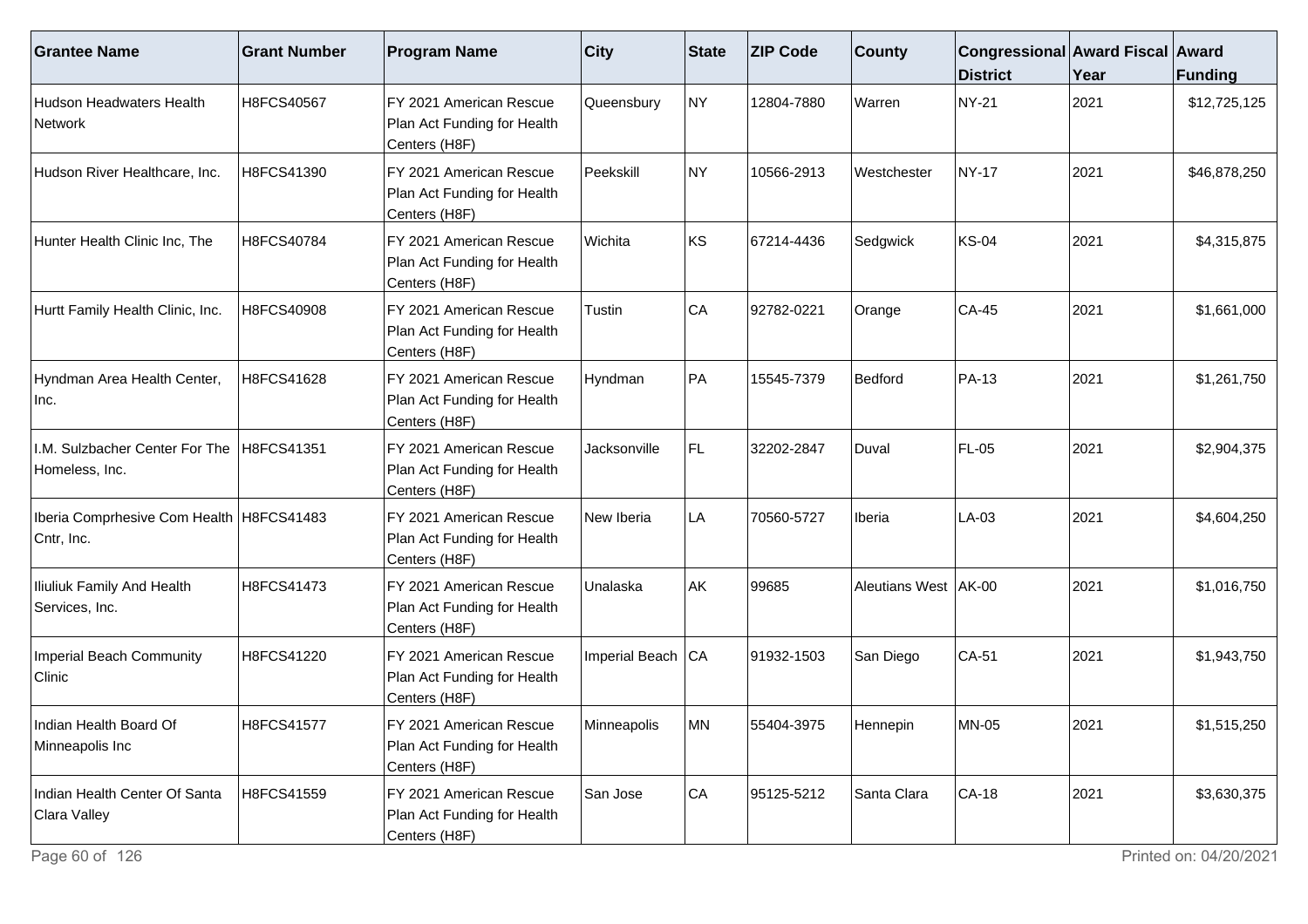| <b>Grantee Name</b>                                     | <b>Grant Number</b> | <b>Program Name</b>                                                     | <b>City</b>       | State | <b>ZIP Code</b> | <b>County</b>           | Congressional Award Fiscal Award<br><b>District</b> | Year | Funding      |
|---------------------------------------------------------|---------------------|-------------------------------------------------------------------------|-------------------|-------|-----------------|-------------------------|-----------------------------------------------------|------|--------------|
| Indian Stream Health Center                             | H8FCS40316          | FY 2021 American Rescue<br>Plan Act Funding for Health<br>Centers (H8F) | Colebrook         | NH    | 03576-3206      | Coos                    | <b>NH-02</b>                                        | 2021 | \$1,033,625  |
| Indiana Health Centers<br>Incorporated                  | H8FCS41330          | FY 2021 American Rescue<br>Plan Act Funding for Health<br>Centers (H8F) | Indianapolis      | IN.   | 46250-1946      | Marion                  | $IN-05$                                             | 2021 | \$6,034,750  |
| Ingham, County Of                                       | H8FCS40798          | FY 2021 American Rescue<br>Plan Act Funding for Health<br>Centers (H8F) | Lansing           | MI    | 48911-3800      | Ingham                  | MI-08                                               | 2021 | \$4,255,625  |
| Inland Behavioral And Health<br>Services, Inc.          | H8FCS41157          | FY 2021 American Rescue<br>Plan Act Funding for Health<br>Centers (H8F) | San Bernardino CA |       | 92405-3919      | San Bernardino CA-31    |                                                     | 2021 | \$1,822,750  |
| Inner City Muslim Action<br>Network                     | H8FCS41082          | FY 2021 American Rescue<br>Plan Act Funding for Health<br>Centers (H8F) | Chicago           | IL.   | 60629-2343      | Cook                    | $IL-07$                                             | 2021 | \$890,250    |
| Innis Community Health Center,  H8FCS40697<br>Inc.      |                     | FY 2021 American Rescue<br>Plan Act Funding for Health<br>Centers (H8F) | Batchelor         | LA.   | 70715-3212      | Pointe Coupee   LA-06   |                                                     | 2021 | \$1,840,000  |
| Institute For Family Health, The                        | H8FCS40811          | FY 2021 American Rescue<br>Plan Act Funding for Health<br>Centers (H8F) | New York          | NY)   | 10035-1217      | <b>New York</b>         | <b>NY-13</b>                                        | 2021 | \$19,863,875 |
| Institutute For Population<br>Health, Inc.              | H8FCS40892          | FY 2021 American Rescue<br>Plan Act Funding for Health<br>Centers (H8F) | Detroit           | MI    | 48207-3110      | Wayne                   | MI-14                                               | 2021 | \$1,099,125  |
| Intercare Community Health<br>Network                   | H8FCS40979          | FY 2021 American Rescue<br>Plan Act Funding for Health<br>Centers (H8F) | Bangor            | MI    | 49013-1246      | Van Buren               | MI-06                                               | 2021 | \$7,978,125  |
| Interior Community Health<br>Center Inc                 | H8FCS40548          | FY 2021 American Rescue<br>Plan Act Funding for Health<br>Centers (H8F) | Fairbanks         | AK    | 99701-6407      | Fairbanks<br>North Star | AK-00                                               | 2021 | \$1,368,750  |
| International Community Health   H8FCS40330<br>Services |                     | FY 2021 American Rescue<br>Plan Act Funding for Health<br>Centers (H8F) | Seattle           | WA    | 98104-3032      | King                    | <b>WA-09</b>                                        | 2021 | \$5,481,875  |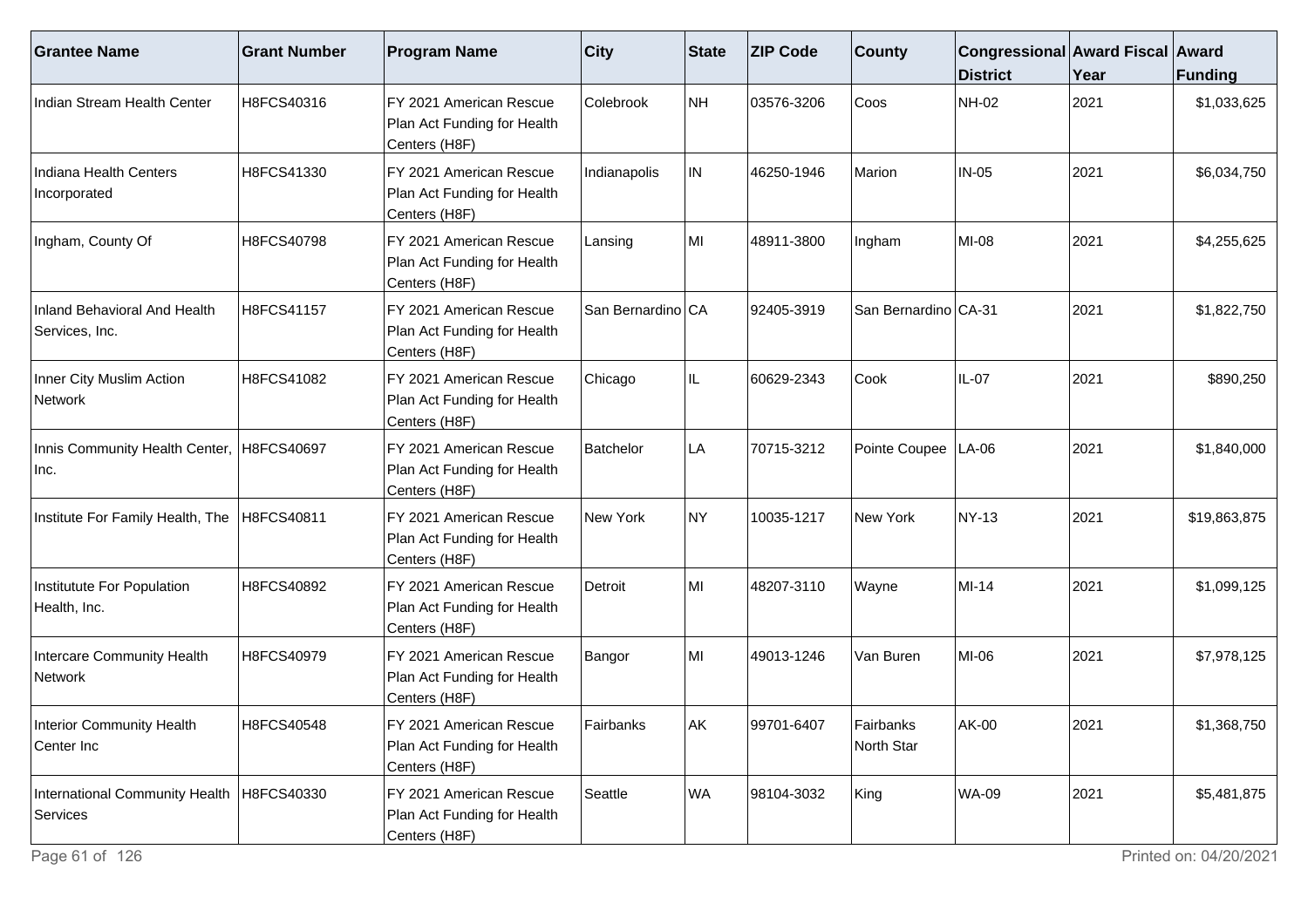| <b>Grantee Name</b>                                                         | <b>Grant Number</b> | <b>Program Name</b>                                                     | $ $ City          | State     | <b>ZIP Code</b> | <b>County</b> | Congressional Award Fiscal Award<br><b>District</b> | Year | Funding     |
|-----------------------------------------------------------------------------|---------------------|-------------------------------------------------------------------------|-------------------|-----------|-----------------|---------------|-----------------------------------------------------|------|-------------|
| Ironbound Community Health<br>Center Inc.                                   | H8FCS40335          | FY 2021 American Rescue<br>Plan Act Funding for Health<br>Centers (H8F) | Newark            | <b>NJ</b> | 07105-1864      | Essex         | <b>NJ-08</b>                                        | 2021 | \$653,250   |
| Ironton And Lawrence County<br><b>Area Community Action</b><br>Organization | H8FCS41609          | FY 2021 American Rescue<br>Plan Act Funding for Health<br>Centers (H8F) | Ironton           | OH        | 45638-1578      | Lawrence      | <b>OH-06</b>                                        | 2021 | \$2,198,000 |
| Isabella Citizens For Health, Inc. H8FCS40940                               |                     | FY 2021 American Rescue<br>Plan Act Funding for Health<br>Centers (H8F) | Mount Pleasant MI |           | 48858-6934      | Isabella      | MI-04                                               | 2021 | \$1,416,125 |
| Island Health, Inc.                                                         | H8FCS40829          | FY 2021 American Rescue<br>Plan Act Funding for Health<br>Centers (H8F) | Edgartown         | MA        | 02539-6941      | Dukes         | MA-09                                               | 2021 | \$1,114,750 |
| <b>Islands Community Medical</b><br>Services, Inc.                          | H8FCS41393          | FY 2021 American Rescue<br>Plan Act Funding for Health<br>Centers (H8F) | Vinalhaven        | ME        | 04863-4119      | Knox          | <b>ME-01</b>                                        | 2021 | \$750,875   |
| J C Lewis Health Center                                                     | H8FCS41216          | FY 2021 American Rescue<br>Plan Act Funding for Health<br>Centers (H8F) | <b>Savannah</b>   | GA        | 31401-2391      | Chatham       | GA-01                                               | 2021 | \$4,559,625 |
| Jane Pauley Community Health<br>Center, Inc.                                | H8FCS40331          | FY 2021 American Rescue<br>Plan Act Funding for Health<br>Centers (H8F) | Indianapolis      | IN        | 46229-2425      | Marion        | <b>IN-07</b>                                        | 2021 | \$4,719,625 |
| Jefferson Community Health<br>Care Centers, Inc                             | H8FCS40845          | FY 2021 American Rescue<br>Plan Act Funding for Health<br>Centers (H8F) | Avondale          | LA        | 70094-2622      | Jefferson     | LA-02                                               | 2021 | \$2,203,625 |
| Jefferson Comprehensive Care<br>System, Inc.                                | H8FCS41193          | FY 2021 American Rescue<br>Plan Act Funding for Health<br>Centers (H8F) | Pine Bluff        | <b>AR</b> | 71601-5801      | Jefferson     | AR-04                                               | 2021 | \$2,094,000 |
| Jefferson Comprehensive<br>Health Center Inc                                | H8FCS40732          | FY 2021 American Rescue<br>Plan Act Funding for Health<br>Centers (H8F) | Fayette           | lMS       | 39069-5576      | Jefferson     | <b>MS-02</b>                                        | 2021 | \$2,291,125 |
| Jefferson Parish Human<br>Services Authority                                | H8FCS40767          | FY 2021 American Rescue<br>Plan Act Funding for Health<br>Centers (H8F) | Metairie          | LA        | 70001-1874      | Jefferson     | LA-01                                               | 2021 | \$1,584,125 |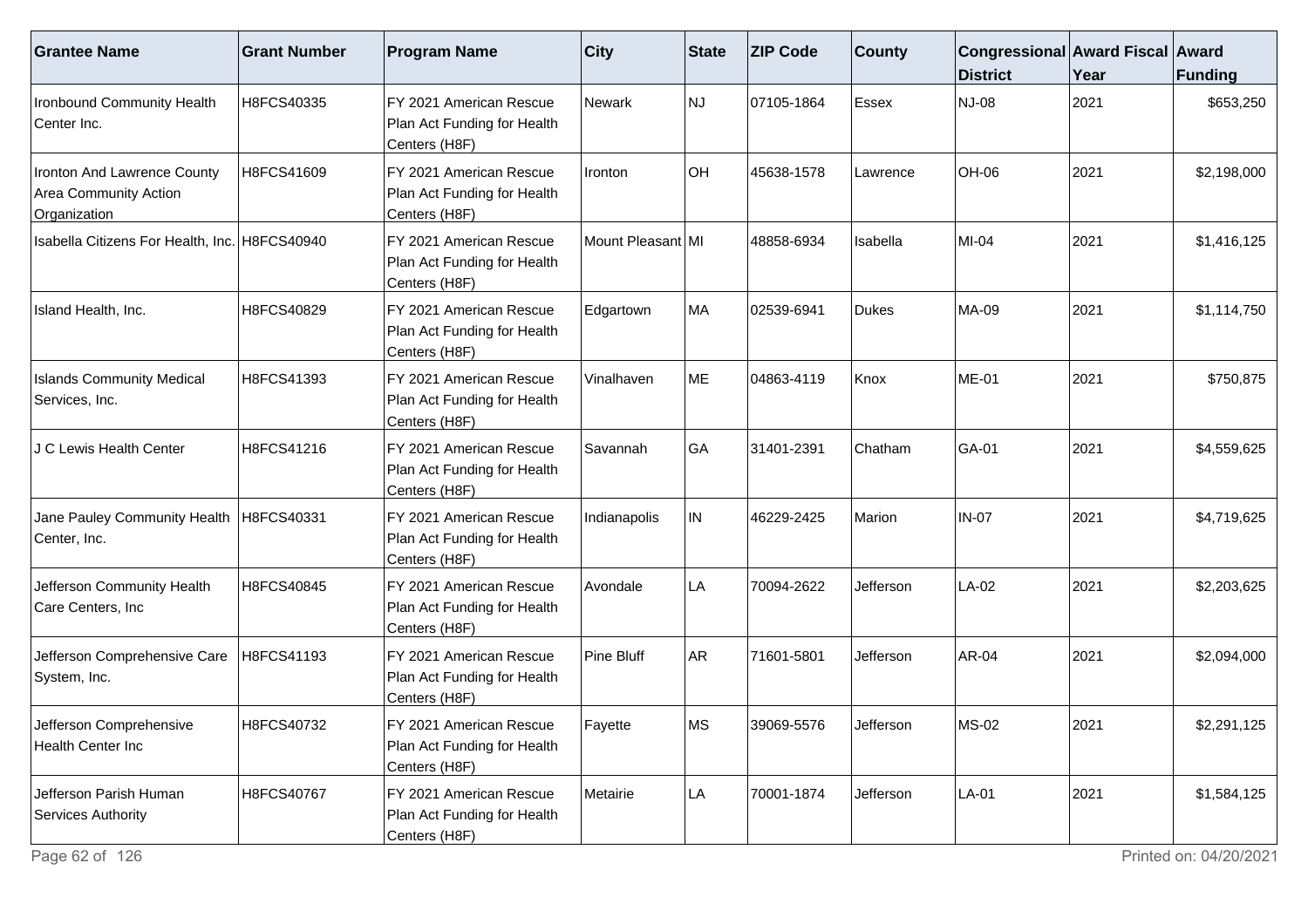| <b>Grantee Name</b>                                   | <b>Grant Number</b> | <b>Program Name</b>                                                     | $ $ City     | <b>State</b> | <b>ZIP Code</b> | <b>County</b>          | Congressional Award Fiscal Award<br><b>District</b> | Year | Funding      |
|-------------------------------------------------------|---------------------|-------------------------------------------------------------------------|--------------|--------------|-----------------|------------------------|-----------------------------------------------------|------|--------------|
| Jemez, Pueblo Of                                      | H8FCS40946          | FY 2021 American Rescue<br>Plan Act Funding for Health<br>Centers (H8F) | Jemez Pueblo | NM           | 87024           | Sandoval               | NM-03                                               | 2021 | \$983,000    |
| Jericho Road Ministries Inc.                          | H8FCS40521          | FY 2021 American Rescue<br>Plan Act Funding for Health<br>Centers (H8F) | Buffalo      | NY)          | 14213-1573      | Erie                   | NY-26                                               | 2021 | \$3,133,000  |
| Jessie Trice Community Health<br>System, Inc.         | H8FCS41651          | FY 2021 American Rescue<br>Plan Act Funding for Health<br>Centers (H8F) | Miami        | FL           | 33142-2826      | Miami-Dade             | FL-24                                               | 2021 | \$12,654,625 |
| Jewish Renaissance Foundation H8FCS41373<br>Inc., The |                     | FY 2021 American Rescue<br>Plan Act Funding for Health<br>Centers (H8F) | Perth Amboy  | NJ)          | 08861-4700      | Middlesex              | NJ-06                                               | 2021 | \$677,250    |
| Jewish Renaissance Medical<br>Center                  | H8FCS41305          | FY 2021 American Rescue<br>Plan Act Funding for Health<br>Centers (H8F) | Perth Amboy  | NJ.          | 08861-3396      | Middlesex              | NJ-06                                               | 2021 | \$4,794,375  |
| Johnson Health Center                                 | H8FCS40907          | FY 2021 American Rescue<br>Plan Act Funding for Health<br>Centers (H8F) | Lynchburg    | VA           | 24504-2306      | Lynchburg City   VA-06 |                                                     | 2021 | \$4,305,625  |
| Juniper Health, Inc.                                  | H8FCS41718          | FY 2021 American Rescue<br>Plan Act Funding for Health<br>Centers (H8F) | Beattyville  | KY           | 41311-7484      | Lee                    | KY-05                                               | 2021 | \$2,855,500  |
| Jwch Institute, Inc.                                  | H8FCS41457          | FY 2021 American Rescue<br>Plan Act Funding for Health<br>Centers (H8F) | Commerce     | CA           | 90040-1482      | Los Angeles            | <b>CA-40</b>                                        | 2021 | \$11,069,000 |
| Kagman Community Health<br>Centr E, Inc               | H8FCS41048          | FY 2021 American Rescue<br>Plan Act Funding for Health<br>Centers (H8F) | Saipan       | MP           | 96950           | Saipan                 | MP-98                                               | 2021 | \$879,125    |
| Kalihi Palama Health Center                           | H8FCS41722          | FY 2021 American Rescue<br>Plan Act Funding for Health<br>Centers (H8F) | Honolulu     | HI           | 96817-4544      | Honolulu               | $HI-01$                                             | 2021 | \$4,817,125  |
| Kansas City Care Clinic                               | H8FCS40612          | FY 2021 American Rescue<br>Plan Act Funding for Health<br>Centers (H8F) | Kansas City  | MO           | 64111-2501      | Jackson                | <b>MO-05</b>                                        | 2021 | \$3,492,625  |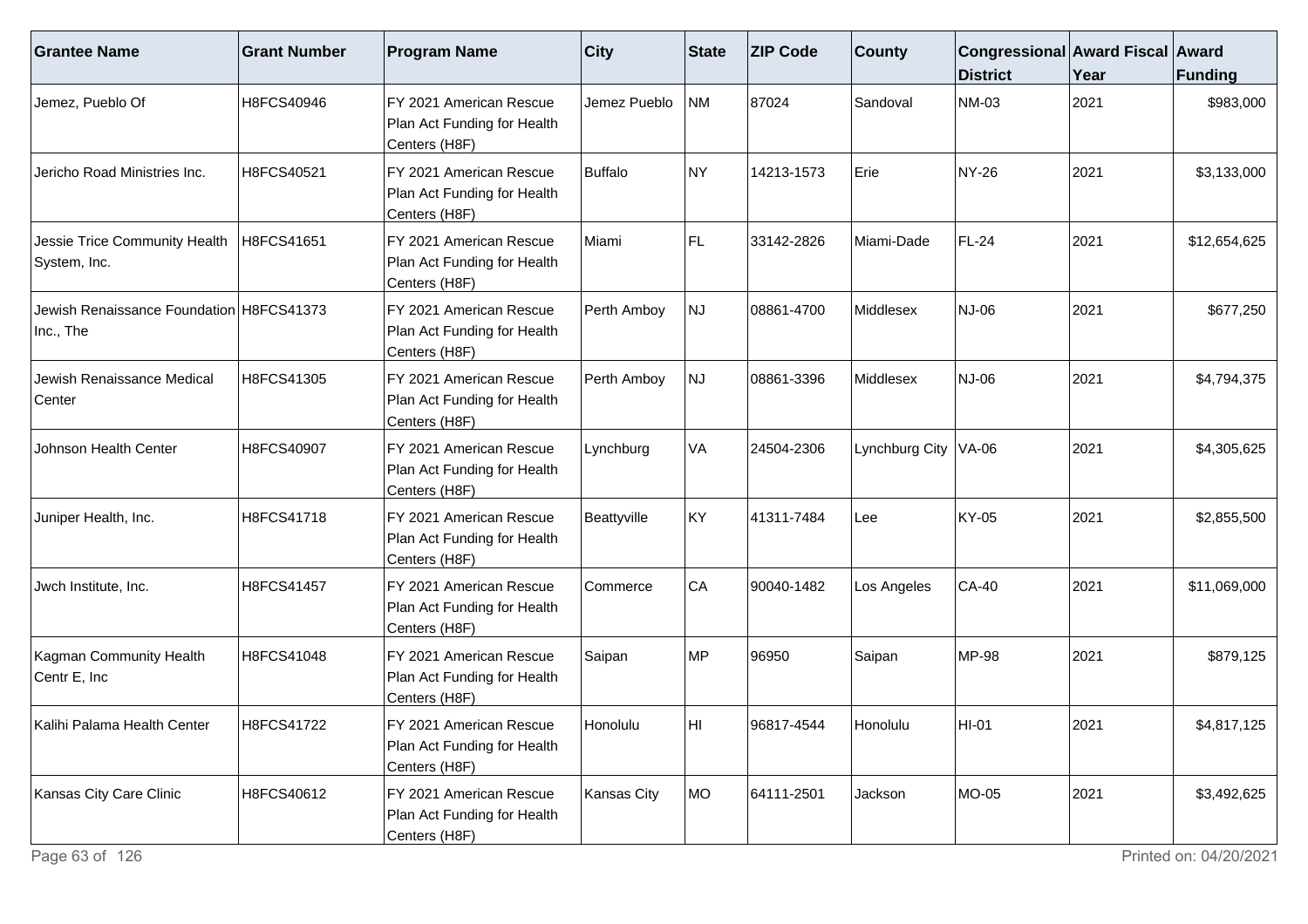| <b>Grantee Name</b>                                 | <b>Grant Number</b> | <b>Program Name</b>                                                     | <b>City</b>       | <b>State</b> | <b>ZIP Code</b> | <b>County</b>    | Congressional Award Fiscal Award<br><b>District</b> | Year | Funding     |
|-----------------------------------------------------|---------------------|-------------------------------------------------------------------------|-------------------|--------------|-----------------|------------------|-----------------------------------------------------|------|-------------|
| Karuk Tribe                                         | H8FCS40493          | FY 2021 American Rescue<br>Plan Act Funding for Health<br>Centers (H8F) | Happy Camp        | CA           | 96039           | Siskiyou         | $CA-01$                                             | 2021 | \$1,124,250 |
| Katahdin Valley Health Center                       | H8FCS40570          | FY 2021 American Rescue<br>Plan Act Funding for Health<br>Centers (H8F) | Patten            | ME           | 04765-3007      | Penobscot        | ME-02                                               | 2021 | \$3,208,500 |
| Kedren Community Health<br>Center, Inc.             | H8FCS41024          | FY 2021 American Rescue<br>Plan Act Funding for Health<br>Centers (H8F) | Los Angeles       | CA           | 90011-5622      | Los Angeles      | CA-40                                               | 2021 | \$1,065,875 |
| Kenosha Community Health<br>Center Inc              | H8FCS41540          | FY 2021 American Rescue<br>Plan Act Funding for Health<br>Centers (H8F) | Kenosha           | WI           | 53140-4146      | Kenosha          | <b>WI-01</b>                                        | 2021 | \$2,949,750 |
| Kentucky Mountain Health<br>Alliance, Inc.          | H8FCS41014          | FY 2021 American Rescue<br>Plan Act Funding for Health<br>Centers (H8F) | Hazard            | KY           | 41701-1973      | Perry            | KY-05                                               | 2021 | \$1,143,375 |
| Kentucky River Foothills<br>Development Council Inc | H8FCS41266          | FY 2021 American Rescue<br>Plan Act Funding for Health<br>Centers (H8F) | Richmond          | KY           | 40475-2457      | Madison          | KY-06                                               | 2021 | \$862,875   |
| Keystone Rural Health Center                        | H8FCS40925          | FY 2021 American Rescue<br>Plan Act Funding for Health<br>Centers (H8F) | Chambersburg   PA |              | 17201-7304      | Franklin         | PA-13                                               | 2021 | \$9,702,750 |
| Keystone Rural Health<br>Consortia Inc              | H8FCS41098          | FY 2021 American Rescue<br>Plan Act Funding for Health<br>Centers (H8F) | Emporium          | PA           | 15834-1302      | Cameron          | <b>PA-15</b>                                        | 2021 | \$1,635,875 |
| Kheir Clinic                                        | H8FCS40943          | FY 2021 American Rescue<br>Plan Act Funding for Health<br>Centers (H8F) | Los Angeles       | CA           | 90020-5108      | Los Angeles      | $CA-34$                                             | 2021 | \$2,535,250 |
| Kiamichi Family Medical Center, H8FCS40996<br>Inc.  |                     | FY 2021 American Rescue<br>Plan Act Funding for Health<br>Centers (H8F) | <b>Broken Bow</b> | lok.         | 74728-5033      | <b>McCurtain</b> | OK-02                                               | 2021 | \$2,053,250 |
| King, County Of                                     | H8FCS40623          | FY 2021 American Rescue<br>Plan Act Funding for Health<br>Centers (H8F) | Seattle           | WA           | 98104-1818      | King             | <b>WA-07</b>                                        | 2021 | \$3,899,625 |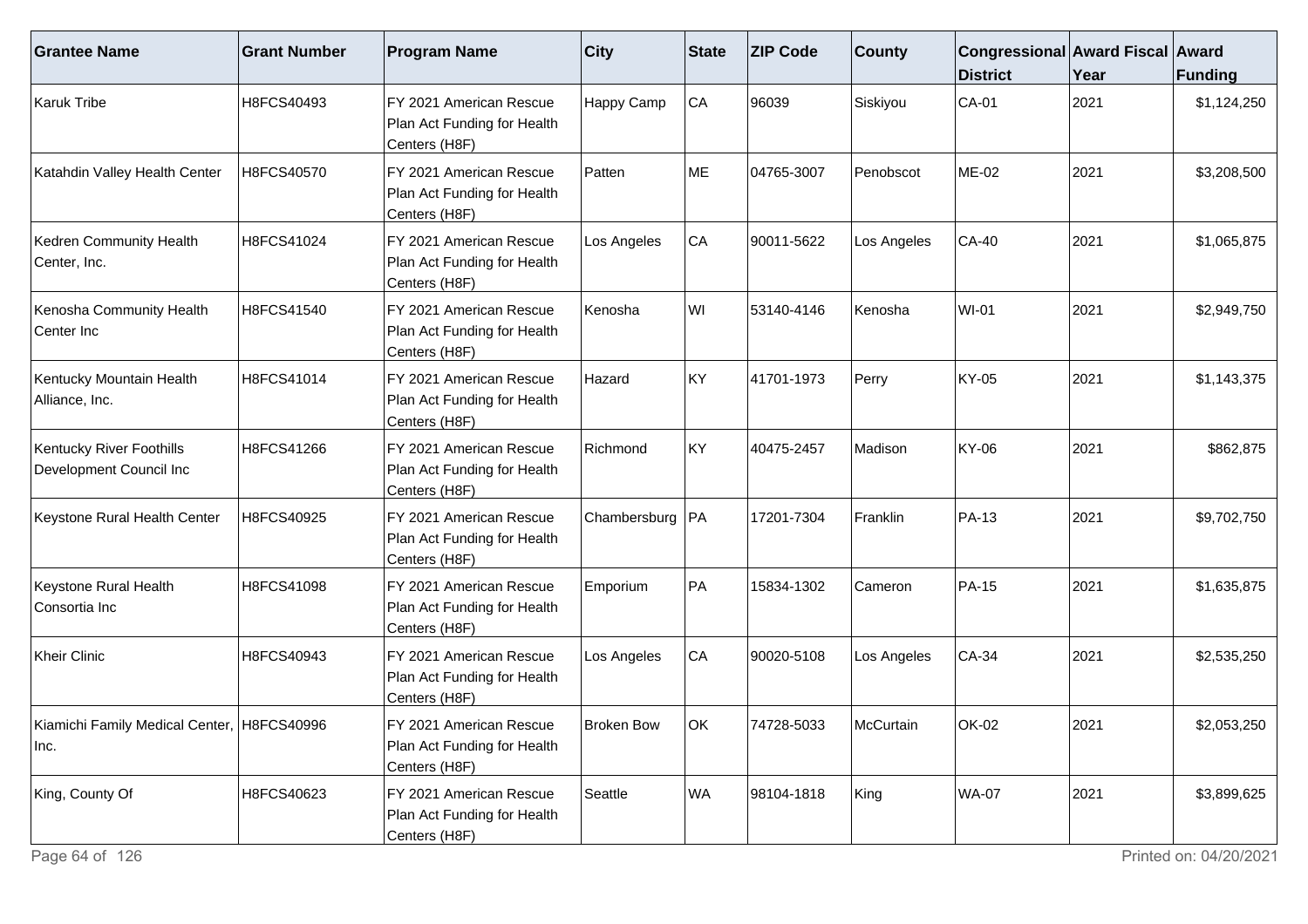| <b>Grantee Name</b>                                       | <b>Grant Number</b> | <b>Program Name</b>                                                      | <b>City</b>   | State           | <b>ZIP Code</b> | <b>County</b>     | Congressional Award Fiscal Award<br><b>District</b> | Year | <b>Funding</b> |
|-----------------------------------------------------------|---------------------|--------------------------------------------------------------------------|---------------|-----------------|-----------------|-------------------|-----------------------------------------------------|------|----------------|
| Kinston Community Health<br>Center, Incorporated          | H8FCS41032          | FY 2021 American Rescue<br>Plan Act Funding for Health<br>Centers (H8F)  | Kinston       | NC              | 28501-4932      | Lenoir            | NC-03                                               | 2021 | \$2,180,750    |
| Klamath Health Partners Inc                               | H8FCS40873          | FY 2021 American Rescue<br>Plan Act Funding for Health<br>Centers (H8F)  | Klamath Falls | OR <sub>.</sub> | 97601-3372      | Klamath           | OR-02                                               | 2021 | \$2,239,250    |
| Knox, County Of                                           | H8FCS40890          | FY 2021 American Rescue<br>Plan Act Funding for Health<br>Centers (H8F)  | Galesburg     | IL              | 61401-2436      | Knox              | IL-17                                               | 2021 | \$1,190,750    |
| Knox, County Of                                           | H8FCS41398          | IFY 2021 American Rescue<br>Plan Act Funding for Health<br>Centers (H8F) | Mount Vernon  | <b>OH</b>       | 43050-9084      | Knox              | <b>OH-07</b>                                        | 2021 | \$1,034,875    |
| Ko`Olauloa Health Center                                  | H8FCS40488          | FY 2021 American Rescue<br>Plan Act Funding for Health<br>Centers (H8F)  | Kahuku        | HI              | 96731-2052      | Honolulu          | HI-02                                               | 2021 | \$1,455,000    |
| Kodiak Area Native Association                            | H8FCS41003          | FY 2021 American Rescue<br>Plan Act Funding for Health<br>Centers (H8F)  | Kodiak        | AK              | 99615-6952      | Kodiak Island     | <b>AK-00</b>                                        | 2021 | \$1,402,250    |
| Kodiak Island Health Care<br>Foundation                   | H8FCS41631          | FY 2021 American Rescue<br>Plan Act Funding for Health<br>Centers (H8F)  | Kodiak        | AK              | 99615-6602      | Kodiak Island     | <b>AK-00</b>                                        | 2021 | \$1,162,625    |
| Kokua Kalihi Valley<br>(Comprehensive Family<br>Services) | H8FCS41078          | FY 2021 American Rescue<br>Plan Act Funding for Health<br>Centers (H8F)  | Honolulu      | HI              | 96819-2539      | Honolulu          | HI-01                                               | 2021 | \$2,390,250    |
| Konza Prairie Community<br>Health Center Inc              | H8FCS41458          | FY 2021 American Rescue<br>Plan Act Funding for Health<br>Centers (H8F)  | Junction City | KS              | 66441-4201      | Geary             | <b>KS-01</b>                                        | 2021 | \$3,101,875    |
| Korean Community Services,<br> Inc.                       | H8FCS41630          | FY 2021 American Rescue<br>Plan Act Funding for Health<br>Centers (H8F)  | Anaheim       | CA              | 92805-2912      | Orange            | $CA-46$                                             | 2021 | \$1,015,375    |
| Kosrae Community Health<br>Center                         | H8FCS41703          | FY 2021 American Rescue<br>Plan Act Funding for Health<br>Centers (H8F)  | Kosrae        | FM              | 96944           | Not<br>Determined | <b>FM-99</b>                                        | 2021 | \$1,148,500    |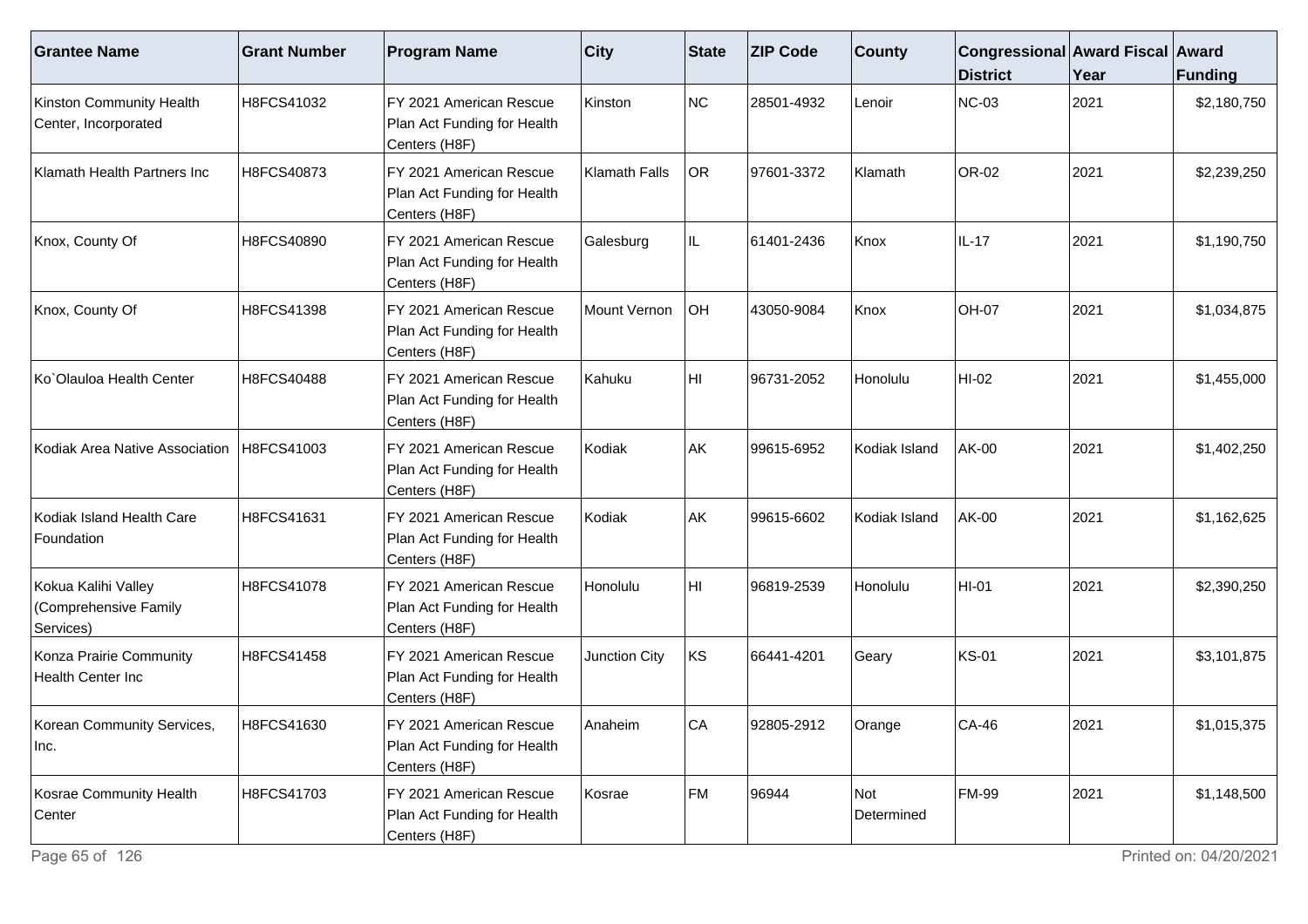| <b>Grantee Name</b>                                     | <b>Grant Number</b> | <b>Program Name</b>                                                     | $ $ City            | <b>State</b> | <b>ZIP Code</b> | <b>County</b>           | Congressional Award Fiscal Award<br><b>District</b> | Year | Funding      |
|---------------------------------------------------------|---------------------|-------------------------------------------------------------------------|---------------------|--------------|-----------------|-------------------------|-----------------------------------------------------|------|--------------|
| Kuumba Community Health &<br>Wellness Center, Inc.      | H8FCS41119          | FY 2021 American Rescue<br>Plan Act Funding for Health<br>Centers (H8F) | Roanoke             | VA           | 24017-2716      | Roanoke City            | <b>VA-06</b>                                        | 2021 | \$2,461,625  |
| La Casa De Buena Salud Inc                              | H8FCS40564          | FY 2021 American Rescue<br>Plan Act Funding for Health<br>Centers (H8F) | Portales            | NM           | 88130-5703      | Roosevelt               | NM-03                                               | 2021 | \$4,167,750  |
| La Casa De Salud Inc.                                   | H8FCS40492          | FY 2021 American Rescue<br>Plan Act Funding for Health<br>Centers (H8F) | Bronx               | NY)          | 10459-3270      | Bronx                   | NY-15                                               | 2021 | \$1,387,875  |
| La Clinica De La Raza, Inc.                             | H8FCS41052          | FY 2021 American Rescue<br>Plan Act Funding for Health<br>Centers (H8F) | Oakland             | CA           | 94601-2322      | Alameda                 | CA-13                                               | 2021 | \$16,876,000 |
| La Clinica De Los Campesinos,<br> Inc.                  | H8FCS41208          | FY 2021 American Rescue<br>Plan Act Funding for Health<br>Centers (H8F) | Wautoma             | WI           | 54982-6922      | Waushara                | WI-06                                               | 2021 | \$3,614,500  |
| La Clinica Del Pueblo                                   | H8FCS41141          | FY 2021 American Rescue<br>Plan Act Funding for Health<br>Centers (H8F) | Tierra Amarilla     | INM.         | 87575           | Rio Arriba              | NM-03                                               | 2021 | \$871,750    |
| La Clinica Del Pueblo, Inc.                             | H8FCS40367          | FY 2021 American Rescue<br>Plan Act Funding for Health<br>Centers (H8F) | Washington          | DC           | 20009-4607      | District of<br>Columbia | DC-98                                               | 2021 | \$1,530,875  |
| La Clinica Del Valle Family<br>Health Care Center, Inc. | H8FCS40727          | FY 2021 American Rescue<br>Plan Act Funding for Health<br>Centers (H8F) | Medford             | OR           | 97501-8957      | Jackson                 | OR-02                                               | 2021 | \$4,922,250  |
| La Clinica Tepeyac Inc                                  | H8FCS41249          | FY 2021 American Rescue<br>Plan Act Funding for Health<br>Centers (H8F) | Denver              | CO           | 80216-2015      | Denver                  | CO-01                                               | 2021 | \$1,722,875  |
| La Comunidad Hispana, Inc.                              | H8FCS41596          | FY 2021 American Rescue<br>Plan Act Funding for Health<br>Centers (H8F) | Kennett Square   PA |              | 19348-2419      | Chester                 | PA-06                                               | 2021 | \$2,751,250  |
| La Esperanza Clinic, Inc.                               | H8FCS41197          | FY 2021 American Rescue<br>Plan Act Funding for Health<br>Centers (H8F) | San Angelo          | TX           | 76901-3812      | Tom Green               | <b>TX-11</b>                                        | 2021 | \$3,707,750  |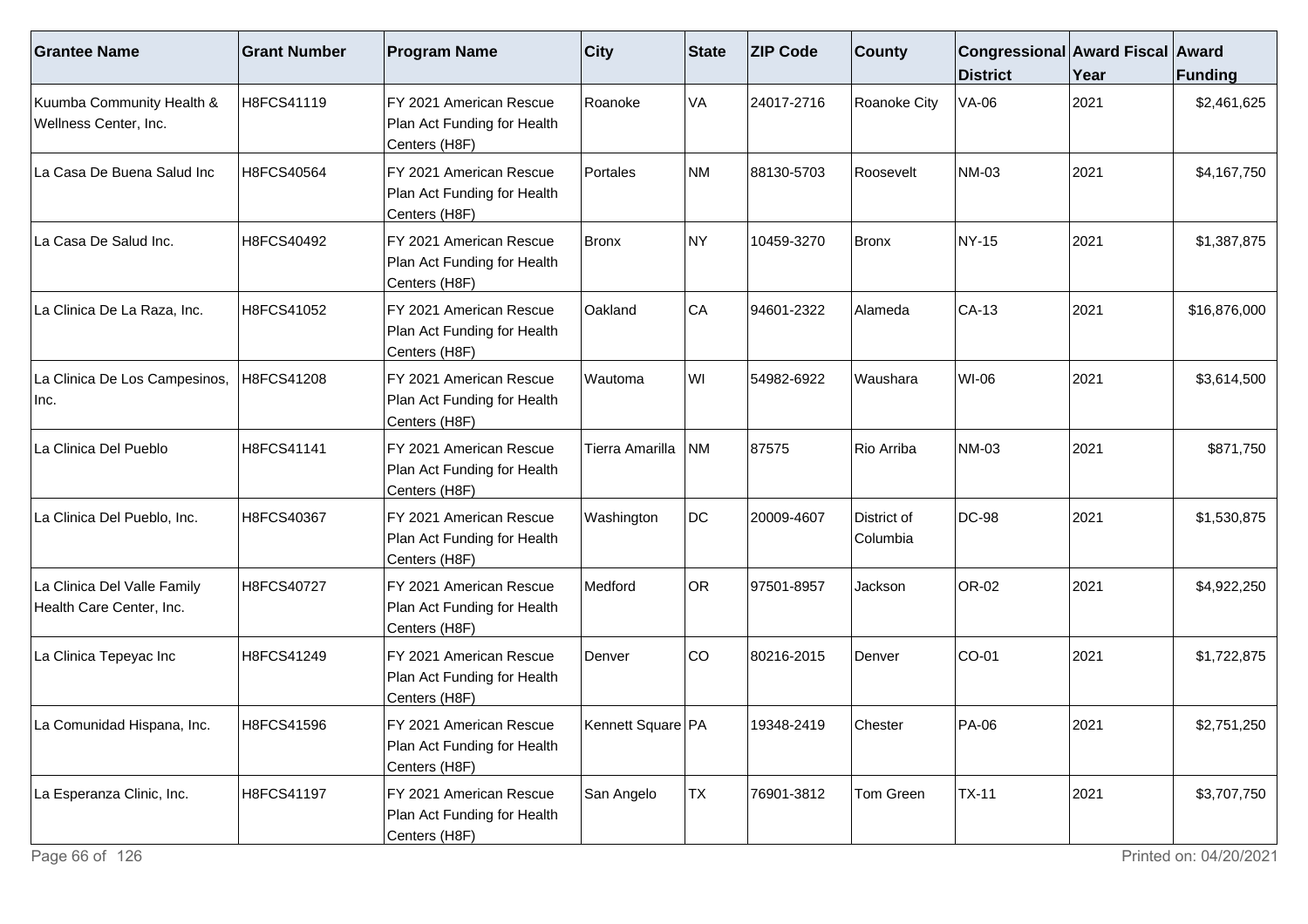| <b>Grantee Name</b>                                    | <b>Grant Number</b> | <b>Program Name</b>                                                      | $ $ City    | State     | <b>ZIP Code</b> | <b>County</b> | Congressional Award Fiscal Award<br><b>District</b> | Year | Funding     |
|--------------------------------------------------------|---------------------|--------------------------------------------------------------------------|-------------|-----------|-----------------|---------------|-----------------------------------------------------|------|-------------|
| La Familia Medical Center                              | H8FCS41706          | FY 2021 American Rescue<br>Plan Act Funding for Health<br>Centers (H8F)  | Santa Fe    | NM        | 87501-2406      | Santa Fe      | <b>NM-03</b>                                        | 2021 | \$4,451,125 |
| La Maestra Family Clinic, Inc.                         | H8FCS41347          | FY 2021 American Rescue<br>Plan Act Funding for Health<br>Centers (H8F)  | San Diego   | CA        | 92105-1608      | San Diego     | $CA-51$                                             | 2021 | \$9,242,250 |
| La Red Health Center, Inc.                             | H8FCS40821          | IFY 2021 American Rescue<br>Plan Act Funding for Health<br>Centers (H8F) | Georgetown  | DE        | 19947-4572      | Sussex        | <b>DE-00</b>                                        | 2021 | \$3,893,125 |
| Lake County Primary Care                               | H8FCS40349          | FY 2021 American Rescue<br>Plan Act Funding for Health<br>Centers (H8F)  | Tiptonville | <b>TN</b> | 38079-1678      | Lake          | <b>TN-08</b>                                        | 2021 | \$1,089,500 |
| <b>Lake Superior Community</b><br><b>Health Center</b> | H8FCS40804          | FY 2021 American Rescue<br>Plan Act Funding for Health<br>Centers (H8F)  | Duluth      | MN        | 55807-2730      | St. Louis     | <b>MN-08</b>                                        | 2021 | \$2,297,125 |
| Lake, County Of                                        | H8FCS40351          | IFY 2021 American Rescue<br>Plan Act Funding for Health<br>Centers (H8F) | Waukegan    | IL.       | 60085-6165      | Lake          | $IL-10$                                             | 2021 | \$8,760,875 |
| Lakeland Immediate Care<br>Center                      | H8FCS41568          | FY 2021 American Rescue<br>Plan Act Funding for Health<br>Centers (H8F)  | Cassopolis  | MI        | 49031-1034      | Cass          | MI-06                                               | 2021 | \$2,285,750 |
| Lakes Community Health<br>Center, Inc., The            | H8FCS40885          | FY 2021 American Rescue<br>Plan Act Funding for Health<br>Centers (H8F)  | Iron River  | WI        | 54847-4690      | Bayfield      | <b>WI-07</b>                                        | 2021 | \$4,672,500 |
| Lakeshore Community Health<br>Care, Inc                | H8FCS41509          | FY 2021 American Rescue<br>Plan Act Funding for Health<br>Centers (H8F)  | Sheboygan   | WI        | 53081-2342      | Sheboygan     | WI-06                                               | 2021 | \$2,553,875 |
| Lakewood Resource And<br>Referral Center Inc.          | H8FCS41155          | IFY 2021 American Rescue<br>Plan Act Funding for Health<br>Centers (H8F) | _akewood    | INJ       | 08701-3425      | <b>Ocean</b>  | <b>NJ-04</b>                                        | 2021 | \$7,733,375 |
| Lamprey Health Care, Inc.                              | H8FCS41575          | FY 2021 American Rescue<br>Plan Act Funding for Health<br>Centers (H8F)  | Newmarket   | NH        | 03857-1843      | Rockingham    | <b>NH-01</b>                                        | 2021 | \$3,097,250 |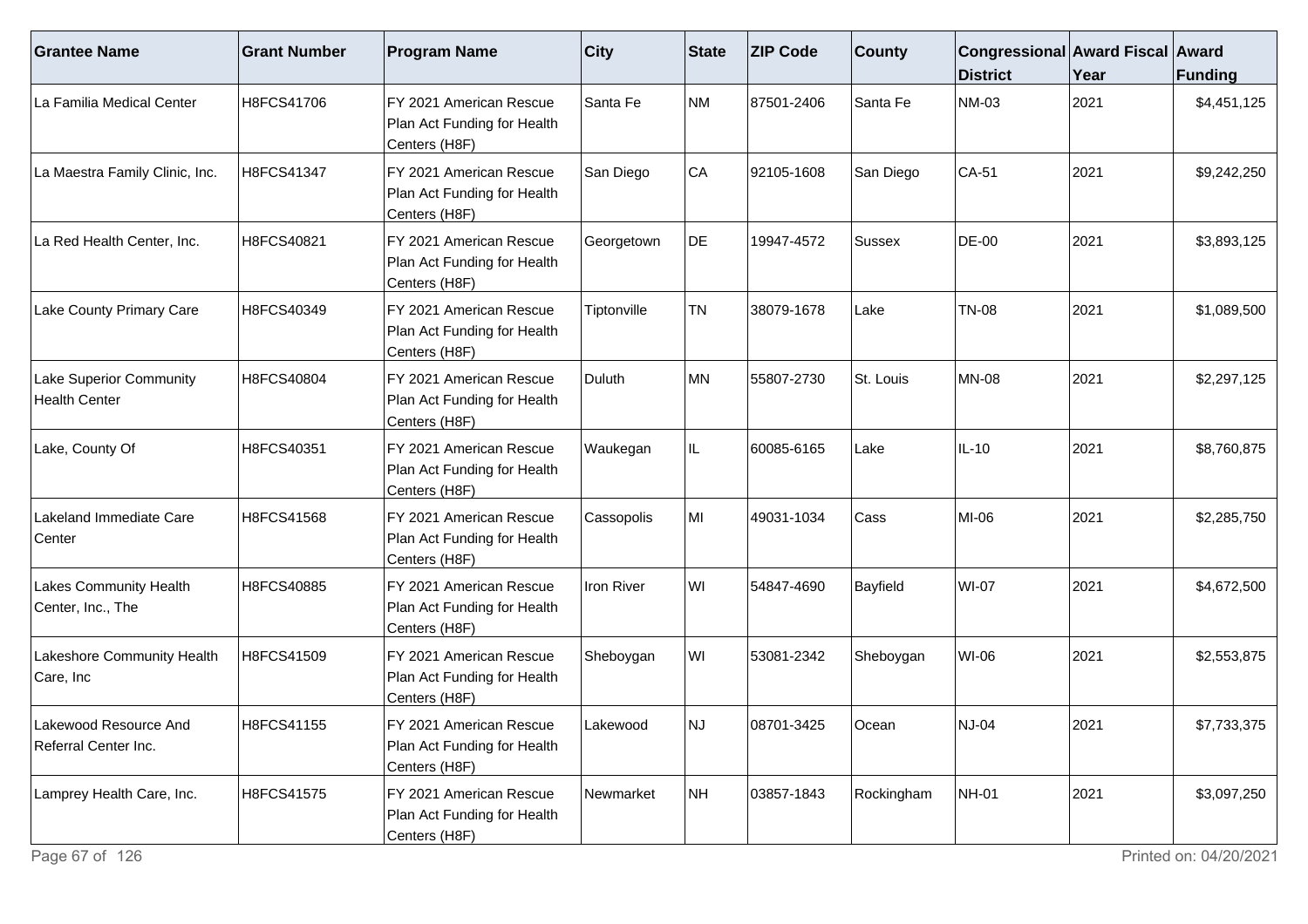| <b>Grantee Name</b>                              | <b>Grant Number</b> | <b>Program Name</b>                                                     | $ $ City       | <b>State</b> | <b>ZIP Code</b> | <b>County</b>    | Congressional Award Fiscal Award<br><b>District</b> | Year | <b>Funding</b> |
|--------------------------------------------------|---------------------|-------------------------------------------------------------------------|----------------|--------------|-----------------|------------------|-----------------------------------------------------|------|----------------|
| Lana'l Community Health<br>Center                | H8FCS41644          | FY 2021 American Rescue<br>Plan Act Funding for Health<br>Centers (H8F) | Lanai City     | HI.          | 96763           | Maui             | HI-02                                               | 2021 | \$835,375      |
| Lapine Community Health<br>Center                | H8FCS41348          | FY 2021 American Rescue<br>Plan Act Funding for Health<br>Centers (H8F) | La Pine        | OR           | 97739-8887      | <b>Deschutes</b> | OR-02                                               | 2021 | \$1,558,125    |
| Las Clinicas Del Norte,<br>Incorporated          | H8FCS40353          | FY 2021 American Rescue<br>Plan Act Funding for Health<br>Centers (H8F) | El Rito        | NM           | 87530           | Rio Arriba       | NM-03                                               | 2021 | \$1,773,375    |
| Lawndale Christian Health<br>Center              | H8FCS41127          | FY 2021 American Rescue<br>Plan Act Funding for Health<br>Centers (H8F) | Chicago        | IL.          | 60623-2460      | Cook             | $IL-07$                                             | 2021 | \$11,200,625   |
| Lee County Cooperative Clinic                    | H8FCS41389          | FY 2021 American Rescue<br>Plan Act Funding for Health<br>Centers (H8F) | Marianna       | AR           | 72360-2113      | Lee              | <b>AR-01</b>                                        | 2021 | \$1,053,500    |
| <b>Legacy Community Health</b><br>Services, Inc. | H8FCS40848          | FY 2021 American Rescue<br>Plan Act Funding for Health<br>Centers (H8F) | Houston        | <b>TX</b>    | 77006-2602      | Harris           | <b>TX-02</b>                                        | 2021 | \$27,445,750   |
| Lewis County Community<br><b>Health Services</b> | H8FCS40736          | FY 2021 American Rescue<br>Plan Act Funding for Health<br>Centers (H8F) | Chehalis       | WA           | 98532-2412      | Lewis            | <b>WA-03</b>                                        | 2021 | \$4,296,875    |
| Lewis County Primary Care<br>Center, Inc         | H8FCS41433          | FY 2021 American Rescue<br>Plan Act Funding for Health<br>Centers (H8F) | Vanceburg      | KY           | 41179-7647      | Lewis            | KY-04                                               | 2021 | \$10,578,375   |
| Lifecare Family Health And<br>Dental Center, Inc | H8FCS40753          | FY 2021 American Rescue<br>Plan Act Funding for Health<br>Centers (H8F) | Canton         | OH           | 44707-2769      | Stark            | <b>OH-07</b>                                        | 2021 | \$1,886,750    |
| Lifelong Medical Care                            | H8FCS41172          | FY 2021 American Rescue<br>Plan Act Funding for Health<br>Centers (H8F) | Berkeley       | CA           | 94710-2412      | Alameda          | $CA-13$                                             | 2021 | \$11,291,750   |
| Lifespring Inc.                                  | H8FCS40986          | FY 2021 American Rescue<br>Plan Act Funding for Health<br>Centers (H8F) | Jeffersonville | IN.          | 47130-3452      | Clark            | <b>IN-09</b>                                        | 2021 | \$1,839,625    |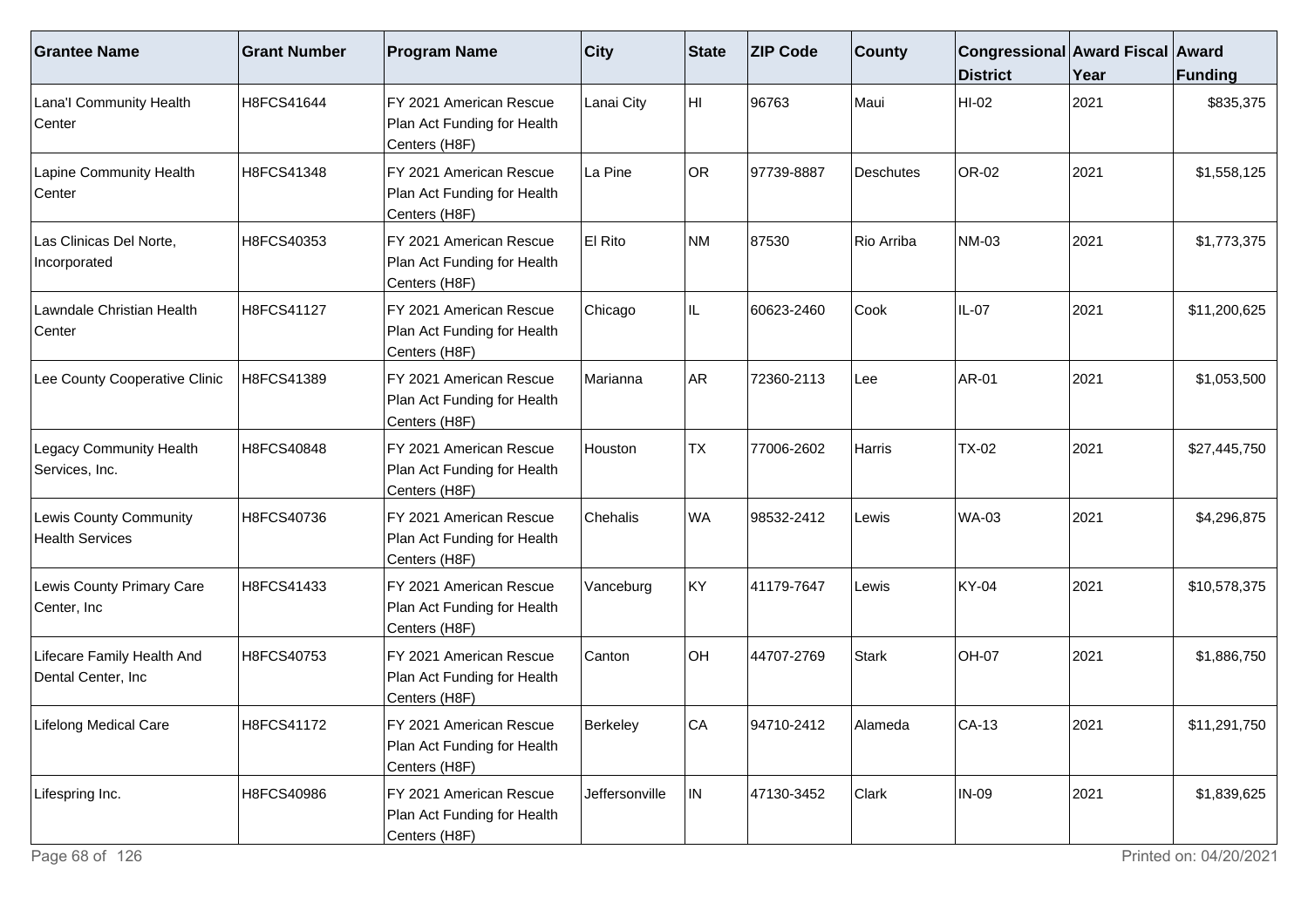| <b>Grantee Name</b>                                     | <b>Grant Number</b> | <b>Program Name</b>                                                                  | $ $ City            | State     | <b>ZIP Code</b> | <b>County</b> | Congressional Award Fiscal Award<br><b>District</b> | Year | <b>Funding</b> |
|---------------------------------------------------------|---------------------|--------------------------------------------------------------------------------------|---------------------|-----------|-----------------|---------------|-----------------------------------------------------|------|----------------|
| <b>Lincoln Community Health</b><br>Center, Incorporated | H8FCS41709          | FY 2021 American Rescue<br>Plan Act Funding for Health<br>Centers (H8F)              | Durham              | NC        | 27707-2325      | Durham        | NC-01                                               | 2021 | \$10,207,125   |
| <b>Lincoln County Community</b><br><b>Health Center</b> | H8FCS40954          | FY 2021 American Rescue<br>Plan Act Funding for Health<br>Centers (H8F)              | Libby               | MT        | 59923-2010      | Lincoln       | MT-00                                               | 2021 | \$1,747,375    |
| <b>Lincoln County Primary Care</b><br>Center, Inc.      | H8FCS40321          | FY 2021 American Rescue<br>Plan Act Funding for Health<br>Centers (H <sub>8F</sub> ) | Hamlin              | WV        | 25523-1138      | Lincoln       | <b>WV-03</b>                                        | 2021 | \$3,123,625    |
| Lincoln, County Of                                      | H8FCS40768          | FY 2021 American Rescue<br>Plan Act Funding for Health<br>Centers (H8F)              | Newport             | OR        | 97365-3821      | Lincoln       | OR-05                                               | 2021 | \$1,394,875    |
| Little River Medical Center, Inc.                       | H8FCS41673          | FY 2021 American Rescue<br>Plan Act Funding for Health<br>Centers (H8F)              | <b>Little River</b> | SC        | 29566-9138      | Horry         | <b>SC-07</b>                                        | 2021 | \$8,044,875    |
| Little Rivers Health Care, Inc.                         | H8FCS41429          | FY 2021 American Rescue<br>Plan Act Funding for Health<br>Centers (H8F)              | Bradford            | VT        | 05033-4456      | Orange        | $VT-00$                                             | 2021 | \$1,260,375    |
| Livingston Community Health                             | H8FCS40408          | FY 2021 American Rescue<br>Plan Act Funding for Health<br>Centers (H8F)              | Livingston          | CA        | 95334-9593      | Merced        | CA-16                                               | 2021 | \$3,692,625    |
| Lone Star Circle Of Care                                | H8FCS41294          | FY 2021 American Rescue<br>Plan Act Funding for Health<br>Centers (H8F)              | Georgetown          | <b>TX</b> | 78626-6821      | Williamson    | $TX-31$                                             | 2021 | \$19,841,875   |
| Lone Star Community Health<br>Center, Inc               | H8FCS41737          | FY 2021 American Rescue<br>Plan Act Funding for Health<br>Centers (H8F)              | Conroe              | <b>TX</b> | 77304-4722      | Montgomery    | <b>TX-08</b>                                        | 2021 | \$6,586,125    |
| Long Valley Health Center                               | H8FCS41478          | FY 2021 American Rescue<br>Plan Act Funding for Health<br>Centers (H8F)              | aytonville          | CA        | 95454           | Mendocino     | CA-02                                               | 2021 | \$971,000      |
| Longview Wellness Center, Inc.                          | H8FCS40761          | FY 2021 American Rescue<br>Plan Act Funding for Health<br>Centers (H8F)              | Longview            | TX        | 75601-5602      | Gregg         | <b>TX-01</b>                                        | 2021 | \$5,286,625    |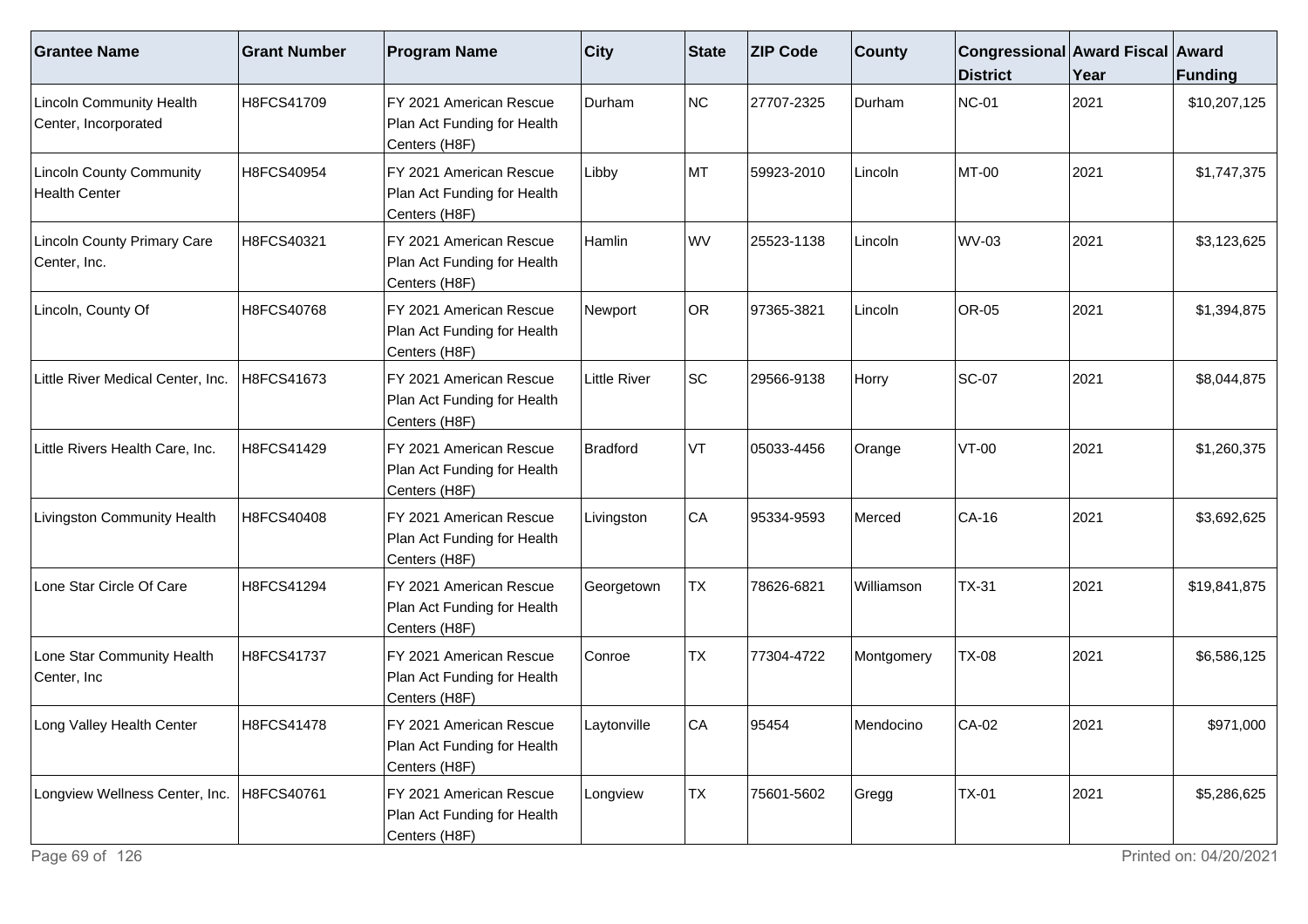| <b>Grantee Name</b>                            | <b>Grant Number</b> | <b>Program Name</b>                                                     | $ $ City    | <b>State</b> | <b>ZIP Code</b> | <b>County</b> | Congressional Award Fiscal Award<br><b>District</b> | Year | <b>Funding</b> |
|------------------------------------------------|---------------------|-------------------------------------------------------------------------|-------------|--------------|-----------------|---------------|-----------------------------------------------------|------|----------------|
| Lorain County Health &<br>Dentistry            | H8FCS40877          | FY 2021 American Rescue<br>Plan Act Funding for Health<br>Centers (H8F) | Lorain      | OH           | 44052-3409      | Lorain        | OH-09                                               | 2021 | \$2,843,500    |
| Los Angeles Christian Health<br>Centers        | H8FCS40511          | FY 2021 American Rescue<br>Plan Act Funding for Health<br>Centers (H8F) | Los Angeles | CA           | 90013-1519      | Los Angeles   | $CA-34$                                             | 2021 | \$2,902,875    |
| Los Angeles Free Clinic., The                  | H8FCS40673          | FY 2021 American Rescue<br>Plan Act Funding for Health<br>Centers (H8F) | Los Angeles | CA           | 90048-3401      | Los Angeles   | $CA-33$                                             | 2021 | \$4,450,375    |
| Los Angeles Lgbt Center                        | H8FCS40585          | FY 2021 American Rescue<br>Plan Act Funding for Health<br>Centers (H8F) | Los Angeles | CA           | 90028-6213      | Los Angeles   | $CA-28$                                             | 2021 | \$3,998,125    |
| Los Barrios Unidos Community<br>Clinic, Inc.   | H8FCS40739          | FY 2021 American Rescue<br>Plan Act Funding for Health<br>Centers (H8F) | Dallas      | TX           | 75212-4014      | Dallas        | <b>TX-33</b>                                        | 2021 | \$7,804,875    |
| Loudoun Community Health<br>Center             | H8FCS41591          | FY 2021 American Rescue<br>Plan Act Funding for Health<br>Centers (H8F) | Leesburg    | VA           | 20176-4420      | Loudoun       | $VA-10$                                             | 2021 | \$3,976,500    |
| Low Country Health Care<br>System, Inc.        | H8FCS40614          | FY 2021 American Rescue<br>Plan Act Funding for Health<br>Centers (H8F) | Fairfax     | <b>SC</b>    | 29827-7109      | Allendale     | <b>SC-06</b>                                        | 2021 | \$3,538,250    |
| <b>Lowell Community Health</b><br>Center, Inc. | H8FCS41040          | FY 2021 American Rescue<br>Plan Act Funding for Health<br>Centers (H8F) | Lowell      | MA           | 01852-2103      | Middlesex     | MA-03                                               | 2021 | \$5,300,500    |
| Lower Lights Christian Health<br>Center Inc    | H8FCS41297          | FY 2021 American Rescue<br>Plan Act Funding for Health<br>Centers (H8F) | Columbus    | OH           | 43222-1352      | Franklin      | <b>OH-03</b>                                        | 2021 | \$3,275,375    |
| Lutheran Social Services Of<br>Central Ohio    | H8FCS41282          | FY 2021 American Rescue<br>Plan Act Funding for Health<br>Centers (H8F) | Worthington | OH           | 43085-2283      | Franklin      | <b>OH-12</b>                                        | 2021 | \$1,018,500    |
| Lynn Community Health, Inc.                    | H8FCS40825          | FY 2021 American Rescue<br>Plan Act Funding for Health<br>Centers (H8F) | Lynn        | MA           | 01901-1314      | Essex         | MA-06                                               | 2021 | \$6,858,125    |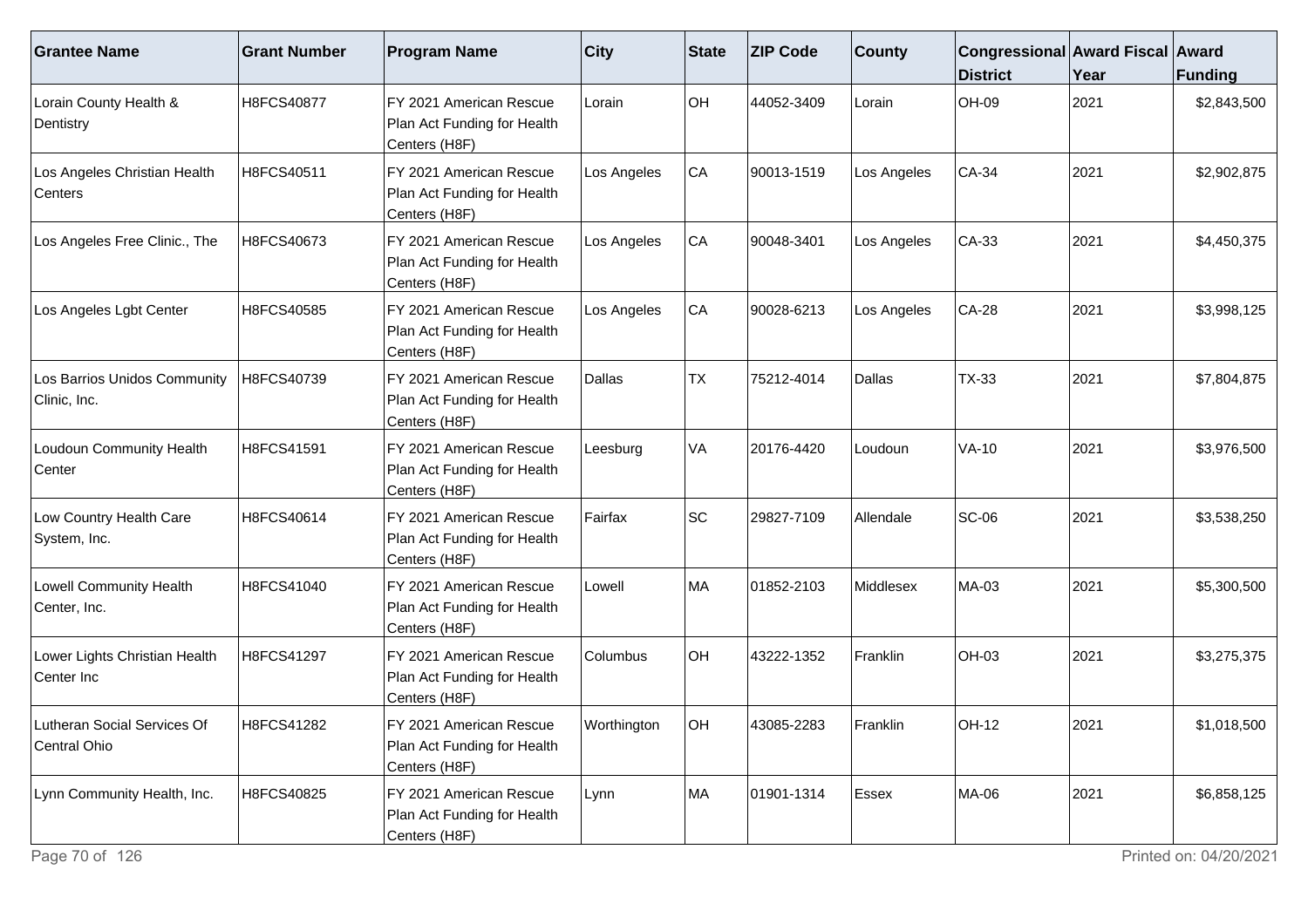| <b>Grantee Name</b>                                   | <b>Grant Number</b> | <b>Program Name</b>                                                     | <b>City</b> | <b>State</b> | <b>ZIP Code</b> | <b>County</b>       | Congressional Award Fiscal Award<br><b>District</b> | Year | <b>Funding</b> |
|-------------------------------------------------------|---------------------|-------------------------------------------------------------------------|-------------|--------------|-----------------|---------------------|-----------------------------------------------------|------|----------------|
| M.G.H. Family Health Center                           | H8FCS40299          | FY 2021 American Rescue<br>Plan Act Funding for Health<br>Centers (H8F) | Muskegon    | MI           | 49444-1207      | Muskegon            | MI-02                                               | 2021 | \$2,963,125    |
| Macoupin, County Of                                   | H8FCS41702          | FY 2021 American Rescue<br>Plan Act Funding for Health<br>Centers (H8F) | Carlinville | IL           | 62626-1075      | Macoupin            | $IL-13$                                             | 2021 | \$1,978,000    |
| Maine Mobile Health Program,<br><b>Inc</b>            | H8FCS41482          | FY 2021 American Rescue<br>Plan Act Funding for Health<br>Centers (H8F) | Augusta     | ME           | 04330-7451      | Kennebec            | <b>ME-01</b>                                        | 2021 | \$926,125      |
| Mainline Health Systems Inc                           | H8FCS41467          | FY 2021 American Rescue<br>Plan Act Funding for Health<br>Centers (H8F) | Portland    | <b>AR</b>    | 71663-9230      | Ashley              | AR-04                                               | 2021 | \$3,087,000    |
| Manchester, City Of                                   | H8FCS40920          | FY 2021 American Rescue<br>Plan Act Funding for Health<br>Centers (H8F) | Manchester  | NH           | 03101-1356      | Hillsborough        | <b>NH-01</b>                                        | 2021 | \$778,750      |
| <b>Manet Community Health</b><br>Center, Incorporated | H8FCS40498          | FY 2021 American Rescue<br>Plan Act Funding for Health<br>Centers (H8F) | Quincy      | MA           | 02171-2122      | Norfolk             | MA-08                                               | 2021 | \$2,807,500    |
| Maniilaq Association                                  | H8FCS41246          | FY 2021 American Rescue<br>Plan Act Funding for Health<br>Centers (H8F) | Kotzebue    | AK           | 99752           | Northwest<br>Arctic | AK-00                                               | 2021 | \$2,072,750    |
| Mantachie Rural Health Care<br>Inc                    | H8FCS41715          | FY 2021 American Rescue<br>Plan Act Funding for Health<br>Centers (H8F) | Mantachie   | <b>MS</b>    | 38855-7632      | Itawamba            | <b>MS-01</b>                                        | 2021 | \$1,387,125    |
| Maple City Health Care Center,<br>Inc.                | H8FCS41344          | FY 2021 American Rescue<br>Plan Act Funding for Health<br>Centers (H8F) | Goshen      | IN           | 46528-2956      | Elkhart             | $IN-02$                                             | 2021 | \$1,892,875    |
| Marana Health Center, Inc.                            | H8FCS41097          | FY 2021 American Rescue<br>Plan Act Funding for Health<br>Centers (H8F) | Marana      | AZ           | 85653-7008      | Pima                | $AZ-01$                                             | 2021 | \$10,109,375   |
| Marias Healthcare Services Inc                        | H8FCS40771          | FY 2021 American Rescue<br>Plan Act Funding for Health<br>Centers (H8F) | Shelby      | MT           | 59474-1663      | Toole               | MT-00                                               | 2021 | \$1,620,375    |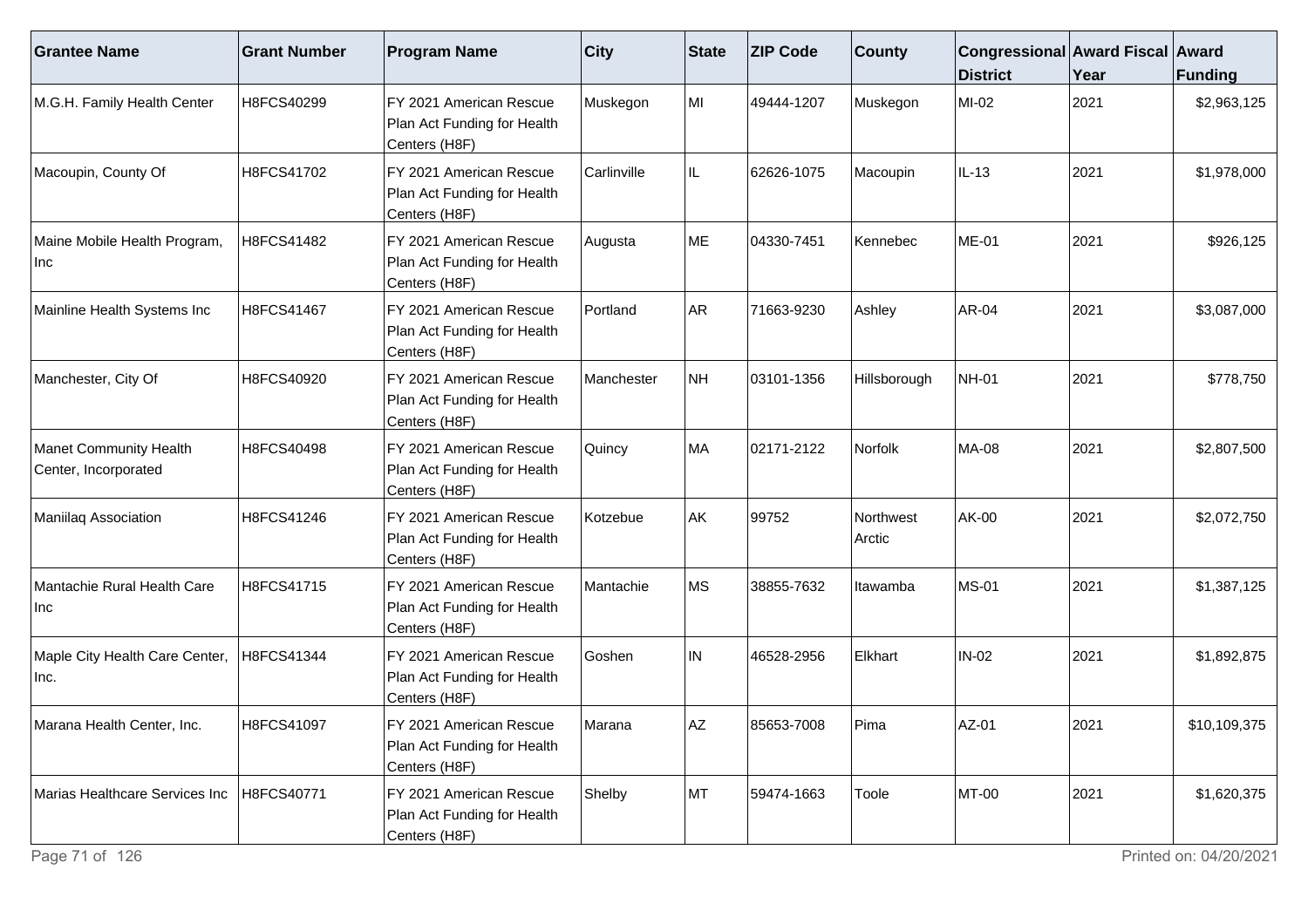| <b>Grantee Name</b>                                               | <b>Grant Number</b> | <b>Program Name</b>                                                     | <b>City</b>       | <b>State</b> | <b>ZIP Code</b> | <b>County</b>           | Congressional Award Fiscal Award<br><b>District</b> | Year | <b>Funding</b> |
|-------------------------------------------------------------------|---------------------|-------------------------------------------------------------------------|-------------------|--------------|-----------------|-------------------------|-----------------------------------------------------|------|----------------|
| Maricopa County Special Health H8FCS41092<br>Care District        |                     | FY 2021 American Rescue<br>Plan Act Funding for Health<br>Centers (H8F) | Phoenix           | AZ           | 85008-4973      | Maricopa                | AZ-07                                               | 2021 | \$16,889,500   |
| Marillac Clinic, Inc.                                             | H8FCS40411          | FY 2021 American Rescue<br>Plan Act Funding for Health<br>Centers (H8F) | Grand Junction CO |              | 81501-2001      | Mesa                    | $CO-03$                                             | 2021 | \$2,939,500    |
| Marillac Community Health<br>Centers                              | H8FCS41479          | FY 2021 American Rescue<br>Plan Act Funding for Health<br>Centers (H8F) | New Orleans       | LA           | 70118-4307      | Orleans                 | LA-02                                               | 2021 | \$9,046,625    |
| Marin City Health And Wellness   H8FCS41042<br>Center             |                     | FY 2021 American Rescue<br>Plan Act Funding for Health<br>Centers (H8F) | San Rafael        | CA           | 94903-3437      | Marin                   | CA-02                                               | 2021 | \$1,098,500    |
| Marin Community Clinic                                            | H8FCS40428          | FY 2021 American Rescue<br>Plan Act Funding for Health<br>Centers (H8F) | Novato            | CA           | 94949-6137      | Marin                   | CA-02                                               | 2021 | \$7,676,875    |
| Mariposa Community Health<br>Center, Inc.                         | H8FCS41166          | FY 2021 American Rescue<br>Plan Act Funding for Health<br>Centers (H8F) | Nogales           | AZ           | 85621-2385      | Santa Cruz              | $AZ-03$                                             | 2021 | \$4,079,125    |
| Martin Luther King Jr Family<br>Clinic Inc                        | H8FCS40713          | FY 2021 American Rescue<br>Plan Act Funding for Health<br>Centers (H8F) | Dallas            | <b>TX</b>    | 75215-2321      | Dallas                  | <b>TX-30</b>                                        | 2021 | \$2,003,875    |
| Martinsville Henry County<br>Coalition For Health And<br>Wellness | H8FCS40456          | FY 2021 American Rescue<br>Plan Act Funding for Health<br>Centers (H8F) | Martinsville      | VA           | 24112-6208      | Martinsville<br>City    | <b>VA-09</b>                                        | 2021 | \$1,435,875    |
| Mary'S Center For Maternal And H8FCS41441<br>Child Care, Inc.     |                     | FY 2021 American Rescue<br>Plan Act Funding for Health<br>Centers (H8F) | Washington        | DC           | 20009-2627      | District of<br>Columbia | <b>DC-98</b>                                        | 2021 | \$11,643,000   |
| Massachusetts League Of<br>Community Health Centers Inc           | H8FCS40371          | FY 2021 American Rescue<br>Plan Act Funding for Health<br>Centers (H8F) | Boston            | MA           | 02108-2212      | Suffolk                 | MA-08                                               | 2021 | \$1,166,625    |
| Mat Su Health Services Inc                                        | H8FCS41402          | FY 2021 American Rescue<br>Plan Act Funding for Health<br>Centers (H8F) | Wasilla           | AK           | 99654-5327      | Matanuska-<br>Susitna   | <b>AK-00</b>                                        | 2021 | \$1,032,250    |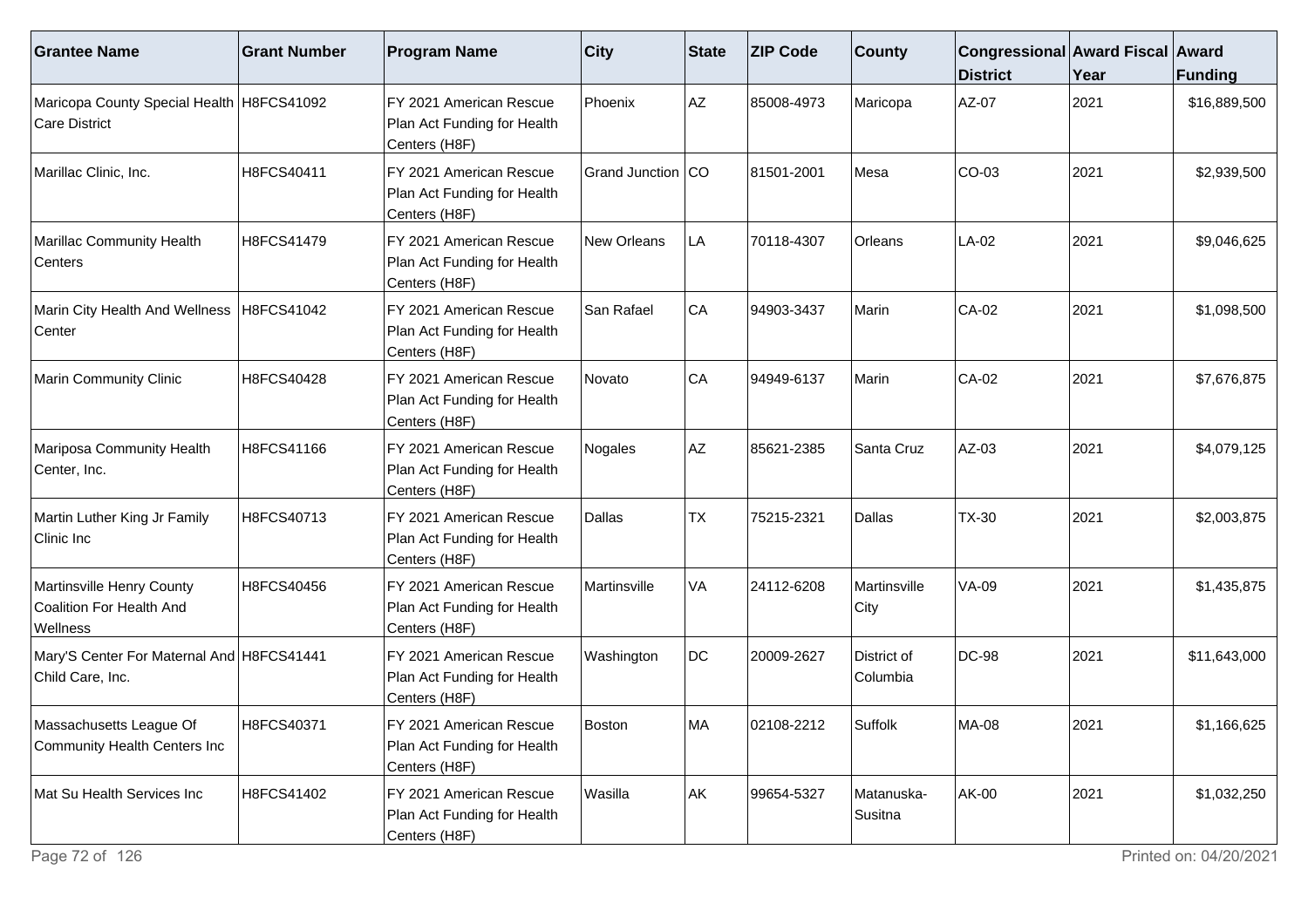| <b>Grantee Name</b>                                        | <b>Grant Number</b> | <b>Program Name</b>                                                     | $ $ City        | <b>State</b> | <b>ZIP Code</b> | <b>County</b> | Congressional Award Fiscal Award<br><b>District</b> | Year | Funding      |
|------------------------------------------------------------|---------------------|-------------------------------------------------------------------------|-----------------|--------------|-----------------|---------------|-----------------------------------------------------|------|--------------|
| Matagorda Episcopal Health<br>Outreach Program Corporation | H8FCS40744          | FY 2021 American Rescue<br>Plan Act Funding for Health<br>Centers (H8F) | <b>Bay City</b> | TX           | 77414-3167      | Matagorda     | <b>TX-27</b>                                        | 2021 | \$2,433,125  |
| Mattapan Community Health<br>Center, Inc.                  | H8FCS40797          | FY 2021 American Rescue<br>Plan Act Funding for Health<br>Centers (H8F) | Mattapan        | MA           | 02126-2122      | Suffolk       | <b>MA-07</b>                                        | 2021 | \$1,971,250  |
| Matthew Walker<br>Comprehensive Health Center,<br>Inc.     | H8FCS40862          | FY 2021 American Rescue<br>Plan Act Funding for Health<br>Centers (H8F) | Nashville       | <b>TN</b>    | 37208-3050      | Davidson      | <b>TN-05</b>                                        | 2021 | \$5,044,125  |
| Maury Regional Hospital                                    | H8FCS41472          | FY 2021 American Rescue<br>Plan Act Funding for Health<br>Centers (H8F) | Columbia        | <b>TN</b>    | 38401-4802      | Maury         | <b>TN-07</b>                                        | 2021 | \$3,663,500  |
| Mccloud Healthcare Clinic, Inc.                            | H8FCS40325          | FY 2021 American Rescue<br>Plan Act Funding for Health<br>Centers (H8F) | Mccloud         | CA           | 96057           | Siskiyou      | <b>CA-01</b>                                        | 2021 | \$1,357,750  |
| Mckinney Medical Center, Inc.                              | H8FCS41199          | FY 2021 American Rescue<br>Plan Act Funding for Health<br>Centers (H8F) | Waycross        | ∣GA          | 31501-3547      | Ware          | GA-01                                               | 2021 | \$2,379,625  |
| Mcr Health, Inc.                                           | H8FCS41192          | FY 2021 American Rescue<br>Plan Act Funding for Health<br>Centers (H8F) | Palmetto        | FL.          | 34221-4737      | Manatee       | $FL-16$                                             | 2021 | \$21,809,000 |
| Med Centro, Inc.                                           | H8FCS41538          | FY 2021 American Rescue<br>Plan Act Funding for Health<br>Centers (H8F) | Ponce           | PR           | 00716-1115      | Ponce         | <b>PR-98</b>                                        | 2021 | \$8,919,250  |
| Medical Resource Center For<br>Randolph County, Inc.       | H8FCS40895          | FY 2021 American Rescue<br>Plan Act Funding for Health<br>Centers (H8F) | Asheboro        | NC           | 27203-3273      | Randolph      | NC-06                                               | 2021 | \$1,553,875  |
| Medina, County Of                                          | H8FCS41114          | FY 2021 American Rescue<br>Plan Act Funding for Health<br>Centers (H8F) | Medina          | OH           | 44256-7666      | Medina        | OH-16                                               | 2021 | \$1,218,375  |
| Medlink Georgia, Inc                                       | H8FCS41697          | FY 2021 American Rescue<br>Plan Act Funding for Health<br>Centers (H8F) | Colbert         | GA           | 30628-2445      | Madison       | GA-09                                               | 2021 | \$10,002,000 |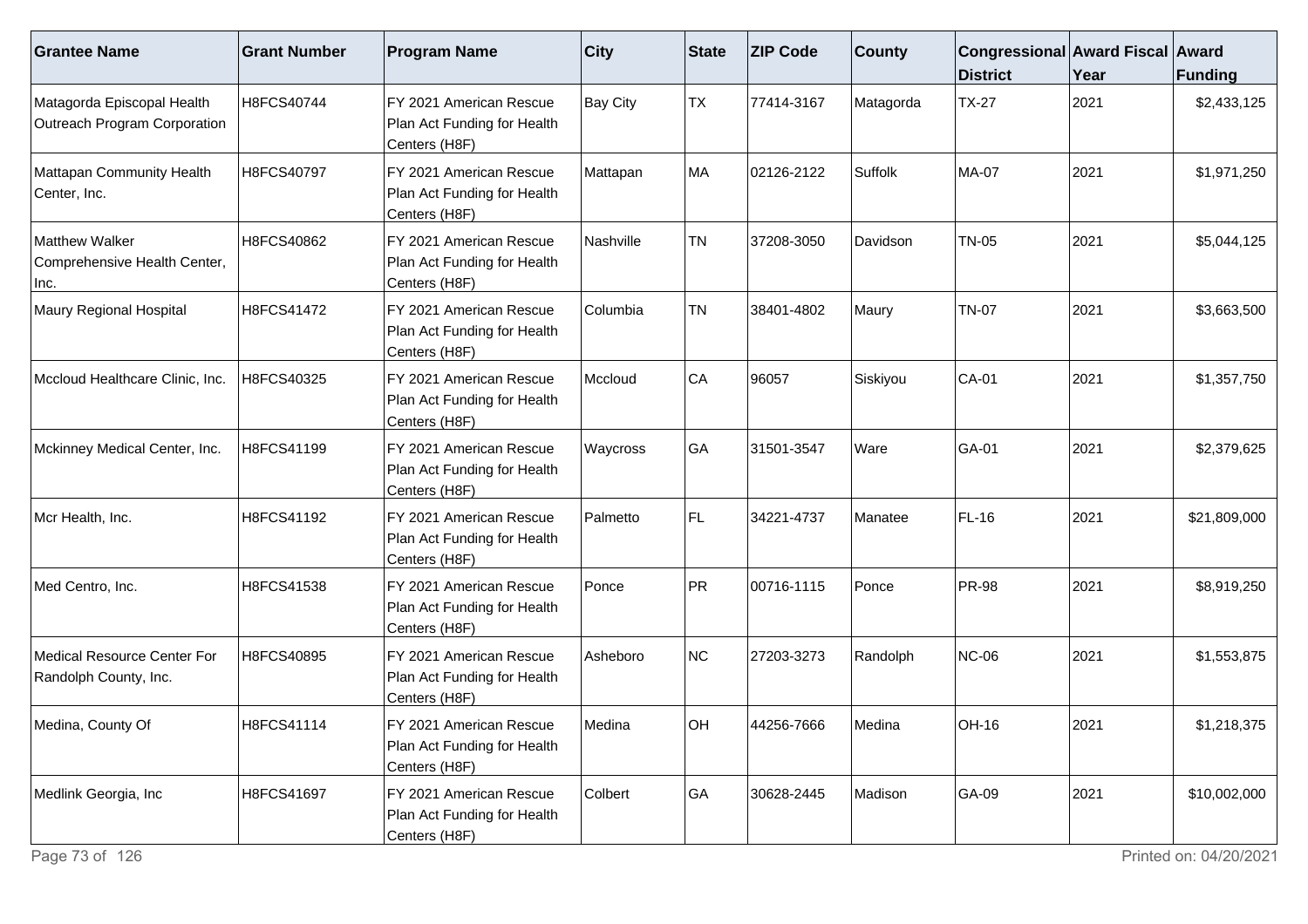| <b>Grantee Name</b>                                      | <b>Grant Number</b> | <b>Program Name</b>                                                      | $ $ City    | State     | <b>ZIP Code</b> | <b>County</b> | Congressional Award Fiscal Award<br><b>District</b> | Year | Funding      |
|----------------------------------------------------------|---------------------|--------------------------------------------------------------------------|-------------|-----------|-----------------|---------------|-----------------------------------------------------|------|--------------|
| Memphis Health Center, Inc.                              | H8FCS41375          | FY 2021 American Rescue<br>Plan Act Funding for Health<br>Centers (H8F)  | Memphis     | <b>TN</b> | 38126-5310      | Shelby        | <b>TN-09</b>                                        | 2021 | \$5,159,875  |
| Mendocino Coast Clinics, Inc.                            | H8FCS41128          | FY 2021 American Rescue<br>Plan Act Funding for Health<br>Centers (H8F)  | Fort Bragg  | CA        | 95437-5540      | Mendocino     | CA-02                                               | 2021 | \$2,226,750  |
| Mendocino Community Health<br>Clinic, Inc.               | H8FCS40652          | FY 2021 American Rescue<br>Plan Act Funding for Health<br>Centers (H8F)  | Ukiah       | CA        | 95482-6540      | Mendocino     | CA-02                                               | 2021 | \$5,371,250  |
| Mercy Health Services, Inc.                              | H8FCS40888          | FY 2021 American Rescue<br>Plan Act Funding for Health<br>Centers (H8F)  | Franklin    | <b>TN</b> | 37064-1312      | Williamson    | <b>TN-07</b>                                        | 2021 | \$2,485,250  |
| <b>Meridian Education Resource</b><br>Group, Inc.        | H8FCS41687          | FY 2021 American Rescue<br>Plan Act Funding for Health<br>Centers (H8F)  | Atlanta     | GA        | 30317-1743      | DeKalb        | GA-05                                               | 2021 | \$1,035,375  |
| Meridian Health Services Corp.                           | H8FCS41652          | IFY 2021 American Rescue<br>Plan Act Funding for Health<br>Centers (H8F) | Muncie      | IN.       | 47304-3988      | Delaware      | <b>IN-06</b>                                        | 2021 | \$4,962,250  |
| Metro Community Provider<br>Network, Inc.                | H8FCS40661          | FY 2021 American Rescue<br>Plan Act Funding for Health<br>Centers (H8F)  | Denver      | CO        | 80224-2522      | Denver        | CO-01                                               | 2021 | \$11,798,000 |
| Metropolitan Community Health                            | H8FCS41071          | FY 2021 American Rescue<br>Plan Act Funding for Health<br>Centers (H8F)  | Washington  | NC        | 27889-4934      | Beaufort      | <b>NC-03</b>                                        | 2021 | \$1,691,125  |
| Metropolitan Family Health<br>Network Inc.               | H8FCS40809          | FY 2021 American Rescue<br>Plan Act Funding for Health<br>Centers (H8F)  | Jersey City | NJ        | 07304-2731      | Hudson        | NJ-10                                               | 2021 | \$3,375,000  |
| Miami Beach Community Health   H8FCS40898<br>Center Inc. |                     | IFY 2021 American Rescue<br>Plan Act Funding for Health<br>Centers (H8F) | Miami Beach | l Fl      | 33139-5504      | Miami-Dade    | FL-27                                               | 2021 | \$11,922,500 |
| Mid-Delta Health Systems Inc                             | H8FCS40917          | FY 2021 American Rescue<br>Plan Act Funding for Health<br>Centers (H8F)  | Clarendon   | AR        | 72029-2706      | Monroe        | <b>AR-01</b>                                        | 2021 | \$991,250    |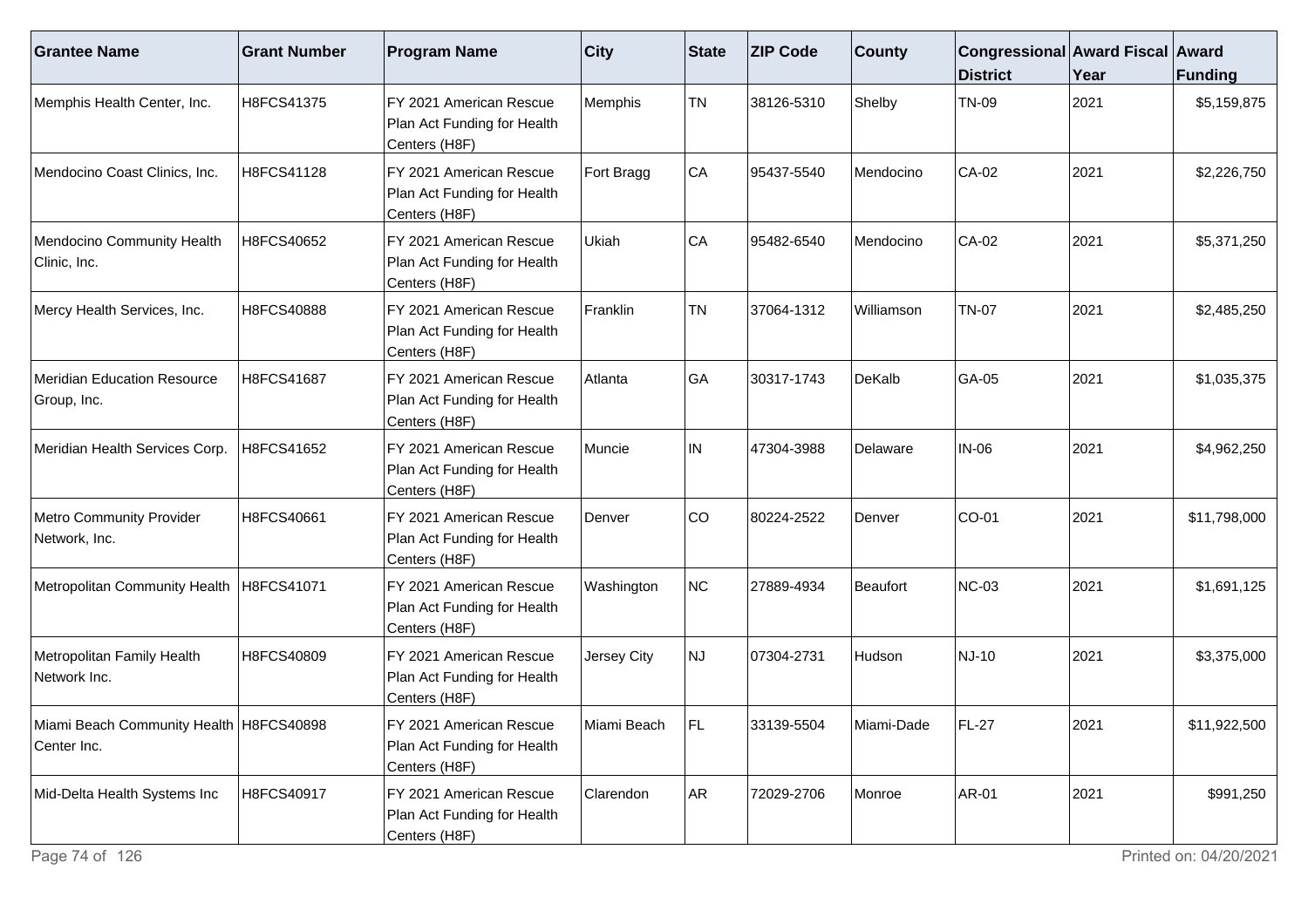| <b>Grantee Name</b>                                                   | <b>Grant Number</b> | <b>Program Name</b>                                                      | $ $ City                                     | State      | <b>ZIP Code</b> | <b>County</b>        | Congressional Award Fiscal Award<br><b>District</b> | Year | Funding     |
|-----------------------------------------------------------------------|---------------------|--------------------------------------------------------------------------|----------------------------------------------|------------|-----------------|----------------------|-----------------------------------------------------|------|-------------|
| Mid-State Health Center                                               | H8FCS40738          | FY 2021 American Rescue<br>Plan Act Funding for Health<br>Centers (H8F)  | Plymouth                                     | NH         | 03264-3170      | Grafton              | <b>NH-02</b>                                        | 2021 | \$2,173,250 |
| Midland Community Healthcare<br>Services                              | H8FCS41206          | FY 2021 American Rescue<br>Plan Act Funding for Health<br>Centers (H8F)  | Midland                                      | <b>TX</b>  | 79703-4522      | Midland              | $TX-11$                                             | 2021 | \$3,985,750 |
| Midmichigan Health Services                                           | H8FCS41189          | IFY 2021 American Rescue<br>Plan Act Funding for Health<br>Centers (H8F) | Houghton Lake   MI                           |            | 48629-9602      | Roscommon            | $MI-04$                                             | 2021 | \$2,834,750 |
| Midtown Community Health<br>Center, Inc.                              | H8FCS40786          | FY 2021 American Rescue<br>Plan Act Funding for Health<br>Centers (H8F)  | Ogden                                        | UT         | 84401-1511      | Weber                | <b>UT-01</b>                                        | 2021 | \$7,154,500 |
| Midtown Health Center, Inc.                                           | H8FCS40665          | FY 2021 American Rescue<br>Plan Act Funding for Health<br>Centers (H8F)  | Norfolk                                      | NE         | 68701-5248      | Madison              | <b>NE-01</b>                                        | 2021 | \$2,058,750 |
| Migrant Health Center Western<br>Region, Inc.                         | H8FCS41080          | IFY 2021 American Rescue<br>Plan Act Funding for Health<br>Centers (H8F) | Sábalos                                      | PR         | 00680           | Mayaguez             | <b>PR-98</b>                                        | 2021 | \$5,223,250 |
| Milwaukee Health Services, Inc.                                       | H8FCS41682          | FY 2021 American Rescue<br>Plan Act Funding for Health<br>Centers (H8F)  | Milwaukee                                    | WI         | 53212-2709      | Milwaukee            | <b>WI-04</b>                                        | 2021 | \$3,463,500 |
| Ministry Of Health In The Repu<br><b>Blic Of The Marshall Islands</b> | H8FCS41394          | FY 2021 American Rescue<br>Plan Act Funding for Health<br>Centers (H8F)  | MAJURO,<br><b>MARSHALL</b><br><b>ISLANDS</b> | MH         |                 | Majuro               | <b>MH-99</b>                                        | 2021 | \$3,445,250 |
| Minnie Hamilton Health Care<br>Center                                 | H8FCS41424          | FY 2021 American Rescue<br>Plan Act Funding for Health<br>Centers (H8F)  | Grantsville                                  | WV         | 26147-7100      | Calhoun              | <b>WV-02</b>                                        | 2021 | \$2,413,375 |
| Mission Area Health Associates   H8FCS41103                           |                     | IFY 2021 American Rescue<br>Plan Act Funding for Health<br>Centers (H8F) | San Francisco                                | <b>ICA</b> | 94110-1323      | San Francisco ICA-12 |                                                     | 2021 | \$3,220,875 |
| Mission City Community<br>Network, Inc.                               | H8FCS40303          | FY 2021 American Rescue<br>Plan Act Funding for Health<br>Centers (H8F)  | North Hills                                  | CA         | 91343-5305      | Los Angeles          | CA-29                                               | 2021 | \$7,553,875 |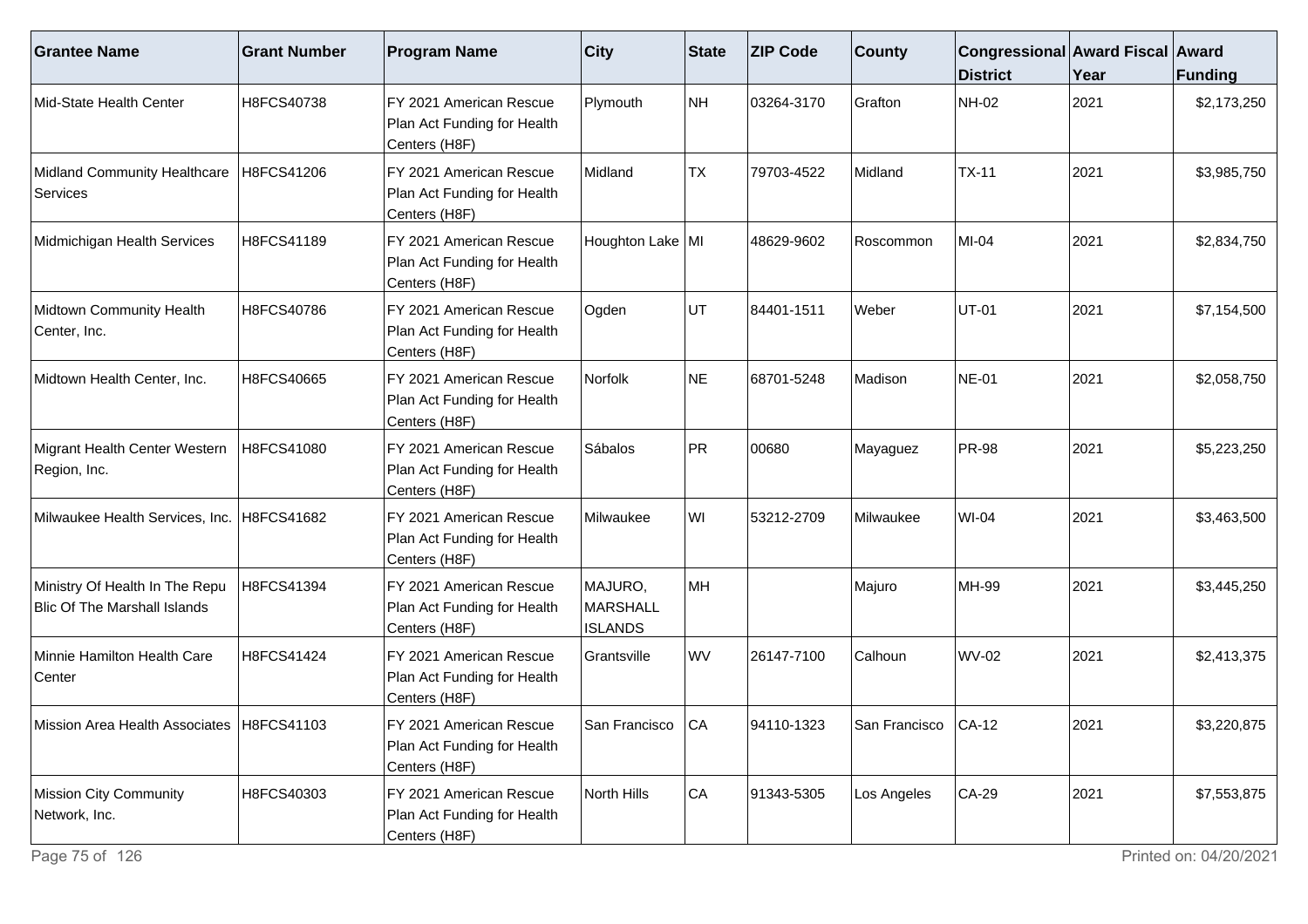| <b>Grantee Name</b>                                         | <b>Grant Number</b> | <b>Program Name</b>                                                      | $ $ City     | <b>State</b> | <b>ZIP Code</b> | <b>County</b> | Congressional Award Fiscal Award<br><b>District</b> | Year | Funding     |
|-------------------------------------------------------------|---------------------|--------------------------------------------------------------------------|--------------|--------------|-----------------|---------------|-----------------------------------------------------|------|-------------|
| Mission East Dallas And<br>Metroplex Project                | H8FCS41263          | FY 2021 American Rescue<br>Plan Act Funding for Health<br>Centers (H8F)  | Mesquite     | <b>TX</b>    | 75150-1758      | Dallas        | <b>TX-05</b>                                        | 2021 | \$1,431,375 |
| Missoula, County Of                                         | H8FCS41724          | FY 2021 American Rescue<br>Plan Act Funding for Health<br>Centers (H8F)  | Missoula     | MT           | 59802-4123      | Missoula      | MT-00                                               | 2021 | \$3,278,125 |
| Mobile County Board Of Health                               | H8FCS41582          | IFY 2021 American Rescue<br>Plan Act Funding for Health<br>Centers (H8F) | Mobile       | AL.          | 36603-5827      | Mobile        | <b>AL-01</b>                                        | 2021 | \$9,408,500 |
| Mobile Medical Care, Inc.                                   | H8FCS41250          | FY 2021 American Rescue<br>Plan Act Funding for Health<br>Centers (H8F)  | Bethesda     | MD           | 20814-1620      | Montgomery    | <b>MD-08</b>                                        | 2021 | \$1,991,625 |
| Molokai Ohana Health Care, Inc H8FCS40717                   |                     | FY 2021 American Rescue<br>Plan Act Funding for Health<br>Centers (H8F)  | Kaunakakai   | HI.          | 96748           | Maui          | HI-02                                               | 2021 | \$839,500   |
| Monmouth Family Health Center H8FCS40527                    |                     | FY 2021 American Rescue<br>Plan Act Funding for Health<br>Centers (H8F)  | Long Branch  | NJ           | 07740-7027      | Monmouth      | <b>NJ-06</b>                                        | 2021 | \$3,587,750 |
| Monongahela Valley<br>Association Of Health Centers,<br>Inc | H8FCS40930          | FY 2021 American Rescue<br>Plan Act Funding for Health<br>Centers (H8F)  | Fairmont     | WV           | 26554-1436      | Marion        | <b>WV-01</b>                                        | 2021 | \$2,026,375 |
| Monroe County Health<br>Department                          | H8FCS41455          | FY 2021 American Rescue<br>Plan Act Funding for Health<br>Centers (H8F)  | Union        | WV           | 24983-8442      | Monroe        | <b>WV-03</b>                                        | 2021 | \$2,030,875 |
| Montana Migrant & Seasonal<br>Farm Workers Council Inc      | H8FCS40657          | FY 2021 American Rescue<br>Plan Act Funding for Health<br>Centers (H8F)  | Billings     | MT           | 59101-1900      | Yellowstone   | MT-00                                               | 2021 | \$1,402,875 |
| Montefiore Medical Center                                   | H8FCS40980          | FY 2021 American Rescue<br>Plan Act Funding for Health<br>Centers (H8F)  | <b>Bronx</b> | INY.         | 10467-2401      | Bronx         | <b>NY-13</b>                                        | 2021 | \$1,859,000 |
| Monterey, County Of                                         | H8FCS40659          | FY 2021 American Rescue<br>Plan Act Funding for Health<br>Centers (H8F)  | Salinas      | CA           | 93901-2487      | Monterey      | CA-20                                               | 2021 | \$7,369,500 |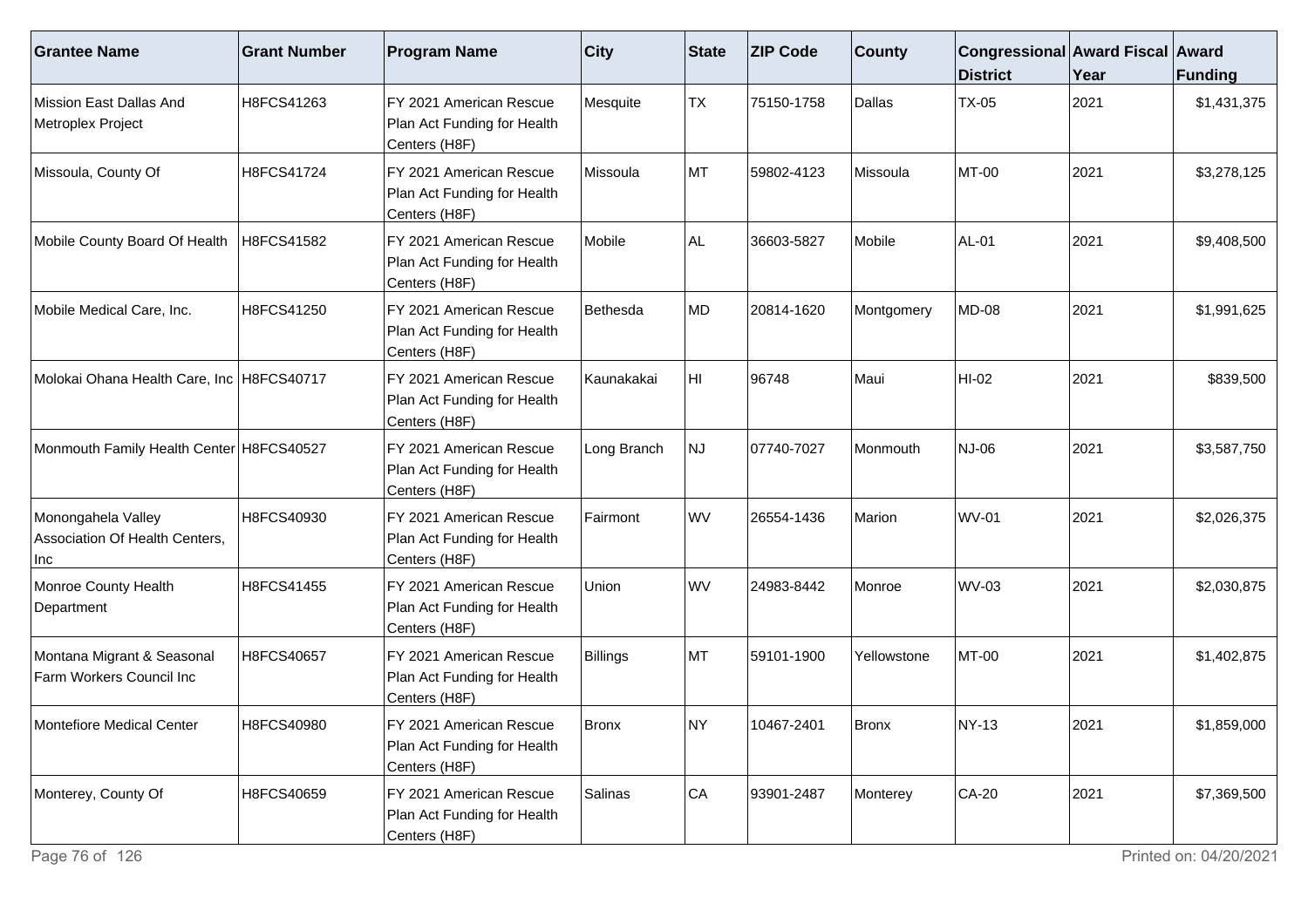| <b>Grantee Name</b>                                       | <b>Grant Number</b> | <b>Program Name</b>                                                     | <b>City</b>  | State     | <b>ZIP Code</b> | <b>County</b> | Congressional Award Fiscal Award<br><b>District</b> | Year | Funding      |
|-----------------------------------------------------------|---------------------|-------------------------------------------------------------------------|--------------|-----------|-----------------|---------------|-----------------------------------------------------|------|--------------|
| Mora Valley Community Health<br>Services, Incorporated    | H8FCS40743          | FY 2021 American Rescue<br>Plan Act Funding for Health<br>Centers (H8F) | Mora         | <b>NM</b> | 87732           | Mora          | <b>NM-03</b>                                        | 2021 | \$793,750    |
| Morehouse Community Medical   H8FCS41372<br>Centers, Inc. |                     | FY 2021 American Rescue<br>Plan Act Funding for Health<br>Centers (H8F) | Bastrop      | LA        | 71220-5013      | Morehouse     | LA-05                                               | 2021 | \$2,309,500  |
| Morgan County Health Council                              | H8FCS41194          | FY 2021 American Rescue<br>Plan Act Funding for Health<br>Centers (H8F) | Wartburg     | <b>TN</b> | 37887-4163      | Morgan        | <b>TN-03</b>                                        | 2021 | \$1,580,625  |
| Morovis Community Health<br>Center Inc                    | H8FCS40573          | FY 2021 American Rescue<br>Plan Act Funding for Health<br>Centers (H8F) | Morovis      | PR        | 00687-3021      | Morovis       | <b>PR-98</b>                                        | 2021 | \$2,523,375  |
| Morris Heights Health Center,<br>Inc.                     | H8FCS41329          | FY 2021 American Rescue<br>Plan Act Funding for Health<br>Centers (H8F) | Bronx        | NY)       | 10453-4015      | Bronx         | <b>NY-15</b>                                        | 2021 | \$10,663,000 |
| Morton Comprehensive Health<br>Services, Inc.             | H8FCS40397          | FY 2021 American Rescue<br>Plan Act Funding for Health<br>Centers (H8F) | Tulsa        | OK        | 74106-5907      | Tulsa         | <b>OK-01</b>                                        | 2021 | \$5,656,000  |
| Mosaic Health, Inc.                                       | H8FCS40627          | FY 2021 American Rescue<br>Plan Act Funding for Health<br>Centers (H8F) | Rochester    | NY)       | 14614-1134      | Monroe        | NY-25                                               | 2021 | \$15,797,625 |
| Mosaicmedical                                             | H8FCS41445          | FY 2021 American Rescue<br>Plan Act Funding for Health<br>Centers (H8F) | Prineville   | <b>OR</b> | 97754-1802      | Crook         | OR-02                                               | 2021 | \$4,038,250  |
| Moses Lake Community Health<br>Center                     | H8FCS40677          | FY 2021 American Rescue<br>Plan Act Funding for Health<br>Centers (H8F) | Moses Lake   | <b>WA</b> | 98837-1873      | Grant         | <b>WA-04</b>                                        | 2021 | \$5,600,250  |
| Mount Vernon Neighborhood<br>Health Center, Inc.          | H8FCS40484          | FY 2021 American Rescue<br>Plan Act Funding for Health<br>Centers (H8F) | Mount Vernon | INY       | 10550-4002      | Westchester   | <b>NY-16</b>                                        | 2021 | \$3,833,875  |
| Mountain Comprehensive Care<br>Center, Inc.               | H8FCS40662          | FY 2021 American Rescue<br>Plan Act Funding for Health<br>Centers (H8F) | Prestonsburg | KY        | 41653-1614      | Floyd         | KY-05                                               | 2021 | \$890,125    |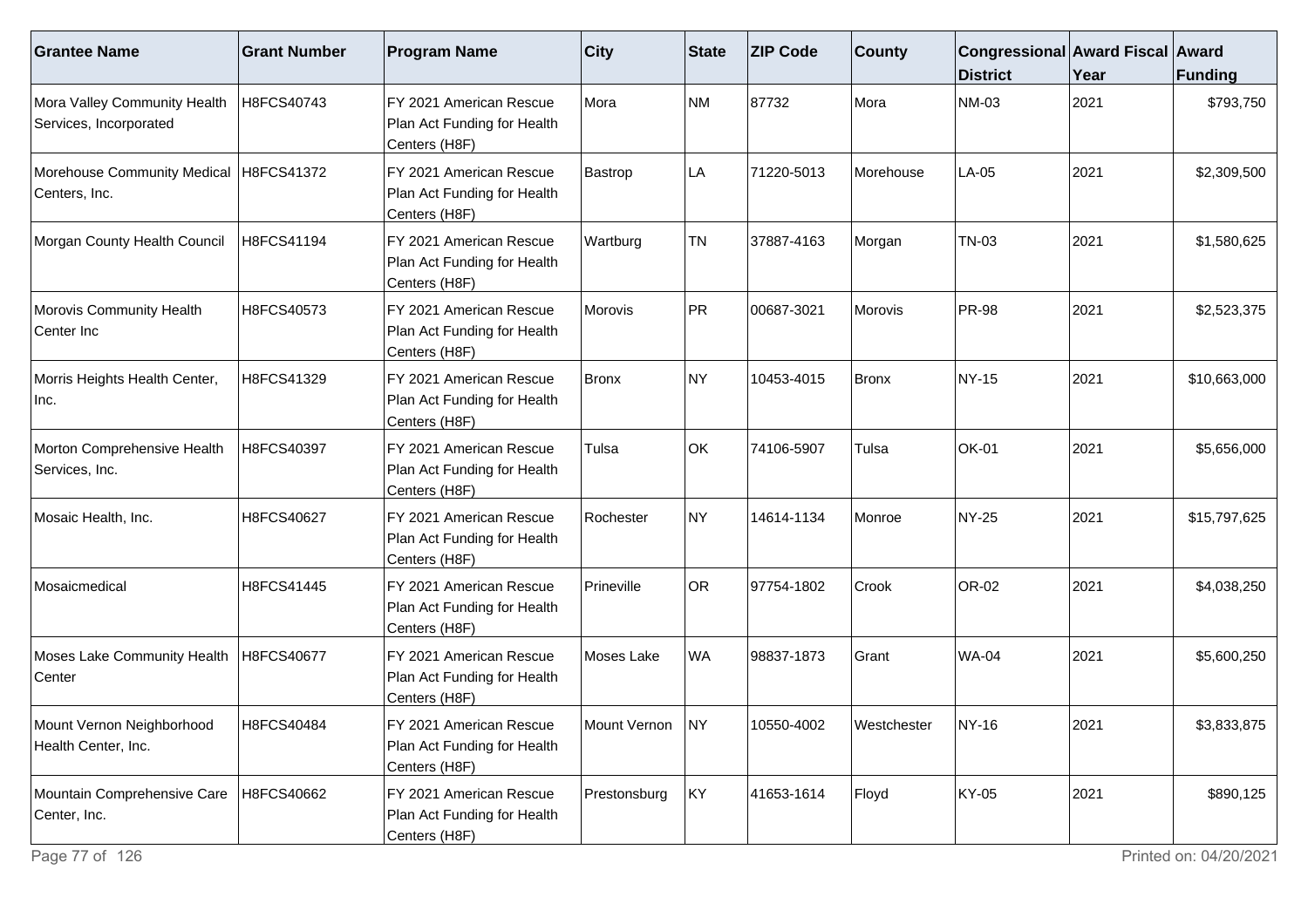| <b>Grantee Name</b>                                     | <b>Grant Number</b> | <b>Program Name</b>                                                     | $ $ City            | State     | <b>ZIP Code</b> | <b>County</b> | Congressional Award Fiscal Award<br><b>District</b> | Year | <b>Funding</b> |
|---------------------------------------------------------|---------------------|-------------------------------------------------------------------------|---------------------|-----------|-----------------|---------------|-----------------------------------------------------|------|----------------|
| Mountain Comprehensive<br><b>Health Corporation</b>     | H8FCS41061          | FY 2021 American Rescue<br>Plan Act Funding for Health<br>Centers (H8F) | Whitesburg          | KY        | 41858-7425      | Letcher       | KY-05                                               | 2021 | \$6,757,500    |
| Mountain Family Health Centers   H8FCS41692             |                     | FY 2021 American Rescue<br>Plan Act Funding for Health<br>Centers (H8F) | Glenwood<br>Springs | CO        | 81601-4206      | Garfield      | $CO-03$                                             | 2021 | \$4,304,250    |
| Mountain Park Health Center                             | H8FCS40344          | FY 2021 American Rescue<br>Plan Act Funding for Health<br>Centers (H8F) | <b>Phoenix</b>      | AZ        | 85012-2908      | Maricopa      | AZ-09                                               | 2021 | \$14,628,750   |
| Mountain Peoples Health<br>Councils Inc                 | H8FCS40737          | FY 2021 American Rescue<br>Plan Act Funding for Health<br>Centers (H8F) | Oneida              | <b>TN</b> | 37841-6294      | Scott         | <b>TN-03</b>                                        | 2021 | \$2,361,000    |
| Mountain Valleys Health<br>Centers                      | H8FCS41218          | FY 2021 American Rescue<br>Plan Act Funding for Health<br>Centers (H8F) | Bieber              | CA        | 96009-8000      | Lassen        | <b>CA-01</b>                                        | 2021 | \$2,227,500    |
| Mountaineer Community Health   H8FCS41386<br>Center Inc |                     | FY 2021 American Rescue<br>Plan Act Funding for Health<br>Centers (H8F) | Paw Paw             | <b>WV</b> | 25434-3258      | Morgan        | <b>WV-02</b>                                        | 2021 | \$642,000      |
| Mountainlands Community<br>Health Center, Inc           | H8FCS40587          | FY 2021 American Rescue<br>Plan Act Funding for Health<br>Centers (H8F) | Provo               | UT        | 84606-5056      | Utah          | <b>UT-03</b>                                        | 2021 | \$6,197,750    |
| Mqvn Community Development<br>Corp                      | H8FCS41733          | FY 2021 American Rescue<br>Plan Act Funding for Health<br>Centers (H8F) | New Orleans         | LA        | 70129-1804      | Orleans       | LA-02                                               | 2021 | \$1,343,125    |
| Mt. Enterprise Community<br><b>Health Clinic</b>        | H8FCS41688          | FY 2021 American Rescue<br>Plan Act Funding for Health<br>Centers (H8F) | Mount<br>Enterprise | <b>TX</b> | 75681-7581      | Rusk          | $TX-01$                                             | 2021 | \$2,247,000    |
| Multnomah, County Of                                    | H8FCS41450          | FY 2021 American Rescue<br>Plan Act Funding for Health<br>Centers (H8F) | Portland            | OR.       | 97214-3587      | Multnomah     | OR-03                                               | 2021 | \$10,930,750   |
| Municipio De San Juan                                   | H8FCS40309          | FY 2021 American Rescue<br>Plan Act Funding for Health<br>Centers (H8F) | Hato Rey Norte   PR |           | 00918           | San Juan      | <b>PR-98</b>                                        | 2021 | \$668,750      |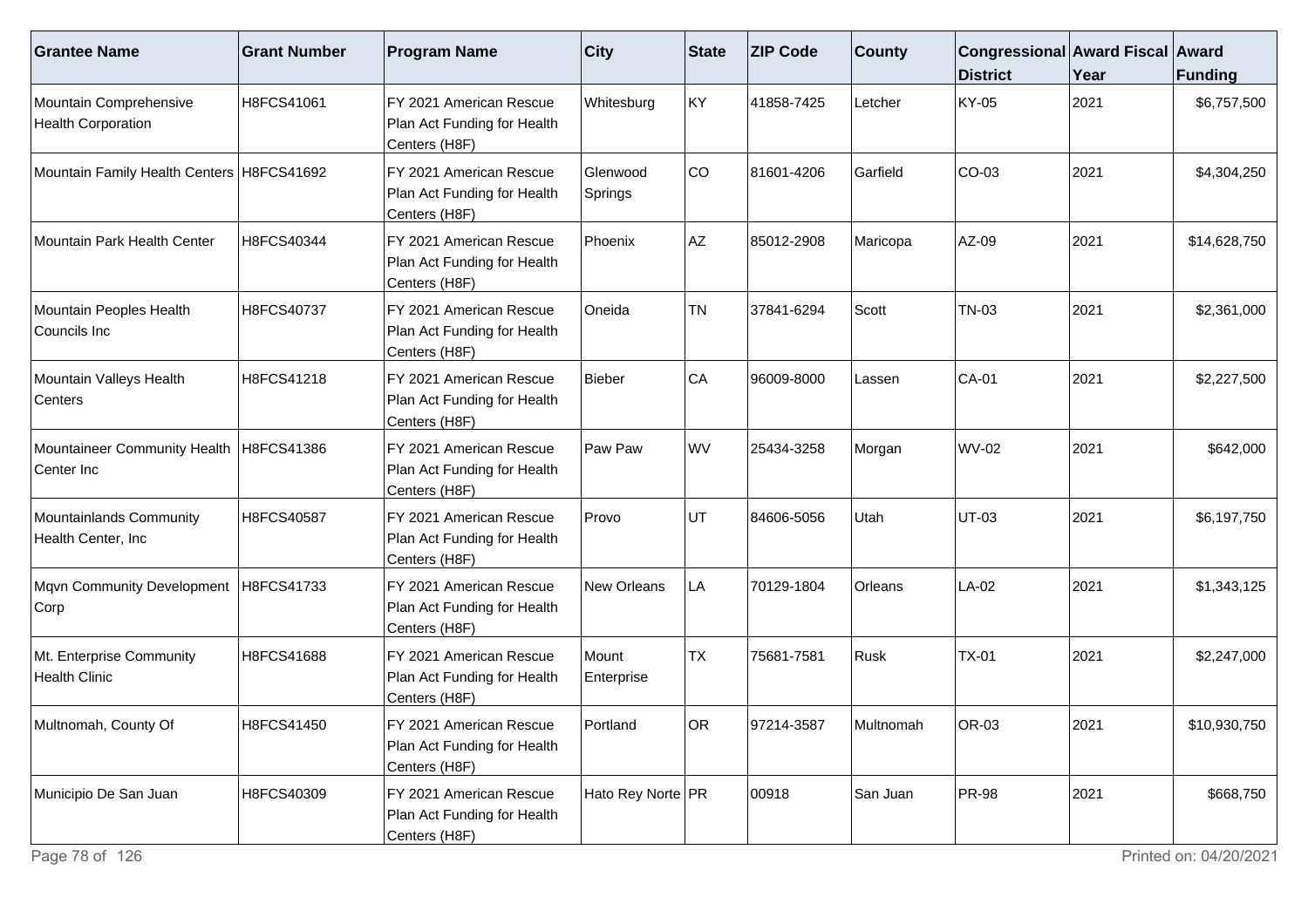| <b>Grantee Name</b>                               | <b>Grant Number</b> | <b>Program Name</b>                                                     | $ $ City    | State     | <b>ZIP Code</b> | <b>County</b>      | Congressional Award Fiscal Award<br><b>District</b> | Year | <b>Funding</b> |
|---------------------------------------------------|---------------------|-------------------------------------------------------------------------|-------------|-----------|-----------------|--------------------|-----------------------------------------------------|------|----------------|
| Muskingum Valley Health<br>Centers                | H8FCS40911          | FY 2021 American Rescue<br>Plan Act Funding for Health<br>Centers (H8F) | Malta       | OH        | 43758-9007      | Morgan             | OH-15                                               | 2021 | \$6,225,500    |
| My Community Health Center                        | H8FCS41311          | FY 2021 American Rescue<br>Plan Act Funding for Health<br>Centers (H8F) | Canton      | OH        | 44710-1709      | Stark              | <b>OH-07</b>                                        | 2021 | \$1,644,625    |
| Mycare Health Center                              | H8FCS41277          | FY 2021 American Rescue<br>Plan Act Funding for Health<br>Centers (H8F) | Center Line | MI        | 48015-1167      | Macomb             | MI-09                                               | 2021 | \$1,159,125    |
| N. A. T. I. V. E. Project, The                    | H8FCS40949          | FY 2021 American Rescue<br>Plan Act Funding for Health<br>Centers (H8F) | Spokane     | <b>WA</b> | 99201-2831      | Spokane            | <b>WA-05</b>                                        | 2021 | \$921,125      |
| Native American Community<br>Clinic               | H8FCS40859          | FY 2021 American Rescue<br>Plan Act Funding for Health<br>Centers (H8F) | Minneapolis | MN        | 55404-2923      | Hennepin           | <b>MN-05</b>                                        | 2021 | \$1,277,500    |
| Native American Community<br>Health Center, Inc.  | H8FCS40964          | FY 2021 American Rescue<br>Plan Act Funding for Health<br>Centers (H8F) | Phoenix     | AZ        | 85012-3313      | Maricopa           | AZ-09                                               | 2021 | \$2,362,000    |
| Native American Rehabilitation<br>Association Inc | H8FCS41712          | FY 2021 American Rescue<br>Plan Act Funding for Health<br>Centers (H8F) | Portland    | <b>OR</b> | 97205-1715      | Multnomah          | OR-03                                               | 2021 | \$1,406,000    |
| Native Village Of Eyak                            | H8FCS40628          | FY 2021 American Rescue<br>Plan Act Funding for Health<br>Centers (H8F) | Cordova     | AK        | 99574           | Valdez-<br>Cordova | AK-00                                               | 2021 | \$805,750      |
| Natrona, County Of                                | H8FCS40945          | FY 2021 American Rescue<br>Plan Act Funding for Health<br>Centers (H8F) | Casper      | <b>WY</b> | 82601-1364      | Natrona            | <b>WY-00</b>                                        | 2021 | \$775,375      |
| Near North Health Service<br>Corporation, The     | H8FCS40846          | FY 2021 American Rescue<br>Plan Act Funding for Health<br>Centers (H8F) | Chicago     |           | 60610-2089      | Cook               | IL-07                                               | 2021 | \$8,279,125    |
| Neighborcare Health                               | H8FCS41580          | FY 2021 American Rescue<br>Plan Act Funding for Health<br>Centers (H8F) | Seattle     | <b>WA</b> | 98144-2712      | King               | <b>WA-09</b>                                        | 2021 | \$12,737,250   |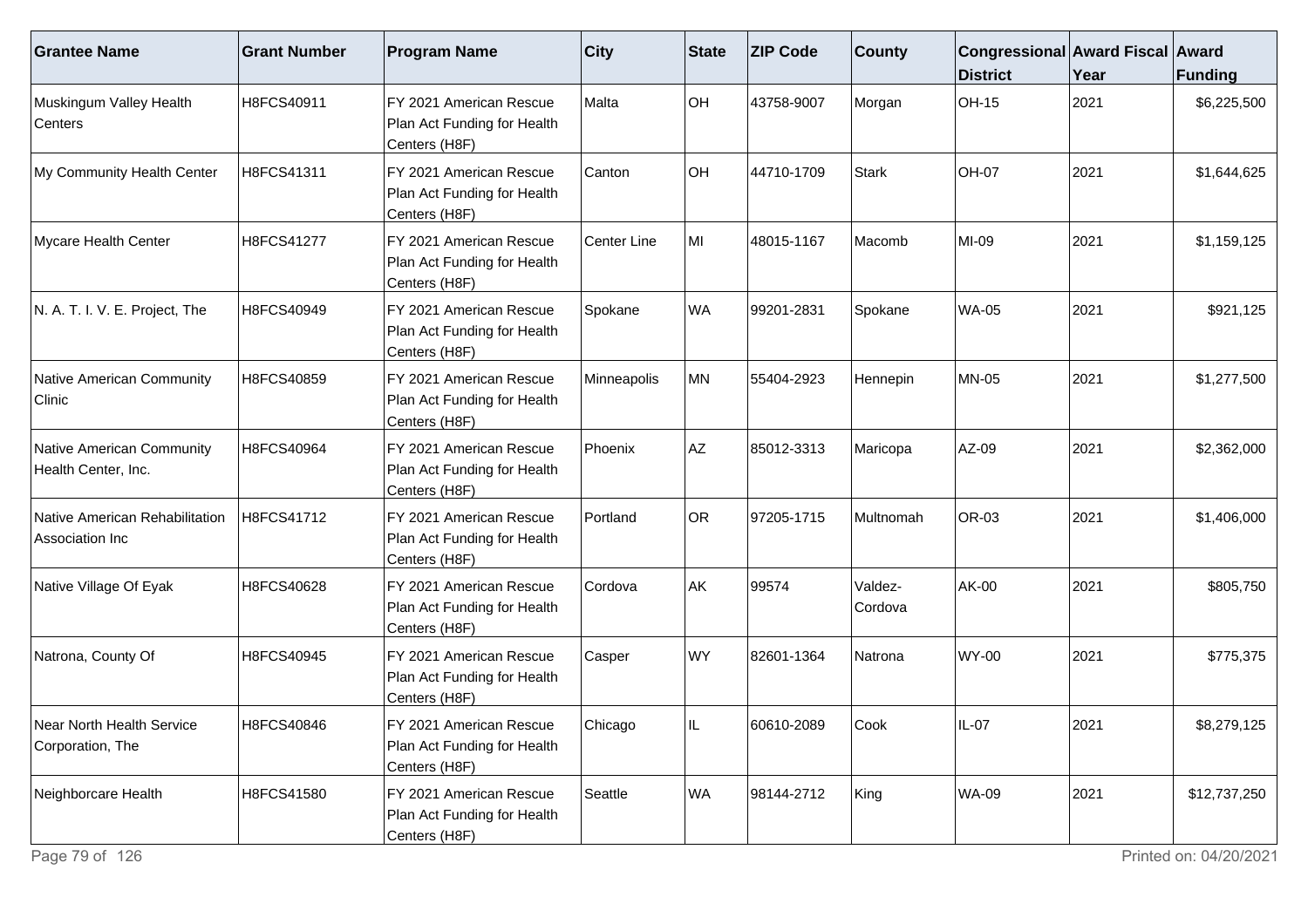| <b>Grantee Name</b>                                   | <b>Grant Number</b> | <b>Program Name</b>                                                     | $ $ City    | State     | <b>ZIP Code</b> | <b>County</b> | Congressional Award Fiscal Award<br><b>District</b> | Year | <b>Funding</b> |
|-------------------------------------------------------|---------------------|-------------------------------------------------------------------------|-------------|-----------|-----------------|---------------|-----------------------------------------------------|------|----------------|
| Neighborhood Health                                   | H8FCS40799          | FY 2021 American Rescue<br>Plan Act Funding for Health<br>Centers (H8F) | Alexandria  | VA        | 22306-6647      | Fairfax       | <b>VA-08</b>                                        | 2021 | \$7,893,875    |
| Neighborhood Health<br>Association Of Toledo, Inc.    | H8FCS41523          | FY 2021 American Rescue<br>Plan Act Funding for Health<br>Centers (H8F) | Toledo      | OH        | 43604-1004      | Lucas         | OH-09                                               | 2021 | \$2,603,250    |
| Neighborhood Health Care, Inc.                        | H8FCS41083          | FY 2021 American Rescue<br>Plan Act Funding for Health<br>Centers (H8F) | Cleveland   | OH        | 44113-3304      | Cuyahoga      | <b>OH-11</b>                                        | 2021 | \$3,721,375    |
| Neighborhood Health Center                            | H8FCS40591          | FY 2021 American Rescue<br>Plan Act Funding for Health<br>Centers (H8F) | Portland    | <b>OR</b> | 97223-2302      | Washington    | <b>OR-01</b>                                        | 2021 | \$3,825,500    |
| Neighborhood Health Center Of H8FCS41614<br>Wny, Inc. |                     | FY 2021 American Rescue<br>Plan Act Funding for Health<br>Centers (H8F) | Buffalo     | NY)       | 14207-1816      | Erie          | <b>NY-26</b>                                        | 2021 | \$4,046,750    |
| Neighborhood Health Centers<br>Of Lehigh Valley       | H8FCS41054          | FY 2021 American Rescue<br>Plan Act Funding for Health<br>Centers (H8F) | Allentown   | PA        | 18102-3508      | Lehigh        | <b>PA-07</b>                                        | 2021 | \$1,682,125    |
| Neighborhood Health Clinics<br>Inc.                   | H8FCS40910          | FY 2021 American Rescue<br>Plan Act Funding for Health<br>Centers (H8F) | Fort Wayne  | IN        | 46802-5257      | Allen         | <b>IN-03</b>                                        | 2021 | \$4,656,375    |
| Neighborhood Health Services<br>Corporation           | H8FCS40313          | FY 2021 American Rescue<br>Plan Act Funding for Health<br>Centers (H8F) | Plainfield  | <b>NJ</b> | 07063-1000      | Union         | <b>NJ-12</b>                                        | 2021 | \$3,026,250    |
| Neighborhood Healthcare                               | H8FCS40359          | FY 2021 American Rescue<br>Plan Act Funding for Health<br>Centers (H8F) | Escondido   | CA        | 92025-3413      | San Diego     | $CA-50$                                             | 2021 | \$13,149,000   |
| Neighborhood Healthsource                             | H8FCS41049          | FY 2021 American Rescue<br>Plan Act Funding for Health<br>Centers (H8F) | Minneapolis | <b>MN</b> | 55412-2405      | Hennepin      | <b>MN-05</b>                                        | 2021 | \$2,146,000    |
| Neighborhood Improvement<br>Project, Inc.             | H8FCS41029          | FY 2021 American Rescue<br>Plan Act Funding for Health<br>Centers (H8F) | Augusta     | GA        | 30906-5515      | Richmond      | GA-12                                               | 2021 | \$3,625,500    |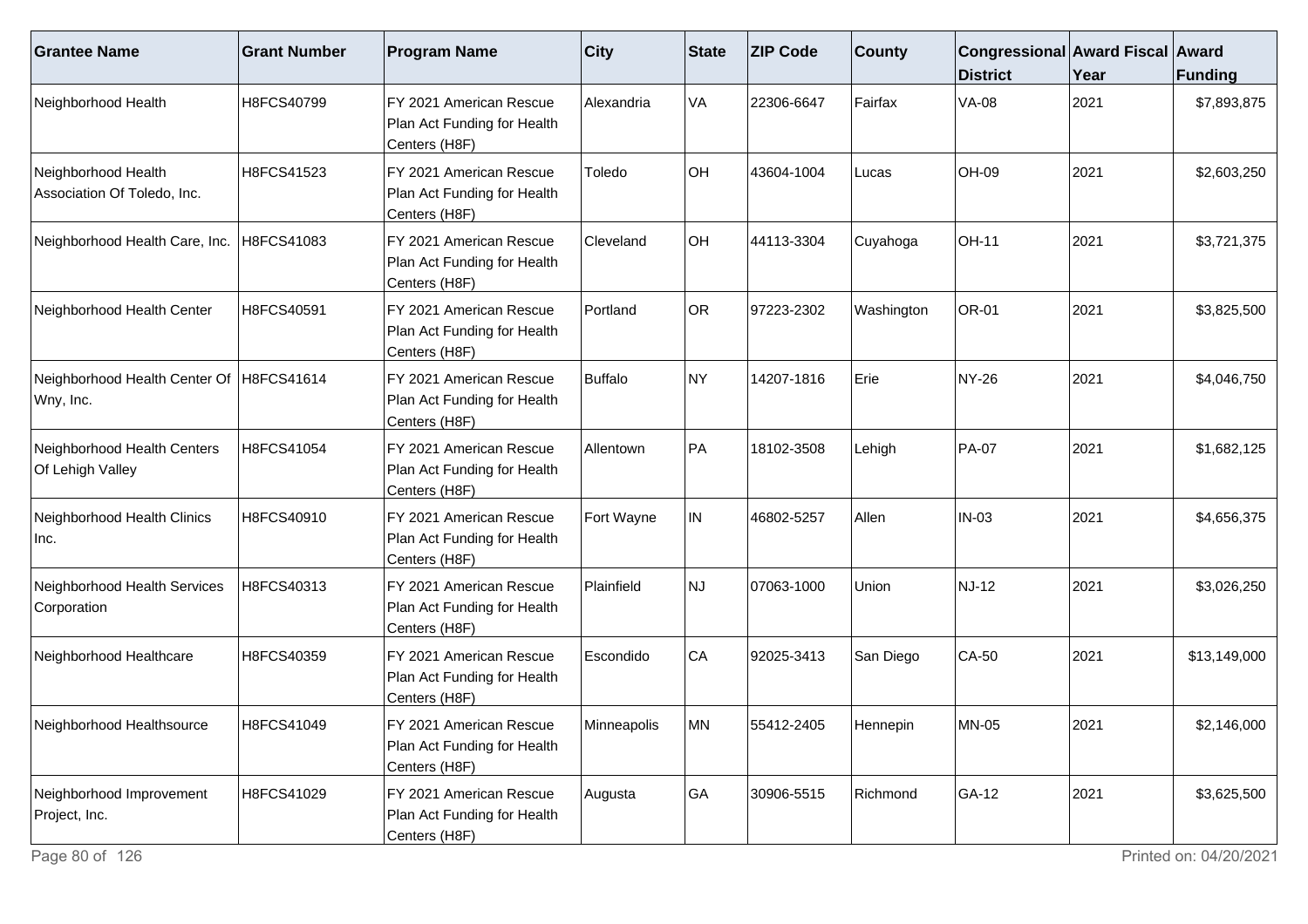| <b>Grantee Name</b>                                    | <b>Grant Number</b> | <b>Program Name</b>                                                     | $ $ City    | State     | <b>ZIP Code</b> | <b>County</b>  | Congressional Award Fiscal Award<br><b>District</b> | Year | <b>Funding</b> |
|--------------------------------------------------------|---------------------|-------------------------------------------------------------------------|-------------|-----------|-----------------|----------------|-----------------------------------------------------|------|----------------|
| Neighborhood Medical Center<br>Inc.                    | H8FCS41532          | FY 2021 American Rescue<br>Plan Act Funding for Health<br>Centers (H8F) | Tallahassee | FL.       | 32301-1004      | Leon           | <b>FL-05</b>                                        | 2021 | \$4,355,000    |
| Neighborhood Outreach Access   H8FCS40372<br>To Health |                     | FY 2021 American Rescue<br>Plan Act Funding for Health<br>Centers (H8F) | Phoenix     | AZ        | 85020-4668      | Maricopa       | AZ-09                                               | 2021 | \$6,781,000    |
| Neomed Center, Inc.                                    | H8FCS40481          | FY 2021 American Rescue<br>Plan Act Funding for Health<br>Centers (H8F) | Rincón      | PR        | 00778           | Gurabo         | <b>PR-98</b>                                        | 2021 | \$7,702,000    |
| Nevada Health Centers, Inc.                            | H8FCS40849          | FY 2021 American Rescue<br>Plan Act Funding for Health<br>Centers (H8F) | Carson City | <b>NV</b> | 89706-7913      | Carson City    | <b>NV-02</b>                                        | 2021 | \$9,522,000    |
| New Community Clinic Inc Ltd                           | H8FCS41111          | FY 2021 American Rescue<br>Plan Act Funding for Health<br>Centers (H8F) | Green Bay   | WI        | 54301-4923      | Brown          | <b>WI-08</b>                                        | 2021 | \$1,459,875    |
| New Hanover Community<br>Health Center Inc             | H8FCS40682          | FY 2021 American Rescue<br>Plan Act Funding for Health<br>Centers (H8F) | Wilmington  | NC        | 28401-3450      | New Hanover    | <b>NC-07</b>                                        | 2021 | \$2,443,000    |
| New Health Programs<br>Association                     | H8FCS40597          | FY 2021 American Rescue<br>Plan Act Funding for Health<br>Centers (H8F) | Chewelah    | <b>WA</b> | 99109-8964      | Stevens        | <b>WA-05</b>                                        | 2021 | \$3,224,875    |
| New Horizon Family Health<br>Services, Inc             | H8FCS41711          | FY 2021 American Rescue<br>Plan Act Funding for Health<br>Centers (H8F) | Greenville  | <b>SC</b> | 29605-4241      | Greenville     | <b>SC-04</b>                                        | 2021 | \$6,979,125    |
| New Orleans, City Of                                   | H8FCS40635          | FY 2021 American Rescue<br>Plan Act Funding for Health<br>Centers (H8F) | New Orleans | LA        | 70112-2126      | <b>Orleans</b> | LA-02                                               | 2021 | \$1,335,750    |
| New River Health Association,<br>Inc.                  | H8FCS41116          | FY 2021 American Rescue<br>Plan Act Funding for Health<br>Centers (H8F) | Scarbro     | <b>WV</b> | 25917-8837      | Fayette        | WV-03                                               | 2021 | \$3,431,250    |
| New York City Health And<br>Hospitals Corporation      | H8FCS41150          | FY 2021 American Rescue<br>Plan Act Funding for Health<br>Centers (H8F) | New York    | NY)       | 10013-4006      | New York       | <b>NY-10</b>                                        | 2021 | \$24,469,750   |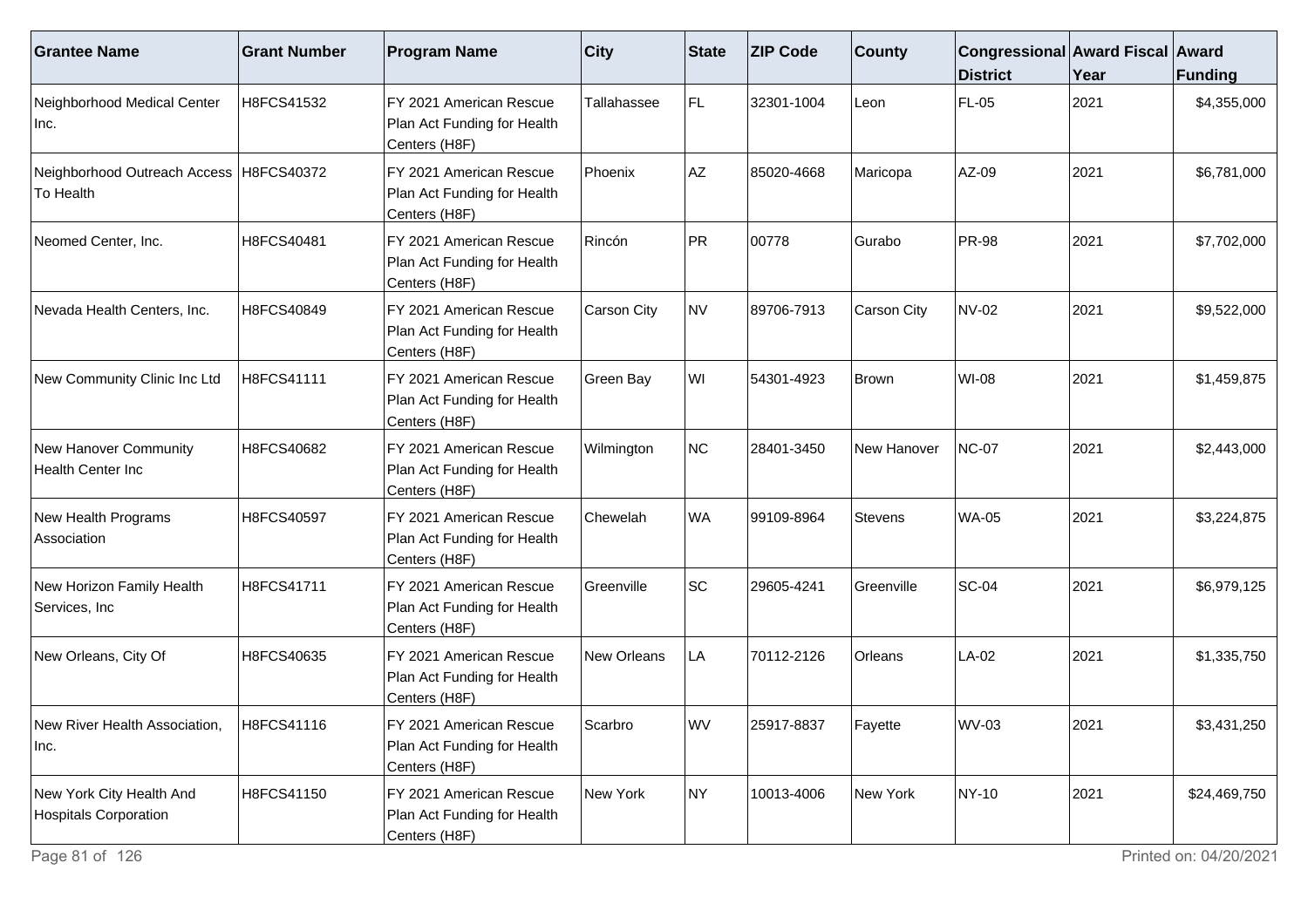| <b>Grantee Name</b>                                                     | <b>Grant Number</b> | <b>Program Name</b>                                                     | <b>City</b>          | <b>State</b> | <b>ZIP Code</b> | <b>County</b>        | Congressional Award Fiscal Award<br><b>District</b> | Year | Funding      |
|-------------------------------------------------------------------------|---------------------|-------------------------------------------------------------------------|----------------------|--------------|-----------------|----------------------|-----------------------------------------------------|------|--------------|
| Newark Community Health<br>Centers, Inc.                                | H8FCS40600          | FY 2021 American Rescue<br>Plan Act Funding for Health<br>Centers (H8F) | Newark               | NJ           | 07104-4309      | Essex                | NJ-08                                               | 2021 | \$10,444,875 |
| Nhan Hoa Comprehensive<br>Health Care Clinic, Inc.                      | H8FCS41459          | FY 2021 American Rescue<br>Plan Act Funding for Health<br>Centers (H8F) | Garden Grove         | CA           | 92841-4200      | Orange               | <b>CA-47</b>                                        | 2021 | \$3,166,500  |
| No/Aids Task Force                                                      | H8FCS41666          | FY 2021 American Rescue<br>Plan Act Funding for Health<br>Centers (H8F) | New Orleans          | LA           | 70117-8208      | Orleans              | $LA-02$                                             | 2021 | \$3,443,750  |
| North Broward Hospital District                                         | H8FCS41547          | FY 2021 American Rescue<br>Plan Act Funding for Health<br>Centers (H8F) | Fort<br>Lauderdale   | FL.          | 33309-3092      | Broward              | FL-20                                               | 2021 | \$1,720,750  |
| North Central Texas Community   H8FCS41617<br><b>Health Care Center</b> |                     | FY 2021 American Rescue<br>Plan Act Funding for Health<br>Centers (H8F) | <b>Wichita Falls</b> | <b>TX</b>    | 76301-1152      | Wichita              | $TX-13$                                             | 2021 | \$7,004,500  |
| North Country Family Health<br>Center, Inc.                             | H8FCS41545          | FY 2021 American Rescue<br>Plan Act Funding for Health<br>Centers (H8F) | Watertown            | NY.          | 13601-2504      | Jefferson            | NY-21                                               | 2021 | \$2,703,625  |
| North Country Healthcare, Inc.                                          | H8FCS41555          | FY 2021 American Rescue<br>Plan Act Funding for Health<br>Centers (H8F) | Flagstaff            | AZ           | 86004-1816      | Coconino             | AZ-01                                               | 2021 | \$9,671,500  |
| North County Health Project<br>Incorporated                             | H8FCS41716          | FY 2021 American Rescue<br>Plan Act Funding for Health<br>Centers (H8F) | San Marcos           | CA           | 92069-2973      | San Diego            | $CA-50$                                             | 2021 | \$12,653,125 |
| North Custer Hospital District                                          | H8FCS40463          | FY 2021 American Rescue<br>Plan Act Funding for Health<br>Centers (H8F) | Challis              | ID           | 83226-4824      | Custer               | $ID-02$                                             | 2021 | \$779,500    |
| <b>North East Medical Services</b>                                      | H8FCS41432          | FY 2021 American Rescue<br>Plan Act Funding for Health<br>Centers (H8F) | San Francisco        | <b>ICA</b>   | 94133-3354      | San Francisco ICA-12 |                                                     | 2021 | \$11,287,625 |
| North End Community Health<br>Committee, Incorporated                   | H8FCS41552          | FY 2021 American Rescue<br>Plan Act Funding for Health<br>Centers (H8F) | Boston               | MA           | 02113-1901      | Suffolk              | MA-08                                               | 2021 | \$2,356,375  |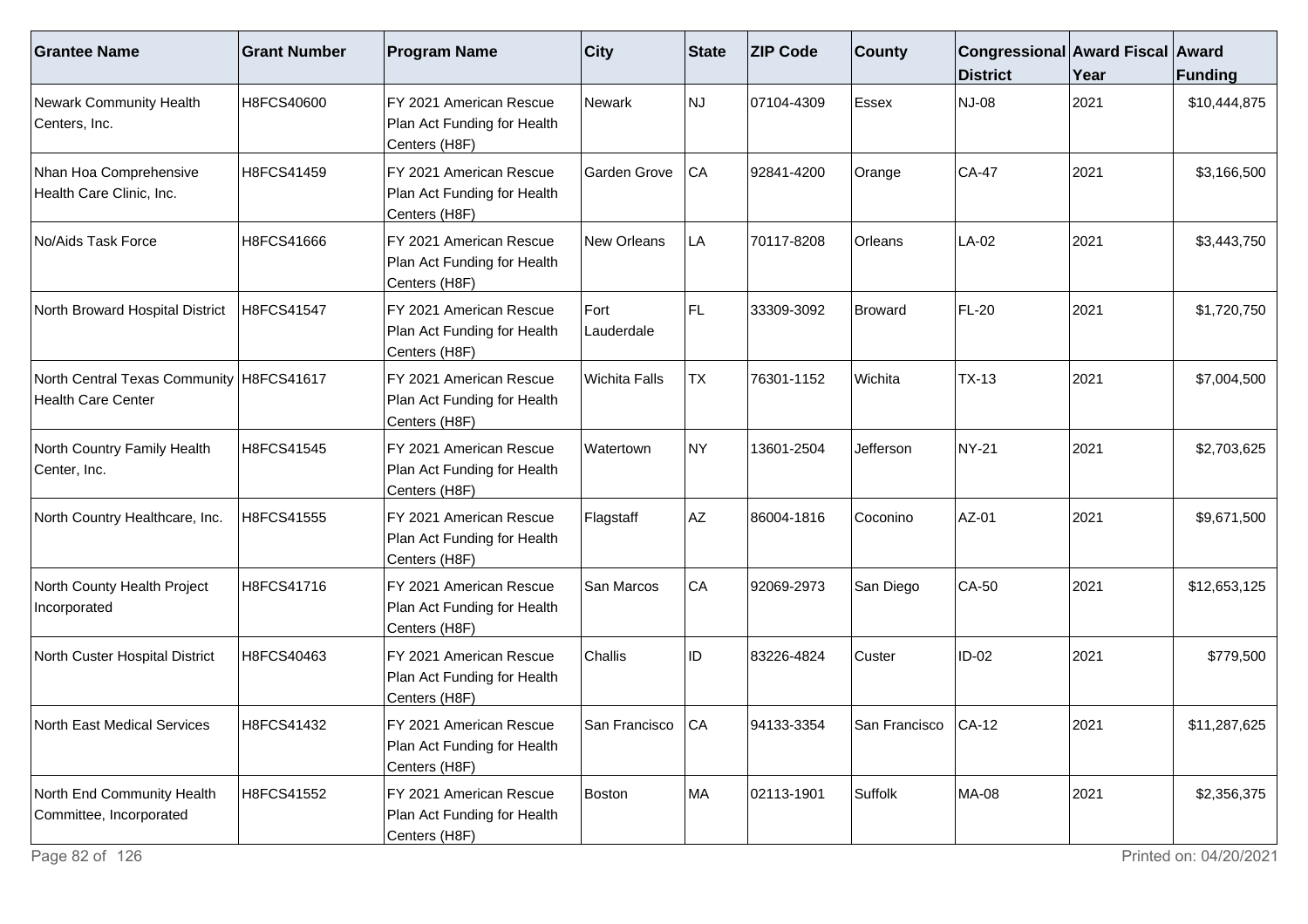| <b>Grantee Name</b>                                      | <b>Grant Number</b> | <b>Program Name</b>                                                     | $ $ City          | State     | <b>ZIP Code</b> | <b>County</b> | Congressional Award Fiscal Award<br><b>District</b> | Year | <b>Funding</b> |
|----------------------------------------------------------|---------------------|-------------------------------------------------------------------------|-------------------|-----------|-----------------|---------------|-----------------------------------------------------|------|----------------|
| North Florida Medical Centers,<br>Inc.                   | H8FCS40696          | FY 2021 American Rescue<br>Plan Act Funding for Health<br>Centers (H8F) | Tallahassee       | FL.       | 32308-8707      | Leon          | <b>FL-05</b>                                        | 2021 | \$5,087,500    |
| North Georgia Healthcare<br>Center, Inc.                 | H8FCS41254          | FY 2021 American Rescue<br>Plan Act Funding for Health<br>Centers (H8F) | Ringgold          | GA        | 30736-2804      | Catoosa       | GA-14                                               | 2021 | \$982,875      |
| North Hudson Community<br>Action Corporation             | H8FCS40706          | FY 2021 American Rescue<br>Plan Act Funding for Health<br>Centers (H8F) | <b>Union City</b> | <b>NJ</b> | 07087-2428      | Hudson        | NJ-08                                               | 2021 | \$18,121,750   |
| North Mississippi Primary<br>Health Care, Inc.           | H8FCS40609          | FY 2021 American Rescue<br>Plan Act Funding for Health<br>Centers (H8F) | Ashland           | <b>MS</b> | 38603-7740      | Benton        | <b>MS-01</b>                                        | 2021 | \$3,275,625    |
| North Olympic Healthcare<br>Network Pc                   | H8FCS41295          | FY 2021 American Rescue<br>Plan Act Funding for Health<br>Centers (H8F) | Port Angeles      | WA        | 98362-2609      | Clallam       | <b>WA-06</b>                                        | 2021 | \$1,843,125    |
| North Orange County Regional<br><b>Health Foundation</b> | H8FCS40904          | FY 2021 American Rescue<br>Plan Act Funding for Health<br>Centers (H8F) | Fullerton         | CA        | 92832-2826      | Orange        | $CA-39$                                             | 2021 | \$966,875      |
| North Penn Comprehensive<br><b>Health Services</b>       | H8FCS40361          | FY 2021 American Rescue<br>Plan Act Funding for Health<br>Centers (H8F) | Mansfield         | PA        | 16933-1411      | Tioga         | <b>PA-12</b>                                        | 2021 | \$2,895,625    |
| North Shore Community Health, H8FCS41589<br>Inc.         |                     | FY 2021 American Rescue<br>Plan Act Funding for Health<br>Centers (H8F) | Salem             | MA        | 01970-7311      | Essex         | <b>MA-06</b>                                        | 2021 | \$3,086,000    |
| North Side Christian Health<br>Center                    | H8FCS41239          | FY 2021 American Rescue<br>Plan Act Funding for Health<br>Centers (H8F) | Pittsburgh        | PA        | 15212-4915      | Allegheny     | <b>PA-18</b>                                        | 2021 | \$1,150,125    |
| North Texas Area Community<br><b>Health Centers Inc</b>  | H8FCS41705          | FY 2021 American Rescue<br>Plan Act Funding for Health<br>Centers (H8F) | Fort Worth        | <b>TX</b> | 76114-1756      | Tarrant       | $TX-12$                                             | 2021 | \$3,789,625    |
| Northeast Alabama Health<br>Services, Inc.               | H8FCS41177          | FY 2021 American Rescue<br>Plan Act Funding for Health<br>Centers (H8F) | Scottsboro        | AL.       | 35768-2421      | Jackson       | <b>AL-05</b>                                        | 2021 | \$2,609,750    |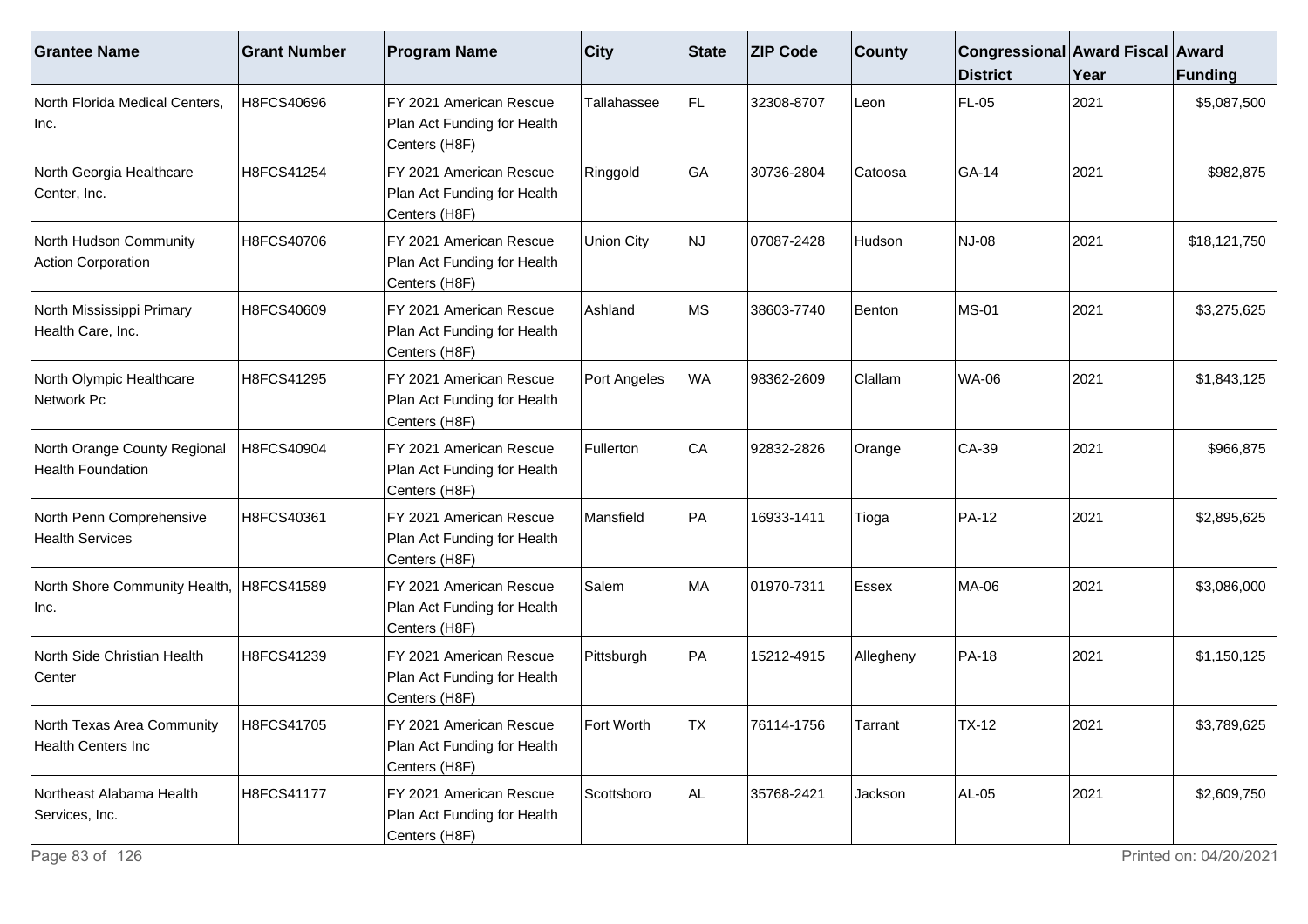| <b>Grantee Name</b>                                                               | <b>Grant Number</b> | <b>Program Name</b>                                                     | <b>City</b>        | <b>State</b> | <b>ZIP Code</b> | <b>County</b> | Congressional Award Fiscal Award<br><b>District</b> | Year | <b>Funding</b> |
|-----------------------------------------------------------------------------------|---------------------|-------------------------------------------------------------------------|--------------------|--------------|-----------------|---------------|-----------------------------------------------------|------|----------------|
| Northeast Community Clinic,<br>The                                                | H8FCS40615          | FY 2021 American Rescue<br>Plan Act Funding for Health<br>Centers (H8F) | Wilmington         | CA           | 90744-4516      | Los Angeles   | $CA-44$                                             | 2021 | \$3,704,250    |
| Northeast Florida Health<br>Services, Inc.                                        | H8FCS41251          | FY 2021 American Rescue<br>Plan Act Funding for Health<br>Centers (H8F) | Deland             | FL.          | 32720-7464      | Volusia       | FL-06                                               | 2021 | \$3,326,125    |
| Northeast Mississippi Health<br>Care, Inc.                                        | H8FCS41487          | FY 2021 American Rescue<br>Plan Act Funding for Health<br>Centers (H8F) | <b>Byhalia</b>     | ∣MS          | 38611-7000      | Marshall      | <b>MS-01</b>                                        | 2021 | \$3,176,875    |
| Northeast Missouri Health<br>Council, Inc.                                        | H8FCS41501          | FY 2021 American Rescue<br>Plan Act Funding for Health<br>Centers (H8F) | Kirksville         | <b>MO</b>    | 63501-2548      | Adair         | MO-06                                               | 2021 | \$3,894,625    |
| Northeast Ohio Neighborhood<br>Health Services, Inc.                              | H8FCS40332          | FY 2021 American Rescue<br>Plan Act Funding for Health<br>Centers (H8F) | Cleveland          | OH           | 44103-2443      | Cuyahoga      | <b>OH-11</b>                                        | 2021 | \$4,611,625    |
| Northeast Valley Health<br>Corporation                                            | H8FCS40836          | FY 2021 American Rescue<br>Plan Act Funding for Health<br>Centers (H8F) | San Fernando       | CA           | 91340-1328      | Los Angeles   | $CA-29$                                             | 2021 | \$18,566,500   |
| Northeast Washington County<br>Community Health Inc                               | H8FCS41065          | FY 2021 American Rescue<br>Plan Act Funding for Health<br>Centers (H8F) | Plainfield         | VT           | 05667-9425      | Washington    | $VT-00$                                             | 2021 | \$1,775,250    |
| Northeastern Oklahoma<br>Community Health Centers, Inc.                           | H8FCS40958          | FY 2021 American Rescue<br>Plan Act Funding for Health<br>Centers (H8F) | Hulbert            | OK           | 74441-8901      | Cherokee      | <b>OK-02</b>                                        | 2021 | \$3,967,250    |
| Northeastern Rural Health<br>Clinics                                              | H8FCS40336          | FY 2021 American Rescue<br>Plan Act Funding for Health<br>Centers (H8F) | Susanville         | CA           | 96130-6100      | Lassen        | $CA-01$                                             | 2021 | \$2,443,250    |
| Northern Counties Health Care,  H8FCS40850<br> Inc                                |                     | FY 2021 American Rescue<br>Plan Act Funding for Health<br>Centers (H8F) | Saint<br>Johnsbury | VT           | 05819-9811      | Caledonia     | $VT-00$                                             | 2021 | \$4,034,000    |
| Northern Nevada Hiv Outpatient   H8FCS41451<br>Program, Education And<br>Services |                     | FY 2021 American Rescue<br>Plan Act Funding for Health<br>Centers (H8F) | Reno               | NV           | 89503           | Washoe        | <b>NV-02</b>                                        | 2021 | \$2,666,125    |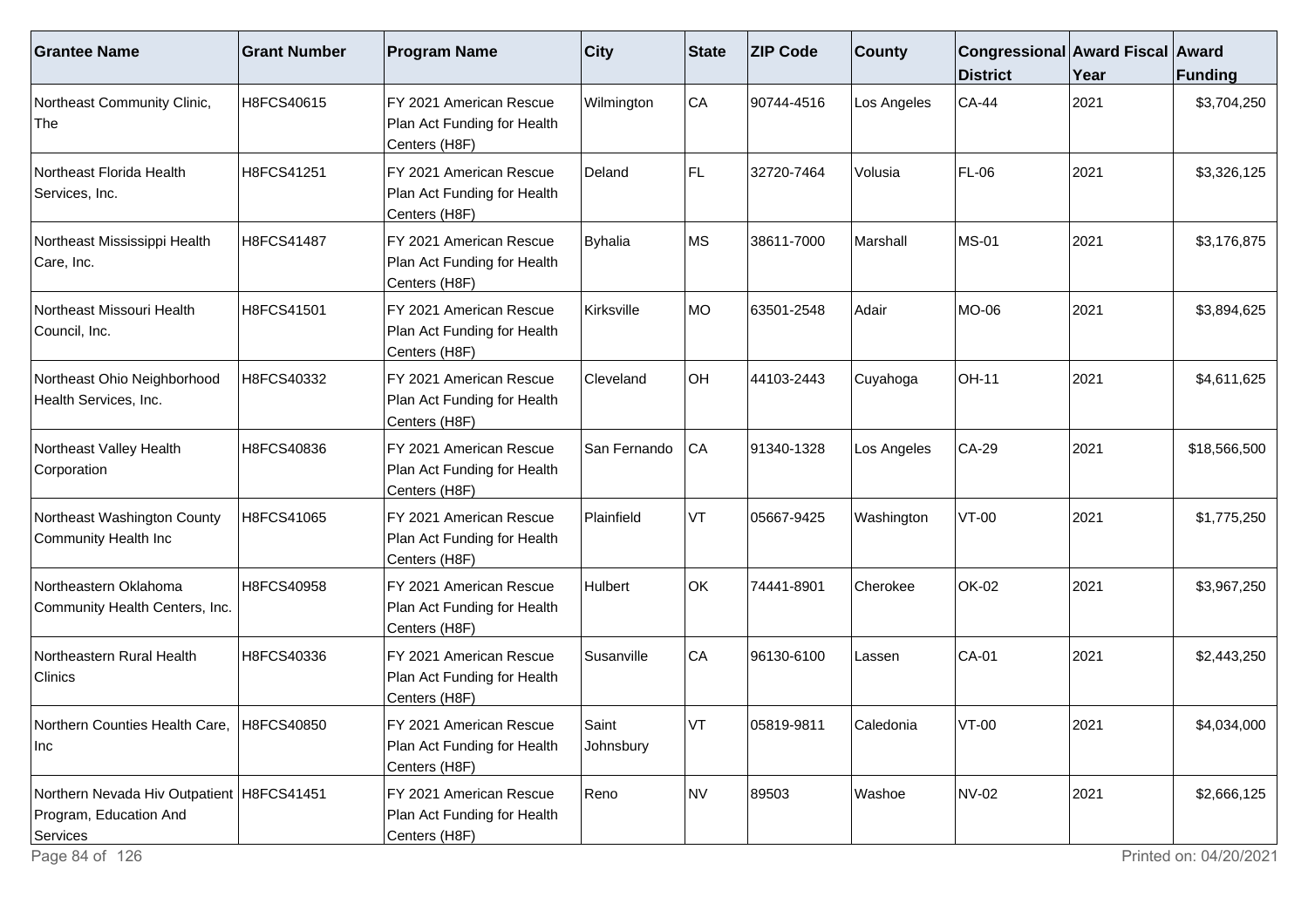| <b>Grantee Name</b>                                     | <b>Grant Number</b> | <b>Program Name</b>                                                            | $ $ City              | State     | <b>ZIP Code</b> | <b>County</b> | Congressional Award Fiscal Award<br><b>District</b> | Year | Funding     |
|---------------------------------------------------------|---------------------|--------------------------------------------------------------------------------|-----------------------|-----------|-----------------|---------------|-----------------------------------------------------|------|-------------|
| Northern Oswego County<br>Health Services, Inc          | H8FCS40708          | FY 2021 American Rescue<br>Plan Act Funding for Health<br>Centers (H8F)        | Pulaski               | NY        | 13142-1400      | Oswego        | <b>NY-22</b>                                        | 2021 | \$4,190,875 |
| Northland Health Partners<br>Community                  | H8FCS41590          | FY 2021 American Rescue<br>Plan Act Funding for Health<br>Centers (H8F)        | <b>Turtle Lake</b>    | ND)       | 58575-4205      | McLean        | <b>ND-00</b>                                        | 2021 | \$1,690,250 |
| Northshore Health Centers, Inc                          | H8FCS41345          | IFY 2021 American Rescue<br>Plan Act Funding for Health<br>Centers (H8F)       | Portage               | IN.       | 46368-5110      | Porter        | <b>IN-01</b>                                        | 2021 | \$9,630,500 |
| Northwest Colorado Visiting<br><b>Nurse Association</b> | H8FCS41178          | FY 2021 American Rescue<br>Plan Act Funding for Health<br>Centers (H8F)        | Steamboat<br> Springs | co        | 80487-8853      | Routt         | CO-03                                               | 2021 | \$1,704,875 |
| Northwest Community Health<br>Care                      | H8FCS41231          | FY 2021 American Rescue<br>Plan Act Funding for Health<br>Centers (H8F)        | Pascoag               | RII       | 02859-3131      | Providence    | <b>RI-02</b>                                        | 2021 | \$2,849,625 |
| Northwest Health Services, Inc.                         | H8FCS41342          | FY 2021 American Rescue<br>Plan Act Funding for Health<br>Centers (H8F)        | Saint Joseph          | MO        | 64506-4954      | Buchanan      | MO-06                                               | 2021 | \$5,880,250 |
| Northwest Human Services, Inc. H8FCS41099               |                     | FY 2021 American Rescue<br>Plan Act Funding for Health<br>Centers (H8F)        | Salem                 | OR        | 97301-3722      | Marion        | <b>OR-05</b>                                        | 2021 | \$2,460,375 |
| Northwest Michigan Health<br>Services, Inc.             | H8FCS40357          | FY 2021 American Rescue<br>Plan Act Funding for Health<br>Centers (H8F)        | <b>Traverse City</b>  | MI        | 49684-6219      | Leelanau      | MI-01                                               | 2021 | \$2,053,125 |
| Norton Sound Health<br>Corporation                      | H8FCS41232          | FY 2021 American Rescue<br>Plan Act Funding for Health<br>Centers (H8F)        | Nome                  | AK        | 99762           | Nome          | AK-00                                               | 2021 | \$2,420,500 |
| Norwalk Community Health<br>Center, Inc.                | H8FCS41236          | <b>FY 2021 American Rescue</b><br>Plan Act Funding for Health<br>Centers (H8F) | Norwalk               | ICT.      | 06854-1525      | Fairfield     | CT-04                                               | 2021 | \$3,153,750 |
| Nuestra Clinica Del Valle, Inc.                         | H8FCS41108          | FY 2021 American Rescue<br>Plan Act Funding for Health<br>Centers (H8F)        | San Juan              | <b>TX</b> | 78589-2276      | Hidalgo       | <b>TX-34</b>                                        | 2021 | \$9,321,250 |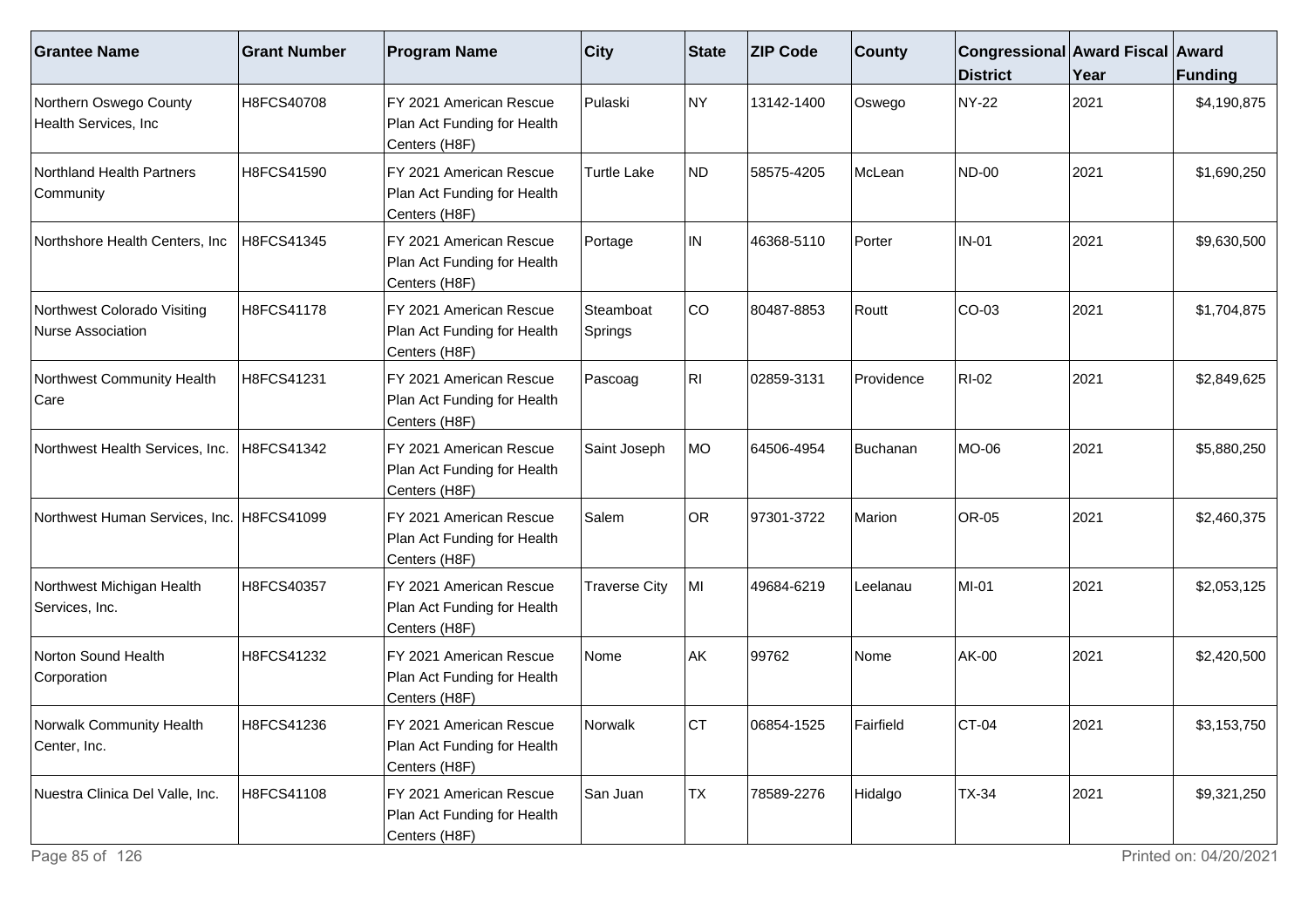| <b>Grantee Name</b>                                       | <b>Grant Number</b> | <b>Program Name</b>                                                     | <b>City</b>       | State     | <b>ZIP Code</b> | <b>County</b>  | Congressional Award Fiscal Award<br><b>District</b> | Year | <b>Funding</b> |
|-----------------------------------------------------------|---------------------|-------------------------------------------------------------------------|-------------------|-----------|-----------------|----------------|-----------------------------------------------------|------|----------------|
| Oak Orchard Community Health   H8FCS41376<br>Center, Inc. |                     | FY 2021 American Rescue<br>Plan Act Funding for Health<br>Centers (H8F) | Brockport         | NY)       | 14420-1118      | Monroe         | NY-25                                               | 2021 | \$3,737,875    |
| Oakhurst Medical Centers, Inc.                            | H8FCS41645          | FY 2021 American Rescue<br>Plan Act Funding for Health<br>Centers (H8F) | Stone<br>Mountain | GA        | 30083-3215      | DeKalb         | GA-04                                               | 2021 | \$5,481,500    |
| Oakland Integrated Healthcare<br>Network                  | H8FCS41253          | FY 2021 American Rescue<br>Plan Act Funding for Health<br>Centers (H8F) | Pontiac           | MI        | 48341-1601      | Oakland        | MI-14                                               | 2021 | \$2,603,000    |
| Ocean Health Initiatives Inc.                             | H8FCS41112          | FY 2021 American Rescue<br>Plan Act Funding for Health<br>Centers (H8F) | Neptune           | NJ        | 07753-2645      | Monmouth       | <b>NJ-04</b>                                        | 2021 | \$6,252,125    |
| Ocoee Regional Health<br>Corporation                      | H8FCS41526          | FY 2021 American Rescue<br>Plan Act Funding for Health<br>Centers (H8F) | Benton            | <b>TN</b> | 37307-3630      | Polk           | TN-03                                               | 2021 | \$2,615,125    |
| Oconee Valley Healthcare, Inc                             | H8FCS40328          | FY 2021 American Rescue<br>Plan Act Funding for Health<br>Centers (H8F) | <b>Greensboro</b> | GA        | 30642-1211      | Greene         | GA-10                                               | 2021 | \$3,493,125    |
| Ocracoke Health Center Inc                                | H8FCS41110          | FY 2021 American Rescue<br>Plan Act Funding for Health<br>Centers (H8F) | Ocracoke          | NC        | 27960           | Hyde           | <b>NC-03</b>                                        | 2021 | \$913,250      |
| Oda Primary Health Care<br>Center, Inc.                   | H8FCS41142          | FY 2021 American Rescue<br>Plan Act Funding for Health<br>Centers (H8F) | Brooklyn          | NY)       | 11249-7823      | Kings          | <b>NY-07</b>                                        | 2021 | \$8,916,750    |
| Odyssey House Louisiana, Inc.                             | H8FCS40637          | FY 2021 American Rescue<br>Plan Act Funding for Health<br>Centers (H8F) | New Orleans       | LA        | 70119-3549      | <b>Orleans</b> | LA-02                                               | 2021 | \$845,250      |
| <b>Ohio Hills Health Services</b>                         | H8FCS40674          | FY 2021 American Rescue<br>Plan Act Funding for Health<br>Centers (H8F) | Barnesville       | <b>OH</b> | 43713-1005      | Belmont        | OH-06                                               | 2021 | \$1,880,375    |
| Ohio North East Health<br>Systems, Inc.                   | H8FCS41556          | FY 2021 American Rescue<br>Plan Act Funding for Health<br>Centers (H8F) | Youngstown        | OH        | 44505-2827      | Mahoning       | OH-13                                               | 2021 | \$4,311,125    |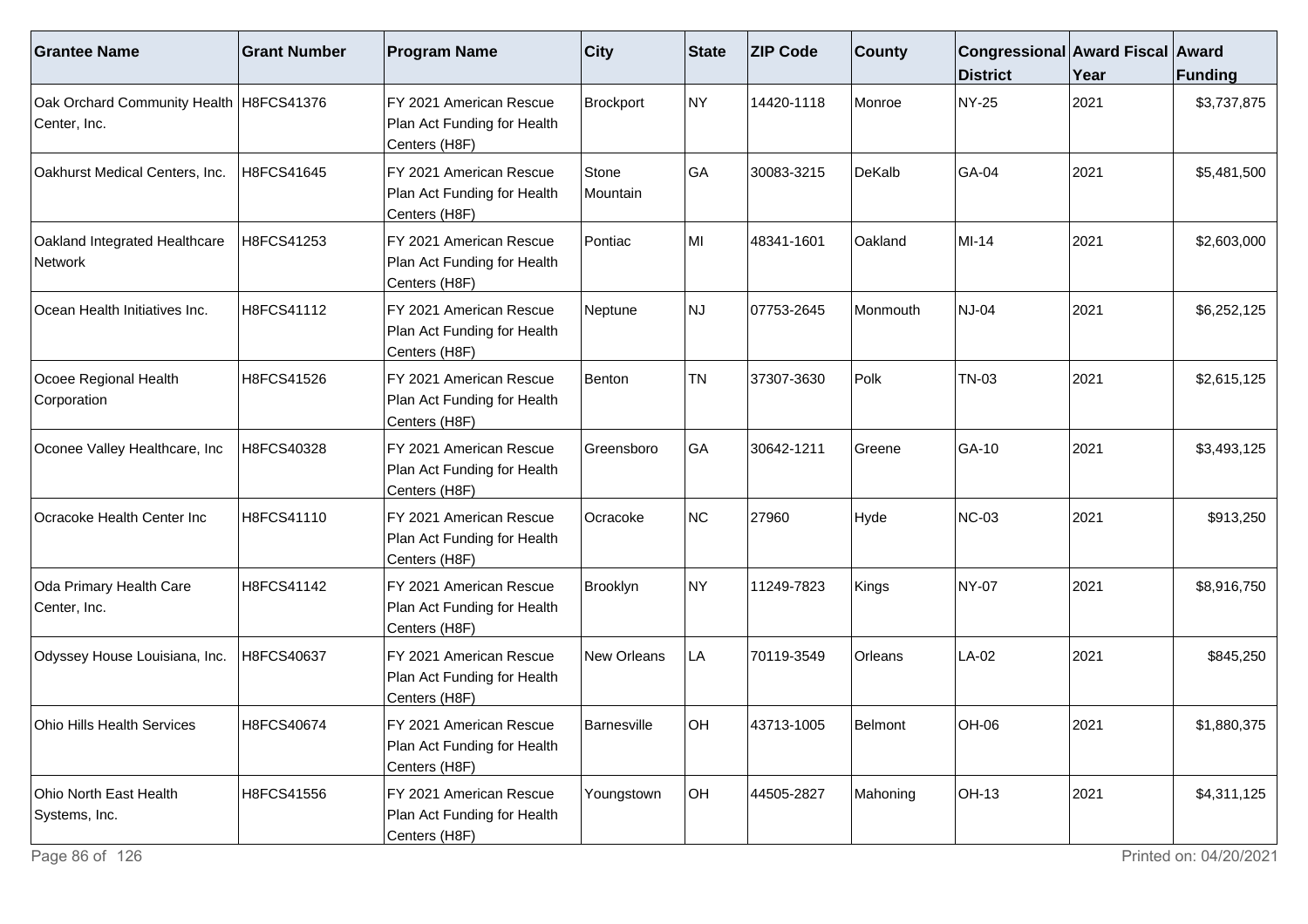| <b>Grantee Name</b>                        | <b>Grant Number</b> | <b>Program Name</b>                                                      | $ $ City          | <b>State</b> | <b>ZIP Code</b> | <b>County</b>     | Congressional Award Fiscal Award<br><b>District</b> | Year | Funding      |
|--------------------------------------------|---------------------|--------------------------------------------------------------------------|-------------------|--------------|-----------------|-------------------|-----------------------------------------------------|------|--------------|
| Ohio State University, The                 | H8FCS40989          | FY 2021 American Rescue<br>Plan Act Funding for Health<br>Centers (H8F)  | Columbus          | OH           | 43210-1016      | Franklin          | OH-03                                               | 2021 | \$876,750    |
| Olathe Community Clinic, Inc.              | H8FCS41109          | FY 2021 American Rescue<br>Plan Act Funding for Health<br>Centers (H8F)  | Olathe            | CO           | 81425           | Montrose          | CO-03                                               | 2021 | \$1,730,375  |
| Ole Health                                 | H8FCS41680          | FY 2021 American Rescue<br>Plan Act Funding for Health<br>Centers (H8F)  | Napa              | CA           | 94558-6485      | Napa              | <b>CA-05</b>                                        | 2021 | \$5,460,125  |
| Omni Family Health                         | H8FCS40580          | FY 2021 American Rescue<br>Plan Act Funding for Health<br>Centers (H8F)  | Bakersfield       | CA           | 93309-7081      | Kern              | CA-23                                               | 2021 | \$20,386,375 |
| One Community Health                       | H8FCS41439          | FY 2021 American Rescue<br>Plan Act Funding for Health<br>Centers (H8F)  | <b>Hood River</b> | OR           | 97031-1956      | <b>Hood River</b> | OR-02                                               | 2021 | \$2,648,000  |
| Oneworld Community Health<br>Centers, Inc. | H8FCS40582          | IFY 2021 American Rescue<br>Plan Act Funding for Health<br>Centers (H8F) | lOmaha            | NE           | 68107-1590      | Douglas           | <b>NE-02</b>                                        | 2021 | \$13,232,000 |
| Open Cities Health Center, Inc.            | H8FCS40320          | FY 2021 American Rescue<br>Plan Act Funding for Health<br>Centers (H8F)  | Saint Paul        | MN           | 55104-4201      | Ramsey            | <b>MN-04</b>                                        | 2021 | \$2,458,625  |
| Open Door Community Health<br>Centers      | H8FCS41672          | FY 2021 American Rescue<br>Plan Act Funding for Health<br>Centers (H8F)  | Arcata            | CA           | 95521-6249      | Humboldt          | CA-02                                               | 2021 | \$9,114,125  |
| Open Door Family Medical<br>Center, Inc.   | H8FCS40953          | FY 2021 American Rescue<br>Plan Act Funding for Health<br>Centers (H8F)  | Ossining          | NY)          | 10562-4702      | Westchester       | NY-17                                               | 2021 | \$14,400,875 |
| Open Door Health Center                    | H8FCS41507          | FY 2021 American Rescue<br>Plan Act Funding for Health<br>Centers (H8F)  | Mankato           | MN           | 56001-5422      | <b>Blue Earth</b> | <b>MN-01</b>                                        | 2021 | \$2,583,125  |
| Open Door Health Services, Inc. H8FCS41214 |                     | FY 2021 American Rescue<br>Plan Act Funding for Health<br>Centers (H8F)  | Muncie            | IN.          | 47305-2465      | Delaware          | $IN-06$                                             | 2021 | \$4,271,750  |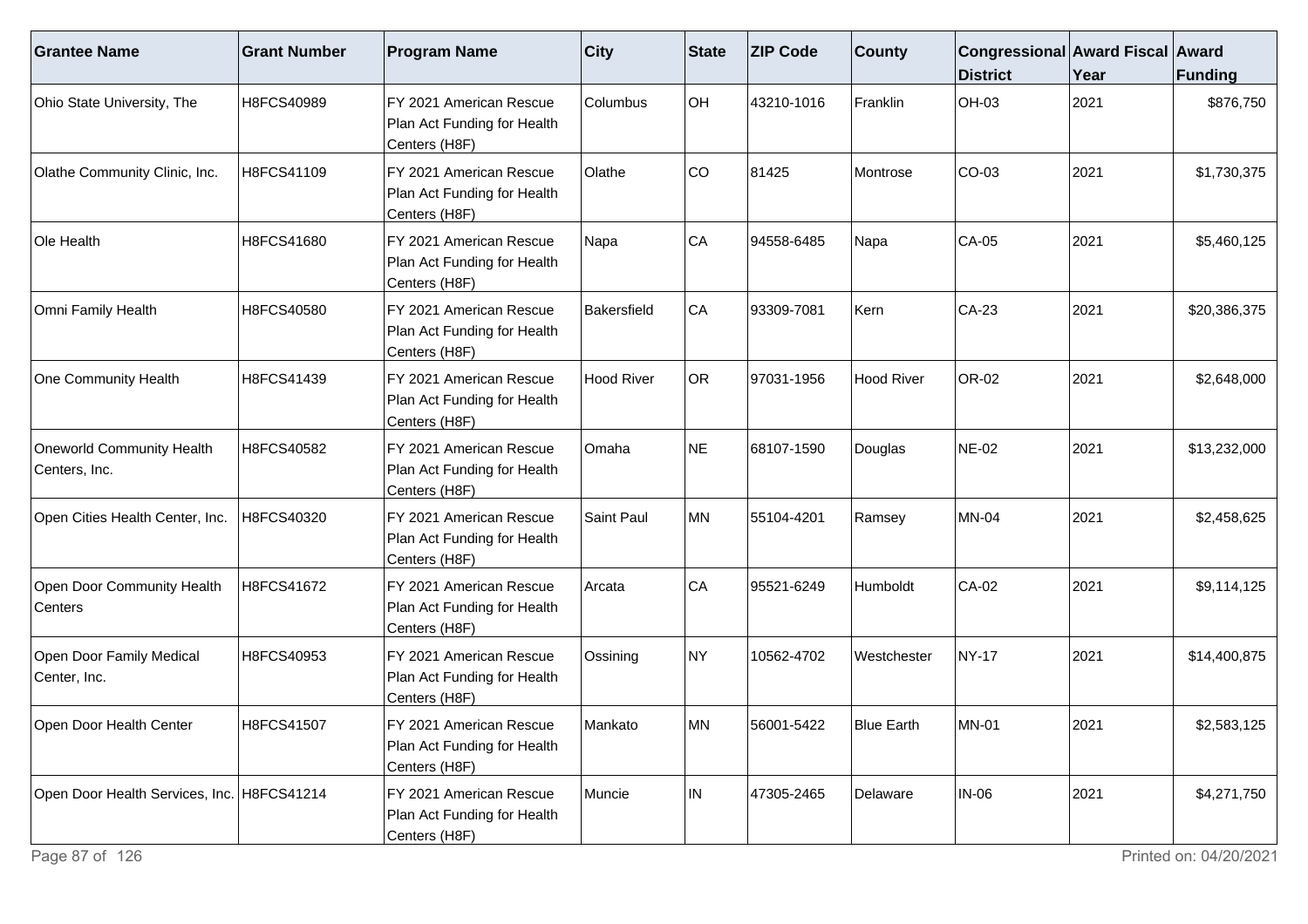| <b>Grantee Name</b>                                     | <b>Grant Number</b> | <b>Program Name</b>                                                                  | $ $ City          | State | <b>ZIP Code</b> | <b>County</b> | Congressional Award Fiscal Award<br><b>District</b> | Year | Funding     |
|---------------------------------------------------------|---------------------|--------------------------------------------------------------------------------------|-------------------|-------|-----------------|---------------|-----------------------------------------------------|------|-------------|
| Operation Samahan, Inc.                                 | H8FCS41667          | FY 2021 American Rescue<br>Plan Act Funding for Health<br>Centers (H8F)              | National City     | CA    | 91950-7410      | San Diego     | CA-51                                               | 2021 | \$2,831,375 |
| Opportunities Industrialization<br>Center, Incorporated | H8FCS40939          | FY 2021 American Rescue<br>Plan Act Funding for Health<br>Centers (H8F)              | Rocky Mount       | NC    | 27801-3454      | Edgecombe     | NC-01                                               | 2021 | \$2,237,125 |
| Optimus Health Care, Inc.                               | H8FCS40561          | FY 2021 American Rescue<br>Plan Act Funding for Health<br>Centers (H8F)              | Bridgeport        | CT    | 06608-1913      | Fairfield     | <b>CT-04</b>                                        | 2021 | \$9,411,000 |
| Oregon Health & Science<br>University                   | H8FCS41563          | FY 2021 American Rescue<br>Plan Act Funding for Health<br>Centers (H8F)              | Portland          | OR    | 97239-3011      | Multnomah     | OR-03                                               | 2021 | \$2,733,750 |
| Osborn Family Health Center,<br>Inc., The               | H8FCS41508          | FY 2021 American Rescue<br>Plan Act Funding for Health<br>Centers (H8F)              | Camden            | NJ    | 08103-3109      | Camden        | NJ-01                                               | 2021 | \$3,007,625 |
| Outer Cape Health Services,<br>Inc.                     | H8FCS40490          | FY 2021 American Rescue<br>Plan Act Funding for Health<br>Centers (H8F)              | Harwich Port      | MA    | 02646-1931      | Barnstable    | MA-09                                               | 2021 | \$2,887,000 |
| Outpatient Medical Center, Inc.                         | H8FCS41684          | FY 2021 American Rescue<br>Plan Act Funding for Health<br>Centers (H8F)              | Natchitoches      | LA    | 71457-4278      | Natchitoches  | $LA-04$                                             | 2021 | \$1,750,000 |
| <b>Outreach Community Health</b><br>Centers, Inc.       | H8FCS41461          | FY 2021 American Rescue<br>Plan Act Funding for Health<br>Centers (H8F)              | Milwaukee         | WI    | 53206-3336      | Milwaukee     | WI-04                                               | 2021 | \$2,147,625 |
| Outreach Health Services Inc                            | H8FCS41496          | FY 2021 American Rescue<br>Plan Act Funding for Health<br>Centers (H8F)              | Shubuta           | ∣MS   | 39360-9500      | Clarke        | <b>MS-04</b>                                        | 2021 | \$2,197,375 |
| Outside In                                              | H8FCS40942          | FY 2021 American Rescue<br>Plan Act Funding for Health<br>Centers (H <sub>8F</sub> ) | Portland          | OR    | 97205-1703      | Multnomah     | OR-03                                               | 2021 | \$1,652,125 |
| Owensville Primary Care, Inc.                           | H8FCS41423          | FY 2021 American Rescue<br>Plan Act Funding for Health<br>Centers (H8F)              | <b>West River</b> | MD    | 20778-9702      | Anne Arundel  | MD-05                                               | 2021 | \$1,292,125 |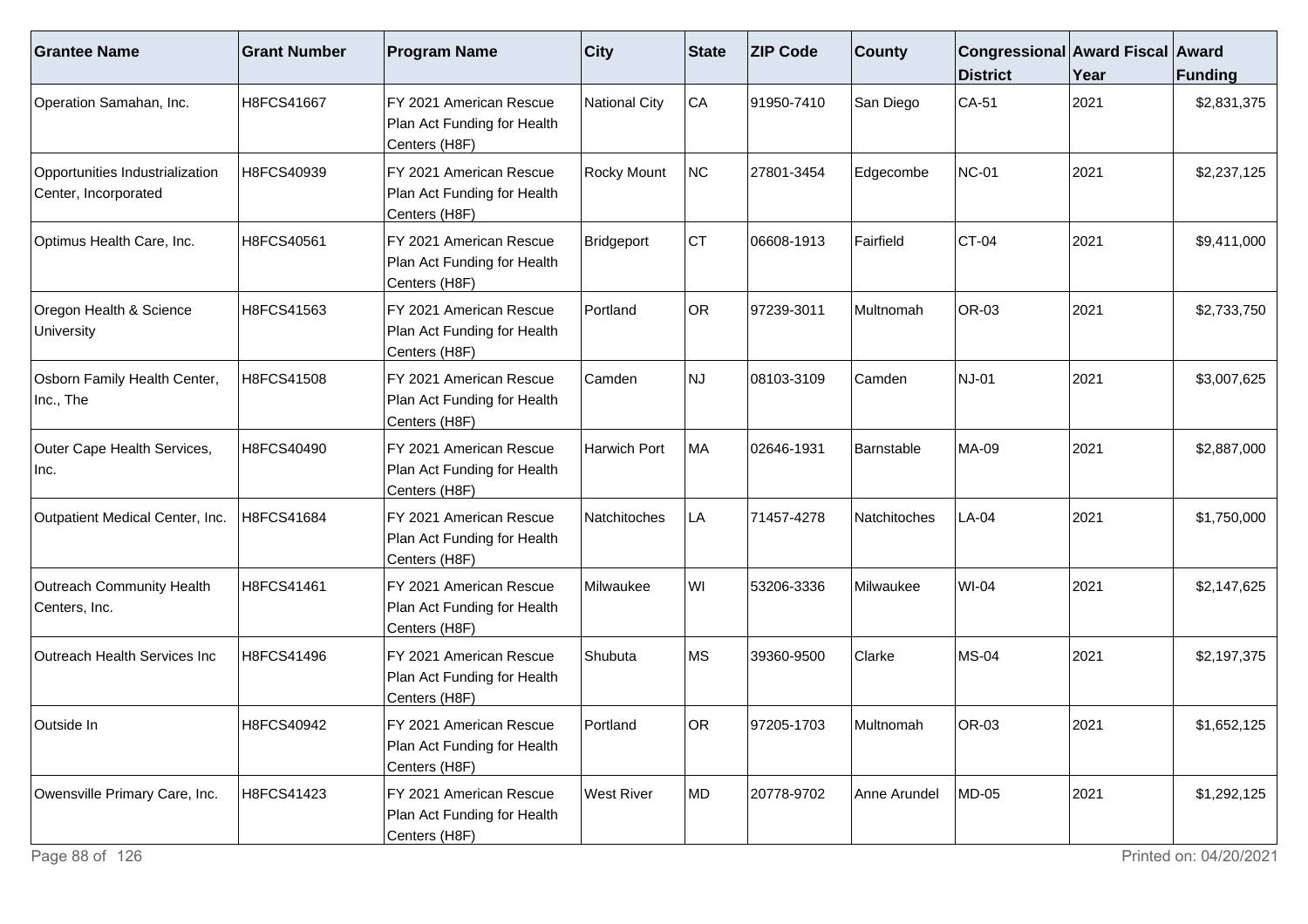| <b>Grantee Name</b>                                        | <b>Grant Number</b> | <b>Program Name</b>                                                     | $ $ City    | State | <b>ZIP Code</b> | <b>County</b>         | Congressional Award Fiscal Award<br><b>District</b> | Year | <b>Funding</b> |
|------------------------------------------------------------|---------------------|-------------------------------------------------------------------------|-------------|-------|-----------------|-----------------------|-----------------------------------------------------|------|----------------|
| <b>Ozark Tri-County Health Care</b><br> Consortium         | H8FCS41636          | FY 2021 American Rescue<br>Plan Act Funding for Health<br>Centers (H8F) | Neosho      | MO    | 64850-8825      | Newton                | MO-07                                               | 2021 | \$5,714,375    |
| <b>Ozarks Resource Group</b>                               | H8FCS40405          | FY 2021 American Rescue<br>Plan Act Funding for Health<br>Centers (H8F) | Hermitage   | MO    | 65668-8204      | Hickory               | <b>MO-04</b>                                        | 2021 | \$2,039,625    |
| Packard Health, Inc.                                       | H8FCS40500          | FY 2021 American Rescue<br>Plan Act Funding for Health<br>Centers (H8F) | Ann Arbor   | MI    | 48108-1947      | Washtenaw             | $MI-12$                                             | 2021 | \$2,141,500    |
| Paiute Indian Tribe Of Utah, The H8FCS40409                |                     | FY 2021 American Rescue<br>Plan Act Funding for Health<br>Centers (H8F) | Cedar City  | UT    | 84721-6181      | Iron                  | UT-02                                               | 2021 | \$961,250      |
| Palmetto Health Council, Inc                               | H8FCS40701          | FY 2021 American Rescue<br>Plan Act Funding for Health<br>Centers (H8F) | Palmetto    | GA    | 30268-1138      | Fulton                | GA-13                                               | 2021 | \$4,077,250    |
| Pancare Of Florida Inc                                     | H8FCS40324          | FY 2021 American Rescue<br>Plan Act Funding for Health<br>Centers (H8F) | Panama City | FL.   | 32401-3409      | Bay                   | FL-02                                               | 2021 | \$10,293,750   |
| Panhandle Counseling And<br>Health Center, Inc.            | H8FCS40702          | FY 2021 American Rescue<br>Plan Act Funding for Health<br>Centers (H8F) | Guymon      | OK    | 73942-5143      | Texas                 | <b>OK-03</b>                                        | 2021 | \$1,050,000    |
| Park Duvalle Community Health   H8FCS40747<br>Center, Inc. |                     | FY 2021 American Rescue<br>Plan Act Funding for Health<br>Centers (H8F) | Louisville  | KY    | 40211-1969      | Jefferson             | KY-03                                               | 2021 | \$4,352,250    |
| Park West Health Systems<br>Incorporated                   | H8FCS41374          | FY 2021 American Rescue<br>Plan Act Funding for Health<br>Centers (H8F) | Baltimore   | MD    | 21215-5143      | <b>Baltimore City</b> | <b>MD-07</b>                                        | 2021 | \$1,696,125    |
| Partnership Community Health   H8FCS41304<br>Center, Inc.  |                     | FY 2021 American Rescue<br>Plan Act Funding for Health<br>Centers (H8F) | Appleton    | WI    | 54913-8442      | Outagamie             | WI-08                                               | 2021 | \$3,338,750    |
| Pasadena Health Center, Inc.                               | H8FCS40815          | FY 2021 American Rescue<br>Plan Act Funding for Health<br>Centers (H8F) | Pasadena    | TX    | 77502-1119      | Harris                | <b>TX-29</b>                                        | 2021 | \$1,818,000    |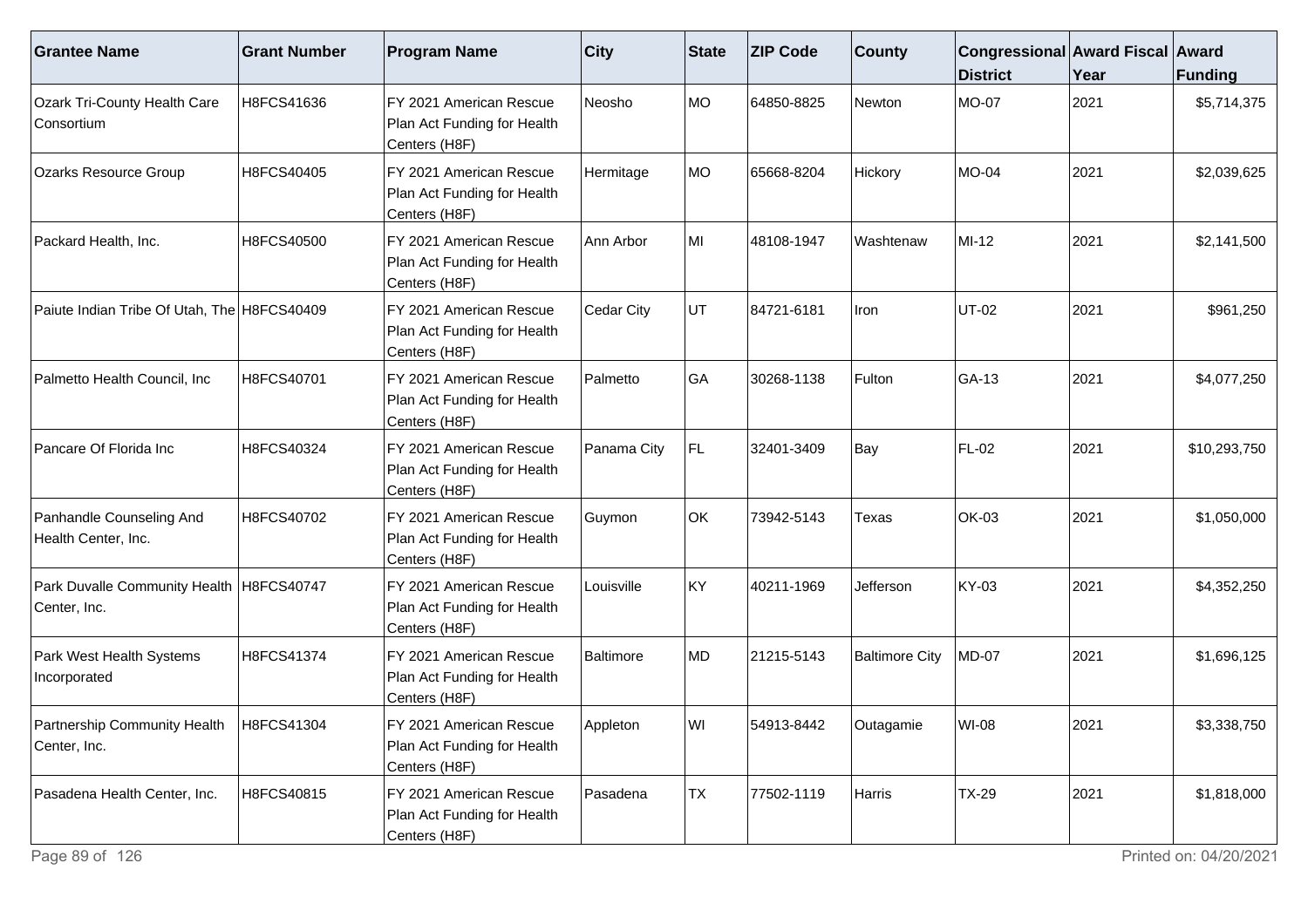| <b>Grantee Name</b>                                    | <b>Grant Number</b> | <b>Program Name</b>                                                     | $ $ City             | State     | <b>ZIP Code</b> | <b>County</b>               | Congressional Award Fiscal Award<br><b>District</b> | Year | <b>Funding</b> |
|--------------------------------------------------------|---------------------|-------------------------------------------------------------------------|----------------------|-----------|-----------------|-----------------------------|-----------------------------------------------------|------|----------------|
| Paterson Community Health<br>Center Inc.               | H8FCS41100          | FY 2021 American Rescue<br>Plan Act Funding for Health<br>Centers (H8F) | Paterson             | <b>NJ</b> | 07522-1775      | Passaic                     | <b>NJ-09</b>                                        | 2021 | \$3,702,250    |
| <b>Pcc Community Wellness</b><br>Center                | H8FCS41001          | FY 2021 American Rescue<br>Plan Act Funding for Health<br>Centers (H8F) | Oak Park             | IL        | 60302-2606      | Cook                        | IL-07                                               | 2021 | \$8,056,500    |
| Peach Tree Healthcare                                  | H8FCS41537          | FY 2021 American Rescue<br>Plan Act Funding for Health<br>Centers (H8F) | Marysville           | CA        | 95901-7119      | Yuba                        | $CA-03$                                             | 2021 | \$5,627,250    |
| Peak Vista Community Health<br>Centers                 | H8FCS41618          | FY 2021 American Rescue<br>Plan Act Funding for Health<br>Centers (H8F) | Colorado<br> Springs | CO        | 80917-5147      | El Paso                     | $CO-05$                                             | 2021 | \$15,266,875   |
| Pediatric & Family Medical<br>Center                   | H8FCS40446          | FY 2021 American Rescue<br>Plan Act Funding for Health<br>Centers (H8F) | Los Angeles          | CA        | 90015-3023      | Los Angeles                 | CA-34                                               | 2021 | \$8,779,500    |
| Pendleton Community Care,<br>Inc.                      | H8FCS41107          | FY 2021 American Rescue<br>Plan Act Funding for Health<br>Centers (H8F) | Franklin             | <b>WV</b> | 26807           | Pendleton                   | <b>WV-02</b>                                        | 2021 | \$1,281,500    |
| Peninsula Community Health<br>Services                 | H8FCS41407          | FY 2021 American Rescue<br>Plan Act Funding for Health<br>Centers (H8F) | Bremerton            | <b>WA</b> | 98337-1467      | Kitsap                      | <b>WA-06</b>                                        | 2021 | \$5,613,375    |
| Peninsula Community Health<br>Services Of Alaska, Inc. | H8FCS40894          | FY 2021 American Rescue<br>Plan Act Funding for Health<br>Centers (H8F) | Soldotna             | AK        | 99669-7648      | Kenai<br>Peninsula          | AK-00                                               | 2021 | \$1,391,375    |
| Peninsula Institute For<br>Community Health, Inc       | H8FCS41281          | FY 2021 American Rescue<br>Plan Act Funding for Health<br>Centers (H8F) | Newport News         | VA)       | 23607-2247      | <b>Newport News</b><br>City | <b>VA-03</b>                                        | 2021 | \$4,659,500    |
| Pennyroyal Healthcare Service   H8FCS40421<br>Inc.     |                     | FY 2021 American Rescue<br>Plan Act Funding for Health<br>Centers (H8F) | Princeton            | lky.      | 42445-1622      | Caldwell                    | <b>KY-01</b>                                        | 2021 | \$1,108,750    |
| Penobscot Community Health<br>Center                   | H8FCS41497          | FY 2021 American Rescue<br>Plan Act Funding for Health<br>Centers (H8F) | Bangor               | ME        | 04401-4330      | Penobscot                   | ME-02                                               | 2021 | \$10,618,250   |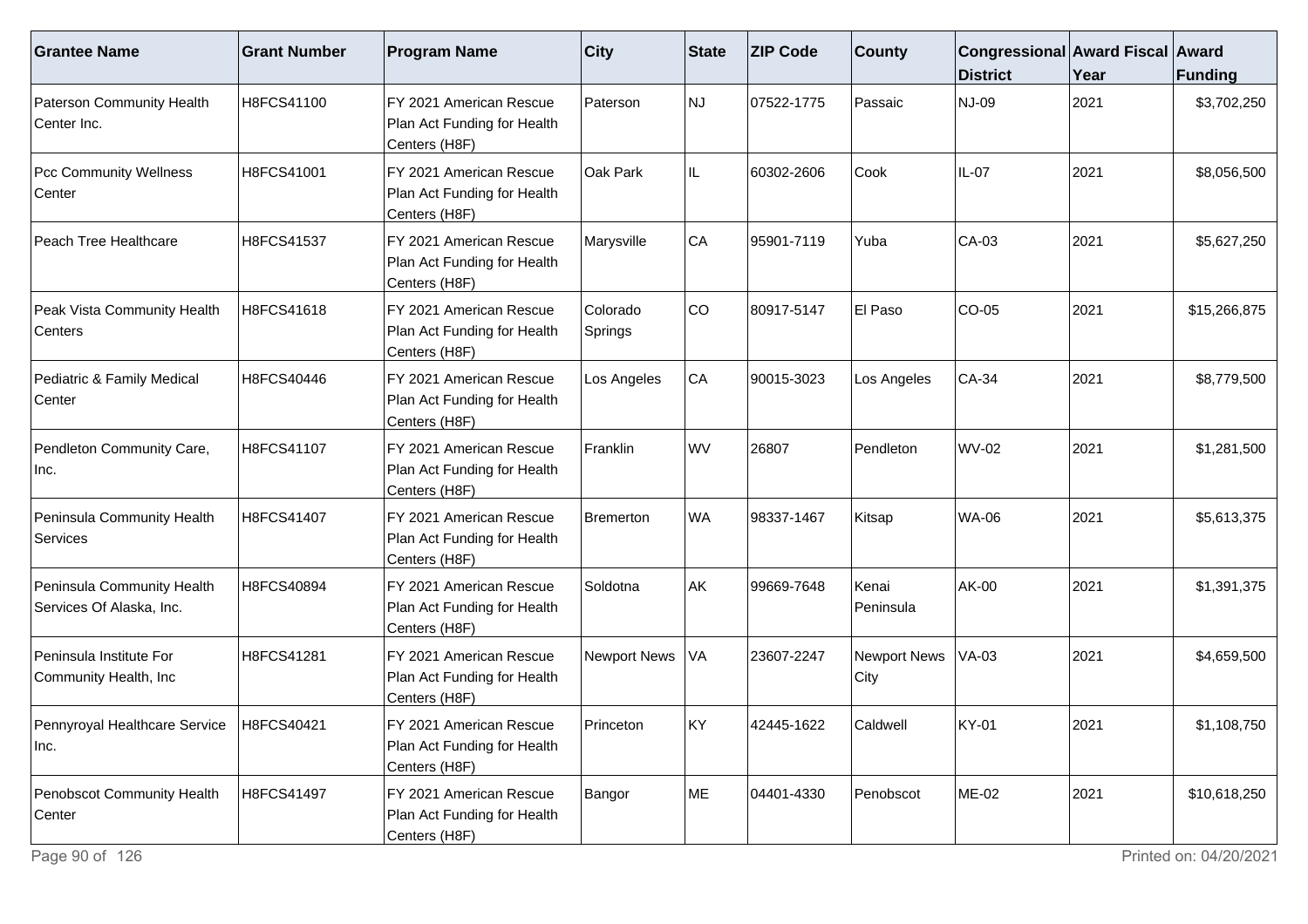| <b>Grantee Name</b>                       | <b>Grant Number</b> | <b>Program Name</b>                                                      | $ $ City           | <b>State</b> | <b>ZIP Code</b> | <b>County</b>     | Congressional Award Fiscal Award<br><b>District</b> | Year | Funding      |
|-------------------------------------------|---------------------|--------------------------------------------------------------------------|--------------------|--------------|-----------------|-------------------|-----------------------------------------------------|------|--------------|
| People'S Community Clinic                 | H8FCS40875          | FY 2021 American Rescue<br>Plan Act Funding for Health<br>Centers (H8F)  | Austin             | <b>TX</b>    | 78722-2304      | Travis            | <b>TX-25</b>                                        | 2021 | \$5,086,500  |
| Peoples Community Health<br>Clinic, Inc.  | H8FCS41269          | FY 2021 American Rescue<br>Plan Act Funding for Health<br>Centers (H8F)  | Waterloo           | IA           | 50703-4407      | <b>Black Hawk</b> | IA-01                                               | 2021 | \$3,763,250  |
| Perry County Medical Center<br>∣Inc       | H8FCS41175          | IFY 2021 American Rescue<br>Plan Act Funding for Health<br>Centers (H8F) | Linden             | <b>TN</b>    | 37096-3515      | Perry             | <b>TN-07</b>                                        | 2021 | \$1,601,625  |
| Person Family Medical Center              | H8FCS41366          | FY 2021 American Rescue<br>Plan Act Funding for Health<br>Centers (H8F)  | Roxboro            | NC           | 27573-4755      | Person            | <b>NC-06</b>                                        | 2021 | \$1,847,125  |
| Petaluma Health Center, Inc.              | H8FCS41462          | FY 2021 American Rescue<br>Plan Act Funding for Health<br>Centers (H8F)  | Petaluma           | CA           | 94954-6559      | Sonoma            | CA-02                                               | 2021 | \$7,053,500  |
| Philadelphia Fight                        | H8FCS41293          | IFY 2021 American Rescue<br>Plan Act Funding for Health<br>Centers (H8F) | Philadelphia       | PA           | 19107-5400      | Philadelphia      | PA-03                                               | 2021 | \$1,569,750  |
| Philadelphia, City Of                     | H8FCS41383          | FY 2021 American Rescue<br>Plan Act Funding for Health<br>Centers (H8F)  | Philadelphia       | PA           | 19146-1613      | Philadelphia      | PA-03                                               | 2021 | \$8,017,375  |
| Piedmont Access To Health<br>Services Inc | H8FCS41307          | FY 2021 American Rescue<br>Plan Act Funding for Health<br>Centers (H8F)  | Danville           | VA           | 24541-1803      | Danville City     | <b>VA-05</b>                                        | 2021 | \$3,666,625  |
| Piedmont Health Services, Inc.            | H8FCS41447          | FY 2021 American Rescue<br>Plan Act Funding for Health<br>Centers (H8F)  | <b>Chapel Hill</b> | NC           | 27514-1660      | Orange            | <b>NC-04</b>                                        | 2021 | \$13,159,625 |
| <b>Pillars Community Health</b>           | H8FCS40816          | FY 2021 American Rescue<br>Plan Act Funding for Health<br>Centers (H8F)  | a Grange           |              | 60525-6327      | Cook              | $IL-03$                                             | 2021 | \$1,436,375  |
| Pinellas, County Of                       | H8FCS41623          | FY 2021 American Rescue<br>Plan Act Funding for Health<br>Centers (H8F)  | Clearwater         | FL           | 33756-5165      | Pinellas          | FL-13                                               | 2021 | \$1,567,250  |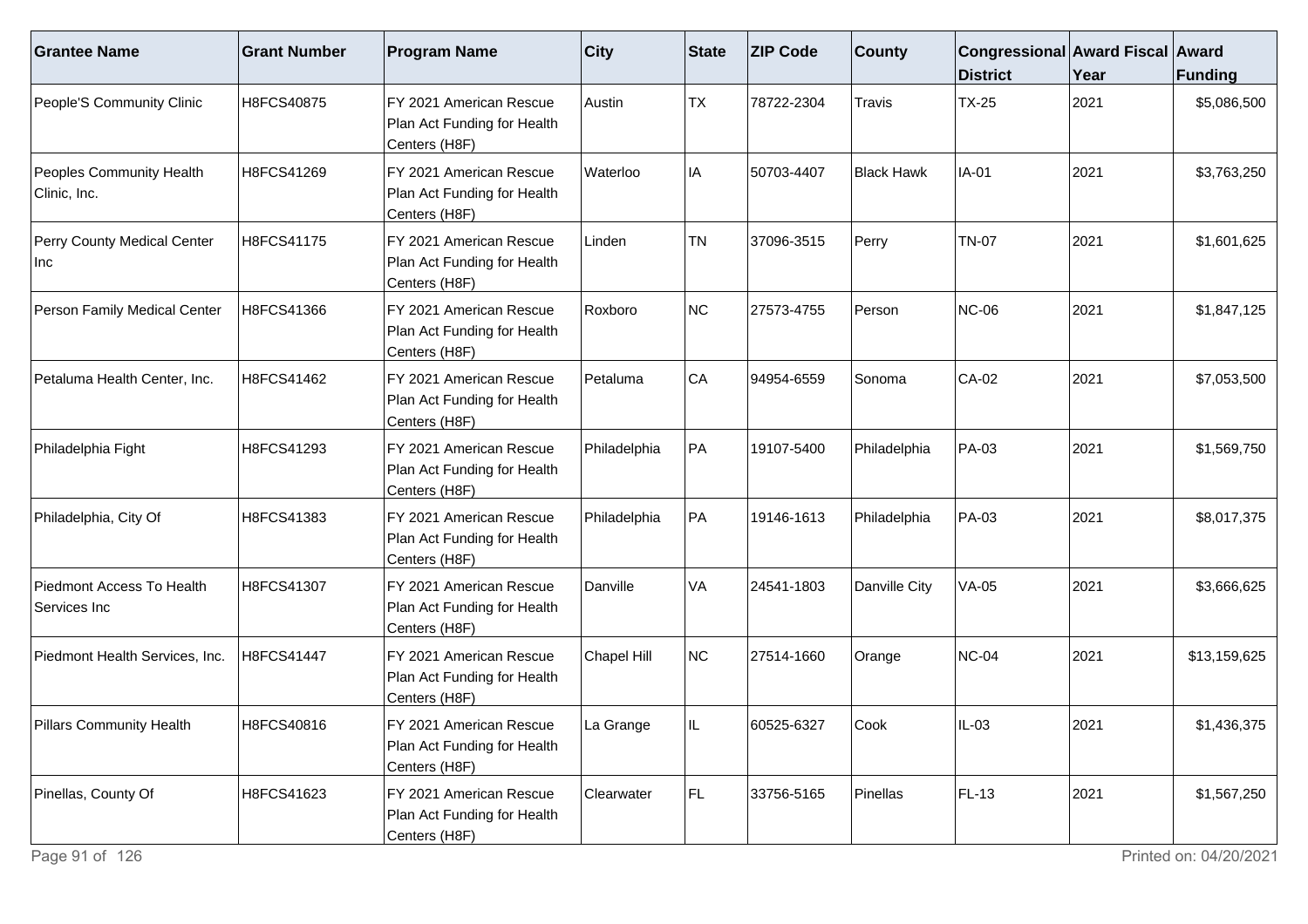| <b>Grantee Name</b>                                        | <b>Grant Number</b> | <b>Program Name</b>                                                     | <b>City</b>    | <b>State</b> | <b>ZIP Code</b> | <b>County</b>      | Congressional Award Fiscal Award<br><b>District</b> | Year | Funding      |
|------------------------------------------------------------|---------------------|-------------------------------------------------------------------------|----------------|--------------|-----------------|--------------------|-----------------------------------------------------|------|--------------|
| <b>Pines Health Services</b>                               | H8FCS40922          | FY 2021 American Rescue<br>Plan Act Funding for Health<br>Centers (H8F) | Caribou        | ME           | 04736-3807      | Aroostook          | <b>ME-02</b>                                        | 2021 | \$2,621,625  |
| Plan De Salud Del Valle, Inc.                              | H8FCS41381          | FY 2021 American Rescue<br>Plan Act Funding for Health<br>Centers (H8F) | Fort Lupton    | CO           | 80621-1508      | Weld               | CO-04                                               | 2021 | \$16,624,000 |
| Plaquemines Parish Hospital<br>Service District Number One | H8FCS41240          | FY 2021 American Rescue<br>Plan Act Funding for Health<br>Centers (H8F) | Port Sulphur   | LA           | 70083-2602      | Plaquemines        | LA-01                                               | 2021 | \$553,875    |
| Pohnpei Community Health<br>Centre                         | H8FCS41736          | FY 2021 American Rescue<br>Plan Act Funding for Health<br>Centers (H8F) | <b>POHNPEI</b> | FM           | 96941           | Pohnpei            | <b>FM-99</b>                                        | 2021 | \$4,343,250  |
| Pomona Community Health<br>Center                          | H8FCS41364          | FY 2021 American Rescue<br>Plan Act Funding for Health<br>Centers (H8F) | Pomona         | CA           | 91767-5822      | Los Angeles        | CA-35                                               | 2021 | \$2,856,750  |
| Porter Starke Services Inc                                 | H8FCS41162          | FY 2021 American Rescue<br>Plan Act Funding for Health<br>Centers (H8F) | Valparaiso     | IN           | 46383-2512      | Porter             | <b>IN-01</b>                                        | 2021 | \$1,051,625  |
| <b>Portland Community Health</b><br>Center                 | H8FCS41714          | FY 2021 American Rescue<br>Plan Act Funding for Health<br>Centers (H8F) | Portland       | ME           | 04102-2927      | Cumberland         | <b>ME-01</b>                                        | 2021 | \$2,524,750  |
| Portsmouth Community Health<br>Center, Inc.                | H8FCS41572          | FY 2021 American Rescue<br>Plan Act Funding for Health<br>Centers (H8F) | Portsmouth     | <b>VA</b>    | 23704-4818      | Portsmouth<br>City | <b>VA-03</b>                                        | 2021 | \$2,767,125  |
| Powell Health Care Coalition                               | H8FCS41516          | FY 2021 American Rescue<br>Plan Act Funding for Health<br>Centers (H8F) | Powell         | WY           | 82435-2712      | Park               | <b>WY-00</b>                                        | 2021 | \$882,875    |
| Prairiestar Health Center Inc.                             | H8FCS41219          | FY 2021 American Rescue<br>Plan Act Funding for Health<br>Centers (H8F) | Hutchinson     | lks.         | 67502-1242      | Reno               | <b>KS-01</b>                                        | 2021 | \$3,457,500  |
| Preferred Family Healthcare,<br>Incorporated               | H8FCS40319          | FY 2021 American Rescue<br>Plan Act Funding for Health<br>Centers (H8F) | Kirksville     | MO           | 63501-4520      | Adair              | MO-06                                               | 2021 | \$1,969,875  |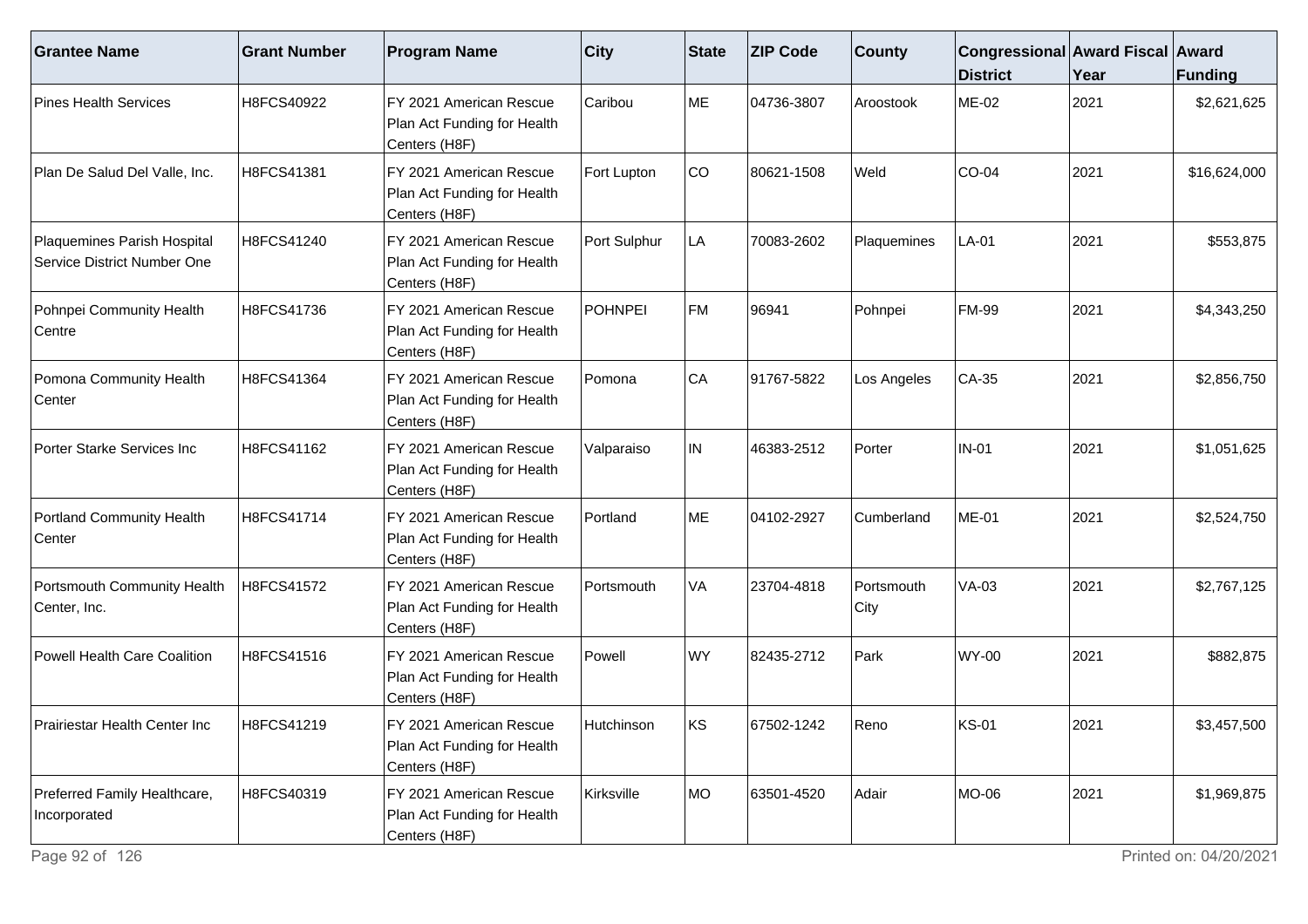| <b>Grantee Name</b>                                        | <b>Grant Number</b> | <b>Program Name</b>                                                                  | $ $ City         | State     | <b>ZIP Code</b> | <b>County</b> | Congressional Award Fiscal Award<br><b>District</b> | Year | <b>Funding</b> |
|------------------------------------------------------------|---------------------|--------------------------------------------------------------------------------------|------------------|-----------|-----------------|---------------|-----------------------------------------------------|------|----------------|
| <b>Premier Community Healthcare</b><br>Group, Inc.         | H8FCS40874          | FY 2021 American Rescue<br>Plan Act Funding for Health<br>Centers (H8F)              | Dade City        | FL.       | 33525-4207      | Pasco         | FL-12                                               | 2021 | \$9,381,000    |
| <b>Presbyterian Medical Services</b>                       | H8FCS40998          | FY 2021 American Rescue<br>Plan Act Funding for Health<br>Centers (H8F)              | Santa Fe         | NM        | 87501-4391      | Santa Fe      | <b>NM-03</b>                                        | 2021 | \$14,286,500   |
| Presidio County Health Services H8FCS40928<br>Inc          |                     | FY 2021 American Rescue<br>Plan Act Funding for Health<br>Centers (H8F)              | Marfa            | <b>TX</b> | 79843           | Presidio      | $TX-23$                                             | 2021 | \$1,746,500    |
| <b>Preston Taylor Community</b><br><b>Health Center</b>    | H8FCS41038          | FY 2021 American Rescue<br>Plan Act Funding for Health<br>Centers (H8F)              | Grafton          | <b>WV</b> | 26354-1270      | Taylor        | <b>WV-01</b>                                        | 2021 | \$1,745,625    |
| Primary Care Health Services,<br>Inc.                      | H8FCS41007          | FY 2021 American Rescue<br>Plan Act Funding for Health<br>Centers (H8F)              | Pittsburgh       | PA        | 15208-1814      | Allegheny     | <b>PA-18</b>                                        | 2021 | \$2,817,125    |
| <b>Primary Care Medical Services</b><br>Of Poinciana, Inc. | H8FCS40339          | FY 2021 American Rescue<br>Plan Act Funding for Health<br>Centers (H8F)              | <b>Kissimmee</b> | FL.       | 34744-4428      | Osceola       | <b>FL-09</b>                                        | 2021 | \$6,811,625    |
| Primary Care Of Southwest<br>Georgia, Inc.                 | H8FCS41094          | FY 2021 American Rescue<br>Plan Act Funding for Health<br>Centers (H8F)              | Blakely          | GA        | 39823-2554      | Early         | GA-02                                               | 2021 | \$2,951,250    |
| Primary Connection Healthcare, H8FCS41619<br>Inc           |                     | FY 2021 American Rescue<br>Plan Act Funding for Health<br>Centers (H8F)              | Wausau           | WI        | 54403-3492      | Marathon      | <b>WI-07</b>                                        | 2021 | \$1,715,250    |
| Primary Health Care<br>Association Of S.C., The            | H8FCS41235          | FY 2021 American Rescue<br>Plan Act Funding for Health<br>Centers (H8F)              | Columbia         | <b>SC</b> | 29203-9591      | Richland      | $SC-06$                                             | 2021 | \$1,380,125    |
| Primary Health Care Center Of   H8FCS41101<br>Dade, Inc.   |                     | FY 2021 American Rescue<br>Plan Act Funding for Health<br>Centers (H <sub>8F</sub> ) | Rossville        | <b>GA</b> | 30741-4016      | Walker        | GA-14                                               | 2021 | \$4,196,000    |
| Primary Health Care, Inc.                                  | H8FCS41643          | FY 2021 American Rescue<br>Plan Act Funding for Health<br>Centers (H8F)              | Des Moines       | IA        | 50314-2355      | Polk          | IA-03                                               | 2021 | \$8,875,375    |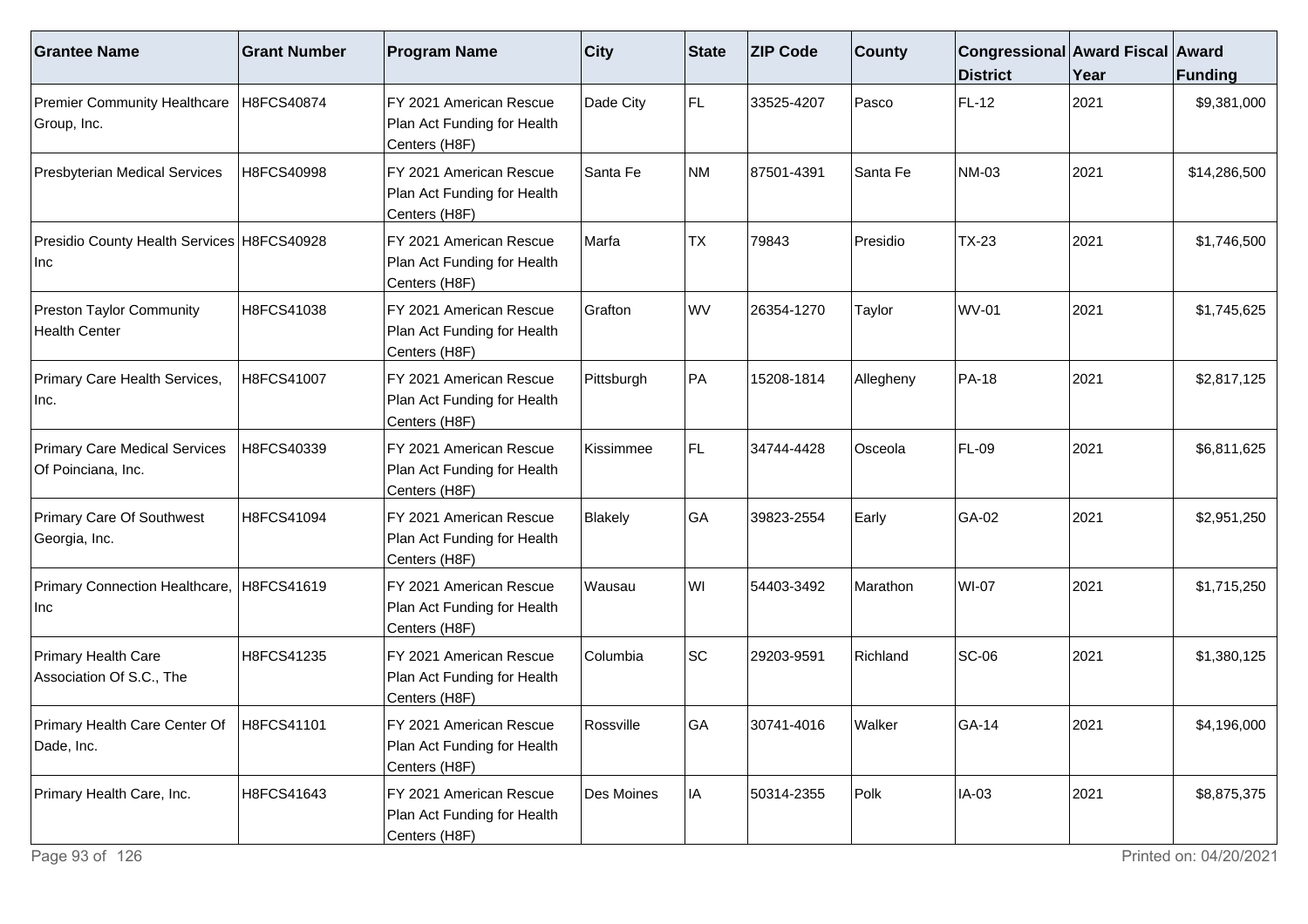| <b>Grantee Name</b>                           | <b>Grant Number</b> | <b>Program Name</b>                                                      | $ $ City     | <b>State</b> | <b>ZIP Code</b> | <b>County</b> | Congressional Award Fiscal Award<br><b>District</b> | Year | Funding      |
|-----------------------------------------------|---------------------|--------------------------------------------------------------------------|--------------|--------------|-----------------|---------------|-----------------------------------------------------|------|--------------|
| <b>Primary Health Network</b>                 | H8FCS41607          | FY 2021 American Rescue<br>Plan Act Funding for Health<br>Centers (H8F)  | Sharon       | PA           | 16146-1503      | Mercer        | PA-16                                               | 2021 | \$12,379,000 |
| Primary Health Services Center                | H8FCS40869          | FY 2021 American Rescue<br>Plan Act Funding for Health<br>Centers (H8F)  | Monroe       | LA           | 71201-7258      | Ouachita      | LA-05                                               | 2021 | \$3,471,625  |
| Primecare Community Health,<br>Inc.           | H8FCS41650          | FY 2021 American Rescue<br>Plan Act Funding for Health<br>Centers (H8F)  | Chicago      | IL.          | 60614-3193      | Cook          | $IL-05$                                             | 2021 | \$4,038,125  |
| <b>Priority Health Care</b>                   | H8FCS41379          | FY 2021 American Rescue<br>Plan Act Funding for Health<br>Centers (H8F)  | Marrero      | LA           | 70072-3054      | Jefferson     | LA-02                                               | 2021 | \$682,750    |
| Progressive Community Health<br>Centers, Inc. | H8FCS41089          | FY 2021 American Rescue<br>Plan Act Funding for Health<br>Centers (H8F)  | Milwaukee    | WI           | 53208-1953      | Milwaukee     | <b>WI-04</b>                                        | 2021 | \$2,609,750  |
| Project H.O.M.E.                              | H8FCS41046          | IFY 2021 American Rescue<br>Plan Act Funding for Health<br>Centers (H8F) | Philadelphia | PA           | 19130-2936      | Philadelphia  | PA-03                                               | 2021 | \$1,278,375  |
| Project Health, Inc.                          | H8FCS41400          | FY 2021 American Rescue<br>Plan Act Funding for Health<br>Centers (H8F)  | Sumterville  | FL.          | 33585-5141      | Sumter        | FL-11                                               | 2021 | \$5,007,250  |
| Project Hope                                  | H8FCS40700          | FY 2021 American Rescue<br>Plan Act Funding for Health<br>Centers (H8F)  | Camden       | NJ           | 08103           | Camden        | <b>NJ-01</b>                                        | 2021 | \$1,457,125  |
| Project Renewal, Inc.                         | H8FCS41006          | IFY 2021 American Rescue<br>Plan Act Funding for Health<br>Centers (H8F) | New York     | NY)          | 10014-4810      | New York      | NY-10                                               | 2021 | \$2,424,125  |
| Project Vida Health Center                    | H8FCS41626          | FY 2021 American Rescue<br>Plan Act Funding for Health<br>Centers (H8F)  | El Paso      | ltx          | 79905-2415      | El Paso       | TX-16                                               | 2021 | \$3,813,000  |
| Promise Healthcare Nfp                        | H8FCS40340          | FY 2021 American Rescue<br>Plan Act Funding for Health<br>Centers (H8F)  | Champaign    | IL.          | 61820-2101      | Champaign     | IL-13                                               | 2021 | \$2,974,125  |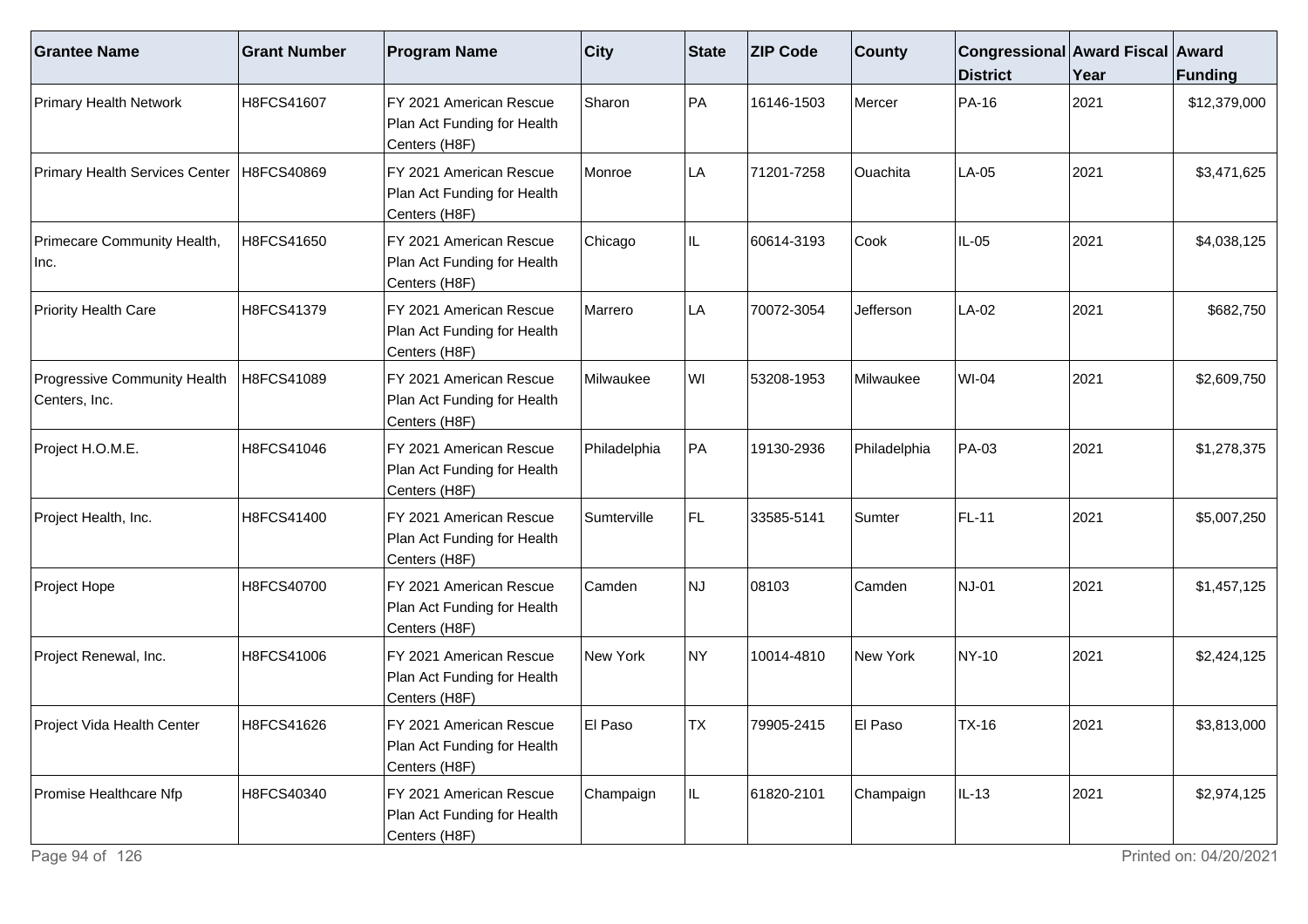| <b>Grantee Name</b>                                                                                           | <b>Grant Number</b> | <b>Program Name</b>                                                     | <b>City</b>        | State | <b>ZIP Code</b> | <b>County</b>      | Congressional Award Fiscal Award<br><b>District</b> | Year | <b>Funding</b> |
|---------------------------------------------------------------------------------------------------------------|---------------------|-------------------------------------------------------------------------|--------------------|-------|-----------------|--------------------|-----------------------------------------------------|------|----------------|
| Proteus Inc.                                                                                                  | H8FCS41276          | FY 2021 American Rescue<br>Plan Act Funding for Health<br>Centers (H8F) | Des Moines         | IA    | 50309-1014      | Polk               | $IA-03$                                             | 2021 | \$996,375      |
| Providence Community Health<br>Centers, Inc., The                                                             | H8FCS40733          | FY 2021 American Rescue<br>Plan Act Funding for Health<br>Centers (H8F) | Providence         | RI.   | 02905-5010      | Providence         | <b>RI-01</b>                                        | 2021 | \$9,744,000    |
| Prymed Medical Care, Inc.                                                                                     | H8FCS40856          | FY 2021 American Rescue<br>Plan Act Funding for Health<br>Centers (H8F) | Ciales             | PR)   | 00638           | Ciales             | <b>PR-98</b>                                        | 2021 | \$2,427,375    |
| Public Health Management<br>Corporation                                                                       | H8FCS41554          | FY 2021 American Rescue<br>Plan Act Funding for Health<br>Centers (H8F) | Philadelphia       | PA    | 19102-2100      | Philadelphia       | PA-03                                               | 2021 | \$5,496,000    |
| Pueblo Community Health<br>Center, Inc.                                                                       | H8FCS40961          | FY 2021 American Rescue<br>Plan Act Funding for Health<br>Centers (H8F) | Pueblo             | co    | 81004-2006      | Pueblo             | CO-03                                               | 2021 | \$4,801,125    |
| Puerto Rico Community<br>Network For Clinical Services,<br>Research And Health<br>Advancement (Prconcra) Inc. | H8FCS41222          | FY 2021 American Rescue<br>Plan Act Funding for Health<br>Centers (H8F) | San Juan           | PR    | 00925-3608      | San Juan           | <b>PR-98</b>                                        | 2021 | \$500,000      |
| <b>Purdue University</b>                                                                                      | H8FCS41653          | FY 2021 American Rescue<br>Plan Act Funding for Health<br>Centers (H8F) | West Lafayette  IN |       | 47907-2114      | Tippecanoe         | <b>IN-04</b>                                        | 2021 | \$1,896,875    |
| <b>Pureview Health Center</b>                                                                                 | H8FCS41611          | FY 2021 American Rescue<br>Plan Act Funding for Health<br>Centers (H8F) | Helena             | MT    | 59601-4759      | Lewis and<br>Clark | MT-00                                               | 2021 | \$1,816,750    |
| Pushmataha Family Medical<br>Center Inc.                                                                      | H8FCS41355          | FY 2021 American Rescue<br>Plan Act Funding for Health<br>Centers (H8F) | Clayton            | OK    | 74536           | Pushmataha         | <b>OK-02</b>                                        | 2021 | \$1,276,750    |
| Quality Community Health Care, H8FCS40302<br>Inc.                                                             |                     | FY 2021 American Rescue<br>Plan Act Funding for Health<br>Centers (H8F) | Philadelphia       | PA    | 19132-3207      | Philadelphia       | PA-03                                               | 2021 | \$1,991,875    |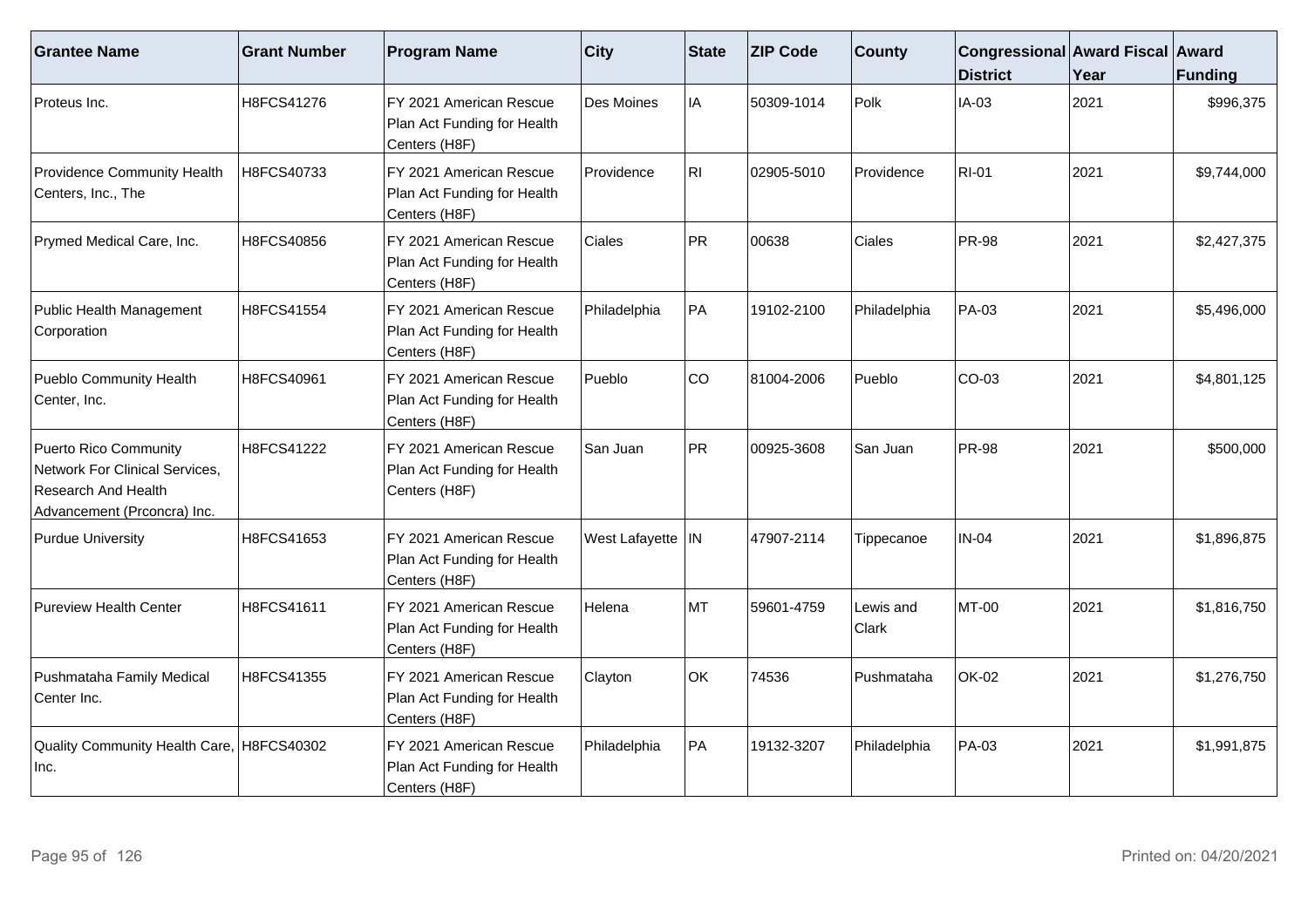| <b>Grantee Name</b>                                 | <b>Grant Number</b> | <b>Program Name</b>                                                     | <b>City</b>  | <b>State</b> | <b>ZIP Code</b> | <b>County</b> | Congressional Award Fiscal Award<br><b>District</b> | Year | Funding      |
|-----------------------------------------------------|---------------------|-------------------------------------------------------------------------|--------------|--------------|-----------------|---------------|-----------------------------------------------------|------|--------------|
| Quality Of Life Health Services<br>Inc              | H8FCS41328          | FY 2021 American Rescue<br>Plan Act Funding for Health<br>Centers (H8F) | Gadsden      | AL.          | 35903-2708      | Etowah        | AL-04                                               | 2021 | \$19,241,000 |
| Queenscare Health Centers                           | H8FCS40912          | FY 2021 American Rescue<br>Plan Act Funding for Health<br>Centers (H8F) | Los Angeles  | CA           | 90015-4202      | Los Angeles   | $CA-34$                                             | 2021 | \$5,184,000  |
| R.O.A.D.S. Foundation, Inc.,<br>The                 | H8FCS41503          | FY 2021 American Rescue<br>Plan Act Funding for Health<br>Centers (H8F) | Compton      | CA           | 90221-3423      | Los Angeles   | <b>CA-44</b>                                        | 2021 | \$2,137,000  |
| Rainelle Medical Center, Inc.                       | H8FCS40937          | FY 2021 American Rescue<br>Plan Act Funding for Health<br>Centers (H8F) | Rainelle     | WV           | 25962-1064      | Greenbrier    | WV-03                                               | 2021 | \$2,527,750  |
| Raphael Health Center, Inc.                         | H8FCS40698          | FY 2021 American Rescue<br>Plan Act Funding for Health<br>Centers (H8F) | Indianapolis | IN.          | 46205-3754      | Marion        | <b>IN-07</b>                                        | 2021 | \$1,582,250  |
| Rapides Primary Health Care<br>Center, Incorporated | H8FCS41180          | FY 2021 American Rescue<br>Plan Act Funding for Health<br>Centers (H8F) | Alexandria   | LA.          | 71302-5458      | Rapides       | LA-05                                               | 2021 | \$2,640,375  |
| Recovery Consultants Of<br>Atlanta, Incorporated    | H8FCS40368          | FY 2021 American Rescue<br>Plan Act Funding for Health<br>Centers (H8F) | Decatur      | GA           | 30032-1837      | <b>DeKalb</b> | GA-04                                               | 2021 | \$976,875    |
| Redwood Coast Medical<br>Services Inc               | H8FCS41320          | FY 2021 American Rescue<br>Plan Act Funding for Health<br>Centers (H8F) | Gualala      | CA           | 95445           | Mendocino     | CA-02                                               | 2021 | \$1,330,500  |
| Redwoods Rural Health Center,<br>Incorporated       | H8FCS40358          | FY 2021 American Rescue<br>Plan Act Funding for Health<br>Centers (H8F) | Redway       | CA           | 95560           | Humboldt      | $CA-02$                                             | 2021 | \$1,481,250  |
| Refuah Health Center, Inc.                          | H8FCS40729          | FY 2021 American Rescue<br>Plan Act Funding for Health<br>Centers (H8F) | New Square   | NY)          | 10977-8916      | Rockland      | <b>NY-17</b>                                        | 2021 | \$11,808,625 |
| Regence Health Network, Inc.                        | H8FCS41093          | FY 2021 American Rescue<br>Plan Act Funding for Health<br>Centers (H8F) | Plainview    | <b>TX</b>    | 79072-6737      | Hale          | <b>TX-19</b>                                        | 2021 | \$6,100,750  |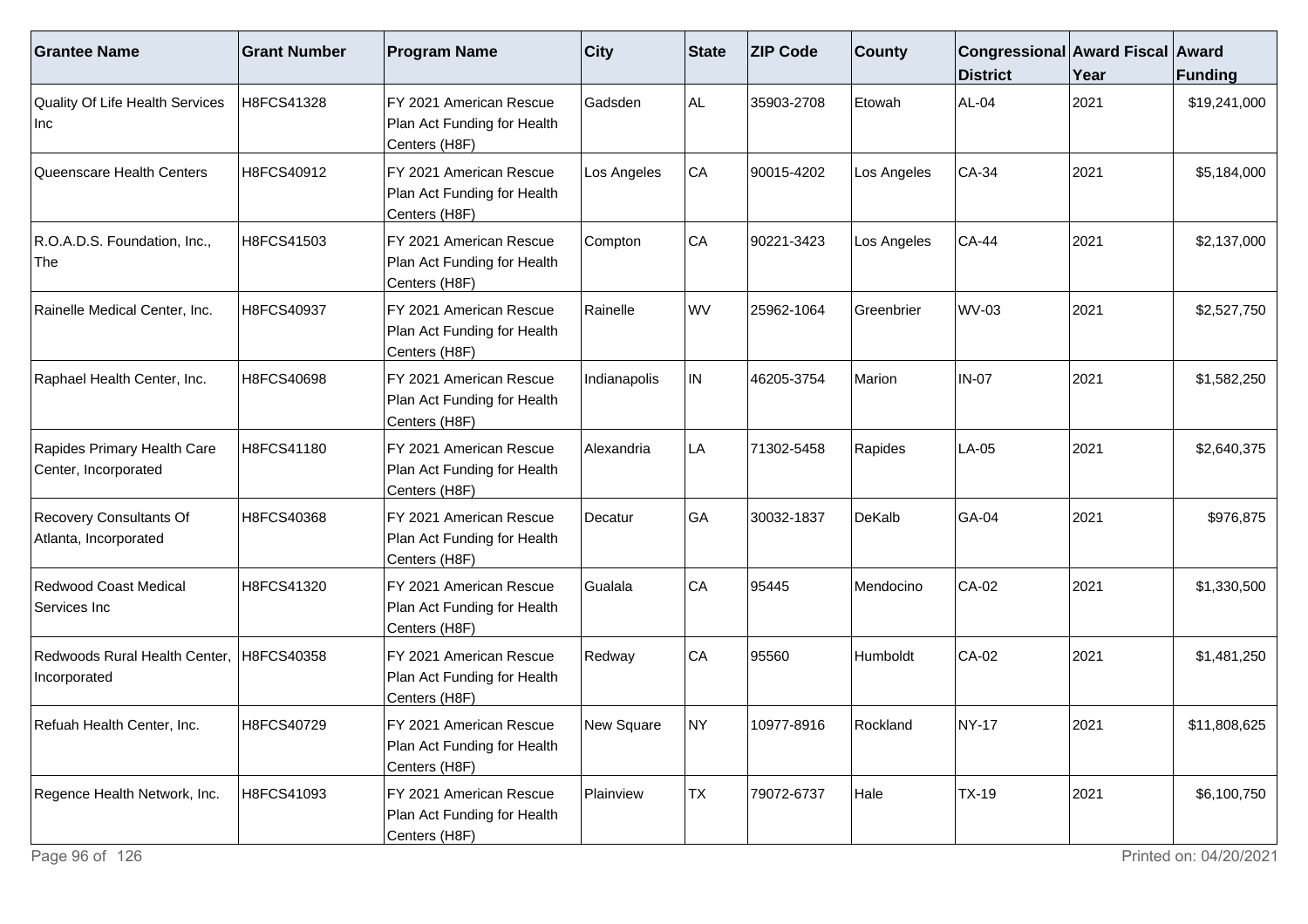| <b>Grantee Name</b>                           | <b>Grant Number</b> | <b>Program Name</b>                                                     | $ $ City     | State  | <b>ZIP Code</b> | <b>County</b> | Congressional Award Fiscal Award<br><b>District</b> | Year | Funding     |
|-----------------------------------------------|---------------------|-------------------------------------------------------------------------|--------------|--------|-----------------|---------------|-----------------------------------------------------|------|-------------|
| Regenesis Health Care, Inc                    | H8FCS40578          | FY 2021 American Rescue<br>Plan Act Funding for Health<br>Centers (H8F) | Spartanburg  | SC     | 29302-1614      | Spartanburg   | <b>SC-04</b>                                        | 2021 | \$3,638,250 |
| Regents Of The University Of<br>Colorado, The | H8FCS40712          | FY 2021 American Rescue<br>Plan Act Funding for Health<br>Centers (H8F) | Aurora       | CO     | 80045-2571      | Adams         | CO-06                                               | 2021 | \$1,239,000 |
| Regents Of The University Of<br>Minnesota     | H8FCS40905          | FY 2021 American Rescue<br>Plan Act Funding for Health<br>Centers (H8F) | Minneapolis  | MN     | 55455-2009      | Hennepin      | <b>MN-05</b>                                        | 2021 | \$2,583,875 |
| Regional Health Care Affiliates,<br>Inc.      | H8FCS41465          | FY 2021 American Rescue<br>Plan Act Funding for Health<br>Centers (H8F) | Providence   | KY     | 42450-1268      | Webster       | KY-01                                               | 2021 | \$2,128,250 |
| Regional Health Care Clinic,<br>Inc.          | H8FCS40778          | FY 2021 American Rescue<br>Plan Act Funding for Health<br>Centers (H8F) | Sedalia      | MO     | 65301-2102      | Pettis        | <b>MO-04</b>                                        | 2021 | \$3,766,375 |
| Regional Health Reach, Inc.                   | H8FCS40843          | FY 2021 American Rescue<br>Plan Act Funding for Health<br>Centers (H8F) | Rochester    | NY)    | 14626-4122      | Monroe        | NY-25                                               | 2021 | \$796,875   |
| Regional Medical Center At<br>Lubec Me Inc    | H8FCS40538          | FY 2021 American Rescue<br>Plan Act Funding for Health<br>Centers (H8F) | Lubec        | ME     | 04652-3620      | Washington    | ME-02                                               | 2021 | \$1,016,875 |
| Republic Of Palau                             | H8FCS41190          | FY 2021 American Rescue<br>Plan Act Funding for Health<br>Centers (H8F) | Koror        | $ $ PW | 96940           | Koror         | <b>PW-99</b>                                        | 2021 | \$5,636,375 |
| Resources For Human<br>Development, Inc.      | H8FCS41323          | FY 2021 American Rescue<br>Plan Act Funding for Health<br>Centers (H8F) | Philadelphia | PA     | 19144-4248      | Philadelphia  | PA-03                                               | 2021 | \$4,195,750 |
| Richford Health Center, Inc.                  | H8FCS40560          | FY 2021 American Rescue<br>Plan Act Funding for Health<br>Centers (H8F) | Richford     | lvt.   | 05476-1141      | Franklin      | VT-00                                               | 2021 | \$2,675,625 |
| <b>Richland Medical Center Inc</b>            | H8FCS40927          | FY 2021 American Rescue<br>Plan Act Funding for Health<br>Centers (H8F) | Richland     | MO     | 65556-7101      | Pulaski       | MO-04                                               | 2021 | \$3,719,875 |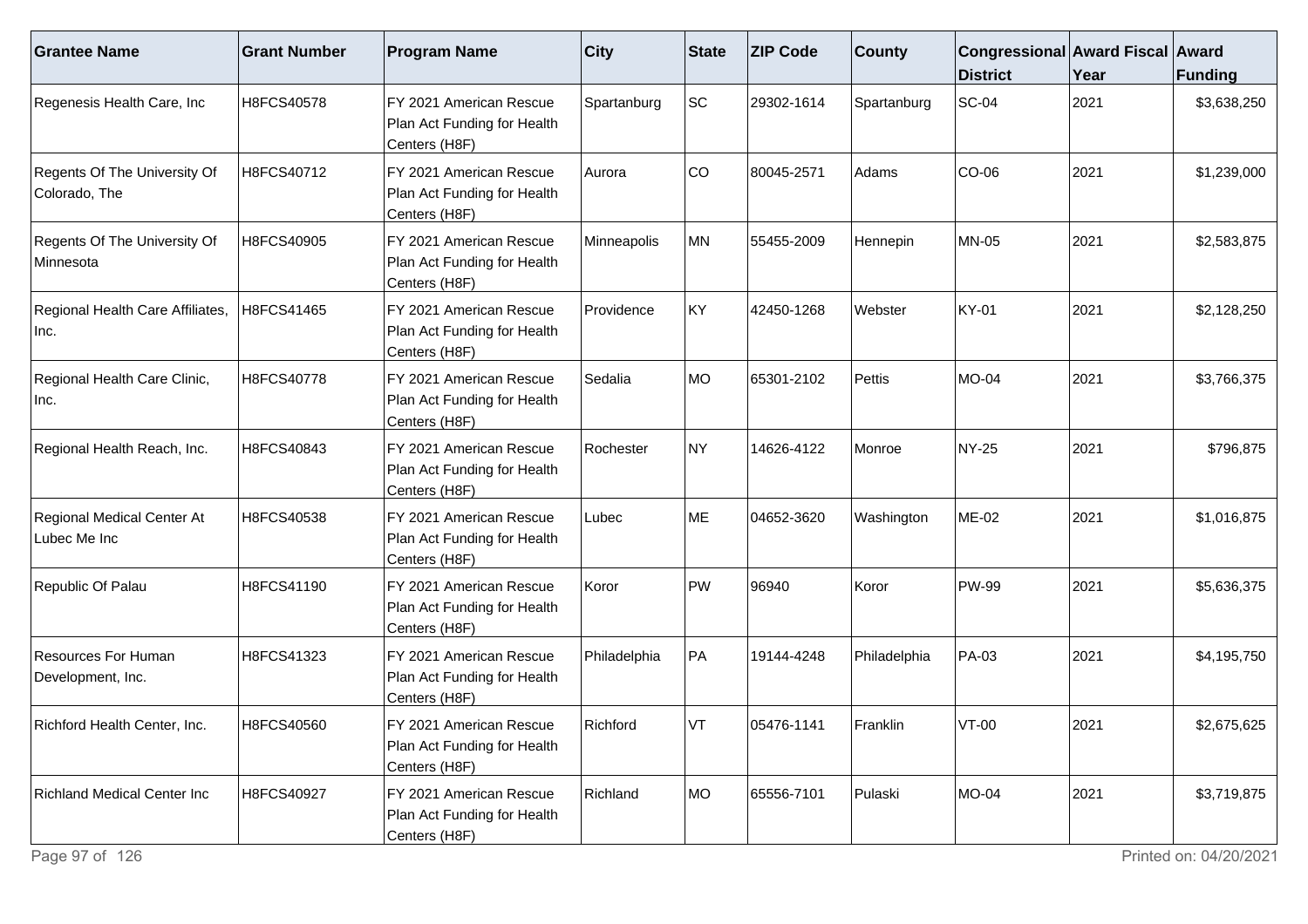| <b>Grantee Name</b>                                 | <b>Grant Number</b> | <b>Program Name</b>                                                      | $ $ City       | <b>State</b> | <b>ZIP Code</b> | <b>County</b>          | Congressional Award Fiscal Award<br><b>District</b> | Year | <b>Funding</b> |
|-----------------------------------------------------|---------------------|--------------------------------------------------------------------------|----------------|--------------|-----------------|------------------------|-----------------------------------------------------|------|----------------|
| Richland, Parish Of                                 | H8FCS40433          | FY 2021 American Rescue<br>Plan Act Funding for Health<br>Centers (H8F)  | Delhi          | LA           | 71232-3007      | Richland               | LA-05                                               | 2021 | \$1,444,375    |
| Richmond, City Of                                   | H8FCS40491          | FY 2021 American Rescue<br>Plan Act Funding for Health<br>Centers (H8F)  | Richmond       | VA           | 23223-6539      | <b>Richmond City</b>   | <b>VA-04</b>                                        | 2021 | \$2,991,625    |
| <b>Riggs Community Health</b><br>Center, Inc.       | H8FCS40611          | FY 2021 American Rescue<br>Plan Act Funding for Health<br>Centers (H8F)  | Lafayette      | IN.          | 47904-2173      | Tippecanoe             | <b>IN-04</b>                                        | 2021 | \$3,504,625    |
| Rinehart Medical Clinic                             | H8FCS41665          | FY 2021 American Rescue<br>Plan Act Funding for Health<br>Centers (H8F)  | <b>Wheeler</b> | OR           | 97147-0035      | Tillamook              | <b>OR-05</b>                                        | 2021 | \$674,000      |
| <b>Ritchie County Primary Care</b><br>Assoc., Inc.  | H8FCS41291          | FY 2021 American Rescue<br>Plan Act Funding for Health<br>Centers (H8F)  | Harrisville    | WV           | 26362-1371      | Ritchie                | <b>WV-01</b>                                        | 2021 | \$1,756,750    |
| Ritter Center                                       | H8FCS40555          | IFY 2021 American Rescue<br>Plan Act Funding for Health<br>Centers (H8F) | San Rafael     | CA           | 94901-3323      | Marin                  | CA-02                                               | 2021 | \$705,125      |
| <b>River Hills Community Health</b><br>Center, Inc. | H8FCS41498          | FY 2021 American Rescue<br>Plan Act Funding for Health<br>Centers (H8F)  | Ottumwa        | IA           | 52501-2924      | Wapello                | IA-02                                               | 2021 | \$4,377,250    |
| <b>River Valley Primary Care</b><br>Services        | H8FCS41549          | FY 2021 American Rescue<br>Plan Act Funding for Health<br>Centers (H8F)  | Ratcliff       | <b>AR</b>    | 72951-9000      | Logan                  | AR-04                                               | 2021 | \$3,478,375    |
| Riverside County Health System H8FCS40909           |                     | FY 2021 American Rescue<br>Plan Act Funding for Health<br>Centers (H8F)  | Riverside      | CA           | 92503-3410      | Riverside              | <b>CA-41</b>                                        | 2021 | \$11,804,125   |
| <b>Rkm Primary Care</b>                             | H8FCS41539          | FY 2021 American Rescue<br>Plan Act Funding for Health<br>Centers (H8F)  | Clinton        | _A           | 70722-3210      | East Feliciana   LA-05 |                                                     | 2021 | \$3,915,375    |
| Roane Family Health Care                            | H8FCS40584          | FY 2021 American Rescue<br>Plan Act Funding for Health<br>Centers (H8F)  | Spencer        | WV           | 25276-1826      | Roane                  | <b>WV-02</b>                                        | 2021 | \$1,278,875    |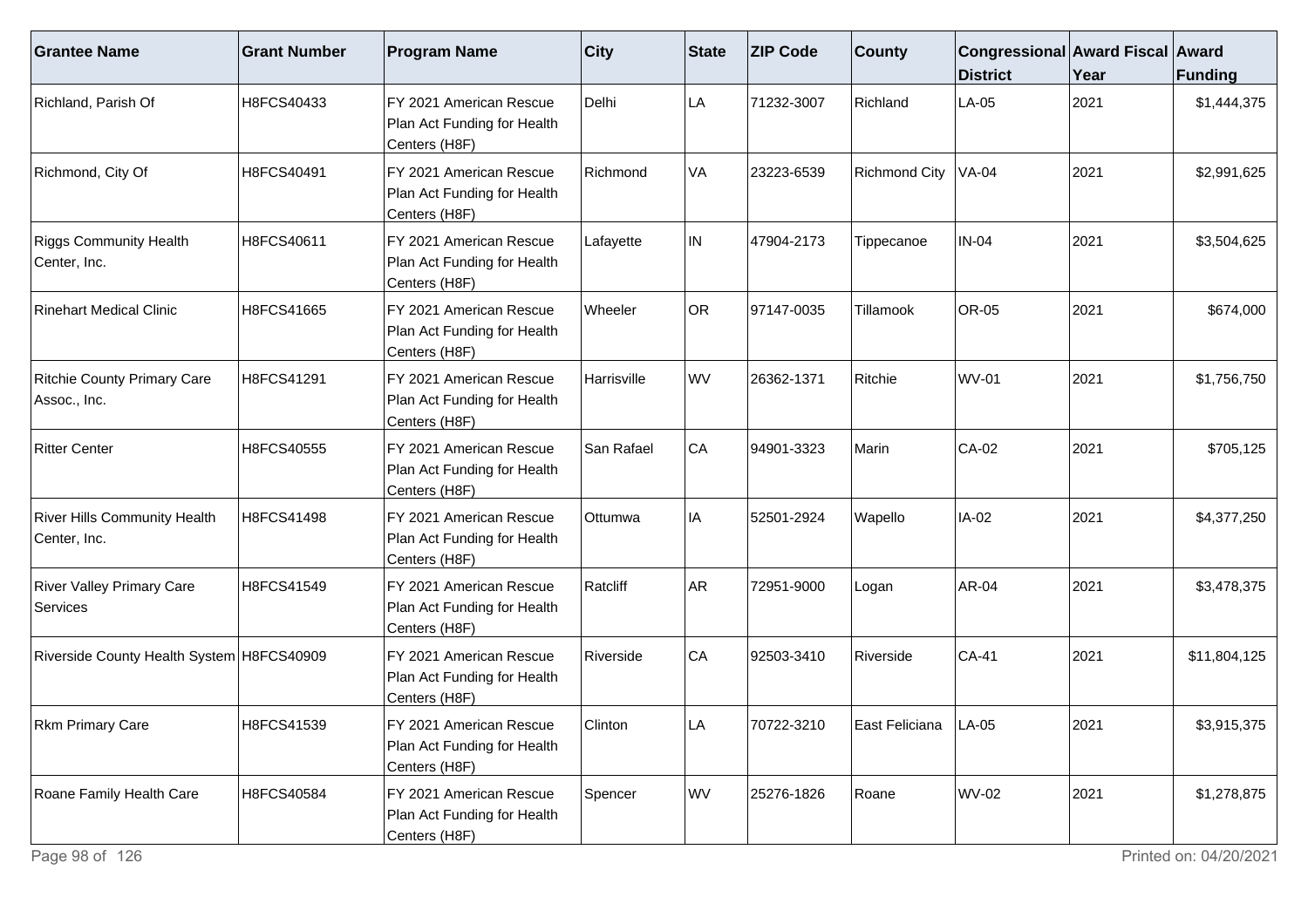| <b>Grantee Name</b>                                      | <b>Grant Number</b> | <b>Program Name</b>                                                      | $ $ City            | State | <b>ZIP Code</b> | <b>County</b> | Congressional Award Fiscal Award<br><b>District</b> | Year | Funding     |
|----------------------------------------------------------|---------------------|--------------------------------------------------------------------------|---------------------|-------|-----------------|---------------|-----------------------------------------------------|------|-------------|
| Roanoke Chowan Community<br>Health Center, Inc.          | H8FCS40703          | FY 2021 American Rescue<br>Plan Act Funding for Health<br>Centers (H8F)  | Ahoskie             | NC    | 27910-8161      | Hertford      | <b>NC-01</b>                                        | 2021 | \$3,035,500 |
| Robeson Health Care<br>Corporation                       | H8FCS41421          | FY 2021 American Rescue<br>Plan Act Funding for Health<br>Centers (H8F)  | Pembroke            | NC    | 28372-7386      | Robeson       | <b>NC-09</b>                                        | 2021 | \$2,987,750 |
| Rockbridge Area Free Clinic                              | H8FCS41629          | IFY 2021 American Rescue<br>Plan Act Funding for Health<br>Centers (H8F) | Lexington           | VA    | 24450-3399      | Rockbridge    | VA-06                                               | 2021 | \$1,629,000 |
| Rocking Horse Children'S<br><b>Health Center</b>         | H8FCS40728          | FY 2021 American Rescue<br>Plan Act Funding for Health<br>Centers (H8F)  | Springfield         | OH    | 45505-1965      | Clark         | <b>OH-08</b>                                        | 2021 | \$2,419,875 |
| Rogue Community Health                                   | H8FCS41343          | FY 2021 American Rescue<br>Plan Act Funding for Health<br>Centers (H8F)  | Medford             | OR    | 97504-7337      | Jackson       | OR-02                                               | 2021 | \$2,546,125 |
| Rosa Clark Medical Clinic Inc                            | H8FCS40835          | IFY 2021 American Rescue<br>Plan Act Funding for Health<br>Centers (H8F) | Seneca              | SC    | 29678-3416      | Oconee        | <b>SC-03</b>                                        | 2021 | \$1,408,125 |
| Rural Alliance For Better Family<br>Health, The          | H8FCS40971          | FY 2021 American Rescue<br>Plan Act Funding for Health<br>Centers (H8F)  | <b>West Plains</b>  | MO    | 65775-4221      | Howell        | <b>MO-08</b>                                        | 2021 | \$1,669,125 |
| Rural Health Care, Inc.                                  | H8FCS41245          | FY 2021 American Rescue<br>Plan Act Funding for Health<br>Centers (H8F)  | Fort Pierre         | SD    | 57532-7303      | Stanley       | <b>SD-00</b>                                        | 2021 | \$4,562,375 |
| Rural Health Care, Incorporated   H8FCS40545             |                     | FY 2021 American Rescue<br>Plan Act Funding for Health<br>Centers (H8F)  | Palatka             | FL    | 32177-5042      | Putnam        | FL-03                                               | 2021 | \$8,536,125 |
| Rural Health Corporation Of<br>Northeastern Pennsylvania | H8FCS40418          | IFY 2021 American Rescue<br>Plan Act Funding for Health<br>Centers (H8F) | <b>Wilkes Barre</b> | PA    | 18702-7012      | Luzerne       | <b>PA-08</b>                                        | 2021 | \$2,893,125 |
| Rural Health Group, Inc.                                 | H8FCS40345          | FY 2021 American Rescue<br>Plan Act Funding for Health<br>Centers (H8F)  | Roanoke<br>Rapids   | NC    | 27870-2602      | Halifax       | <b>NC-01</b>                                        | 2021 | \$6,988,875 |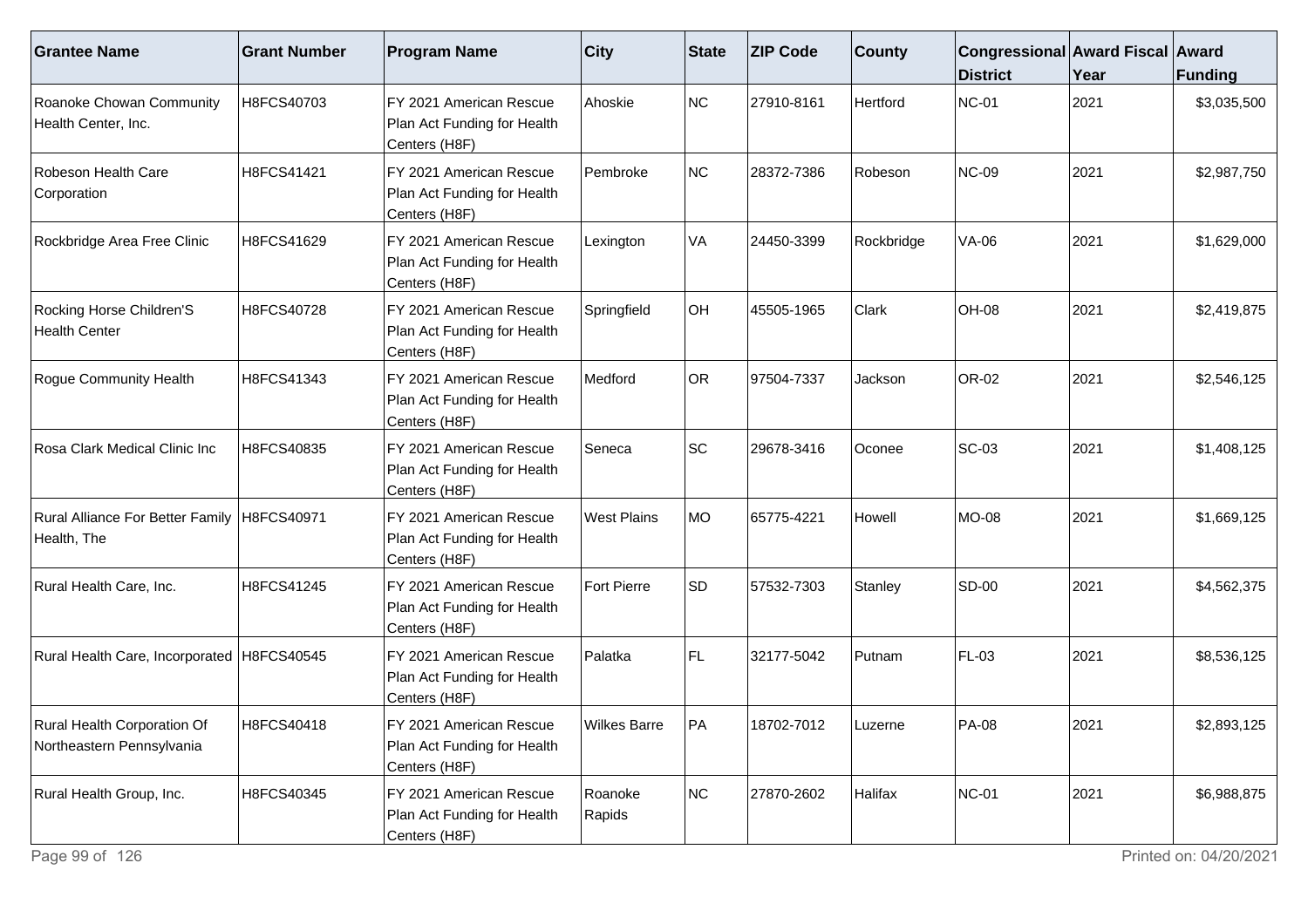| <b>Grantee Name</b>                                       | <b>Grant Number</b> | <b>Program Name</b>                                                      | <b>City</b>       | <b>State</b> | <b>ZIP Code</b> | <b>County</b>        | Congressional Award Fiscal Award<br><b>District</b> | Year | Funding     |
|-----------------------------------------------------------|---------------------|--------------------------------------------------------------------------|-------------------|--------------|-----------------|----------------------|-----------------------------------------------------|------|-------------|
| Rural Health Inc                                          | H8FCS40906          | FY 2021 American Rescue<br>Plan Act Funding for Health<br>Centers (H8F)  | Anna              | IL           | 62906-1668      | Union                | $IL-12$                                             | 2021 | \$2,629,125 |
| Rural Health Medical Program,<br>Inc.                     | H8FCS41298          | FY 2021 American Rescue<br>Plan Act Funding for Health<br>Centers (H8F)  | Selma             | AL           | 36701-6764      | Dallas               | AL-07                                               | 2021 | \$2,341,750 |
| Rural Health Network Of<br>Monroe County Florida, Inc     | H8FCS41624          | FY 2021 American Rescue<br>Plan Act Funding for Health<br>Centers (H8F)  | <b>Key West</b>   | FL           | 33040-4566      | Monroe               | <b>FL-26</b>                                        | 2021 | \$1,021,375 |
| <b>Rural Health Services</b><br>Consortium, Inc.          | H8FCS41565          | FY 2021 American Rescue<br>Plan Act Funding for Health<br>Centers (H8F)  | Rogersville       | <b>TN</b>    | 37857-6028      | <b>Hawkins</b>       | <b>TN-01</b>                                        | 2021 | \$7,054,375 |
| Rural Health Services, Inc.                               | H8FCS41130          | FY 2021 American Rescue<br>Plan Act Funding for Health<br>Centers (H8F)  | Aiken             | SC           | 29801-4193      | Aiken                | <b>SC-02</b>                                        | 2021 | \$3,600,250 |
| Rural Medical Services, Inc.                              | H8FCS40424          | FY 2021 American Rescue<br>Plan Act Funding for Health<br>Centers (H8F)  | Newport           | <b>TN</b>    | 37821-3631      | Cocke                | <b>TN-01</b>                                        | 2021 | \$2,320,250 |
| Rutgers, The State University Of H8FCS40464<br>New Jersey |                     | FY 2021 American Rescue<br>Plan Act Funding for Health<br>Centers (H8F)  | Piscataway        | NJ.          | 08854-8021      | Middlesex            | NJ-06                                               | 2021 | \$4,312,000 |
| Rutherford County Primary Care H8FCS40791<br>Clinic, Inc. |                     | FY 2021 American Rescue<br>Plan Act Funding for Health<br>Centers (H8F)  | Murfreesboro      | <b>TN</b>    | 37129-3140      | Rutherford           | <b>TN-04</b>                                        | 2021 | \$2,673,750 |
| Sac Health System                                         | H8FCS40847          | IFY 2021 American Rescue<br>Plan Act Funding for Health<br>Centers (H8F) | San Bernardino CA |              | 92408-0118      | San Bernardino CA-31 |                                                     | 2021 | \$5,911,126 |
| Sacopee Valley Health Center                              | H8FCS40793          | FY 2021 American Rescue<br>Plan Act Funding for Health<br>Centers (H8F)  | Porter            | lME.         | 04068-3527      | Oxford               | ME-02                                               | 2021 | \$1,503,125 |
| Sacramento, County Of                                     | H8FCS41292          | FY 2021 American Rescue<br>Plan Act Funding for Health<br>Centers (H8F)  | Sacramento        | CA           | 95820-1527      | Sacramento           | $CA-06$                                             | 2021 | \$2,533,875 |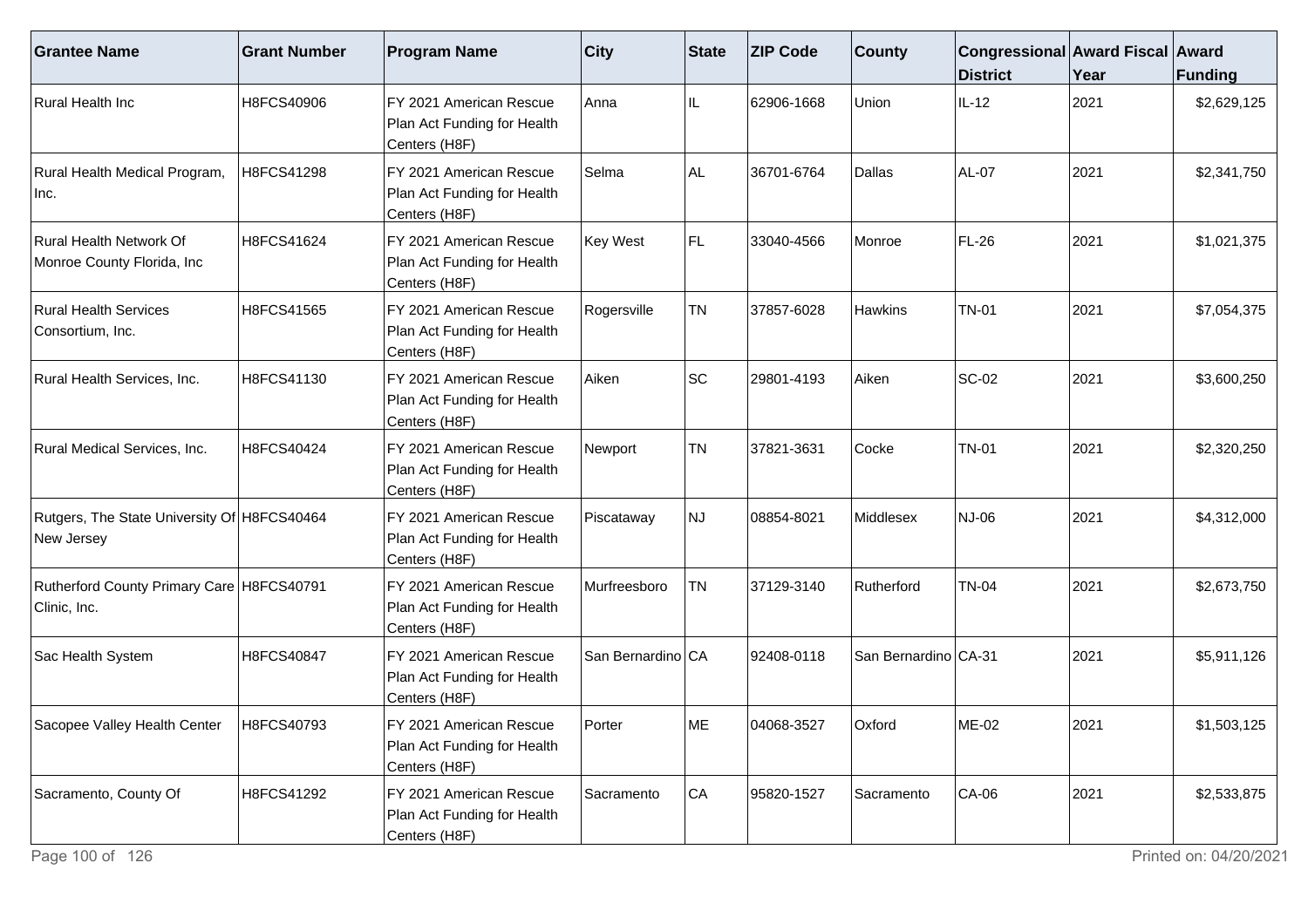| <b>Grantee Name</b>                                 | <b>Grant Number</b> | <b>Program Name</b>                                                                  | $ $ City    | State     | <b>ZIP Code</b> | <b>County</b> | Congressional Award Fiscal Award<br><b>District</b> | Year | <b>Funding</b> |
|-----------------------------------------------------|---------------------|--------------------------------------------------------------------------------------|-------------|-----------|-----------------|---------------|-----------------------------------------------------|------|----------------|
| Sadler Health Center<br>Corporation                 | H8FCS41717          | FY 2021 American Rescue<br>Plan Act Funding for Health<br>Centers (H8F)              | Carlisle    | PA        | 17013-2421      | Cumberland    | PA-10                                               | 2021 | \$1,949,125    |
| Saint Croix Regional Family<br><b>Health Center</b> | H8FCS41474          | FY 2021 American Rescue<br>Plan Act Funding for Health<br>Centers (H8F)              | Princeton   | ME        | 04668-3344      | Washington    | <b>ME-02</b>                                        | 2021 | \$990,125      |
| Saint Hope Foundation                               | H8FCS41056          | FY 2021 American Rescue<br>Plan Act Funding for Health<br>Centers (H8F)              | Houston     | <b>TX</b> | 77036-3338      | Harris        | <b>TX-07</b>                                        | 2021 | \$5,191,125    |
| Saint James Health, Inc.                            | H8FCS41515          | FY 2021 American Rescue<br>Plan Act Funding for Health<br>Centers (H8F)              | Newark      | NJ        | 07105-1815      | Essex         | NJ-08                                               | 2021 | \$1,017,500    |
| Saint Josephs Mercy Care Svcs   H8FCS41566          |                     | FY 2021 American Rescue<br>Plan Act Funding for Health<br>Centers (H8F)              | Atlanta     | GA        | 30312-1848      | Fulton        | GA-05                                               | 2021 | \$5,503,250    |
| Salina Health Education<br>Foundation               | H8FCS41144          | FY 2021 American Rescue<br>Plan Act Funding for Health<br>Centers (H8F)              | Salina      | KS        | 67401-7408      | Saline        | <b>KS-01</b>                                        | 2021 | \$2,361,875    |
| Salud Integral En La Montana<br>Inc                 | H8FCS41358          | FY 2021 American Rescue<br>Plan Act Funding for Health<br>Centers (H8F)              | Naranjito   | PR        | 00719           | Naranjito     | <b>PR-98</b>                                        | 2021 | \$9,419,375    |
| l Salud Para La Gente                               | H8FCS41584          | FY 2021 American Rescue<br>Plan Act Funding for Health<br>Centers (H8F)              | Watsonville | CA        | 95076-2059      | Santa Cruz    | <b>CA-20</b>                                        | 2021 | \$5,081,375    |
| Samuel Dixon Family Health<br>Cen                   | H8FCS41273          | FY 2021 American Rescue<br>Plan Act Funding for Health<br>Centers (H8F)              | Valencia    | CA        | 91355-4794      | Los Angeles   | $CA-25$                                             | 2021 | \$1,520,875    |
| Samuel U Rodgers Health<br>Center, Inc.             | H8FCS40666          | FY 2021 American Rescue<br>Plan Act Funding for Health<br>Centers (H <sub>8F</sub> ) | Kansas City | MO        | 64124-2323      | Jackson       | <b>MO-05</b>                                        | 2021 | \$5,342,625    |
| San Benito Health Foundation                        | H8FCS40887          | FY 2021 American Rescue<br>Plan Act Funding for Health<br>Centers (H8F)              | Hollister   | CA        | 95023-3361      | San Benito    | <b>CA-20</b>                                        | 2021 | \$1,603,750    |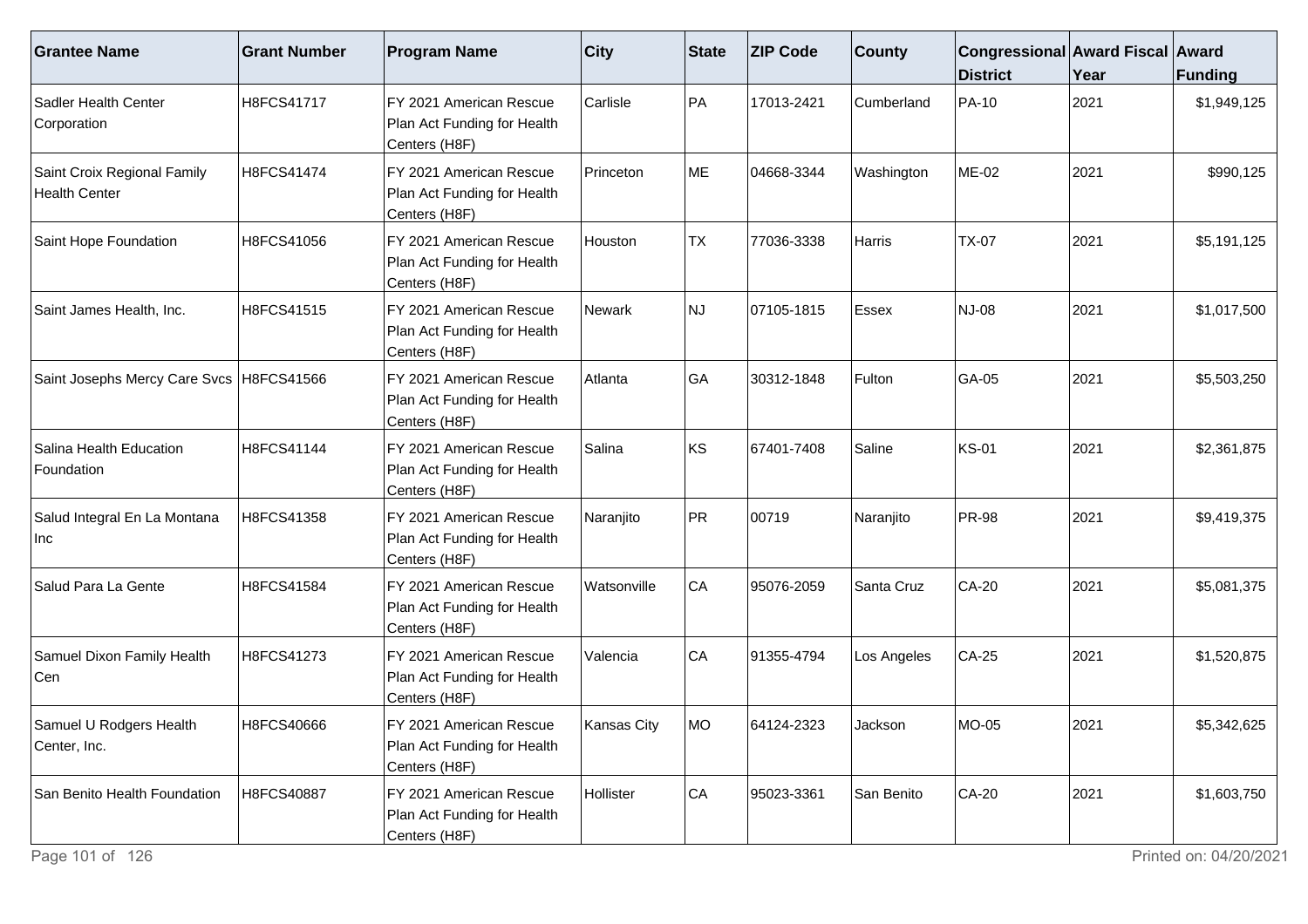| <b>Grantee Name</b>                                                              | <b>Grant Number</b> | <b>Program Name</b>                                                                  | $ $ City          | State | <b>ZIP Code</b> | <b>County</b>         | Congressional Award Fiscal Award<br><b>District</b> | Year | Funding     |
|----------------------------------------------------------------------------------|---------------------|--------------------------------------------------------------------------------------|-------------------|-------|-----------------|-----------------------|-----------------------------------------------------|------|-------------|
| San Bernardino, County Of                                                        | H8FCS40967          | FY 2021 American Rescue<br>Plan Act Funding for Health<br>Centers (H8F)              | San Bernardino CA |       | 92415-0003      | San Bernardino CA-31  |                                                     | 2021 | \$2,861,750 |
| San Diego American Indian<br><b>Health Center</b>                                | H8FCS40817          | FY 2021 American Rescue<br>Plan Act Funding for Health<br>Centers (H8F)              | San Diego         | CA    | 92103-6558      | San Diego             | CA-53                                               | 2021 | \$1,289,625 |
| San Diego Family Care                                                            | H8FCS41367          | FY 2021 American Rescue<br>Plan Act Funding for Health<br>Centers (H <sub>8F</sub> ) | San Diego         | CA    | 92111-6342      | San Diego             | $CA-53$                                             | 2021 | \$4,962,125 |
| San Fernando Community<br>Hospital                                               | H8FCS41037          | IFY 2021 American Rescue<br>Plan Act Funding for Health<br>Centers (H8F)             | San Fernando      | CA    | 91340-4237      | Los Angeles           | <b>CA-29</b>                                        | 2021 | \$1,803,875 |
| San Francisco Community<br><b>Clinic Consortium</b>                              | H8FCS41557          | FY 2021 American Rescue<br>Plan Act Funding for Health<br>Centers (H8F)              | San Francisco     | CA    | 94133-1231      | San Francisco         | CA-12                                               | 2021 | \$4,450,125 |
| San Francisco Medical Center<br>Outpatient Improvement<br>Programs, Incorporated | H8FCS40391          | FY 2021 American Rescue<br>Plan Act Funding for Health<br>Centers (H8F)              | San Francisco     | CA    | 94103-4003      | San Francisco         | $CA-12$                                             | 2021 | \$1,224,250 |
| San Mateo, County Of                                                             | H8FCS40765          | FY 2021 American Rescue<br>Plan Act Funding for Health<br>Centers (H8F)              | San Mateo         | CA    | 94403-4361      | San Mateo             | <b>CA-14</b>                                        | 2021 | \$1,631,875 |
| Sandhills Medical Foundation                                                     | H8FCS40852          | FY 2021 American Rescue<br>Plan Act Funding for Health<br>Centers (H8F)              | Jefferson         | SC    | 29718-8701      | Chesterfield          | <b>SC-07</b>                                        | 2021 | \$2,597,875 |
| Santa Barbara Neighborhood<br>Clinics                                            | H8FCS40515          | FY 2021 American Rescue<br>Plan Act Funding for Health<br>Centers (H8F)              | Santa Barbara     | CA    | 93101-1624      | Santa Barbara         | <b>CA-24</b>                                        | 2021 | \$4,911,875 |
| Santa Barbara, County Of                                                         | H8FCS41679          | FY 2021 American Rescue<br>Plan Act Funding for Health<br>Centers (H8F)              | Santa Barbara     | CA    | 93110-1316      | Santa Barbara   CA-24 |                                                     | 2021 | \$5,210,375 |
| Santa Clara, County Of                                                           | H8FCS41229          | FY 2021 American Rescue<br>Plan Act Funding for Health<br>Centers (H8F)              | San Jose          | CA    | 95110-1705      | Santa Clara           | $CA-19$                                             | 2021 | \$1,585,500 |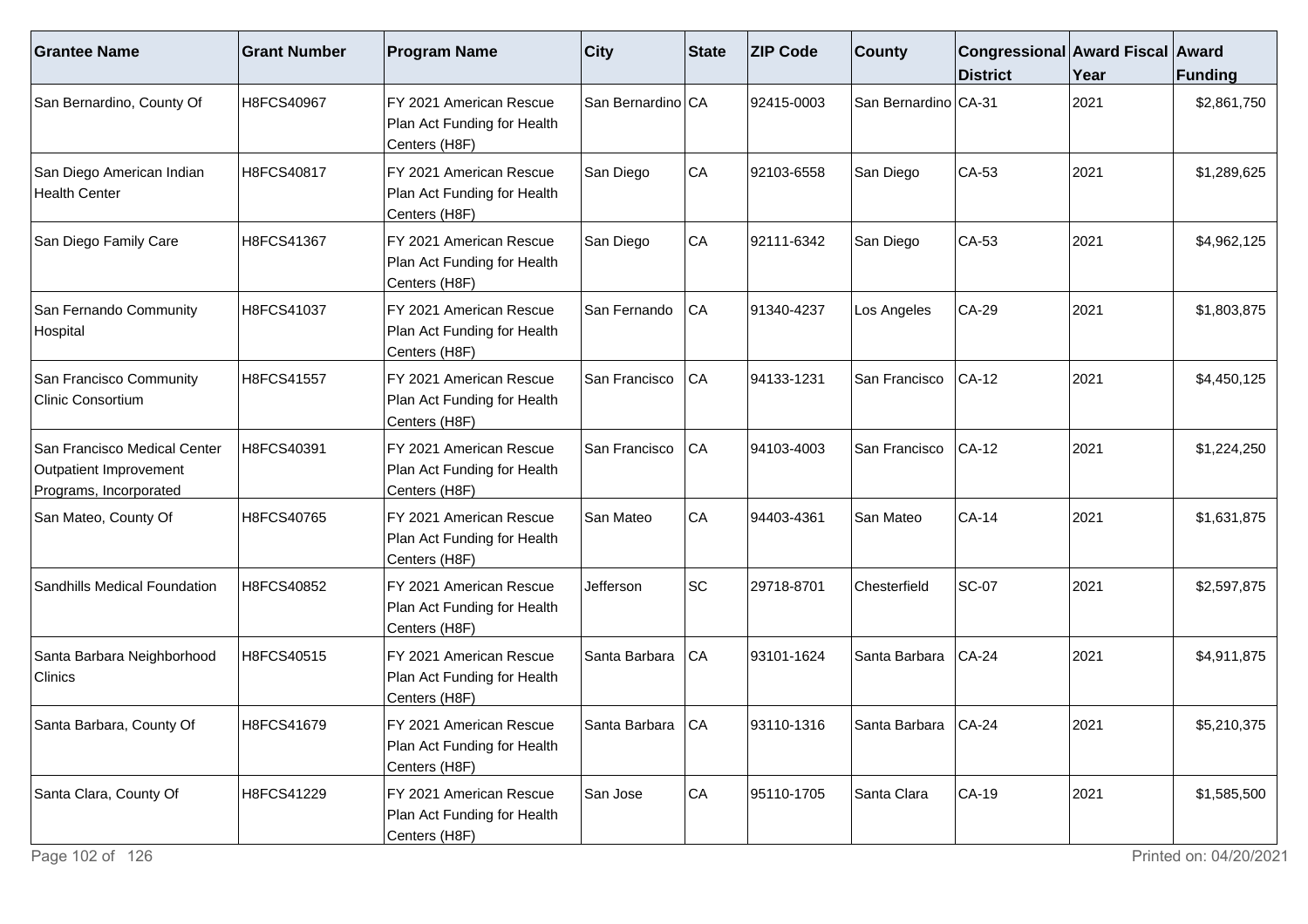| <b>Grantee Name</b>                            | <b>Grant Number</b> | <b>Program Name</b>                                                     | <b>City</b>         | State     | <b>ZIP Code</b> | <b>County</b> | Congressional Award Fiscal Award<br><b>District</b> | Year | Funding      |
|------------------------------------------------|---------------------|-------------------------------------------------------------------------|---------------------|-----------|-----------------|---------------|-----------------------------------------------------|------|--------------|
| Santa Cruz Community Health<br>Centers         | H8FCS40386          | FY 2021 American Rescue<br>Plan Act Funding for Health<br>Centers (H8F) | Santa Cruz          | CA        | 95060-2786      | Santa Cruz    | CA-20                                               | 2021 | \$2,453,250  |
| Santa Cruz, County Of                          | H8FCS41191          | FY 2021 American Rescue<br>Plan Act Funding for Health<br>Centers (H8F) | Santa Cruz          | CA        | 95060-1966      | Santa Cruz    | CA-20                                               | 2021 | \$3,413,375  |
| Santa Rosa Community Health<br>Centers         | H8FCS41023          | FY 2021 American Rescue<br>Plan Act Funding for Health<br>Centers (H8F) | Santa Rosa          | CA        | 95403-5781      | Sonoma        | CA-05                                               | 2021 | \$8,465,125  |
| Sapphire Community Health,<br>Inc.             | H8FCS40759          | FY 2021 American Rescue<br>Plan Act Funding for Health<br>Centers (H8F) | Hamilton            | MT        | 59840-2480      | Ravalli       | MT-00                                               | 2021 | \$810,250    |
| Sawtooth Mountain Clinic Inc                   | H8FCS41165          | FY 2021 American Rescue<br>Plan Act Funding for Health<br>Centers (H8F) | <b>Grand Marais</b> | <b>MN</b> | 55604-3017      | Cook          | <b>MN-08</b>                                        | 2021 | \$1,164,250  |
| Sayre Health Center                            | H8FCS41403          | FY 2021 American Rescue<br>Plan Act Funding for Health<br>Centers (H8F) | Philadelphia        | ∣PA       | 19139-3836      | Philadelphia  | PA-03                                               | 2021 | \$921,000    |
| Scenic Bluffs Health Center, Inc   H8FCS41534  |                     | FY 2021 American Rescue<br>Plan Act Funding for Health<br>Centers (H8F) | Cashton             | WI        | 54619-2002      | Monroe        | <b>WI-03</b>                                        | 2021 | \$1,828,000  |
| Schenectady Family Health<br>Services, Inc.    | H8FCS41708          | FY 2021 American Rescue<br>Plan Act Funding for Health<br>Centers (H8F) | Schenectady         | <b>NY</b> | 12307-1508      | Schenectady   | <b>NY-20</b>                                        | 2021 | \$3,257,000  |
| School Health Clinics Of Santa<br>Clara County | H8FCS40993          | FY 2021 American Rescue<br>Plan Act Funding for Health<br>Centers (H8F) | San Jose            | CA        | 95119-1372      | Santa Clara   | $CA-19$                                             | 2021 | \$1,595,125  |
| Scranton Primary Health Care<br>Center, Inc.   | H8FCS40465          | FY 2021 American Rescue<br>Plan Act Funding for Health<br>Centers (H8F) | Scranton            | PA        | 18509-3023      | ackawanna     | <b>PA-08</b>                                        | 2021 | \$2,480,125  |
| Sea-Mar Community Health<br>Center             | H8FCS41571          | FY 2021 American Rescue<br>Plan Act Funding for Health<br>Centers (H8F) | Seattle             | <b>WA</b> | 98108-4720      | King          | <b>WA-09</b>                                        | 2021 | \$37,224,125 |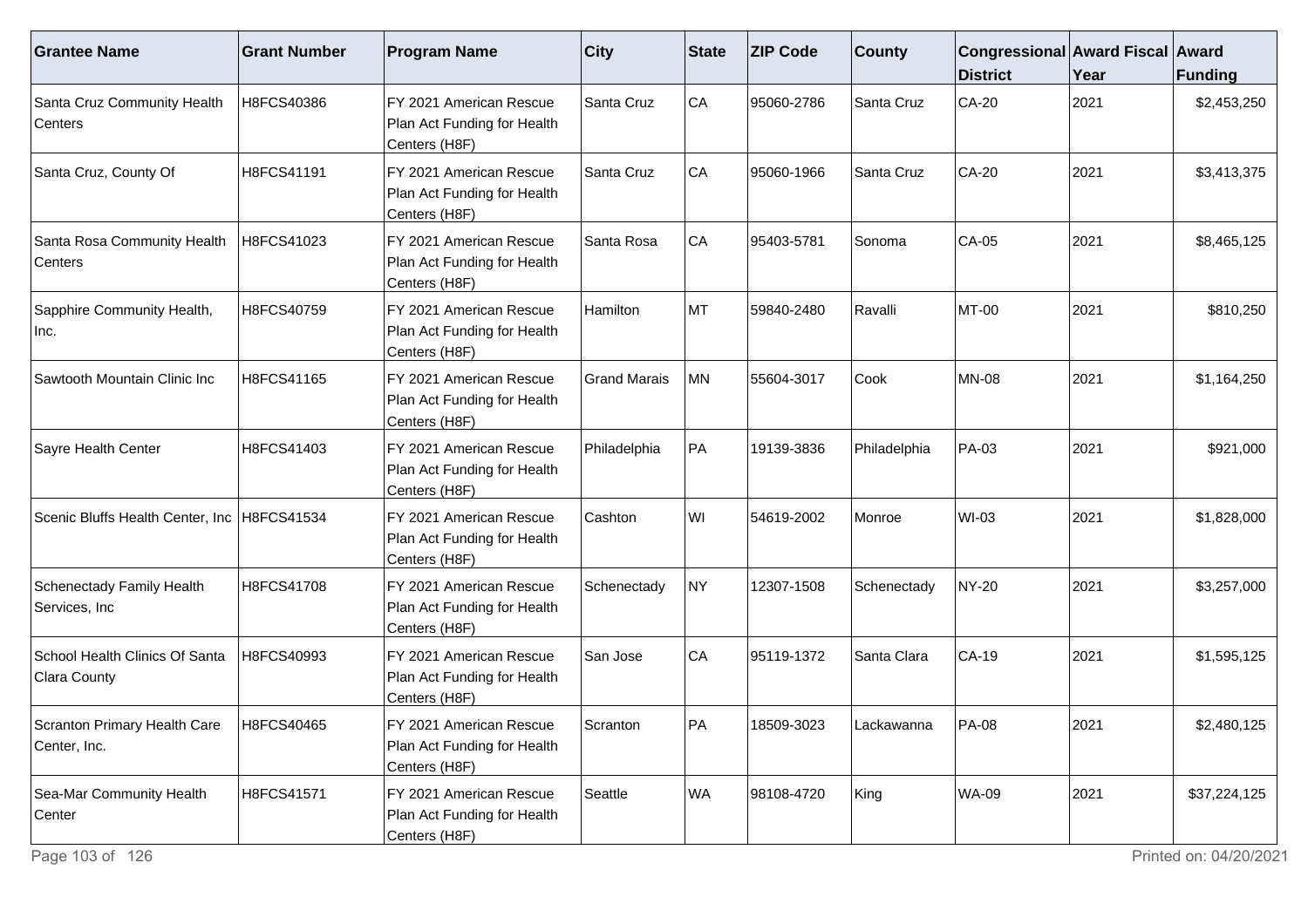| <b>Grantee Name</b>                                           | <b>Grant Number</b> | <b>Program Name</b>                                                     | <b>City</b>  | <b>State</b> | <b>ZIP Code</b> | <b>County</b>      | Congressional Award Fiscal Award<br><b>District</b> | Year | Funding     |
|---------------------------------------------------------------|---------------------|-------------------------------------------------------------------------|--------------|--------------|-----------------|--------------------|-----------------------------------------------------|------|-------------|
| Seattle Indian Health Board                                   | H8FCS41377          | FY 2021 American Rescue<br>Plan Act Funding for Health<br>Centers (H8F) | Seattle      | WA           | 98144-2007      | King               | <b>WA-09</b>                                        | 2021 | \$1,390,000 |
| Sebasticook Family Doctors                                    | H8FCS40680          | FY 2021 American Rescue<br>Plan Act Funding for Health<br>Centers (H8F) | Newport      | ME           | 04953-4056      | Penobscot          | ME-02                                               | 2021 | \$1,441,375 |
| Seldovia Village Tribe                                        | H8FCS41303          | FY 2021 American Rescue<br>Plan Act Funding for Health<br>Centers (H8F) | Seldovia     | AK           | 99663           | Kenai<br>Peninsula | AK-00                                               | 2021 | \$1,073,375 |
| Serve The People, Inc.                                        | H8FCS41676          | FY 2021 American Rescue<br>Plan Act Funding for Health<br>Centers (H8F) | Santa Ana    | CA           | 92701-2641      | Orange             | <b>CA-46</b>                                        | 2021 | \$3,596,750 |
| Servicios De Salud Primarios<br>De Barceloneta, Inc.          | H8FCS41544          | FY 2021 American Rescue<br>Plan Act Funding for Health<br>Centers (H8F) | Barceloneta  | PR           | 00617-3217      | Barceloneta        | <b>PR-98</b>                                        | 2021 | \$2,614,875 |
| Settlement Health And Medical<br>Services, Inc.               | H8FCS41160          | FY 2021 American Rescue<br>Plan Act Funding for Health<br>Centers (H8F) | New York     | NY.          | 10029-4007      | New York           | NY-13                                               | 2021 | \$2,964,875 |
| Seward, City Of                                               | H8FCS41405          | FY 2021 American Rescue<br>Plan Act Funding for Health<br>Centers (H8F) | Seward       | AK           | 99664           | Kenai<br>Peninsula | <b>AK-00</b>                                        | 2021 | \$829,250   |
| <b>Shackelford County Community</b><br><b>Resource Center</b> | H8FCS40886          | FY 2021 American Rescue<br>Plan Act Funding for Health<br>Centers (H8F) | Albany       | TX           | 76430-3225      | Shackelford        | <b>TX-19</b>                                        | 2021 | \$2,707,375 |
| Shalom Health Care Center,<br>Inc.                            | H8FCS40950          | FY 2021 American Rescue<br>Plan Act Funding for Health<br>Centers (H8F) | Indianapolis | IN.          | 46222-1147      | Marion             | <b>IN-07</b>                                        | 2021 | \$3,567,375 |
| Share Our Selves Corporation                                  | H8FCS40640          | FY 2021 American Rescue<br>Plan Act Funding for Health<br>Centers (H8F) | Costa Mesa   | CA           | 92627-3653      | Orange             | <b>CA-48</b>                                        | 2021 | \$3,592,875 |
| Shasta Community Health<br>Center                             | H8FCS40716          | FY 2021 American Rescue<br>Plan Act Funding for Health<br>Centers (H8F) | Redding      | CA           | 96001-1170      | Shasta             | $CA-01$                                             | 2021 | \$5,625,000 |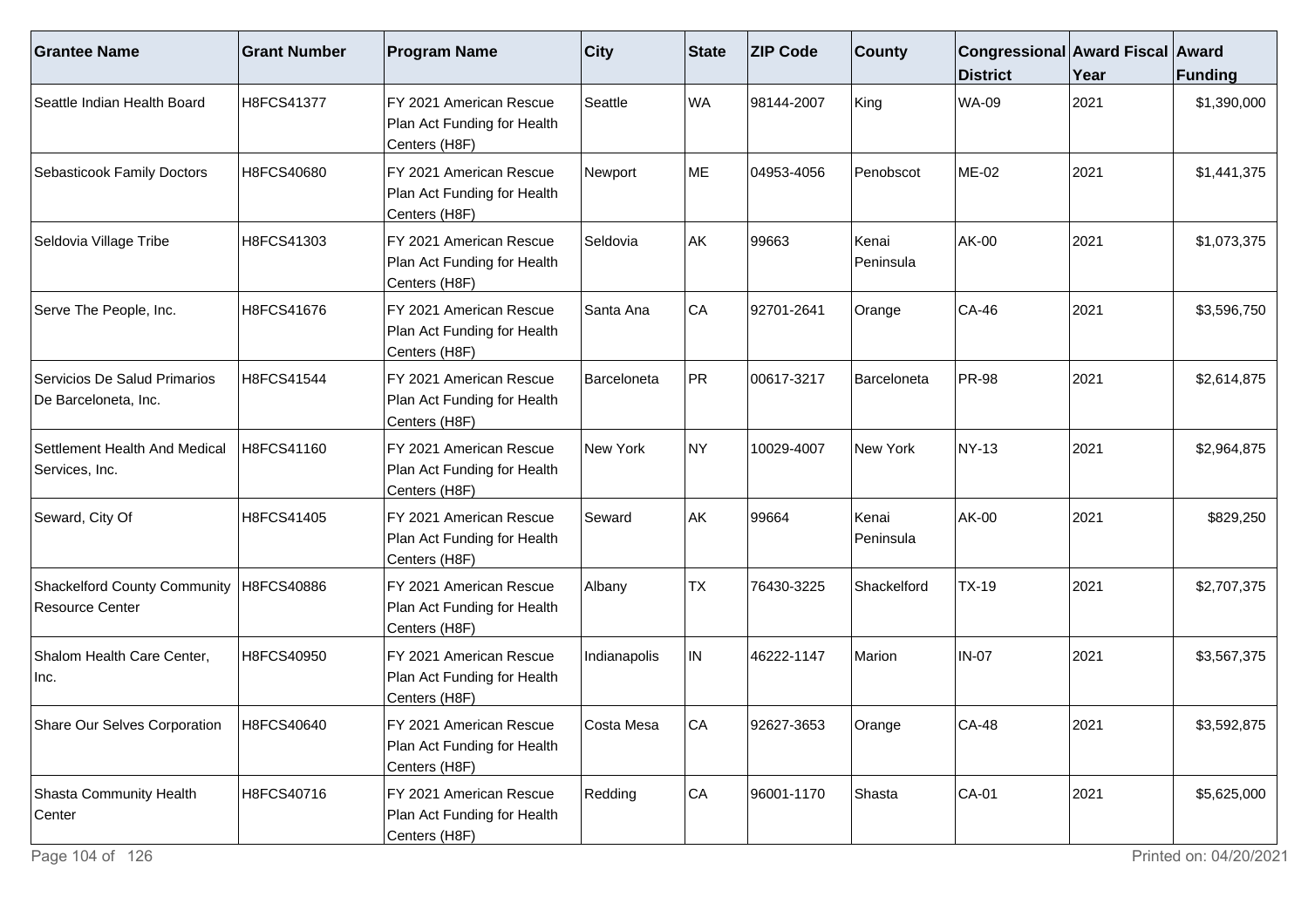| <b>Grantee Name</b>                                                 | <b>Grant Number</b> | <b>Program Name</b>                                                     | <b>City</b>   | State     | <b>ZIP Code</b> | <b>County</b> | Congressional Award Fiscal Award<br><b>District</b> | Year | Funding     |
|---------------------------------------------------------------------|---------------------|-------------------------------------------------------------------------|---------------|-----------|-----------------|---------------|-----------------------------------------------------|------|-------------|
| Shawnee Christian Healthcare<br>Center, Inc.                        | H8FCS40373          | FY 2021 American Rescue<br>Plan Act Funding for Health<br>Centers (H8F) | Louisville    | KY        | 40212-2522      | Jefferson     | KY-03                                               | 2021 | \$1,086,375 |
| Shawnee Health Service And<br><b>Development Corporation</b>        | H8FCS41574          | FY 2021 American Rescue<br>Plan Act Funding for Health<br>Centers (H8F) | Carterville   | IL        | 62918-1923      | Williamson    | $IL-12$                                             | 2021 | \$5,543,000 |
| Shenandoah Valley Medical<br>System, Incorporated                   | H8FCS41489          | FY 2021 American Rescue<br>Plan Act Funding for Health<br>Centers (H8F) | Martinsburg   | <b>WV</b> | 25401-2890      | Berkeley      | <b>WV-02</b>                                        | 2021 | \$5,355,375 |
| Sheridan, County Of                                                 | H8FCS41690          | FY 2021 American Rescue<br>Plan Act Funding for Health<br>Centers (H8F) | Hoxie         | ∣ĸs       | 67740-4371      | Sheridan      | <b>KS-01</b>                                        | 2021 | \$1,082,375 |
| Shingletown Medical Center                                          | H8FCS41340          | FY 2021 American Rescue<br>Plan Act Funding for Health<br>Centers (H8F) | Shingletown   | CA        | 96088-9462      | Shasta        | CA-01                                               | 2021 | \$751,750   |
| Shortgrass Community Health<br>Center Inc.                          | H8FCS41417          | FY 2021 American Rescue<br>Plan Act Funding for Health<br>Centers (H8F) | <b>Hollis</b> | OK        | 73550-1436      | Harmon        | OK-03                                               | 2021 | \$1,352,750 |
| Shoshone-Bannock Tribes Of<br>The Fort Hall Reservation Of<br>Idaho | H8FCS41396          | FY 2021 American Rescue<br>Plan Act Funding for Health<br>Centers (H8F) | Pocatello     | ID.       | 83202           | Bingham       | $ID-02$                                             | 2021 | \$804,000   |
| Sierra Family Medical Clinic Inc                                    | H8FCS41185          | FY 2021 American Rescue<br>Plan Act Funding for Health<br>Centers (H8F) | Nevada City   | CA        | 95959-9318      | Nevada        | <b>CA-01</b>                                        | 2021 | \$889,500   |
| Signature Health, Inc.                                              | H8FCS41592          | FY 2021 American Rescue<br>Plan Act Funding for Health<br>Centers (H8F) | Willoughby    | OH        | 44094-7875      | Lake          | <b>OH-14</b>                                        | 2021 | \$4,830,125 |
| <b>Silver State Health Services</b>                                 | H8FCS40506          | FY 2021 American Rescue<br>Plan Act Funding for Health<br>Centers (H8F) | as Vegas      | NV        | 89146-5606      | Clark         | <b>NV-01</b>                                        | 2021 | \$892,125   |
| Sioux Falls, City Of                                                | H8FCS41258          | FY 2021 American Rescue<br>Plan Act Funding for Health<br>Centers (H8F) | Sioux Falls   | SD        | 57104-6407      | Minnehaha     | SD-00                                               | 2021 | \$3,292,250 |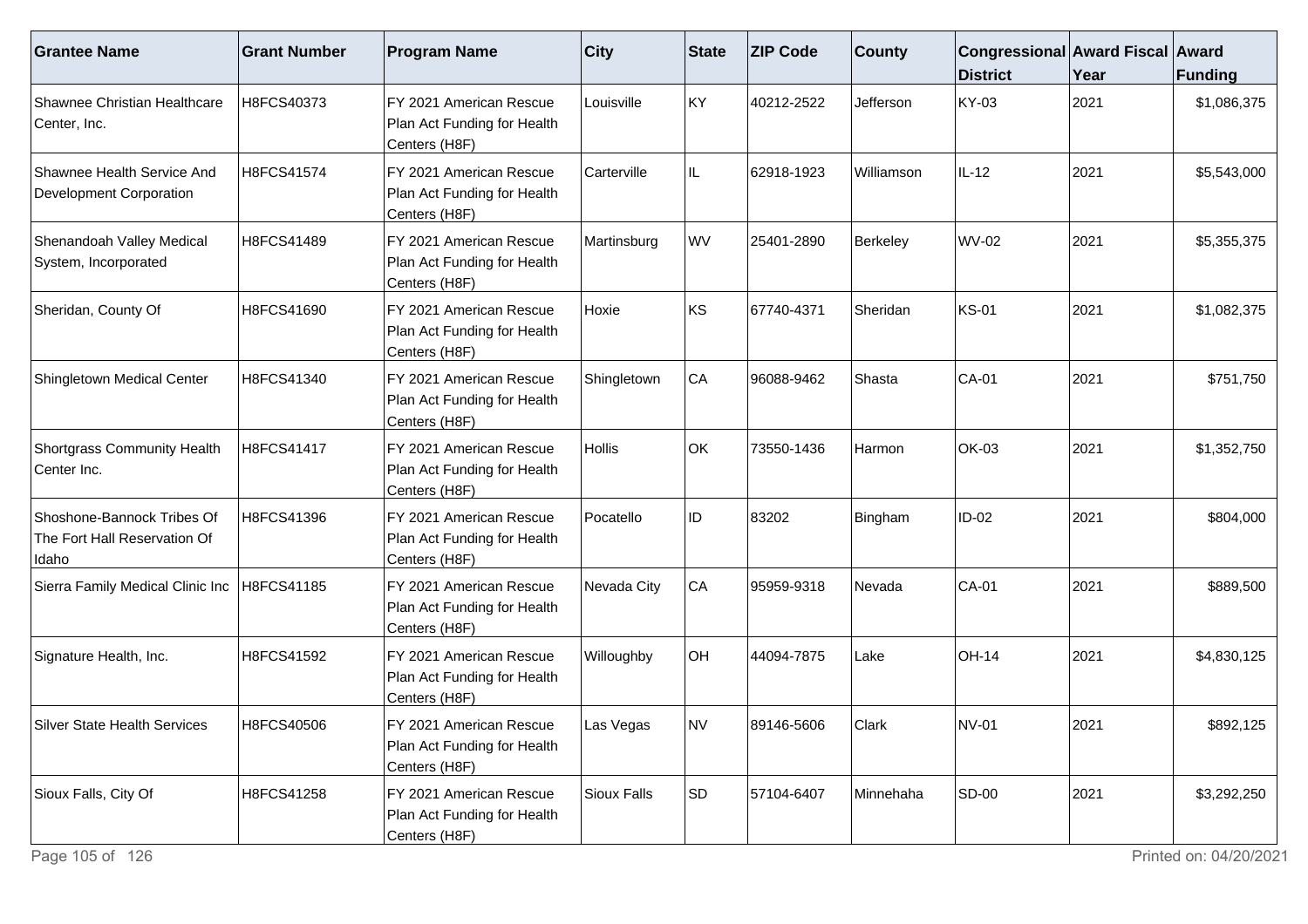| <b>Grantee Name</b>                                       | <b>Grant Number</b> | <b>Program Name</b>                                                      | $ $ City           | <b>State</b> | <b>ZIP Code</b> | <b>County</b> | Congressional Award Fiscal Award<br><b>District</b> | Year | <b>Funding</b> |
|-----------------------------------------------------------|---------------------|--------------------------------------------------------------------------|--------------------|--------------|-----------------|---------------|-----------------------------------------------------|------|----------------|
| Siouxland Community Health<br>Center                      | H8FCS40830          | FY 2021 American Rescue<br>Plan Act Funding for Health<br>Centers (H8F)  | Sioux City         | IA           | 51105-1436      | Woodbury      | <b>IA-04</b>                                        | 2021 | \$6,191,125    |
| Siskiyou Community Health<br>Center, Inc.                 | H8FCS40683          | FY 2021 American Rescue<br>Plan Act Funding for Health<br>Centers (H8F)  | <b>Grants Pass</b> | OR           | 97526-1051      | Josephine     | OR-02                                               | 2021 | \$3,315,250    |
| <b>Sixteenth Street Community</b><br>Health Centers, Inc. | H8FCS40714          | FY 2021 American Rescue<br>Plan Act Funding for Health<br>Centers (H8F)  | Milwaukee          | WI           | 53204-2203      | Milwaukee     | <b>WI-04</b>                                        | 2021 | \$8,451,500    |
| Skagway, Municipality Of                                  | H8FCS41723          | IFY 2021 American Rescue<br>Plan Act Funding for Health<br>Centers (H8F) | Skagway            | AK           | 99840           | Skagway       | <b>AK-00</b>                                        | 2021 | \$789,500      |
| Solano, County Of                                         | H8FCS40398          | FY 2021 American Rescue<br>Plan Act Funding for Health<br>Centers (H8F)  | Fairfield          | CA           | 94533-6804      | Solano        | CA-03                                               | 2021 | \$3,789,500    |
| Sonoma Valley Community<br>Health Center                  | H8FCS40486          | IFY 2021 American Rescue<br>Plan Act Funding for Health<br>Centers (H8F) | Sonoma             | CA           | 95476-5414      | Sonoma        | CA-05                                               | 2021 | \$2,024,000    |
| South Bay Family Health Care<br>Center Inc                | H8FCS40745          | FY 2021 American Rescue<br>Plan Act Funding for Health<br>Centers (H8F)  | Torrance           | CA           | 90505-4732      | Los Angeles   | CA-33                                               | 2021 | \$3,388,875    |
| South Boston Community<br>Health Center, Inc.             | H8FCS41068          | FY 2021 American Rescue<br>Plan Act Funding for Health<br>Centers (H8F)  | Boston             | MA           | 02127-2245      | Suffolk       | <b>MA-08</b>                                        | 2021 | \$2,789,250    |
| South Central Family Health<br>Center                     | H8FCS41420          | FY 2021 American Rescue<br>Plan Act Funding for Health<br>Centers (H8F)  | Los Angeles        | CA           | 90011-3629      | Los Angeles   | <b>CA-40</b>                                        | 2021 | \$6,630,250    |
| South Central Medical &<br>Resource Center                | H8FCS40651          | FY 2021 American Rescue<br>Plan Act Funding for Health<br>Centers (H8F)  | Lindsay            | OK           | 73052-5634      | Garvin        | <b>OK-04</b>                                        | 2021 | \$1,369,625    |
| South Central Missouri<br>Community Health Center         | H8FCS41350          | FY 2021 American Rescue<br>Plan Act Funding for Health<br>Centers (H8F)  | Rolla              | MO           | 65401-2448      | Phelps        | MO-08                                               | 2021 | \$1,990,000    |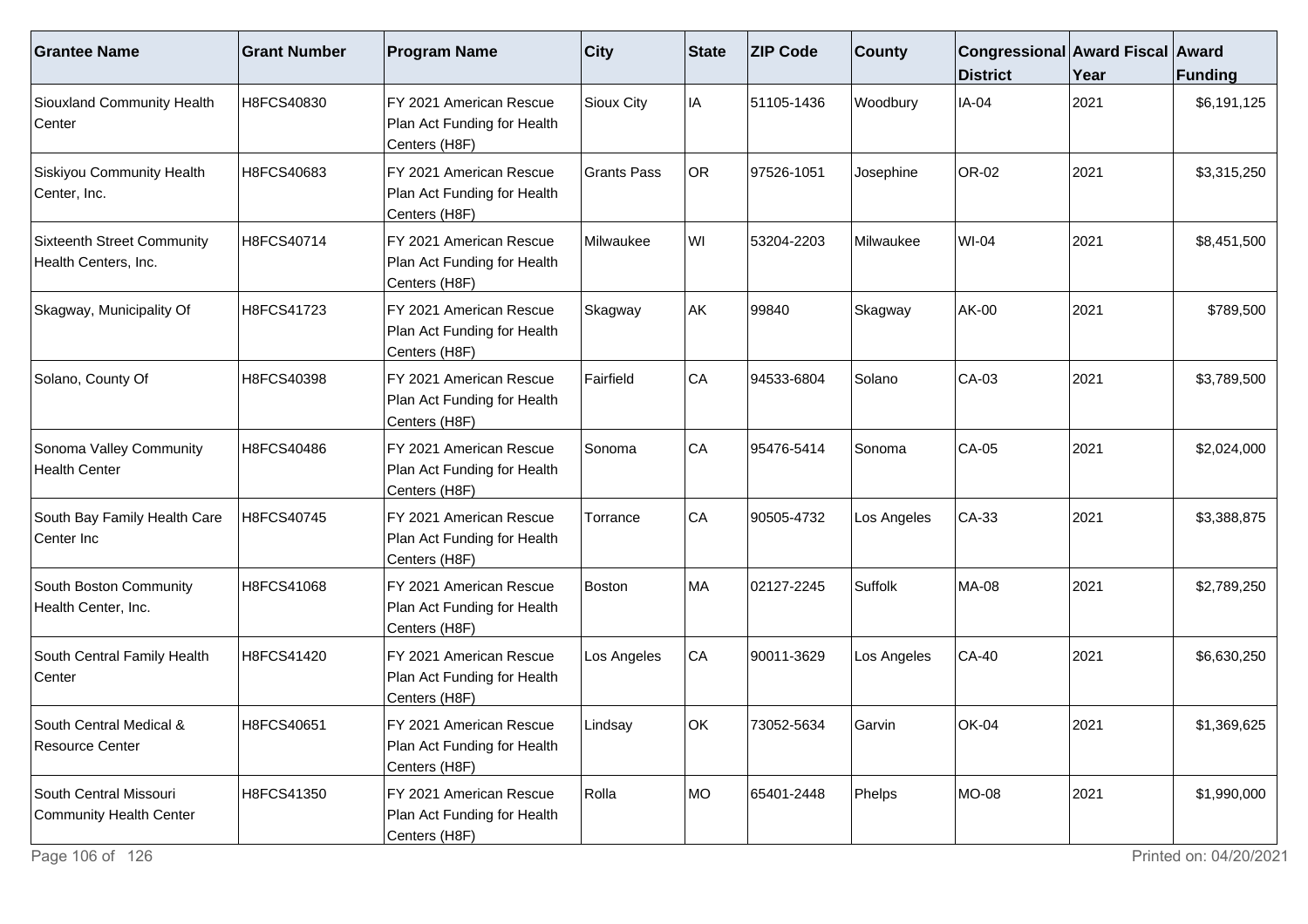| <b>Grantee Name</b>                                   | <b>Grant Number</b> | <b>Program Name</b>                                                     | <b>City</b>    | State     | <b>ZIP Code</b> | <b>County</b>       | Congressional Award Fiscal Award<br><b>District</b> | Year | <b>Funding</b> |
|-------------------------------------------------------|---------------------|-------------------------------------------------------------------------|----------------|-----------|-----------------|---------------------|-----------------------------------------------------|------|----------------|
| South Central Primary Care<br>Center, Inc.            | H8FCS41104          | FY 2021 American Rescue<br>Plan Act Funding for Health<br>Centers (H8F) | Ocilla         | GA        | 31774-1539      | Irwin               | GA-08                                               | 2021 | \$2,532,000    |
| South County Community<br>Health Center, Inc.         | H8FCS40663          | FY 2021 American Rescue<br>Plan Act Funding for Health<br>Centers (H8F) | East Palo Alto | CA        | 94303-1312      | San Mateo           | $CA-14$                                             | 2021 | \$4,043,500    |
| South Cove Community Health<br>Center, Inc.           | H8FCS40613          | FY 2021 American Rescue<br>Plan Act Funding for Health<br>Centers (H8F) | Boston         | MA        | 02111-2826      | Suffolk             | <b>MA-07</b>                                        | 2021 | \$4,985,250    |
| South Plains Rural Health<br>Services Inc             | H8FCS40393          | FY 2021 American Rescue<br>Plan Act Funding for Health<br>Centers (H8F) | Levelland      | <b>TX</b> | 79336-6235      | Hockley             | <b>TX-19</b>                                        | 2021 | \$2,961,000    |
| South Texas Rural Health<br>Services, Inc             | H8FCS40692          | FY 2021 American Rescue<br>Plan Act Funding for Health<br>Centers (H8F) | Cotulla        | TX        | 78014-3003      | La Salle            | <b>TX-23</b>                                        | 2021 | \$2,285,125    |
| Southbridge Medical Advisory<br>Council Inc           | H8FCS40329          | FY 2021 American Rescue<br>Plan Act Funding for Health<br>Centers (H8F) | Wilmington     | DE        | 19801-5821      | New Castle          | <b>DE-00</b>                                        | 2021 | \$1,459,375    |
| Southcentral Foundation                               | H8FCS41149          | FY 2021 American Rescue<br>Plan Act Funding for Health<br>Centers (H8F) | Anchorage      | AK        | 99508-5919      | Anchorage           | AK-00                                               | 2021 | \$1,039,375    |
| Southeast Alabama Rural<br><b>Health Associates</b>   | H8FCS40552          | FY 2021 American Rescue<br>Plan Act Funding for Health<br>Centers (H8F) | Troy           | ALL       | 36079-6020      | Pike                | AL-02                                               | 2021 | \$6,422,750    |
| Southeast Alaska Regional<br><b>Health Consortium</b> | H8FCS41163          | FY 2021 American Rescue<br>Plan Act Funding for Health<br>Centers (H8F) | Juneau         | AK        | 99801-7837      | Juneau              | AK-00                                               | 2021 | \$2,478,625    |
| Southeast Community Health<br>Systems                 | H8FCS40984          | FY 2021 American Rescue<br>Plan Act Funding for Health<br>Centers (H8F) | Zachary        | LA        | 70791-4038      | East Baton<br>Rouge | A-06                                                | 2021 | \$2,200,750    |
| Southeast Community Mental<br>Health Center Inc       | H8FCS40436          | FY 2021 American Rescue<br>Plan Act Funding for Health<br>Centers (H8F) | Columbus       | OH        | 43215-2815      | Franklin            | <b>OH-03</b>                                        | 2021 | \$1,666,875    |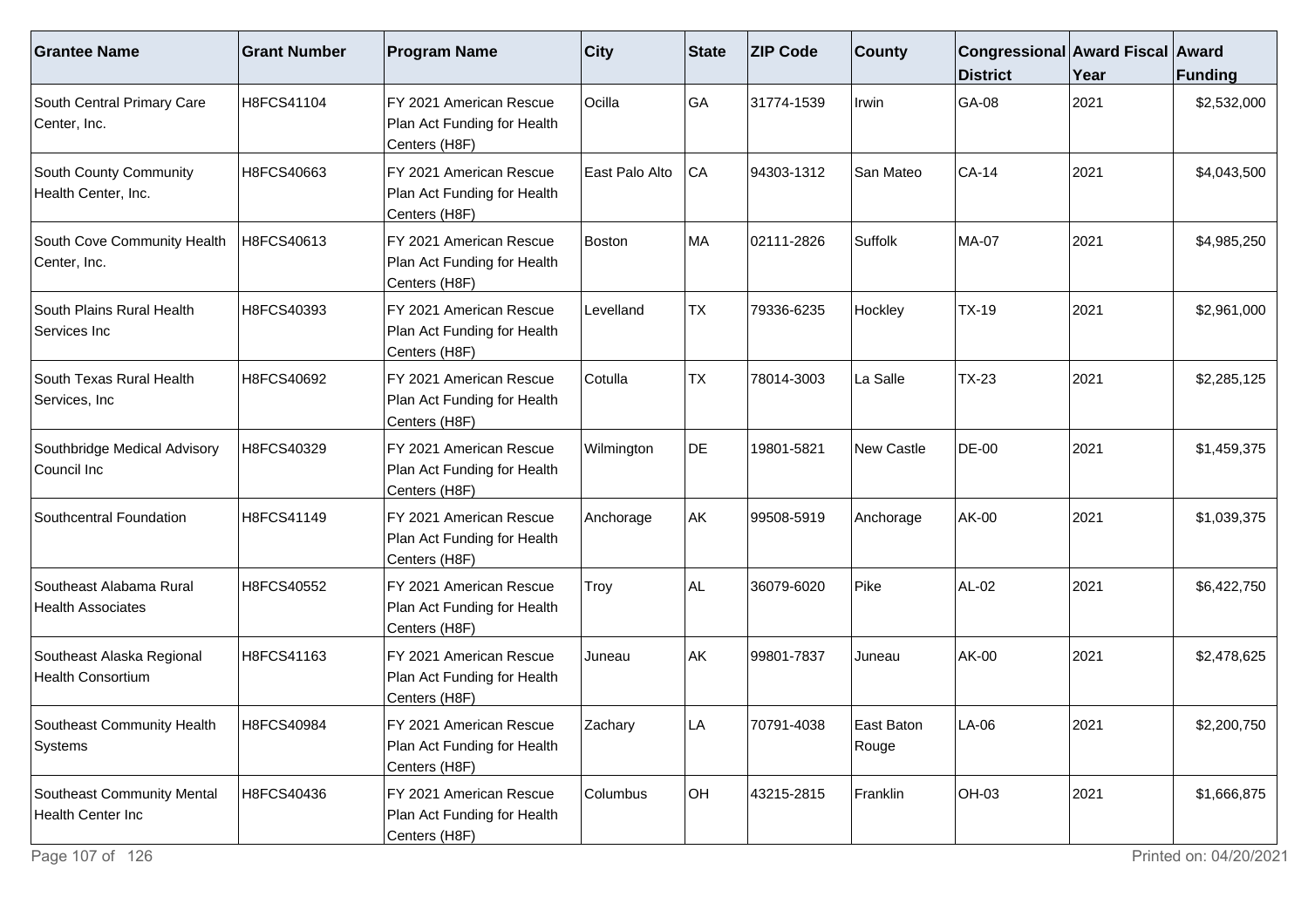| <b>Grantee Name</b>                                        | <b>Grant Number</b> | <b>Program Name</b>                                                     | $ $ City    | <b>State</b> | <b>ZIP Code</b> | <b>County</b> | Congressional Award Fiscal Award<br><b>District</b> | Year | <b>Funding</b> |
|------------------------------------------------------------|---------------------|-------------------------------------------------------------------------|-------------|--------------|-----------------|---------------|-----------------------------------------------------|------|----------------|
| Southeast Mississippi Rural<br>Health Initiative, Inc.     | H8FCS40388          | FY 2021 American Rescue<br>Plan Act Funding for Health<br>Centers (H8F) | Hattiesburg | <b>MS</b>    | 39401-7806      | Forrest       | <b>MS-04</b>                                        | 2021 | \$7,283,500    |
| Southeast Missouri Health<br>Network                       | H8FCS40972          | FY 2021 American Rescue<br>Plan Act Funding for Health<br>Centers (H8F) | Benton      | MO           | 63736-8238      | Scott         | <b>MO-08</b>                                        | 2021 | \$3,152,750    |
| Southern California Medical<br>Center, Inc.                | H8FCS41256          | FY 2021 American Rescue<br>Plan Act Funding for Health<br>Centers (H8F) | Van Nuys    | CA           | 91411-1613      | Los Angeles   | CA-29                                               | 2021 | \$2,235,750    |
| Southern Dominion Health<br>Systems, Inc.                  | H8FCS41069          | FY 2021 American Rescue<br>Plan Act Funding for Health<br>Centers (H8F) | Victoria    | VA           | 23974-2624      | Lunenburg     | $VA-05$                                             | 2021 | \$2,379,875    |
| Southern Illinois Health Care<br>Foundation, Inc.          | H8FCS40412          | FY 2021 American Rescue<br>Plan Act Funding for Health<br>Centers (H8F) | Sauget      | IL.          | 62206-2822      | St. Clair     | IL-12                                               | 2021 | \$15,568,125   |
| Southern Illinois University                               | H8FCS41336          | FY 2021 American Rescue<br>Plan Act Funding for Health<br>Centers (H8F) | Springfield | IL           | 62702-4933      | Sangamon      | IL-13                                               | 2021 | \$5,422,125    |
| Southern Indiana Community<br>Health Care Inc              | H8FCS41468          | FY 2021 American Rescue<br>Plan Act Funding for Health<br>Centers (H8F) | Paoli       | IN           | 47454-8821      | Orange        | <b>IN-09</b>                                        | 2021 | \$1,688,500    |
| Southern Jersey Family Medical H8FCS40450<br>Centers, Inc. |                     | FY 2021 American Rescue<br>Plan Act Funding for Health<br>Centers (H8F) | Hammonton   | <b>NJ</b>    | 08037-1875      | Atlantic      | <b>NJ-02</b>                                        | 2021 | \$10,839,875   |
| Southern Nevada Health District H8FCS40915                 |                     | FY 2021 American Rescue<br>Plan Act Funding for Health<br>Centers (H8F) | Las Vegas   | NV           | 89107-2936      | Clark         | <b>NV-01</b>                                        | 2021 | \$2,826,500    |
| Southern Tier Community<br><b>Health Center Network</b>    | H8FCS41603          | FY 2021 American Rescue<br>Plan Act Funding for Health<br>Centers (H8F) | Olean       | <b>NY</b>    | 14760-2736      | Cattaraugus   | <b>NY-23</b>                                        | 2021 | \$1,818,375    |
| Southern Trinity Health Services   H8FCS40641              |                     | FY 2021 American Rescue<br>Plan Act Funding for Health<br>Centers (H8F) | Bridgeville | CA           | 95526-9508      | Trinity       | $CA-02$                                             | 2021 | \$1,382,125    |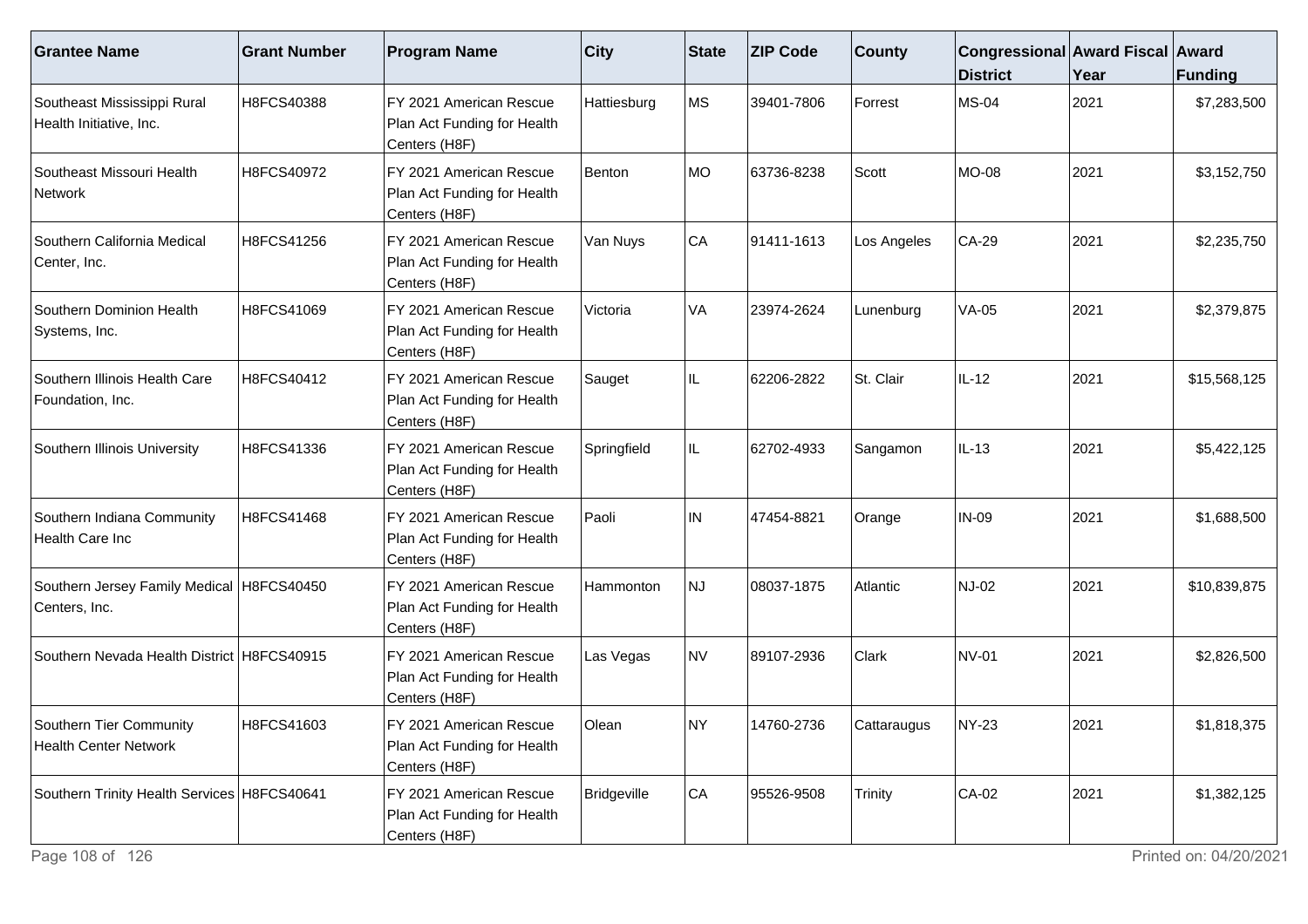| <b>Grantee Name</b>                                          | <b>Grant Number</b> | <b>Program Name</b>                                                     | <b>City</b>        | State | <b>ZIP Code</b> | <b>County</b>      | Congressional Award Fiscal Award<br><b>District</b> | Year | Funding     |
|--------------------------------------------------------------|---------------------|-------------------------------------------------------------------------|--------------------|-------|-----------------|--------------------|-----------------------------------------------------|------|-------------|
| Southlake Community Mental<br>Health Center Inc              | H8FCS40457          | FY 2021 American Rescue<br>Plan Act Funding for Health<br>Centers (H8F) | Merrillville       | IN.   | 46410-6123      | Lake               | $IN-01$                                             | 2021 | \$1,705,375 |
| Southland Integrated Services,<br>Inc.                       | H8FCS41493          | FY 2021 American Rescue<br>Plan Act Funding for Health<br>Centers (H8F) | Santa Ana          | CA    | 92703-3614      | Orange             | CA-46                                               | 2021 | \$1,062,375 |
| Southside Community Health<br>Services, Inc.                 | H8FCS40681          | FY 2021 American Rescue<br>Plan Act Funding for Health<br>Centers (H8F) | Minneapolis        | MN    | 55409-2113      | Hennepin           | MN-05                                               | 2021 | \$2,736,375 |
| Southside Medical Center, Inc.                               | H8FCS41020          | FY 2021 American Rescue<br>Plan Act Funding for Health<br>Centers (H8F) | Atlanta            | GA    | 30315-1640      | Fulton             | GA-05                                               | 2021 | \$9,208,375 |
| Southwest Colorado Mental<br>Health Center, Inc.             | H8FCS40346          | FY 2021 American Rescue<br>Plan Act Funding for Health<br>Centers (H8F) | Durango            | CO    | 81303-8276      | La Plata           | CO-03                                               | 2021 | \$1,817,125 |
| Southwest Community Health<br>Center, Inc.                   | H8FCS41594          | FY 2021 American Rescue<br>Plan Act Funding for Health<br>Centers (H8F) | Bridgeport         | Iст   | 06605-2602      | Fairfield          | $CT-04$                                             | 2021 | \$5,459,125 |
| Southwest Louisiana Primary<br>Health Care Center Inc        | H8FCS41033          | FY 2021 American Rescue<br>Plan Act Funding for Health<br>Centers (H8F) | Opelousas          | LA    | 70570-5603      | St. Landry         | LA-05                                               | 2021 | \$2,012,000 |
| Southwest Utah Community<br>Health Center, Inc.              | H8FCS40451          | FY 2021 American Rescue<br>Plan Act Funding for Health<br>Centers (H8F) | Saint George       | UT    | 84770-7369      | Washington         | <b>UT-02</b>                                        | 2021 | \$3,811,000 |
| Southwest Virginia Community<br>Health Systems, Incorporated | H8FCS41207          | FY 2021 American Rescue<br>Plan Act Funding for Health<br>Centers (H8F) | Saltville          | VA    | 24370-3418      | Smyth              | <b>VA-09</b>                                        | 2021 | \$3,039,750 |
| Special Health Resources For<br>Texas, Incorporated          | H8FCS40866          | FY 2021 American Rescue<br>Plan Act Funding for Health<br>Centers (H8F) | _ongview           | TX    | 75601-6704      | Gregg              | <b>TX-01</b>                                        | 2021 | \$4,910,000 |
| Spectra Health                                               | H8FCS41437          | FY 2021 American Rescue<br>Plan Act Funding for Health<br>Centers (H8F) | <b>Grand Forks</b> | ND)   | 58201-4781      | <b>Grand Forks</b> | <b>ND-00</b>                                        | 2021 | \$1,788,000 |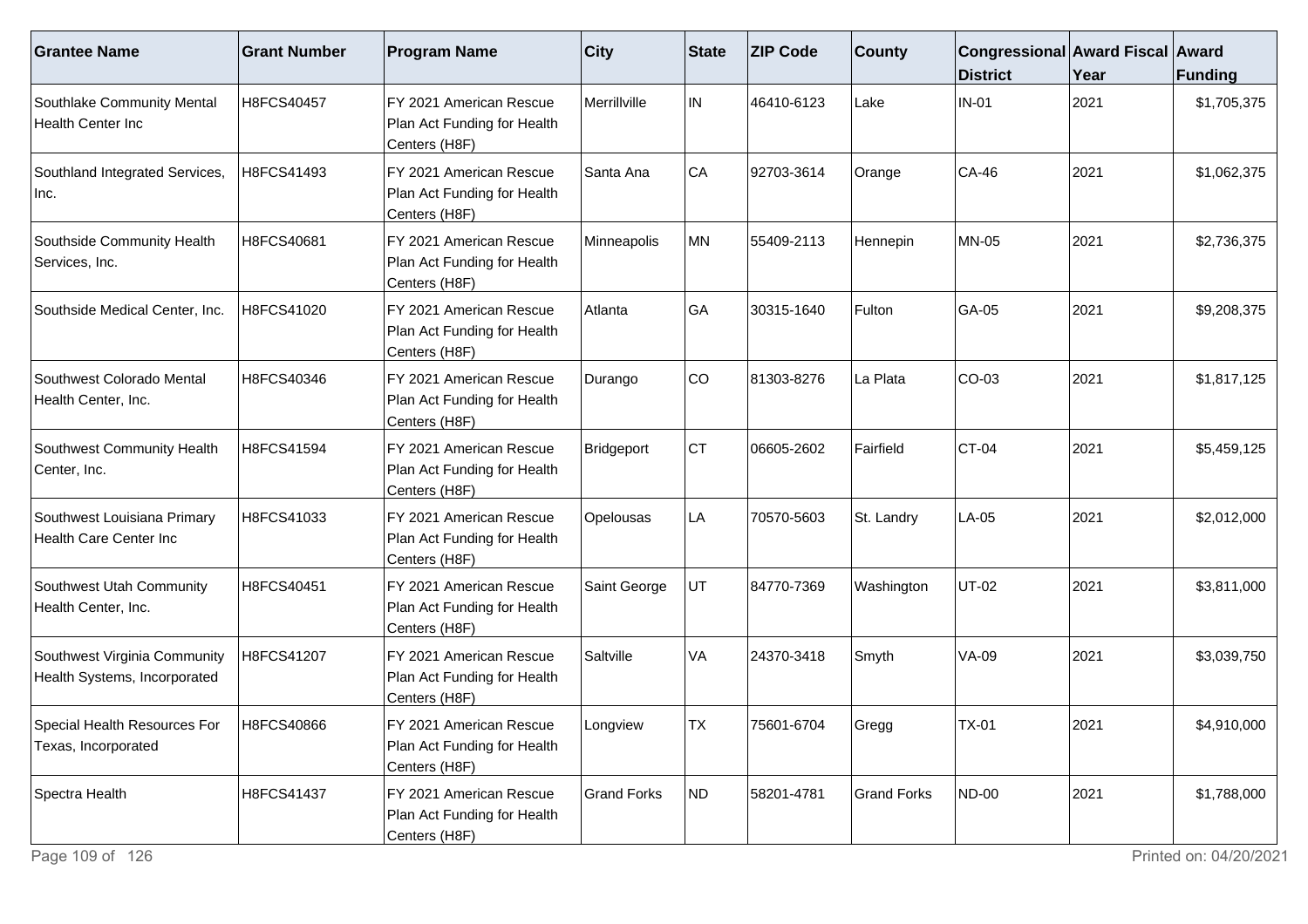| <b>Grantee Name</b>                                     | <b>Grant Number</b> | <b>Program Name</b>                                                     | $ $ City            | <b>State</b> | <b>ZIP Code</b> | <b>County</b> | Congressional Award Fiscal Award<br><b>District</b> | Year | <b>Funding</b> |
|---------------------------------------------------------|---------------------|-------------------------------------------------------------------------|---------------------|--------------|-----------------|---------------|-----------------------------------------------------|------|----------------|
| Spectrum Health Services, Inc.                          | H8FCS40478          | FY 2021 American Rescue<br>Plan Act Funding for Health<br>Centers (H8F) | Philadelphia        | PA           | 19139-1401      | Philadelphia  | PA-03                                               | 2021 | \$2,397,625    |
| <b>Spring Branch Community</b><br><b>Health Center</b>  | H8FCS41663          | FY 2021 American Rescue<br>Plan Act Funding for Health<br>Centers (H8F) | Houston             | <b>TX</b>    | 77042-1908      | Harris        | <b>TX-07</b>                                        | 2021 | \$5,269,375    |
| Springfield Medical Care<br>System Inc                  | H8FCS40327          | FY 2021 American Rescue<br>Plan Act Funding for Health<br>Centers (H8F) | Springfield         | VT           | 05156-3050      | Windsor       | VT-00                                               | 2021 | \$4,608,375    |
| Springfield, City Of                                    | H8FCS40507          | FY 2021 American Rescue<br>Plan Act Funding for Health<br>Centers (H8F) | Springfield         | MA           | 01105-1320      | Hampden       | <b>MA-01</b>                                        | 2021 | \$1,011,875    |
| Squirrel Hill Health Center                             | H8FCS40642          | FY 2021 American Rescue<br>Plan Act Funding for Health<br>Centers (H8F) | Pittsburgh          | PA           | 15217-2917      | Allegheny     | PA-18                                               | 2021 | \$2,137,750    |
| St Anthony Medical Centers                              | H8FCS40648          | FY 2021 American Rescue<br>Plan Act Funding for Health<br>Centers (H8F) | Los Angeles         | CA           | 90028-6320      | Los Angeles   | <b>CA-28</b>                                        | 2021 | \$1,574,875    |
| St Charles Health Council Inc                           | H8FCS41408          | FY 2021 American Rescue<br>Plan Act Funding for Health<br>Centers (H8F) | Jonesville          | VA           | 24263-1215      | Lee           | <b>VA-09</b>                                        | 2021 | \$3,021,125    |
| St Gabriel Health Clinic Inc                            | H8FCS41203          | FY 2021 American Rescue<br>Plan Act Funding for Health<br>Centers (H8F) | Saint Gabriel       | LA           | 70776-4412      | Iberville     | LA-02                                               | 2021 | \$1,536,875    |
| St Thomas East End Medical<br><b>Center Corporation</b> | H8FCS41431          | FY 2021 American Rescue<br>Plan Act Funding for Health<br>Centers (H8F) | Charlotte<br>Amalie | VI           | 00802-1736      | St. Thomas    | <b>VI-98</b>                                        | 2021 | \$1,858,250    |
| St. Francis House Nwa, Inc.                             | H8FCS41570          | FY 2021 American Rescue<br>Plan Act Funding for Health<br>Centers (H8F) | Springdale          | AR           | 72764-4469      | Washington    | AR-03                                               | 2021 | \$9,234,250    |
| St. George Medical Clinic Inc                           | H8FCS41494          | FY 2021 American Rescue<br>Plan Act Funding for Health<br>Centers (H8F) | Parsons             | WV           | 26287-8604      | Tucker        | <b>WV-01</b>                                        | 2021 | \$1,285,875    |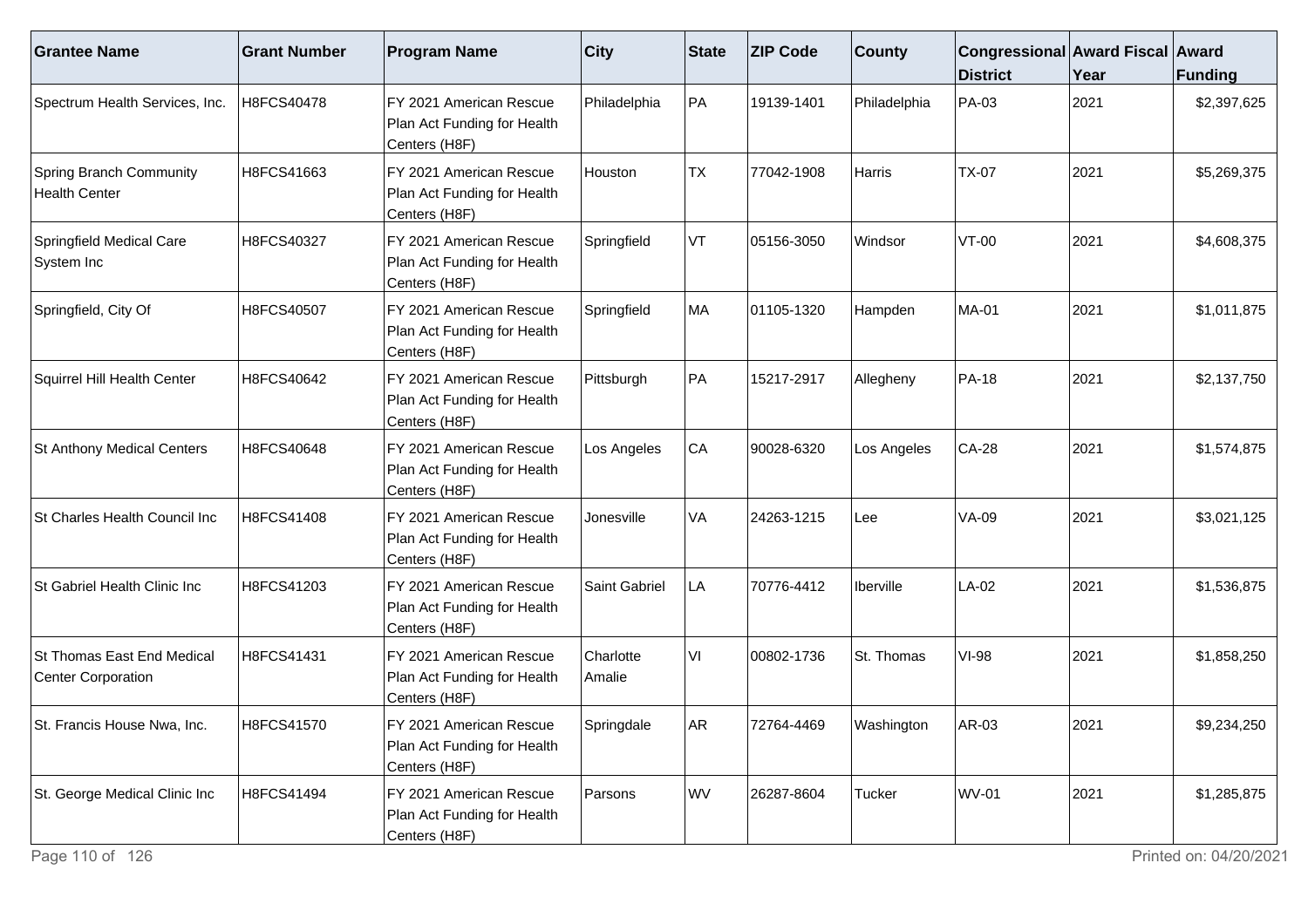| <b>Grantee Name</b>                                | <b>Grant Number</b> | <b>Program Name</b>                                                     | <b>City</b>     | State     | <b>ZIP Code</b> | <b>County</b> | Congressional Award Fiscal Award<br><b>District</b> | Year | Funding      |
|----------------------------------------------------|---------------------|-------------------------------------------------------------------------|-----------------|-----------|-----------------|---------------|-----------------------------------------------------|------|--------------|
| St. James Health And Wellness   H8FCS41518<br>Inc. |                     | FY 2021 American Rescue<br>Plan Act Funding for Health<br>Centers (H8F) | Mc Clellanville | SC        | 29458-9405      | Charleston    | <b>SC-01</b>                                        | 2021 | \$2,178,000  |
| St. John'S Well Child And<br>Family Center, Inc.   | H8FCS41443          | FY 2021 American Rescue<br>Plan Act Funding for Health<br>Centers (H8F) | Los Angeles     | CA        | 90037-3632      | Los Angeles   | $CA-37$                                             | 2021 | \$19,994,125 |
| St. Jude Neighborhood Health<br>Centers            | H8FCS40379          | FY 2021 American Rescue<br>Plan Act Funding for Health<br>Centers (H8F) | Fullerton       | CA        | 92832-2753      | Orange        | CA-39                                               | 2021 | \$3,682,875  |
| St. Luke'S Health Care Clinic,<br>Inc.             | H8FCS40755          | FY 2021 American Rescue<br>Plan Act Funding for Health<br>Centers (H8F) | Las Cruces      | NM        | 88005-2739      | l Dona Ana    | <b>NM-02</b>                                        | 2021 | \$721,750    |
| St. Thomas Community Health<br>Center, Inc.        | H8FCS40537          | FY 2021 American Rescue<br>Plan Act Funding for Health<br>Centers (H8F) | New Orleans     | LA        | 70130-5022      | Orleans       | LA-02                                               | 2021 | \$4,497,500  |
| St. Vincent De Paul Village, Inc. H8FCS40355       |                     | FY 2021 American Rescue<br>Plan Act Funding for Health<br>Centers (H8F) | San Diego       | CA        | 92101-7638      | San Diego     | CA-52                                               | 2021 | \$1,043,625  |
| <b>Start Corporation</b>                           | H8FCS41573          | FY 2021 American Rescue<br>Plan Act Funding for Health<br>Centers (H8F) | Houma           | LA        | 70360-6304      | Terrebonne    | $LA-01$                                             | 2021 | \$2,107,000  |
| Staywell Health Care, Inc.                         | H8FCS41047          | FY 2021 American Rescue<br>Plan Act Funding for Health<br>Centers (H8F) | Waterbury       | <b>CT</b> | 06702-1418      | New Haven     | $CT-05$                                             | 2021 | \$4,301,375  |
| Stedman - Wade Health<br>Services, Inc., The       | H8FCS41668          | FY 2021 American Rescue<br>Plan Act Funding for Health<br>Centers (H8F) | Wade            | NC        | 28395-9749      | Cumberland    | NC-08                                               | 2021 | \$1,864,250  |
| Stephen F. Austin Community<br>Health Center, Inc. | H8FCS40878          | FY 2021 American Rescue<br>Plan Act Funding for Health<br>Centers (H8F) | Alvin           | TX        | 77511-2718      | Brazoria      | <b>TX-22</b>                                        | 2021 | \$5,339,875  |
| Sterling Area Health Center                        | H8FCS41434          | FY 2021 American Rescue<br>Plan Act Funding for Health<br>Centers (H8F) | Sterling        | MI        | 48659-9548      | <b>Arenac</b> | MI-05                                               | 2021 | \$1,906,875  |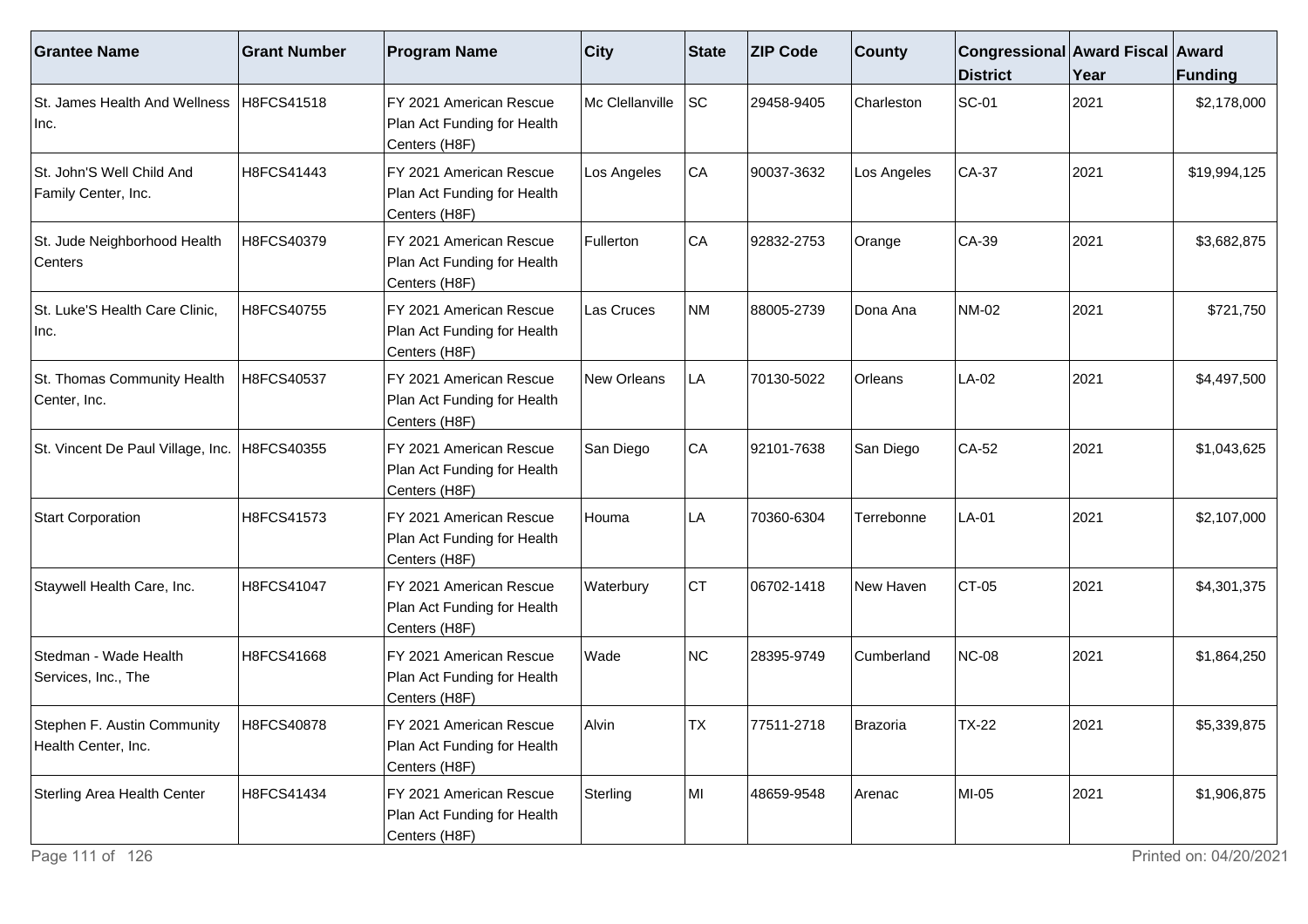| <b>Grantee Name</b>                                 | <b>Grant Number</b> | <b>Program Name</b>                                                     | <b>City</b>        | State     | <b>ZIP Code</b> | <b>County</b> | Congressional Award Fiscal Award<br><b>District</b> | Year | Funding      |
|-----------------------------------------------------|---------------------|-------------------------------------------------------------------------|--------------------|-----------|-----------------|---------------|-----------------------------------------------------|------|--------------|
| Sterling Health Solutions, Inc.                     | H8FCS40495          | FY 2021 American Rescue<br>Plan Act Funding for Health<br>Centers (H8F) | Mount Sterling     | KY)       | 40353-1179      | Montgomery    | KY-06                                               | 2021 | \$2,800,750  |
| Stigler Health & Wellness<br>Center Inc.            | H8FCS41015          | FY 2021 American Rescue<br>Plan Act Funding for Health<br>Centers (H8F) | Stigler            | OK        | 74462-2914      | Haskell       | OK-02                                               | 2021 | \$5,237,000  |
| Sto-Rox Neighborhood Health<br>Council, Inc.        | H8FCS41456          | FY 2021 American Rescue<br>Plan Act Funding for Health<br>Centers (H8F) | Mc Kees Rocks PA   |           | 15136-3808      | Allegheny     | <b>PA-17</b>                                        | 2021 | \$1,122,875  |
| Stony Creek Community Health   H8FCS41499<br>Center |                     | FY 2021 American Rescue<br>Plan Act Funding for Health<br>Centers (H8F) | <b>Stony Creek</b> | VA        | 23882-3302      | <b>Sussex</b> | <b>VA-04</b>                                        | 2021 | \$889,500    |
| Su Clinica Familiar                                 | H8FCS41656          | FY 2021 American Rescue<br>Plan Act Funding for Health<br>Centers (H8F) | Harlingen          | <b>TX</b> | 78550-8911      | Cameron       | <b>TX-34</b>                                        | 2021 | \$7,696,250  |
| Summit Community Care Clinic, H8FCS40519<br>Inc.    |                     | FY 2021 American Rescue<br>Plan Act Funding for Health<br>Centers (H8F) | Frisco             | CO        | 80443-5948      | Summit        | CO-02                                               | 2021 | \$2,726,625  |
| Sun Life Family Health Center,<br>Inc               | H8FCS41595          | FY 2021 American Rescue<br>Plan Act Funding for Health<br>Centers (H8F) | Casa Grande        | AZ        | 85122-6011      | Pinal         | AZ-01                                               | 2021 | \$7,658,375  |
| Suncoast Community Health<br>Centers, Inc.          | H8FCS41655          | FY 2021 American Rescue<br>Plan Act Funding for Health<br>Centers (H8F) | Ruskin             | FL        | 33570-5471      | Hillsborough  | FL-16                                               | 2021 | \$14,245,250 |
| Sunrise Community Health                            | H8FCS40695          | FY 2021 American Rescue<br>Plan Act Funding for Health<br>Centers (H8F) | Evans              | CO        | 80620-1011      | Weld          | $CO-04$                                             | 2021 | \$8,609,000  |
| Sunset Community Health<br>Center                   | H8FCS41649          | FY 2021 American Rescue<br>Plan Act Funding for Health<br>Centers (H8F) | Somerton           | AZ        | 85350           | Yuma          | $AZ-03$                                             | 2021 | \$4,703,875  |
| Sunset Park Health Council, Inc. H8FCS41242         |                     | FY 2021 American Rescue<br>Plan Act Funding for Health<br>Centers (H8F) | Brooklyn           | NY.       | 11220-2508      | Kings         | <b>NY-07</b>                                        | 2021 | \$24,518,750 |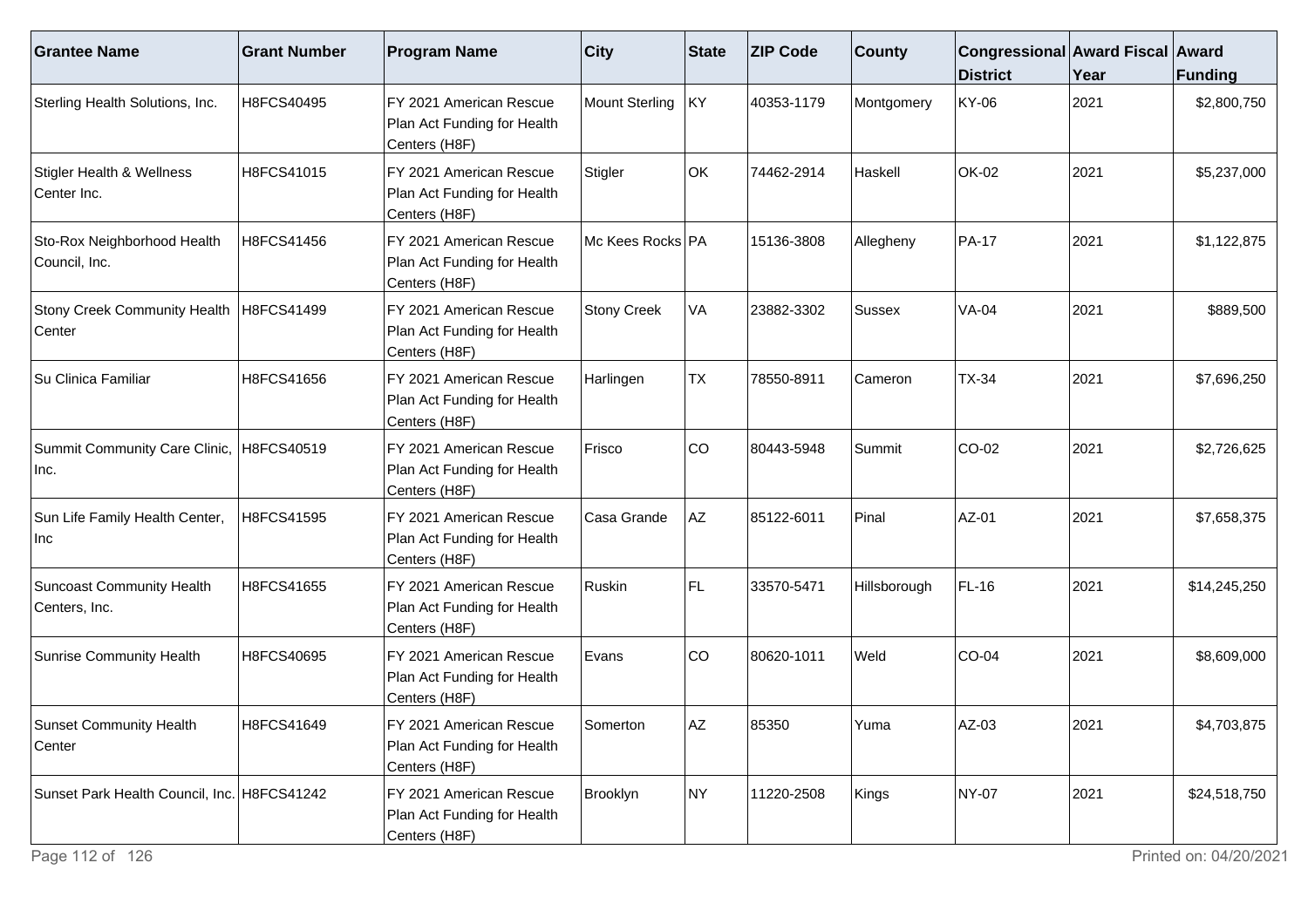| <b>Grantee Name</b>                                     | <b>Grant Number</b> | <b>Program Name</b>                                                     | $ $ City            | State | <b>ZIP Code</b> | <b>County</b>         | Congressional Award Fiscal Award<br><b>District</b> | Year | Funding      |
|---------------------------------------------------------|---------------------|-------------------------------------------------------------------------|---------------------|-------|-----------------|-----------------------|-----------------------------------------------------|------|--------------|
| Sunshine Community Health<br>Center Incorporated        | H8FCS41043          | FY 2021 American Rescue<br>Plan Act Funding for Health<br>Centers (H8F) | Talkeetna           | AK    | 99676           | Matanuska-<br>Susitna | AK-00                                               | 2021 | \$1,044,750  |
| Susquehanna Community<br>Health And Dental Clinic, Inc. | H8FCS40593          | FY 2021 American Rescue<br>Plan Act Funding for Health<br>Centers (H8F) | Williamsport        | PA    | 17701-6122      | Lycoming              | PA-12                                               | 2021 | \$2,979,875  |
| Swla Center For Health<br>Services                      | H8FCS41553          | FY 2021 American Rescue<br>Plan Act Funding for Health<br>Centers (H8F) | <b>Lake Charles</b> | LA    | 70601-2641      | Calcasieu             | LA-03                                               | 2021 | \$4,491,500  |
| <b>Swope Health Services</b>                            | H8FCS41028          | FY 2021 American Rescue<br>Plan Act Funding for Health<br>Centers (H8F) | Kansas City         | MO    | 64130-2807      | Jackson               | MO-05                                               | 2021 | \$10,503,000 |
| Syracuse Community Health<br>Center, Inc.               | H8FCS40900          | FY 2021 American Rescue<br>Plan Act Funding for Health<br>Centers (H8F) | Syracuse            | NY)   | 13202-3527      | Onondaga              | NY-24                                               | 2021 | \$4,683,125  |
| <b>Talbert House Health Center</b>                      | H8FCS40638          | FY 2021 American Rescue<br>Plan Act Funding for Health<br>Centers (H8F) | <b>IFranklin</b>    | lон   | 45005-1900      | Warren                | OH-01                                               | 2021 | \$1,321,000  |
| Tampa Family Health Centers,<br>Inc.                    | H8FCS41391          | FY 2021 American Rescue<br>Plan Act Funding for Health<br>Centers (H8F) | Tampa               | FL.   | 33612-3415      | Hillsborough          | FL-14                                               | 2021 | \$26,055,500 |
| Tandem Health Sc                                        | H8FCS41088          | FY 2021 American Rescue<br>Plan Act Funding for Health<br>Centers (H8F) | Sumter              | SC    | 29150-2964      | Sumter                | <b>SC-06</b>                                        | 2021 | \$3,621,625  |
| Tca Health, Inc. Nfp                                    | H8FCS41694          | FY 2021 American Rescue<br>Plan Act Funding for Health<br>Centers (H8F) | Chicago             | IL.   | 60628-6908      | Cook                  | $IL-02$                                             | 2021 | \$1,578,375  |
| Teche Action Board, The                                 | H8FCS41430          | FY 2021 American Rescue<br>Plan Act Funding for Health<br>Centers (H8F) | Franklin            | _A    | 70538-4124      | St. Mary              | LA-03                                               | 2021 | \$4,353,375  |
| Tejas Health Care                                       | H8FCS41349          | FY 2021 American Rescue<br>Plan Act Funding for Health<br>Centers (H8F) | La Grange           | TX    | 78945-2353      | Fayette               | <b>TX-10</b>                                        | 2021 | \$1,801,875  |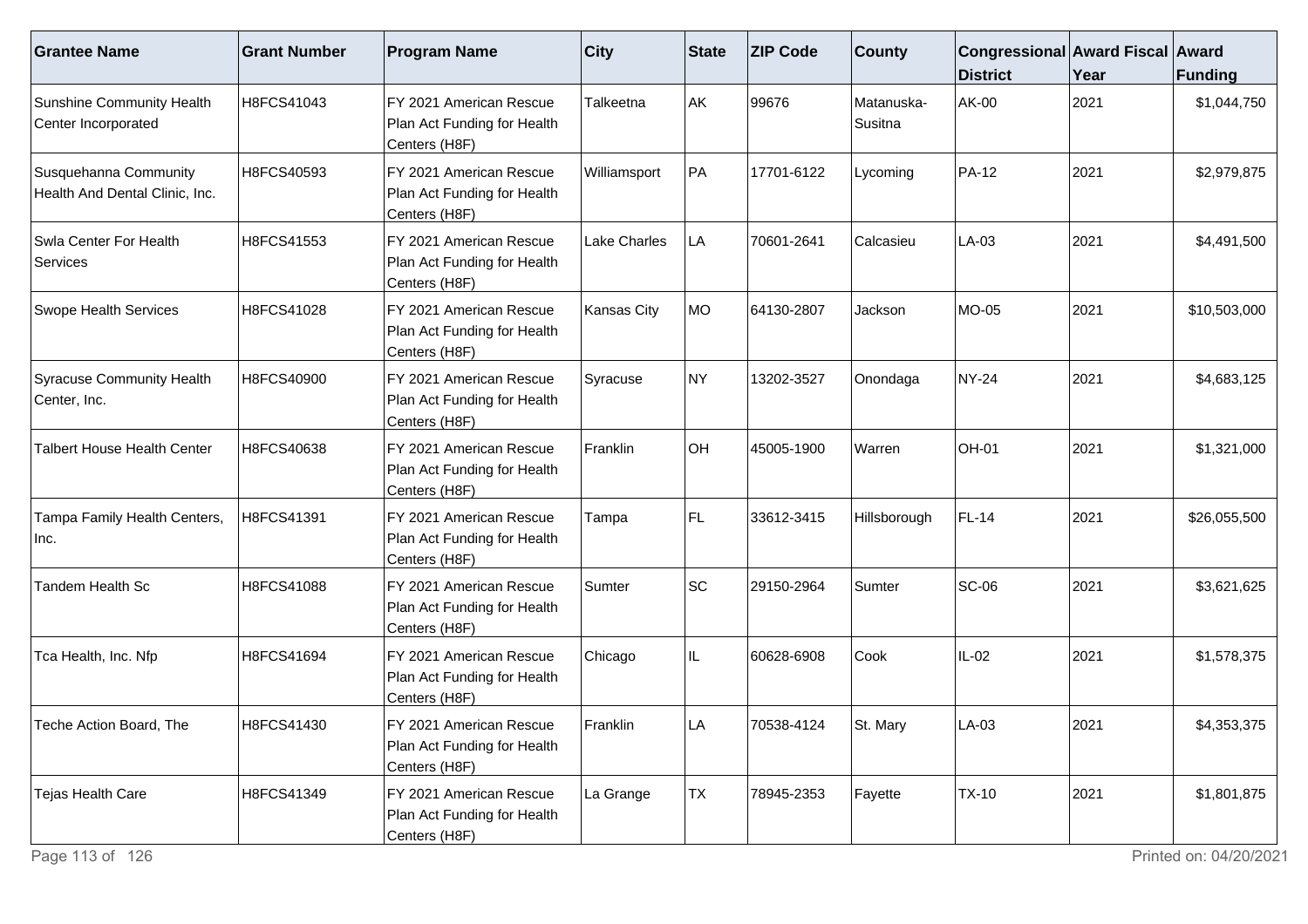| <b>Grantee Name</b>                                                | <b>Grant Number</b> | <b>Program Name</b>                                                      | $ $ City          | <b>State</b> | <b>ZIP Code</b> | <b>County</b>         | Congressional Award Fiscal Award<br><b>District</b> | Year | <b>Funding</b> |
|--------------------------------------------------------------------|---------------------|--------------------------------------------------------------------------|-------------------|--------------|-----------------|-----------------------|-----------------------------------------------------|------|----------------|
| <b>Tensas Community Health</b><br>Center                           | H8FCS41428          | FY 2021 American Rescue<br>Plan Act Funding for Health<br>Centers (H8F)  | Saint Joseph      | LA           | 71366-6661      | Tensas                | LA-05                                               | 2021 | \$1,024,875    |
| Terros Inc                                                         | H8FCS40880          | FY 2021 American Rescue<br>Plan Act Funding for Health<br>Centers (H8F)  | Phoenix           | AZ           | 85012-2914      | Maricopa              | AZ-09                                               | 2021 | \$1,048,375    |
| <b>Texas Tech University Health</b><br>Sciences Center             | H8FCS41662          | FY 2021 American Rescue<br>Plan Act Funding for Health<br>Centers (H8F)  | Lubbock           | <b>TX</b>    | 79430-0002      | Lubbock               | <b>TX-19</b>                                        | 2021 | \$3,021,500    |
| The Addabbo Joseph P Family<br>Health Center Inc                   | H8FCS41139          | FY 2021 American Rescue<br>Plan Act Funding for Health<br>Centers (H8F)  | Arverne           | NY)          | 11692-1409      | Queens                | NY-05                                               | 2021 | \$7,014,375    |
| The Health & Hospital Corp Of<br>Marion County                     | H8FCS41152          | FY 2021 American Rescue<br>Plan Act Funding for Health<br>Centers (H8F)  | Indianapolis      | IN.          | 46205-2930      | Marion                | <b>IN-07</b>                                        | 2021 | \$14,822,125   |
| <b>Three Lower Counties</b><br>Community Services, Inc.            | H8FCS40766          | IFY 2021 American Rescue<br>Plan Act Funding for Health<br>Centers (H8F) | Salisbury         | MD           | 21804-1773      | Wicomico              | <b>MD-01</b>                                        | 2021 | \$7,397,875    |
| Thunder Bay Community Health   H8FCS40669<br>Service, Incorporated |                     | FY 2021 American Rescue<br>Plan Act Funding for Health<br>Centers (H8F)  | Hillman           | MI           | 49746-7961      | Montmorency           | MI-01                                               | 2021 | \$2,925,875    |
| Thundermist Health Center                                          | H8FCS41031          | FY 2021 American Rescue<br>Plan Act Funding for Health<br>Centers (H8F)  | Woonsocket        | RII          | 02895-3207      | Providence            | <b>RI-01</b>                                        | 2021 | \$8,425,875    |
| Tiburcio Vasquez Health Center   H8FCS41247<br>Incorporated        |                     | FY 2021 American Rescue<br>Plan Act Funding for Health<br>Centers (H8F)  | <b>Union City</b> | CA           | 94587-2137      | Alameda               | <b>CA-15</b>                                        | 2021 | \$5,515,375    |
| Tillamook County                                                   | H8FCS40770          | FY 2021 American Rescue<br>Plan Act Funding for Health<br>Centers (H8F)  | Tillamook         | OR           | 97141-3926      | Tillamook             | OR-05                                               | 2021 | \$1,254,875    |
| Total Health Care, Inc.                                            | H8FCS40772          | FY 2021 American Rescue<br>Plan Act Funding for Health<br>Centers (H8F)  | Baltimore         | MD           | 21217-3121      | <b>Baltimore City</b> | <b>MD-07</b>                                        | 2021 | \$5,995,375    |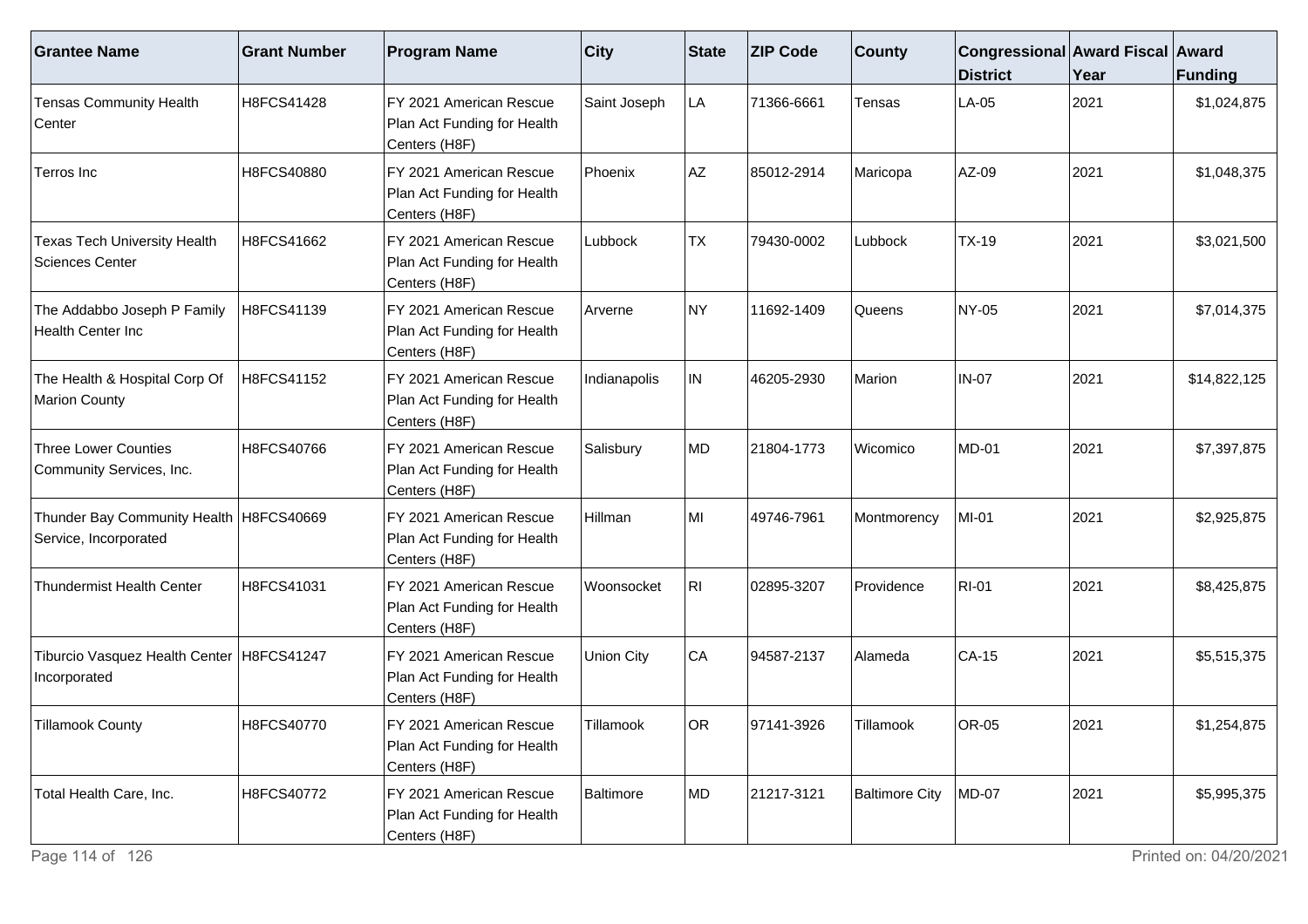| <b>Grantee Name</b>                                   | <b>Grant Number</b> | <b>Program Name</b>                                                     | $ $ City             | State     | <b>ZIP Code</b> | <b>County</b>        | Congressional Award Fiscal Award<br><b>District</b> | Year | <b>Funding</b> |
|-------------------------------------------------------|---------------------|-------------------------------------------------------------------------|----------------------|-----------|-----------------|----------------------|-----------------------------------------------------|------|----------------|
| Traverse Health Clinic And<br>Coalition               | H8FCS40497          | FY 2021 American Rescue<br>Plan Act Funding for Health<br>Centers (H8F) | <b>Traverse City</b> | MI        | 49686-4337      | Grand<br>Traverse    | MI-01                                               | 2021 | \$1,109,000    |
| <b>Travis County Healthcare</b><br><b>District</b>    | H8FCS41076          | FY 2021 American Rescue<br>Plan Act Funding for Health<br>Centers (H8F) | Austin               | <b>TX</b> | 78702-4209      | Travis               | <b>TX-35</b>                                        | 2021 | \$31,070,875   |
| <b>Treasure Coast Community</b><br>Health, Inc.       | H8FCS40899          | FY 2021 American Rescue<br>Plan Act Funding for Health<br>Centers (H8F) | Fellsmere            | FL.       | 32948-5463      | Indian River         | <b>FL-08</b>                                        | 2021 | \$5,266,750    |
| <b>Trenton Medical Center Inc</b>                     | H8FCS40975          | FY 2021 American Rescue<br>Plan Act Funding for Health<br>Centers (H8F) | Trenton              | FL.       | 32693-3239      | Gilchrist            | <b>FL-02</b>                                        | 2021 | \$10,165,500   |
| Tri County Community Health<br>Council, Inc           | H8FCS41312          | FY 2021 American Rescue<br>Plan Act Funding for Health<br>Centers (H8F) | Dunn                 | <b>NC</b> | 28334-7988      | Sampson              | <b>NC-07</b>                                        | 2021 | \$8,618,125    |
| Tri-Area Community Health                             | H8FCS41536          | FY 2021 American Rescue<br>Plan Act Funding for Health<br>Centers (H8F) | <b>Laurel Fork</b>   | VA        | 24352-3982      | Carroll              | <b>VA-09</b>                                        | 2021 | \$1,990,750    |
| <b>Tri-Cities Community Health</b>                    | H8FCS40970          | FY 2021 American Rescue<br>Plan Act Funding for Health<br>Centers (H8F) | Pasco                | <b>WA</b> | 99301-4175      | Franklin             | <b>WA-04</b>                                        | 2021 | \$7,381,750    |
| <b>Tri-County Community Action</b><br> Agency         | H8FCS41286          | FY 2021 American Rescue<br>Plan Act Funding for Health<br>Centers (H8F) | Johnston             | RI.       | 02919-7109      | Providence           | <b>RI-02</b>                                        | 2021 | \$1,638,625    |
| Tri-State Community Health<br>Center                  | H8FCS40934          | FY 2021 American Rescue<br>Plan Act Funding for Health<br>Centers (H8F) | Hancock              | MD        | 21750-1143      | Washington           | <b>MD-06</b>                                        | 2021 | \$3,085,000    |
| Tri-State Community Health<br>Center                  | H8FCS41444          | FY 2021 American Rescue<br>Plan Act Funding for Health<br>Centers (H8F) | Memphis              | TN        | 38118-2128      | Shelby               | <b>TN-09</b>                                        | 2021 | \$1,174,875    |
| Tri-State Community Healthcare   H8FCS41370<br>Center |                     | FY 2021 American Rescue<br>Plan Act Funding for Health<br>Centers (H8F) | Needles              | CA        | 92363-3104      | San Bernardino CA-08 |                                                     | 2021 | \$1,582,125    |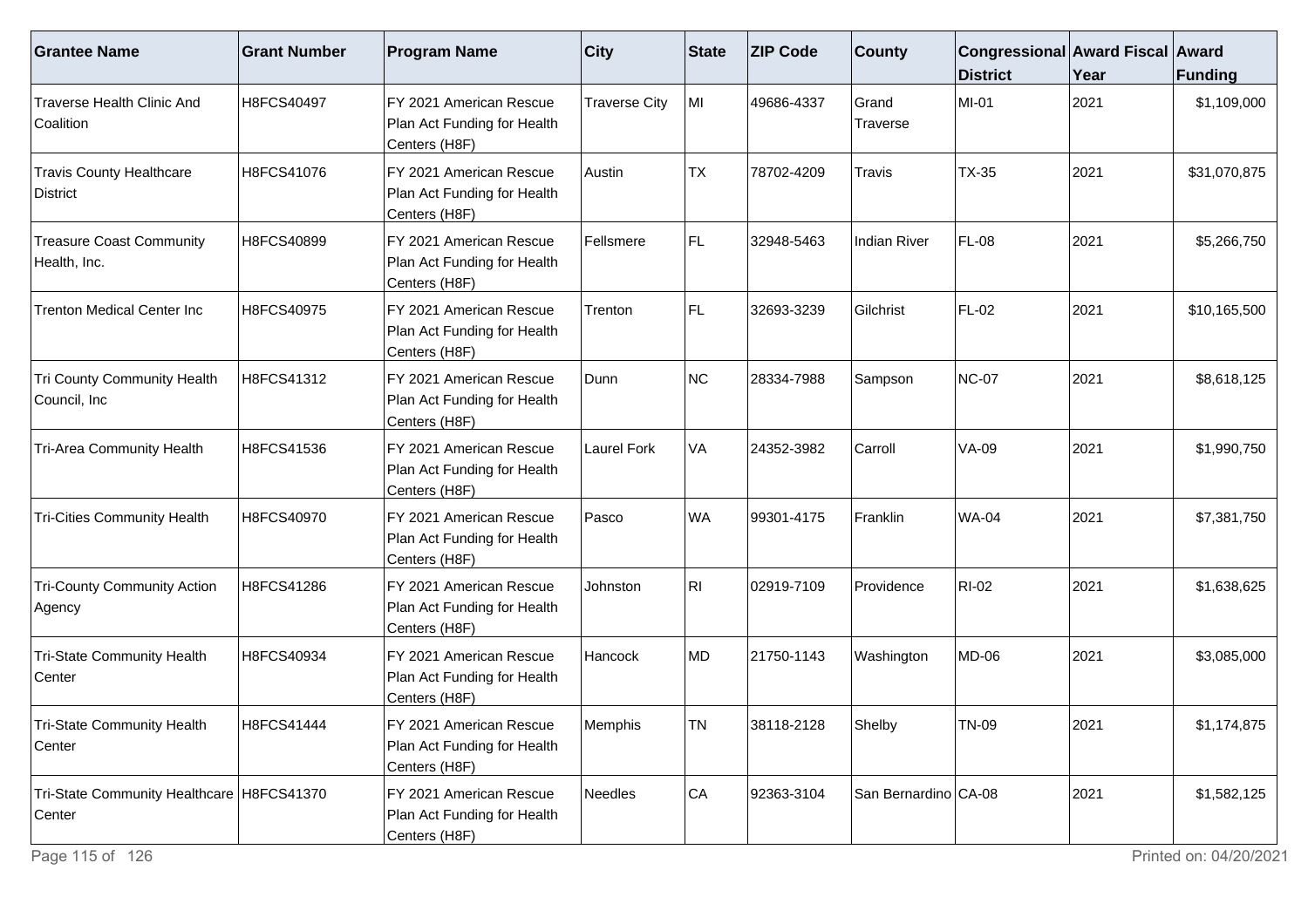| <b>Grantee Name</b>                                  | <b>Grant Number</b> | <b>Program Name</b>                                                      | <b>City</b>        | State     | <b>ZIP Code</b> | <b>County</b> | Congressional Award Fiscal Award<br><b>District</b> | Year | <b>Funding</b> |
|------------------------------------------------------|---------------------|--------------------------------------------------------------------------|--------------------|-----------|-----------------|---------------|-----------------------------------------------------|------|----------------|
| Triad Adult And Pediatric<br>Medicine, Inc.          | H8FCS40655          | FY 2021 American Rescue<br>Plan Act Funding for Health<br>Centers (H8F)  | Greensboro         | NC        | 27405-6712      | Guilford      | <b>NC-06</b>                                        | 2021 | \$2,768,000    |
| Triad Health System Inc                              | H8FCS40826          | FY 2021 American Rescue<br>Plan Act Funding for Health<br>Centers (H8F)  | Owenton            | KY        | 40359-9305      | Owen          | KY-04                                               | 2021 | \$1,831,250    |
| Triangle Area Network, Inc.                          | H8FCS41243          | FY 2021 American Rescue<br>Plan Act Funding for Health<br>Centers (H8F)  | Beaumont           | <b>TX</b> | 77702-1301      | Jefferson     | $TX-14$                                             | 2021 | \$1,414,250    |
| Tuba City Regional Healthcare<br>Corporation         | H8FCS41161          | FY 2021 American Rescue<br>Plan Act Funding for Health<br>Centers (H8F)  | <b>Tuba City</b>   | <b>AZ</b> | 86045           | Coconino      | AZ-01                                               | 2021 | \$1,293,625    |
| Tug River Health Association,<br>Inc                 | H8FCS41066          | FY 2021 American Rescue<br>Plan Act Funding for Health<br>Centers (H8F)  | Gary               | WV        | 24836           | McDowell      | <b>WV-03</b>                                        | 2021 | \$1,297,875    |
| Tulip Tree Health Services Of<br>Gibson County, Inc. | H8FCS40789          | IFY 2021 American Rescue<br>Plan Act Funding for Health<br>Centers (H8F) | Fort Branch        | IN.       | 47648-1313      | Gibson        | <b>IN-08</b>                                        | 2021 | \$1,016,750    |
| Turner House Clinic Inc.                             | H8FCS40810          | FY 2021 American Rescue<br>Plan Act Funding for Health<br>Centers (H8F)  | <b>Kansas City</b> | KS        | 66102-5105      | Wyandotte     | <b>KS-03</b>                                        | 2021 | \$2,904,000    |
| Tyler Family Circle Of Care                          | H8FCS40605          | FY 2021 American Rescue<br>Plan Act Funding for Health<br>Centers (H8F)  | Tyler              | <b>TX</b> | 75702-5055      | Smith         | $TX-01$                                             | 2021 | \$4,345,125    |
| <b>Umpqua Community Health</b><br>Center, Inc.       | H8FCS41062          | FY 2021 American Rescue<br>Plan Act Funding for Health<br>Centers (H8F)  | Roseburg           | OR        | 97470-1042      | Douglas       | <b>OR-04</b>                                        | 2021 | \$2,657,500    |
| Uncompahgre Combined Clinics   H8FCS41613            |                     | FY 2021 American Rescue<br>Plan Act Funding for Health<br>Centers (H8F)  | Norwood            | ∣co       | 81423           | San Miguel    | $CO-03$                                             | 2021 | \$858,000      |
| Under 21                                             | H8FCS41017          | FY 2021 American Rescue<br>Plan Act Funding for Health<br>Centers (H8F)  | New York           | NY.       | 10036-6801      | New York      | <b>NY-10</b>                                        | 2021 | \$702,750      |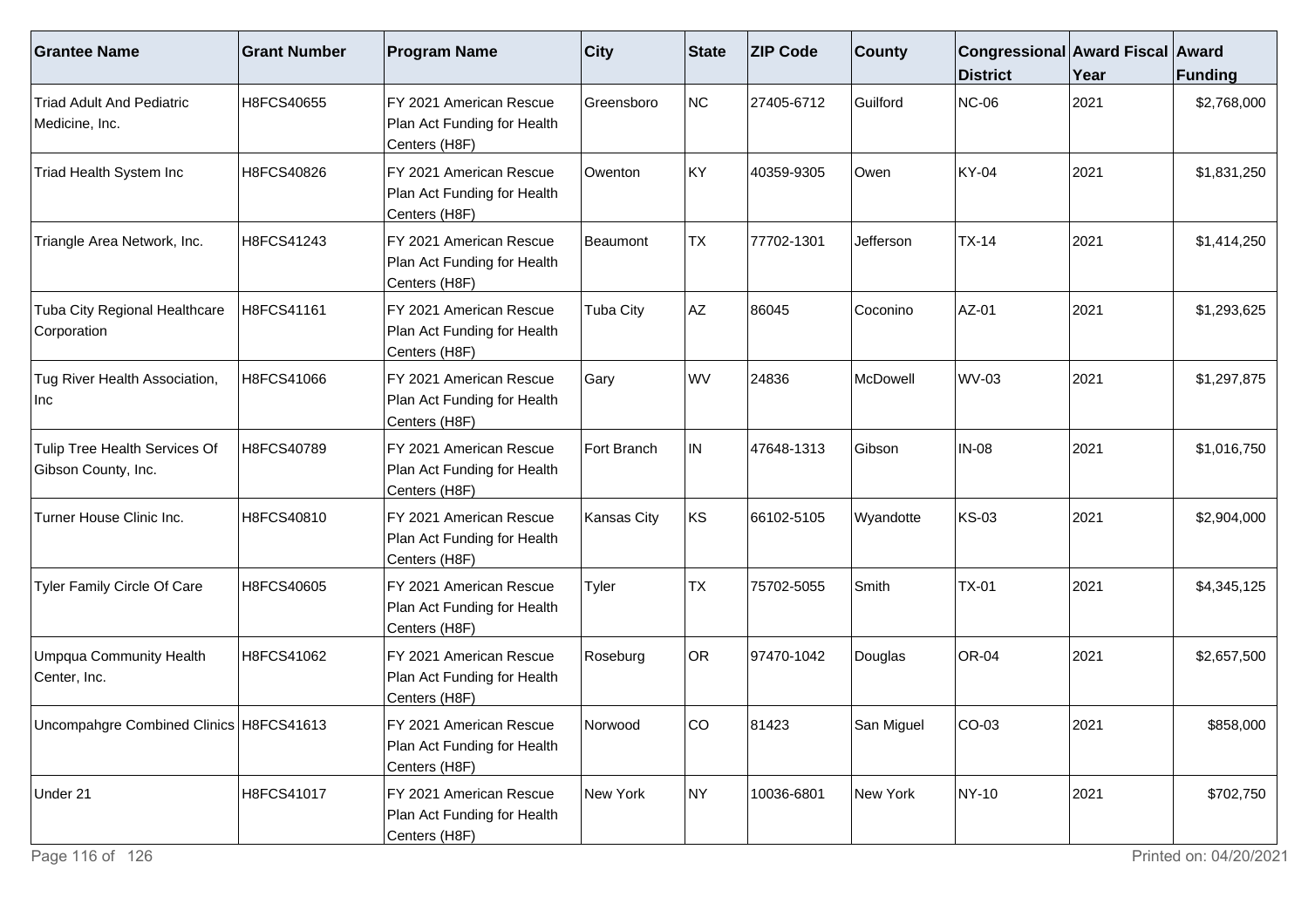| <b>Grantee Name</b>                                                       | <b>Grant Number</b> | <b>Program Name</b>                                                     | <b>City</b>         | <b>State</b> | <b>ZIP Code</b> | <b>County</b>        | Congressional Award Fiscal Award<br><b>District</b> | Year | <b>Funding</b> |
|---------------------------------------------------------------------------|---------------------|-------------------------------------------------------------------------|---------------------|--------------|-----------------|----------------------|-----------------------------------------------------|------|----------------|
| <b>Unicare Community Health</b><br>Center, Inc.                           | H8FCS41341          | FY 2021 American Rescue<br>Plan Act Funding for Health<br>Centers (H8F) | Ontario             | CA           | 91762-3456      | San Bernardino CA-35 |                                                     | 2021 | \$6,174,250    |
| <b>Union Community Health</b><br>Center, Inc.                             | H8FCS40370          | FY 2021 American Rescue<br>Plan Act Funding for Health<br>Centers (H8F) | Bronx               | NY)          | 10458-5302      | Bronx                | <b>NY-15</b>                                        | 2021 | \$5,786,875    |
| <b>United Cerebral Palsy</b><br>Association Of The North<br>Country, Inc. | H8FCS41321          | FY 2021 American Rescue<br>Plan Act Funding for Health<br>Centers (H8F) | Canton              | NY)          | 13617-3739      | St. Lawrence         | <b>NY-21</b>                                        | 2021 | \$2,188,500    |
| <b>United Community Health</b><br>Center Inc                              | H8FCS40660          | FY 2021 American Rescue<br>Plan Act Funding for Health<br>Centers (H8F) | Storm Lake          | IA           | 50588-1564      | <b>Buena Vista</b>   | IA-04                                               | 2021 | \$1,387,875    |
| United Community Health<br>Center-Maria Auxiliadora, Inc.                 | H8FCS41578          | FY 2021 American Rescue<br>Plan Act Funding for Health<br>Centers (H8F) | <b>Green Valley</b> | AZ           | 85614-0503      | Pima                 | AZ-02                                               | 2021 | \$3,166,500    |
| United Community Services Inc                                             | H8FCS41226          | FY 2021 American Rescue<br>Plan Act Funding for Health<br>Centers (H8F) | Norwich             | <b>CT</b>    | 06360-2317      | New London           | $CT-02$                                             | 2021 | \$3,353,500    |
| United Family Practice Health<br>Center                                   | H8FCS40563          | FY 2021 American Rescue<br>Plan Act Funding for Health<br>Centers (H8F) | Saint Paul          | MN           | 55102-3828      | Ramsey               | <b>MN-04</b>                                        | 2021 | \$3,082,000    |
| <b>United Health Centers</b>                                              | H8FCS41115          | FY 2021 American Rescue<br>Plan Act Funding for Health<br>Centers (H8F) | Winston Salem NC    |              | 27107-1634      | Forsyth              | <b>NC-05</b>                                        | 2021 | \$2,705,500    |
| United Health Centers Of The<br>San Joaquin Valley                        | H8FCS40801          | FY 2021 American Rescue<br>Plan Act Funding for Health<br>Centers (H8F) | Fresno              | CA           | 93711-0795      | Fresno               | $CA-22$                                             | 2021 | \$18,076,625   |
| United Medical Centers                                                    | H8FCS41427          | FY 2021 American Rescue<br>Plan Act Funding for Health<br>Centers (H8F) | Eagle Pass          | <b>TX</b>    | 78852-3302      | Maverick             | <b>TX-23</b>                                        | 2021 | \$6,528,250    |
| United Methodist Western<br>Kansas Mexican-American<br>Ministries, Inc.   | H8FCS41710          | FY 2021 American Rescue<br>Plan Act Funding for Health<br>Centers (H8F) | Garden City         | KS           | 67846-5128      | Finney               | <b>KS-01</b>                                        | 2021 | \$2,481,875    |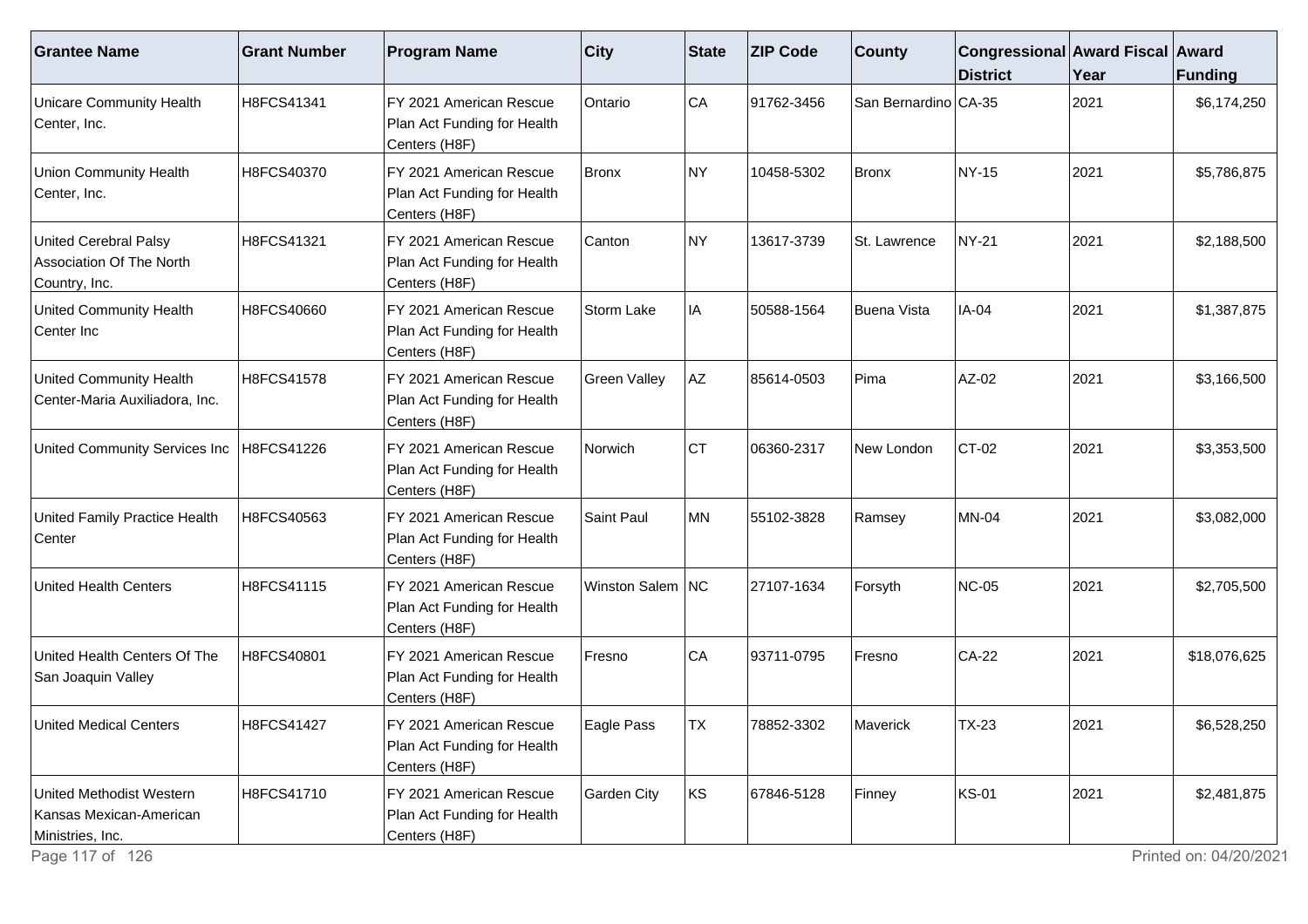| <b>Grantee Name</b>                                   | <b>Grant Number</b> | <b>Program Name</b>                                                     | <b>City</b> | State     | <b>ZIP Code</b> | <b>County</b>           | Congressional Award Fiscal Award<br><b>District</b> | Year | <b>Funding</b> |
|-------------------------------------------------------|---------------------|-------------------------------------------------------------------------|-------------|-----------|-----------------|-------------------------|-----------------------------------------------------|------|----------------|
| United Neighborhood Health<br>Services, Inc.          | H8FCS40508          | FY 2021 American Rescue<br>Plan Act Funding for Health<br>Centers (H8F) | Nashville   | <b>TN</b> | 37206-3819      | Davidson                | <b>TN-05</b>                                        | 2021 | \$9,012,250    |
| Unity Care Northwest                                  | H8FCS41067          | FY 2021 American Rescue<br>Plan Act Funding for Health<br>Centers (H8F) | Bellingham  | WA        | 98225-4642      | Whatcom                 | <b>WA-02</b>                                        | 2021 | \$3,716,750    |
| Unity Health Care, Inc.                               | H8FCS41204          | FY 2021 American Rescue<br>Plan Act Funding for Health<br>Centers (H8F) | Washington  | DC        | 20003-3326      | District of<br>Columbia | <b>DC-98</b>                                        | 2021 | \$16,597,000   |
| Universal Community Health<br>Center                  | H8FCS41146          | FY 2021 American Rescue<br>Plan Act Funding for Health<br>Centers (H8F) | Los Angeles | CA        | 90021-3082      | Los Angeles             | $CA-40$                                             | 2021 | \$1,457,875    |
| University Community Health<br>Services, Inc.         | H8FCS41314          | FY 2021 American Rescue<br>Plan Act Funding for Health<br>Centers (H8F) | Nashville   | <b>TN</b> | 37204-2303      | Davidson                | <b>TN-05</b>                                        | 2021 | \$2,658,125    |
| <b>University Muslim Medical</b><br>Association, Inc. | H8FCS41698          | FY 2021 American Rescue<br>Plan Act Funding for Health<br>Centers (H8F) | Los Angeles | CA        | 90044-6105      | Los Angeles             | CA-37                                               | 2021 | \$2,189,750    |
| University Of California, Irvine                      | H8FCS40688          | FY 2021 American Rescue<br>Plan Act Funding for Health<br>Centers (H8F) | Irvine      | CA        | 92617-3213      | Orange                  | CA-45                                               | 2021 | \$4,031,875    |
| University Of Illinois                                | H8FCS40672          | FY 2021 American Rescue<br>Plan Act Funding for Health<br>Centers (H8F) | Chicago     | IL        | 60612-4305      | Cook                    | $IL-07$                                             | 2021 | \$6,871,750    |
| University Of Kentucky                                | H8FCS41369          | FY 2021 American Rescue<br>Plan Act Funding for Health<br>Centers (H8F) | Lexington   | KY        | 40526-0001      | Fayette                 | KY-06                                               | 2021 | \$1,572,250    |
| University Of Wyoming                                 | H8FCS41481          | FY 2021 American Rescue<br>Plan Act Funding for Health<br>Centers (H8F) | Laramie     | WY        | 82071-2000      | Albany                  | <b>WY-00</b>                                        | 2021 | \$2,715,625    |
| <b>Uphams Corner Health</b><br>Committee, Inc.        | H8FCS41063          | FY 2021 American Rescue<br>Plan Act Funding for Health<br>Centers (H8F) | Dorchester  | MA        | 02125-2322      | Suffolk                 | <b>MA-07</b>                                        | 2021 | \$2,210,625    |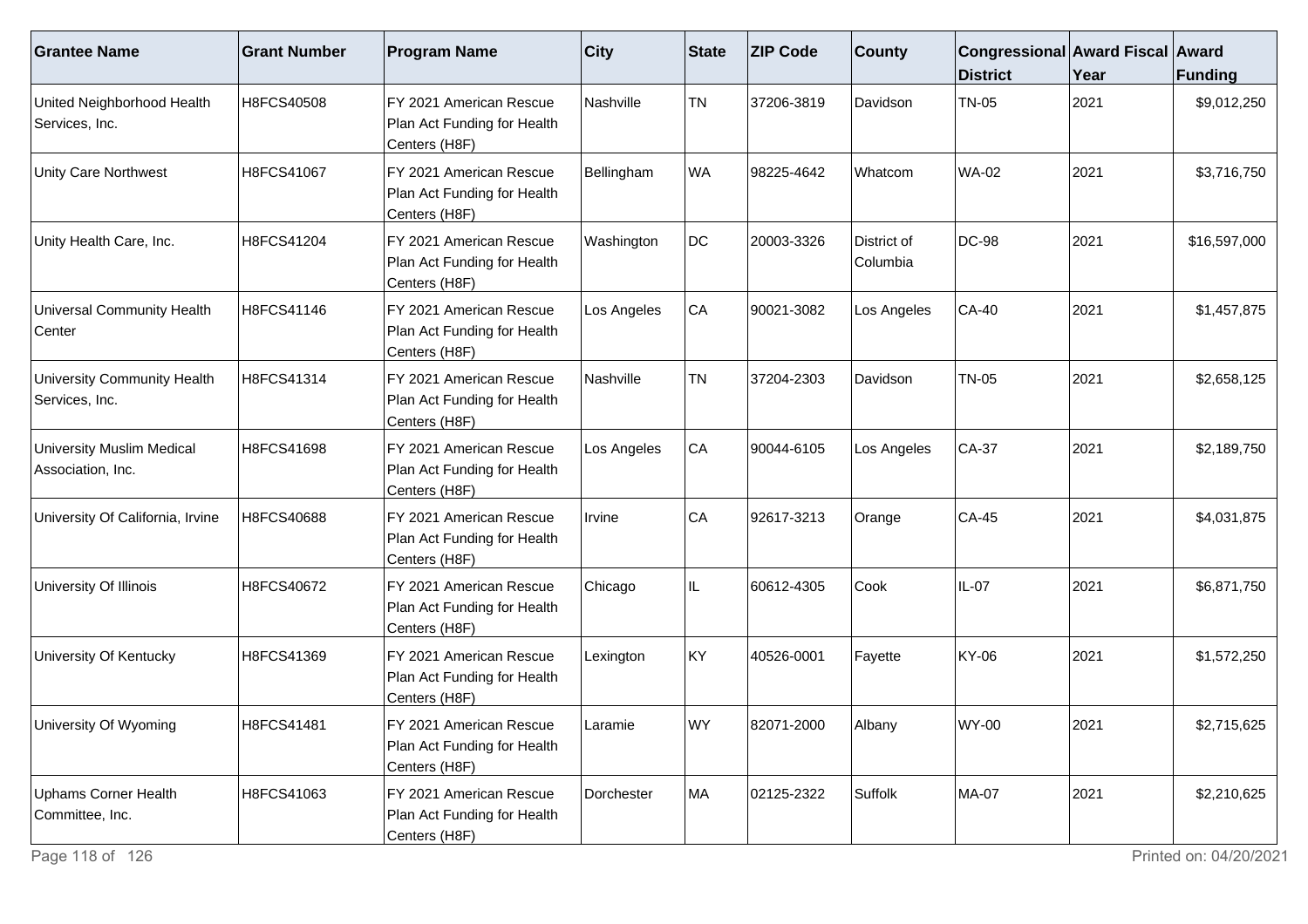| <b>Grantee Name</b>                                             | <b>Grant Number</b> | <b>Program Name</b>                                                      | <b>City</b>        | State | <b>ZIP Code</b> | <b>County</b> | Congressional Award Fiscal Award<br><b>District</b> | Year | Funding      |
|-----------------------------------------------------------------|---------------------|--------------------------------------------------------------------------|--------------------|-------|-----------------|---------------|-----------------------------------------------------|------|--------------|
| <b>Upper Great Lakes Family</b><br><b>Health Center</b>         | H8FCS41151          | FY 2021 American Rescue<br>Plan Act Funding for Health<br>Centers (H8F)  | Hancock            | MI    | 49930-1569      | Houghton      | MI-01                                               | 2021 | \$3,840,000  |
| Upper Room Aids Ministry, Inc.:<br>Adult Day Health Care Center | H8FCS41188          | FY 2021 American Rescue<br>Plan Act Funding for Health<br>Centers (H8F)  | New York           | NY)   | 10027-4920      | New York      | <b>NY-13</b>                                        | 2021 | \$1,307,000  |
| Upper Valley Community Health   H8FCS40687<br>Services, Inc.    |                     | FY 2021 American Rescue<br>Plan Act Funding for Health<br>Centers (H8F)  | Saint Anthony      | ID    | 83445-1521      | Fremont       | $ID-02$                                             | 2021 | \$2,254,875  |
| Upstate Family Health Center,<br>Inc.                           | H8FCS41237          | IFY 2021 American Rescue<br>Plan Act Funding for Health<br>Centers (H8F) | Utica              | NY)   | 13502-4400      | Oneida        | <b>NY-22</b>                                        | 2021 | \$1,296,000  |
| Urban Health Plan, Inc.                                         | H8FCS41086          | FY 2021 American Rescue<br>Plan Act Funding for Health<br>Centers (H8F)  | Bronx              | NY)   | 10459-2417      | <b>Bronx</b>  | NY-15                                               | 2021 | \$17,060,750 |
| Utah Navajo Health System,<br>Inc.                              | H8FCS40416          | FY 2021 American Rescue<br>Plan Act Funding for Health<br>Centers (H8F)  | Montezuma<br>Creek | UT    | 84534           | San Juan      | UT-03                                               | 2021 | \$3,809,500  |
| Utah Partners For Health                                        | H8FCS40957          | FY 2021 American Rescue<br>Plan Act Funding for Health<br>Centers (H8F)  | Midvale            | UT    | 84047-3501      | Salt Lake     | <b>UT-04</b>                                        | 2021 | \$2,638,125  |
| Valle Del Sol, Inc.                                             | H8FCS41357          | FY 2021 American Rescue<br>Plan Act Funding for Health<br>Centers (H8F)  | Phoenix            | AZ    | 85014-5005      | Maricopa      | AZ-09                                               | 2021 | \$1,181,750  |
| <b>Valley Community Healthcare</b>                              | H8FCS40992          | FY 2021 American Rescue<br>Plan Act Funding for Health<br>Centers (H8F)  | North<br>Hollywood | CA    | 91605-5162      | Los Angeles   | $CA-29$                                             | 2021 | \$6,051,000  |
| Valley Family Health Care, Inc.                                 | H8FCS40968          | FY 2021 American Rescue<br>Plan Act Funding for Health<br>Centers (H8F)  | Payette            | ID    | 83661-5420      | Payette       | $ID-01$                                             | 2021 | \$4,086,625  |
| Valley Health Care, Inc                                         | H8FCS41275          | FY 2021 American Rescue<br>Plan Act Funding for Health<br>Centers (H8F)  | Mill Creek         | wv    | 26280           | Randolph      | <b>WV-02</b>                                        | 2021 | \$1,811,625  |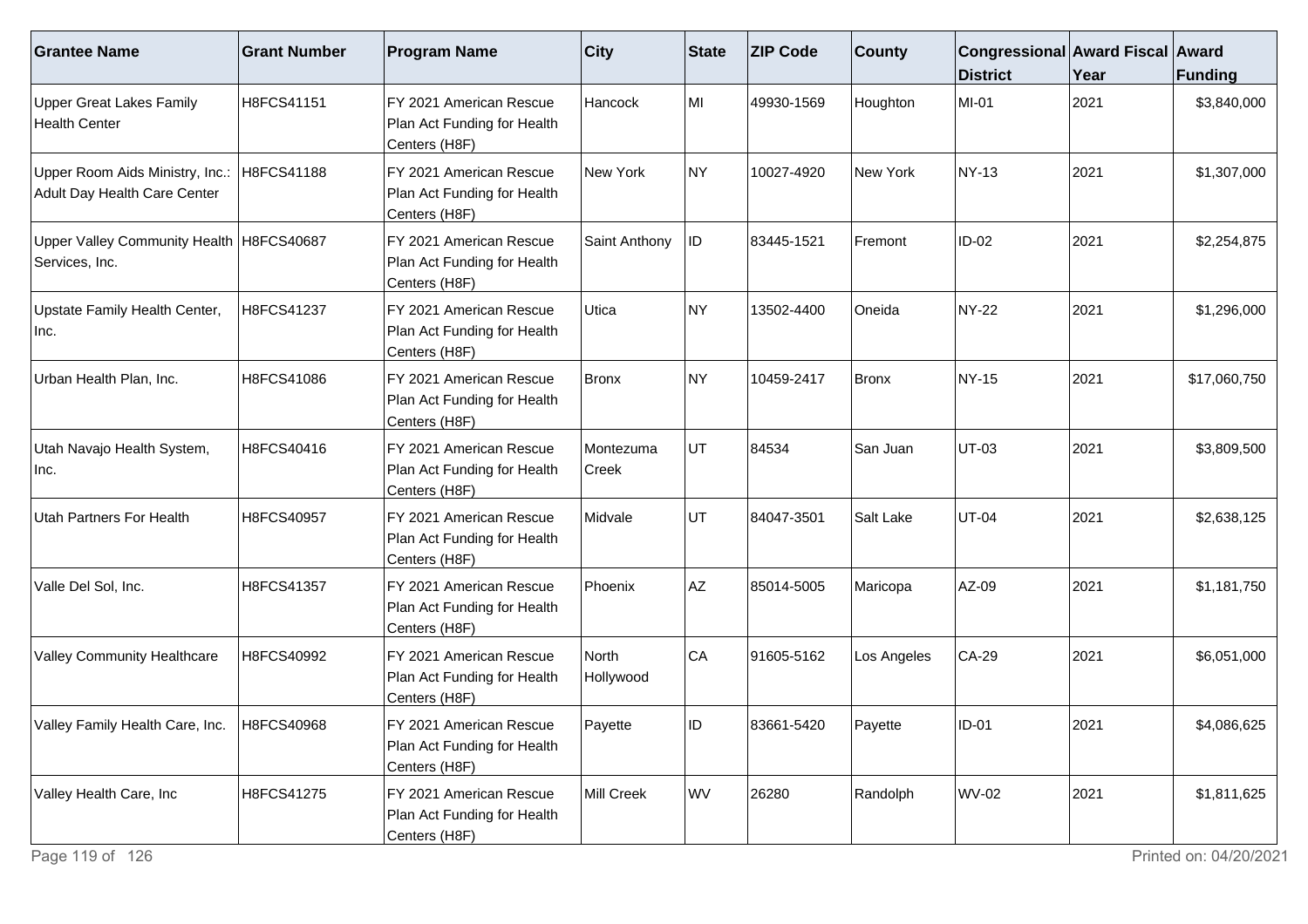| <b>Grantee Name</b>                                                        | <b>Grant Number</b> | <b>Program Name</b>                                                     | $ $ City            | <b>State</b> | <b>ZIP Code</b> | <b>County</b> | Congressional Award Fiscal Award<br><b>District</b> | Year | <b>Funding</b> |
|----------------------------------------------------------------------------|---------------------|-------------------------------------------------------------------------|---------------------|--------------|-----------------|---------------|-----------------------------------------------------|------|----------------|
| Valley Health Systems, Inc.                                                | H8FCS41675          | FY 2021 American Rescue<br>Plan Act Funding for Health<br>Centers (H8F) | Huntington          | <b>WV</b>    | 25705-2837      | Cabell        | <b>WV-03</b>                                        | 2021 | \$11,142,750   |
| Valley Health Team, Inc.                                                   | H8FCS41126          | FY 2021 American Rescue<br>Plan Act Funding for Health<br>Centers (H8F) | San Joaquin         | CA           | 93660-9773      | Fresno        | CA-21                                               | 2021 | \$6,366,125    |
| Valley Healthcare System, Inc.                                             | H8FCS41517          | FY 2021 American Rescue<br>Plan Act Funding for Health<br>Centers (H8F) | Columbus            | GA           | 31903-2834      | Muscogee      | GA-02                                               | 2021 | \$2,895,875    |
| Valley Professionals Community   H8FCS41448<br>Health Center Inc.          |                     | FY 2021 American Rescue<br>Plan Act Funding for Health<br>Centers (H8F) | Clinton             | IN           | 47842-2493      | Vermillion    | <b>IN-08</b>                                        | 2021 | \$3,319,875    |
| Valley Wide Health Systems,<br>Inc.                                        | H8FCS41560          | FY 2021 American Rescue<br>Plan Act Funding for Health<br>Centers (H8F) | Alamosa             | CO           | 81101-2290      | Alamosa       | CO-03                                               | 2021 | \$6,281,875    |
| Variety Care, Inc.                                                         | H8FCS41091          | FY 2021 American Rescue<br>Plan Act Funding for Health<br>Centers (H8F) | Oklahoma City       | OK           | 73107-1818      | Oklahoma      | <b>OK-05</b>                                        | 2021 | \$13,831,125   |
| Venice Family Clinic                                                       | H8FCS40649          | FY 2021 American Rescue<br>Plan Act Funding for Health<br>Centers (H8F) | Venice              | CA           | 90291-2767      | Los Angeles   | CA-33                                               | 2021 | \$6,050,625    |
| Via Care Community Health<br>Center, Inc.                                  | H8FCS40625          | FY 2021 American Rescue<br>Plan Act Funding for Health<br>Centers (H8F) | Los Angeles         | CA           | 90022-2621      | Los Angeles   | <b>CA-40</b>                                        | 2021 | \$3,066,250    |
| Vidaysalud Health System Inc                                               | H8FCS41039          | FY 2021 American Rescue<br>Plan Act Funding for Health<br>Centers (H8F) | <b>Crystal City</b> | <b>TX</b>    | 78839-4200      | Zavala        | <b>TX-23</b>                                        | 2021 | \$1,755,625    |
| Virginia Garcia Memorial Health   H8FCS40913<br>Center                     |                     | FY 2021 American Rescue<br>Plan Act Funding for Health<br>Centers (H8F) | Hillsboro           | OR           | 97124-7143      | Washington    | <b>OR-01</b>                                        | 2021 | \$10,237,500   |
| Visiting Nurse Association Of<br>Central Jersey Community<br>Health Center | H8FCS40656          | FY 2021 American Rescue<br>Plan Act Funding for Health<br>Centers (H8F) | <b>Asbury Park</b>  | NJ           | 07712-5359      | Monmouth      | NJ-06                                               | 2021 | \$3,543,375    |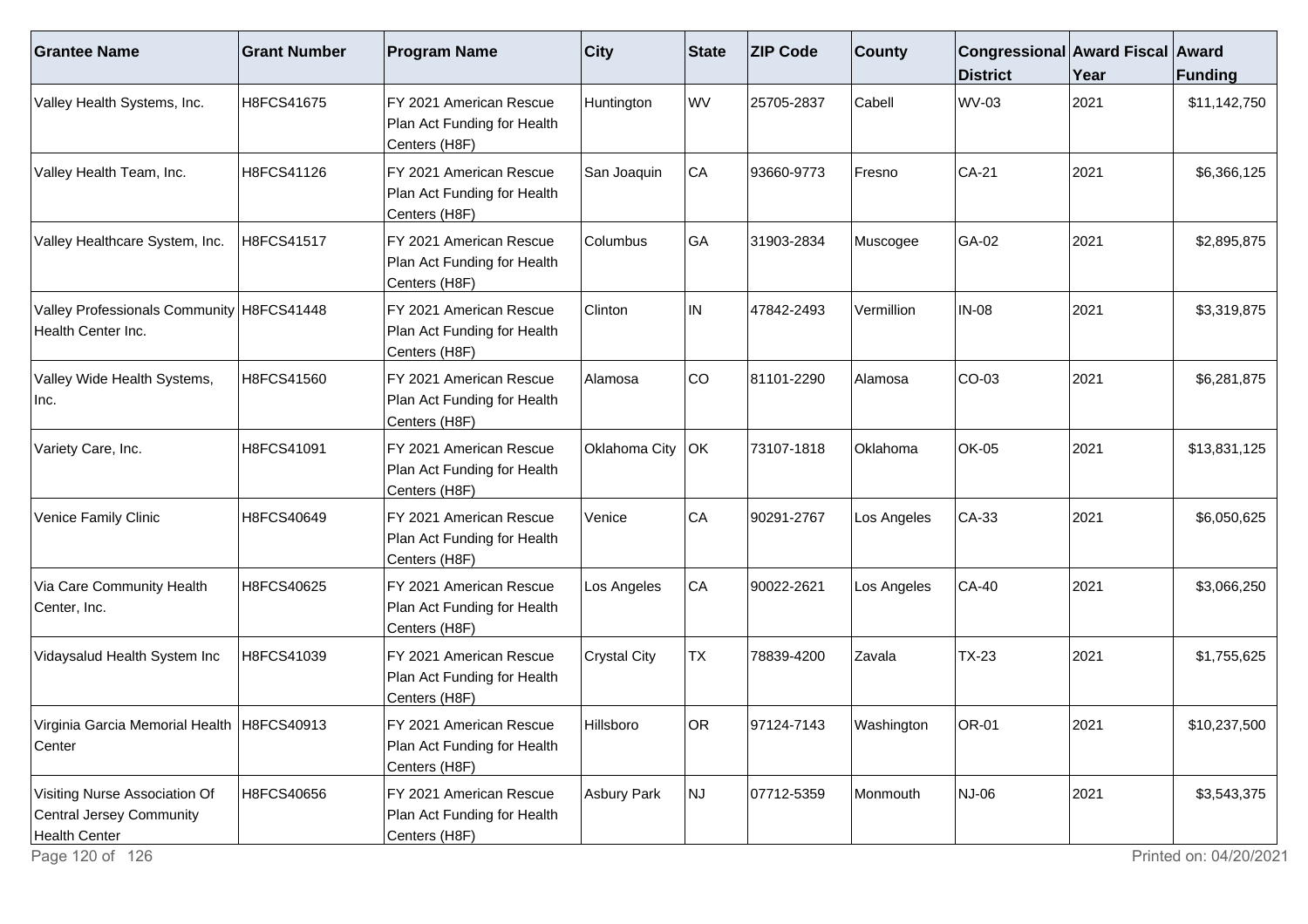| <b>Grantee Name</b>                                                           | <b>Grant Number</b> | <b>Program Name</b>                                                     | <b>City</b>        | State     | <b>ZIP Code</b> | <b>County</b> | Congressional Award Fiscal Award<br><b>District</b> | Year | Funding      |
|-------------------------------------------------------------------------------|---------------------|-------------------------------------------------------------------------|--------------------|-----------|-----------------|---------------|-----------------------------------------------------|------|--------------|
| Vista Community Clinic                                                        | H8FCS40639          | FY 2021 American Rescue<br>Plan Act Funding for Health<br>Centers (H8F) | Vista              | CA        | 92084-5218      | San Diego     | CA-49                                               | 2021 | \$14,748,125 |
| Vna Health Care, An Illinois Not- H8FCS41016<br><b>For-Profit Corporation</b> |                     | FY 2021 American Rescue<br>Plan Act Funding for Health<br>Centers (H8F) | Aurora             | IL        | 60506-3814      | Kane          | $IL-11$                                             | 2021 | \$16,730,125 |
| Vocational Instruction Project<br>Community Services, Inc.                    | H8FCS41648          | FY 2021 American Rescue<br>Plan Act Funding for Health<br>Centers (H8F) | Bronx              | NY)       | 10460-4617      | Bronx         | <b>NY-15</b>                                        | 2021 | \$877,125    |
| Wabash Valley Health Center,<br>Inc.                                          | H8FCS41700          | FY 2021 American Rescue<br>Plan Act Funding for Health<br>Centers (H8F) | <b>Terre Haute</b> | IN.       | 47807-1648      | Vigo          | <b>IN-08</b>                                        | 2021 | \$1,545,375  |
| Waianae District<br>Comprehensive Health And<br>Hospital Board, Incorporated  | H8FCS41558          | FY 2021 American Rescue<br>Plan Act Funding for Health<br>Centers (H8F) | Waianae            | HI        | 96792-3128      | Honolulu      | $HI-02$                                             | 2021 | \$6,072,375  |
| Waikiki Health                                                                | H8FCS41422          | FY 2021 American Rescue<br>Plan Act Funding for Health<br>Centers (H8F) | Honolulu           | HI.       | 96815-6612      | Honolulu      | HI-01                                               | 2021 | \$1,950,375  |
| Waimanalo Health Center                                                       | H8FCS40808          | FY 2021 American Rescue<br>Plan Act Funding for Health<br>Centers (H8F) | Waimanalo          | HI.       | 96795-1247      | Honolulu      | $HI-02$                                             | 2021 | \$1,229,875  |
| <b>Wallace Medical Concern, The</b>                                           | H8FCS41730          | FY 2021 American Rescue<br>Plan Act Funding for Health<br>Centers (H8F) | Portland           | <b>OR</b> | 97230-6565      | Multnomah     | OR-03                                               | 2021 | \$1,618,000  |
| <b>Walnut Street Community</b><br>Health Center, Inc.                         | H8FCS41217          | FY 2021 American Rescue<br>Plan Act Funding for Health<br>Centers (H8F) | Hagerstown         | MD        | 21740-5745      | Washington    | <b>MD-06</b>                                        | 2021 | \$1,745,500  |
| <b>Wasatch Homeless Health</b><br>Care, Inc.                                  | H8FCS41543          | FY 2021 American Rescue<br>Plan Act Funding for Health<br>Centers (H8F) | Salt Lake City     | <b>UT</b> | 84101-1135      | Salt Lake     | <b>UT-02</b>                                        | 2021 | \$1,783,375  |
| <b>Waterfall Clinic Incorporated</b>                                          | H8FCS41671          | FY 2021 American Rescue<br>Plan Act Funding for Health<br>Centers (H8F) | North Bend         | OR        | 97459-1229      | Coos          | <b>OR-04</b>                                        | 2021 | \$1,150,000  |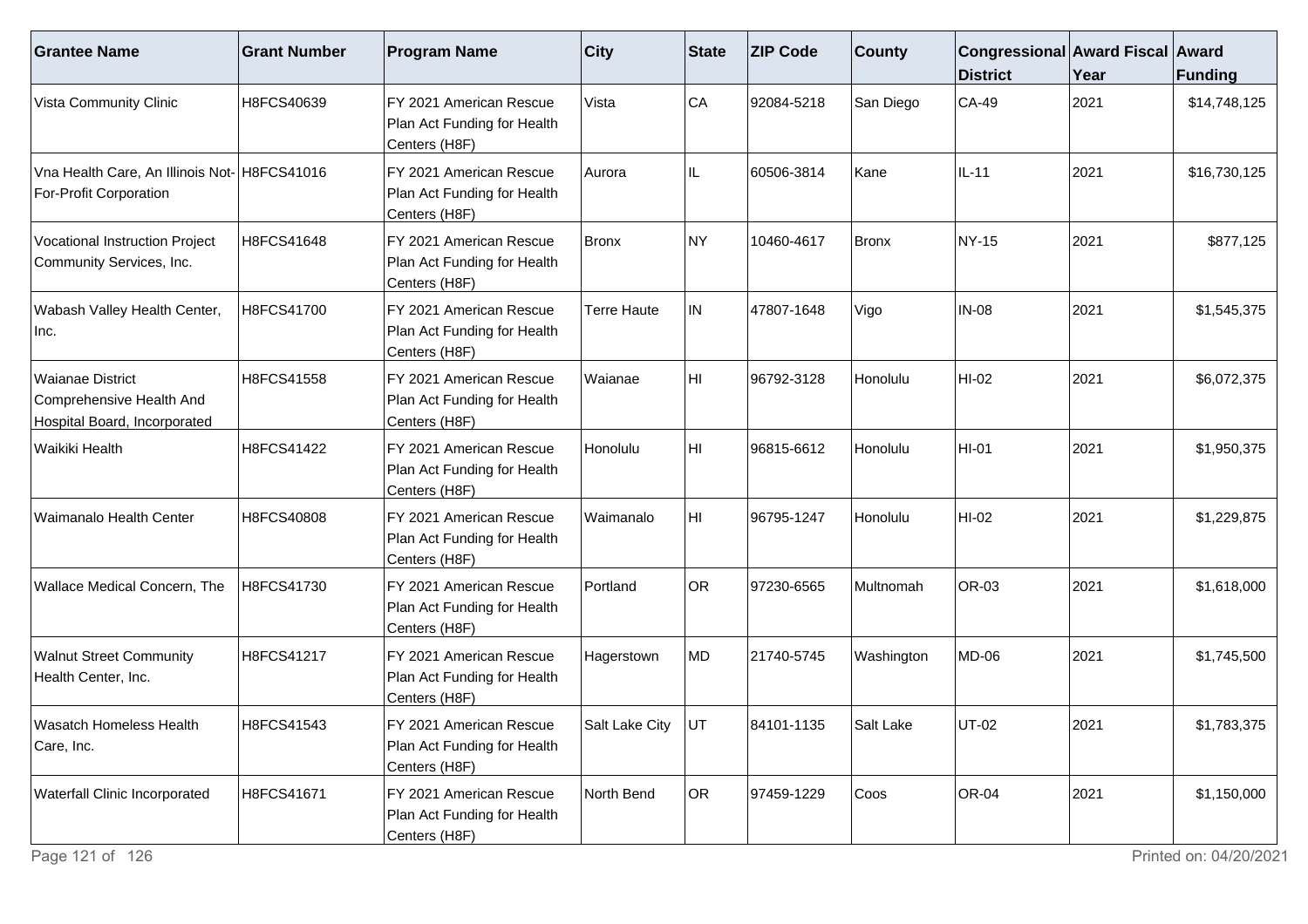| <b>Grantee Name</b>                                      | <b>Grant Number</b> | <b>Program Name</b>                                                     | <b>City</b>   | State | <b>ZIP Code</b> | <b>County</b> | Congressional Award Fiscal Award<br><b>District</b> | Year | Funding      |
|----------------------------------------------------------|---------------------|-------------------------------------------------------------------------|---------------|-------|-----------------|---------------|-----------------------------------------------------|------|--------------|
| <b>Watts Healthcare Corporation</b>                      | H8FCS40775          | FY 2021 American Rescue<br>Plan Act Funding for Health<br>Centers (H8F) | Los Angeles   | CA    | 90002-3628      | Los Angeles   | <b>CA-44</b>                                        | 2021 | \$4,271,750  |
| <b>Wayne Community Health</b><br>Centers, Inc.           | H8FCS40592          | FY 2021 American Rescue<br>Plan Act Funding for Health<br>Centers (H8F) | Bicknell      | UT    | 84715-7722      | Wayne         | <b>UT-02</b>                                        | 2021 | \$1,699,125  |
| <b>Wayne Memorial Community</b><br><b>Health Centers</b> | H8FCS40650          | FY 2021 American Rescue<br>Plan Act Funding for Health<br>Centers (H8F) | Honesdale     | PA    | 18431-1445      | Wayne         | <b>PA-08</b>                                        | 2021 | \$6,326,750  |
| Wayne, County Of                                         | H8FCS41413          | FY 2021 American Rescue<br>Plan Act Funding for Health<br>Centers (H8F) | Detroit       | MI    | 48226-3480      | Wayne         | MI-14                                               | 2021 | \$1,051,375  |
| Well Care Community Health,<br>Inc.                      | H8FCS41058          | FY 2021 American Rescue<br>Plan Act Funding for Health<br>Centers (H8F) | Richmond      | IN.   | 47374-4208      | Wayne         | <b>IN-06</b>                                        | 2021 | \$1,462,750  |
| Wellness Plan, The                                       | H8FCS40356          | FY 2021 American Rescue<br>Plan Act Funding for Health<br>Centers (H8F) | Detroit       | MI    | 48202-2612      | Wayne         | MI-13                                               | 2021 | \$3,524,250  |
| <b>Wellspace Health</b>                                  | H8FCS41309          | FY 2021 American Rescue<br>Plan Act Funding for Health<br>Centers (H8F) | Sacramento    | CA    | 95811-3010      | Sacramento    | CA-06                                               | 2021 | \$15,606,000 |
| Welsh Mountain Health Centers   H8FCS41397               |                     | FY 2021 American Rescue<br>Plan Act Funding for Health<br>Centers (H8F) | New Holland   | ∣PA   | 17557-9564      | Lancaster     | <b>PA-11</b>                                        | 2021 | \$6,140,625  |
| <b>Wesley Community Center Inc</b>                       | H8FCS41657          | FY 2021 American Rescue<br>Plan Act Funding for Health<br>Centers (H8F) | Phoenix       | AZ    | 85034-4516      | Maricopa      | AZ-07                                               | 2021 | \$2,660,125  |
| West Caldwell Health Council<br> Inc                     | H8FCS41223          | FY 2021 American Rescue<br>Plan Act Funding for Health<br>Centers (H8F) | Collettsville | INC.  | 28611-9000      | Caldwell      | <b>NC-11</b>                                        | 2021 | \$1,295,875  |
| West Cecil Health Center, Inc                            | H8FCS40865          | FY 2021 American Rescue<br>Plan Act Funding for Health<br>Centers (H8F) | Conowingo     | MD    | 21918-1352      | Cecil         | <b>MD-01</b>                                        | 2021 | \$1,901,250  |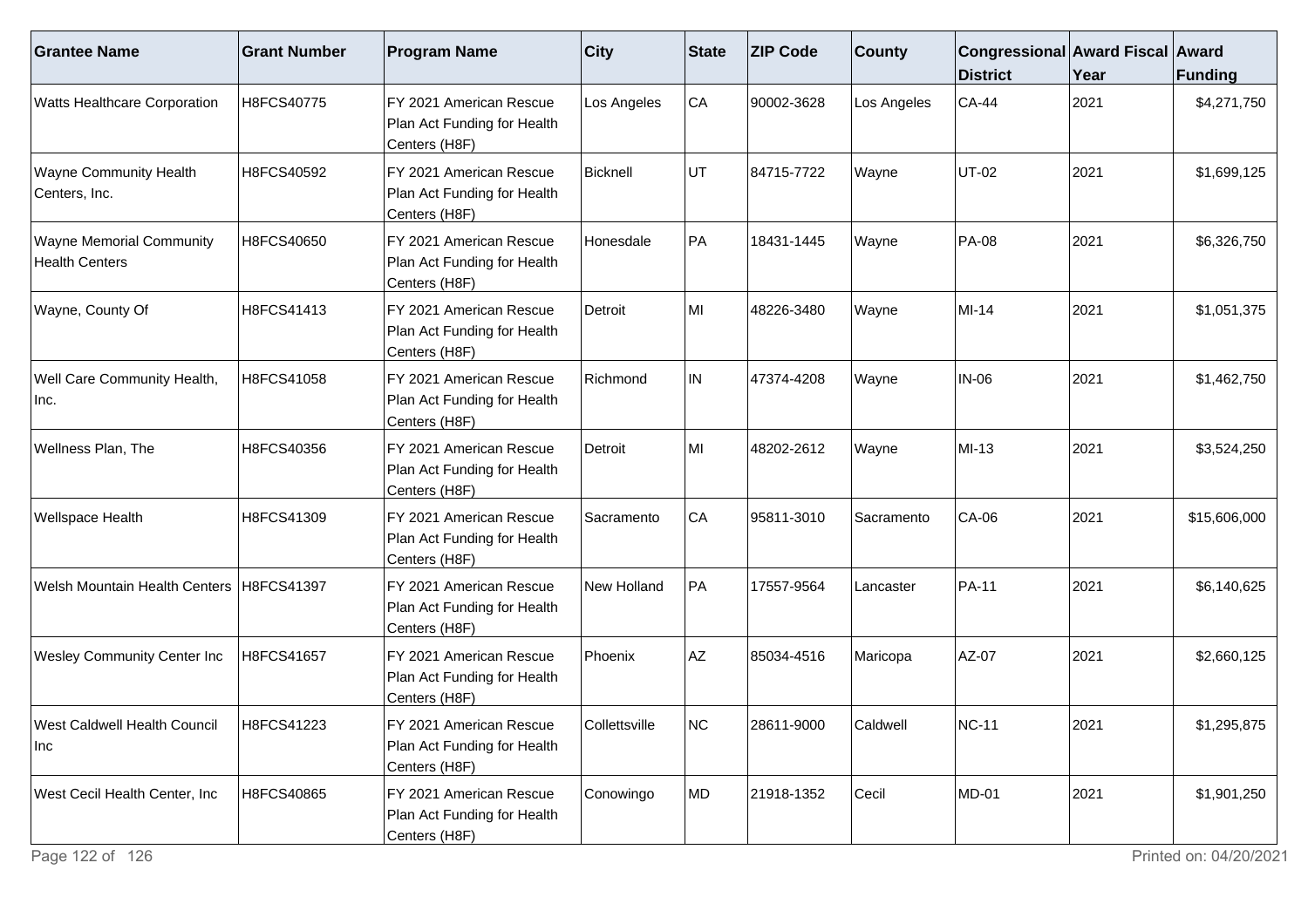| <b>Grantee Name</b>                                                      | <b>Grant Number</b> | <b>Program Name</b>                                                     | <b>City</b>         | State     | <b>ZIP Code</b> | <b>County</b> | Congressional Award Fiscal Award<br><b>District</b> | Year | <b>Funding</b> |
|--------------------------------------------------------------------------|---------------------|-------------------------------------------------------------------------|---------------------|-----------|-----------------|---------------|-----------------------------------------------------|------|----------------|
| <b>West County Health Centers,</b><br>Inc.                               | H8FCS40800          | FY 2021 American Rescue<br>Plan Act Funding for Health<br>Centers (H8F) | <b>Guerneville</b>  | CA        | 95446           | Sonoma        | $CA-02$                                             | 2021 | \$2,082,000    |
| West Hawaii Community Health   H8FCS40645<br>Center Inc                  |                     | FY 2021 American Rescue<br>Plan Act Funding for Health<br>Centers (H8F) | Kailua Kona         | HI        | 96740-1753      | Hawaii        | $HI-02$                                             | 2021 | \$2,924,125    |
| West Oakland Health Council,<br> The                                     | H8FCS41510          | FY 2021 American Rescue<br>Plan Act Funding for Health<br>Centers (H8F) | Oakland             | <b>CA</b> | 94607-2608      | Alameda       | $CA-13$                                             | 2021 | \$1,952,250    |
| <b>West Side Community Health</b><br>Services, Inc.                      | H8FCS40541          | FY 2021 American Rescue<br>Plan Act Funding for Health<br>Centers (H8F) | Saint Paul          | MN        | 55107-2226      | Ramsey        | <b>MN-04</b>                                        | 2021 | \$9,231,000    |
| Western Maryland Health Care<br>Corporation                              | H8FCS41646          | FY 2021 American Rescue<br>Plan Act Funding for Health<br>Centers (H8F) | Oakland             | MD        | 21550-4343      | Garrett       | <b>MD-06</b>                                        | 2021 | \$1,679,125    |
| <b>Western North Carolina</b><br>Community Health Services,<br>Inc., The | H8FCS40962          | FY 2021 American Rescue<br>Plan Act Funding for Health<br>Centers (H8F) | Asheville           | NC        | 28801-4120      | Buncombe      | <b>NC-10</b>                                        | 2021 | \$4,622,375    |
| Western Sierra Medical Clinic,<br>∣Inc.                                  | H8FCS40531          | FY 2021 American Rescue<br>Plan Act Funding for Health<br>Centers (H8F) | <b>Grass Valley</b> | CA        | 95945-8524      | Nevada        | CA-01                                               | 2021 | \$2,709,500    |
| Western Wayne Family Health<br>Centers                                   | H8FCS41331          | FY 2021 American Rescue<br>Plan Act Funding for Health<br>Centers (H8F) | Inkster             | MI        | 48141-2206      | Wayne         | MI-13                                               | 2021 | \$3,109,250    |
| <b>Westside Family Health Center</b>                                     | H8FCS40819          | FY 2021 American Rescue<br>Plan Act Funding for Health<br>Centers (H8F) | <b>Culver City</b>  | <b>CA</b> | 90230-4605      | Los Angeles   | $CA-37$                                             | 2021 | \$3,664,625    |
| Westside Family Healthcare,<br>∣Inc.                                     | H8FCS41287          | FY 2021 American Rescue<br>Plan Act Funding for Health<br>Centers (H8F) | Wilmington          | DE        | 19801-5043      | New Castle    | DE-00                                               | 2021 | \$6,073,250    |
| Whatley Health Services, Inc.                                            | H8FCS41622          | FY 2021 American Rescue<br>Plan Act Funding for Health<br>Centers (H8F) | Tuscaloosa          | AL.       | 35401-5235      | Tuscaloosa    | <b>AL-07</b>                                        | 2021 | \$5,969,500    |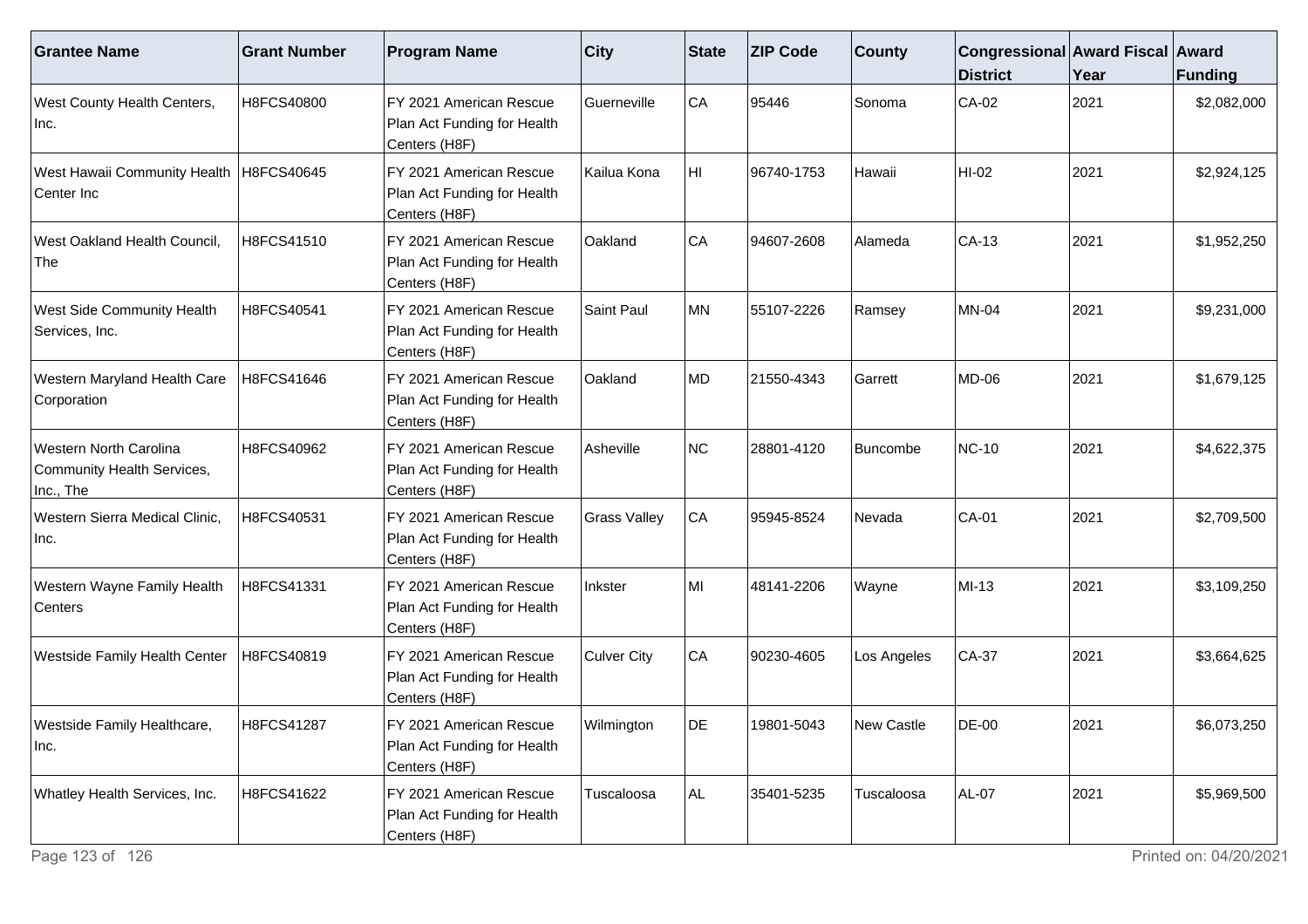| <b>Grantee Name</b>                              | <b>Grant Number</b> | <b>Program Name</b>                                                     | $ $ City            | <b>State</b> | <b>ZIP Code</b> | <b>County</b>           | Congressional Award Fiscal Award<br><b>District</b> | Year | Funding     |
|--------------------------------------------------|---------------------|-------------------------------------------------------------------------|---------------------|--------------|-----------------|-------------------------|-----------------------------------------------------|------|-------------|
| Wheeler Clinic, Inc.                             | H8FCS41586          | FY 2021 American Rescue<br>Plan Act Funding for Health<br>Centers (H8F) | Plainville          | Iст          | 06062-1534      | Hartford                | $CT-05$                                             | 2021 | \$2,309,000 |
| <b>White Bird Clinic</b>                         | H8FCS41707          | FY 2021 American Rescue<br>Plan Act Funding for Health<br>Centers (H8F) | Eugene              | OR           | 97401-3212      | Lane                    | <b>OR-04</b>                                        | 2021 | \$2,547,750 |
| Whiteside, County Of                             | H8FCS40616          | FY 2021 American Rescue<br>Plan Act Funding for Health<br>Centers (H8F) | <b>Rock Falls</b>   | IL.          | 61071-1005      | Whiteside               | $IL-17$                                             | 2021 | \$2,739,750 |
| Whitman-Walker Clinic, Inc.                      | H8FCS41670          | FY 2021 American Rescue<br>Plan Act Funding for Health<br>Centers (H8F) | Washington          | DC           | 20009-6293      | District of<br>Columbia | <b>DC-98</b>                                        | 2021 | \$2,525,250 |
| Whitney M. Young, Jr., Health<br>Center, Inc.    | H8FCS41484          | FY 2021 American Rescue<br>Plan Act Funding for Health<br>Centers (H8F) | Albany              | NY)          | 12207-1300      | Albany                  | NY-20                                               | 2021 | \$3,461,750 |
| <b>Whittier Street Health Center</b>             | H8FCS41019          | FY 2021 American Rescue<br>Plan Act Funding for Health<br>Centers (H8F) | Roxbury<br>Crossing | MA           | 02120-3432      | Suffolk                 | <b>MA-07</b>                                        | 2021 | \$4,226,000 |
| Wilkes County Of                                 | H8FCS41720          | FY 2021 American Rescue<br>Plan Act Funding for Health<br>Centers (H8F) | Wilkesboro          | NC           | 28697-2469      | Wilkes                  | <b>NC-05</b>                                        | 2021 | \$1,415,875 |
| Will County Community Health<br>Center           | H8FCS41699          | FY 2021 American Rescue<br>Plan Act Funding for Health<br>Centers (H8F) | Joliet              | IL.          | 60433-2799      | Will                    | $IL-11$                                             | 2021 | \$3,014,375 |
| William F. Ryan Community<br>Health Center, Inc. | H8FCS40991          | FY 2021 American Rescue<br>Plan Act Funding for Health<br>Centers (H8F) | New York            | NY)          | 10025-6450      | New York                | NY-10                                               | 2021 | \$8,146,000 |
| Williamson Health & Wellness<br>Center, Inc      | H8FCS41593          | FY 2021 American Rescue<br>Plan Act Funding for Health<br>Centers (H8F) | Williamson          | WV           | 25661-3602      | Mingo                   | <b>WV-03</b>                                        | 2021 | \$1,676,250 |
| <b>Wilmington Community Clinic</b>               | H8FCS41205          | FY 2021 American Rescue<br>Plan Act Funding for Health<br>Centers (H8F) | Wilmington          | CA           | 90744-4505      | Los Angeles             | <b>CA-44</b>                                        | 2021 | \$2,613,750 |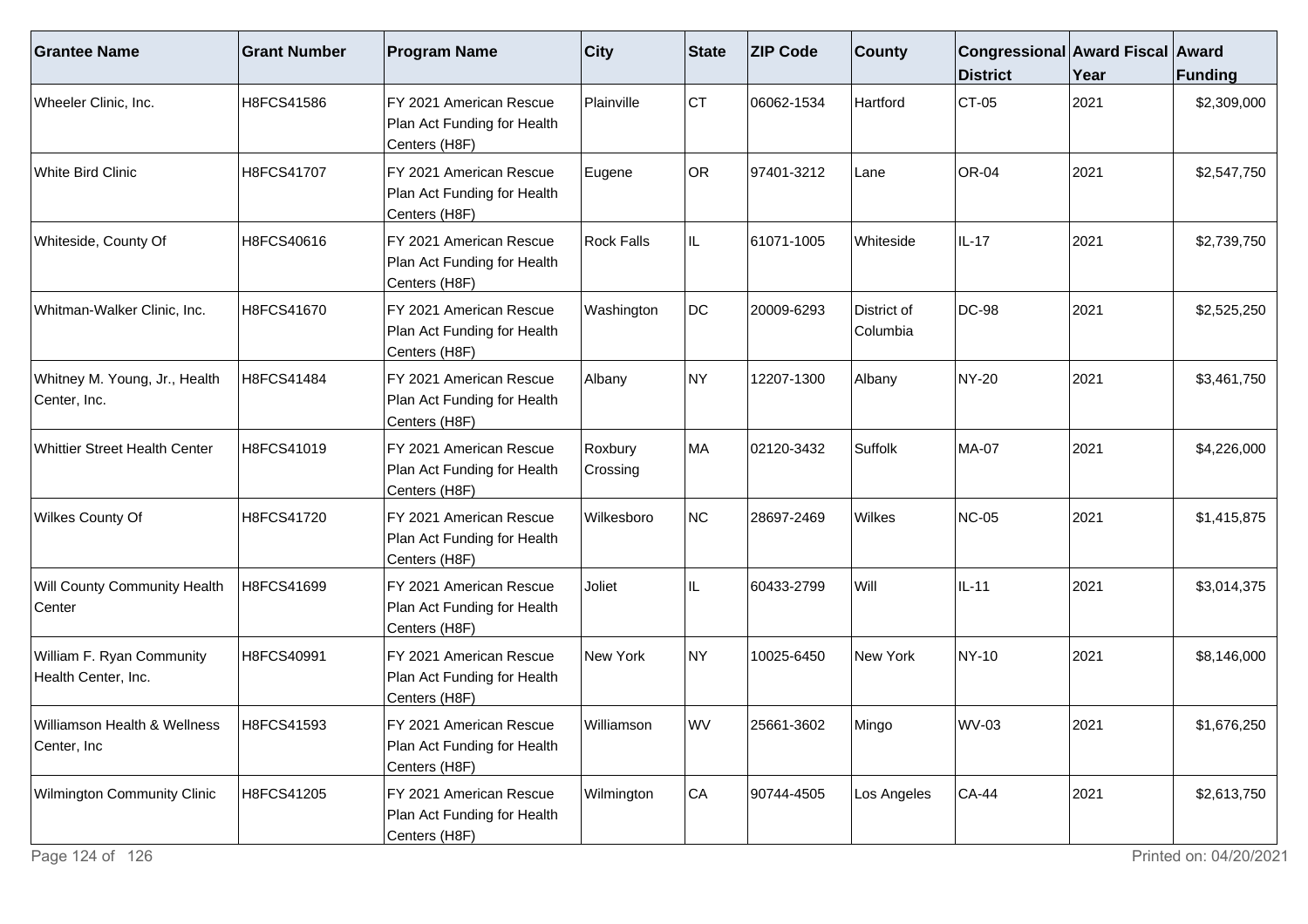| <b>Grantee Name</b>                                   | <b>Grant Number</b> | <b>Program Name</b>                                                     | $ $ City             | State     | <b>ZIP Code</b> | <b>County</b> | Congressional Award Fiscal Award<br><b>District</b> | Year | <b>Funding</b> |
|-------------------------------------------------------|---------------------|-------------------------------------------------------------------------|----------------------|-----------|-----------------|---------------|-----------------------------------------------------|------|----------------|
| <b>Winding Waters Medical Clinic</b>                  | H8FCS41011          | FY 2021 American Rescue<br>Plan Act Funding for Health<br>Centers (H8F) | Enterprise           | <b>OR</b> | 97828-5124      | Wallowa       | OR-02                                               | 2021 | \$1,210,625    |
| Windrose Health Network, Inc.                         | H8FCS40861          | FY 2021 American Rescue<br>Plan Act Funding for Health<br>Centers (H8F) | Trafalgar            | IN.       | 46181-9515      | Johnson       | IN-09                                               | 2021 | \$3,390,375    |
| Winn Community Health Center                          | H8FCS40390          | FY 2021 American Rescue<br>Plan Act Funding for Health<br>Centers (H8F) | Winnfield            | LA        | 71483-3131      | Winn          | LA-05                                               | 2021 | \$3,731,625    |
| Winters Healthcare Foundation,<br>Inc.                | H8FCS40857          | FY 2021 American Rescue<br>Plan Act Funding for Health<br>Centers (H8F) | Winters              | CA        | 95694-1780      | Yolo          | CA-03                                               | 2021 | \$1,096,500    |
| Winton Hills Med & Health Ctr                         | H8FCS41306          | FY 2021 American Rescue<br>Plan Act Funding for Health<br>Centers (H8F) | Cincinnati           | OH        | 45232-1130      | Hamilton      | OH-01                                               | 2021 | \$2,084,625    |
| <b>Wirt County Health Service</b><br>Association, Inc | H8FCS41691          | FY 2021 American Rescue<br>Plan Act Funding for Health<br>Centers (H8F) | Ravenswood           | <b>WV</b> | 26164-1730      | Jackson       | <b>WV-02</b>                                        | 2021 | \$2,664,625    |
| Womencare, Inc.                                       | H8FCS41471          | FY 2021 American Rescue<br>Plan Act Funding for Health<br>Centers (H8F) | Scott Depot          | <b>WV</b> | 25560-9816      | Putnam        | <b>WV-02</b>                                        | 2021 | \$5,147,375    |
| <b>Wood River Health Services,</b><br>Inc.            | H8FCS40796          | FY 2021 American Rescue<br>Plan Act Funding for Health<br>Centers (H8F) | Hope Valley          | RI.       | 02832-1920      | Washington    | <b>RI-02</b>                                        | 2021 | \$1,428,000    |
| Wood, County Of                                       | H8FCS41529          | FY 2021 American Rescue<br>Plan Act Funding for Health<br>Centers (H8F) | <b>Bowling Green</b> | OH        | 43402-9173      | Wood          | <b>OH-05</b>                                        | 2021 | \$769,375      |
| Yakima Neighborhood Health<br>Services                | H8FCS40586          | FY 2021 American Rescue<br>Plan Act Funding for Health<br>Centers (H8F) | Yakima               | <b>WA</b> | 98901-3020      | Yakima        | <b>WA-04</b>                                        | 2021 | \$4,458,375    |
| Yakima Valley Farm Workers<br>Clinic                  | H8FCS41627          | FY 2021 American Rescue<br>Plan Act Funding for Health<br>Centers (H8F) | Toppenish            | <b>WA</b> | 98948-1500      | Yakima        | <b>WA-04</b>                                        | 2021 | \$30,633,375   |